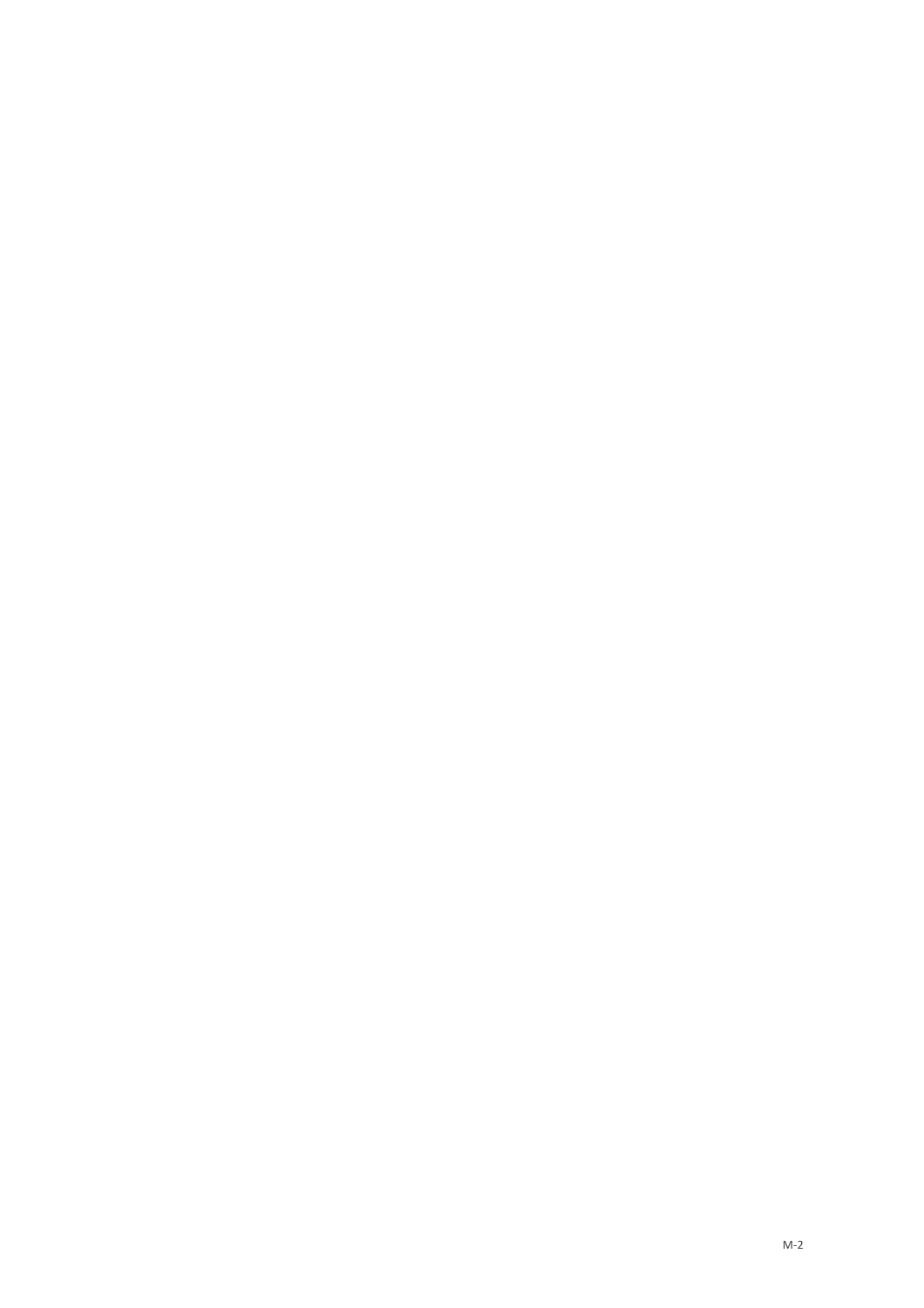## **Transport and Works Act 1992**

#### **The Midland Metro (Wednesbury to Brierley Hill Land Acquisition) Order**

**Book of Reference**

**Contents:**

Wednesbury to Brierley Hill **Pages 1 – 188 List of Statutory Undertakers and other like bodies Page 189**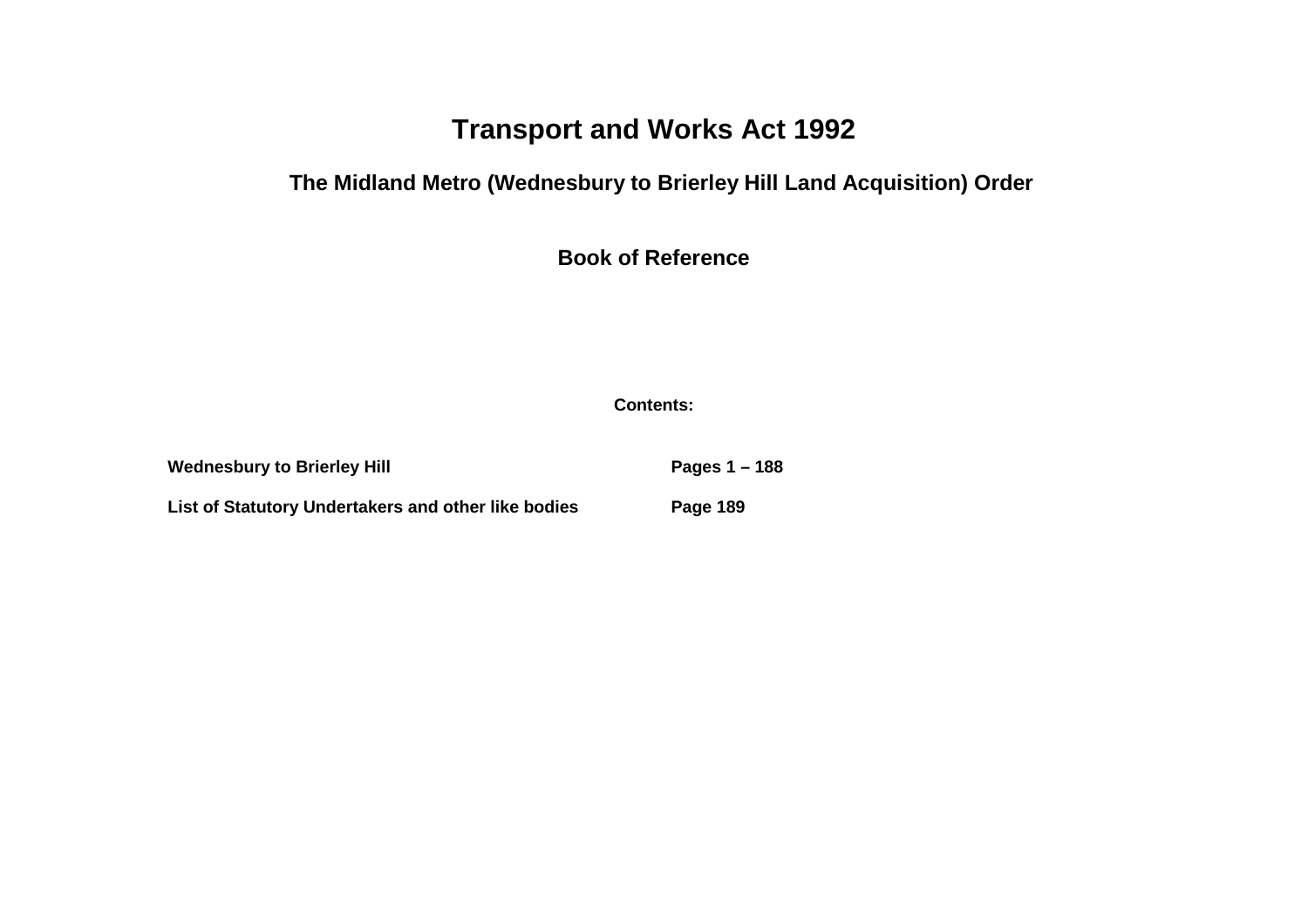| Number<br>on plan<br>(1) | Extent and description of<br>the land or property<br>(2)                                                                                                                                                                               | Freehold owners or<br>reputed freehold owners<br>(3)                               | Lessees or reputed<br>lessees<br>(4) | <b>Tenants and Occupiers</b><br>(5)                                                                | Remarks including<br>special category land<br>(6) |
|--------------------------|----------------------------------------------------------------------------------------------------------------------------------------------------------------------------------------------------------------------------------------|------------------------------------------------------------------------------------|--------------------------------------|----------------------------------------------------------------------------------------------------|---------------------------------------------------|
| 1                        | 324 square metres, or<br>thereabouts, of<br>dismantled railway and<br>land (Walsall to<br>Stourbridge) at Tipton<br>Junction, Wednesbury                                                                                               | <b>Network Rail</b><br>Infrastructure Limited                                      |                                      | <b>Network Rail</b><br>Infrastructure Limited                                                      |                                                   |
| $\overline{2}$           | 194 square metres, or<br>thereabouts, of tramway<br>lines (Blake Lake to<br>Wednesbury Parkway),<br>works and land, over<br>dismantled railway and<br>land (Walsall to<br>Stourbridge), to the<br>south of Potters Lane,<br>Wednesbury | Network Rail<br>Infrastructure Limited<br>Sandwell Metropolitan<br>Borough Council |                                      | <b>Network Rail</b><br>Infrastructure Limited<br><b>West Midlands</b><br><b>Combined Authority</b> |                                                   |
| 3                        | 3083 square metres, or<br>thereabouts, of tramway<br>lines (Blake Lake to<br>Wednesbury Parkway),<br>works and land, to the<br>south west of Potters<br>Lane, Wednesbury                                                               | Sandwell Metropolitan<br>Borough Council                                           |                                      | <b>West Midlands</b><br><b>Combined Authority</b>                                                  |                                                   |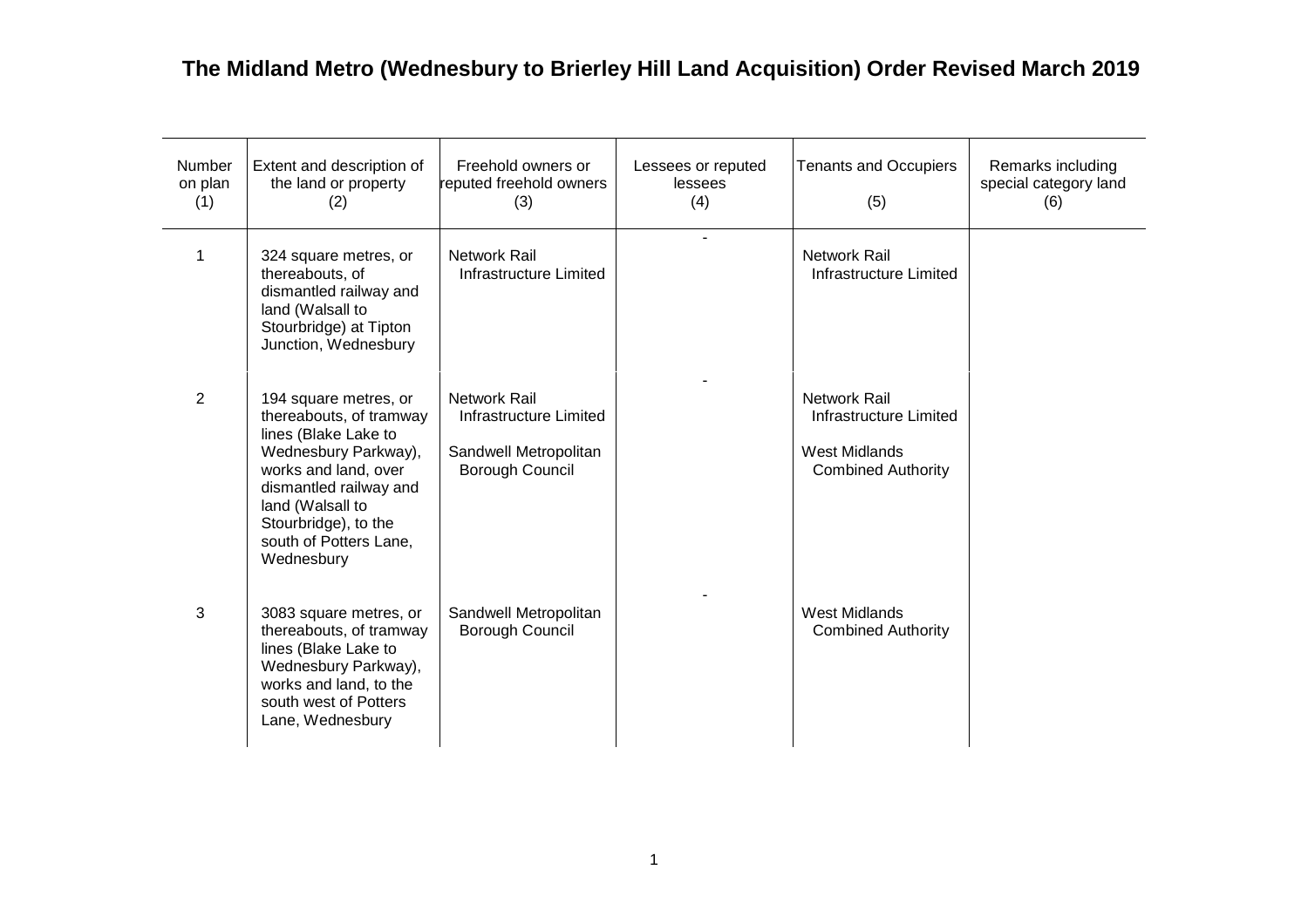| Number<br>on plan<br>(1) | Extent and description of<br>the land or property<br>(2)                                                                                                           | Freehold owners or<br>reputed freehold owners<br>(3)                                             | Lessees or reputed<br>lessees<br>(4) | <b>Tenants and Occupiers</b><br>(5)                                | Remarks including<br>special category land<br>(6) |
|--------------------------|--------------------------------------------------------------------------------------------------------------------------------------------------------------------|--------------------------------------------------------------------------------------------------|--------------------------------------|--------------------------------------------------------------------|---------------------------------------------------|
| 4                        | 346 square metres, or<br>thereabouts, of land to<br>the north of Smith Road,<br>Wednesbury                                                                         | Newby Holdings<br>Limited<br>HSBC Bank plc (as<br>mortgagee to Newby<br><b>Holdings Limited)</b> |                                      | Newby Holdings<br>Limited                                          |                                                   |
| 5                        | 7190 square metres, or<br>thereabouts, of<br>dismantled railway and<br>land south of Potters<br>Lane (Walsall to<br>Stourbridge) at Tipton<br>Junction, Wednesbury | Network Rail<br>Infrastructure Limited                                                           |                                      | <b>Network Rail</b><br>Infrastructure Limited                      |                                                   |
| 6                        | 102 square metres, or<br>thereabouts, of land to<br>the west of Smith Road,<br>Wednesbury                                                                          | <b>Cory Environmental</b><br>(Central) Limited                                                   |                                      | <b>Cory Environmental</b><br>(Central) Limited                     |                                                   |
| $\overline{7}$           | 1031 square metres, or<br>thereabouts, of land,<br>pond and part of the<br>River Tame south west<br>of Smith Road,<br>Wednesbury                                   | <b>Parkhill Estates</b><br>Limited<br>Rani K Properties<br>Limited                               |                                      | <b>Parkhill Estates</b><br>Limited<br>Rani K Properties<br>Limited |                                                   |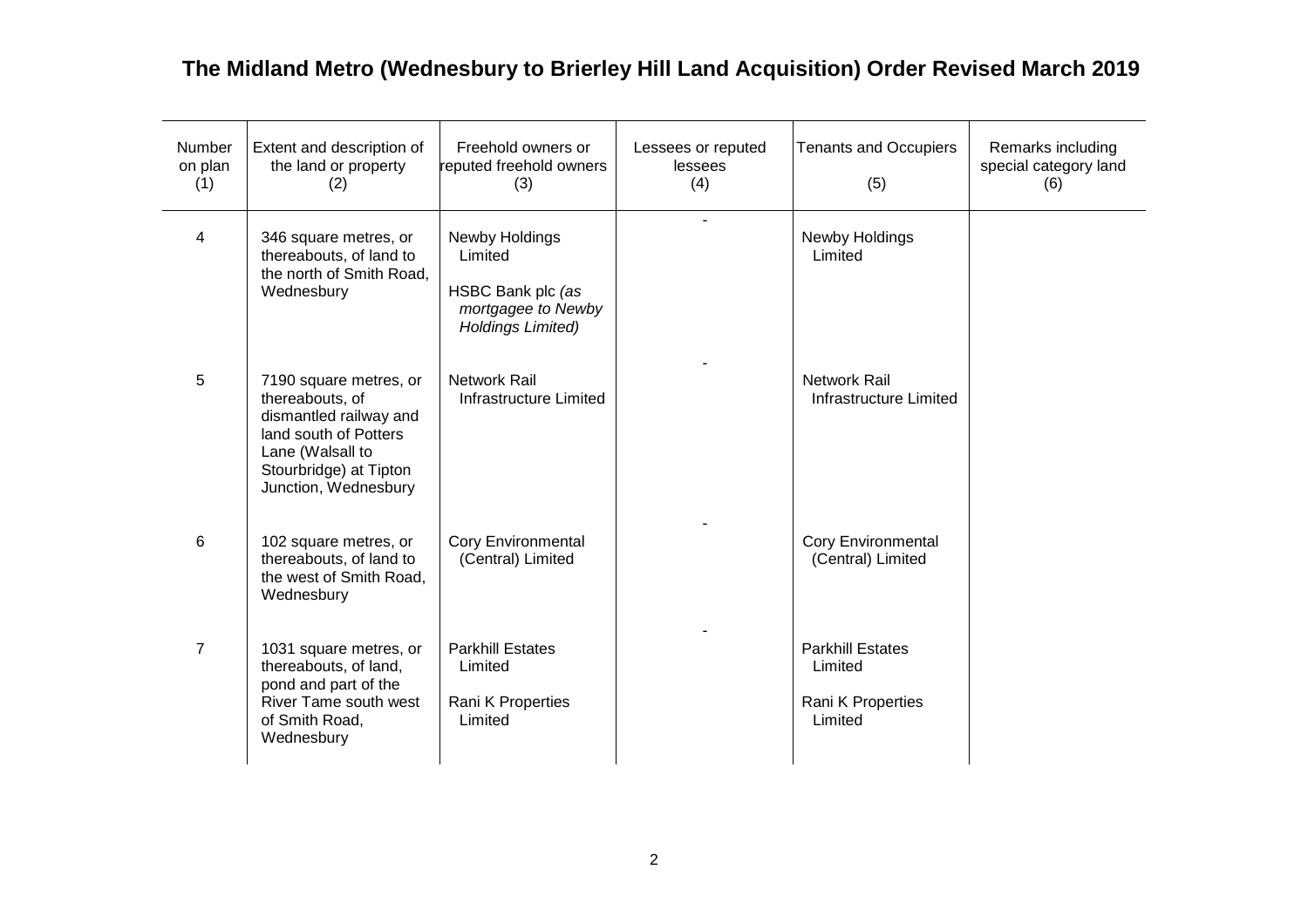| Number<br>on plan<br>(1) | Extent and description of<br>the land or property<br>(2)                                                                                                           | Freehold owners or<br>reputed freehold owners<br>(3) | Lessees or reputed<br>lessees<br>(4) | <b>Tenants and Occupiers</b><br>(5)           | Remarks including<br>special category land<br>(6) |
|--------------------------|--------------------------------------------------------------------------------------------------------------------------------------------------------------------|------------------------------------------------------|--------------------------------------|-----------------------------------------------|---------------------------------------------------|
| 8                        | 115 square metres, or<br>thereabouts, of land<br>west of Smith Road,<br>Wednesbury                                                                                 | <b>Parkhill Estates</b><br>Limited                   |                                      | <b>Parkhill Estates</b><br>Limited            |                                                   |
| 9                        | 1426 square metres, or<br>thereabouts, of land,<br>pond and part of the<br>River Tame south west<br>of Smith Road,<br>Wednesbury                                   | <b>Parkhill Estates</b><br>Limited                   |                                      | <b>Parkhill Estates</b><br>Limited            |                                                   |
| 10                       | 108 square metres, or<br>thereabouts, of<br>dismantled railway and<br>land (Walsall to<br>Stourbridge) over River<br>Tame, south of Tipton<br>Junction, Wednesbury | <b>Network Rail</b><br>Infrastructure Limited        |                                      | <b>Network Rail</b><br>Infrastructure Limited |                                                   |
| 11                       | 28 square metres, or<br>thereabouts, of land and<br>part of the River Tame<br>south of Potters Lane,<br>Wednesbury                                                 | <b>Network Rail</b><br>Infrastructure Limited        |                                      | <b>Network Rail</b><br>Infrastructure Limited |                                                   |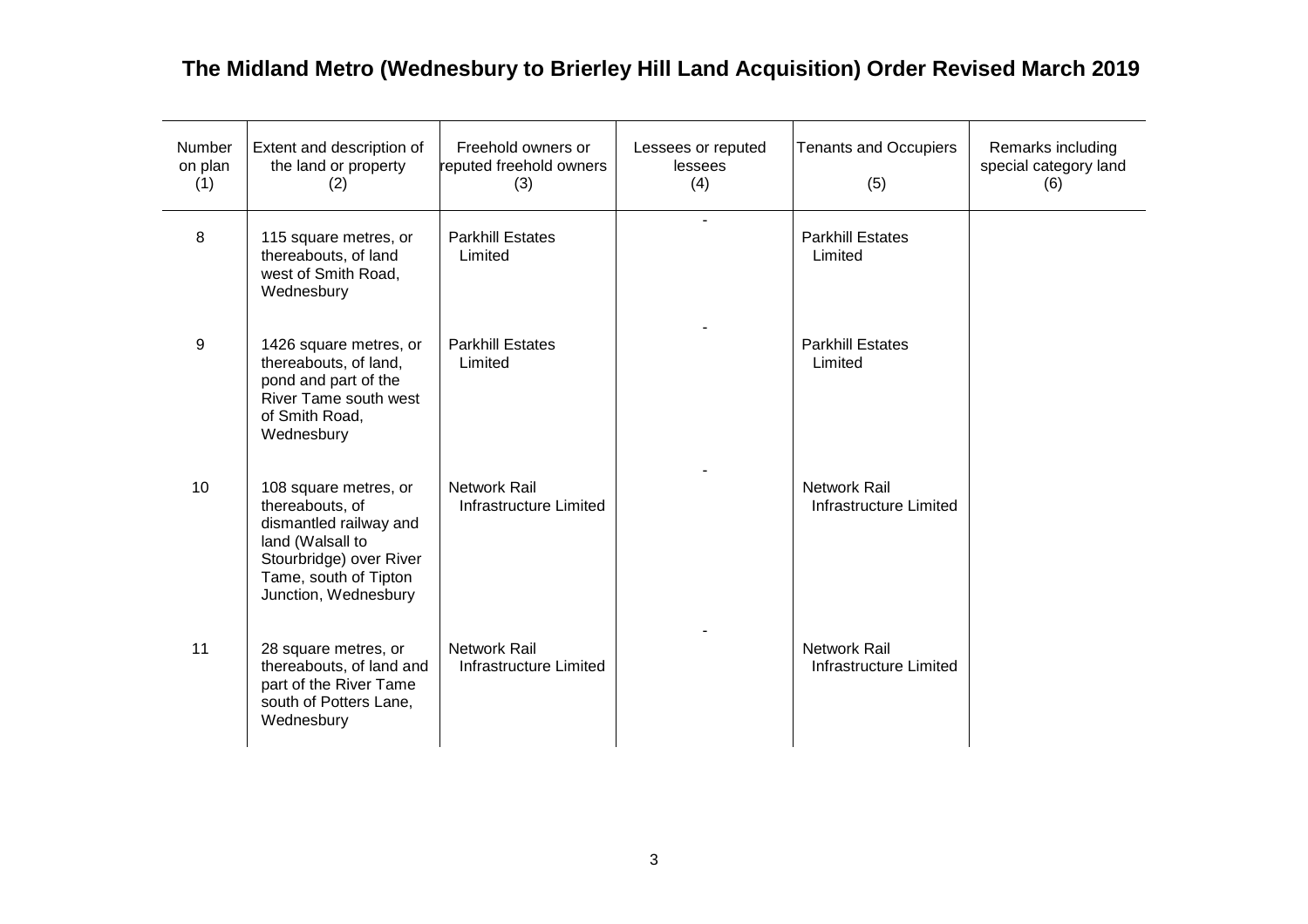| Number<br>on plan<br>(1) | Extent and description of<br>the land or property<br>(2)                                                                                   | Freehold owners or<br>reputed freehold owners<br>(3)                                             | Lessees or reputed<br>lessees<br>(4) | <b>Tenants and Occupiers</b><br>(5)           | Remarks including<br>special category land<br>(6) |
|--------------------------|--------------------------------------------------------------------------------------------------------------------------------------------|--------------------------------------------------------------------------------------------------|--------------------------------------|-----------------------------------------------|---------------------------------------------------|
| 12                       | 25 square metres, or<br>thereabouts, of land and<br>part of the River Tame<br>south of Potters Lane,<br>Wednesbury                         | Newby Holdings<br>Limited<br>HSBC Bank plc (as<br>mortgagee to Newby<br><b>Holdings Limited)</b> |                                      | Newby Holdings<br>Limited                     |                                                   |
| 13                       | 15 square metres, or<br>thereabouts, of land and<br>part of River Tame<br>south of Potters Lane,<br>Wednesbury                             | <b>Network Rail</b><br>Infrastructure Limited                                                    |                                      | <b>Network Rail</b><br>Infrastructure Limited |                                                   |
| 14                       | 2499 square metres, or<br>thereabouts, of land,<br>pond and part of the<br>River Tame west of<br>Bilport Lane,<br>Wednesbury               | Rani K Properties<br>Limited                                                                     | <b>Environment Agency</b>            | <b>Environment Agency</b>                     |                                                   |
| 15                       | 14498 square metres, or<br>thereabouts, of<br>dismantled railway and<br>land (Walsall to<br>Stourbridge) at Tipton<br>Junction, Wednesbury | <b>Network Rail</b><br>Infrastructure Limited                                                    |                                      | <b>Network Rail</b><br>Infrastructure Limited |                                                   |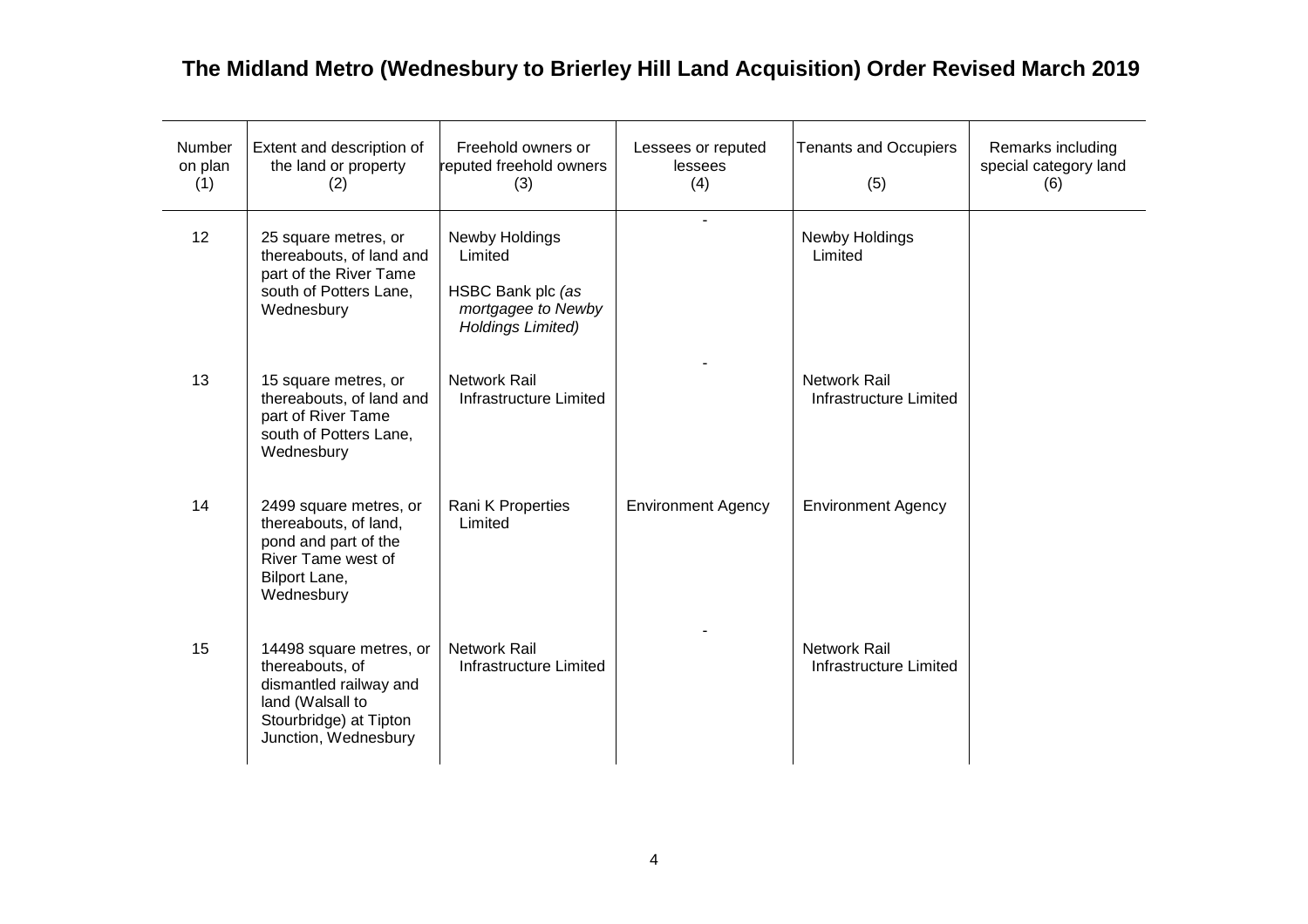| Number<br>on plan<br>(1) | Extent and description of<br>the land or property<br>(2)                                                                             | Freehold owners or<br>reputed freehold owners<br>(3)                                             | Lessees or reputed<br>lessees<br>(4)             | <b>Tenants and Occupiers</b><br>(5)                     | Remarks including<br>special category land<br>(6) |
|--------------------------|--------------------------------------------------------------------------------------------------------------------------------------|--------------------------------------------------------------------------------------------------|--------------------------------------------------|---------------------------------------------------------|---------------------------------------------------|
| 16                       | 11004 square metres, or<br>thereabouts, of land,<br>pond and part of the<br>River Tame west of<br>Bilport Lane,<br>Wednesbury        | Rani K Properties<br>Limited                                                                     | <b>Environment Agency</b>                        | <b>Environment Agency</b>                               |                                                   |
| 17                       | <b>NUMBER NOT USED</b>                                                                                                               |                                                                                                  |                                                  |                                                         |                                                   |
| 18                       | 44 square metres, or<br>thereabouts, of land to<br>the east of Black<br>Country New Road and<br>south of Potters Lane,<br>Wednesbury | Newby Holdings<br>Limited<br>HSBC Bank plc (as<br>mortgagee to Newby<br><b>Holdings Limited)</b> | <b>Midland Quarry</b><br><b>Products Limited</b> | <b>Midland Quarry</b><br><b>Products Limited</b>        |                                                   |
| 19                       | 110 square metres, or<br>thereabouts, of land to<br>the west of Bilport Lane,<br>Wednesbury                                          | Unknown                                                                                          |                                                  | Unknown                                                 |                                                   |
| 20                       | 1513 square metres, or<br>thereabouts, of land and<br>path to the east of Black<br>Country New Road,<br>Wednesbury                   | <b>National Grid</b><br>Electricity<br>Transmission plc                                          |                                                  | <b>National Grid</b><br>Electricity<br>Transmission plc |                                                   |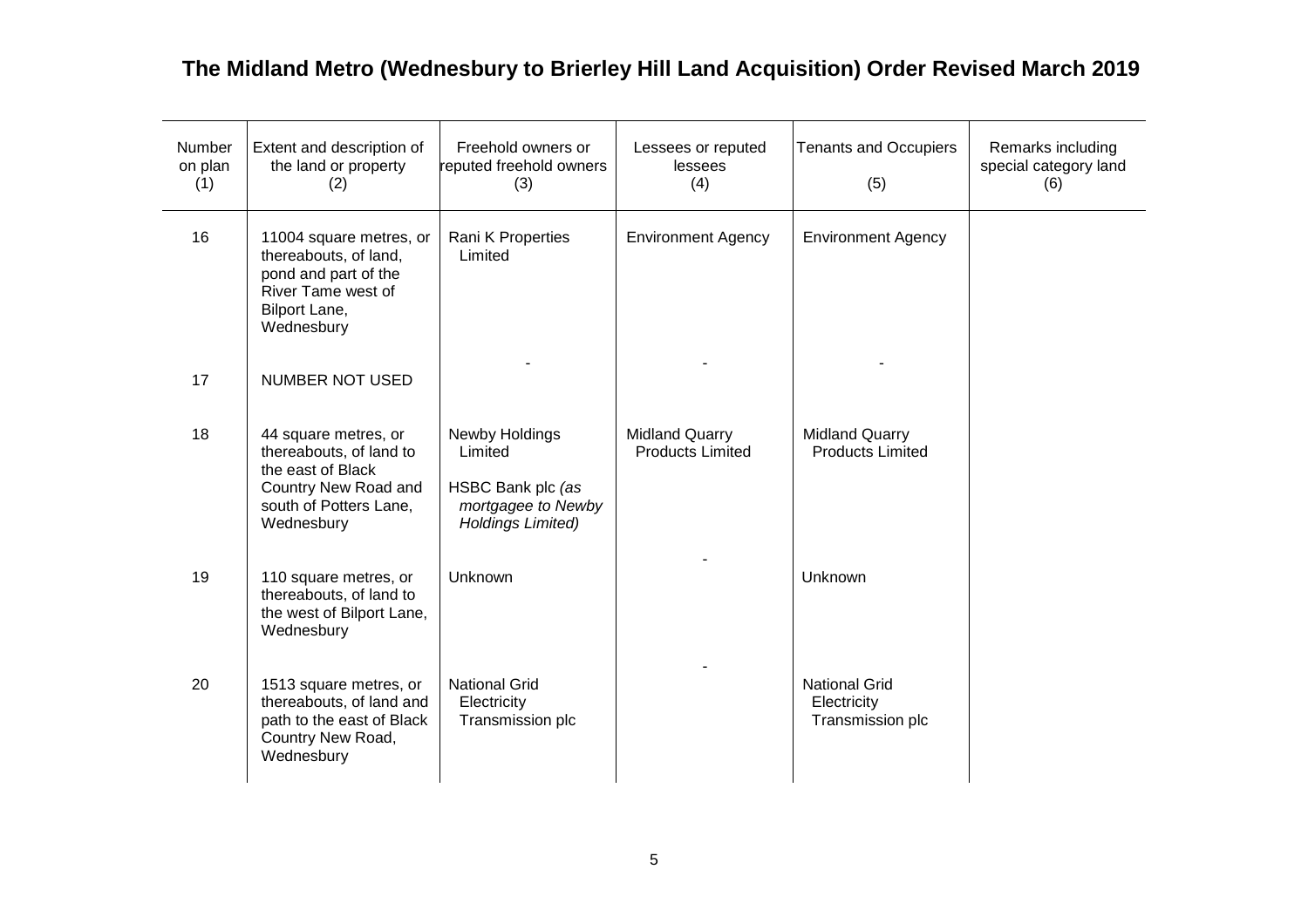| Number<br>on plan<br>(1) | Extent and description of<br>the land or property<br>(2)                                                                                        | Freehold owners or<br>reputed freehold owners<br>(3)    | Lessees or reputed<br>lessees<br>(4)                    | <b>Tenants and Occupiers</b><br>(5)                     | Remarks including<br>special category land<br>(6) |
|--------------------------|-------------------------------------------------------------------------------------------------------------------------------------------------|---------------------------------------------------------|---------------------------------------------------------|---------------------------------------------------------|---------------------------------------------------|
| 21                       | 136 square metres, or<br>thereabouts, of land<br>west of Bilport Lane,<br>Wednesbury                                                            | <b>National Grid</b><br>Electricity<br>Transmission plc | $\overline{a}$                                          | <b>National Grid</b><br>Electricity<br>Transmission plc |                                                   |
| 22                       | 1215 square metres, or<br>thereabouts, of<br>electricity pylon, land<br>and path to the east of<br><b>Black Country New</b><br>Road, Wednesbury | <b>National Grid</b><br>Electricity<br>Transmission plc |                                                         | <b>National Grid</b><br>Electricity<br>Transmission plc |                                                   |
| 23                       | 30 square metres, or<br>thereabouts, of land at<br>Golds Hill Bridge<br>adjacent to Tame Valley<br>Canal, Wednesbury                            | <b>Canal &amp; River Trust</b>                          | <b>National Grid</b><br>Electricity<br>Transmission plc | <b>National Grid</b><br>Electricity<br>Transmission plc |                                                   |
| 24                       | 7 square metres, or<br>thereabouts, of land at<br>Golds Hill Bridge<br>adjacent to Tame Valley<br>Canal, Wednesbury                             | <b>National Grid</b><br>Electricity<br>Transmission plc |                                                         | <b>National Grid</b><br>Electricity<br>Transmission plc |                                                   |
| 25                       | 140 square metres, or<br>thereabouts, of land<br>at Golds Hill Bridge<br>adjacent to Tame Valley<br>Canal, Wednesbury                           | <b>National Grid</b><br>Electricity<br>Transmission plc |                                                         | <b>National Grid</b><br>Electricity<br>Transmission plc |                                                   |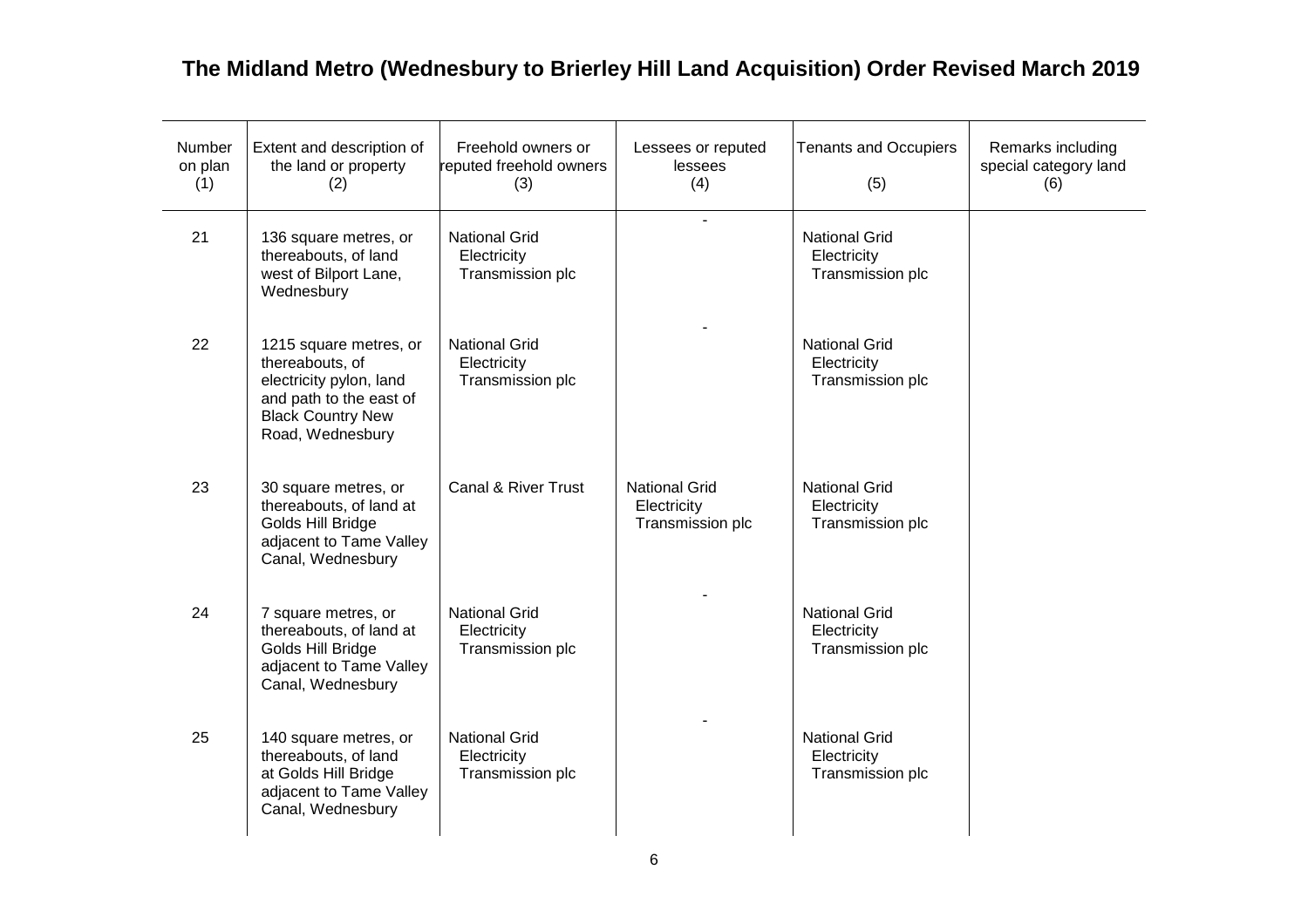| Number<br>on plan<br>(1) | Extent and description of<br>the land or property<br>(2)                                                                                                                    | Freehold owners or<br>reputed freehold owners<br>(3)                            | Lessees or reputed<br>lessees<br>(4)                    | <b>Tenants and Occupiers</b><br>(5)                                            | Remarks including<br>special category land<br>(6) |
|--------------------------|-----------------------------------------------------------------------------------------------------------------------------------------------------------------------------|---------------------------------------------------------------------------------|---------------------------------------------------------|--------------------------------------------------------------------------------|---------------------------------------------------|
| 26                       | 215 square metres, or<br>thereabouts, of land at<br>Golds Hill Bridge<br>adjacent to Tame Valley<br>Canal, Wednesbury                                                       | <b>Canal &amp; River Trust</b>                                                  | <b>National Grid</b><br>Electricity<br>Transmission plc | Canal & River Trust<br><b>National Grid</b><br>Electricity<br>Transmission plc |                                                   |
| 27                       | 42 square metres, or<br>thereabouts, of land at<br>Golds Hill Bridge<br>adjacent to Tame Valley<br>Canal, Wednesbury                                                        | <b>Canal &amp; River Trust</b>                                                  | <b>National Grid</b><br>Electricity<br>Transmission plc | Canal & River Trust<br><b>National Grid</b><br>Electricity<br>Transmission plc |                                                   |
| 28                       | 270 square metres, or<br>thereabouts, of canal<br>and towing paths (Tame<br>Valley Canal) at Golds<br>Green Crossing,<br>Wednesbury                                         | Canal & River Trust                                                             |                                                         | Canal & River Trust                                                            |                                                   |
| 29                       | 125 square metres, or<br>thereabouts, of<br>dismantled railway and<br>land (Walsall to<br>Stourbridge) over canal<br>and towing paths (Tame<br>Valley Canal),<br>Wednesbury | <b>Canal &amp; River Trust</b><br><b>Network Rail</b><br>Infrastructure Limited |                                                         | Canal & River Trust<br><b>Network Rail</b><br>Infrastructure Limited           |                                                   |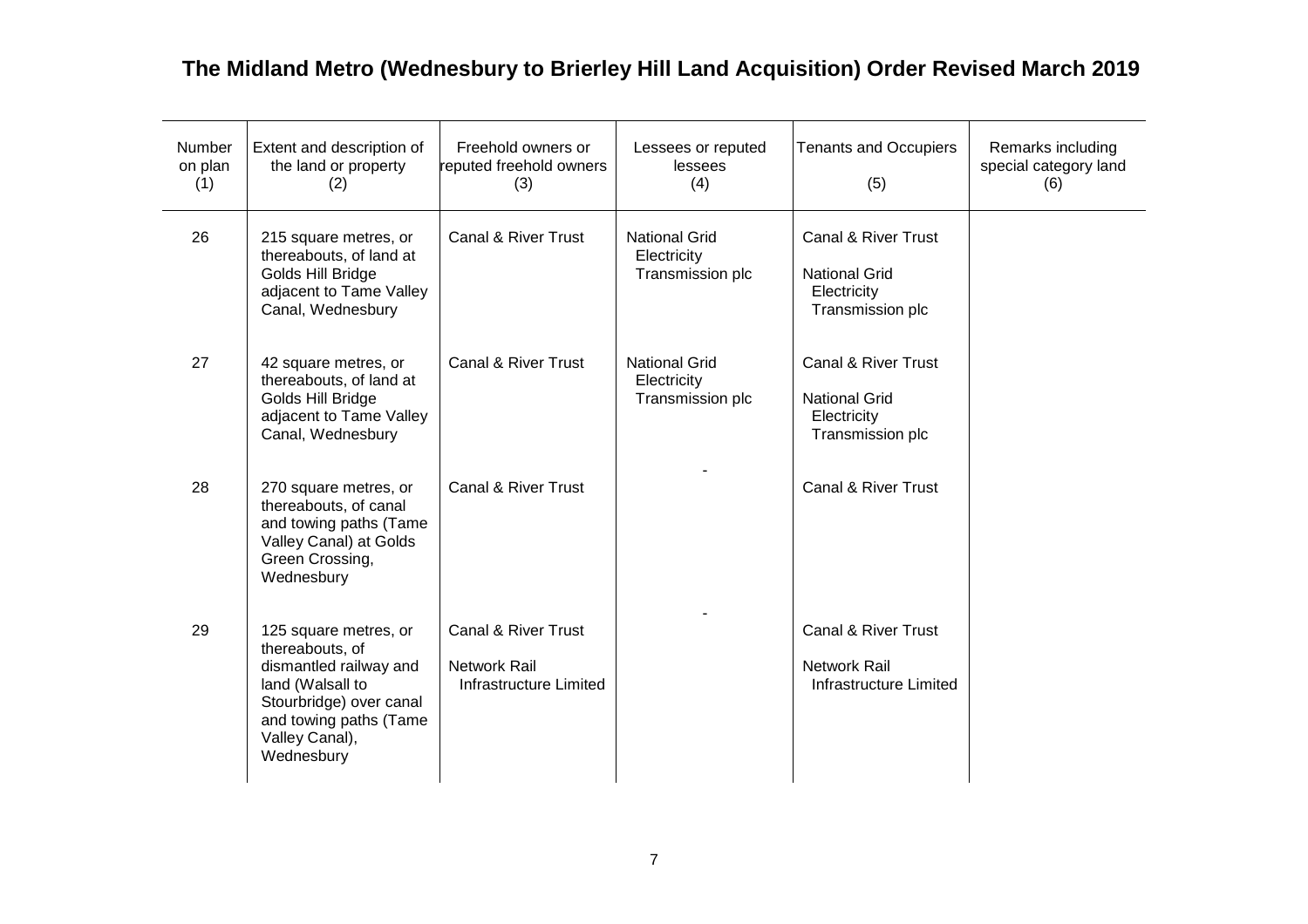| Number<br>on plan<br>(1) | Extent and description of<br>the land or property<br>(2)                                                                            | Freehold owners or<br>reputed freehold owners<br>(3)    | Lessees or reputed<br>lessees<br>(4) | <b>Tenants and Occupiers</b><br>(5)                     | Remarks including<br>special category land<br>(6) |
|--------------------------|-------------------------------------------------------------------------------------------------------------------------------------|---------------------------------------------------------|--------------------------------------|---------------------------------------------------------|---------------------------------------------------|
| 30                       | 199 square metres, or<br>thereabouts, of canal<br>and towing paths (Tame<br>Valley Canal) at Golds<br>Green Crossing,<br>Wednesbury | Canal & River Trust                                     |                                      | Canal & River Trust                                     |                                                   |
| 31                       | 57 square metres, or<br>thereabouts, of land at<br>Golds Hill Bridge<br>adjacent to Tame Valley<br>Canal, Wednesbury                | <b>Canal &amp; River Trust</b>                          |                                      | <b>Canal &amp; River Trust</b>                          |                                                   |
| 32                       | 236 square metres, or<br>thereabouts, of land at<br>Golds Green Crossing,<br>Wednesbury                                             | <b>National Grid</b><br>Electricity<br>Transmission plc |                                      | <b>National Grid</b><br>Electricity<br>Transmission plc |                                                   |
| 33                       | 20246 square metres, or<br>thereabouts, of<br>dismantled railway and<br>land (Walsall to<br>Stourbridge),<br>Wednesbury             | <b>Network Rail</b><br>Infrastructure Limited           |                                      | <b>Network Rail</b><br>Infrastructure Limited           |                                                   |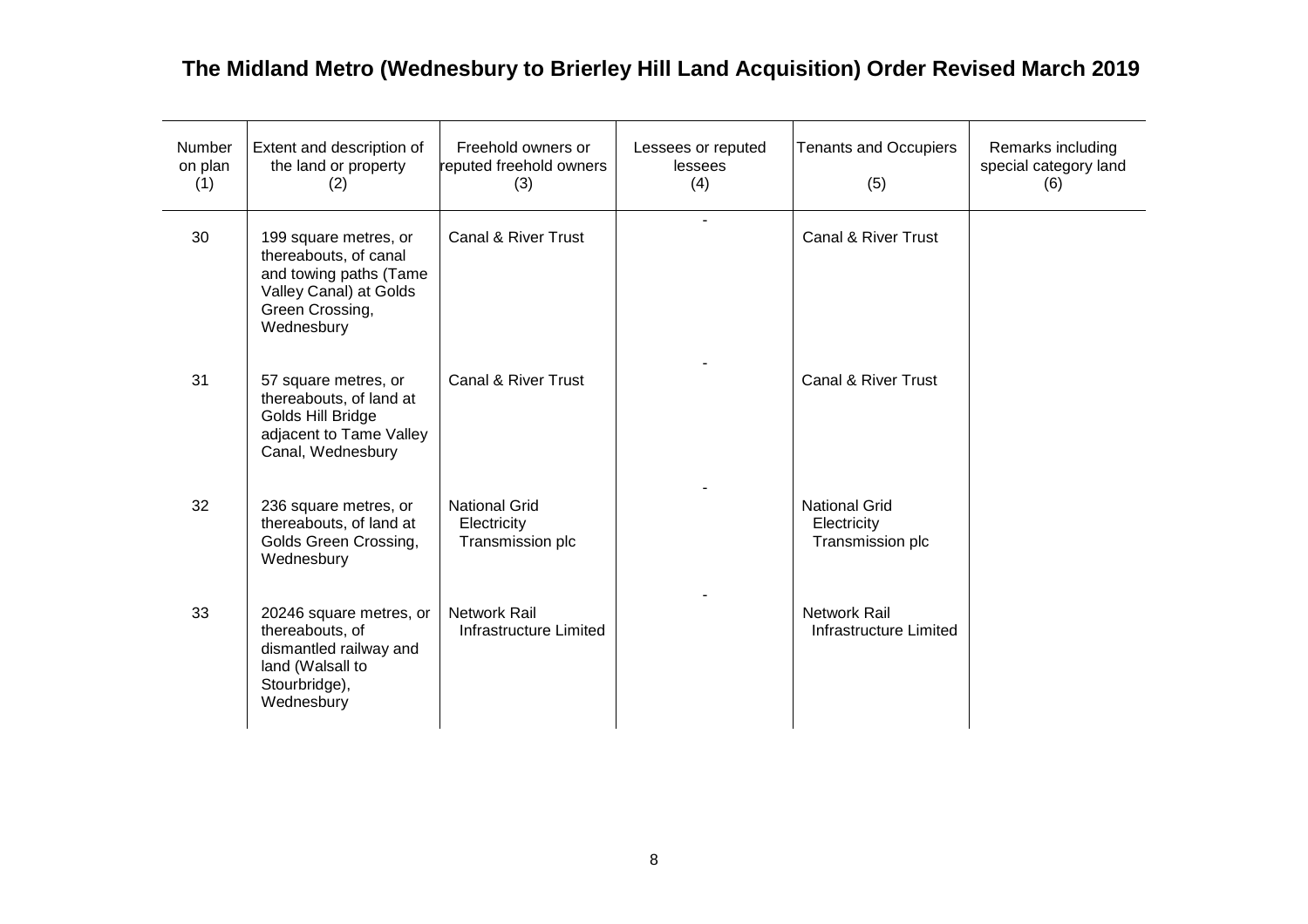| Number<br>on plan<br>(1) | Extent and description of<br>the land or property<br>(2)                                                         | Freehold owners or<br>reputed freehold owners<br>(3)    | Lessees or reputed<br><b>lessees</b><br>(4) | <b>Tenants and Occupiers</b><br>(5)                     | Remarks including<br>special category land<br>(6) |
|--------------------------|------------------------------------------------------------------------------------------------------------------|---------------------------------------------------------|---------------------------------------------|---------------------------------------------------------|---------------------------------------------------|
| 34                       | 524 square metres, or<br>thereabouts, of land at<br>Golds Green Crossing,<br>south of Tame Valley,<br>Wednesbury | <b>Golds Green Property</b><br><b>Company Limited</b>   |                                             | <b>Golds Green Property</b><br><b>Company Limited</b>   |                                                   |
| 35                       | 2302 square metres, or<br>thereabouts, of land at<br>Golds Green Crossing,<br>Wednesbury                         | <b>National Grid</b><br>Electricity<br>Transmission plc |                                             | <b>National Grid</b><br>Electricity<br>Transmission plc |                                                   |
| 36                       | 6769 square metres, or<br>thereabouts, of land at<br>Golds Green Crossing,<br>Wednesbury                         | Sandwell Metropolitan<br><b>Borough Council</b>         |                                             | Sandwell Metropolitan<br>Borough Council                |                                                   |
| 37                       | <b>NUMBER NOT USED</b>                                                                                           |                                                         |                                             |                                                         |                                                   |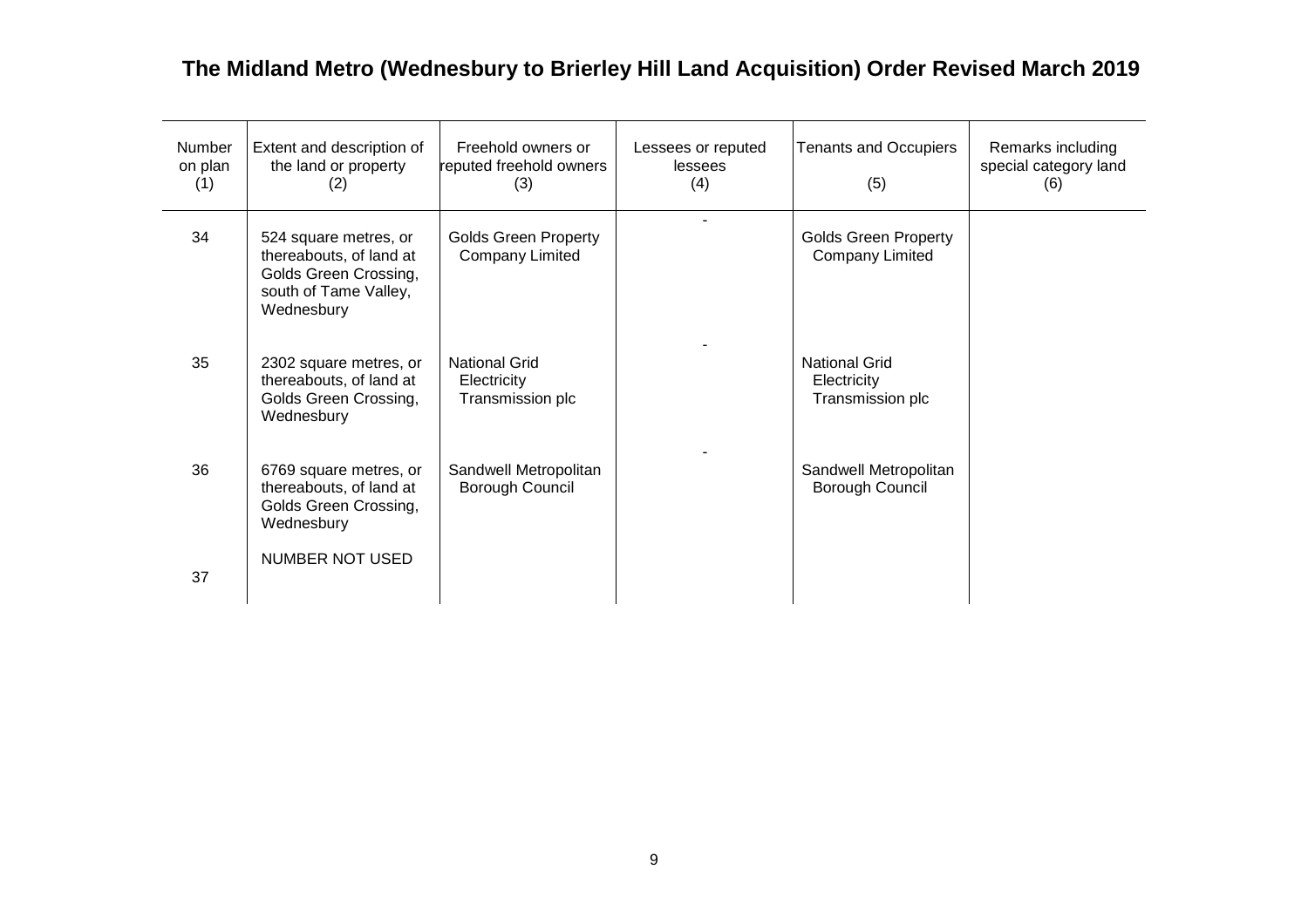| <b>Number</b><br>on plan<br>(1) | Extent and description of<br>the land or property<br>(2)                                    | Freehold owners or<br>reputed freehold owners<br>(3)                                                                                                                                                                                                                                                                                                                                                                                                                                                                                                                                   | Lessees or reputed<br>lessees<br>(4) | <b>Tenants and Occupiers</b><br>(5)                                                                                                                                                                                                                                                                                                                                                                              | Remarks including<br>special category land<br>(6) |
|---------------------------------|---------------------------------------------------------------------------------------------|----------------------------------------------------------------------------------------------------------------------------------------------------------------------------------------------------------------------------------------------------------------------------------------------------------------------------------------------------------------------------------------------------------------------------------------------------------------------------------------------------------------------------------------------------------------------------------------|--------------------------------------|------------------------------------------------------------------------------------------------------------------------------------------------------------------------------------------------------------------------------------------------------------------------------------------------------------------------------------------------------------------------------------------------------------------|---------------------------------------------------|
| 38                              | 28 square metres, or<br>thereabouts, of land and<br>public footway at Shaw<br><b>Street</b> | A J Bell (PP) Trustees<br>Limited (as trustee of<br>The Mark lan Chard<br>SIPP and The<br>Steven Bunn SIPP)<br>(in respect of part)<br>Steven Bunn (as<br>trustee of The Mark<br>lan Chard SIPP and<br>The Steven Bunn<br>SIPP) (in respect of<br>part)<br>Mark Ian Chard (as<br>trustee of The Mark<br>lan Chard SIPP and<br>The Steven Bunn<br>SIPP) (in respect of<br>part)<br>Stephen George Kettle<br>(as trustee of The<br>Mark lan Chard SIPP<br>and The Steven<br>Bunn SIPP) (in<br>respect of part)<br><b>Golds Green Property</b><br>Company Limited (in<br>respect of part) |                                      | <b>Star Scaffolding</b><br>Limited<br>Steven Bunn (as<br>trustee of The Mark<br>lan Chard SIPP and<br>The Steven Bunn<br>SIPP)<br>Mark Ian Chard (as<br>trustee of The Mark<br>lan Chard SIPP and<br>The Steven Bunn<br>SIPP)<br>Stephen George Kettle<br>(as trustee of The<br>Mark Ian Chard SIPP<br>and The Steven<br><b>Bunn SIPP)</b><br>Sandwell Metropolitan<br>Borough Council (as<br>highway authority) |                                                   |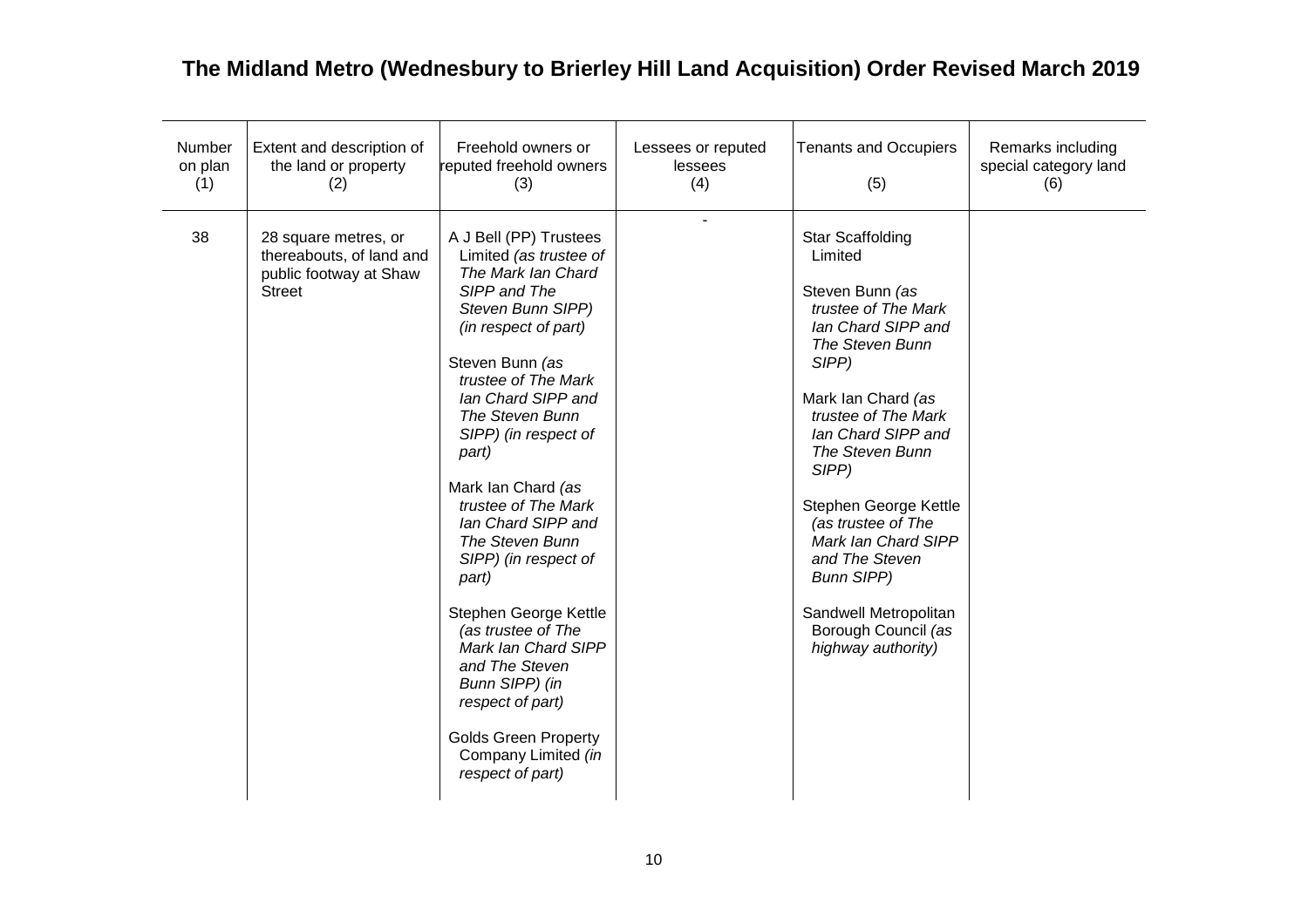| <b>Number</b><br>on plan<br>(1) | Extent and description of<br>the land or property<br>(2)                                   | Freehold owners or<br>reputed freehold owners<br>(3)                                                                                                                                                            | Lessees or reputed<br>lessees<br>(4) | <b>Tenants and Occupiers</b><br>(5)                     | Remarks including<br>special category land<br>(6) |
|---------------------------------|--------------------------------------------------------------------------------------------|-----------------------------------------------------------------------------------------------------------------------------------------------------------------------------------------------------------------|--------------------------------------|---------------------------------------------------------|---------------------------------------------------|
| 38                              | - continued                                                                                | Lloyds Bank plc (as<br>mortgagee to A J<br>Bell (PP) Trustees<br>Limited, Mark lan<br>Chard, Stephen<br>George Kettle and<br>Steven Bunn)<br>Sandwell Metropolitan<br>Borough Council (as<br>highway authority) |                                      |                                                         |                                                   |
| 39                              | 172 square metres, or<br>thereabouts, of land at<br>Golds Green Crossing,<br>Wednesbury    | <b>National Grid</b><br>Electricity<br>Transmission plc                                                                                                                                                         |                                      | <b>National Grid</b><br>Electricity<br>Transmission plc |                                                   |
| 40                              | 350 square metres, or<br>thereabouts, of land at<br>Eagle Industrial Estate,<br>Wednesbury | Sandwell Metropolitan<br>Borough Council                                                                                                                                                                        |                                      | Sandwell Metropolitan<br>Borough Council                |                                                   |
| 41                              | 731 square metres, or<br>thereabouts, of land at<br>Eagle Industrial Estate,<br>Wednesbury | Sandwell Metropolitan<br>Borough Council                                                                                                                                                                        |                                      | Sandwell Metropolitan<br>Borough Council                |                                                   |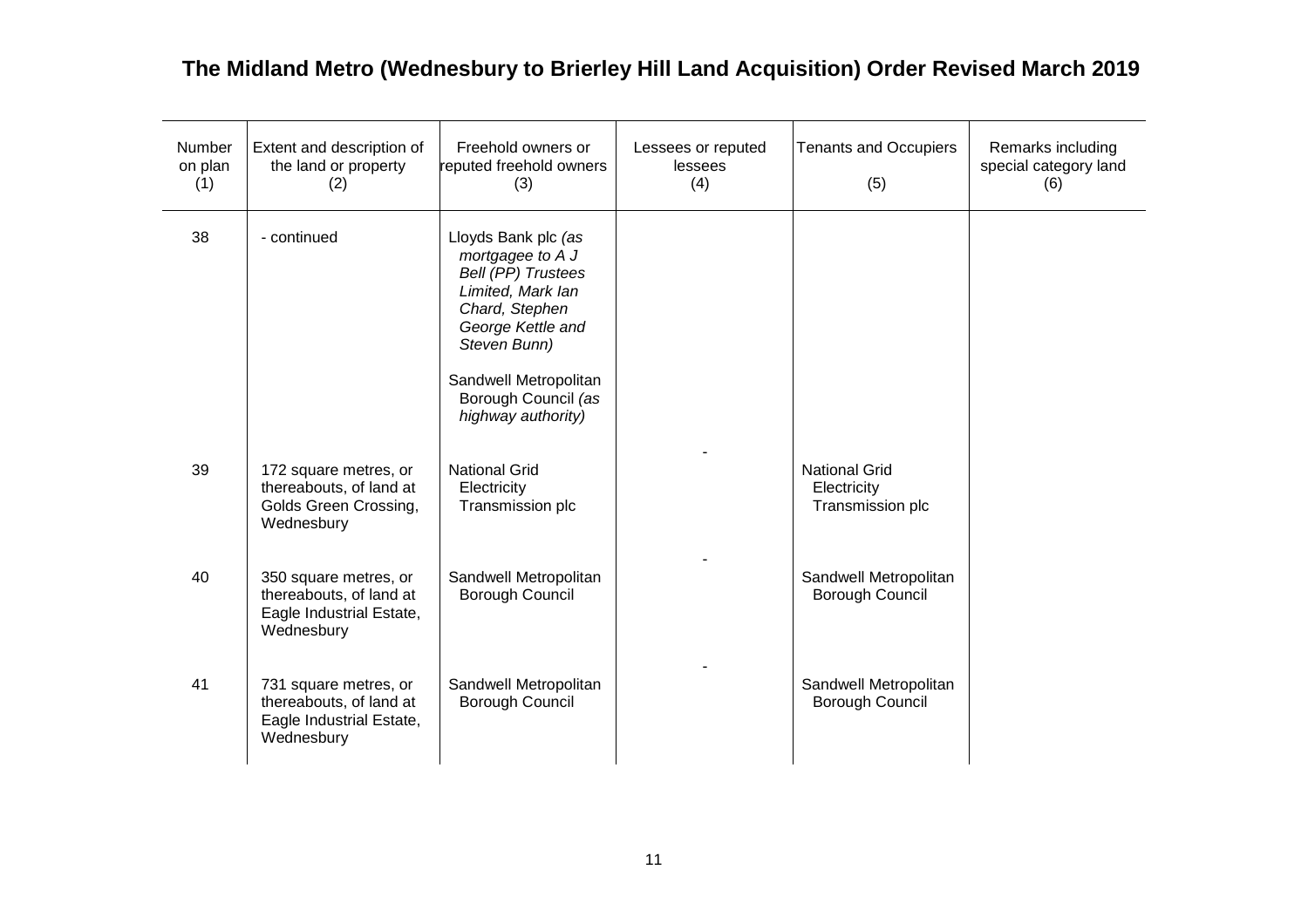| Number<br>on plan<br>(1) | Extent and description of<br>the land or property<br>(2)                                                                       | Freehold owners or<br>reputed freehold owners<br>(3)                                                                                                                                                                                              | Lessees or reputed<br>lessees<br>(4) | <b>Tenants and Occupiers</b><br>(5)      | Remarks including<br>special category land<br>(6) |
|--------------------------|--------------------------------------------------------------------------------------------------------------------------------|---------------------------------------------------------------------------------------------------------------------------------------------------------------------------------------------------------------------------------------------------|--------------------------------------|------------------------------------------|---------------------------------------------------|
| 42                       | 182 square metres, or<br>thereabouts, of land<br>south of Tame Valley<br>and land at Golds Green<br><b>Crossing Wednesbury</b> | <b>New Stone Securities</b><br>Limited                                                                                                                                                                                                            | $\overline{a}$                       | <b>New Stone Securities</b><br>Limited   |                                                   |
| 43                       | 1576 square metres, or<br>thereabouts, of land at<br>Eagle Industrial Estate,<br>Wednesbury                                    | Sandwell Metropolitan<br>Borough Council                                                                                                                                                                                                          |                                      | Sandwell Metropolitan<br>Borough Council |                                                   |
| 44                       | 86 square metres, or<br>thereabouts, of Tipton<br>Brook confluence with<br>River Tame and land at<br>Golds Hill Wednesbury     | <b>New Stone Securities</b><br>Limited                                                                                                                                                                                                            |                                      | <b>New Stone Securities</b><br>Limited   |                                                   |
| 45                       | 102 square metres, or<br>thereabouts, of Tipton<br>Brook confluence with<br>River Tame and land at<br>Golds Hill Wednesbury    | <b>Burt Boulton Holdings</b><br>Limited<br><b>Thomas Roberts</b><br>Pension Fund<br>Trustees Limited (as<br>trustee of The<br><b>Thomas Roberts</b><br><b>Group Pension</b><br>Fund) (as mortgagee<br>to Burt Boulton<br><b>Holdings Limited)</b> | T.R. Fastenings<br>Limited           | T.R. Fastenings<br>Limited               |                                                   |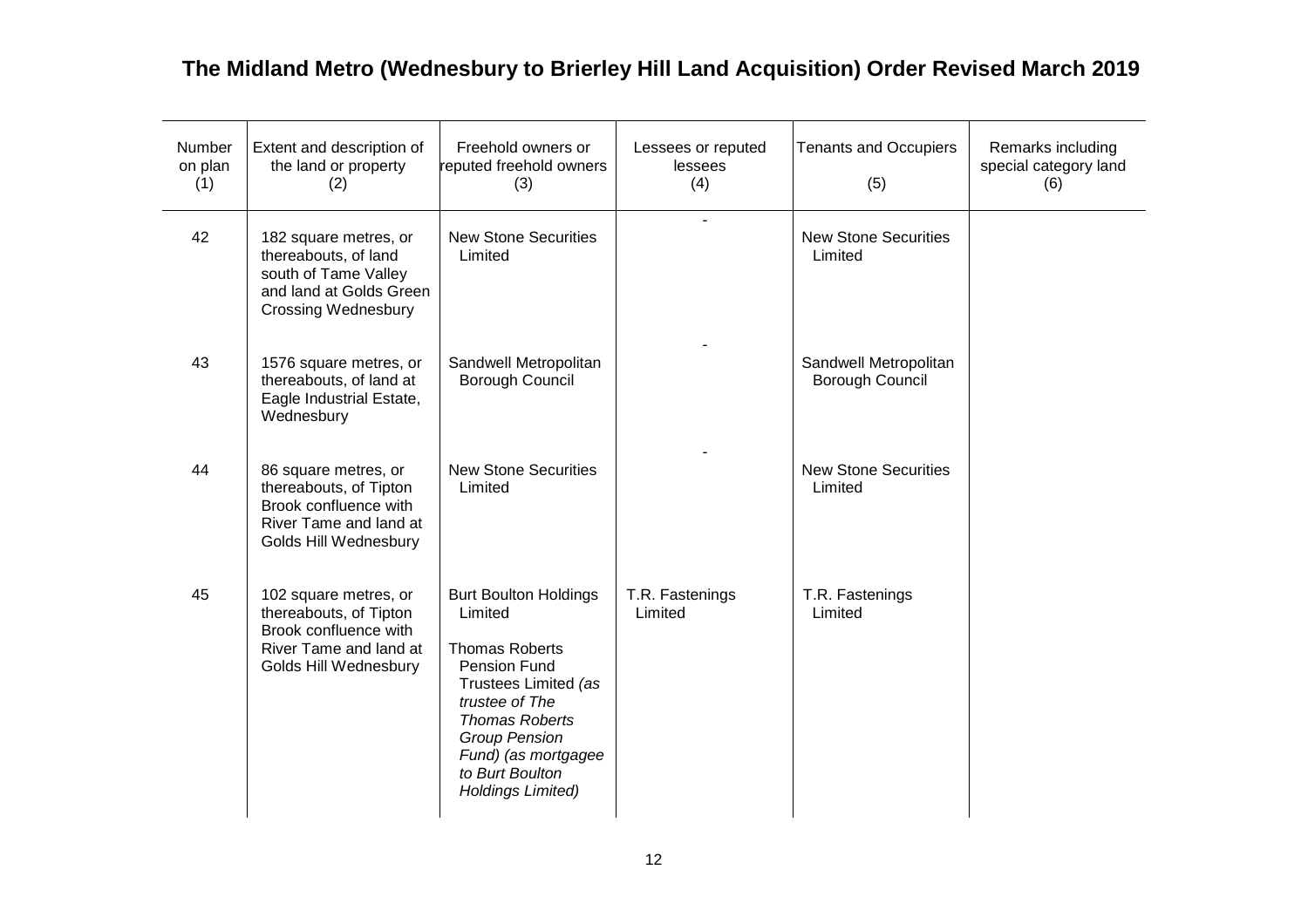| Number<br>on plan<br>(1) | Extent and description of<br>the land or property<br>(2)                                                                                                                 | Freehold owners or<br>reputed freehold owners<br>(3)                                                                                                                | Lessees or reputed<br>lessees<br>(4) | <b>Tenants and Occupiers</b><br>(5)             | Remarks including<br>special category land<br>(6) |
|--------------------------|--------------------------------------------------------------------------------------------------------------------------------------------------------------------------|---------------------------------------------------------------------------------------------------------------------------------------------------------------------|--------------------------------------|-------------------------------------------------|---------------------------------------------------|
| 46                       | 161 square metres, or<br>thereabouts, of land at<br>Golds Hill, Wednesbury                                                                                               | <b>New Stone Securities</b><br>Limited                                                                                                                              |                                      | <b>New Stone Securities</b><br>Limited          |                                                   |
| 47                       | 20 square metres, or<br>thereabouts, of River<br>Tame at Golds Hill,<br>Wednesbury                                                                                       | <b>Network Rail</b><br>Infrastructure Limited<br><b>New Stone Securities</b><br>Limited                                                                             |                                      | <b>New Stone Securities</b><br>Limited          |                                                   |
| 48                       | 78 square metres, or<br>thereabouts, of land at<br>Golds Hill, Wednesbury                                                                                                | <b>Network Rail</b><br><b>Infrastructure Limited</b><br><b>New Stone Securities</b><br>Limited                                                                      |                                      | <b>New Stone Securities</b><br>Limited          |                                                   |
| 49                       | 842 square metres, or<br>thereabouts, of Tipton<br>Brook confluence with<br>River Tame, land at<br>Golds Hill and land<br>north of Black Country<br>New Road, Wednesbury | <b>Northern Trust</b><br><b>Company Limited</b><br><b>Situs Asset</b><br><b>Management Limited</b><br>(as mortgagee to<br><b>Northern Trust</b><br>Company Limited) |                                      | <b>Northern Trust</b><br><b>Company Limited</b> |                                                   |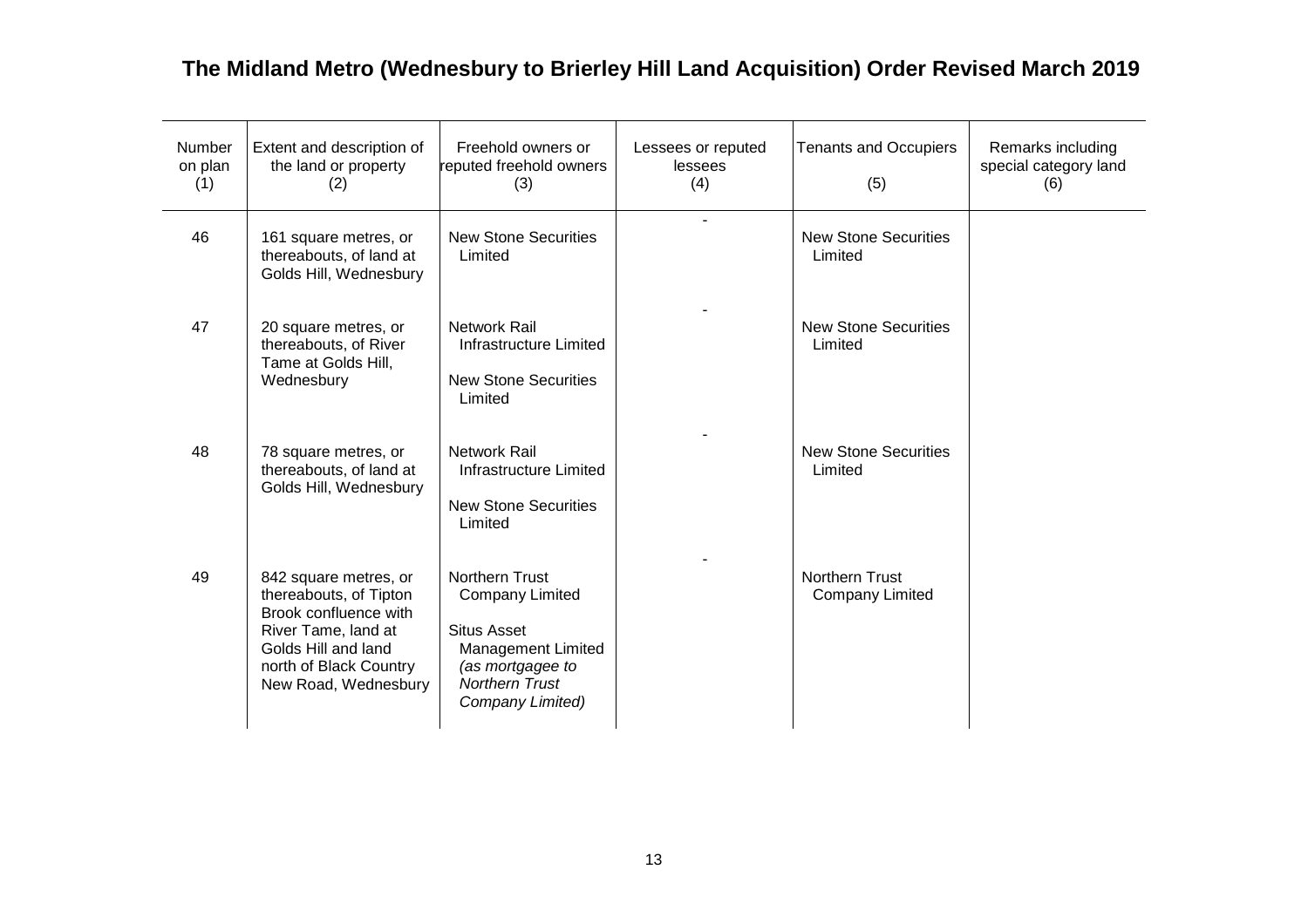| Number<br>on plan<br>(1) | Extent and description of<br>the land or property<br>(2)                                                                                   | Freehold owners or<br>reputed freehold owners<br>(3)                                                                                                                | Lessees or reputed<br>lessees<br>(4) | <b>Tenants and Occupiers</b><br>(5)             | Remarks including<br>special category land<br>(6) |
|--------------------------|--------------------------------------------------------------------------------------------------------------------------------------------|---------------------------------------------------------------------------------------------------------------------------------------------------------------------|--------------------------------------|-------------------------------------------------|---------------------------------------------------|
| 50                       | 22 square metres, or<br>thereabouts, of River<br>Tame at Golds Hill,<br>Wednesbury                                                         | <b>Northern Trust</b><br><b>Company Limited</b><br><b>Situs Asset</b><br><b>Management Limited</b><br>(as mortgagee to<br><b>Northern Trust</b><br>Company Limited) |                                      | <b>Northern Trust</b><br><b>Company Limited</b> |                                                   |
| 51                       | 999 square metres, or<br>thereabouts, of part of<br>River Tame, north of<br><b>Bagnall Street and land</b><br>at Golds Hill,<br>Wednesbury | Northern Trust<br><b>Company Limited</b><br><b>Situs Asset</b><br><b>Management Limited</b><br>(as mortgagee to<br><b>Northern Trust</b><br>Company Limited)        |                                      | Northern Trust<br><b>Company Limited</b>        |                                                   |
| 52                       | 59 square metres, or<br>thereabouts, of land at<br>Golds Hill, Wednesbury                                                                  | Parmeshar Singh<br>Chahal<br>Shabeg Singh Chahal<br>Barclays Bank plc (as<br>mortgagee to<br>Shabeg Singh<br>Chahal and<br>Parmeshar Singh<br>Chahal)               |                                      | Cargo Carriers<br>(Midlands) Limited            |                                                   |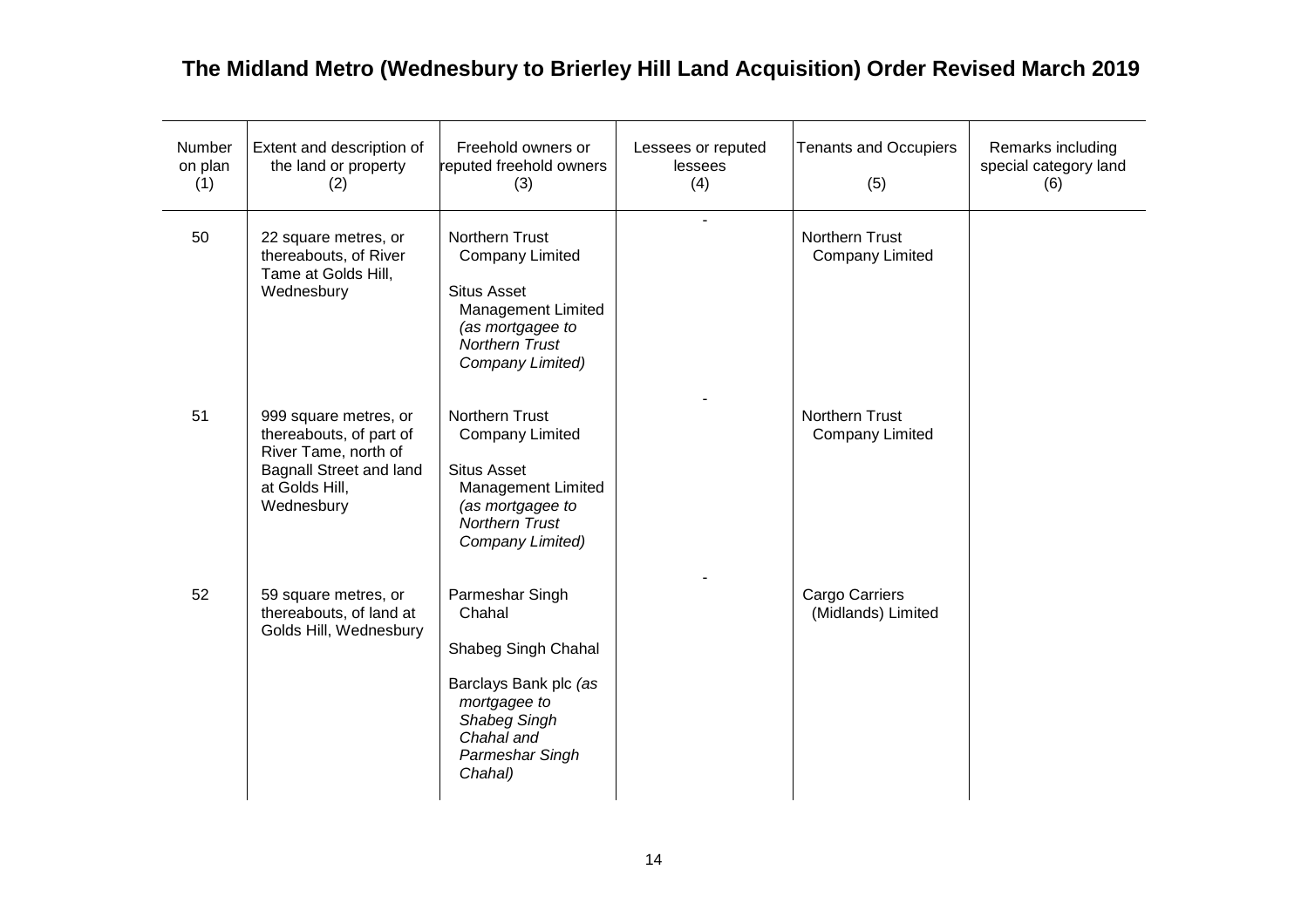| Number<br>on plan<br>(1) | Extent and description of<br>the land or property<br>(2)                                                                                         | Freehold owners or<br>reputed freehold owners<br>(3)                                                                                                  | Lessees or reputed<br>lessees<br>(4) | <b>Tenants and Occupiers</b><br>(5)                                                                                                     | Remarks including<br>special category land<br>(6) |
|--------------------------|--------------------------------------------------------------------------------------------------------------------------------------------------|-------------------------------------------------------------------------------------------------------------------------------------------------------|--------------------------------------|-----------------------------------------------------------------------------------------------------------------------------------------|---------------------------------------------------|
| 53                       | 259 square metres, or<br>thereabouts, of land<br>north of Bagnall Street,<br>Wednesbury                                                          | Northern Trust<br><b>Company Limited</b><br><b>Situs Asset</b><br><b>Management Limited</b><br>(as mortgagee to<br>Northern Trust<br>Company Limited) |                                      | Northern Trust<br><b>Company Limited</b>                                                                                                |                                                   |
| 54                       | 1177 square metres, or<br>thereabouts, of<br>dismantled railway and<br>land (Walsall to<br>Stourbridge) at Eagle<br>Lane Crossing,<br>Wednesbury | <b>Network Rail</b><br><b>Infrastructure Limited</b><br>(in respect of part)<br><b>New Stone Securities</b><br>Limited (in respect of<br>part)        |                                      | <b>Network Rail</b><br>Infrastructure Limited<br>(in respect of part)<br><b>New Stone Securities</b><br>Limited (in respect of<br>part) |                                                   |
| 55                       | 136 square metres, or<br>thereabouts, of land<br>north of Bagnall Street,<br>Wednesbury                                                          | Parmeshar Singh<br>Chahal<br>Shabeg Singh Chahal<br>Barclays Bank plc (as<br>mortgagee to<br>Shabeg Singh<br>Chahal and<br>Parmeshar Singh<br>Chahal) |                                      | Cargo Carriers<br>(Midlands) Limited                                                                                                    |                                                   |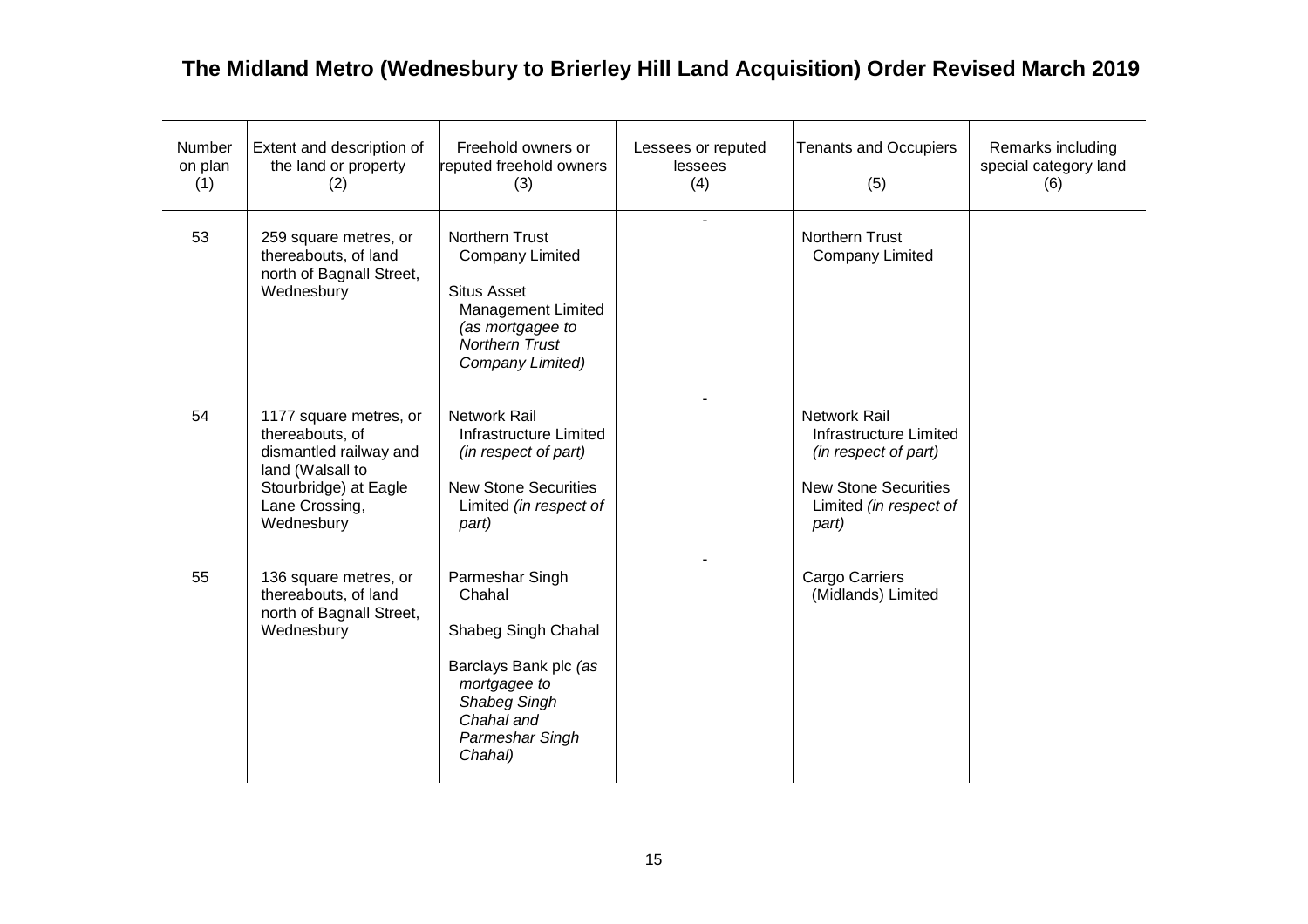| Number<br>on plan<br>(1) | Extent and description of<br>the land or property<br>(2)                                                                                        | Freehold owners or<br>reputed freehold owners<br>(3)                                      | Lessees or reputed<br>lessees<br>(4) | <b>Tenants and Occupiers</b><br>(5)           | Remarks including<br>special category land<br>(6) |
|--------------------------|-------------------------------------------------------------------------------------------------------------------------------------------------|-------------------------------------------------------------------------------------------|--------------------------------------|-----------------------------------------------|---------------------------------------------------|
| 56                       | 243 square metres, or<br>thereabouts, of<br>dismantled railway and<br>land (Walsall to<br>Stourbridge) at Eagle<br>Lane Crossing,<br>Wednesbury | <b>Network Rail</b><br>Infrastructure Limited                                             | $\sim$                               | Network Rail<br>Infrastructure Limited        |                                                   |
| 57                       | 97 square metres, or<br>thereabouts, of<br>dismantled railway and<br>land (Walsall to<br>Stourbridge) at Eagle<br>Lane Crossing,<br>Wednesbury  | <b>Network Rail</b><br>Infrastructure Limited                                             |                                      | <b>Network Rail</b><br>Infrastructure Limited |                                                   |
| 58                       | 554 square metres, or<br>thereabouts, of<br>dismantled railway and<br>land (Walsall to<br>Stourbridge),<br>Wednesbury, excluding<br>public road | <b>Network Rail</b><br>Infrastructure Limited<br>Sandwell Metropolitan<br>Borough Council |                                      | <b>Network Rail</b><br>Infrastructure Limited |                                                   |
| 59                       | 651 square metres, or<br>thereabouts, of land at<br>Eagle Lane Crossing,<br>south of Bagnall Street,<br>Wednesbury                              | Sandwell Metropolitan<br>Borough Council                                                  |                                      | Sandwell Metropolitan<br>Borough Council      |                                                   |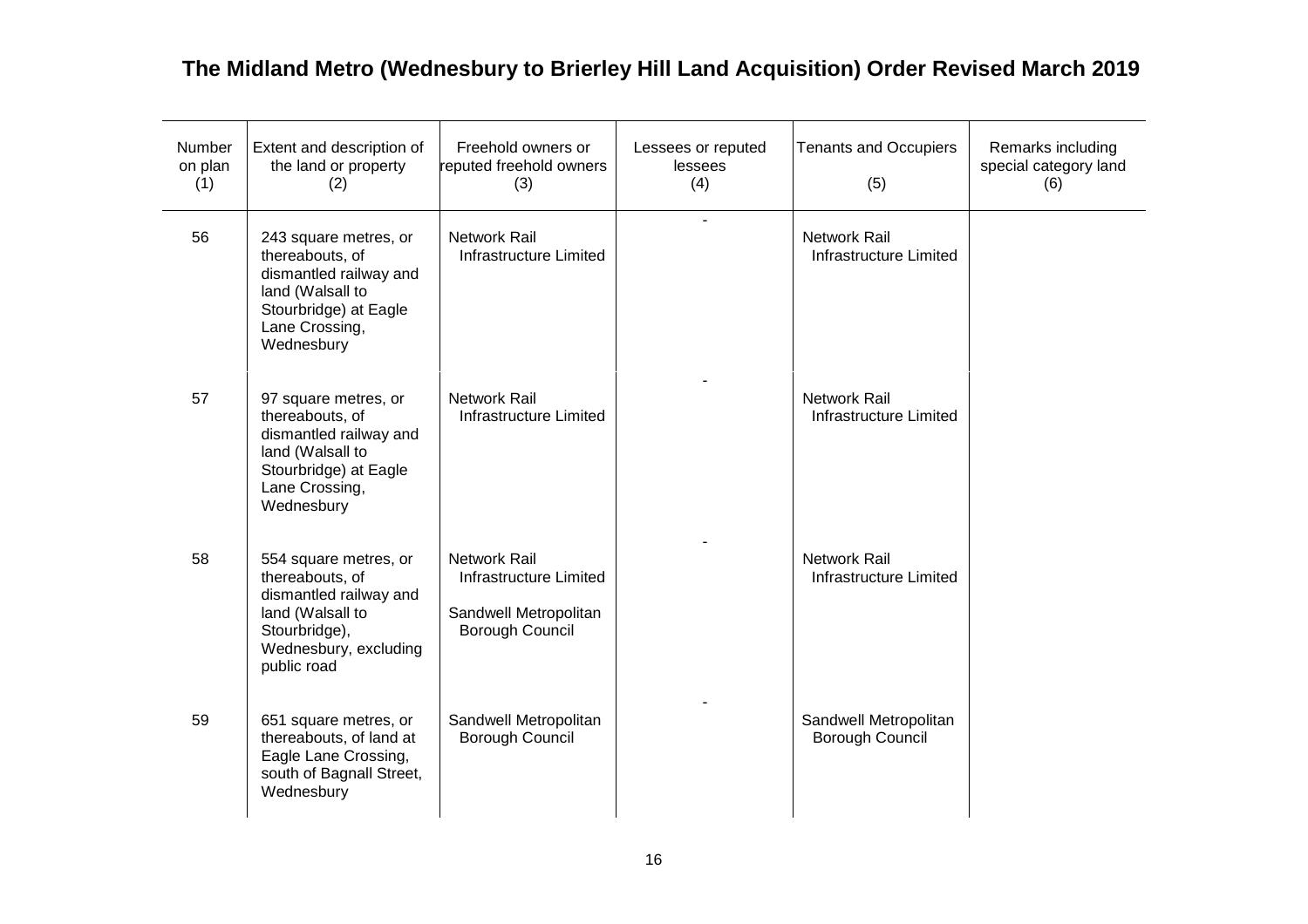| Number<br>on plan<br>(1) | Extent and description of<br>the land or property<br>(2)                                                                                                        | Freehold owners or<br>reputed freehold owners<br>(3) | Lessees or reputed<br>lessees<br>(4) | <b>Tenants and Occupiers</b><br>(5)           | Remarks including<br>special category land<br>(6) |
|--------------------------|-----------------------------------------------------------------------------------------------------------------------------------------------------------------|------------------------------------------------------|--------------------------------------|-----------------------------------------------|---------------------------------------------------|
| 60                       | 1568 square metres, or<br>thereabouts, of land at<br>Eagle Crossing, south of<br>Bagnall Street,<br>Wednesbury                                                  | Sandwell Metropolitan<br>Borough Council             | $\blacksquare$                       | Sandwell Metropolitan<br>Borough Council      |                                                   |
| 61                       | 281 square metres, or<br>thereabouts, of land<br>north of Eagle Lane,<br>Tipton                                                                                 | <b>New Stone Securities</b><br>Limited               |                                      | <b>New Stone Securities</b><br>Limited        |                                                   |
| 62                       | 153 square metres, or<br>thereabouts, of land<br>west of Bagnall Street,<br>Wednesbury                                                                          | Unknown                                              |                                      | Unknown                                       |                                                   |
| 63                       | 6 square metres, or<br>thereabouts, of land<br>west of Bagnall Street,<br>Wednesbury                                                                            | <b>Network Rail</b><br>Infrastructure Limited        |                                      | <b>Network Rail</b><br>Infrastructure Limited |                                                   |
| 64                       | 1321 square metres, or<br>thereabouts, of<br>dismantled railway and<br>land (Walsall to<br>Stourbridge) west of<br><b>Black Country New</b><br>Road, Wednesbury | <b>Network Rail</b><br>Infrastructure Limited        |                                      | Network Rail<br>Infrastructure Limited        |                                                   |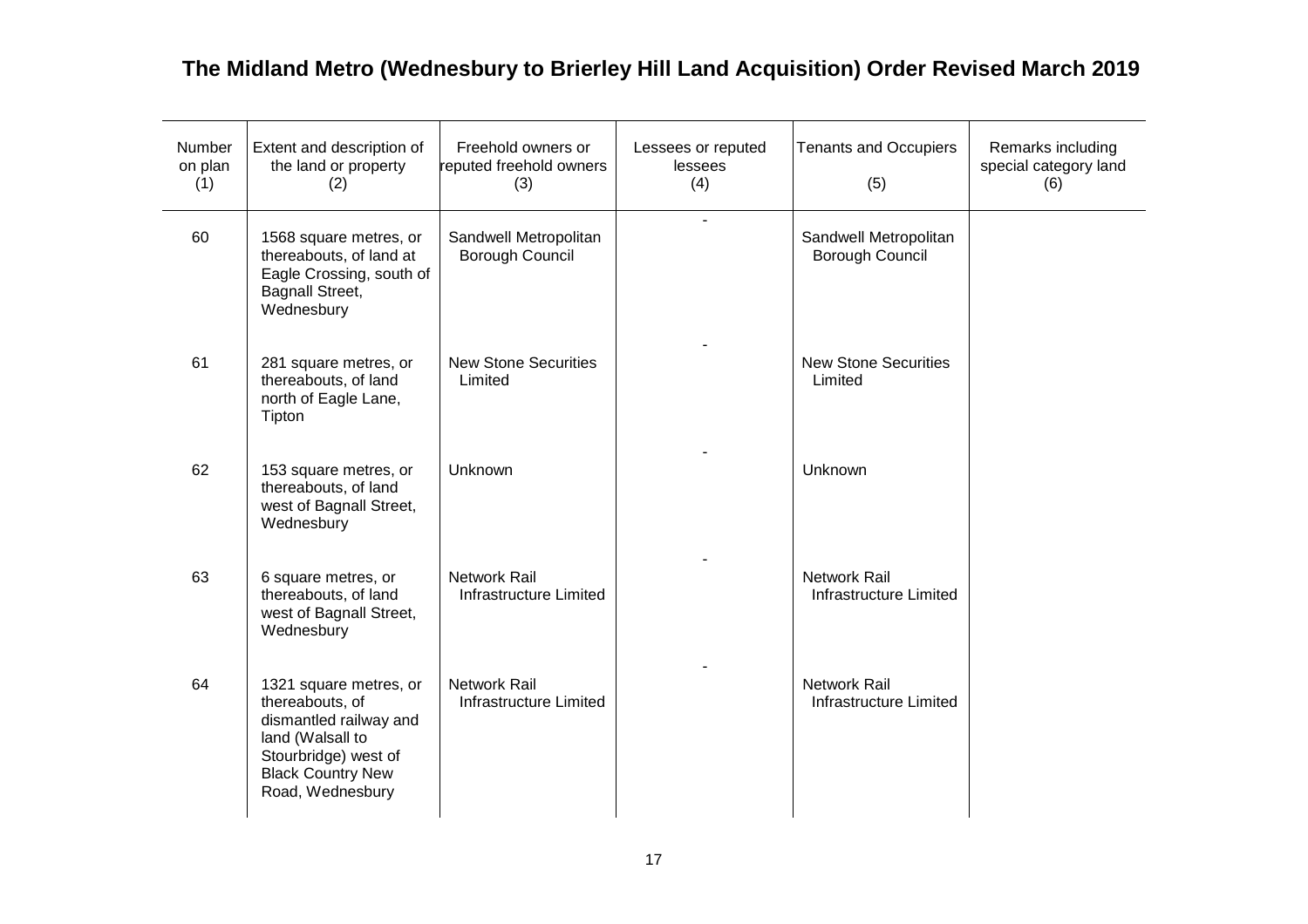| Number<br>on plan<br>(1) | Extent and description of<br>the land or property<br>(2)                                                                                                       | Freehold owners or<br>reputed freehold owners<br>(3)                                      | Lessees or reputed<br>lessees<br>(4) | <b>Tenants and Occupiers</b><br>(5)             | Remarks including<br>special category land<br>(6) |
|--------------------------|----------------------------------------------------------------------------------------------------------------------------------------------------------------|-------------------------------------------------------------------------------------------|--------------------------------------|-------------------------------------------------|---------------------------------------------------|
| 65                       | 249 square metres, or<br>thereabouts, of<br>dismantled railway and<br>land (Walsall to<br>Stourbridge) west of<br><b>Black Country New</b><br>Road, Wednesbury | <b>Network Rail</b><br>Infrastructure Limited<br>Sandwell Metropolitan<br>Borough Council |                                      | <b>Network Rail</b><br>Infrastructure Limited   |                                                   |
| 66                       | 125 square metres, or<br>thereabouts, of land<br>west of Black Country<br>New Road, Wednesbury                                                                 | Sandwell Metropolitan<br><b>Borough Council</b>                                           |                                      | Sandwell Metropolitan<br><b>Borough Council</b> |                                                   |
| 67                       | 12 square metres, or<br>thereabouts, of<br>dismantled railway and<br>land (Walsall to<br>Stourbridge) west of<br><b>Black Country New</b><br>Road, Wednesbury  | <b>Network Rail</b><br>Infrastructure Limited                                             |                                      | <b>Network Rail</b><br>Infrastructure Limited   |                                                   |
| 68                       | 9 square metres, or<br>thereabouts, of<br>dismantled railway and<br>land (Walsall to<br>Stourbridge) west of<br><b>Black Country New</b><br>Road, Wednesbury   | <b>Network Rail</b><br>Infrastructure Limited                                             |                                      | <b>Network Rail</b><br>Infrastructure Limited   |                                                   |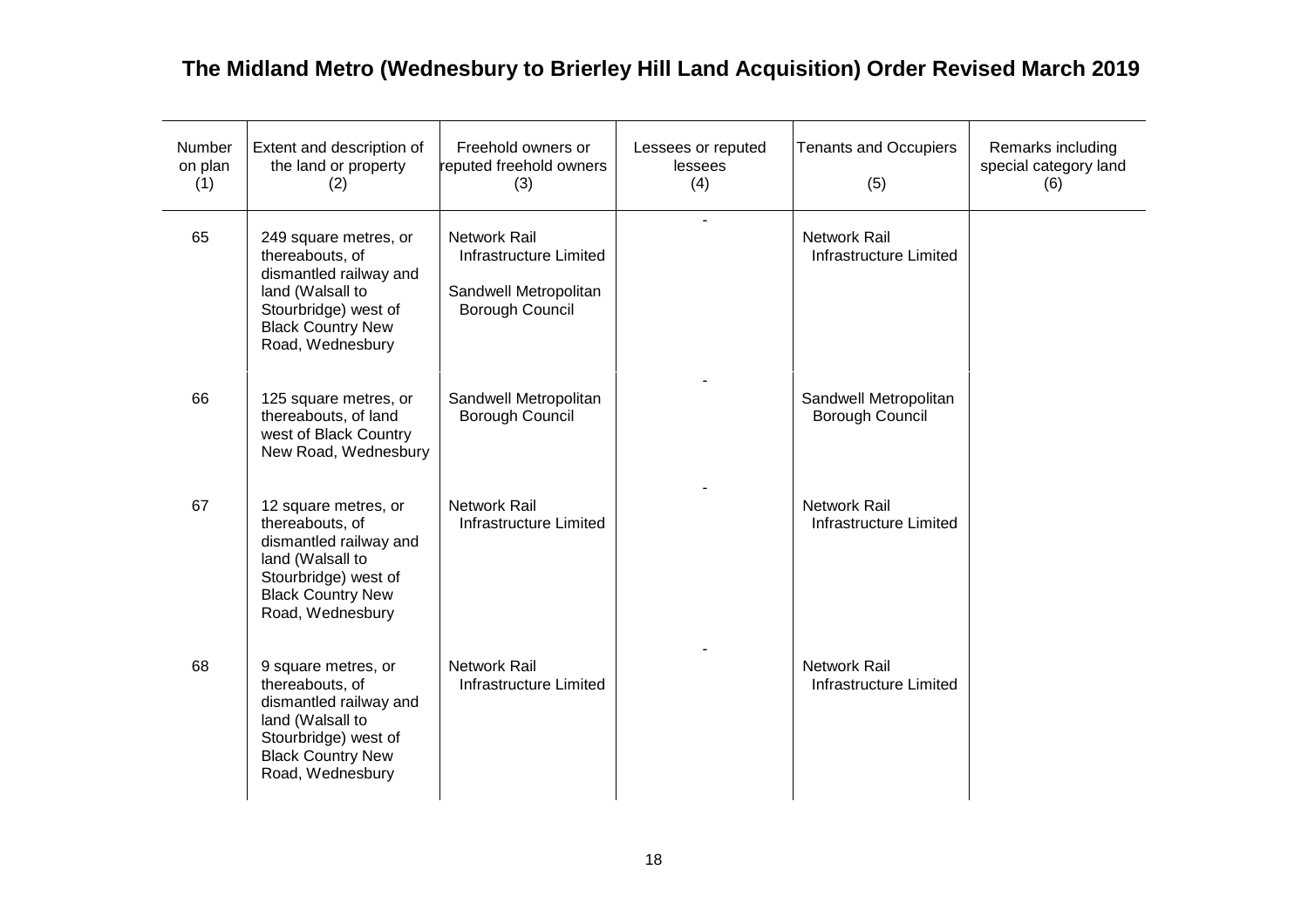| Number<br>on plan<br>(1) | Extent and description of<br>the land or property<br>(2)                                                                                                                                                  | Freehold owners or<br>reputed freehold owners<br>(3)                                                                                                        | Lessees or reputed<br>lessees<br>(4)                    | <b>Tenants and Occupiers</b><br>(5)                                                                                       | Remarks including<br>special category land<br>(6) |
|--------------------------|-----------------------------------------------------------------------------------------------------------------------------------------------------------------------------------------------------------|-------------------------------------------------------------------------------------------------------------------------------------------------------------|---------------------------------------------------------|---------------------------------------------------------------------------------------------------------------------------|---------------------------------------------------|
| 69                       | 83 square metres, or<br>thereabouts, of canal<br>(Walsall Canal), towing<br>path and land west of<br><b>Black Country New</b><br>Road, Wednesbury                                                         | Canal & River Trust<br>(as trustee of the<br>Waterways<br>Infrastructure Trust)                                                                             |                                                         | Canal & River Trust<br>(as trustee of the<br>Waterways<br>Infrastructure Trust)                                           |                                                   |
| 70                       | 240 square metres, or<br>thereabouts, of<br>dismantled railway and<br>land (Walsall to<br>Stourbridge) over canal<br>and towing path (Walsall<br>Canal), west of Black<br>Country New Road,<br>Wednesbury | Canal & River Trust<br>(as trustee of the<br>Waterways<br>Infrastructure Trust)<br>Network Rail<br>Infrastructure Limited                                   |                                                         | Canal & River Trust<br>(as trustee of the<br>Waterways<br>Infrastructure Trust)<br>Network Rail<br>Infrastructure Limited |                                                   |
| 71                       | 337 square metres, or<br>thereabouts, of land<br>west of Black Country<br>New Road, Wednesbury                                                                                                            | <b>Prime Developments</b><br>(Midlands) Limited<br><b>National Westminster</b><br>Bank plc (as<br>mortgagee to Prime<br>Developments<br>(Midlands) Limited) | The Black Country<br><b>Groundwork Trust</b><br>Limited | The Black Country<br><b>Groundwork Trust</b><br>Limited                                                                   |                                                   |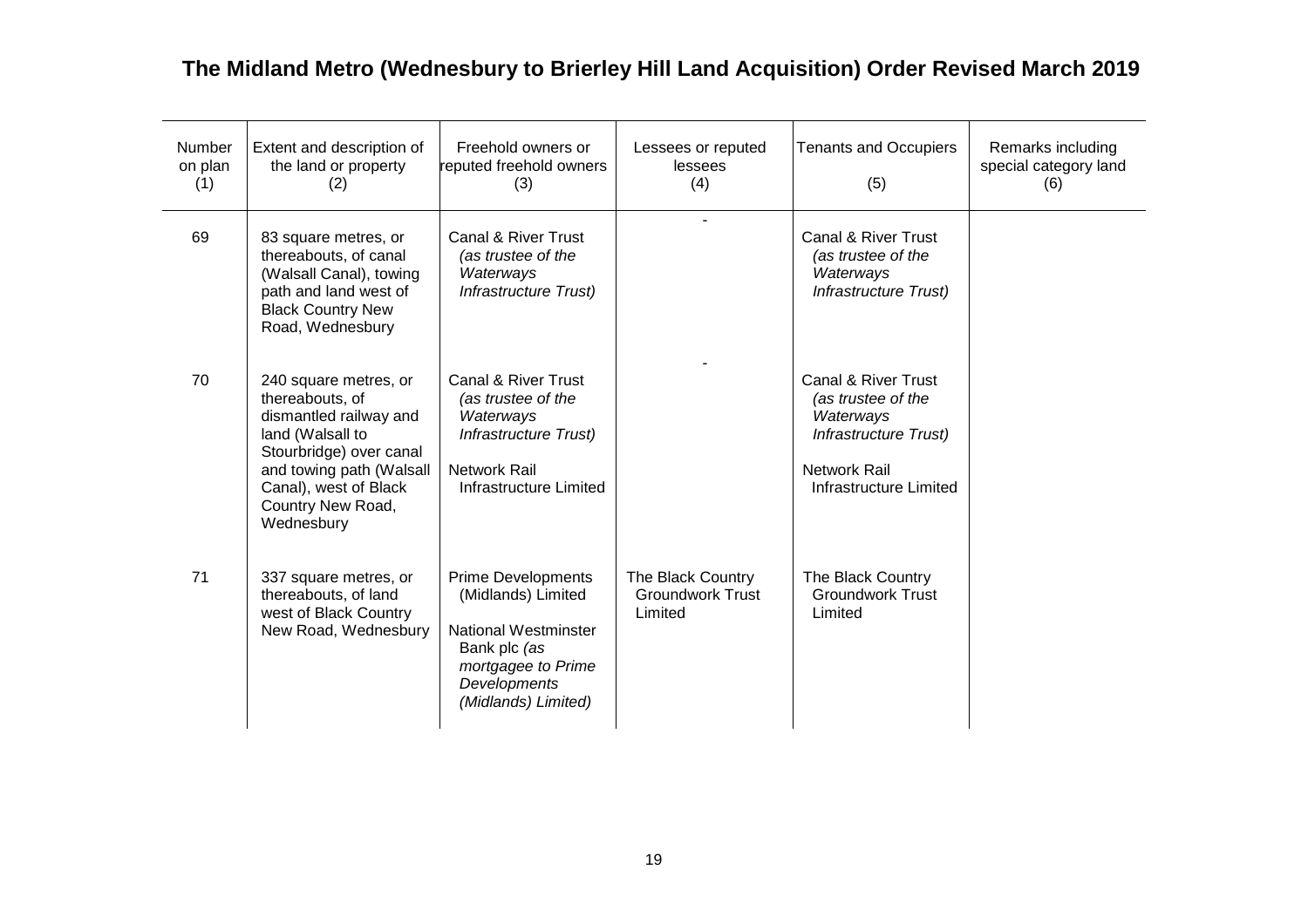| Number<br>on plan<br>(1) | Extent and description of<br>the land or property<br>(2)                                                                                                                      | Freehold owners or<br>reputed freehold owners<br>(3)                                                   | Lessees or reputed<br>lessees<br>(4) | <b>Tenants and Occupiers</b><br>(5)    | Remarks including<br>special category land<br>(6) |
|--------------------------|-------------------------------------------------------------------------------------------------------------------------------------------------------------------------------|--------------------------------------------------------------------------------------------------------|--------------------------------------|----------------------------------------|---------------------------------------------------|
| 72                       | 115 square metres, or<br>thereabouts, of canal<br>(Walsall Canal), towing<br>path and land west of<br><b>Black Country New</b><br>Road, Wednesbury                            | Canal & River Trust                                                                                    |                                      | Canal & River Trust                    |                                                   |
| 73                       | 16 square metres, or<br>thereabouts, of canal<br>(Walsall Canal), towing<br>path and land west of<br><b>Black Country New</b><br>Road, Wednesbury                             | Canal & River Trust                                                                                    |                                      | Canal & River Trust                    |                                                   |
| 74                       | 5184 square metres, or<br>thereabouts, of<br>dismantled railway and<br>land (Walsall to<br>Stourbridge) west of<br>Walsall canal, Black<br><b>Country New</b><br>Road, Tipton | Network Rail<br>Infrastructure Limited                                                                 |                                      | Network Rail<br>Infrastructure Limited |                                                   |
| 75                       | 238 square metres, or<br>thereabouts, of land<br>west of Walsall Canal,<br>Tipton                                                                                             | Aeroplas Holdings<br>Limited<br>Barclays Bank plc (as<br>mortgagee to<br>Aeroplas Holdings<br>Limited) |                                      | Aeroplas Holdings<br>Limited           |                                                   |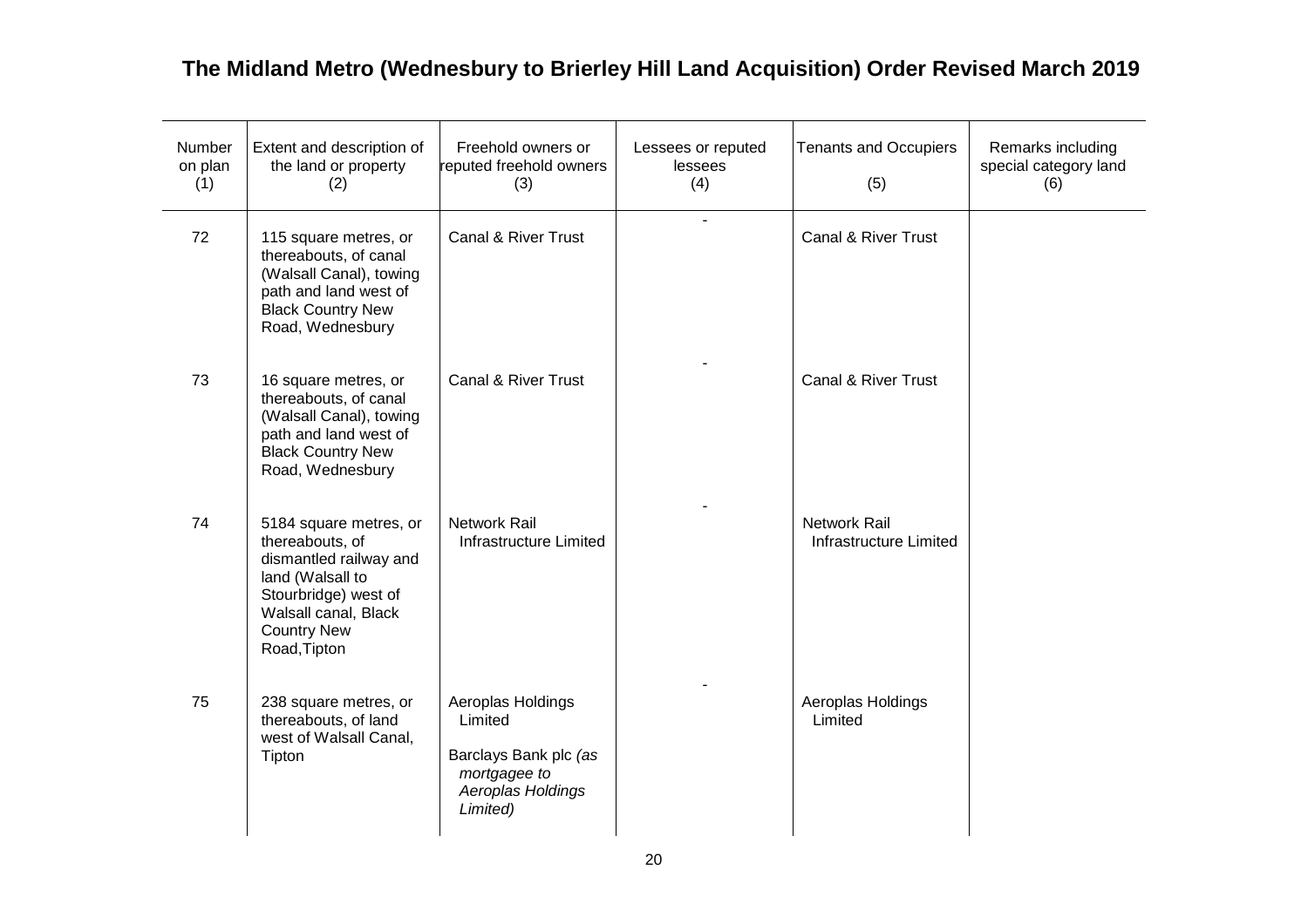| Number<br>on plan<br>(1) | Extent and description of<br>the land or property<br>(2)                              | Freehold owners or<br>reputed freehold owners<br>(3) | Lessees or reputed<br>lessees<br>(4) | <b>Tenants and Occupiers</b><br>(5)                                                                                                                                                                                                                                                                                                                                                                                                                   | Remarks including<br>special category land<br>(6) |
|--------------------------|---------------------------------------------------------------------------------------|------------------------------------------------------|--------------------------------------|-------------------------------------------------------------------------------------------------------------------------------------------------------------------------------------------------------------------------------------------------------------------------------------------------------------------------------------------------------------------------------------------------------------------------------------------------------|---------------------------------------------------|
| 75a                      | 565 square metres, or<br>thereabouts, of land to<br>the east of Eagle Lane,<br>Tipton | Eagle Place<br><b>Management Limited</b>             |                                      | Eagle Place<br>Management Limited<br>Peter Basford (in<br>respect of right of<br>access to land<br>abutting the railway<br>line)<br>Hardeep Kaur<br>Cheema (in respect<br>of right of access to<br>land abutting the<br>railway line)<br>Gurbinder Singh<br>Cheema (in respect<br>of right of access to<br>land abutting the<br>railway line)<br>Harjinder Singh<br>Cheema (in respect<br>of right of access to<br>land abutting the<br>railway line) |                                                   |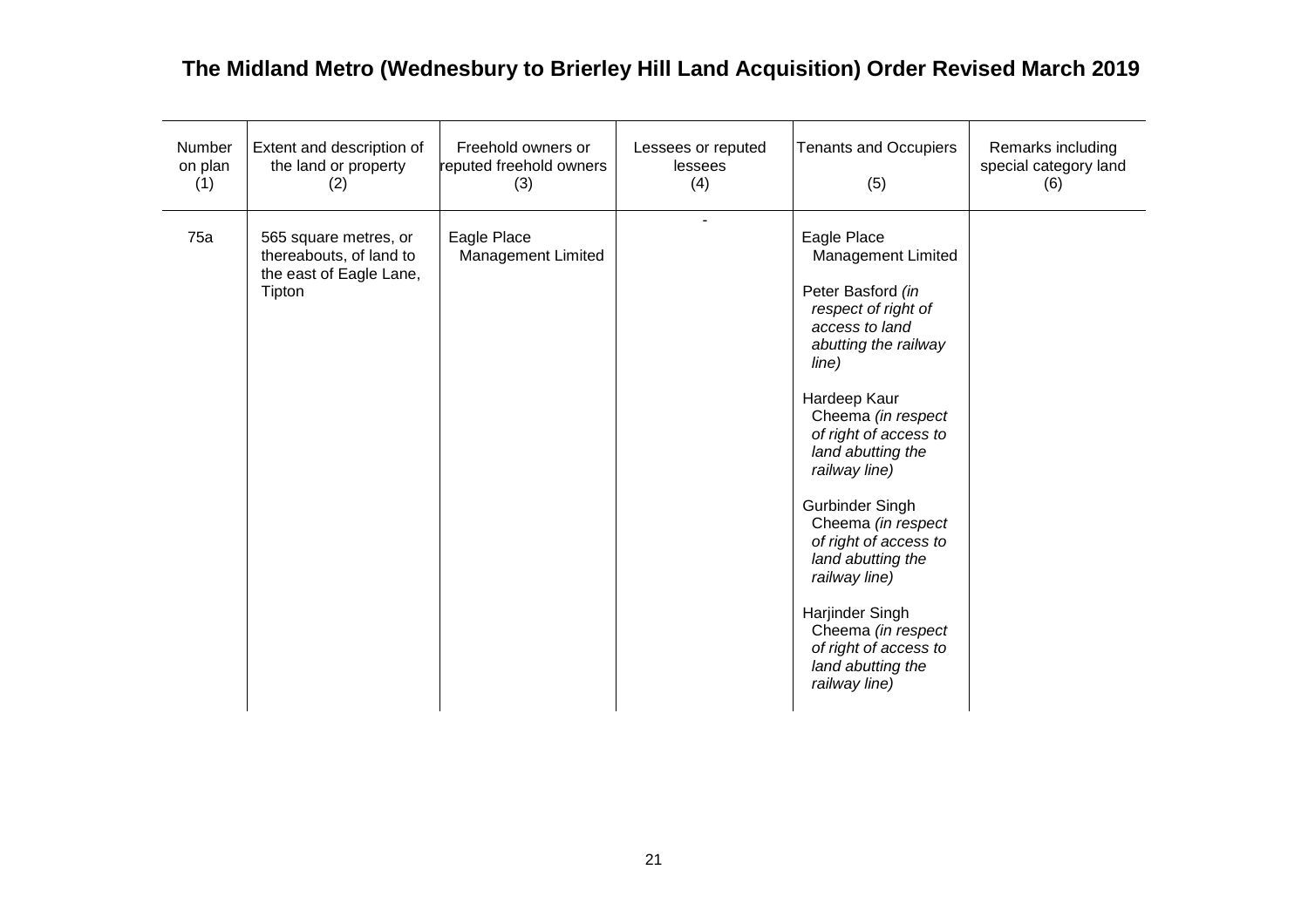| Number<br>on plan<br>(1) | Extent and description of<br>the land or property<br>(2) | Freehold owners or<br>reputed freehold owners<br>(3) | Lessees or reputed<br>lessees<br>(4) | <b>Tenants and Occupiers</b><br>(5)                                                                                                                                                                                                                                                                                                                                                                                                                                                                                             | Remarks including<br>special category land<br>(6) |
|--------------------------|----------------------------------------------------------|------------------------------------------------------|--------------------------------------|---------------------------------------------------------------------------------------------------------------------------------------------------------------------------------------------------------------------------------------------------------------------------------------------------------------------------------------------------------------------------------------------------------------------------------------------------------------------------------------------------------------------------------|---------------------------------------------------|
| 75a                      | - continued                                              |                                                      |                                      | <b>Balbir Kaur Cheema</b><br>(in respect of right of<br>access to land<br>abutting the railway<br>line)<br><b>Charlie Louise</b><br>Churchill (in respect<br>of right of access to<br>land abutting the<br>railway line)<br>Rachel Anne Clift (in<br>respect of right of<br>access to land<br>abutting the railway<br>line)<br>Fiona Marie Coxon (in<br>respect of right of<br>access to land<br>abutting the railway<br>line)<br>Kulwinder Dardi (in<br>respect of right of<br>access to land<br>abutting the railway<br>line) |                                                   |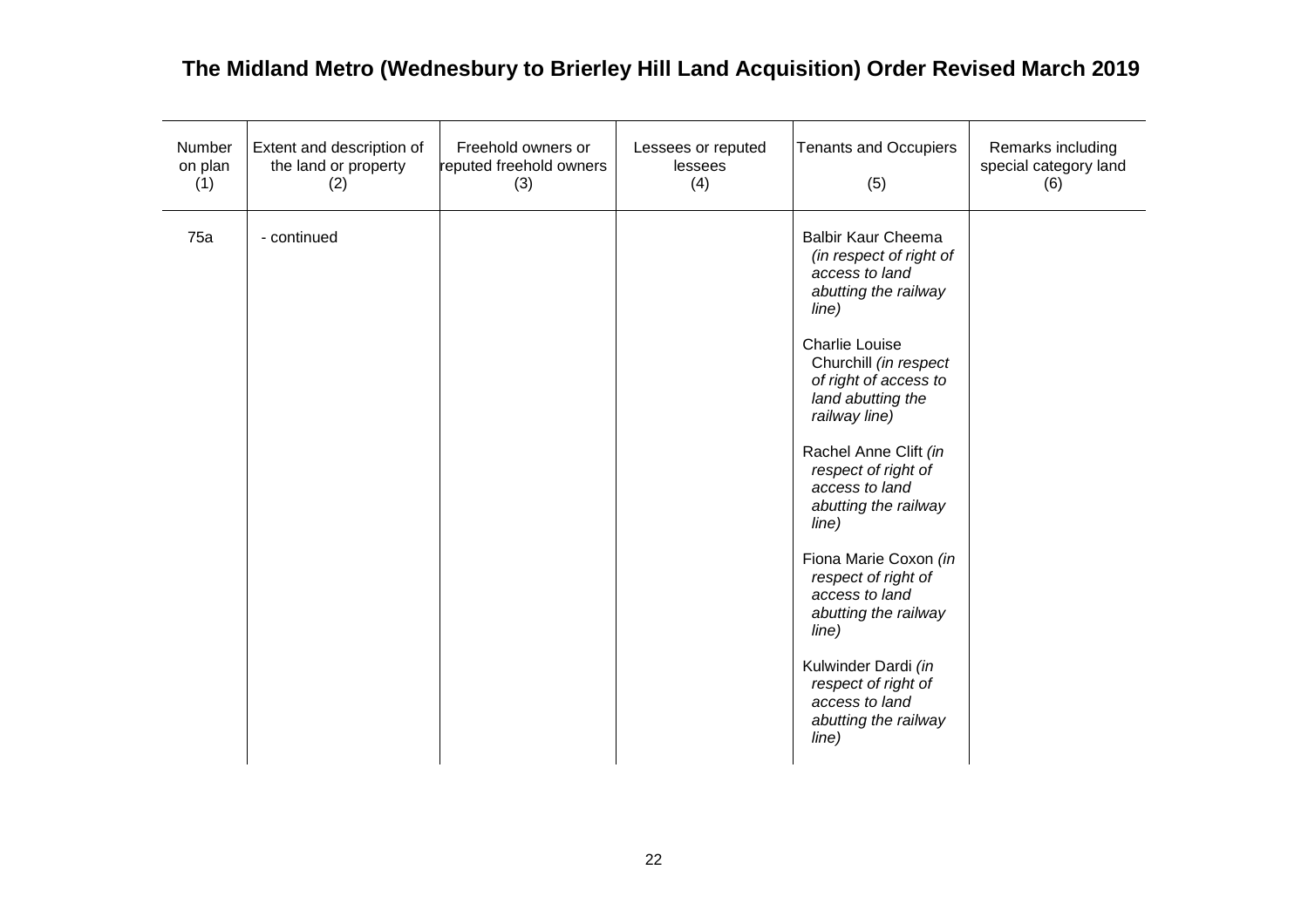| Number<br>on plan<br>(1) | Extent and description of<br>the land or property<br>(2) | Freehold owners or<br>reputed freehold owners<br>(3) | Lessees or reputed<br>lessees<br>(4) | <b>Tenants and Occupiers</b><br>(5)                                                                                                                                                                                                                                                                                                                                                                                                                                                                         | Remarks including<br>special category land<br>(6) |
|--------------------------|----------------------------------------------------------|------------------------------------------------------|--------------------------------------|-------------------------------------------------------------------------------------------------------------------------------------------------------------------------------------------------------------------------------------------------------------------------------------------------------------------------------------------------------------------------------------------------------------------------------------------------------------------------------------------------------------|---------------------------------------------------|
| 75a                      | - continued                                              |                                                      |                                      | Andrew Dempster (in<br>respect of right of<br>access to land<br>abutting the railway<br>line)<br>Charanjit Kaur Deol (in<br>respect of right of<br>access to land<br>abutting the railway<br>line)<br>Ghazala Haque (in<br>respect of right of<br>access to land<br>abutting the railway<br>line)<br>Imran Abdul Haque (in<br>respect of right of<br>access to land<br>abutting the railway<br>line)<br>Paul Kenneth<br>Jennings (in respect<br>of right of access to<br>land abutting the<br>railway line) |                                                   |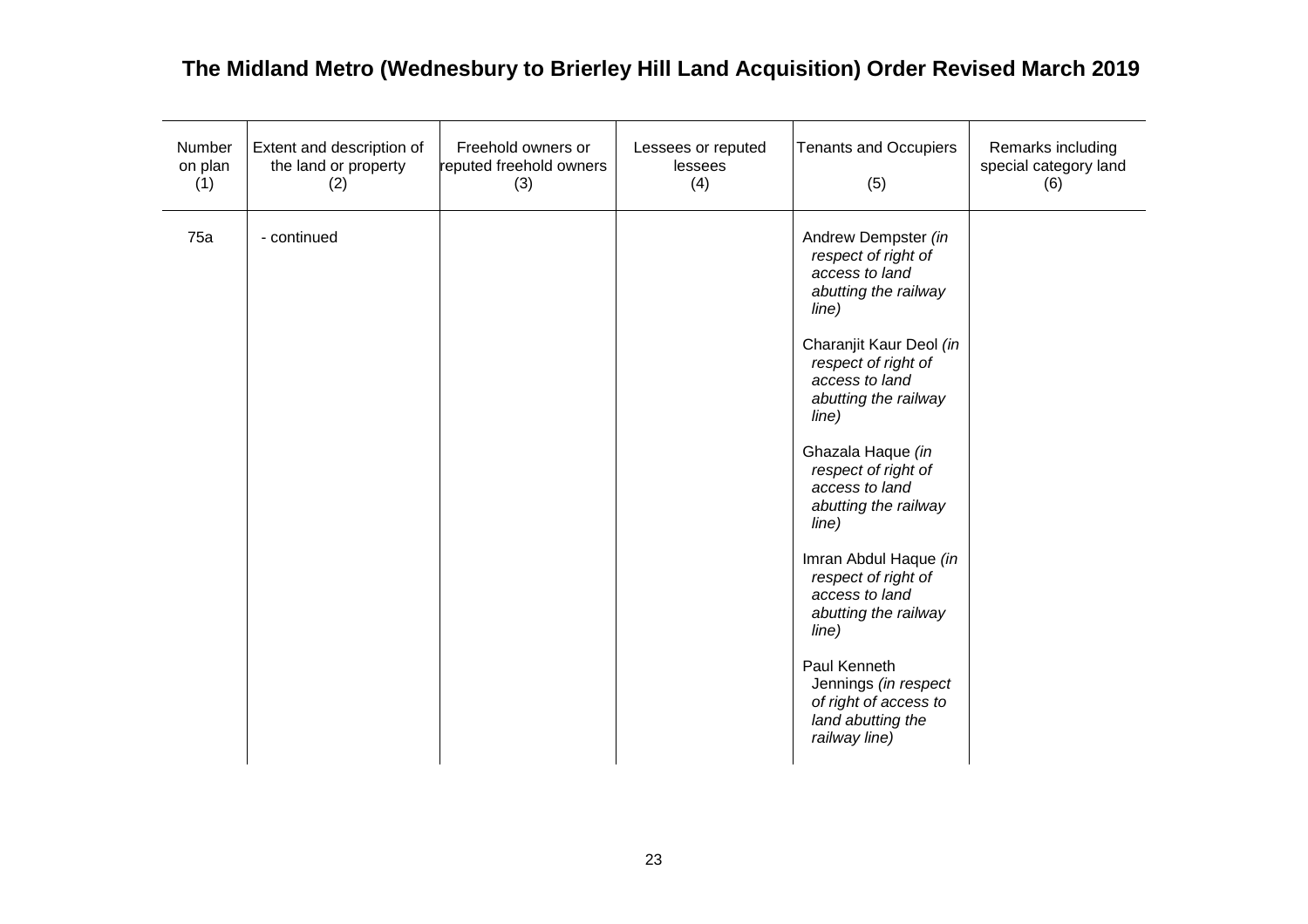| Number<br>on plan<br>(1) | Extent and description of<br>the land or property<br>(2) | Freehold owners or<br>reputed freehold owners<br>(3) | Lessees or reputed<br>lessees<br>(4) | <b>Tenants and Occupiers</b><br>(5)                                                                                                                                                                                                                                                                                                                                                                                                                                                                           | Remarks including<br>special category land<br>(6) |
|--------------------------|----------------------------------------------------------|------------------------------------------------------|--------------------------------------|---------------------------------------------------------------------------------------------------------------------------------------------------------------------------------------------------------------------------------------------------------------------------------------------------------------------------------------------------------------------------------------------------------------------------------------------------------------------------------------------------------------|---------------------------------------------------|
| 75a                      | - continued                                              |                                                      |                                      | Max Phillip Jones (in<br>respect of right of<br>access to land<br>abutting the railway<br>line)<br>Jagir Kaur (in respect<br>of right of access to<br>land abutting the<br>railway line)<br>Mahbub Ahmed Khan<br>(in respect of right of<br>access to land<br>abutting the railway<br>line)<br><b>Sharon Elaine Maxwell</b><br>(in respect of right of<br>access to land<br>abutting the railway<br>line)<br>Harbans Singh Pall (in<br>respect of right of<br>access to land<br>abutting the railway<br>line) |                                                   |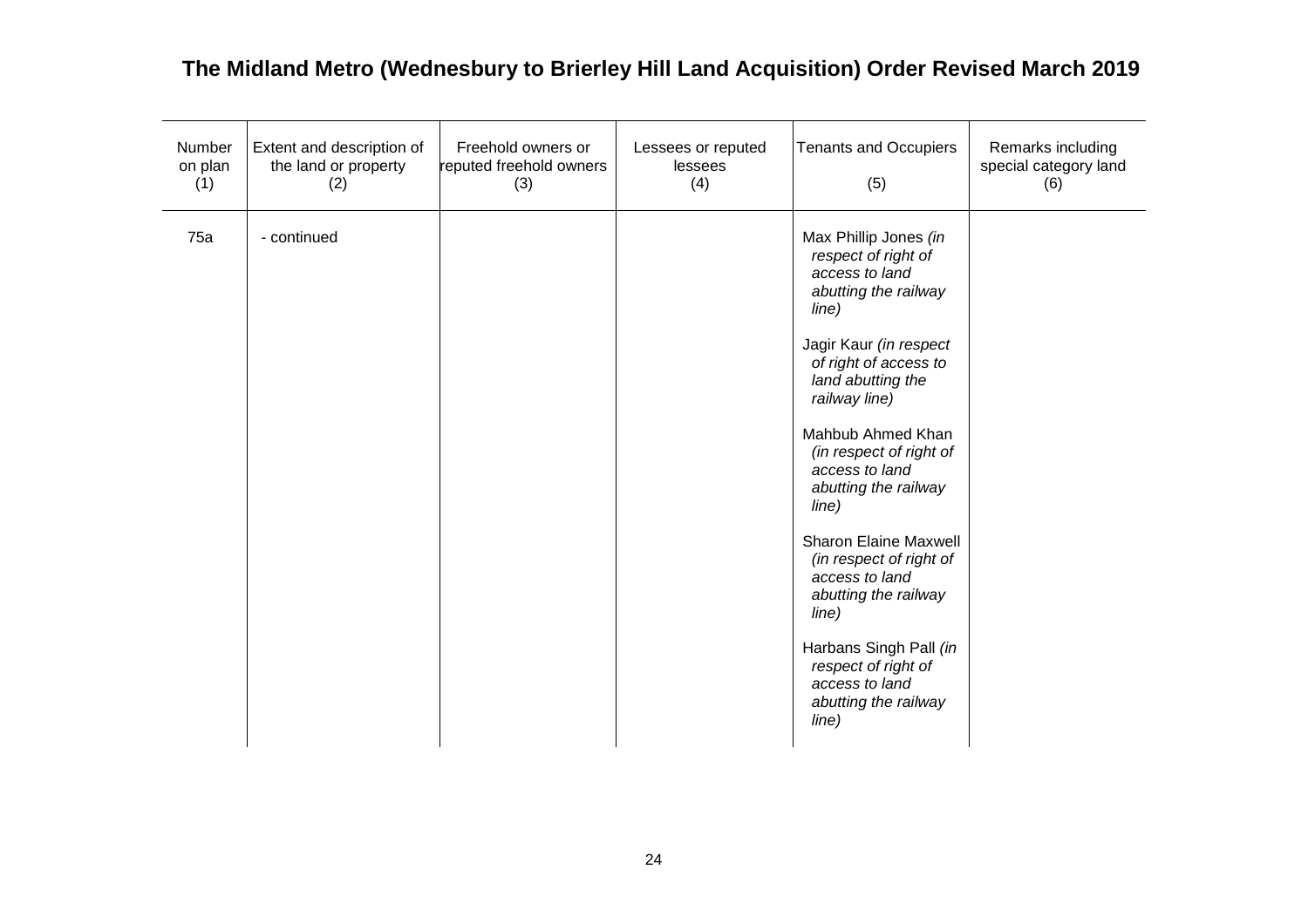| Number<br>on plan<br>(1) | Extent and description of<br>the land or property<br>(2) | Freehold owners or<br>reputed freehold owners<br>(3) | Lessees or reputed<br>lessees<br>(4) | <b>Tenants and Occupiers</b><br>(5)                                                                                                                                                                                                                                                                                                                                                                                                                                                                                     | Remarks including<br>special category land<br>(6) |
|--------------------------|----------------------------------------------------------|------------------------------------------------------|--------------------------------------|-------------------------------------------------------------------------------------------------------------------------------------------------------------------------------------------------------------------------------------------------------------------------------------------------------------------------------------------------------------------------------------------------------------------------------------------------------------------------------------------------------------------------|---------------------------------------------------|
| 75a                      | - continued                                              |                                                      |                                      | <b>Trevor Sudhanathan</b><br>Pillay (in respect of<br>right of access to<br>land abutting the<br>railway line)<br>Paul Nigel Prickett (in<br>respect of right of<br>access to land<br>abutting the railway<br>line)<br>Reena Raju (in<br>respect of right of<br>access to land<br>abutting the railway<br>line)<br>Harminder Singh (in<br>respect of right of<br>access to land<br>abutting the railway<br>line)<br>Lynn Elizabeth Waller<br>(in respect of right of<br>access to land<br>abutting the railway<br>line) |                                                   |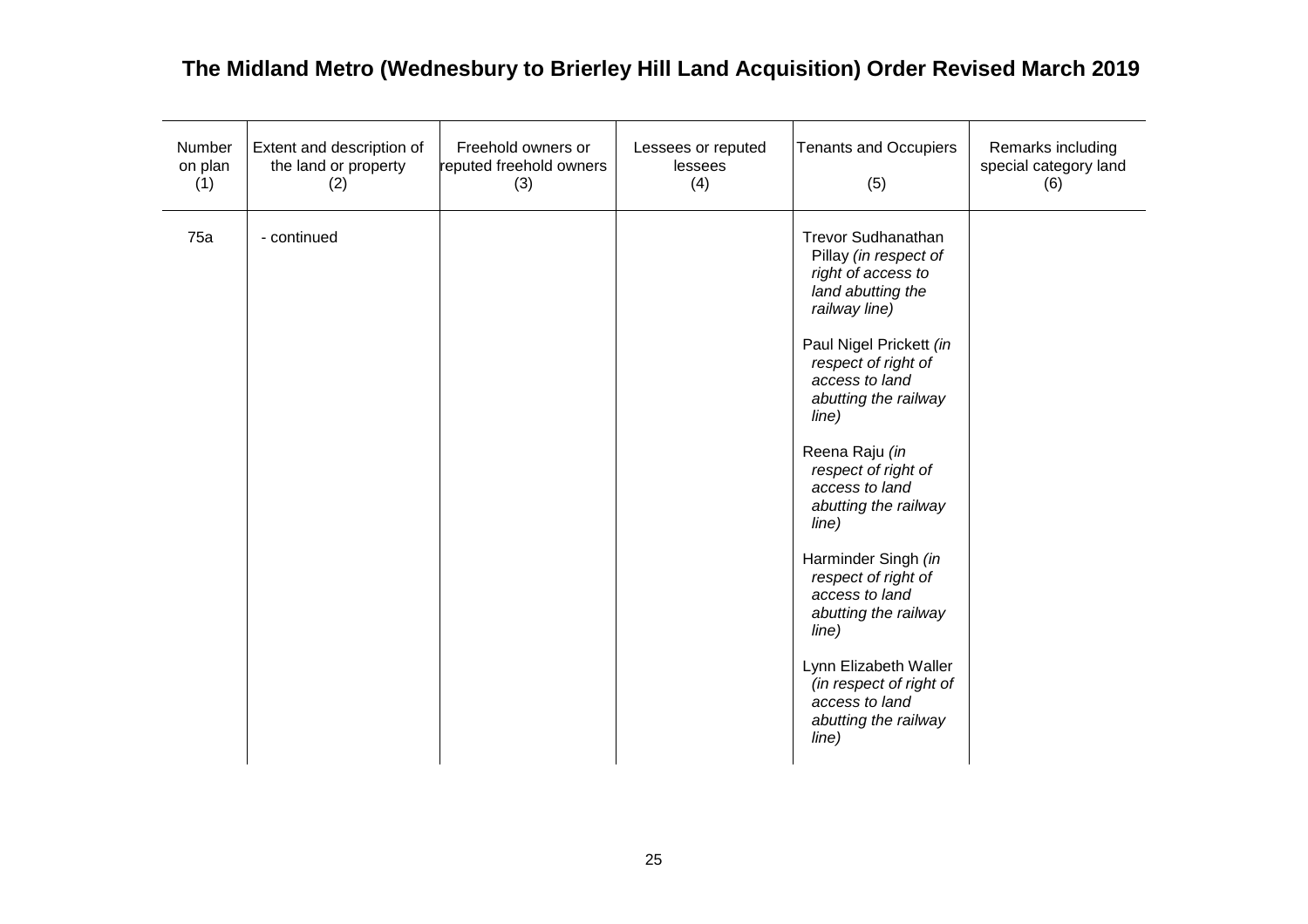| Number<br>on plan<br>(1) | Extent and description of<br>the land or property<br>(2)                                    | Freehold owners or<br>reputed freehold owners<br>(3)                                                                                                       | Lessees or reputed<br>lessees<br>(4) | <b>Tenants and Occupiers</b><br>(5)                                                              | Remarks including<br>special category land<br>(6) |
|--------------------------|---------------------------------------------------------------------------------------------|------------------------------------------------------------------------------------------------------------------------------------------------------------|--------------------------------------|--------------------------------------------------------------------------------------------------|---------------------------------------------------|
| 75a                      | - continued                                                                                 |                                                                                                                                                            |                                      | Martin John Waller (in<br>respect of right of<br>access to land<br>abutting the railway<br>line) |                                                   |
| 76                       | 121 square metres, or<br>thereabouts, of land<br>west of Walsall Canal,<br>Tipton           | Aeroplas Holdings<br>Limited<br>Barclays Bank plc (as<br>mortgagee to<br>Aeroplas Holdings<br>Limited)                                                     |                                      | Aeroplas Holdings<br>Limited                                                                     |                                                   |
| 77                       | 62 square metres, or<br>thereabouts, of land<br>forming part of St. Lukes<br>Centre, Tipton | Taj Inderjit Kaur Riaar<br>Inderdeep Singh Riaar<br>Lloyds Bank plc (as<br>mortgagee to<br><b>Inderdeep Singh</b><br>Riaar and Taj Inderjit<br>Kaur Riaar) |                                      | Taj Inderjit Kaur Riaar<br>Inderdeep Singh Riaar                                                 |                                                   |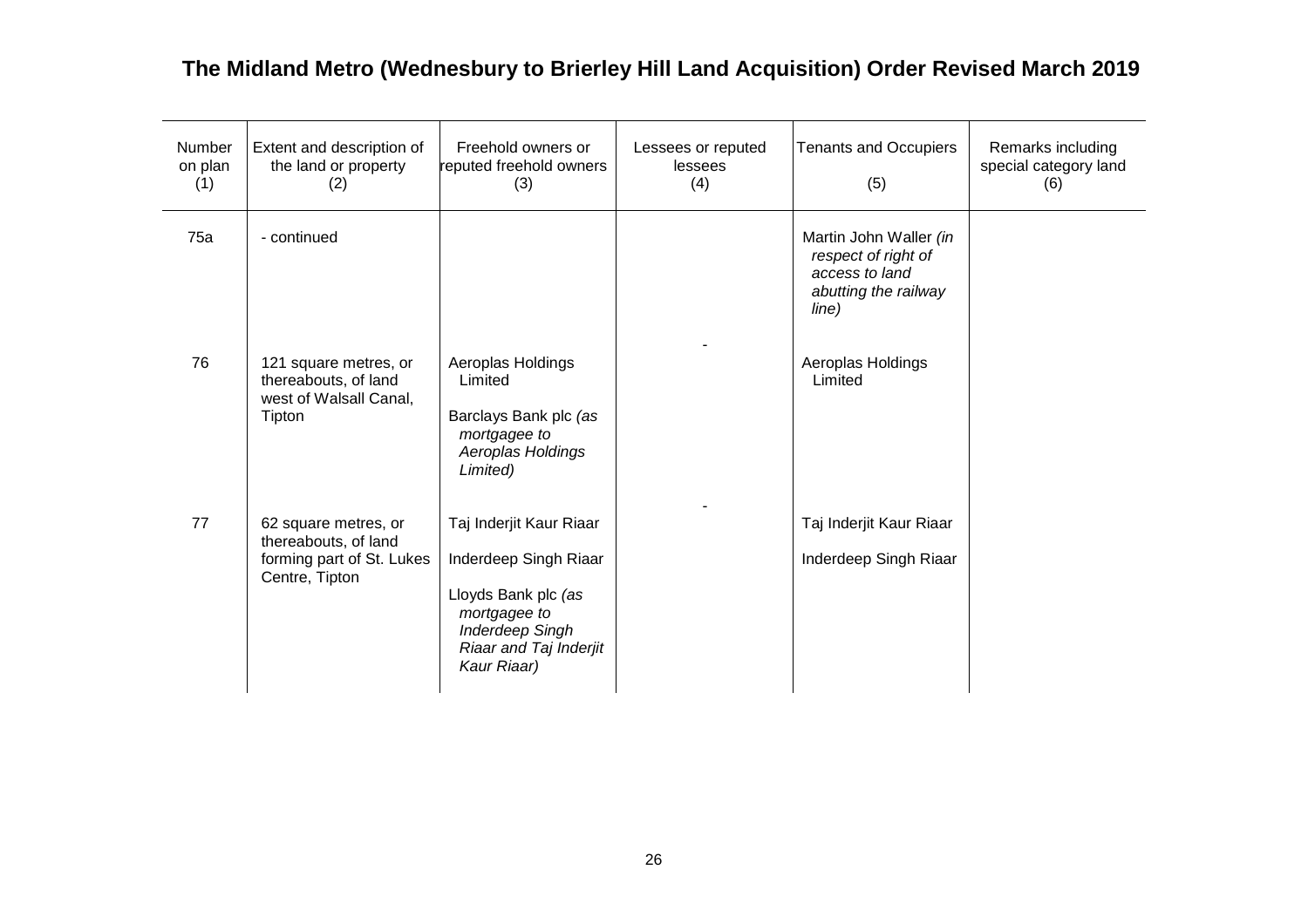| Number<br>on plan<br>(1) | Extent and description of<br>the land or property<br>(2)                                                  | Freehold owners or<br>reputed freehold owners<br>(3)                                                                                                       | Lessees or reputed<br>lessees<br>(4) | <b>Tenants and Occupiers</b><br>(5)              | Remarks including<br>special category land<br>(6) |
|--------------------------|-----------------------------------------------------------------------------------------------------------|------------------------------------------------------------------------------------------------------------------------------------------------------------|--------------------------------------|--------------------------------------------------|---------------------------------------------------|
| 78                       | 71 square metres, or<br>thereabouts, of land<br>forming part of St. Lukes<br>Centre, Tipton               | Taj Inderjit Kaur Riaar<br>Inderdeep Singh Riaar<br>Lloyds Bank plc (as<br>mortgagee to<br><b>Inderdeep Singh</b><br>Riaar and Taj Inderjit<br>Kaur Riaar) | $\blacksquare$                       | Taj Inderjit Kaur Riaar<br>Inderdeep Singh Riaar |                                                   |
| 79                       | 799 square metres, or<br>thereabouts, of land and<br>advertising hoarding<br>north of New Road,<br>Tipton | Aeroplas Holdings<br>Limited<br>Barclays Bank plc (as<br>mortgagee to<br>Aeroplas Holdings<br>Limited)                                                     |                                      | Aeroplas Holdings<br>Limited                     |                                                   |
| 80                       | 71 square metres, or<br>thereabouts, of<br>driveways to the east of<br>Bramah Way, Tipton                 | Maryellen Homer                                                                                                                                            |                                      | Maryellen Homer                                  |                                                   |
| 81                       | 2 square metres, or<br>thereabouts, of land to<br>the east of Bramah<br>Way, Tipton                       | Maryellen Homer                                                                                                                                            |                                      | Maryellen Homer                                  |                                                   |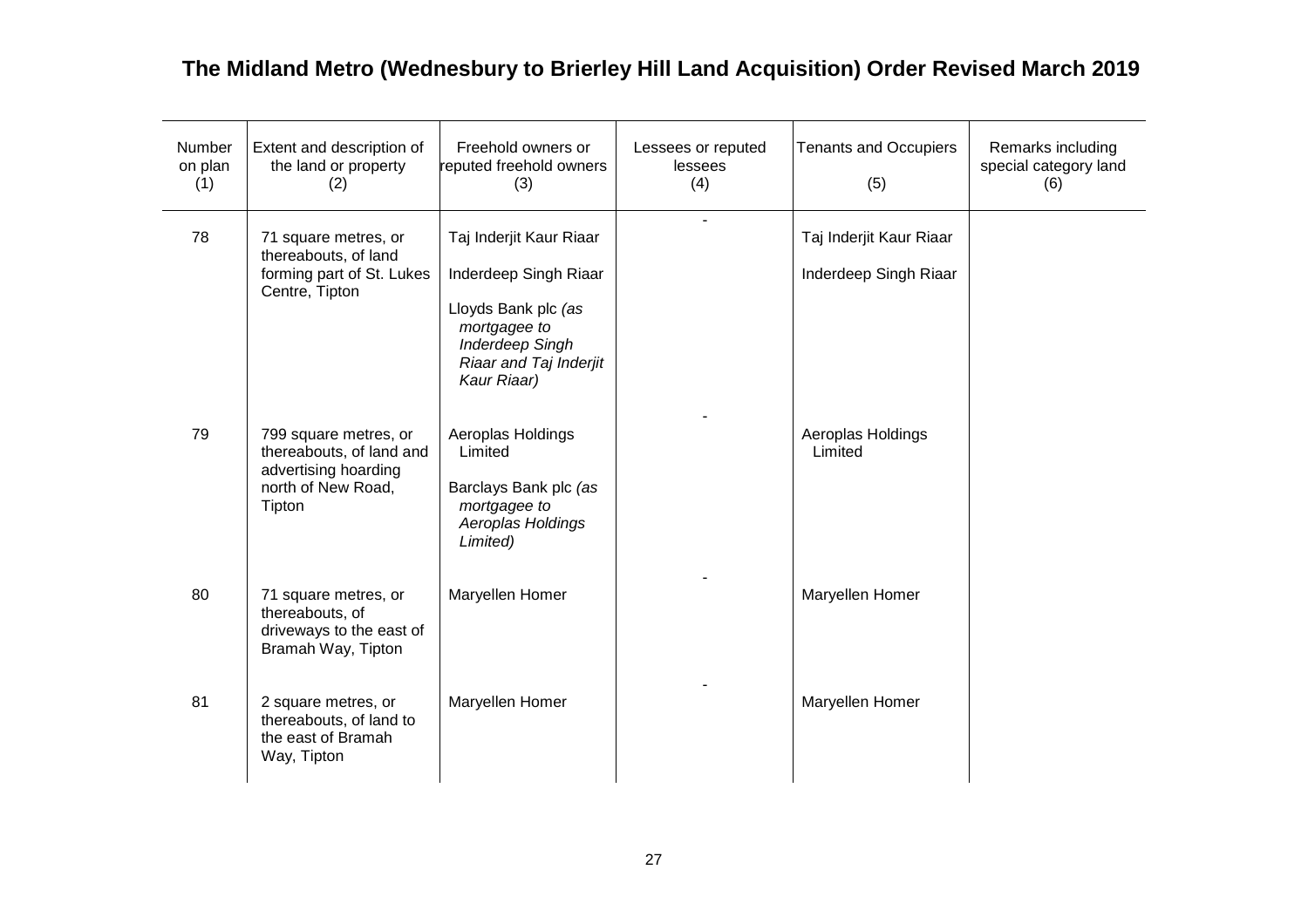| Number<br>on plan<br>(1) | Extent and description of<br>the land or property<br>(2)                                             | Freehold owners or<br>reputed freehold owners<br>(3)                                                                                                                                  | Lessees or reputed<br>lessees<br>(4) | <b>Tenants and Occupiers</b><br>(5)                                                                      | Remarks including<br>special category land<br>(6) |
|--------------------------|------------------------------------------------------------------------------------------------------|---------------------------------------------------------------------------------------------------------------------------------------------------------------------------------------|--------------------------------------|----------------------------------------------------------------------------------------------------------|---------------------------------------------------|
| 82                       | 633 square metres, or<br>thereabouts, of<br>dismantled railway and<br>land, excluding public<br>road | <b>Network Rail</b><br>Infrastructure Limited                                                                                                                                         | $\overline{a}$                       | Network Rail<br>Infrastructure Limited                                                                   |                                                   |
| 83                       | 18 square metres, or<br>thereabouts, of land to<br>the south of New Road,<br>Tipton                  | <b>Network Rail</b><br>Infrastructure Limited                                                                                                                                         |                                      | <b>Network Rail</b><br>Infrastructure Limited                                                            |                                                   |
| 84                       | 754 square metres, or<br>thereabouts, of land to<br>the south of Bramah<br>Way, Tipton               | Yili Wang (in respect<br>of part)<br><b>Westbury Homes</b><br>(Holdings) Limited (in<br>respect of part)<br><b>National Westminster</b><br>Bank plc (as<br>mortgagee to Yili<br>Wang) |                                      | Yili Wang (in respect<br>of part)<br><b>Westbury Homes</b><br>(Holdings) Limited (in<br>respect of part) |                                                   |
| 85                       | 5 square metres, or<br>thereabouts, of land to<br>the east of Bramah<br>Way, Tipton                  | Maryellen Homer                                                                                                                                                                       |                                      | Maryellen Homer                                                                                          |                                                   |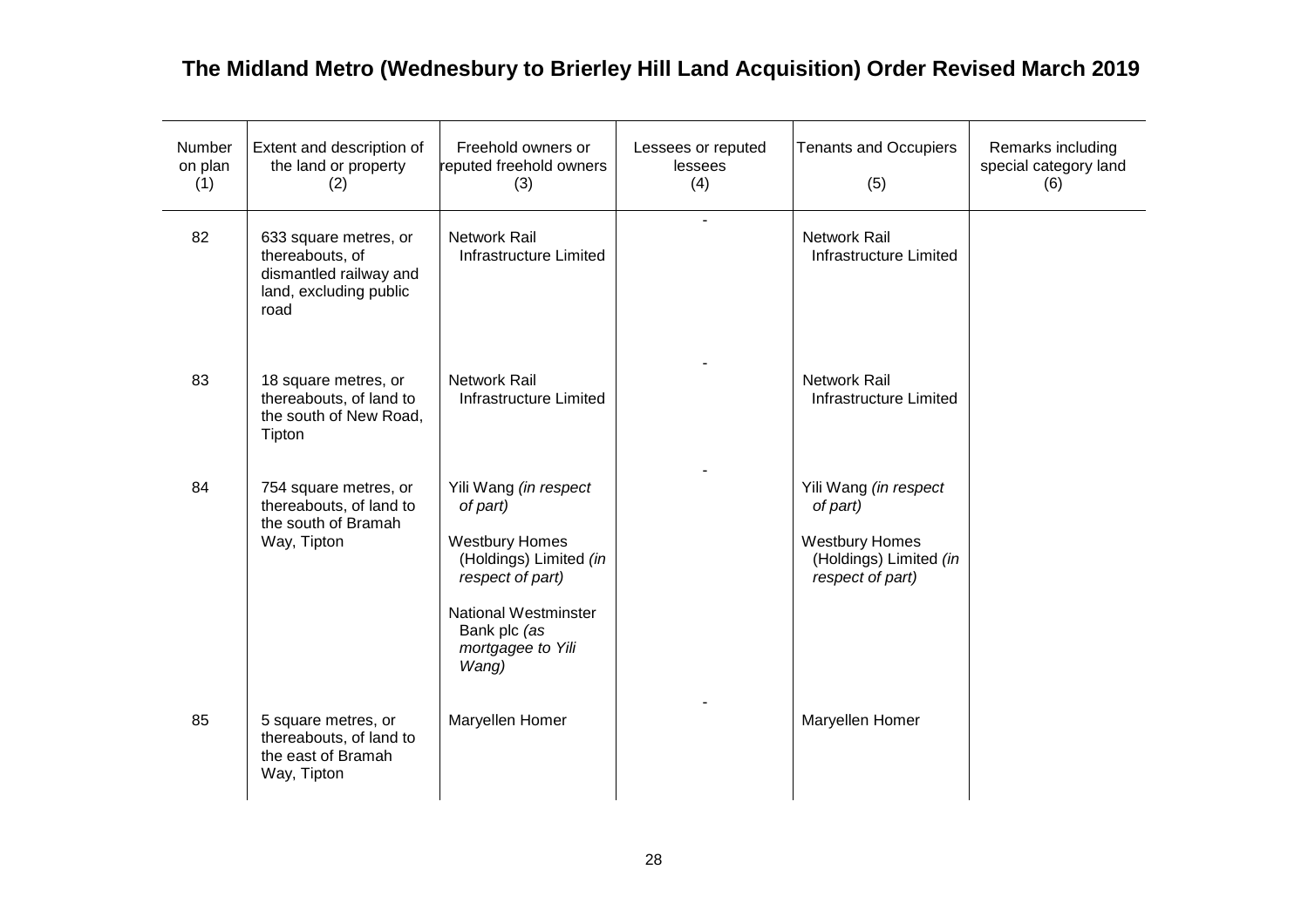| Number<br>on plan<br>(1) | Extent and description of<br>the land or property<br>(2)                                | Freehold owners or<br>reputed freehold owners<br>(3)                                                                                         | Lessees or reputed<br>lessees<br>(4) | <b>Tenants and Occupiers</b><br>(5)            | Remarks including<br>special category land<br>(6) |
|--------------------------|-----------------------------------------------------------------------------------------|----------------------------------------------------------------------------------------------------------------------------------------------|--------------------------------------|------------------------------------------------|---------------------------------------------------|
| 86                       | 1 square metres, or<br>thereabouts, of land to<br>the east of Bramah<br>Way, Tipton     | Maryellen Homer                                                                                                                              | ÷.                                   | Maryellen Homer                                |                                                   |
| 87                       | NUMBER NOT USED                                                                         |                                                                                                                                              |                                      |                                                |                                                   |
| 88                       | 49 square metres, or<br>thereabouts, of land<br>south and east of<br>Bramah Way, Tipton | <b>Wilcon Homes</b><br><b>Midlands Limited</b>                                                                                               |                                      | <b>Wilcon Homes</b><br>Midlands Limited        |                                                   |
| 89                       | NUMBER NOT USED                                                                         |                                                                                                                                              |                                      |                                                |                                                   |
| 90                       | 766 square metres, or<br>thereabouts, of land to<br>the west of New Road,<br>Tipton     | <b>Network Rail</b><br>Infrastructure Limited<br>(in respect of part)<br><b>Westbury Homes</b><br>(Holdings) Limited (in<br>respect of part) |                                      | <b>Network Rail</b><br>Infrastructure Limited  |                                                   |
| 91                       | 46 square metres, or<br>thereabouts, of land<br>south of Bramah Way,<br>Tipton          | <b>Wilcon Homes</b><br><b>Midlands Limited</b>                                                                                               |                                      | <b>Wilcon Homes</b><br><b>Midlands Limited</b> |                                                   |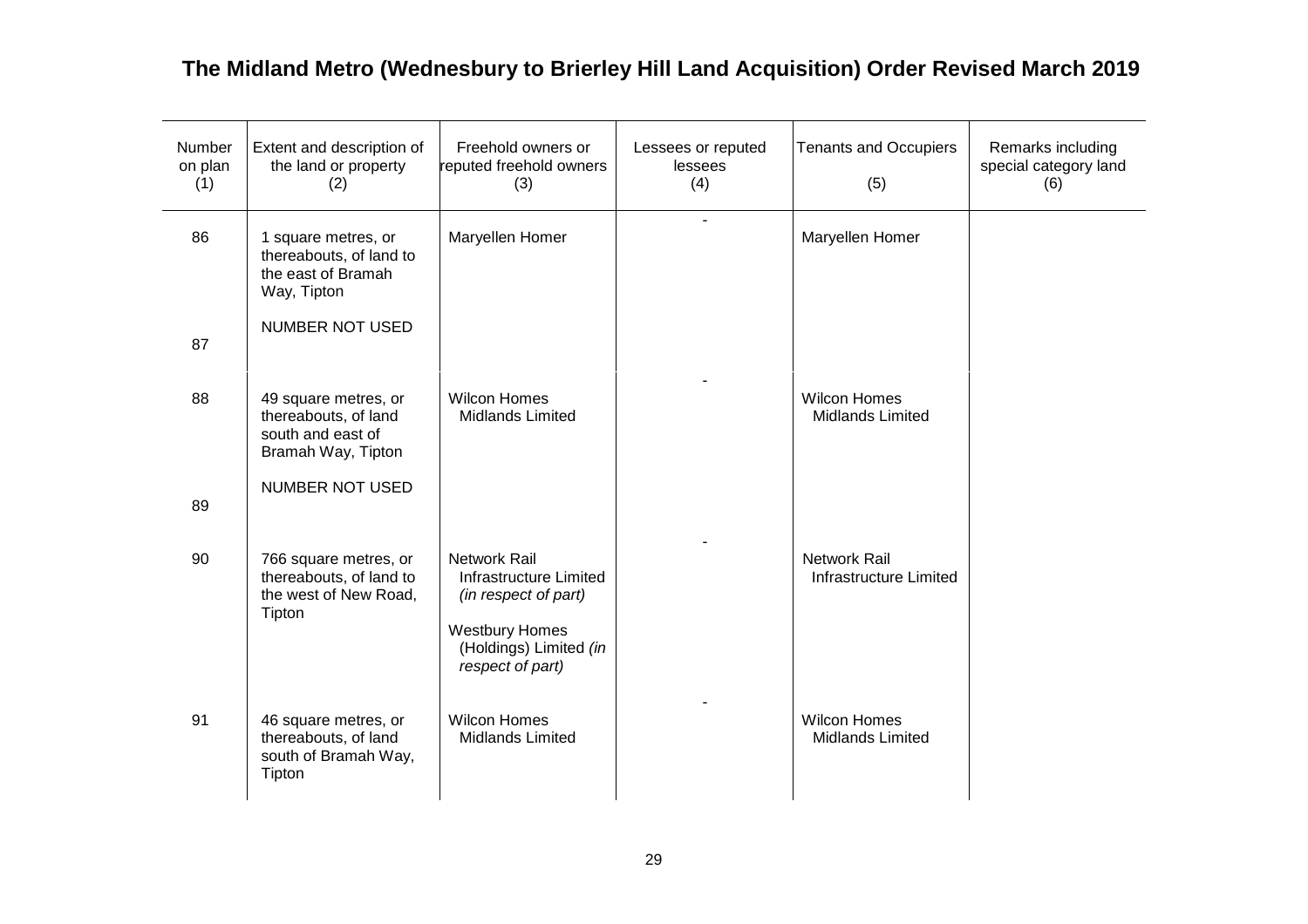| Number<br>on plan<br>(1) | Extent and description of<br>the land or property<br>(2)                                                                                                                  | Freehold owners or<br>reputed freehold owners<br>(3) | Lessees or reputed<br>lessees<br>(4) | <b>Tenants and Occupiers</b><br>(5)         | Remarks including<br>special category land<br>(6) |
|--------------------------|---------------------------------------------------------------------------------------------------------------------------------------------------------------------------|------------------------------------------------------|--------------------------------------|---------------------------------------------|---------------------------------------------------|
| 92                       | 19 square metres, or<br>thereabouts, of land to<br>the east of Bramah<br>Way, Tipton                                                                                      | Unknown                                              | $\sim$                               | Unknown                                     |                                                   |
| 93                       | 18892 square metres, or<br>thereabouts, of<br>dismantled railway and<br>land (Walsall to<br>Stourbridge) to north of<br>Railway Street and west<br>of Jonah Drive, Tipton | Network Rail<br>Infrastructure Limited               |                                      | Network Rail<br>Infrastructure Limited      |                                                   |
| 93a                      | 228 square metres, or<br>thereabouts, of land to<br>the south of Daisy<br>Meadow and Bramah<br>Way, Tipton                                                                | <b>Wilcon Homes</b><br>Midlands Limited              |                                      | <b>Wilcon Homes</b><br>Midlands Limited     |                                                   |
| 93 <sub>b</sub>          | 30 square metres, or<br>thereabouts, of land to<br>the south of Daisy<br>Meadow and Bramah<br>Way, Tipton                                                                 | <b>Wilcon Homes</b><br><b>Midlands Limited</b>       |                                      | <b>Wilcon Homes</b><br>Midlands Limited     |                                                   |
| 94                       | 12 square metres, or<br>thereabouts, of land to<br>the west of Jonah Drive,<br>Tipton                                                                                     | <b>Westbury Homes</b><br>(Holdings) Limited          |                                      | <b>Westbury Homes</b><br>(Holdings) Limited |                                                   |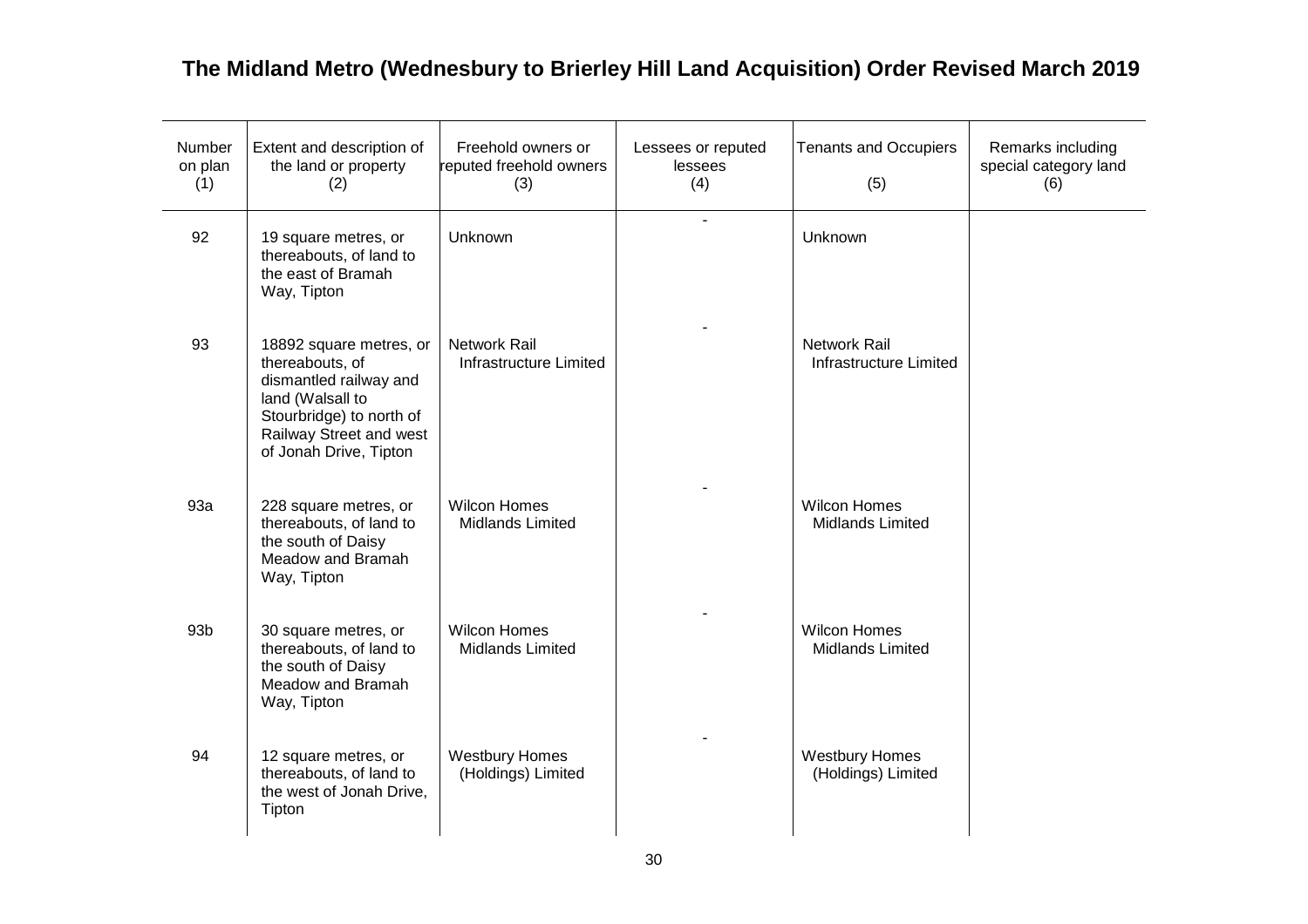| Number<br>on plan<br>(1) | Extent and description of<br>the land or property<br>(2)                                                                                                                                          | Freehold owners or<br>reputed freehold owners<br>(3)                                                     | Lessees or reputed<br>lessees<br>(4) | <b>Tenants and Occupiers</b><br>(5)           | Remarks including<br>special category land<br>(6) |
|--------------------------|---------------------------------------------------------------------------------------------------------------------------------------------------------------------------------------------------|----------------------------------------------------------------------------------------------------------|--------------------------------------|-----------------------------------------------|---------------------------------------------------|
| 94a                      | 194 square metres, or<br>thereabouts, of railway<br>works and land, Tipton,<br>excluding public road                                                                                              | Network Rail<br><b>Infrastructure Limited</b>                                                            |                                      | <b>Network Rail</b><br>Infrastructure Limited |                                                   |
| 95                       | 15 square metres, or<br>thereabouts, of land to<br>the north of Horseley<br>Road, Tipton                                                                                                          | Rachel Jayne Bevan<br><b>National Westminster</b><br>Bank plc (as<br>mortgagee to Rachel<br>Jayne Bevan) |                                      | Rachel Jayne Bevan                            |                                                   |
| 96                       | 2237 square metres, or<br>thereabouts, of land<br>south of Railway Street<br>and north of Horseley<br>Road, Tipton                                                                                | Sandwell Metropolitan<br>Borough Council                                                                 |                                      | Sandwell Metropolitan<br>Borough Council      |                                                   |
| 97                       | 9828 square metres, or<br>thereabouts, of disused<br>footbridge over railway<br>works, and land (Walsall<br>to Stourbridge) west of<br>Horseley Road and<br>north of Lower Church<br>Lane, Tipton | <b>Network Rail</b><br>Infrastructure Limited                                                            |                                      | <b>Network Rail</b><br>Infrastructure Limited |                                                   |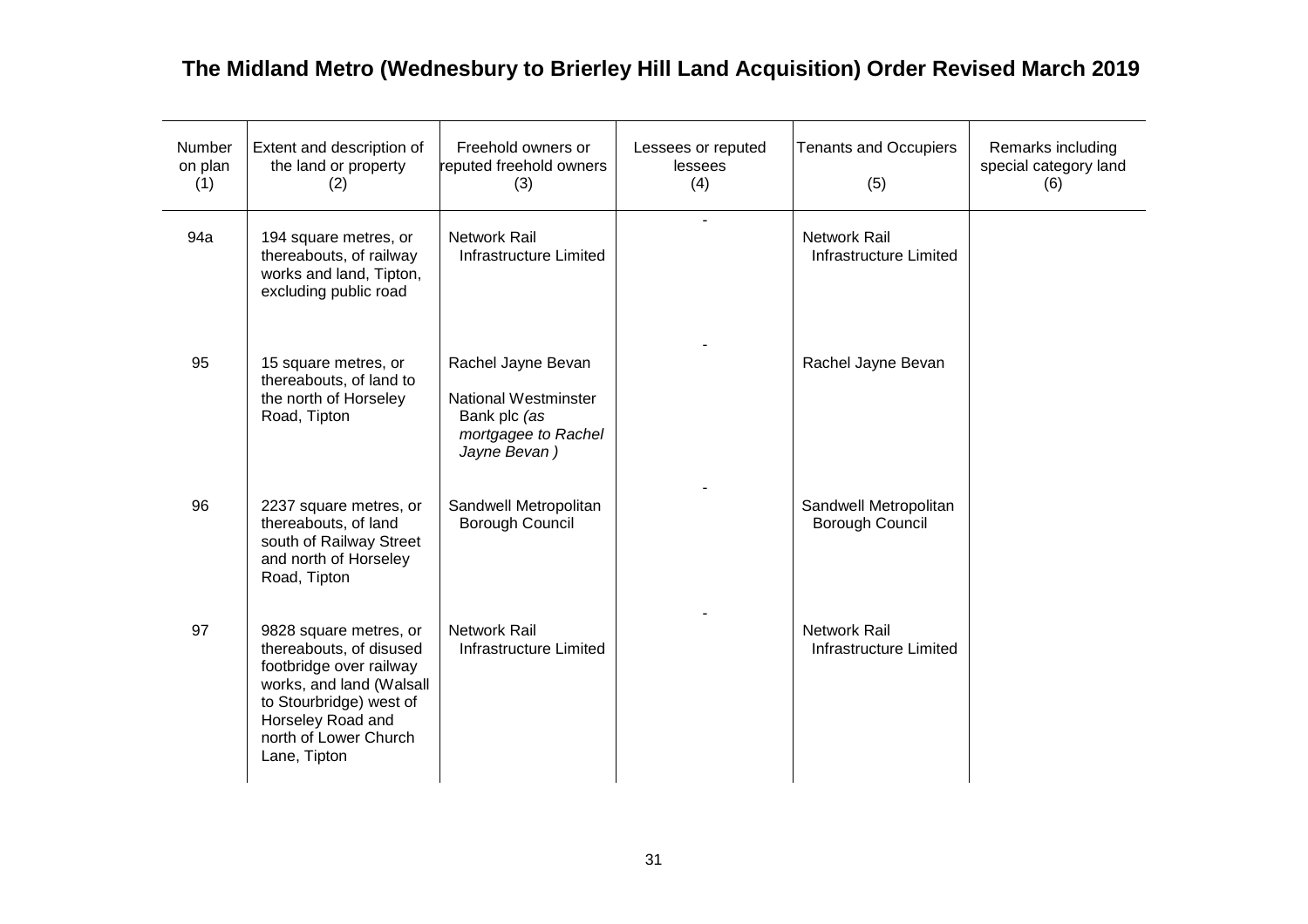| Number<br>on plan<br>(1) | Extent and description of<br>the land or property<br>(2)                                            | Freehold owners or<br>reputed freehold owners<br>(3)                                                                                                                                            | Lessees or reputed<br>lessees<br>(4) | <b>Tenants and Occupiers</b><br>(5)                                                    | Remarks including<br>special category land<br>(6) |
|--------------------------|-----------------------------------------------------------------------------------------------------|-------------------------------------------------------------------------------------------------------------------------------------------------------------------------------------------------|--------------------------------------|----------------------------------------------------------------------------------------|---------------------------------------------------|
| 98                       | 247 square metres, or<br>thereabouts, of railway<br>works and land, Tipton<br>excluding public road | <b>Network Rail</b><br>Infrastructure Limited                                                                                                                                                   | $\blacksquare$                       | <b>Network Rail</b><br>Infrastructure Limited                                          |                                                   |
| 99                       | 47 square metres, or<br>thereabouts, of 82<br>Lower Church Lane,<br>Tipton                          | <b>Tracey Andrews</b><br><b>Shaun Brian Andrews</b><br>Bank of Scotland plc<br>(as mortgagee to<br>Shaun Brian<br><b>Andrews and Tracey</b><br>Smith)<br><b>Bethany Louise Smith</b><br>Andrews |                                      | <b>Tracey Andrews</b><br><b>Shaun Brian Andrews</b><br>Bethany Louise Smith<br>Andrews |                                                   |
| 100                      | 17 square metres, or<br>thereabouts, of land to<br>the north of Lower<br>Church Lane, Tipton        | J.S.Bloor (Tamworth)<br>Limited                                                                                                                                                                 |                                      | J.S.Bloor (Tamworth)<br>Limited                                                        |                                                   |
| 101                      | 70 square metres, or<br>thereabouts, of garden<br>forming part of 85 Lower<br>Church Lane, Tipton   | Maria Lagomarsino                                                                                                                                                                               |                                      | Maria Lagomarsino                                                                      |                                                   |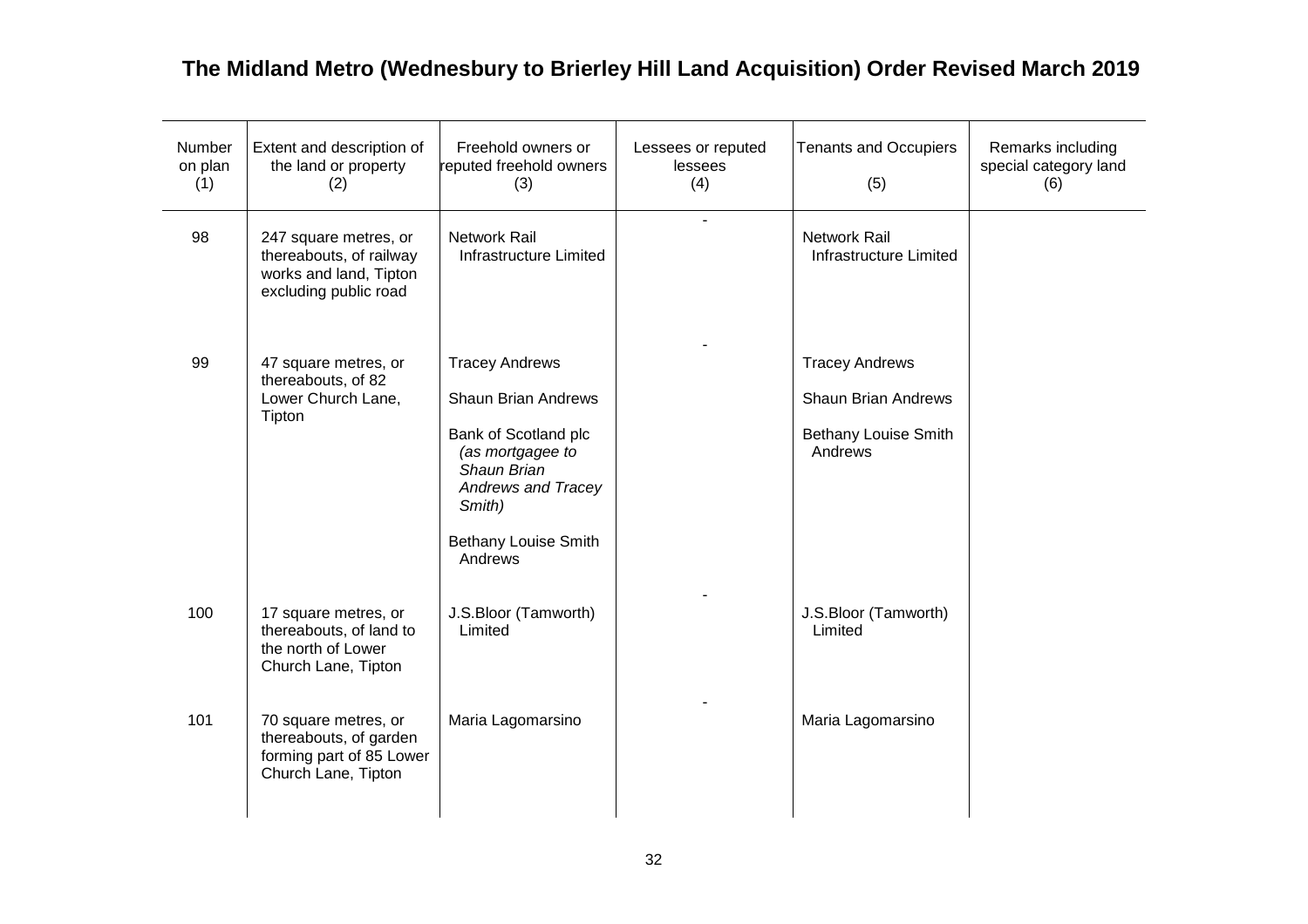| Number<br>on plan<br>(1) | Extent and description of<br>the land or property<br>(2)                                                                           | Freehold owners or<br>reputed freehold owners<br>(3)                                     | Lessees or reputed<br>lessees<br>(4) | <b>Tenants and Occupiers</b><br>(5)                                     | Remarks including<br>special category land<br>(6) |
|--------------------------|------------------------------------------------------------------------------------------------------------------------------------|------------------------------------------------------------------------------------------|--------------------------------------|-------------------------------------------------------------------------|---------------------------------------------------|
| 102                      | 19 square metres, or<br>thereabouts, of garden<br>forming part of 85 Lower<br>Church Lane, Tipton                                  | Maria Lagomarsino                                                                        |                                      | Maria Lagomarsino                                                       |                                                   |
| 103                      | 5128 square metres, or<br>thereabouts, of railway<br>works and land (Walsall<br>to Stourbridge) north of<br>Park Lane East, Tipton | <b>Network Rail</b><br>Infrastructure Limited                                            |                                      | Network Rail<br>Infrastructure Limited                                  |                                                   |
| 104                      | 322 square metres, or<br>thereabouts, of railway<br>works and land, Tipton,<br>excluding public road                               | <b>Network Rail</b><br>Infrastructure Limited<br>(in respect of part)                    |                                      | <b>Network Rail</b><br>Infrastructure Limited<br>(in respect of part)   |                                                   |
|                          |                                                                                                                                    | Sandwell Metropolitan<br>Borough Council<br>(in respect of part)                         |                                      | Sandwell Metropolitan<br><b>Borough Council</b><br>(in respect of part) |                                                   |
| 105                      | 59 square metres, or<br>thereabouts, of land to<br>the south of Lower<br>Church Lane, Tipton                                       | <b>Avtar Singh</b><br>Nationwide Building<br>Society (as<br>mortgagee to Avtar<br>Singh) |                                      | <b>Avtar Singh</b>                                                      |                                                   |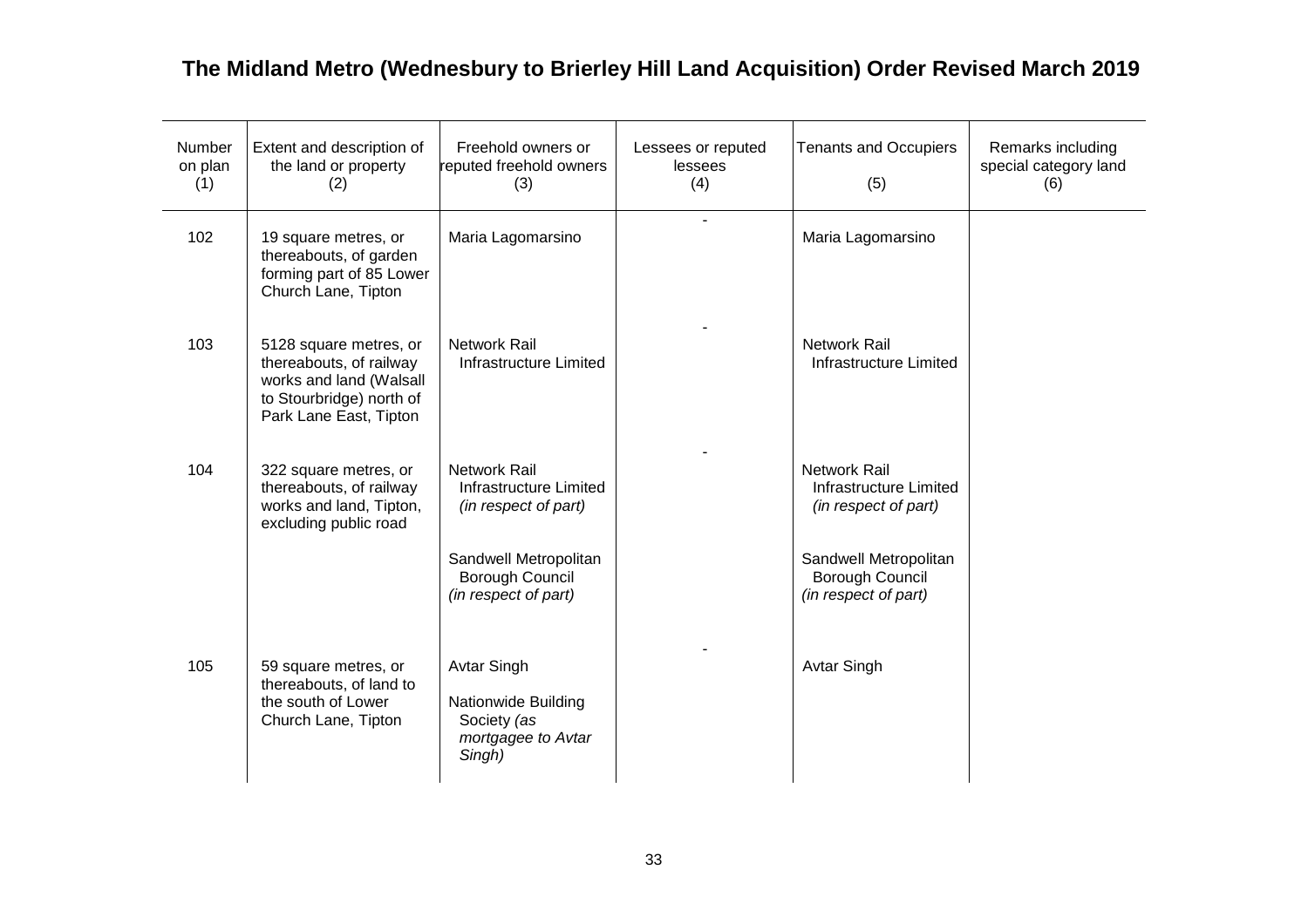| Number<br>on plan<br>(1) | Extent and description of<br>the land or property<br>(2)                                                                           | Freehold owners or<br>reputed freehold owners<br>(3)                                                                | Lessees or reputed<br>lessees<br>(4) | <b>Tenants and Occupiers</b><br>(5)             | Remarks including<br>special category land<br>(6) |
|--------------------------|------------------------------------------------------------------------------------------------------------------------------------|---------------------------------------------------------------------------------------------------------------------|--------------------------------------|-------------------------------------------------|---------------------------------------------------|
| 106                      | 87 square metres, or<br>thereabouts, of garden<br>forming part of 20<br><b>Station Street, Tipton</b>                              | Sukbinder Kaur<br>Satwant Singh<br>Bank of Scotland plc<br>(as mortgagee to<br>Satwant Singh and<br>Sukbinder Kaur) |                                      | Sukbinder Kaur<br>Satwant Singh                 |                                                   |
| 107                      | 5 square metres, or<br>thereabouts, of land to<br>the south of Park Lane<br>East, Tipton                                           | Unknown                                                                                                             |                                      | Unknown                                         |                                                   |
| 108                      | 1884 square metres, or<br>thereabouts, of railway<br>works and land (Walsall<br>to Stourbridge) south of<br>Park Lane East, Tipton | <b>Network Rail</b><br>Infrastructure Limited                                                                       |                                      | <b>Network Rail</b><br>Infrastructure Limited   |                                                   |
| 109                      | 433 square metres, or<br>thereabouts, of car park<br>and land west of Smith<br>Place, Tipton                                       | Sandwell Metropolitan<br>Borough Council                                                                            |                                      | Sandwell Metropolitan<br><b>Borough Council</b> |                                                   |
| 110                      | 665 square metres, or<br>thereabouts, of path and<br>land south of Park Lane<br>East, Tipton                                       | <b>Network Rail</b><br>Infrastructure Limited                                                                       |                                      | <b>Network Rail</b><br>Infrastructure Limited   |                                                   |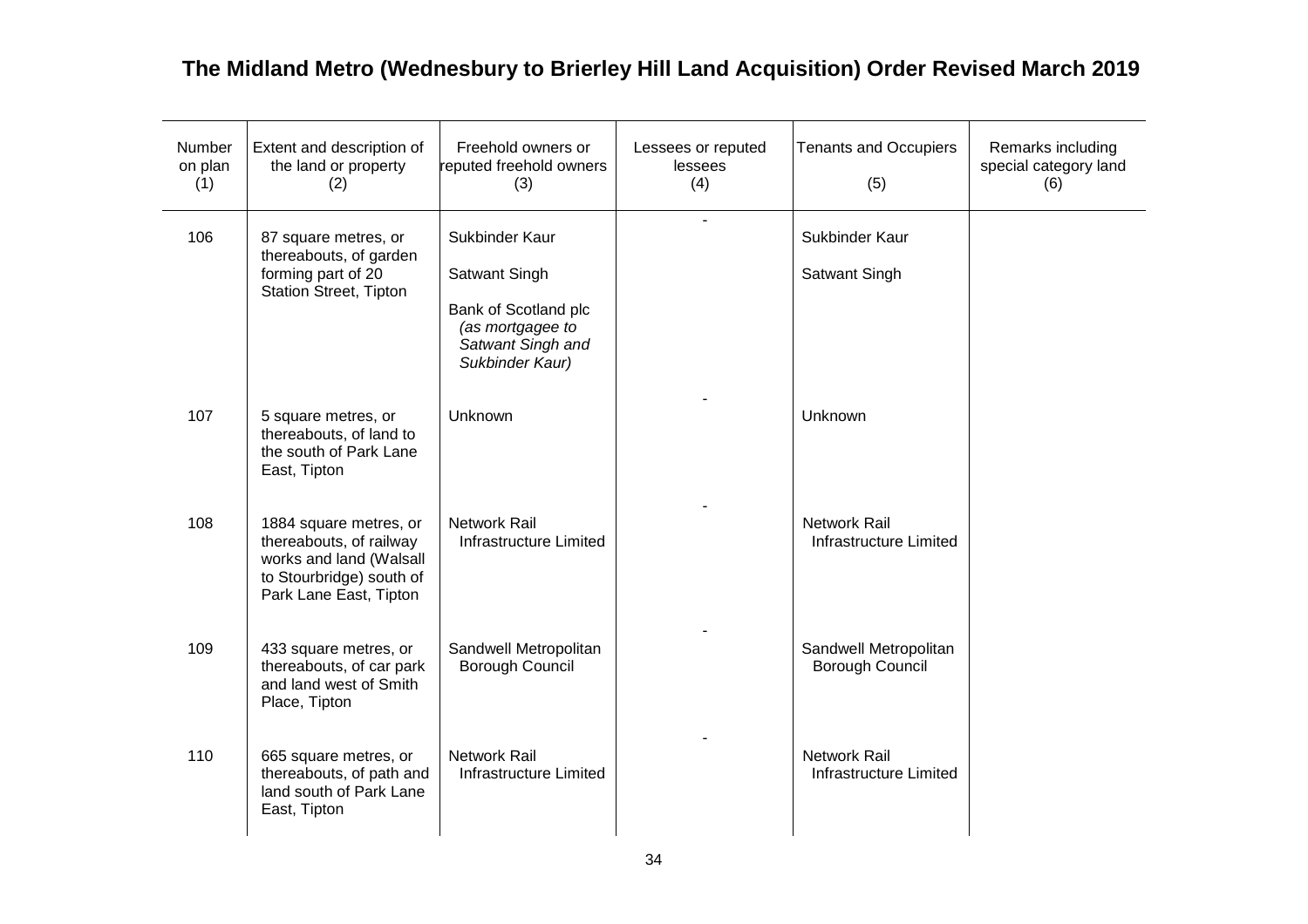| Number<br>on plan<br>(1) | Extent and description of<br>the land or property<br>(2)                                                                                                                                                      | Freehold owners or<br>reputed freehold owners<br>(3)                                                                 | Lessees or reputed<br>lessees<br>(4)              | <b>Tenants and Occupiers</b><br>(5)                                                                                  | Remarks including<br>special category land<br>(6) |
|--------------------------|---------------------------------------------------------------------------------------------------------------------------------------------------------------------------------------------------------------|----------------------------------------------------------------------------------------------------------------------|---------------------------------------------------|----------------------------------------------------------------------------------------------------------------------|---------------------------------------------------|
| 111                      | 254 square metres, or<br>thereabouts, of railway<br>works and land<br>(Sandwell and Dudley to<br>Tipton Station) and<br>footbridge over railway<br>works and land (Walsall<br>to Stourbridge), Tipton         | <b>Network Rail</b><br>Infrastructure Limited                                                                        | $\sim$                                            | <b>Network Rail</b><br>Infrastructure Limited                                                                        |                                                   |
| 112                      | 358 square metres, or<br>thereabouts, of path and<br>land at Dudley Port<br>Station, Tipton                                                                                                                   | <b>Network Rail</b><br><b>Infrastructure Limited</b>                                                                 | <b>West Midlands</b><br><b>Combined Authority</b> | <b>Network Rail</b><br>Infrastructure Limited<br><b>West Midlands</b><br><b>Combined Authority</b>                   |                                                   |
| 113                      | 133 square metres, or<br>thereabouts, of railway<br>works and land (Walsall<br>to Stourbridge) south of<br>Park Lane East and<br>canal and towing paths<br>(Birmingham Canal,<br>Birmingham Level),<br>Tipton | Canal & River Trust (in<br>respect of part)<br><b>Network Rail</b><br>Infrastructure Limited<br>(in respect of part) |                                                   | Canal & River Trust (in<br>respect of part)<br><b>Network Rail</b><br>Infrastructure Limited<br>(in respect of part) |                                                   |
| 114                      | 9215 square metres, or<br>thereabouts, of railway<br>works and land (Walsall<br>to Stourbridge) south of<br>Park lane East, Tipton                                                                            | <b>Network Rail</b><br>Infrastructure Limited                                                                        |                                                   | <b>Network Rail</b><br>Infrastructure Limited                                                                        |                                                   |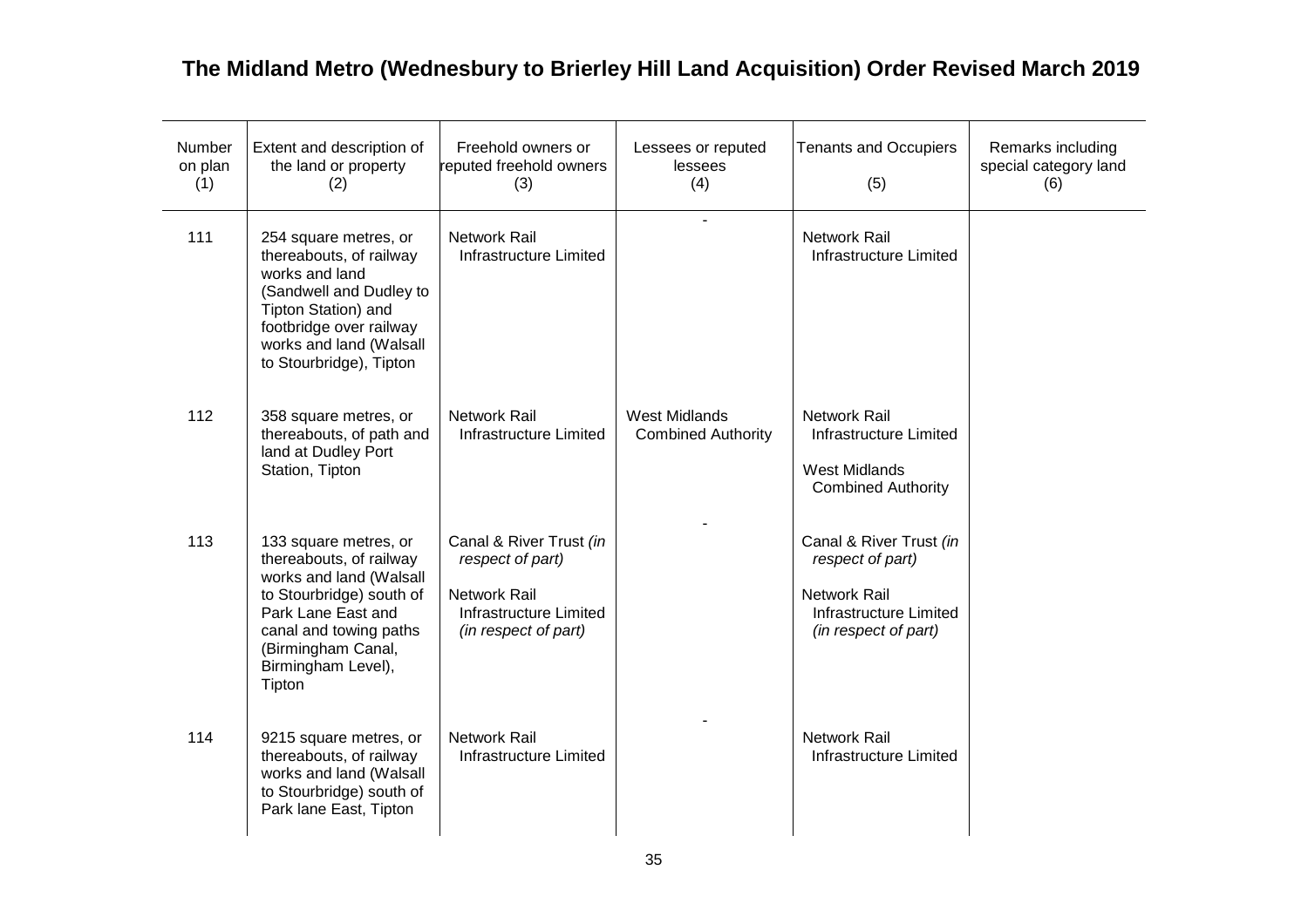| Number<br>on plan<br>(1) | Extent and description of<br>the land or property<br>(2)                                                                                   | Freehold owners or<br>reputed freehold owners<br>(3)                  | Lessees or reputed<br>lessees<br>(4) | <b>Tenants and Occupiers</b><br>(5)                                   | Remarks including<br>special category land<br>(6) |
|--------------------------|--------------------------------------------------------------------------------------------------------------------------------------------|-----------------------------------------------------------------------|--------------------------------------|-----------------------------------------------------------------------|---------------------------------------------------|
| 115                      | 163 square metres, or<br>thereabouts, of railway<br>works and land (Walsall<br>to Stourbridge), Tipton,<br>excluding public road           | <b>Network Rail</b><br>Infrastructure Limited                         | L.                                   | <b>Network Rail</b><br>Infrastructure Limited                         |                                                   |
| 116                      | 7681 square metres, or<br>thereabouts, of railway<br>works and land (Walsall<br>to Stourbridge) south of<br><b>Binfield Street, Tipton</b> | <b>Network Rail</b><br>Infrastructure Limited                         |                                      | <b>Network Rail</b><br>Infrastructure Limited                         |                                                   |
| 117                      | 58 square metres, or<br>thereabouts, of path<br>between Mayfair<br><b>Gardens and Binfield</b><br>Street, Tipton                           | <b>Carol Christine Ann</b><br>Hughes<br>Geoffrey William<br>Hughes    |                                      | Carol Christine Ann<br>Hughes<br>Geoffrey William<br>Hughes           |                                                   |
| 118                      | 63 square metres, or<br>thereabouts, of land to<br>the south of Binfield<br>Street, Tipton                                                 | <b>Glyn Ronald Barrows</b><br><b>Edwina Gillian</b><br><b>Barrows</b> |                                      | <b>Glyn Ronald Barrows</b><br><b>Edwina Gillian</b><br><b>Barrows</b> |                                                   |
| 119                      | 4 square metres, or<br>thereabouts, of land<br>south of Binfield Street,<br>Tipton                                                         | <b>Glyn Ronald Barrows</b><br>Edwina Gillian<br><b>Barrows</b>        |                                      | <b>Glyn Ronald Barrows</b><br>Edwina Gillian<br><b>Barrows</b>        |                                                   |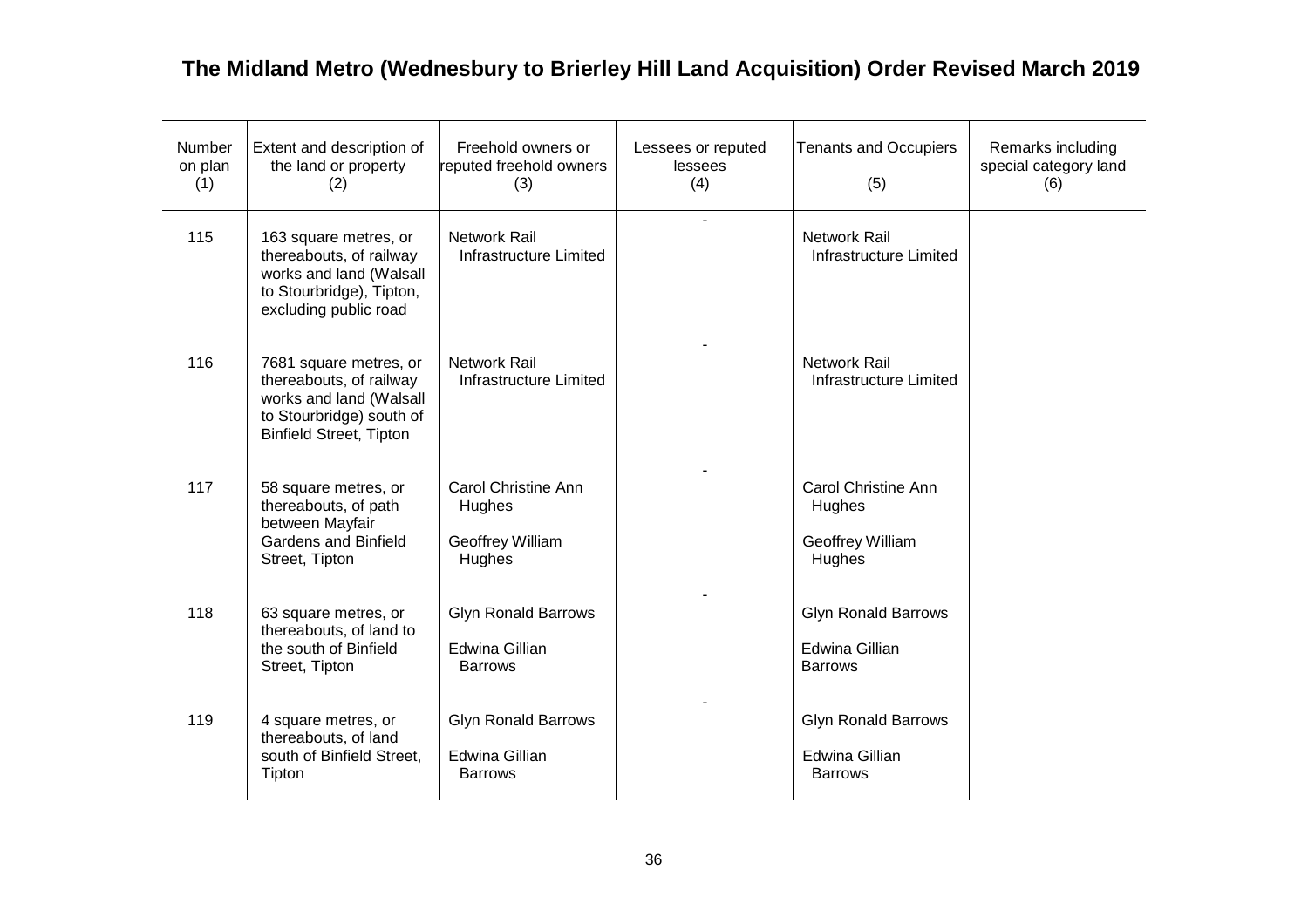| Number<br>on plan<br>(1) | Extent and description of<br>the land or property<br>(2)                               | Freehold owners or<br>reputed freehold owners<br>(3) | Lessees or reputed<br>lessees<br>(4) | <b>Tenants and Occupiers</b><br>(5)                                                                                                                                                                                                                                                                                                                                                                                                                                   | Remarks including<br>special category land<br>(6) |
|--------------------------|----------------------------------------------------------------------------------------|------------------------------------------------------|--------------------------------------|-----------------------------------------------------------------------------------------------------------------------------------------------------------------------------------------------------------------------------------------------------------------------------------------------------------------------------------------------------------------------------------------------------------------------------------------------------------------------|---------------------------------------------------|
| 120                      | 412 square metres, or<br>thereabouts, of land<br>north of Sedgley Road<br>East, Tipton | <b>Dudley Estates Limited</b>                        | $\blacksquare$                       | <b>Tommik Engineering</b><br>(in respect of Unit 1,<br>Kings Court)<br>The Occupier (in<br>respect of Unit 2,<br>Kings Court)<br>The Occupier (in<br>respect of Unit 3,<br>Kings Court)<br>Hydrafix 2000 Limited<br>(in respect of Unit 4,<br>Kings Court)<br>The Occupier (in<br>respect of Unit 5,<br>Kings Court)<br>SWT Tints (in respect<br>of Unit 6, Kings<br>Court)<br><b>Black Country Tyres &amp;</b><br>Exhausts (in respect<br>of Unit 7, Kings<br>Court) |                                                   |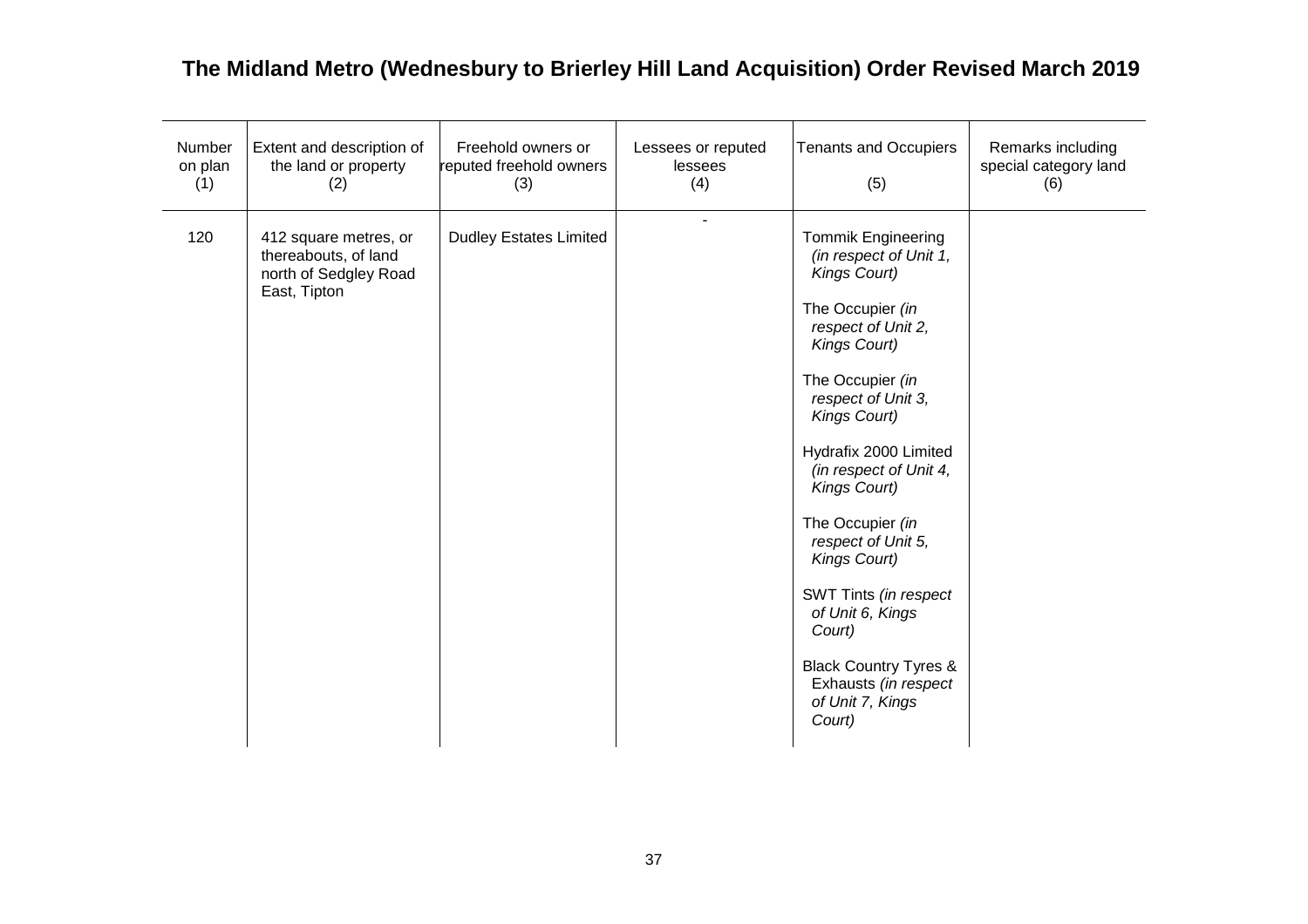| Number<br>on plan<br>(1) | Extent and description of<br>the land or property<br>(2)                                      | Freehold owners or<br>reputed freehold owners<br>(3)           | Lessees or reputed<br>lessees<br>(4) | <b>Tenants and Occupiers</b><br>(5)                                                                                                                                                                                                                                                                                                        | Remarks including<br>special category land<br>(6) |
|--------------------------|-----------------------------------------------------------------------------------------------|----------------------------------------------------------------|--------------------------------------|--------------------------------------------------------------------------------------------------------------------------------------------------------------------------------------------------------------------------------------------------------------------------------------------------------------------------------------------|---------------------------------------------------|
| 120                      | - continued                                                                                   |                                                                |                                      | The Occupier (in<br>respect of Unit 8,<br>Kings Court)<br><b>Vauxhall Service</b><br>Centre & MOT Bay<br>Limited (in respect of<br>Unit 9, Kings Court)<br>The Occupier (in<br>respect of Unit 10,<br>Kings Court)<br>The Occupier (in<br>respect of Unit 11,<br>Kings Court)<br>Port Car Sales (in<br>respect of Unit 12,<br>Kings Court) |                                                   |
| 121                      | NUMBER NOT USED                                                                               |                                                                |                                      |                                                                                                                                                                                                                                                                                                                                            |                                                   |
| 122                      | 15 square metres, or<br>thereabouts, of land<br>forming part of 17<br>Mayfair Gardens, Tipton | <b>Glyn Ronald Barrows</b><br>Edwina Gillian<br><b>Barrows</b> |                                      | <b>Glyn Ronald Barrows</b><br><b>Edwina Gillian</b><br><b>Barrows</b>                                                                                                                                                                                                                                                                      |                                                   |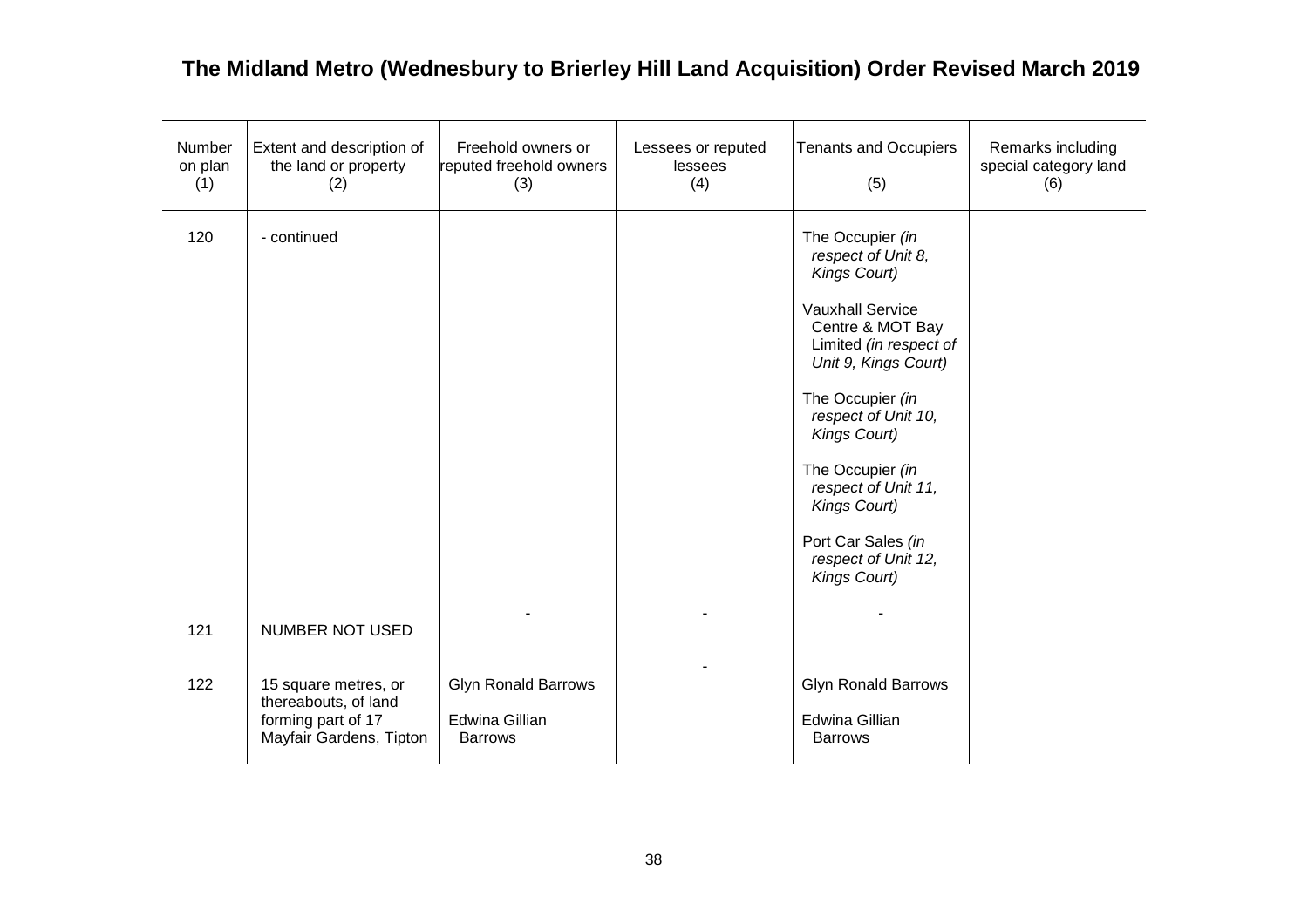| Number<br>on plan<br>(1) | Extent and description of<br>the land or property<br>(2)                                      | Freehold owners or<br>reputed freehold owners<br>(3)                                                                                                          | Lessees or reputed<br>lessees<br>(4) | <b>Tenants and Occupiers</b><br>(5) | Remarks including<br>special category land<br>(6) |
|--------------------------|-----------------------------------------------------------------------------------------------|---------------------------------------------------------------------------------------------------------------------------------------------------------------|--------------------------------------|-------------------------------------|---------------------------------------------------|
| 123                      | 36 square metres, or<br>thereabouts, of land<br>forming part of 18<br>Mayfair Gardens, Tipton | Manjeet Kaur<br>Palwinder Singh<br>Nationwide Building<br>Society (as<br>mortgagee to<br>Palwinder Singh and<br>Manjeet Kaur)                                 |                                      | Manjeet Kaur<br>Palwinder Singh     |                                                   |
| 124                      | 32 square metres, or<br>thereabouts, of land<br>forming part of 19<br>Mayfair Gardens, Tipton | Paul Addison<br><b>IDEM Capital</b><br><b>Securities Limited</b><br>(as mortgagee to<br>Paul Addison)<br>Lloyds Bank plc (as<br>mortgagee to Paul<br>Addison) |                                      | Paul Addison                        |                                                   |
| 125                      | 46 square metres, or<br>thereabouts, of land<br>forming part of 20<br>Mayfair Gardens, Tipton | Sandwell Metropolitan<br>Borough Council                                                                                                                      |                                      | The Occupier                        |                                                   |
| 126                      | 4 square metres, or<br>thereabouts, of land to<br>the north of Sedgley<br>Road East, Tipton   | <b>Dudley Estates Limited</b>                                                                                                                                 |                                      | <b>Dudley Estates Limited</b>       |                                                   |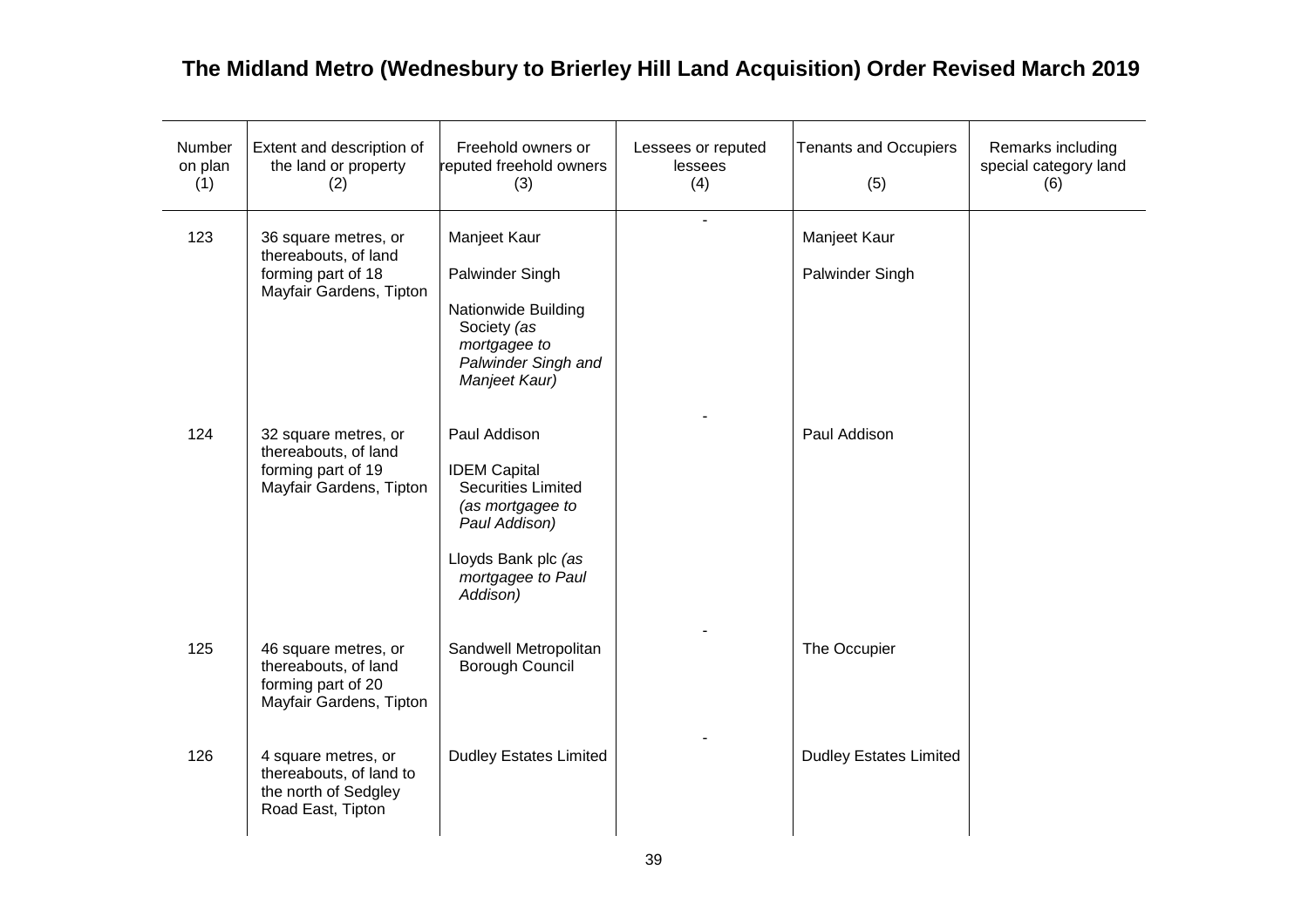| <b>Number</b><br>on plan<br>(1) | Extent and description of<br>the land or property<br>(2)                                                                                                        | Freehold owners or<br>reputed freehold owners<br>(3)                                              | Lessees or reputed<br>lessees<br>(4) | <b>Tenants and Occupiers</b><br>(5)                                                        | Remarks including<br>special category land<br>(6) |
|---------------------------------|-----------------------------------------------------------------------------------------------------------------------------------------------------------------|---------------------------------------------------------------------------------------------------|--------------------------------------|--------------------------------------------------------------------------------------------|---------------------------------------------------|
| 127                             | 295 square metres, or<br>thereabouts, of railway<br>works and land (Walsall<br>to Stourbridge), Tipton                                                          | <b>Network Rail</b><br><b>Infrastructure Limited</b>                                              |                                      | <b>Network Rail</b><br>Infrastructure Limited                                              |                                                   |
| 128                             | 8028 square metres, or<br>thereabouts, of railway<br>works and land (Walsall<br>to Stourbridge) south of<br>Sedgley Road West,<br>Tipton                        | Network Rail<br>Infrastructure Limited                                                            |                                      | <b>Network Rail</b><br>Infrastructure Limited                                              |                                                   |
| 129                             | 7383 square metres, or<br>thereabouts, of private<br>road and land at<br><b>Coneygree Community</b><br>Centre and south west<br>of Sedgley Road East,<br>Tipton | Sandwell Metropolitan<br>Borough Council                                                          |                                      | Sandwell Metropolitan<br><b>Borough Council</b>                                            |                                                   |
| 130                             | 337 square metres, or<br>thereabouts, of canal<br>and towing path and<br>land (Birmingham<br>Canal, Wolverhampton<br>Level), Tipton                             | <b>Canal &amp; River Trust</b><br>(as trustee of the<br>Waterways<br><b>Infrastructure Trust)</b> |                                      | <b>Canal &amp; River Trust</b><br>(as trustee of the<br>Waterways<br>Infrastructure Trust) |                                                   |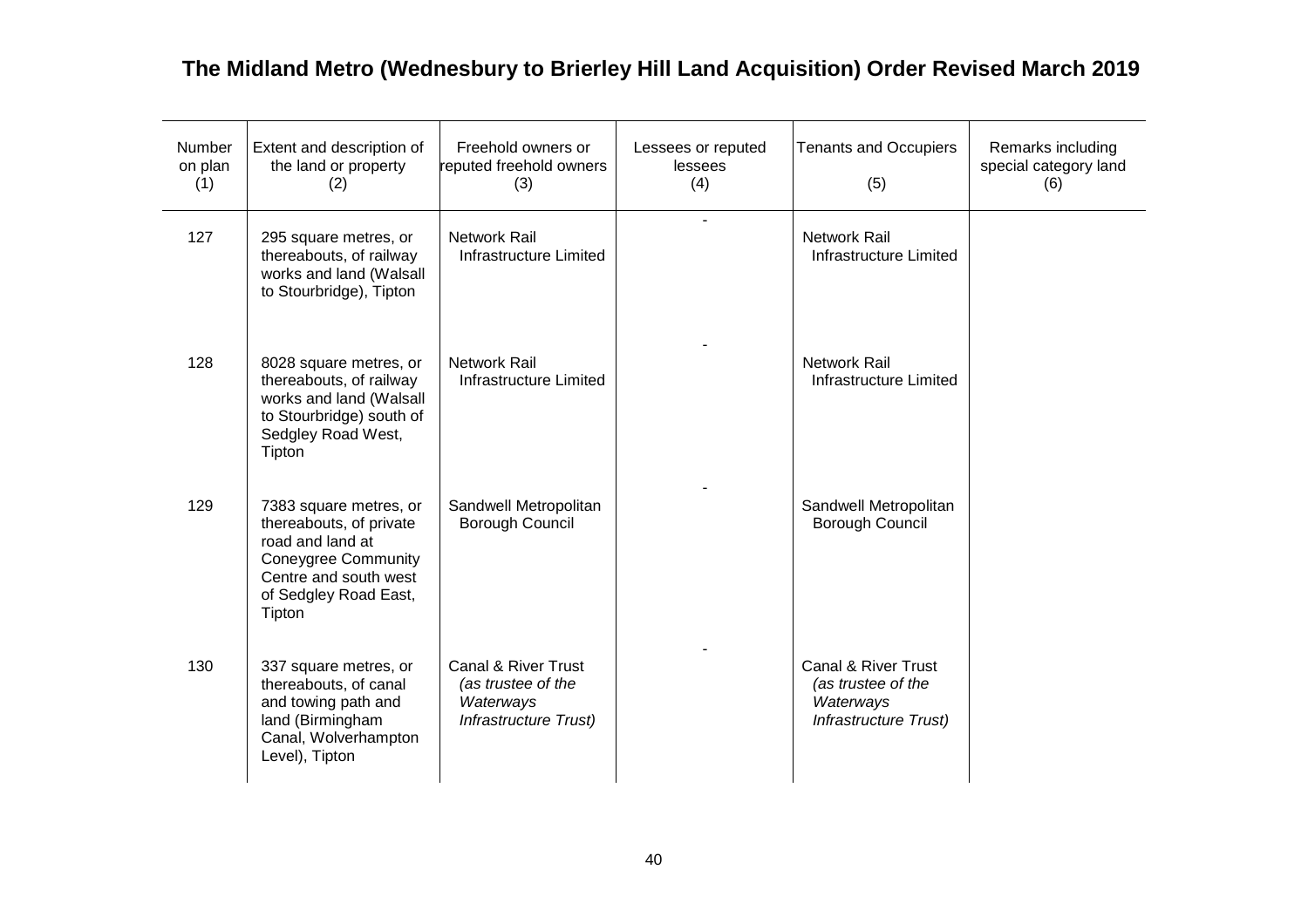| Number<br>on plan<br>(1) | Extent and description of<br>the land or property<br>(2)                                                                                                                    | Freehold owners or<br>reputed freehold owners<br>(3)                                                    | Lessees or reputed<br>lessees<br>(4) | <b>Tenants and Occupiers</b><br>(5)                                                                            | Remarks including<br>special category land<br>(6) |
|--------------------------|-----------------------------------------------------------------------------------------------------------------------------------------------------------------------------|---------------------------------------------------------------------------------------------------------|--------------------------------------|----------------------------------------------------------------------------------------------------------------|---------------------------------------------------|
| 131                      | 122 square metres, or<br>thereabouts, of railway<br>works and land (Walsall<br>to Stourbridge) over<br>canal and towing path<br>(Birmingham Canal,<br>Wolverhampton Level), | Canal & River Trust<br>(as trustee of the<br>Waterways<br>Infrastructure Trust)<br>(in respect of part) |                                      | Canal & River Trust<br>(as trustee of the<br>Waterways<br><b>Infrastructure Trust)</b><br>(in respect of part) |                                                   |
|                          | Tipton                                                                                                                                                                      | <b>Network Rail</b><br>Infrastructure Limited<br>(in respect of part)                                   |                                      | Network Rail<br>Infrastructure Limited<br>(in respect of part)                                                 |                                                   |
| 132                      | 182 square metres, or<br>thereabouts, of canal<br>and towing path<br>(Birmingham Canal,<br>Wolverhampton Level),<br>Tipton                                                  | Canal & River Trust<br>(as trustee of the<br>Waterways<br>Infrastructure Trust)                         |                                      | Canal & River Trust<br>(as trustee of the<br>Waterways<br>Infrastructure Trust)                                |                                                   |
| 133                      | 18 square metres, or<br>thereabouts, of land at<br>the rear of 41, 43, 45<br>and 47 Lindley Avenue,<br>Tipton                                                               | Unknown                                                                                                 |                                      | Unknown                                                                                                        |                                                   |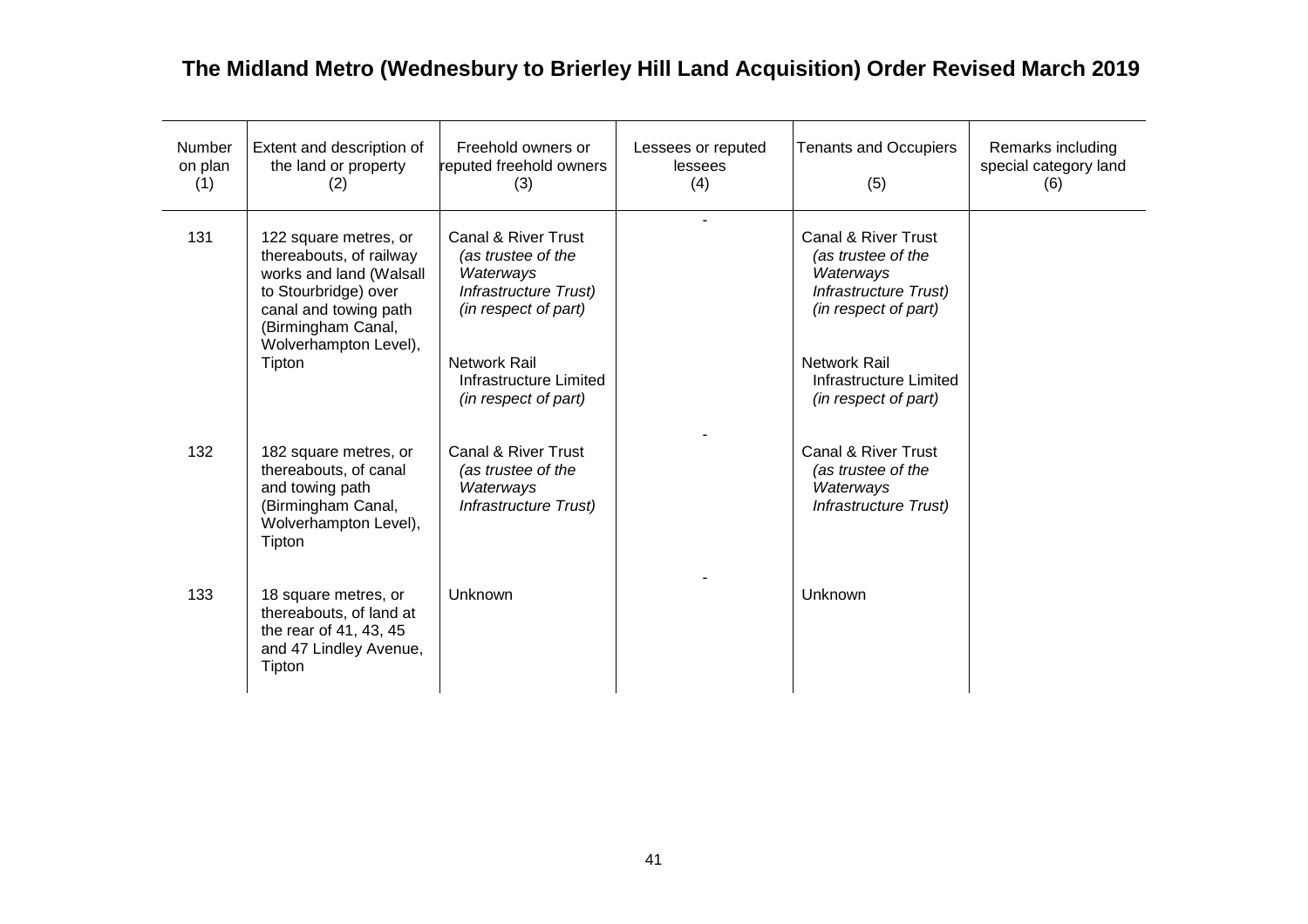| Number<br>on plan<br>(1) | Extent and description of<br>the land or property<br>(2)                                                                                                         | Freehold owners or<br>reputed freehold owners<br>(3)                                                                                                         | Lessees or reputed<br>lessees<br>(4) | <b>Tenants and Occupiers</b><br>(5)           | Remarks including<br>special category land<br>(6) |
|--------------------------|------------------------------------------------------------------------------------------------------------------------------------------------------------------|--------------------------------------------------------------------------------------------------------------------------------------------------------------|--------------------------------------|-----------------------------------------------|---------------------------------------------------|
| 134                      | 10881 square metres, or<br>thereabouts, of railway<br>works, advertising<br>hoardings and land<br>(Walsall to Stourbridge)<br>south of Lindley<br>Avenue, Tipton | Network Rail<br>Infrastructure Limited                                                                                                                       | $\overline{a}$                       | <b>Network Rail</b><br>Infrastructure Limited |                                                   |
| 135                      | 189 square metres, or<br>thereabouts, of land to<br>the rear of 41, 43, 45<br>and 47 Lindley Avenue,<br>Tipton                                                   | Unknown                                                                                                                                                      |                                      | Unknown                                       |                                                   |
| 136                      | 331 square metres, or<br>thereabouts, of land<br>north of Birmingham<br>New Road, Tipton                                                                         | Doosan Babcock<br>Limited                                                                                                                                    |                                      | Doosan Babcock<br>Limited                     |                                                   |
| 137                      | 62 square metres, or<br>thereabouts, of land<br>forming part of 2 Lindley<br>Avenue, Tipton                                                                      | Lorraine Langham<br>Mark Wayne<br>Whitehouse<br><b>Coventry Building</b><br>Society (as<br>mortgagee to<br>Lorraine Langham<br>and Mark Wayne<br>Whitehouse) |                                      | Lorraine Langham<br>Mark Wayne<br>Whitehouse  |                                                   |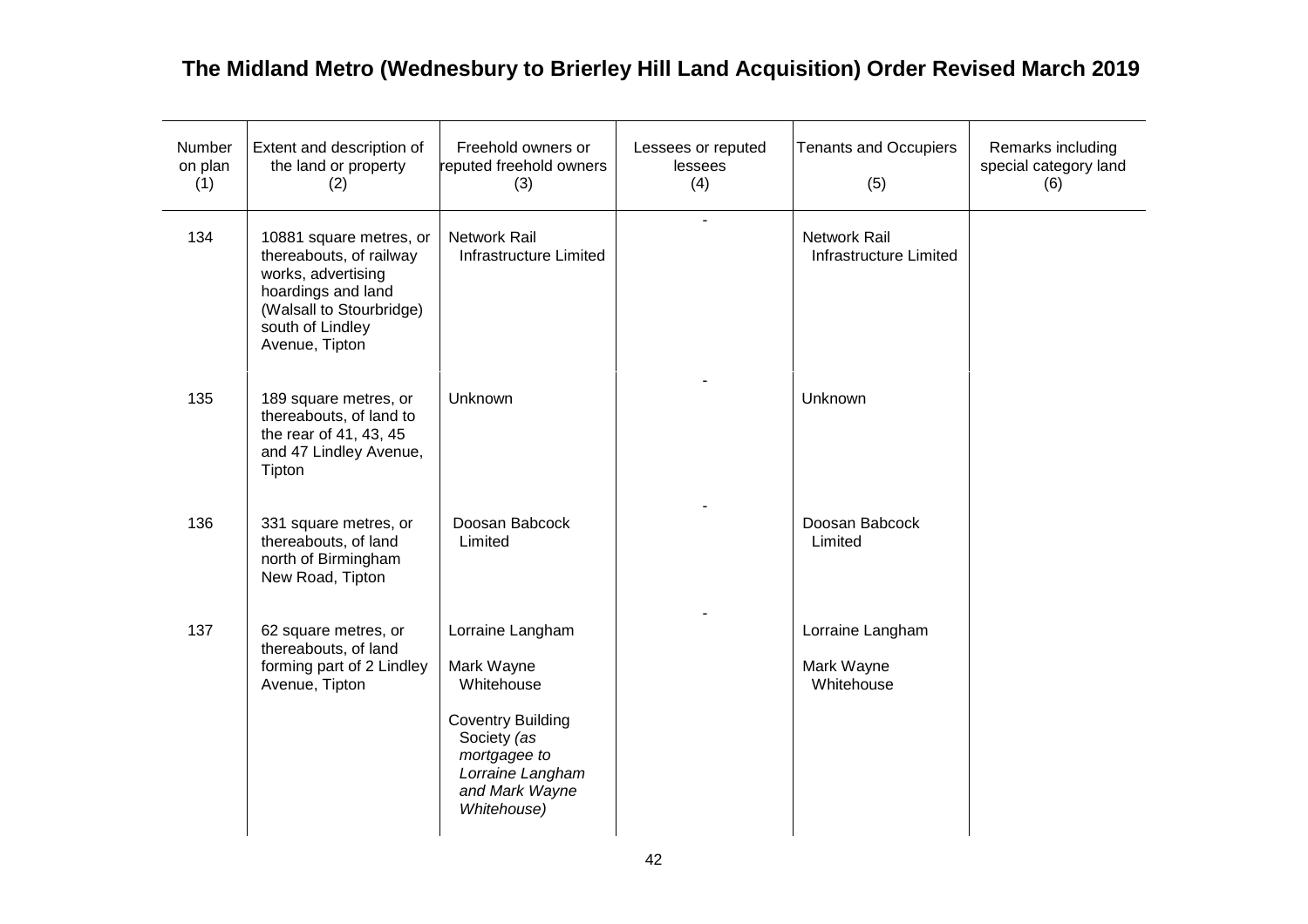| <b>Number</b><br>on plan<br>(1) | Extent and description of<br>the land or property<br>(2)                                               | Freehold owners or<br>reputed freehold owners<br>(3)                                                                                                         | Lessees or reputed<br>lessees<br>(4) | <b>Tenants and Occupiers</b><br>(5)           | Remarks including<br>special category land<br>(6) |
|---------------------------------|--------------------------------------------------------------------------------------------------------|--------------------------------------------------------------------------------------------------------------------------------------------------------------|--------------------------------------|-----------------------------------------------|---------------------------------------------------|
| 138                             | 78 square metres, or<br>thereabouts, of land<br>forming part of 4 Lindley<br>Avenue, Tipton            | George Aston                                                                                                                                                 |                                      | George Aston<br>Beryl Valda Aston             |                                                   |
| 139                             | 148 square metres, or<br>thereabouts, of land<br>forming part of 2 Lindley<br>Avenue, Tipton           | Lorraine Langham<br>Mark Wayne<br>Whitehouse<br><b>Coventry Building</b><br>Society (as<br>mortgagee to<br>Lorraine Langham<br>and Mark Wayne<br>Whitehouse) |                                      | Lorraine Langham<br>Mark Wayne<br>Whitehouse  |                                                   |
| 140                             | 100 square metres, or<br>thereabouts, of railway<br>works and land (Walsall<br>to Stourbridge), Tipton | <b>Network Rail</b><br>Infrastructure Limited                                                                                                                |                                      | <b>Network Rail</b><br>Infrastructure Limited |                                                   |
| 141                             | 114 square metres, or<br>thereabouts, of railway<br>works and land (Walsall<br>to Stourbridge), Dudley | <b>Network Rail</b><br>Infrastructure Limited                                                                                                                |                                      | <b>Network Rail</b><br>Infrastructure Limited |                                                   |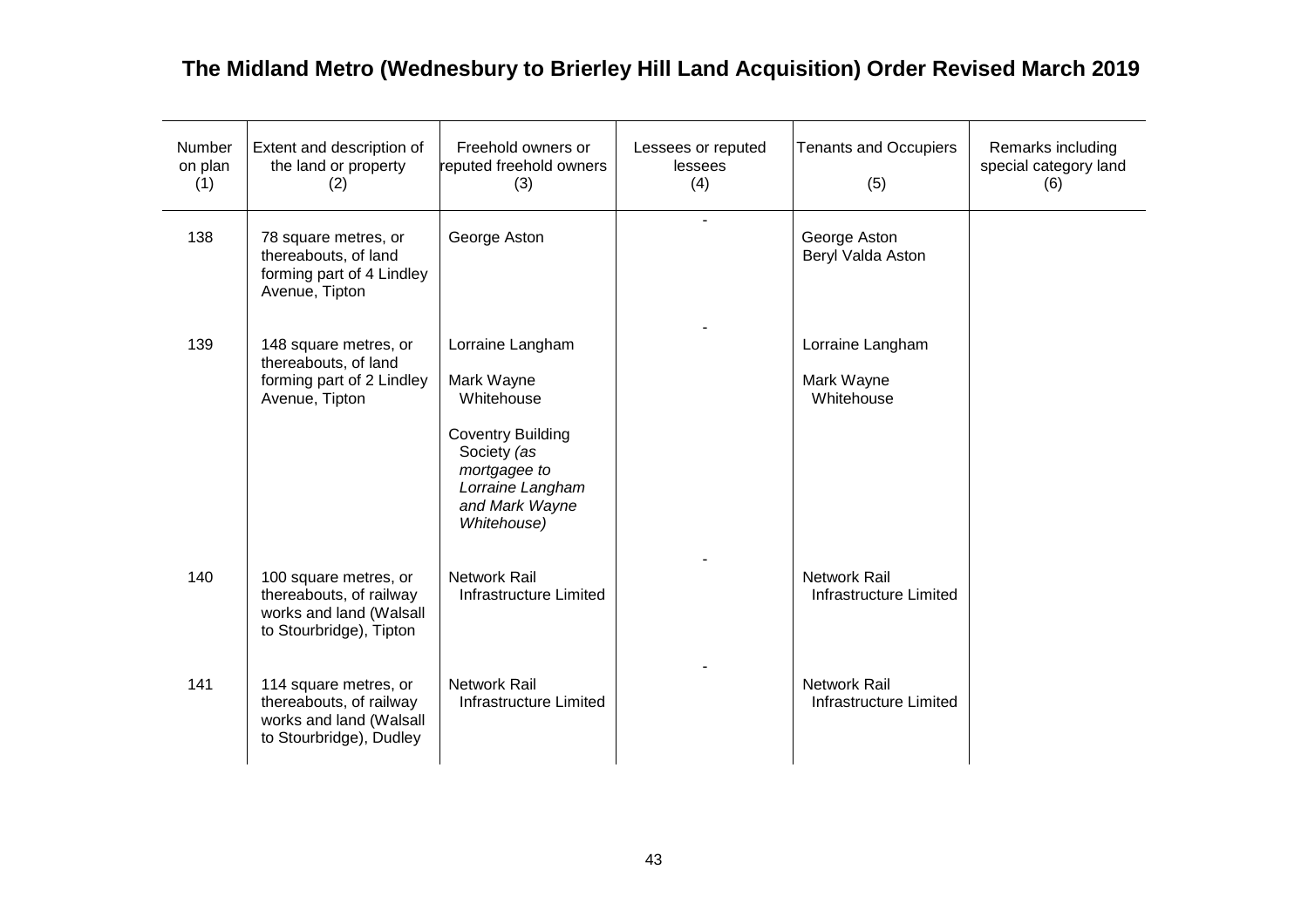| Number<br>on plan<br>(1) | Extent and description of<br>the land or property<br>(2)                                                                                                              | Freehold owners or<br>reputed freehold owners<br>(3) | Lessees or reputed<br>lessees<br>(4) | <b>Tenants and Occupiers</b><br>(5)                  | Remarks including<br>special category land<br>(6) |
|--------------------------|-----------------------------------------------------------------------------------------------------------------------------------------------------------------------|------------------------------------------------------|--------------------------------------|------------------------------------------------------|---------------------------------------------------|
| 142                      | 15189 square metres, or<br>thereabouts, of railway<br>works, advertising<br>hoardings and land<br>(Walsall to Stourbridge)<br>south of Birmingham<br>New Road, Dudley | <b>Network Rail</b><br><b>Infrastructure Limited</b> |                                      | <b>Network Rail</b><br><b>Infrastructure Limited</b> |                                                   |
| 143                      | 1537 square metres, or<br>thereabouts, of land<br>east of Tipton Road,<br>Dudley                                                                                      | <b>Dudley Metropolitan</b><br>Borough Council        |                                      | <b>Dudley Metropolitan</b><br>Borough Council        |                                                   |
| 144                      | 1184 square metres, or<br>thereabouts, of railway,<br>works, tunnel and land<br>(Walsall to Stourbridge),<br>Dudley, excluding public<br>road                         | <b>Network Rail</b><br>Infrastructure Limited        |                                      | Network Rail<br>Infrastructure Limited               |                                                   |
| 145                      | 2666 square metres, or<br>thereabouts, of railway<br>works, advertising<br>hoarding and land<br>(Walsall to Stourbridge)<br>west of Tipton Road,<br>Dudley            | Network Rail<br>Infrastructure Limited               |                                      | <b>Network Rail</b><br>Infrastructure Limited        |                                                   |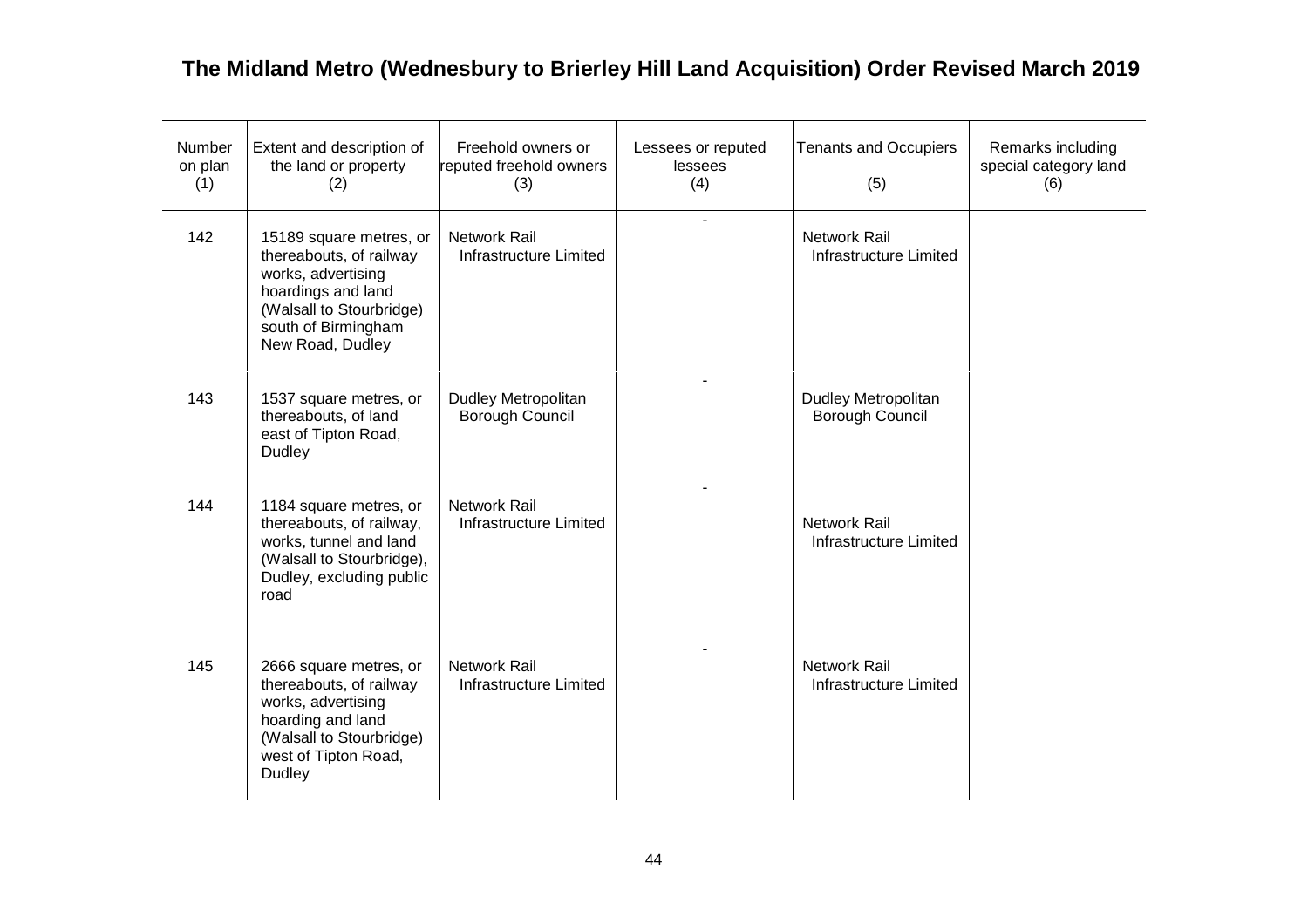| <b>Number</b><br>on plan<br>(1) | Extent and description of<br>the land or property<br>(2)                                                                            | Freehold owners or<br>reputed freehold owners<br>(3)                                                                                                       | Lessees or reputed<br>lessees<br>(4)                      | <b>Tenants and Occupiers</b><br>(5)                                                                                                                   | Remarks including<br>special category land<br>(6) |
|---------------------------------|-------------------------------------------------------------------------------------------------------------------------------------|------------------------------------------------------------------------------------------------------------------------------------------------------------|-----------------------------------------------------------|-------------------------------------------------------------------------------------------------------------------------------------------------------|---------------------------------------------------|
| 146                             | <b>NUMBER NOT USED</b>                                                                                                              |                                                                                                                                                            |                                                           |                                                                                                                                                       |                                                   |
| 147                             | 2221 square metres, or<br>thereabouts, of land and<br>advertising hoarding<br>west of Tipton Road,<br>Dudley                        | The Black Country<br>Living Museum Trust<br>Dudley Metropolitan<br>Borough Council (as<br>mortgagee to The<br><b>Black Country Living</b><br>Museum Trust) |                                                           | The Black Country<br><b>Living Museum Trust</b>                                                                                                       |                                                   |
| 148                             | 13454 square metres, or<br>thereabouts, of<br>dismantled railway,<br>private road and land<br>west of Tipton Road,<br><b>Dudley</b> | <b>Dudley Metropolitan</b><br>Borough Council (in<br>respect of part)<br><b>Network Rail</b><br>Infrastructure Limited<br>(in respect of part)             |                                                           | <b>Dudley Metropolitan</b><br>Borough Council (in<br>respect of part)<br><b>Network Rail</b><br><b>Infrastructure Limited</b><br>(in respect of part) |                                                   |
| 148a                            | 815 square metres, or<br>thereabouts, of public<br>road (Trindale Road)<br>and land west of Tipton<br>Road, Dudley                  | Dudley Metropolitan<br>Borough Council                                                                                                                     |                                                           | Dudley Metropolitan<br>Borough Council (as<br>highway authority)                                                                                      |                                                   |
| 149                             | 2404 square metres, or<br>thereabouts, of car park<br>and land forming part of<br>Dudley Zoo, Dudley                                | Dudley Metropolitan<br>Borough Council                                                                                                                     | Dudley and West<br>Midlands Zoological<br>Society Limited | Dudley and West<br>Midlands Zoological<br>Society Limited                                                                                             |                                                   |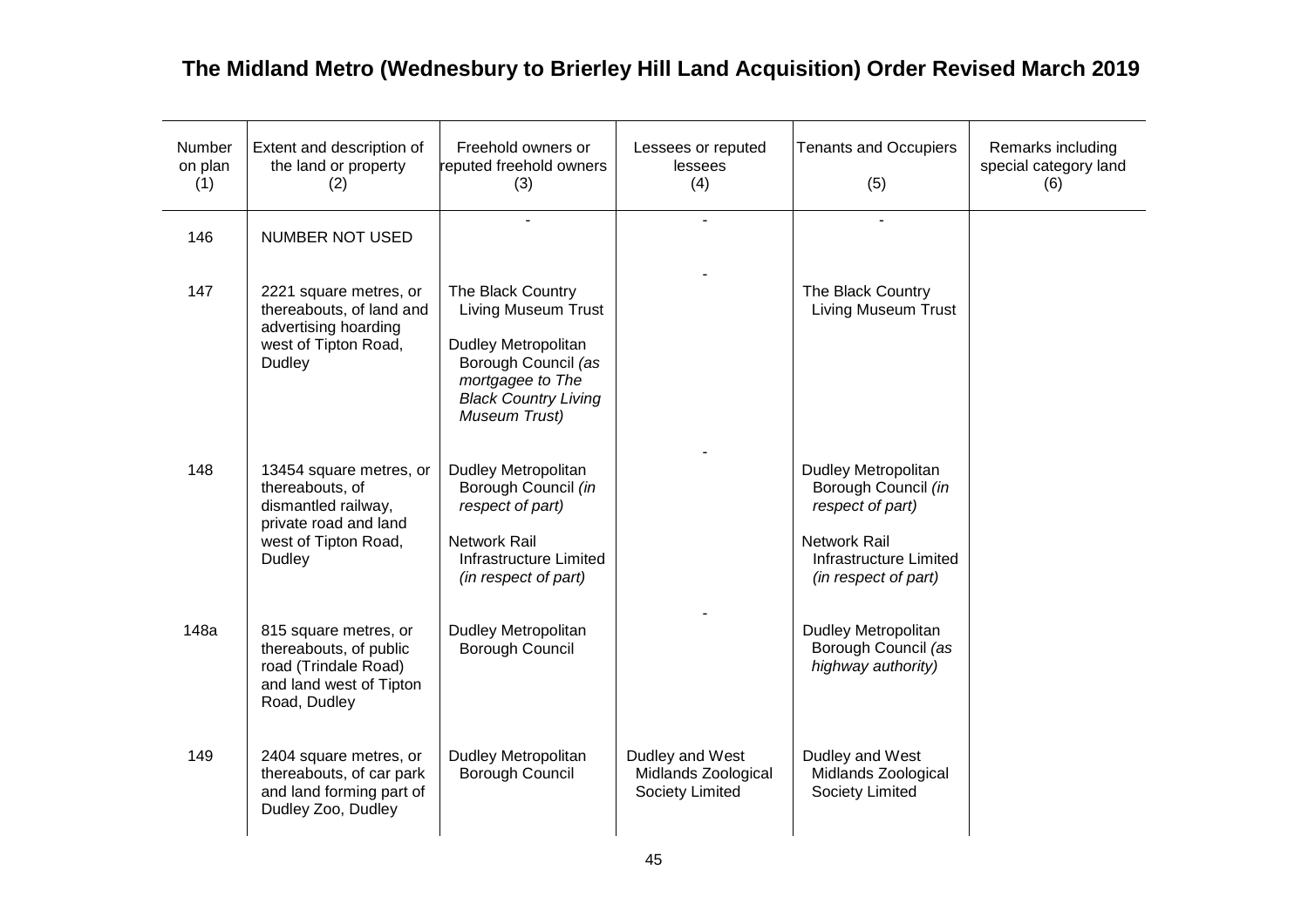| Number<br>on plan<br>(1) | Extent and description of<br>the land or property<br>(2)                                                                                                     | Freehold owners or<br>reputed freehold owners<br>(3)                                                                             | Lessees or reputed<br>lessees<br>(4)                      | <b>Tenants and Occupiers</b><br>(5)                                                                                                              | Remarks including<br>special category land<br>(6) |
|--------------------------|--------------------------------------------------------------------------------------------------------------------------------------------------------------|----------------------------------------------------------------------------------------------------------------------------------|-----------------------------------------------------------|--------------------------------------------------------------------------------------------------------------------------------------------------|---------------------------------------------------|
| 150                      | 52 square metres, or<br>thereabouts, of footway<br>and land forming part of<br>Dudley Zoo, Dudley                                                            | Dudley Metropolitan<br><b>Borough Council</b>                                                                                    | Dudley and West<br>Midlands Zoological<br>Society Limited | Dudley and West<br>Midlands Zoological<br>Society Limited                                                                                        |                                                   |
| 151                      | 333 square metres, or<br>thereabouts, of railway<br>works and land (Walsall<br>to Stourbridge) north of<br>Castle Hill, Dudley                               | Dudley Metropolitan<br>Borough Council (in<br>respect of part)<br>Network Rail<br>Infrastructure Limited<br>(in respect of part) |                                                           | <b>Dudley Metropolitan</b><br>Borough Council (in<br>respect of part)<br>Network Rail<br>Infrastructure Limited<br>(in respect of part)          |                                                   |
| 152                      | 162 square metres, or<br>thereabouts, of public<br>road and footways<br>(Castle Hill) over<br>railway, works and land<br>(Walsall to Stourbridge),<br>Dudley | Network Rail<br>Infrastructure Limited<br>(in respect of part)<br>Dudley Metropolitan<br>Borough Council (in<br>respect of part) |                                                           | <b>Network Rail</b><br>Infrastructure Limited<br>(in respect of part)<br><b>Dudley Metropolitan</b><br>Borough Council (as<br>highway authority) |                                                   |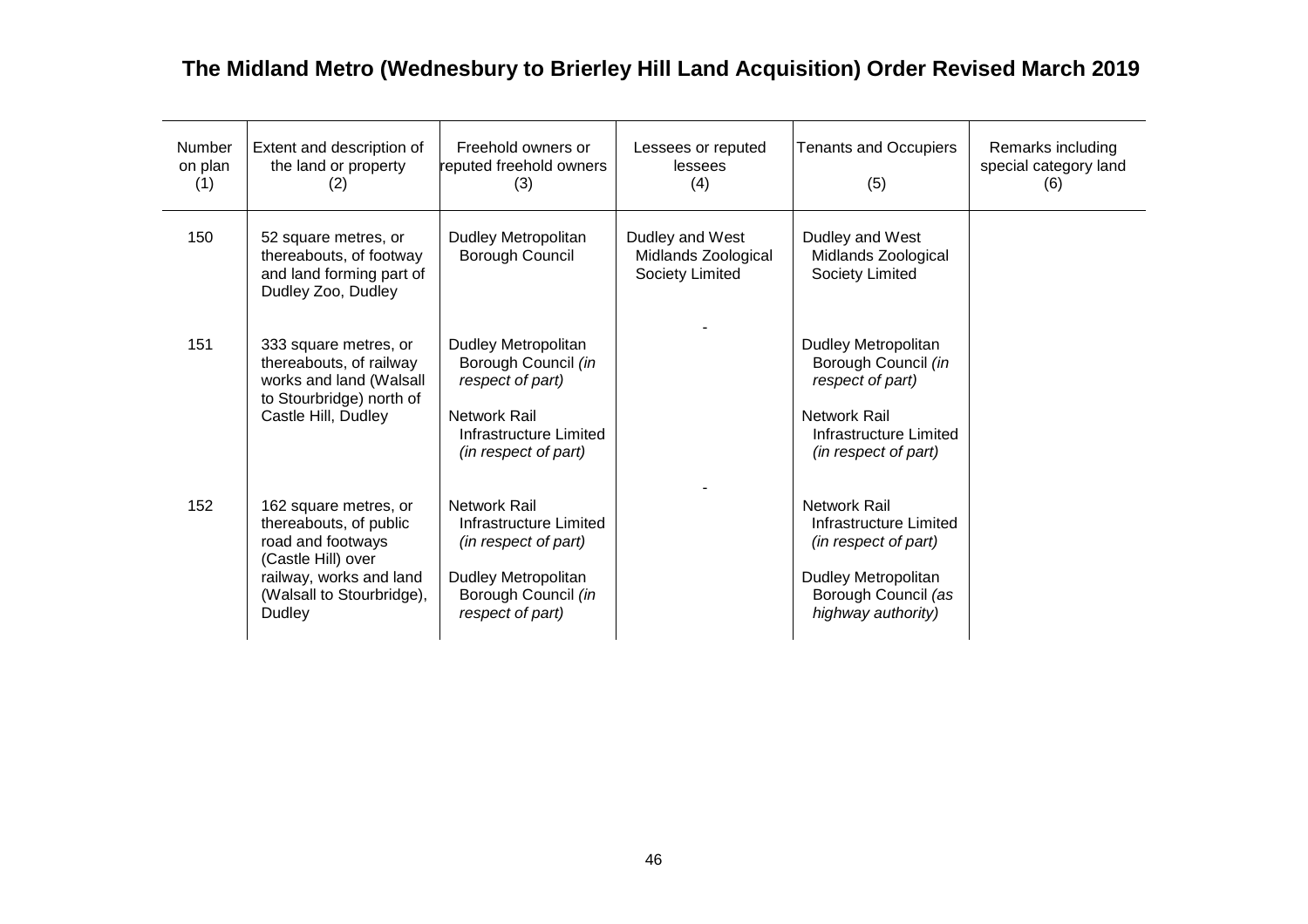| <b>Number</b><br>on plan<br>(1) | Extent and description of<br>the land or property<br>(2)                                       | Freehold owners or<br>reputed freehold owners<br>(3)                                                                                                                                                                                                                                             | Lessees or reputed<br>lessees<br>(4) | <b>Tenants and Occupiers</b><br>(5)                              | Remarks including<br>special category land<br>(6) |
|---------------------------------|------------------------------------------------------------------------------------------------|--------------------------------------------------------------------------------------------------------------------------------------------------------------------------------------------------------------------------------------------------------------------------------------------------|--------------------------------------|------------------------------------------------------------------|---------------------------------------------------|
| 153                             | 7263 square metres, or<br>thereabouts, of public<br>road and footways<br>(Castle Hill), Dudley | Dudley Metropolitan<br>Borough Council<br>Frederick Collins (in<br>respect of subsoil<br>fronting assembly<br>hall, 22 Castle Hill,<br>Dudley and situated<br>west of Station Hotel)<br>Dudley Metropolitan<br>Borough Council<br>(in respect of subsoil<br>fronting Dudley Zoo,<br>Castle Hill) |                                      | Dudley Metropolitan<br>Borough Council (as<br>highway authority) |                                                   |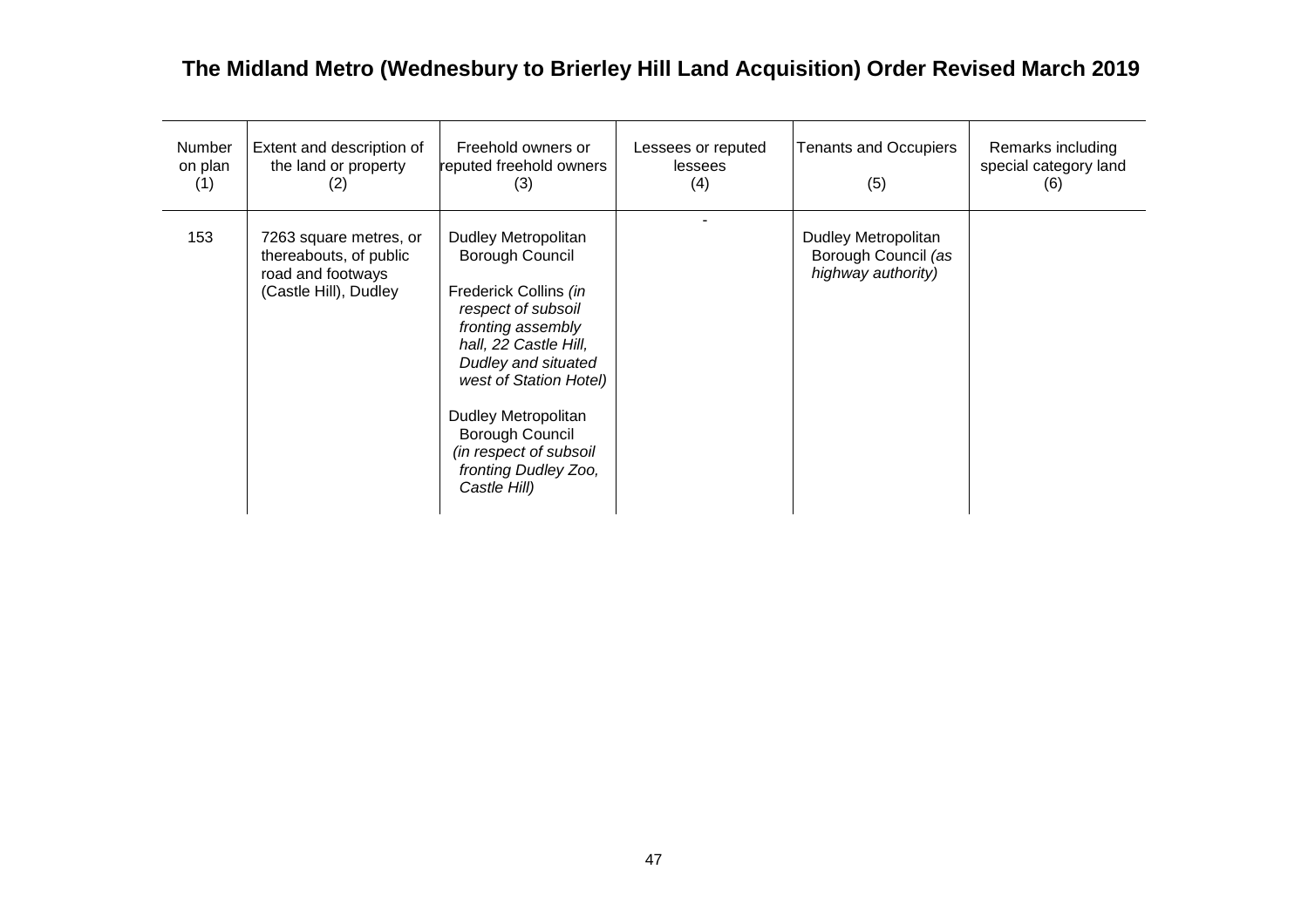| Number<br>on plan<br>(1) | Extent and description of<br>the land or property<br>(2) | Freehold owners or<br>reputed freehold owners<br>(3)                                                                                                                                                                                                                                                                                                                                                                                                                                                                                                                                                                     | Lessees or reputed<br>lessees<br>(4) | <b>Tenants and Occupiers</b><br>(5) | Remarks including<br>special category land<br>(6) |
|--------------------------|----------------------------------------------------------|--------------------------------------------------------------------------------------------------------------------------------------------------------------------------------------------------------------------------------------------------------------------------------------------------------------------------------------------------------------------------------------------------------------------------------------------------------------------------------------------------------------------------------------------------------------------------------------------------------------------------|--------------------------------------|-------------------------------------|---------------------------------------------------|
| 153                      | - continued                                              | Valerie Dolores Nash<br>(in respect of subsoil<br>fronting 30 Castle<br>Hill, Dudley)<br>John M Sheppard (in<br>respect of subsoil<br>fronting assembly<br>hall, 22 Castle Hill,<br>Dudley and situated<br>west of Station Hotel)<br>T.K. Enterprises<br>Limited (in respect of<br>subsoil fronting<br>Station Hotel, Castle<br>Hill, Dudley)<br>The Kingdom Hall<br>Trust (in respect of<br>subsoil fronting<br>assembly hall, 22<br>Castle Hill, Dudley<br>and situated west of<br><b>Station Hotel)</b><br>Luke Thomas (in<br>respect of subsoil<br>fronting assembly<br>hall, 22 Castle Hill,<br>Dudley and situated |                                      |                                     |                                                   |
|                          |                                                          | west of Station Hotel)                                                                                                                                                                                                                                                                                                                                                                                                                                                                                                                                                                                                   |                                      |                                     |                                                   |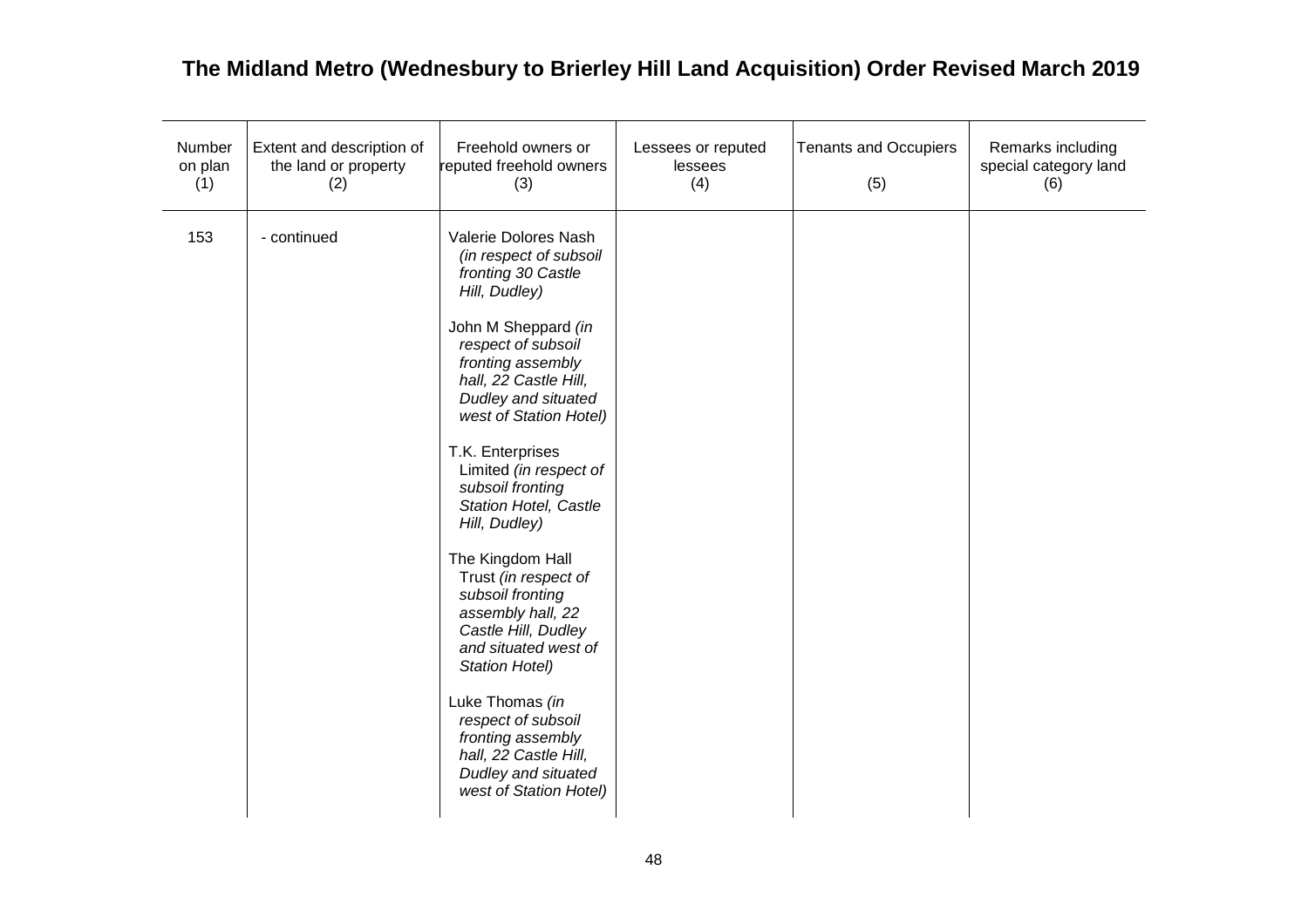| Number<br>on plan<br>(1) | Extent and description of<br>the land or property<br>(2)                                    | Freehold owners or<br>reputed freehold owners<br>(3)                                                                                                                                                                                                                                                                                                                   | Lessees or reputed<br>lessees<br>(4) | <b>Tenants and Occupiers</b><br>(5)    | Remarks including<br>special category land<br>(6) |
|--------------------------|---------------------------------------------------------------------------------------------|------------------------------------------------------------------------------------------------------------------------------------------------------------------------------------------------------------------------------------------------------------------------------------------------------------------------------------------------------------------------|--------------------------------------|----------------------------------------|---------------------------------------------------|
| 153                      | - continued                                                                                 | Keith Tomlinson (in<br>respect of subsoil<br>fronting assembly<br>hall, 22 Castle Hill,<br>Dudley and situated<br>west of Station Hotel)<br>Unknown (in respect of<br>subsoil)<br>Michael John Wolohan<br>(in respect of subsoil<br>fronting 26 Castle<br>Hill, Dudley)<br>Victoria Elizabeth<br>Wolohan (in respect<br>of subsoil fronting 26<br>Castle Hill, Dudley) |                                      |                                        |                                                   |
| 154                      | 28 square metres, or<br>thereabouts, of land<br>forming part of disused<br>building, Dudley | Dudley Metropolitan<br>Borough Council                                                                                                                                                                                                                                                                                                                                 |                                      | Dudley Metropolitan<br>Borough Council |                                                   |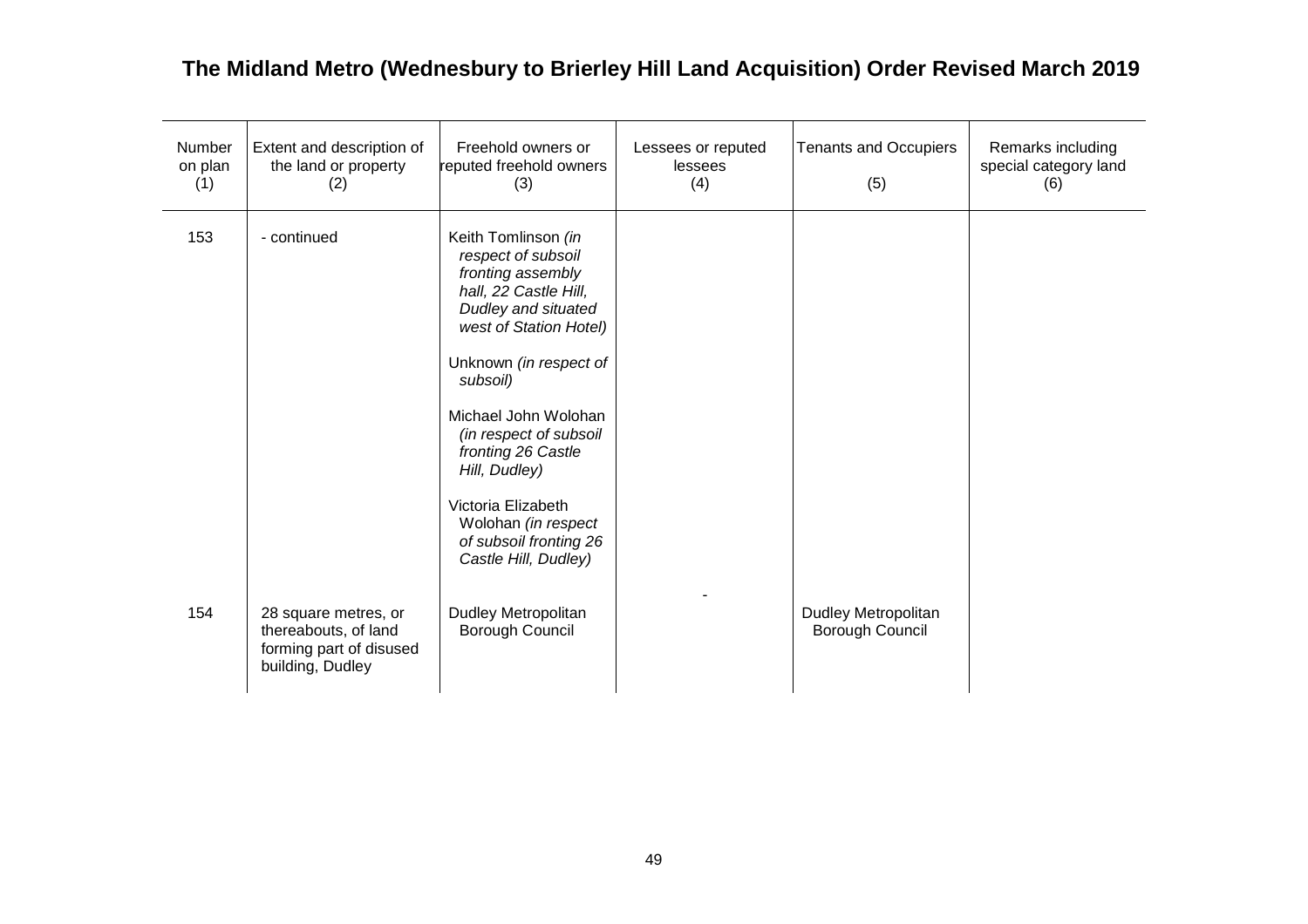| Number<br>on plan<br>(1) | Extent and description of<br>the land or property<br>(2)                                       | Freehold owners or<br>reputed freehold owners<br>(3)                                                                                                                                                                      | Lessees or reputed<br>lessees<br>(4) | <b>Tenants and Occupiers</b><br>(5)                              | Remarks including<br>special category land<br>(6) |
|--------------------------|------------------------------------------------------------------------------------------------|---------------------------------------------------------------------------------------------------------------------------------------------------------------------------------------------------------------------------|--------------------------------------|------------------------------------------------------------------|---------------------------------------------------|
| 155                      | 401 square metres, or<br>thereabouts, of public<br>road and footways<br>(Trindle Road), Dudley | T.K. Enterprises<br>Limited (in respect of<br>subsoil fronting<br><b>Station Hotel, Castle</b><br>Hill, Dudley)<br>Unknown (in respect of<br>subsoil)<br>Dudley Metropolitan<br>Borough Council (as<br>highway authority) |                                      | Dudley Metropolitan<br>Borough Council (as<br>highway authority) |                                                   |
| 156                      | 4 square metres, or<br>thereabouts, of public<br>road and footways<br>(Trindle Road), Dudley   | Dudley Metropolitan<br>Borough Council                                                                                                                                                                                    |                                      | Dudley Metropolitan<br>Borough Council (as<br>highway authority) |                                                   |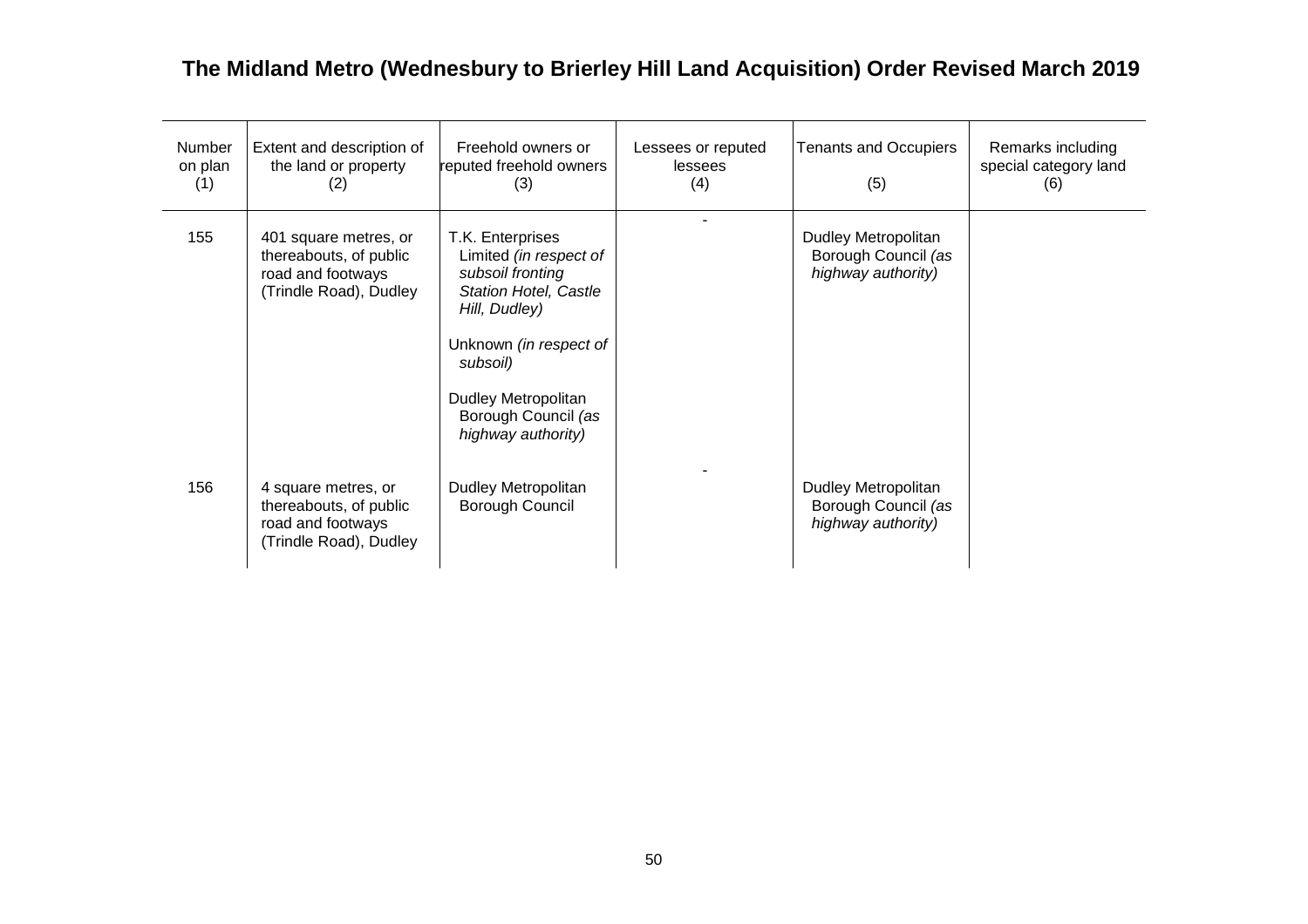| Number<br>on plan<br>(1) | Extent and description of<br>the land or property<br>(2)                                                        | Freehold owners or<br>reputed freehold owners<br>(3)                                                                                                                                                                                                                               | Lessees or reputed<br>lessees<br>(4) | <b>Tenants and Occupiers</b><br>(5) | Remarks including<br>special category land<br>(6) |
|--------------------------|-----------------------------------------------------------------------------------------------------------------|------------------------------------------------------------------------------------------------------------------------------------------------------------------------------------------------------------------------------------------------------------------------------------|--------------------------------------|-------------------------------------|---------------------------------------------------|
| 157                      | 222 square metres, or<br>thereabouts, of land and<br>basement hatch forming<br>part of Station Hotel,<br>Dudley | T.K. Enterprises<br>Limited<br><b>Tanmit Kaur Aurora</b><br>(as mortgagee to $TK$<br><b>Enterprises Limited)</b><br>Ravinder Kaur Kukreja<br>(as mortgagee to $TK$<br><b>Enterprises Limited)</b><br>Amarjit Singh Kukreja<br>(as mortgagee to $TK$<br><b>Enterprises Limited)</b> |                                      | T.K. Enterprises<br>Limited         |                                                   |
| 160                      | NUMBER NOT USED                                                                                                 |                                                                                                                                                                                                                                                                                    |                                      |                                     |                                                   |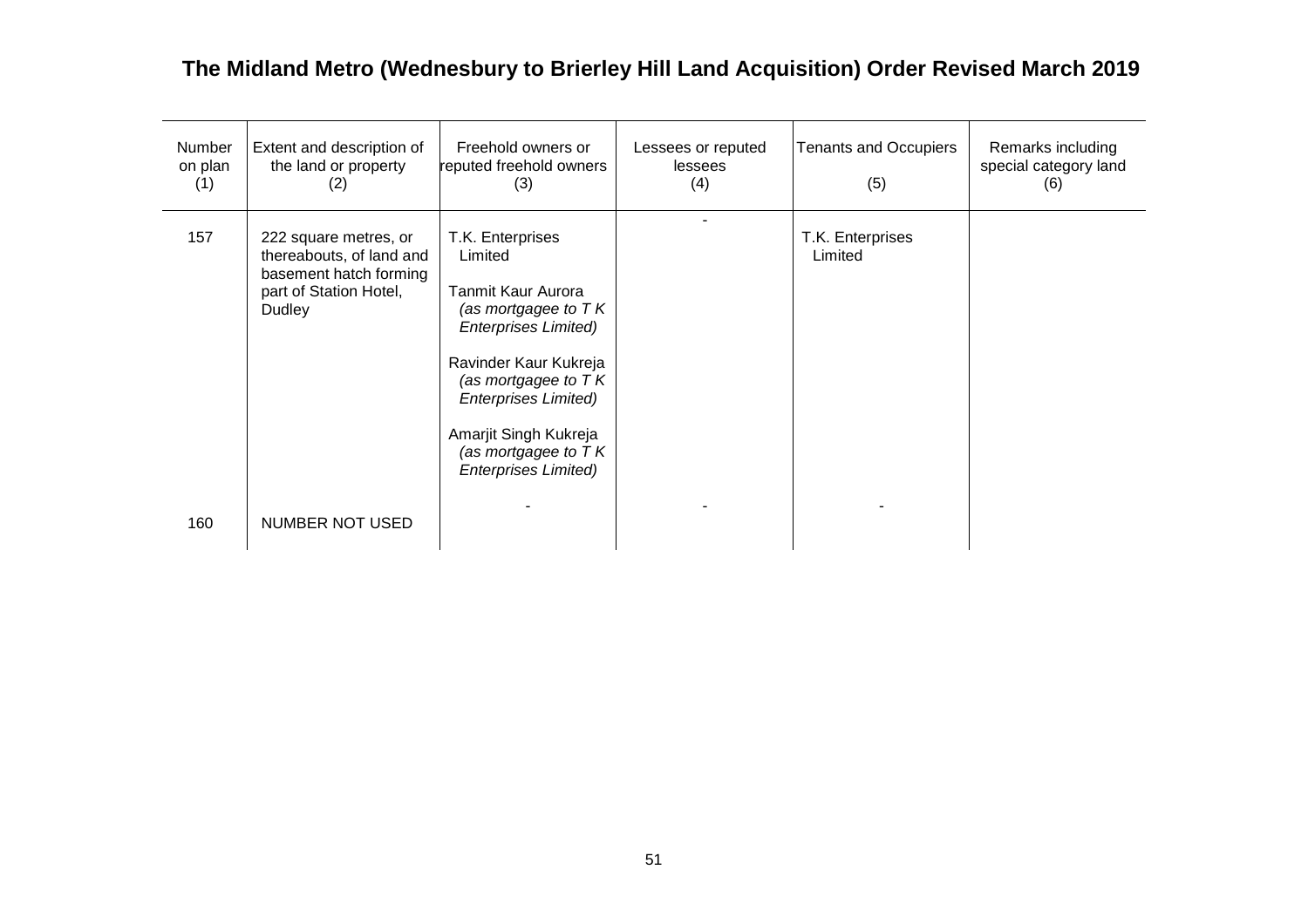| <b>Number</b><br>on plan<br>(1) | Extent and description of<br>the land or property<br>(2)                                                       | Freehold owners or<br>reputed freehold owners<br>(3)                                                                                                                                                                                                                  | Lessees or reputed<br>lessees<br>(4) | <b>Tenants and Occupiers</b><br>(5)                                             | Remarks including<br>special category land<br>(6) |
|---------------------------------|----------------------------------------------------------------------------------------------------------------|-----------------------------------------------------------------------------------------------------------------------------------------------------------------------------------------------------------------------------------------------------------------------|--------------------------------------|---------------------------------------------------------------------------------|---------------------------------------------------|
| 161                             | 1522 square metres, or<br>thereabouts, of public<br>road and footways<br>(Birmingham Street),<br><b>Dudley</b> | Castleview (UK)<br>Limited (in respect of<br>part)<br>Dudley Metropolitan<br>Borough Council (in<br>respect of part)<br>Castleview (UK)<br>Limited (in respect of<br>subsoil fronting 3<br><b>Birmingham Street,</b><br>Dudley)<br>Unknown (in respect of<br>subsoil) |                                      | <b>Dudley Metropolitan</b><br>Borough Council (as<br>highway authority)         |                                                   |
| 162                             | 117 square metres, or<br>thereabouts, of car<br>parking and land south<br>of Bourne Street,<br><b>Dudley</b>   | Ali Mohammed<br><b>Mohammed Parwez</b><br><b>Mohammed Sarwar</b><br>Habib Ullah                                                                                                                                                                                       |                                      | Ali Mohammed<br><b>Mohammed Parwez</b><br><b>Mohammed Sarwar</b><br>Habib Ullah |                                                   |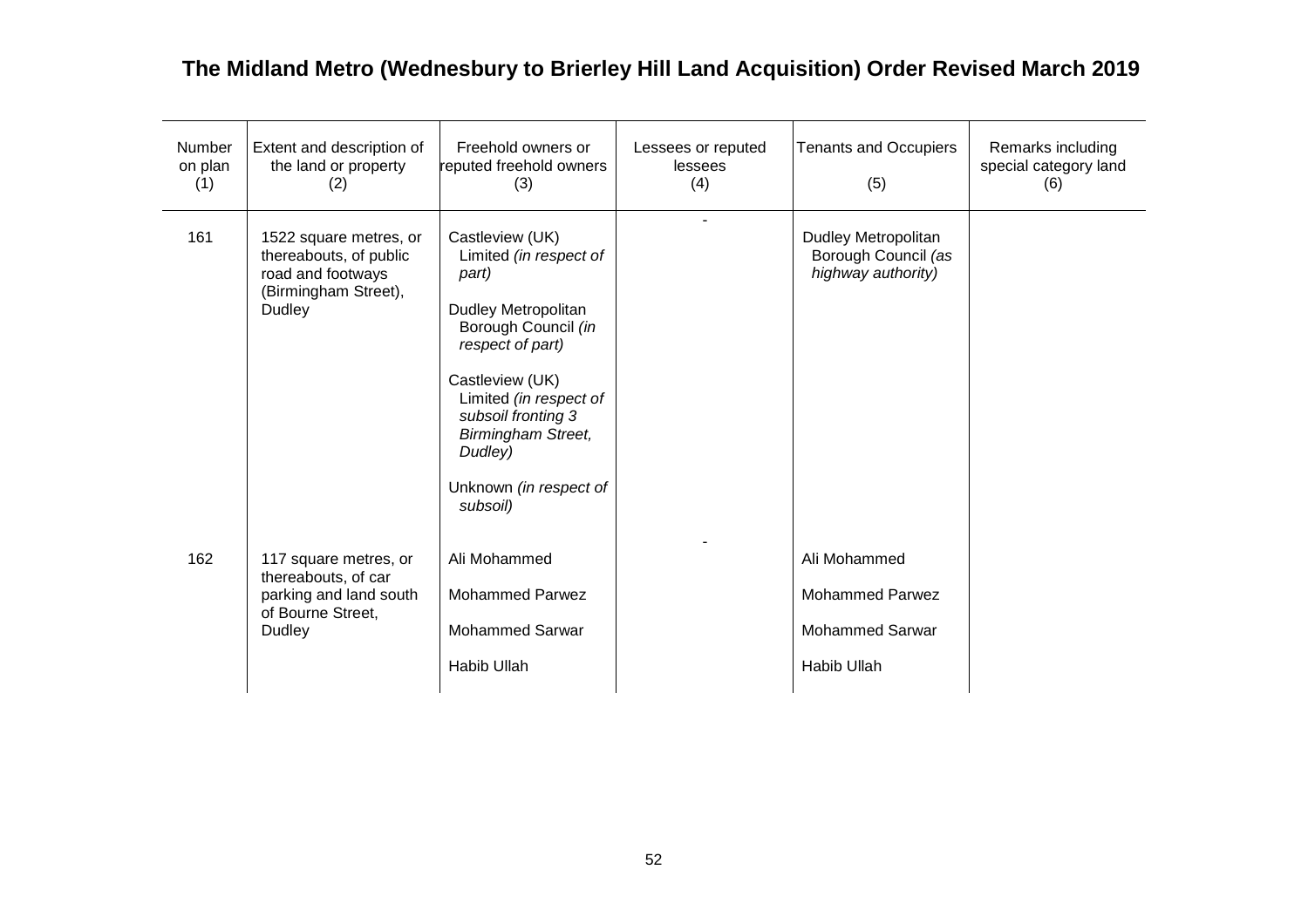| Number<br>on plan<br>(1) | Extent and description of<br>the land or property<br>(2)                                               | Freehold owners or<br>reputed freehold owners<br>(3)                                                                                                                | Lessees or reputed<br>lessees<br>(4)              | <b>Tenants and Occupiers</b><br>(5)                                                                       | Remarks including<br>special category land<br>(6) |
|--------------------------|--------------------------------------------------------------------------------------------------------|---------------------------------------------------------------------------------------------------------------------------------------------------------------------|---------------------------------------------------|-----------------------------------------------------------------------------------------------------------|---------------------------------------------------|
| 163                      | 1763 square metres, or<br>thereabouts, of land<br>forming part of Dudley<br><b>Bus Station, Dudley</b> | Dudley Metropolitan<br>Borough Council<br>Castleview (UK)<br>Limited (in respect of<br>subsoil fronting 3<br><b>Birmingham Street,</b><br>Dudley)                   | <b>West Midlands</b><br><b>Combined Authority</b> | <b>West Midlands</b><br><b>Combined Authority</b><br><b>Dudley Metropolitan</b><br><b>Borough Council</b> |                                                   |
| 164                      | NUMBER NOT USED                                                                                        |                                                                                                                                                                     |                                                   |                                                                                                           |                                                   |
| 165                      | 133 square metres, or<br>thereabouts, of land<br>north east of Dudley<br><b>Bus Station, Dudley</b>    | Dudley Metropolitan<br>Borough Council<br>Shaheen Rahman<br>Castleview (UK)<br>Limited (in respect of<br>subsoil fronting 3<br><b>Birmingham Street,</b><br>Dudley) |                                                   | <b>Dudley Metropolitan</b><br><b>Borough Council</b>                                                      |                                                   |
| 166                      | <b>NUMBER NOT USED</b>                                                                                 |                                                                                                                                                                     |                                                   |                                                                                                           |                                                   |
| 167                      | 168 square metres, or<br>thereabouts, of land<br>forming part of Dudley<br><b>Bus Station, Dudley</b>  | <b>Dudley Metropolitan</b><br>Borough Council                                                                                                                       | <b>West Midlands</b><br><b>Combined Authority</b> | <b>West Midlands</b><br><b>Combined Authority</b>                                                         |                                                   |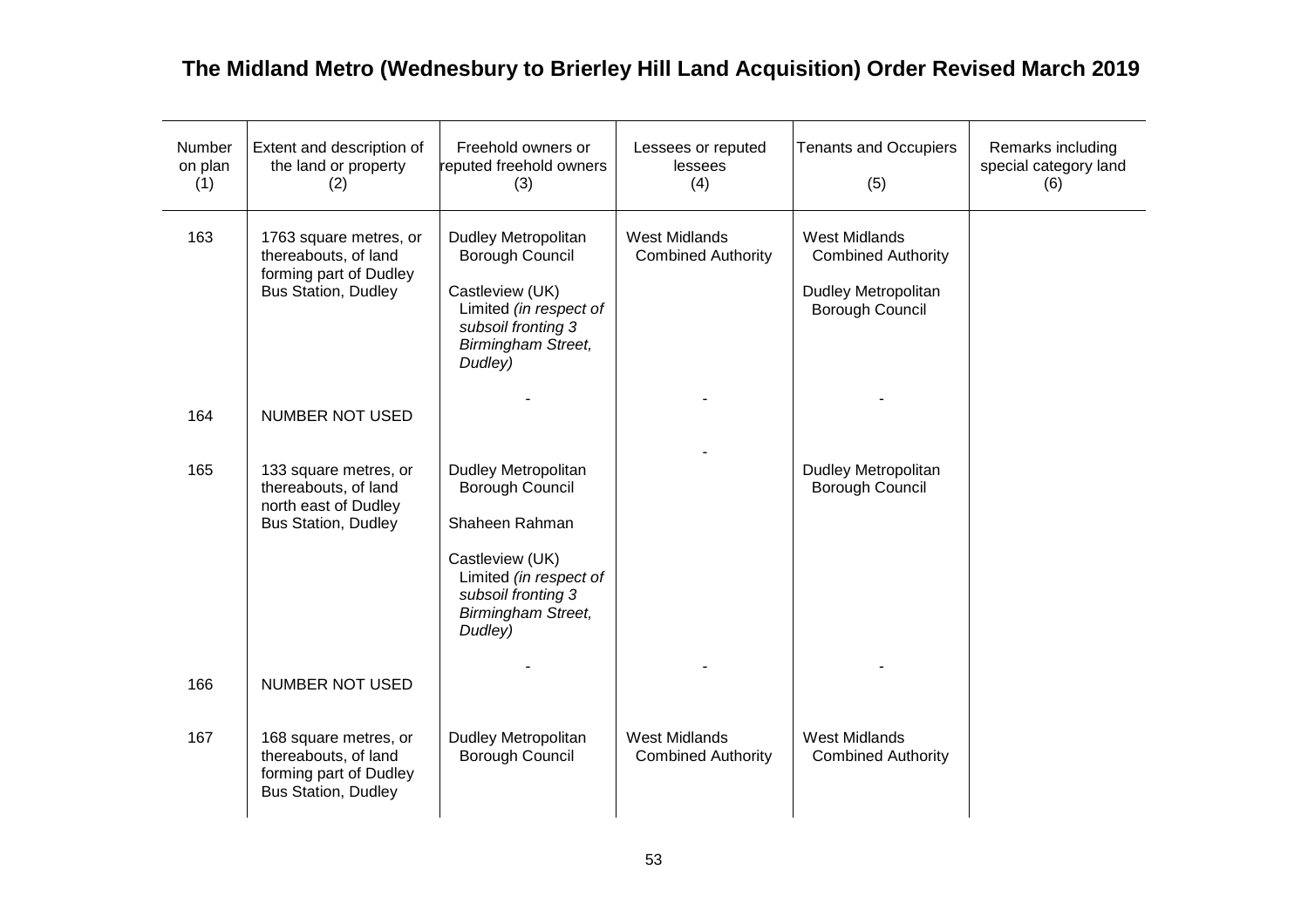| Number<br>on plan<br>(1) | Extent and description of<br>the land or property<br>(2)                                               | Freehold owners or<br>reputed freehold owners<br>(3) | Lessees or reputed<br>lessees<br>(4)              | <b>Tenants and Occupiers</b><br>(5)                                                                                          | Remarks including<br>special category land<br>(6) |
|--------------------------|--------------------------------------------------------------------------------------------------------|------------------------------------------------------|---------------------------------------------------|------------------------------------------------------------------------------------------------------------------------------|---------------------------------------------------|
| 168                      | 468 square metres, or<br>thereabouts, of public<br>footway, Dudley                                     | Dudley Metropolitan<br>Borough Council               | <b>West Midlands</b><br><b>Combined Authority</b> | <b>West Midlands</b><br><b>Combined Authority</b><br><b>Dudley Metropolitan</b><br>Borough Council (as<br>highway authority) |                                                   |
| 169                      | 90 square metres, or<br>thereabouts, of footway<br>steps, and land north of<br>Porters Field, Dudley   | Shaheen Rahman                                       |                                                   | Shaheen Rahman                                                                                                               |                                                   |
| 170                      | 4085 square metres, or<br>thereabouts, of land<br>forming part of Dudley<br><b>Bus Station, Dudley</b> | Dudley Metropolitan<br>Borough Council               | <b>West Midlands</b><br><b>Combined Authority</b> | <b>West Midlands</b><br><b>Combined Authority</b><br><b>Dudley Metropolitan</b><br>Borough Council                           |                                                   |
| 171                      | 1561 square metres, or<br>thereabouts, of public<br>road and footways<br>(Porters Field), Dudley       | Dudley Metropolitan<br>Borough Council               |                                                   | <b>Dudley Metropolitan</b><br>Borough Council (as<br>highway authority)                                                      |                                                   |
| 172                      | 853 square metres, or<br>thereabouts, of public<br>road and footways<br>(Fisher Street), Dudley        | Dudley Metropolitan<br><b>Borough Council</b>        |                                                   | <b>Dudley Metropolitan</b><br>Borough Council (as<br>highway authority)                                                      |                                                   |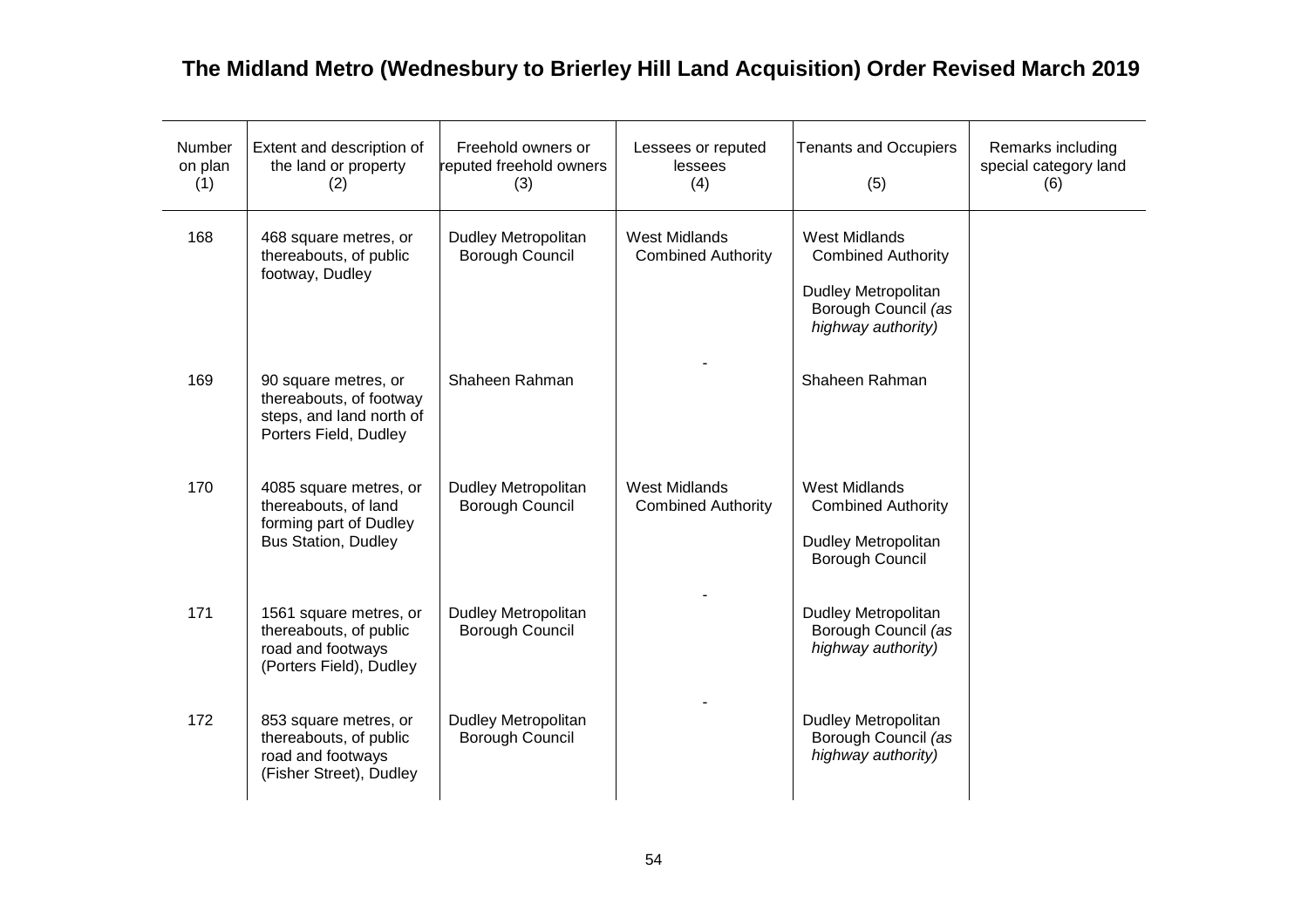| Number<br>on plan<br>(1) | Extent and description of<br>the land or property<br>(2)                                                                         | Freehold owners or<br>reputed freehold owners<br>(3)                                                                                                                                                                 | Lessees or reputed<br>lessees<br>(4) | <b>Tenants and Occupiers</b><br>(5)                                     | Remarks including<br>special category land<br>(6) |
|--------------------------|----------------------------------------------------------------------------------------------------------------------------------|----------------------------------------------------------------------------------------------------------------------------------------------------------------------------------------------------------------------|--------------------------------------|-------------------------------------------------------------------------|---------------------------------------------------|
| 173                      | 114 square metres, or<br>thereabouts, of public<br>footway (Fisher Street),<br>Dudley, excluding the<br>overhang                 | <b>Dudley Metropolitan</b><br>Borough Council (as<br>highway authority)                                                                                                                                              |                                      | <b>Dudley Metropolitan</b><br>Borough Council (as<br>highway authority) |                                                   |
| 174                      | 1271 square metres, or<br>thereabouts, of public<br>road and footways<br>(Birmingham Street),<br>Dudley                          | Dudley Metropolitan<br>Borough Council<br>L.C.P. Estates Limited<br>(in respect of subsoil<br>fronting Churchill<br>shopping centre)<br><b>West Midlands</b><br><b>Combined Authority</b><br>(in respect of subsoil) |                                      | Dudley Metropolitan<br>Borough Council (as<br>highway authority)        |                                                   |
| 175                      | 36 square metres, or<br>thereabouts, of public<br>road and footways<br>(Birmingham Street),<br>Dudley, excluding the<br>overhang | Dudley Metropolitan<br>Borough Council<br>L.C.P. Estates Limited<br>(in respect of subsoil<br>fronting Churchill<br>shopping centre)                                                                                 |                                      | Dudley Metropolitan<br>Borough Council (as<br>highway authority)        |                                                   |
| 176                      | NUMBER NOT USED                                                                                                                  |                                                                                                                                                                                                                      |                                      |                                                                         |                                                   |
| 177                      | NUMBER NOT USED                                                                                                                  |                                                                                                                                                                                                                      |                                      |                                                                         |                                                   |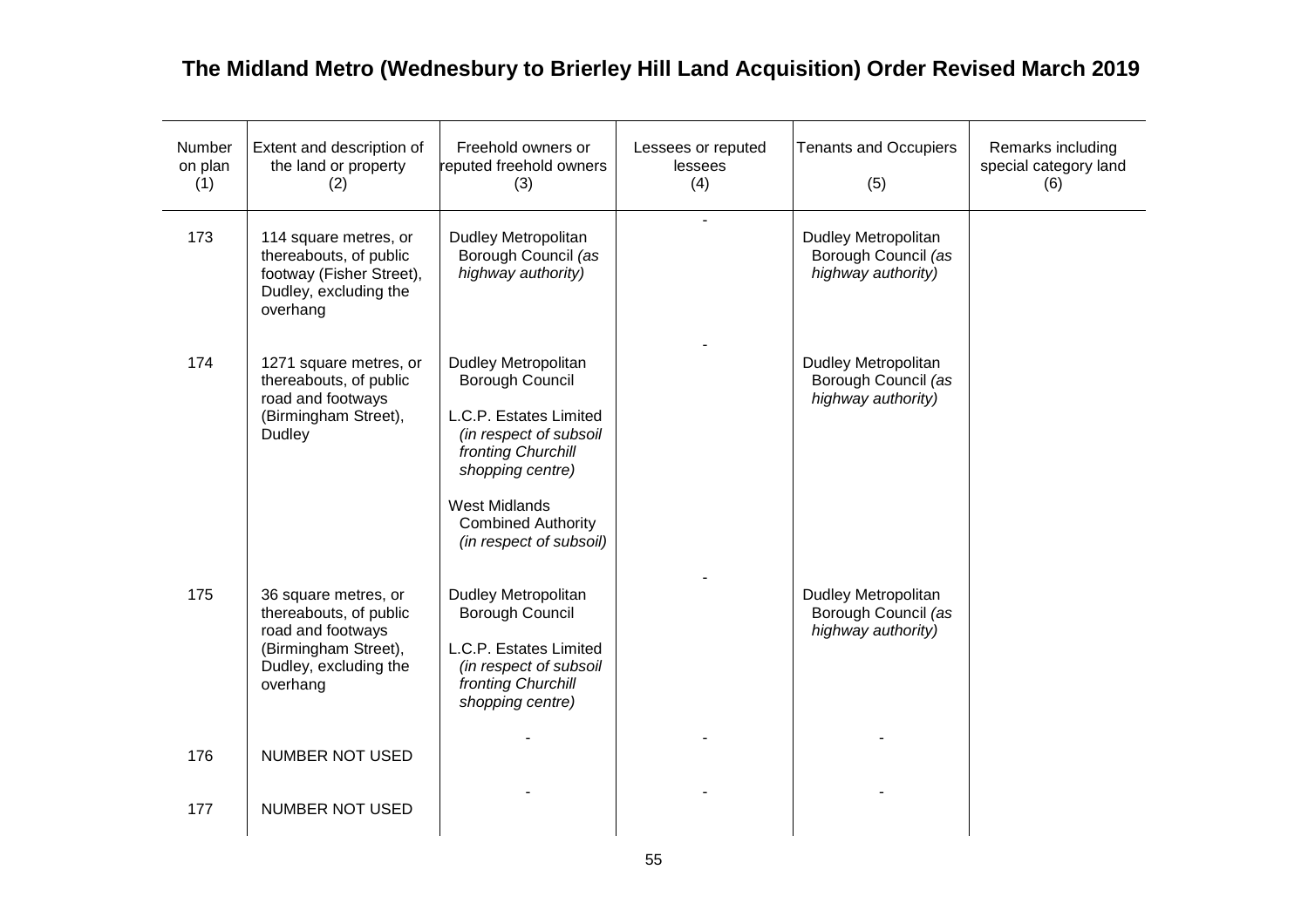| Number<br>on plan<br>(1) | Extent and description of<br>the land or property<br>(2)                                                                 | Freehold owners or<br>reputed freehold owners<br>(3)                                                                                                                                                                                                                                                                                                                                                                                                                                                         | Lessees or reputed<br>lessees<br>(4) | <b>Tenants and Occupiers</b><br>(5)                                     | Remarks including<br>special category land<br>(6) |
|--------------------------|--------------------------------------------------------------------------------------------------------------------------|--------------------------------------------------------------------------------------------------------------------------------------------------------------------------------------------------------------------------------------------------------------------------------------------------------------------------------------------------------------------------------------------------------------------------------------------------------------------------------------------------------------|--------------------------------------|-------------------------------------------------------------------------|---------------------------------------------------|
| 178                      | 4 square metres, or<br>thereabouts, of public<br>road and footways<br>(Trindle Road), Dudley                             | Dudley Metropolitan<br><b>Borough Council</b>                                                                                                                                                                                                                                                                                                                                                                                                                                                                | ÷                                    | <b>Dudley Metropolitan</b><br>Borough Council (as<br>highway authority) |                                                   |
| 179                      | 6307 square metres, or<br>thereabouts, of public<br>road and footways,<br>footbridge and statue<br>(King Street), Dudley | <b>Dudley Metropolitan</b><br>Borough Council<br><b>Cousins Furniture</b><br>Stores Limited (in<br>respect of subsoil<br>fronting land and<br>buildings on the east<br>side of Oakeywell<br>Street)<br>Zuffar Iqbal Haq (in<br>respect of subsoil<br>fronting 32 High<br>Street, Dudley)<br>L.C.P. Estates Limited<br>(in respect of subsoil<br>fronting Churchill<br>shopping centre)<br>Unknown (in respect of<br>subsoil)<br><b>West Midlands</b><br><b>Combined Authority</b><br>(in respect of subsoil) |                                      | <b>Dudley Metropolitan</b><br>Borough Council (as<br>highway authority) |                                                   |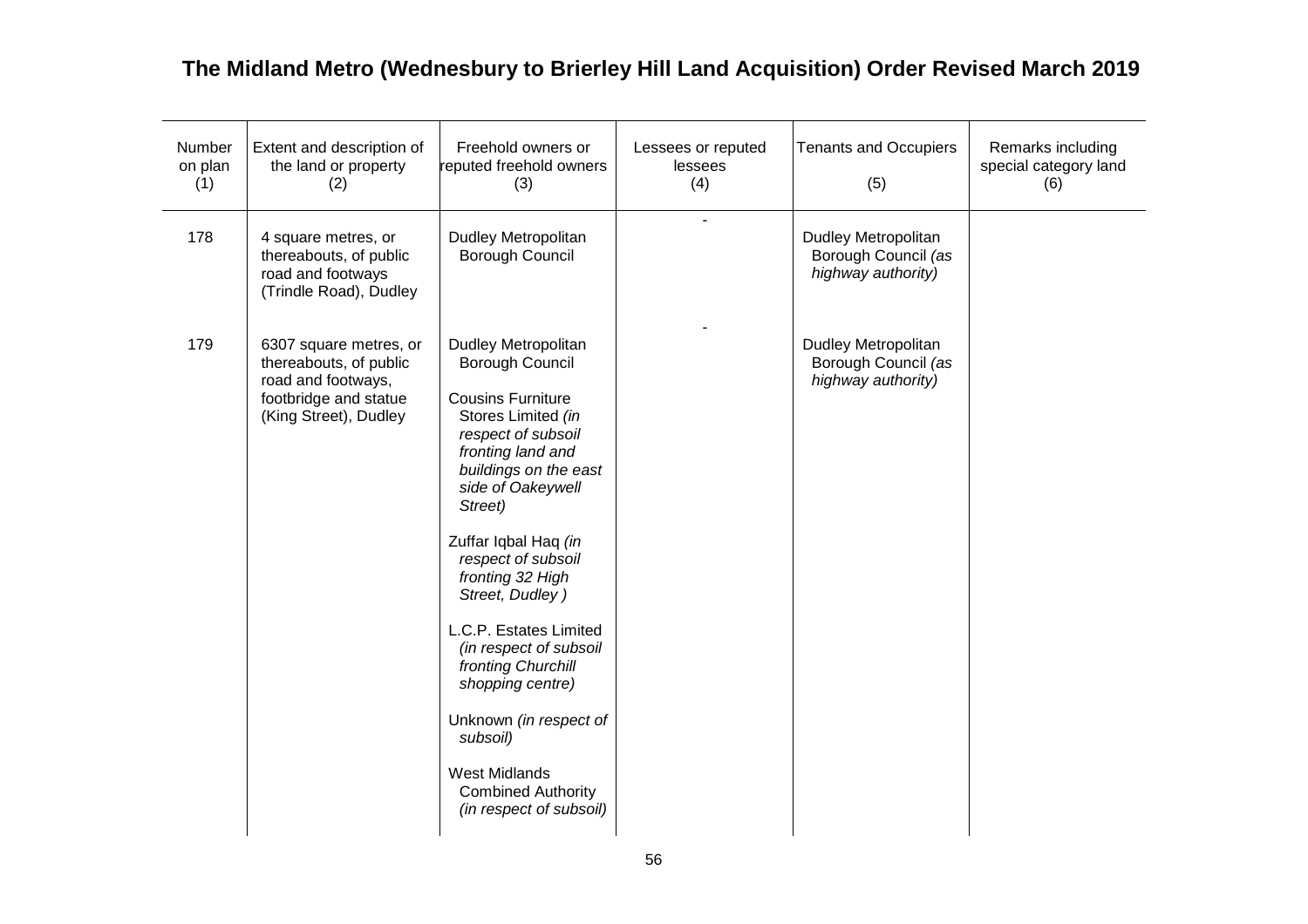| Number<br>on plan<br>(1) | Extent and description of<br>the land or property<br>(2)                                                             | Freehold owners or<br>reputed freehold owners<br>(3)                                                                                                                                                                 | Lessees or reputed<br>lessees<br>(4) | <b>Tenants and Occupiers</b><br>(5)                                     | Remarks including<br>special category land<br>(6) |
|--------------------------|----------------------------------------------------------------------------------------------------------------------|----------------------------------------------------------------------------------------------------------------------------------------------------------------------------------------------------------------------|--------------------------------------|-------------------------------------------------------------------------|---------------------------------------------------|
| 180                      | 1286 square metres, or<br>thereabouts, of public<br>road and footways and<br>planters (Birmingham<br>Street), Dudley | Dudley Metropolitan<br>Borough Council<br>L.C.P. Estates Limited<br>(in respect of subsoil<br>fronting Churchill<br>shopping centre)<br><b>West Midlands</b><br><b>Combined Authority</b><br>(in respect of subsoil) |                                      | <b>Dudley Metropolitan</b><br>Borough Council (as<br>highway authority) |                                                   |
| 181                      | 98 square metres, or<br>thereabouts, of public<br>footway (Birmingham<br>Street), Dudley,<br>excluding the overhang  | Dudley Metropolitan<br>Borough Council (as<br>highway authority)                                                                                                                                                     |                                      | <b>Dudley Metropolitan</b><br>Borough Council (as<br>highway authority) |                                                   |
| 182                      | 139 square metres, or<br>thereabouts, of<br>footbridge and land<br>north of King Street,<br>Dudley                   | L.C.P. Estates Limited<br>The Royal Bank of<br>Scotland plc (as<br>mortgagee to L.C.P.<br><b>Estates Limited)</b>                                                                                                    |                                      | L.C.P. Estates Limited                                                  |                                                   |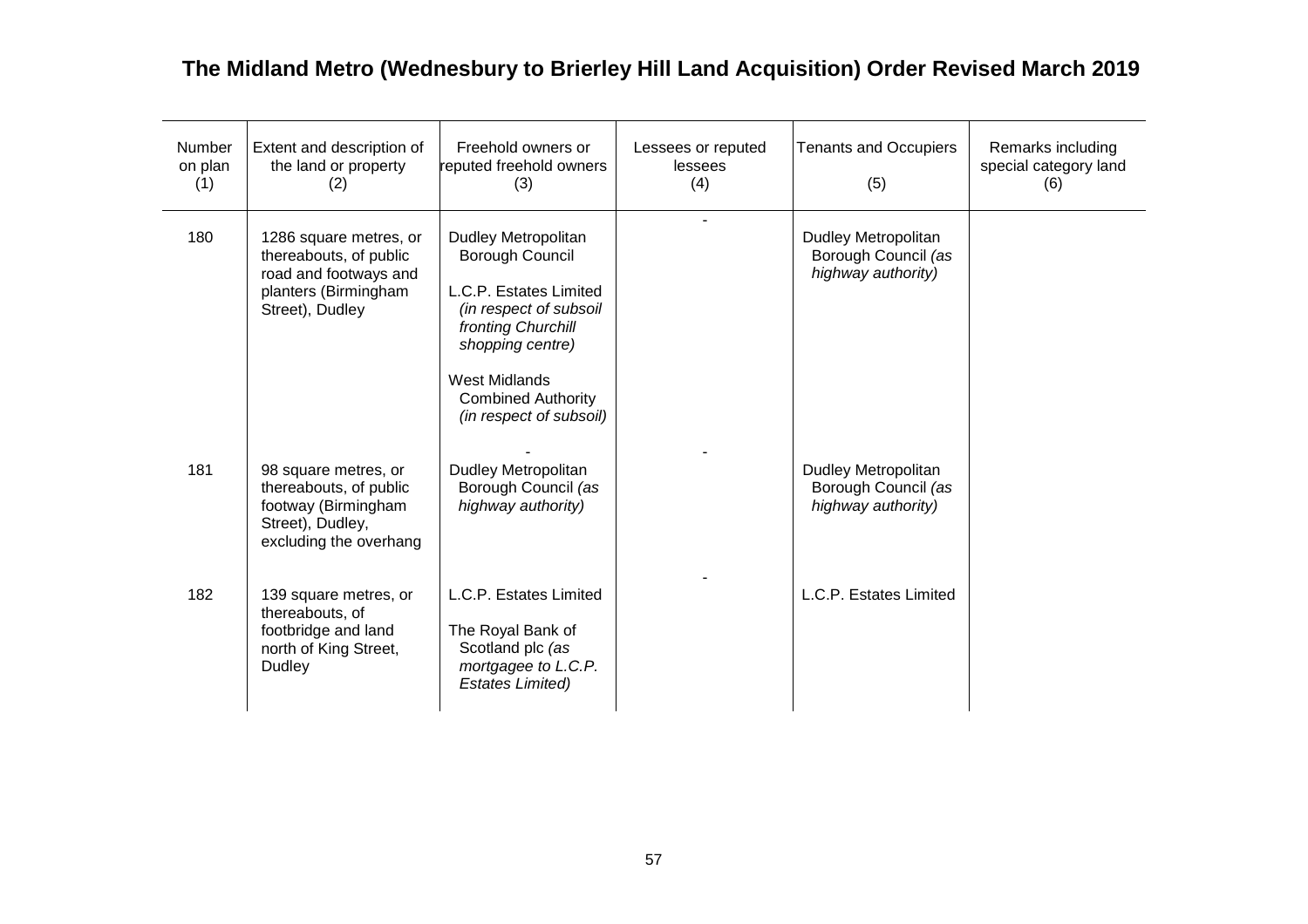| Number<br>on plan<br>(1) | Extent and description of<br>the land or property<br>(2)                                          | Freehold owners or<br>reputed freehold owners<br>(3)                                                              | Lessees or reputed<br>lessees<br>(4) | <b>Tenants and Occupiers</b><br>(5) | Remarks including<br>special category land<br>(6) |
|--------------------------|---------------------------------------------------------------------------------------------------|-------------------------------------------------------------------------------------------------------------------|--------------------------------------|-------------------------------------|---------------------------------------------------|
| 183                      | 86 square metres, or<br>thereabouts, of<br>footbridge and land<br>north of King Street,<br>Dudley | L.C.P. Estates Limited<br>The Royal Bank of<br>Scotland plc (as<br>mortgagee to L.C.P.<br>Estates Limited)        |                                      | L.C.P. Estates Limited              |                                                   |
| 184                      | 123 square metres, or<br>thereabouts, of delivery<br>yard for Churchill<br>Precinct, Dudley       | L.C.P. Estates Limited<br>The Royal Bank of<br>Scotland plc (as<br>mortgagee to L.C.P.<br><b>Estates Limited)</b> |                                      | L.C.P. Estates Limited              |                                                   |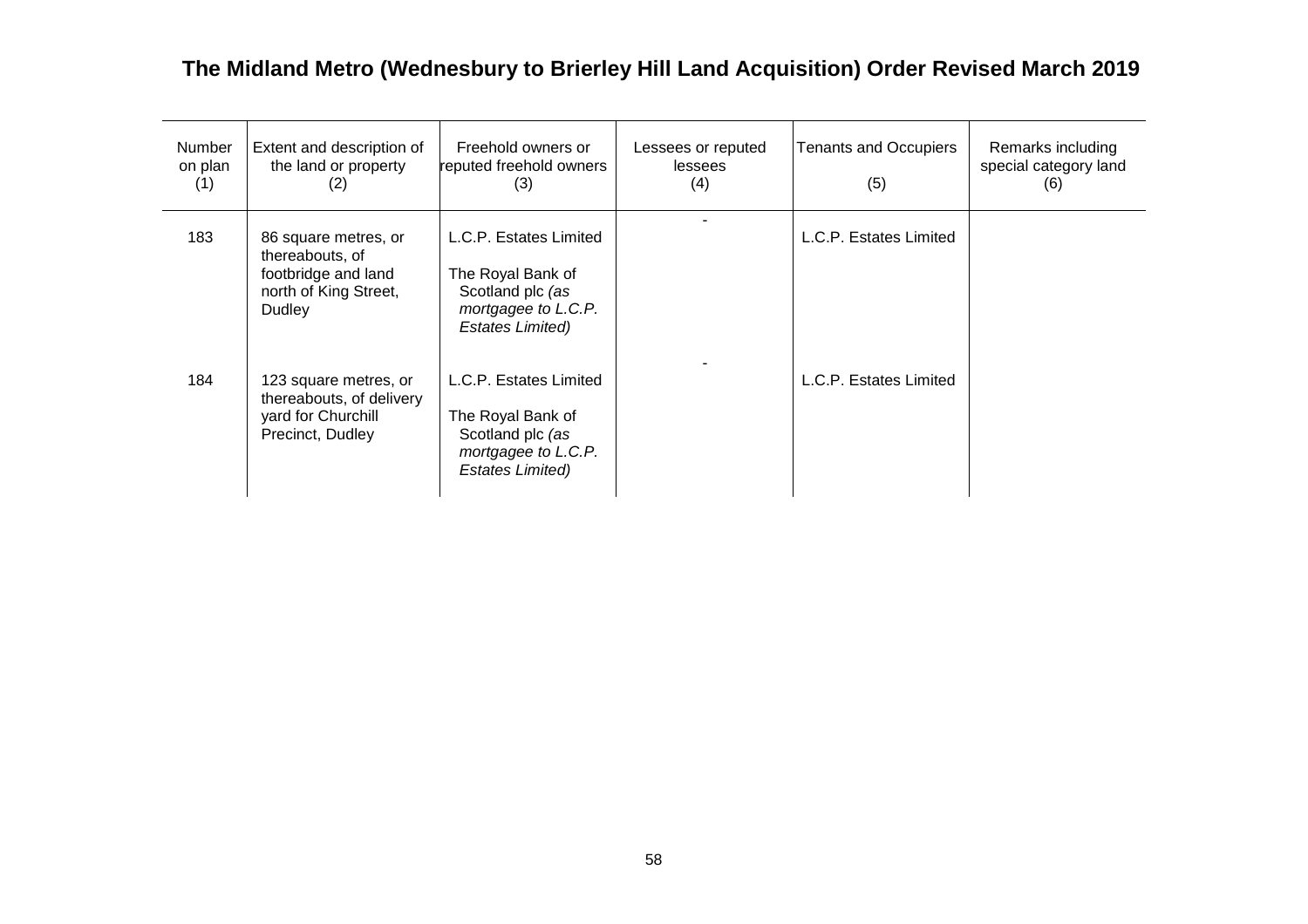| Number<br>on plan<br>(1) | Extent and description of<br>the land or property<br>(2)                                                              | Freehold owners or<br>reputed freehold owners<br>(3)                                                                                                                                                                                                                                                                                               | Lessees or reputed<br>lessees<br>(4) | <b>Tenants and Occupiers</b><br>(5)                                     | Remarks including<br>special category land<br>(6) |
|--------------------------|-----------------------------------------------------------------------------------------------------------------------|----------------------------------------------------------------------------------------------------------------------------------------------------------------------------------------------------------------------------------------------------------------------------------------------------------------------------------------------------|--------------------------------------|-------------------------------------------------------------------------|---------------------------------------------------|
| 185                      | 6703 square metres, or<br>thereabouts, of public<br>roads and footway<br>(Oakeywell Street &<br>Flood Street), Dudley | Dudley Metropolitan<br>Borough Council<br>Taylor Wimpey UK<br>Limited (in respect of<br>subsoil fronting land<br>and buildings at<br><b>Constitution Hill</b><br>located on Duncan<br>Edwards Way<br><b>Dudley Southern by-</b><br>pass)<br>Unknown (in respect of<br>subsoil)<br>Dudley Metropolitan<br>Borough Council (as<br>highway authority) |                                      | <b>Dudley Metropolitan</b><br>Borough Council (as<br>highway authority) |                                                   |
| 186                      | 2250 square metres, or<br>thereabouts, of car park<br>and land east of Flood<br>Street, Dudley                        | Dudley Metropolitan<br>Borough Council                                                                                                                                                                                                                                                                                                             |                                      | Dudley Metropolitan<br>Borough Council                                  |                                                   |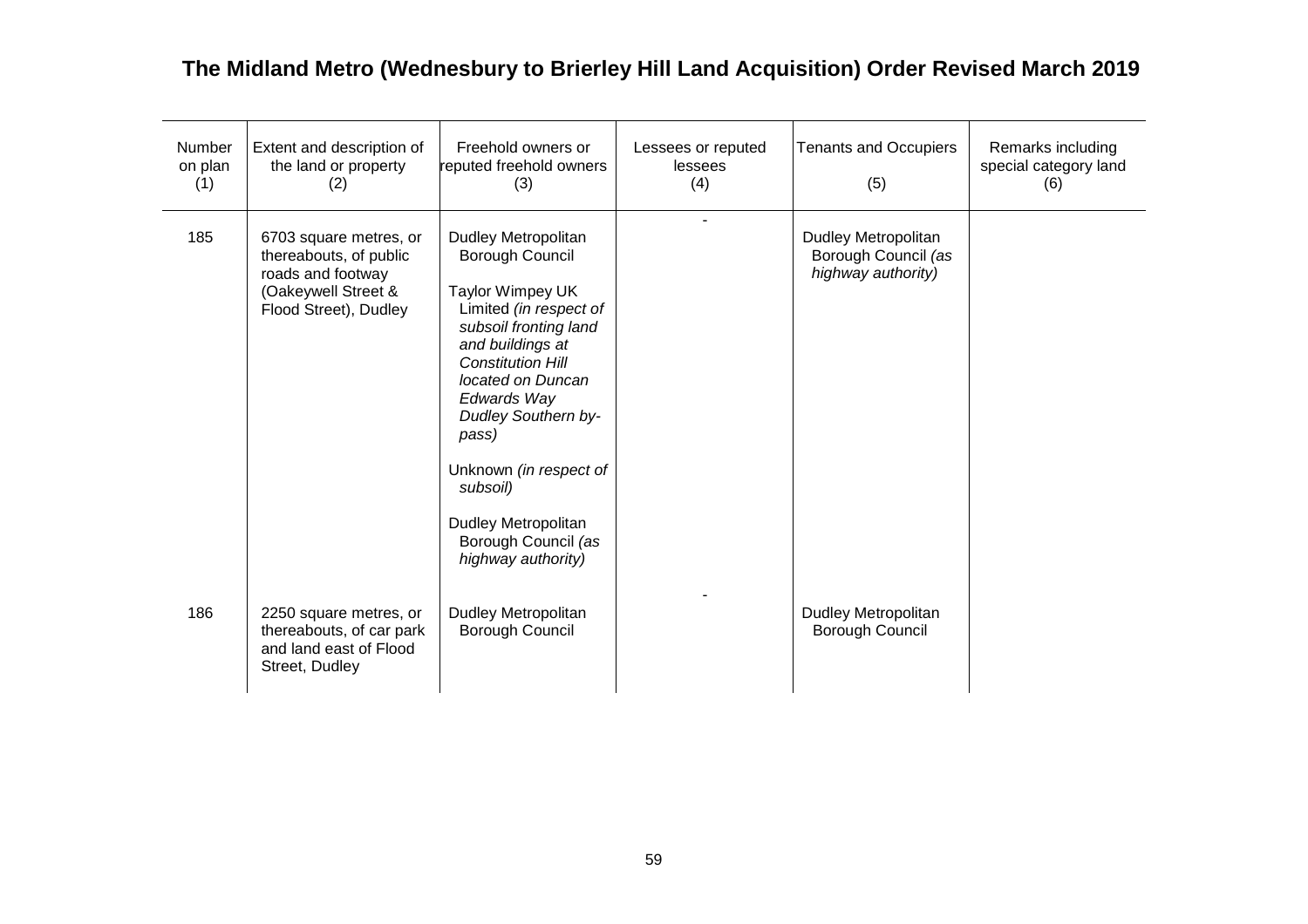| Number<br>on plan<br>(1) | Extent and description of<br>the land or property<br>(2)                                                                   | Freehold owners or<br>reputed freehold owners<br>(3)                                                                                                                             | Lessees or reputed<br>lessees<br>(4) | <b>Tenants and Occupiers</b><br>(5)                              | Remarks including<br>special category land<br>(6) |
|--------------------------|----------------------------------------------------------------------------------------------------------------------------|----------------------------------------------------------------------------------------------------------------------------------------------------------------------------------|--------------------------------------|------------------------------------------------------------------|---------------------------------------------------|
| 187                      | 1819 square metres, or<br>thereabouts, of public<br>road and footways (The<br>Minories), Dudley                            | Dudley Metropolitan<br>Borough Council<br>Satnam Singh Sangha<br>(in respect of subsoil)<br>Kuldip Singh Sangha<br>(in respect of subsoil)<br>Unknown (in respect of<br>subsoil) |                                      | Dudley Metropolitan<br>Borough Council (as<br>highway authority) |                                                   |
| 188                      | 180 square metres, or<br>thereabouts, of Falcon<br>House over public road<br>and footways (King<br>Street Passage), Dudley | <b>ALB Black Country</b><br><b>Properties Limited</b><br><b>Dudley Metropolitan</b><br>Borough Council (as<br>highway authority)                                                 |                                      | Dudley Metropolitan<br>Borough Council (as<br>highway authority) |                                                   |
| 189                      | 18 square metres, or<br>thereabouts, of land<br>forming part of Falcon<br>House, Dudley                                    | <b>ALB Black Country</b><br><b>Properties Limited</b>                                                                                                                            |                                      | <b>ALB Black Country</b><br><b>Properties Limited</b>            |                                                   |
| 190                      | 7 square metres, or<br>thereabouts, of public<br>footway south of Falcon<br>House, Dudley                                  | Dudley Metropolitan<br>Borough Council                                                                                                                                           |                                      | Dudley Metropolitan<br>Borough Council (as<br>highway authority  |                                                   |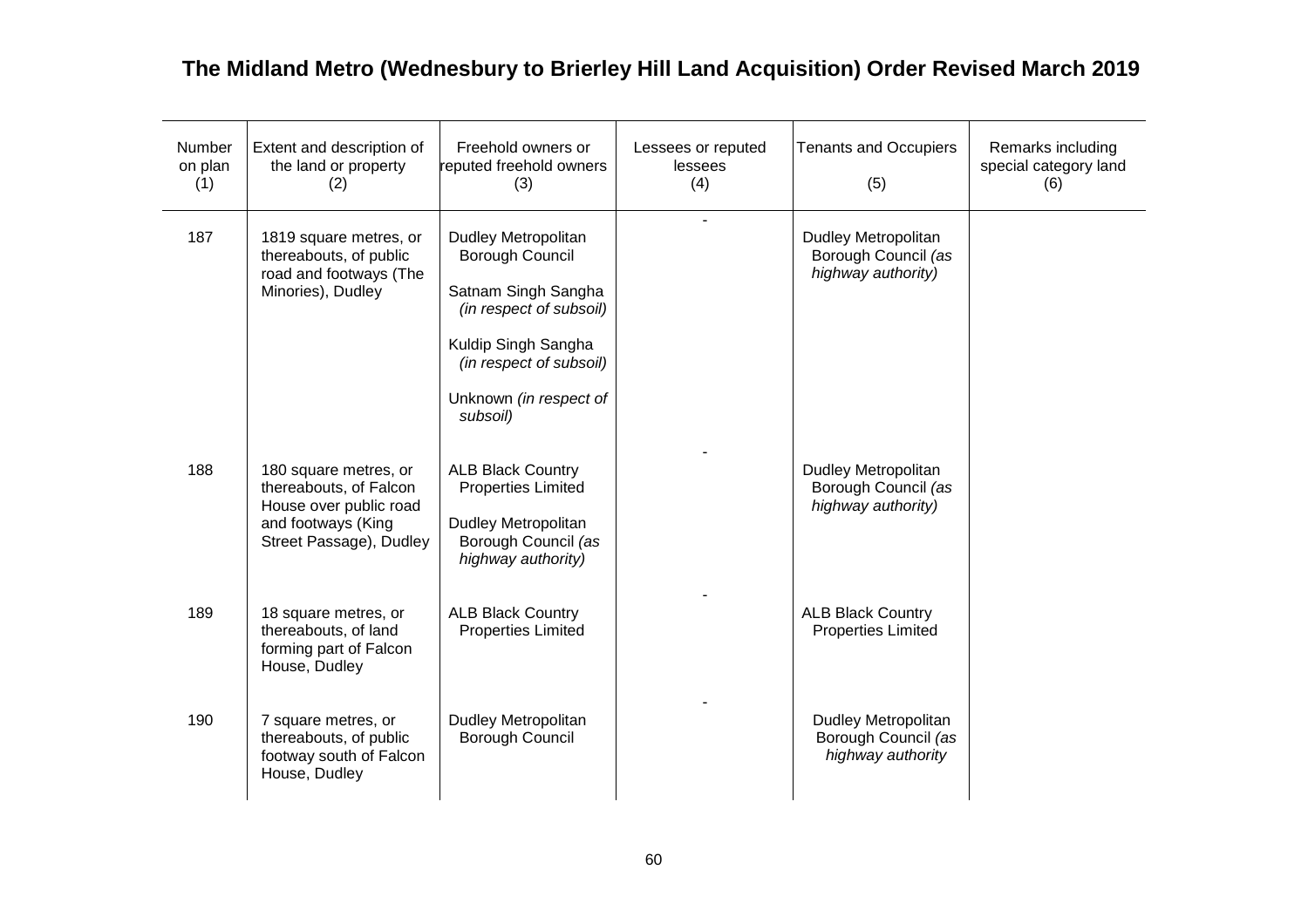| Number<br>on plan<br>(1) | Extent and description of<br>the land or property<br>(2)                                               | Freehold owners or<br>reputed freehold owners<br>(3)  | Lessees or reputed<br>lessees<br>(4) | <b>Tenants and Occupiers</b><br>(5)                                     | Remarks including<br>special category land<br>(6) |
|--------------------------|--------------------------------------------------------------------------------------------------------|-------------------------------------------------------|--------------------------------------|-------------------------------------------------------------------------|---------------------------------------------------|
| 191                      | 117 square metres, or<br>thereabouts, of land<br>forming part of Falcon<br>House, Dudley               | <b>ALB Black Country</b><br><b>Properties Limited</b> | $\overline{a}$                       | <b>ALB Black Country</b><br><b>Properties Limited</b>                   |                                                   |
| 192                      | 2192 square metres, or<br>thereabouts, of car park<br>and land north of New<br>Mill Street, Dudley     | Dudley Metropolitan<br>Borough Council                |                                      | <b>Dudley Metropolitan</b><br>Borough Council                           |                                                   |
| 193                      | 1114 square metres, or<br>thereabouts, of car park<br>east of Flood Street,<br>Dudley                  | <b>Dudley Metropolitan</b><br><b>Borough Council</b>  |                                      | <b>Dudley Metropolitan</b><br><b>Borough Council</b>                    |                                                   |
| 194                      | NUMBER NOT USED                                                                                        |                                                       |                                      |                                                                         |                                                   |
| 195                      | 29 square metres, or<br>thereabouts, of car park<br>and land south of New<br>Mill Street, Dudley       | <b>Dudley Metropolitan</b><br><b>Borough Council</b>  |                                      | <b>Dudley Metropolitan</b><br><b>Borough Council</b>                    |                                                   |
| 196                      | 386 square metres, or<br>thereabouts, of public<br>road and footways<br>(Constitution Hill),<br>Dudley | <b>Dudley Metropolitan</b><br>Borough Council         |                                      | <b>Dudley Metropolitan</b><br>Borough Council (as<br>highway authority) |                                                   |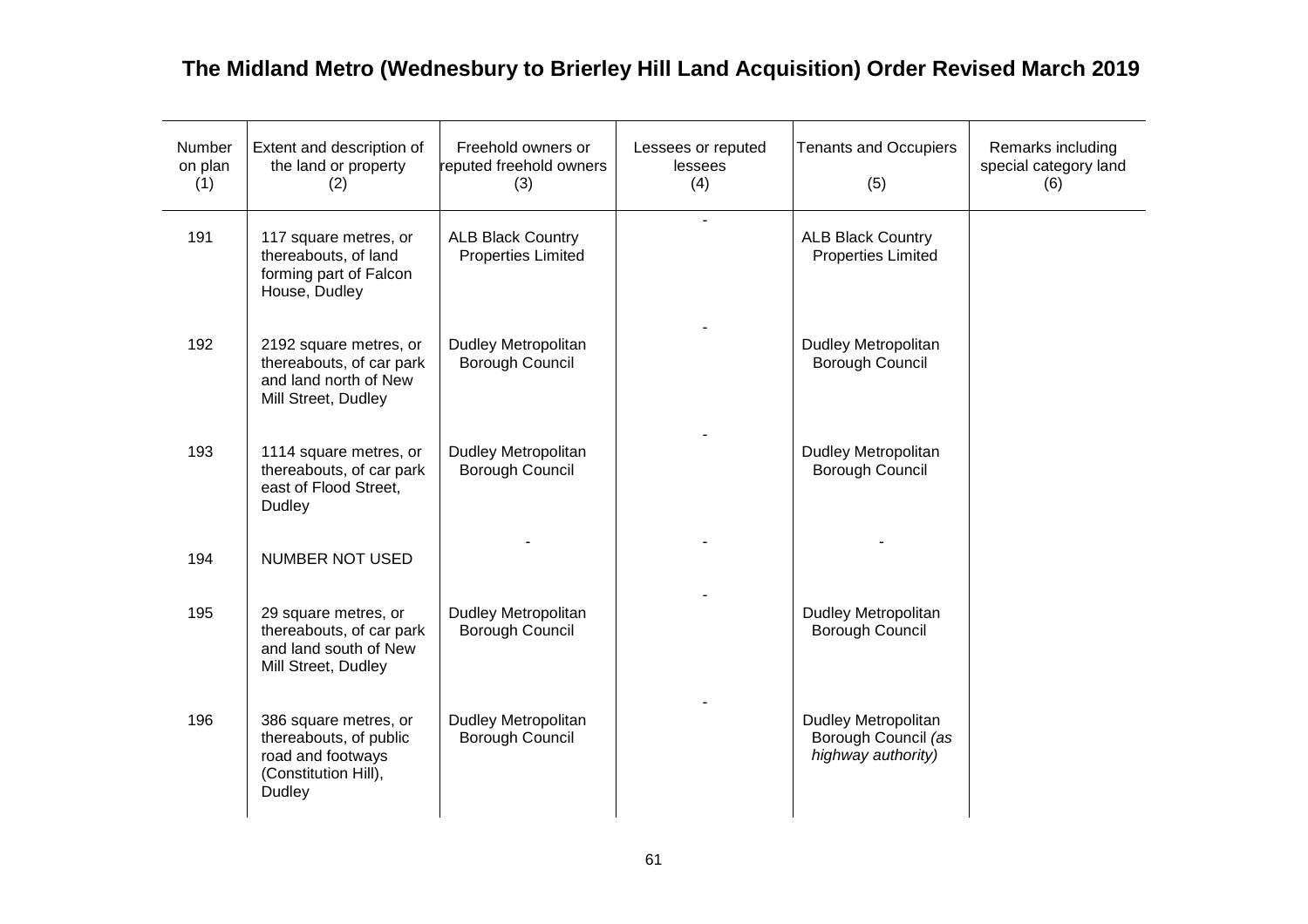| Number<br>on plan<br>(1) | Extent and description of<br>the land or property<br>(2)                                                             | Freehold owners or<br>reputed freehold owners<br>(3)                                                                                                                                                                                            | Lessees or reputed<br>lessees<br>(4) | <b>Tenants and Occupiers</b><br>(5)                              | Remarks including<br>special category land<br>(6) |
|--------------------------|----------------------------------------------------------------------------------------------------------------------|-------------------------------------------------------------------------------------------------------------------------------------------------------------------------------------------------------------------------------------------------|--------------------------------------|------------------------------------------------------------------|---------------------------------------------------|
| 197                      | 3193 square metres, or<br>thereabouts, of car park<br>and land east of<br><b>Constitution Hill, Dudley</b>           | <b>Dudley Metropolitan</b><br>Borough Council                                                                                                                                                                                                   |                                      | Dudley Metropolitan<br>Borough Council                           |                                                   |
| 198                      | 1070 square metres, or<br>thereabouts, of car park<br>and land east of<br><b>Constitution Hill, Dudley</b>           | Dudley Metropolitan<br>Borough Council                                                                                                                                                                                                          |                                      | Dudley Metropolitan<br>Borough Council                           |                                                   |
| 199                      | 165 square metres, or<br>thereabouts, of land and<br>public road and footway<br>east of Constitution Hill,<br>Dudley | <b>Dudley Metropolitan</b><br>Borough Council<br>Taylor Wimpey UK<br>Limited (in respect of<br>subsoil fronting land<br>and buildings at<br><b>Constitution Hill</b><br>located on Duncan<br>Edwards Way<br><b>Dudley Southern by-</b><br>pass) |                                      | Dudley Metropolitan<br>Borough Council (as<br>highway authority) |                                                   |
| 200                      | 371 square metres, or<br>thereabouts, of car park<br>east of Constitution Hill,<br>Dudley                            | <b>Dudley Metropolitan</b><br>Borough Council                                                                                                                                                                                                   |                                      | Dudley Metropolitan<br>Borough Council                           |                                                   |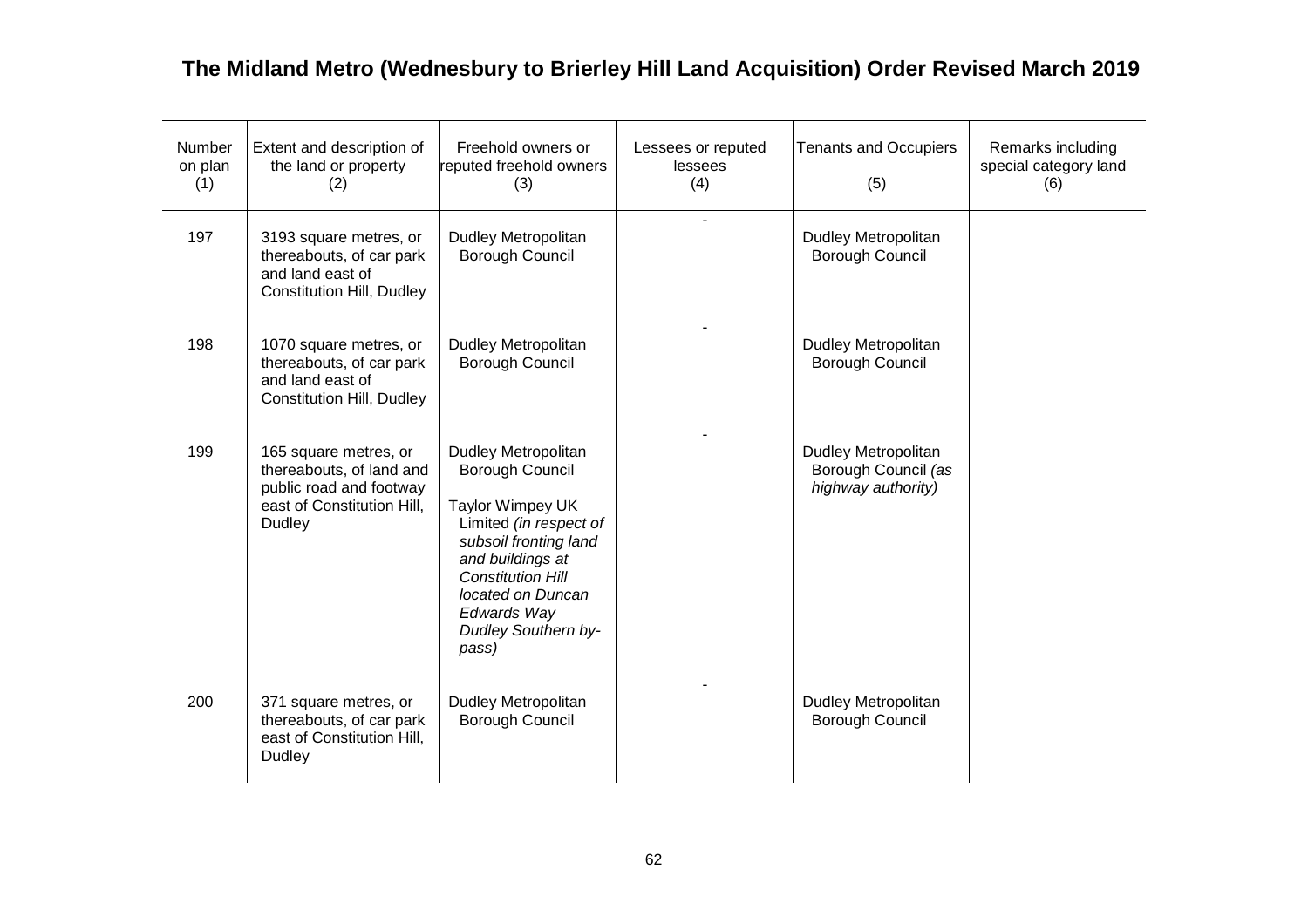| Number<br>on plan<br>(1) | Extent and description of<br>the land or property<br>(2)                                                                                                 | Freehold owners or<br>reputed freehold owners<br>(3) | Lessees or reputed<br>lessees<br>(4) | <b>Tenants and Occupiers</b><br>(5)                                                                                                                                                                                                                                                                                                                                                                                                                                                                                                                                                    | Remarks including<br>special category land<br>(6) |
|--------------------------|----------------------------------------------------------------------------------------------------------------------------------------------------------|------------------------------------------------------|--------------------------------------|----------------------------------------------------------------------------------------------------------------------------------------------------------------------------------------------------------------------------------------------------------------------------------------------------------------------------------------------------------------------------------------------------------------------------------------------------------------------------------------------------------------------------------------------------------------------------------------|---------------------------------------------------|
| 201                      | 243 square metres, or<br>thereabouts, of part of<br>the Woodall Grange<br><b>Housing Development</b><br>west of the Dudley<br>Southern Bypass,<br>Dudley | Taylor Wimpey UK<br>Limited                          |                                      | Kevin Robert Bagnall<br>(in respect of right of<br>access appurtenant<br>to 20-58 Wellspring<br>Gardens)<br>Maria Boncheva<br>Boneva (in respect of<br>right of access<br>appurtenant to 20-58<br><b>Wellspring Gardens)</b><br>Kieron John Bradley<br>(in respect of right of<br>access appurtenant<br>to 20-58 Wellspring<br>Gardens)<br><b>Balwinder Kaur</b><br>Dhanoa (in respect of<br>right of access<br>appurtenant to 20-58<br><b>Wellspring Gardens)</b><br>Rajinder Singh<br>Dhanoa (in respect of<br>right of access<br>appurtenant to 20-58<br><b>Wellspring Gardens)</b> |                                                   |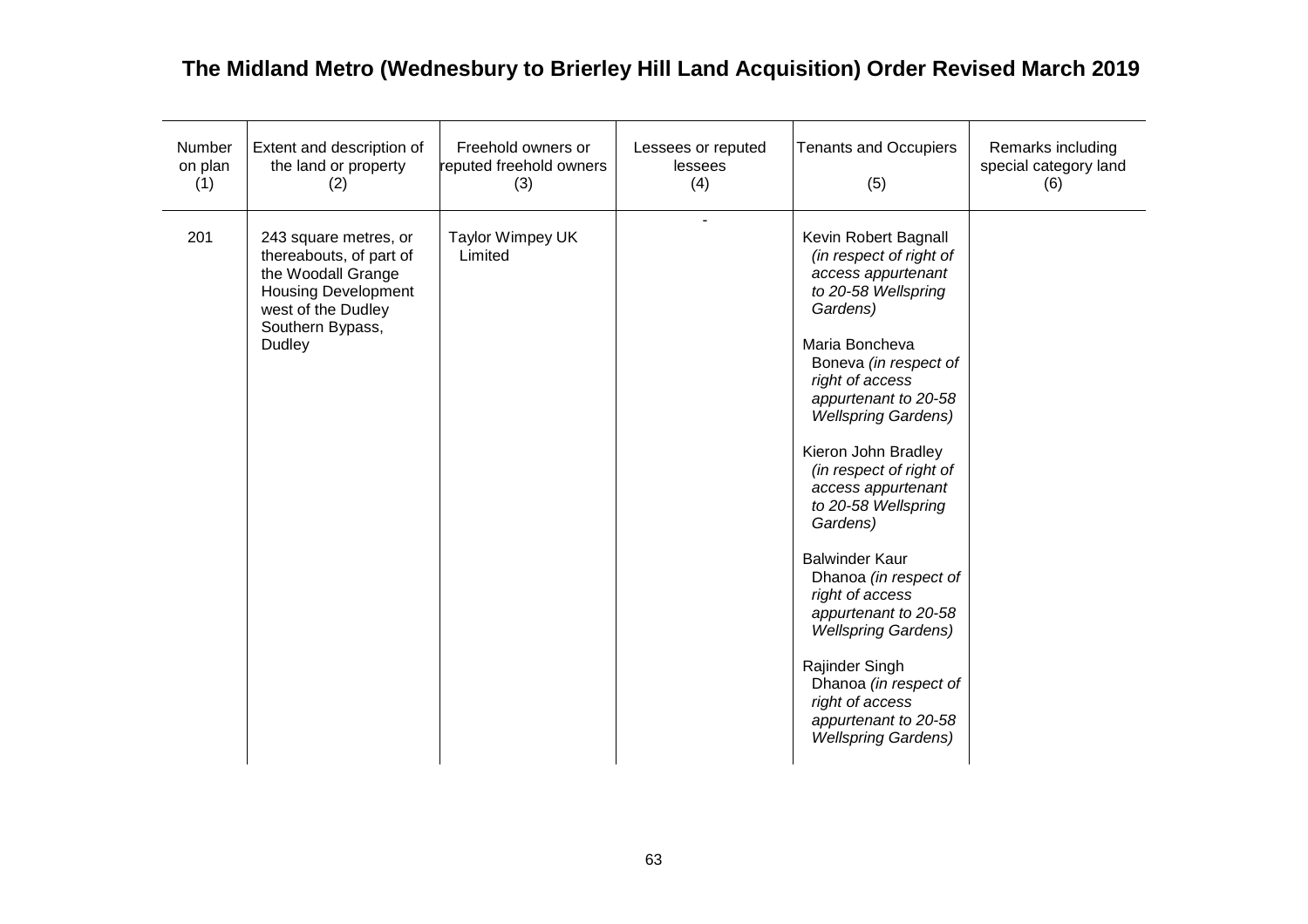| Number<br>on plan<br>(1) | Extent and description of<br>the land or property<br>(2) | Freehold owners or<br>reputed freehold owners<br>(3) | Lessees or reputed<br>lessees<br>(4) | <b>Tenants and Occupiers</b><br>(5)                                                                                                                                                                                                                                                                                                                                                                                                                                                                                                            | Remarks including<br>special category land<br>(6) |
|--------------------------|----------------------------------------------------------|------------------------------------------------------|--------------------------------------|------------------------------------------------------------------------------------------------------------------------------------------------------------------------------------------------------------------------------------------------------------------------------------------------------------------------------------------------------------------------------------------------------------------------------------------------------------------------------------------------------------------------------------------------|---------------------------------------------------|
| 201                      | - continued                                              |                                                      |                                      | Adam David Dyer (in<br>respect of right of<br>access appurtenant<br>to 20-58 Wellspring<br>Gardens)<br><b>Judith Sarah Edwards</b><br>(in respect of right of<br>access appurtenant<br>to 20-58 Wellspring<br>Gardens)<br>Scott Edwards (in<br>respect of right of<br>access appurtenant<br>to 20-58 Wellspring<br>Gardens)<br>Paul Neal Harris (in<br>respect of right of<br>access appurtenant<br>to 20-58 Wellspring<br>Gardens)<br>Victoria Marie Hart (in<br>respect of right of<br>access appurtenant<br>to 20-58 Wellspring<br>Gardens) |                                                   |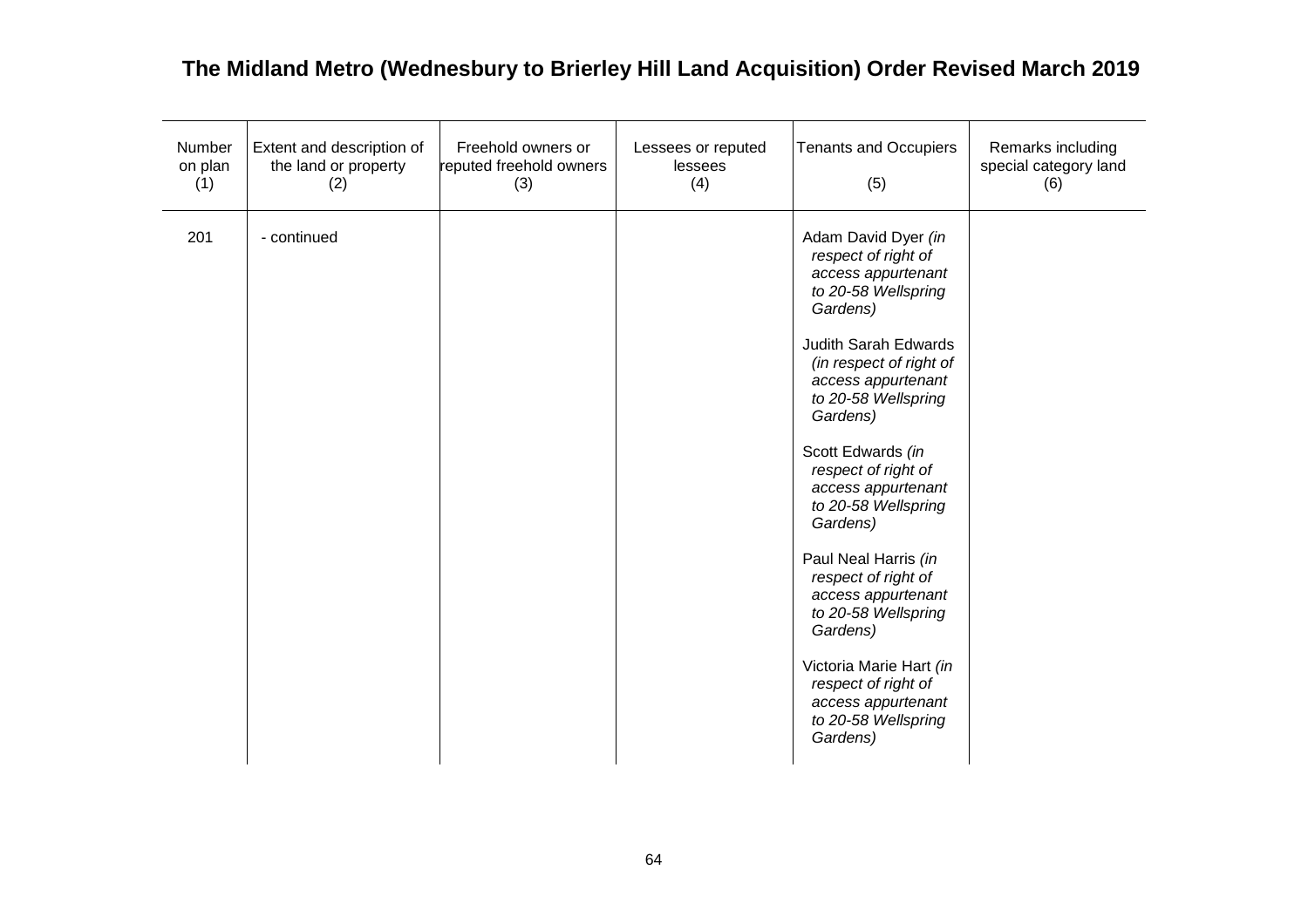| Number<br>on plan<br>(1) | Extent and description of<br>the land or property<br>(2) | Freehold owners or<br>reputed freehold owners<br>(3) | Lessees or reputed<br>lessees<br>(4) | <b>Tenants and Occupiers</b><br>(5)                                                                                                                                                                                                                                                                                                                                                                                                                                                                                                                                                | Remarks including<br>special category land<br>(6) |
|--------------------------|----------------------------------------------------------|------------------------------------------------------|--------------------------------------|------------------------------------------------------------------------------------------------------------------------------------------------------------------------------------------------------------------------------------------------------------------------------------------------------------------------------------------------------------------------------------------------------------------------------------------------------------------------------------------------------------------------------------------------------------------------------------|---------------------------------------------------|
| 201                      | - continued                                              |                                                      |                                      | Hannah Victoria Hill (in<br>respect of right of<br>access appurtenant<br>to 20-58 Wellspring<br>Gardens)<br>Lauren Grace Hill (in<br>respect of right of<br>access appurtenant<br>to 20-58 Wellspring<br>Gardens)<br>John Patrick<br>Christopher McCann<br>(in respect of right of<br>access appurtenant<br>to 20-58 Wellspring<br>Gardens)<br>Sophie Leanne<br>Powers (in respect of<br>right of access<br>appurtenant to 20-58<br><b>Wellspring Gardens)</b><br><b>Marc Kristian Russell</b><br>(in respect of right of<br>access appurtenant<br>to 20-58 Wellspring<br>Gardens) |                                                   |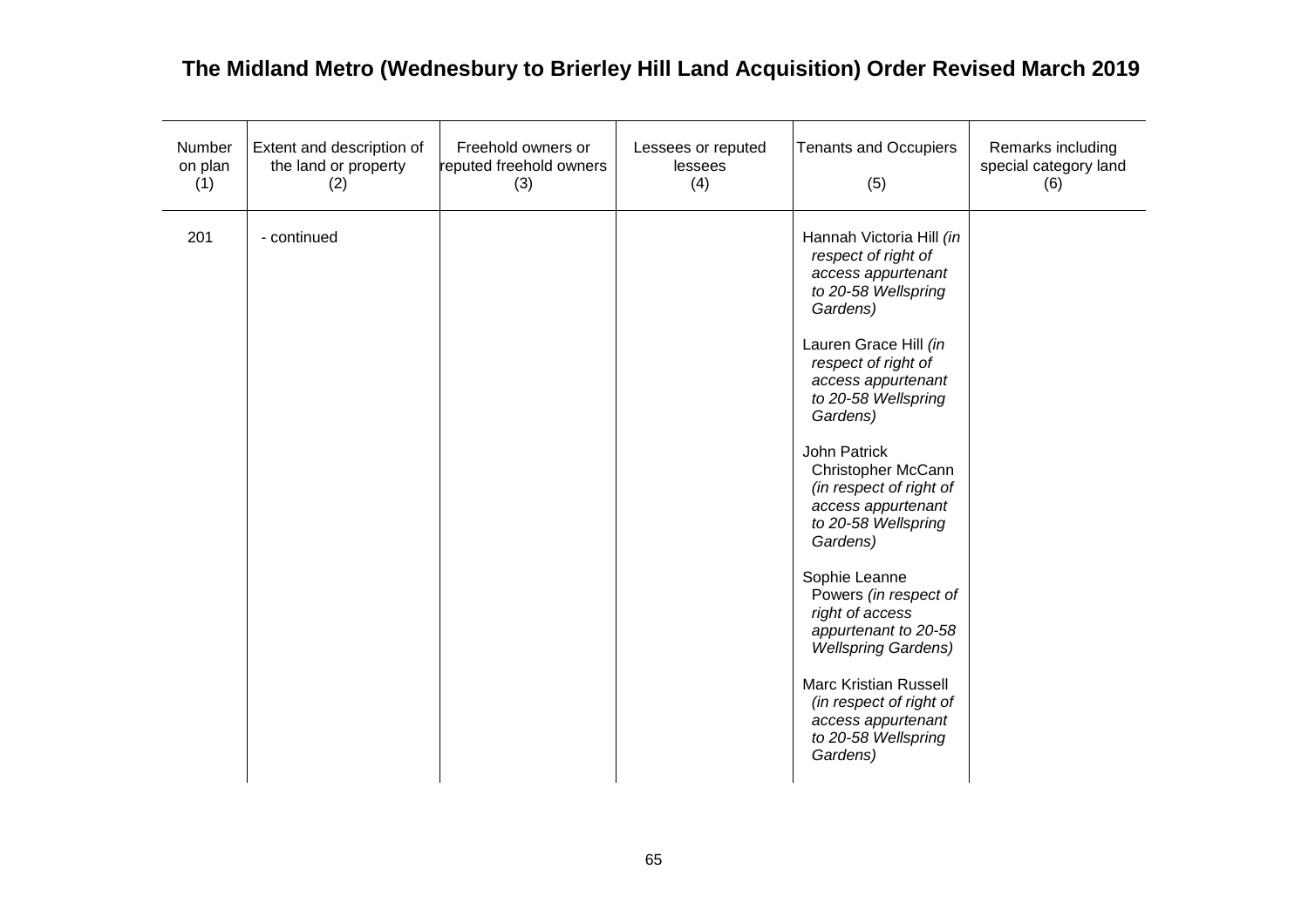| Number<br>on plan<br>(1) | Extent and description of<br>the land or property<br>(2)                                                      | Freehold owners or<br>reputed freehold owners<br>(3) | Lessees or reputed<br>lessees<br>(4) | <b>Tenants and Occupiers</b><br>(5)                                                                                                                                                                                                                                                                                                                                                                                                                     | Remarks including<br>special category land<br>(6) |
|--------------------------|---------------------------------------------------------------------------------------------------------------|------------------------------------------------------|--------------------------------------|---------------------------------------------------------------------------------------------------------------------------------------------------------------------------------------------------------------------------------------------------------------------------------------------------------------------------------------------------------------------------------------------------------------------------------------------------------|---------------------------------------------------|
| 201                      | - continued                                                                                                   |                                                      |                                      | Jatinder Singh Sandhu<br>(in respect of right of<br>access appurtenant<br>to 20-58 Wellspring<br>Gardens)<br>Victoria Jayne Towers<br>(in respect of right of<br>access appurtenant<br>to 20-58 Wellspring<br>Gardens)<br>Benjamin James<br>Woodall (in respect<br>of right of access<br>appurtenant to 20-58<br><b>Wellspring Gardens)</b><br>Leanne Marie Woodall<br>(in respect of right of<br>access appurtenant<br>to 20-58 Wellspring<br>Gardens) |                                                   |
| 202                      | 59 square metres, or<br>thereabouts, of land<br>south west of the<br><b>Dudley Southern</b><br>Bypass, Dudley | Taylor Wimpey UK<br>Limited                          |                                      | Taylor Wimpey UK<br>Limited                                                                                                                                                                                                                                                                                                                                                                                                                             |                                                   |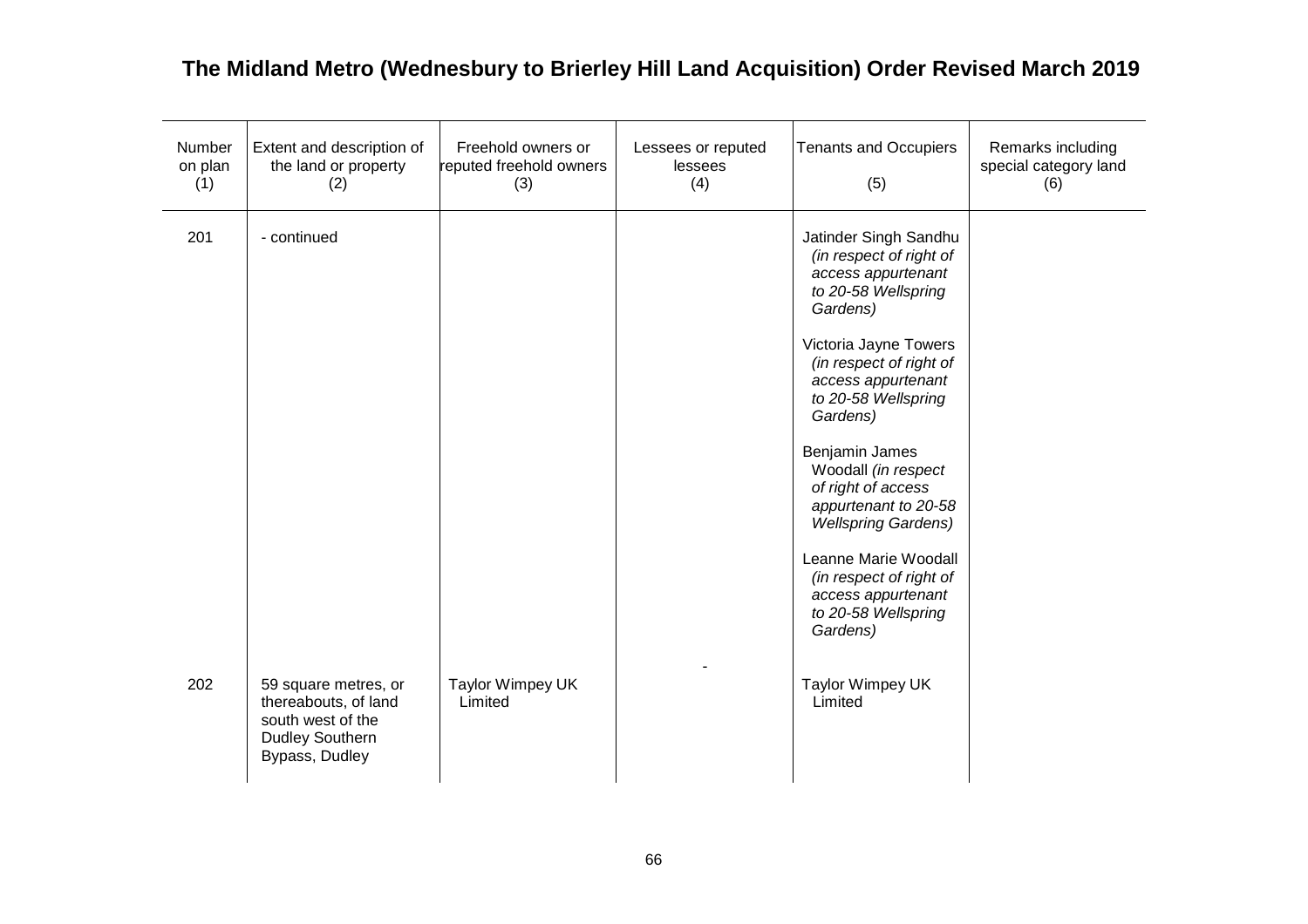| Extent and description of<br>the land or property<br>(2)                                                                               | Freehold owners or<br>(3)                                                                                       | Lessees or reputed<br>lessees<br>(4)            | <b>Tenants and Occupiers</b><br>(5)                                                                             | Remarks including<br>special category land<br>(6) |
|----------------------------------------------------------------------------------------------------------------------------------------|-----------------------------------------------------------------------------------------------------------------|-------------------------------------------------|-----------------------------------------------------------------------------------------------------------------|---------------------------------------------------|
| 3422 square metres, or<br>thereabouts, of land<br>east of New Road,<br>Dudley                                                          | <b>Dudley Metropolitan</b><br>Borough Council                                                                   |                                                 | <b>Dudley Metropolitan</b><br>Borough Council                                                                   |                                                   |
| 83 square metres, or<br>thereabouts, of railway<br>works and land (Walsall<br>to Stourbridge), Dudley,<br>excluding the public<br>road | <b>Network Rail</b><br>Infrastructure Limited                                                                   |                                                 | <b>Network Rail</b><br>Infrastructure Limited                                                                   |                                                   |
| 37 square metres, or<br>thereabouts, of building<br>east of New Road,<br>Dudley                                                        | Dudley Metropolitan<br>Borough Council                                                                          |                                                 | <b>Dudley Metropolitan</b><br>Borough Council                                                                   |                                                   |
| 14 square metres, or<br>thereabouts, of land<br>east of New Road,<br>Dudley                                                            | Dudley Metropolitan<br>Borough Council (in<br>respect of part)<br><b>Network Rail</b><br>Infrastructure Limited |                                                 | Dudley Metropolitan<br>Borough Council (in<br>respect of part)<br><b>Network Rail</b><br>Infrastructure Limited |                                                   |
|                                                                                                                                        |                                                                                                                 | reputed freehold owners<br>(in respect of part) |                                                                                                                 | (in respect of part)                              |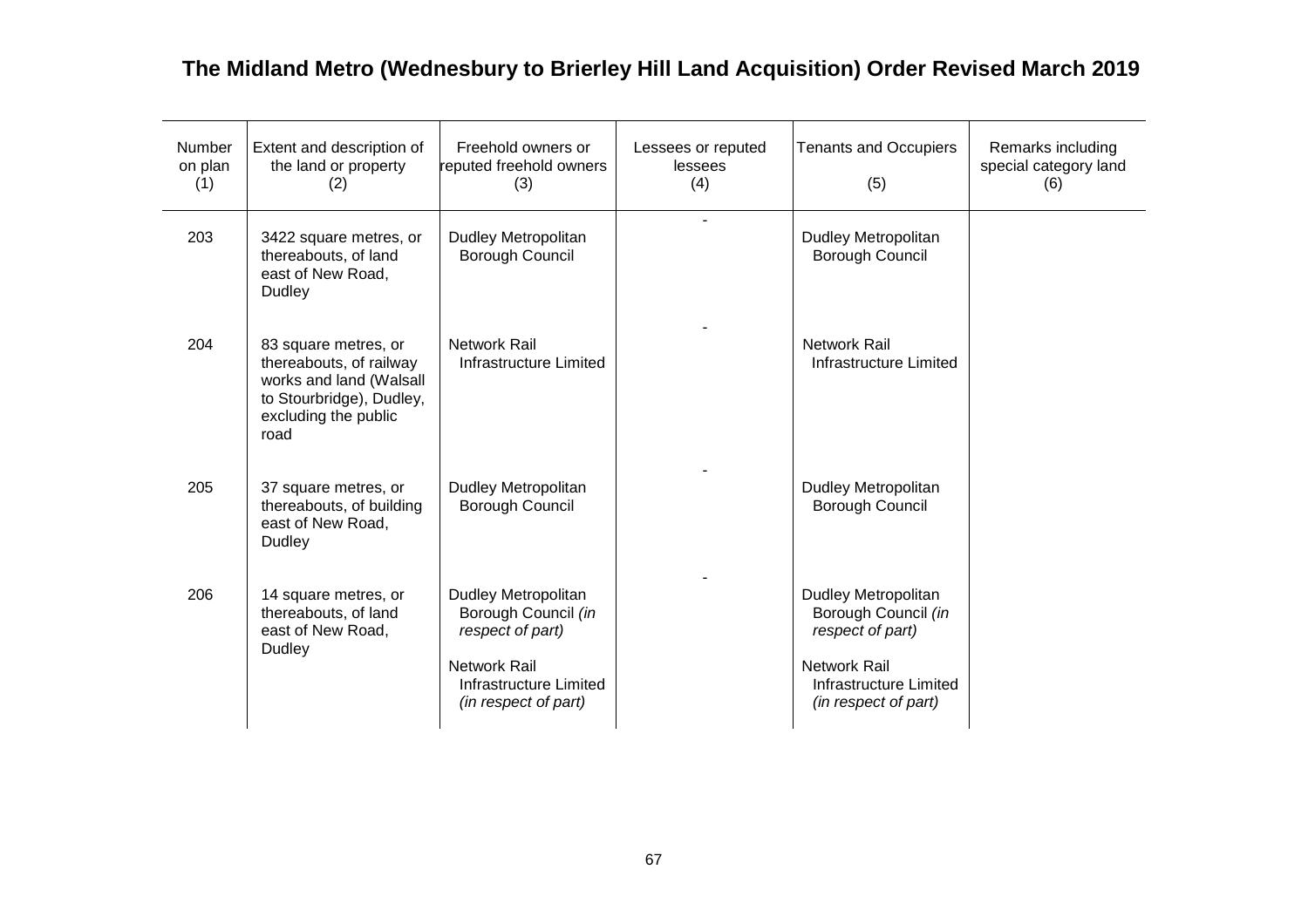| Number<br>on plan<br>(1) | Extent and description of<br>the land or property<br>(2)                                                                                                                              | Freehold owners or<br>reputed freehold owners<br>(3)                                           | Lessees or reputed<br>lessees<br>(4) | <b>Tenants and Occupiers</b><br>(5)                                                            | Remarks including<br>special category land<br>(6) |
|--------------------------|---------------------------------------------------------------------------------------------------------------------------------------------------------------------------------------|------------------------------------------------------------------------------------------------|--------------------------------------|------------------------------------------------------------------------------------------------|---------------------------------------------------|
| 207                      | 138 square metres, or<br>thereabouts, of bridge<br>abutment and land<br>(Dudley Southern<br>Bypass), over public<br>road and footways (New<br>Road), excluding public<br>road, Dudley | <b>Dudley Metropolitan</b><br>Borough Council                                                  |                                      | <b>Dudley Metropolitan</b><br>Borough Council (as<br>highway authority)                        |                                                   |
| 208                      | 171 square metres, or<br>thereabouts, of railway<br>works and land (Walsall<br>to Stourbridge) west of<br><b>Dudley Southern</b><br>Bypass, Dudley                                    | <b>Dudley Metropolitan</b><br>Borough Council<br><b>Network Rail</b><br>Infrastructure Limited |                                      | <b>Network Rail</b><br>Infrastructure Limited<br><b>Dudley Metropolitan</b><br>Borough Council |                                                   |
| 209                      | 2991 square metres, or<br>thereabouts, of railway<br>works, land and<br>advertising hoarding<br>(Walsall to Stourbridge)<br>north of Dudley<br>Southern Bypass,<br>Dudley             | <b>Network Rail</b><br>Infrastructure Limited                                                  |                                      | <b>Network Rail</b><br>Infrastructure Limited                                                  |                                                   |
| 210                      | 113 square metres, or<br>thereabouts, of land<br>south west of the<br><b>Dudley Southern</b><br>Bypass, Dudley                                                                        | Unknown                                                                                        |                                      | Unknown                                                                                        |                                                   |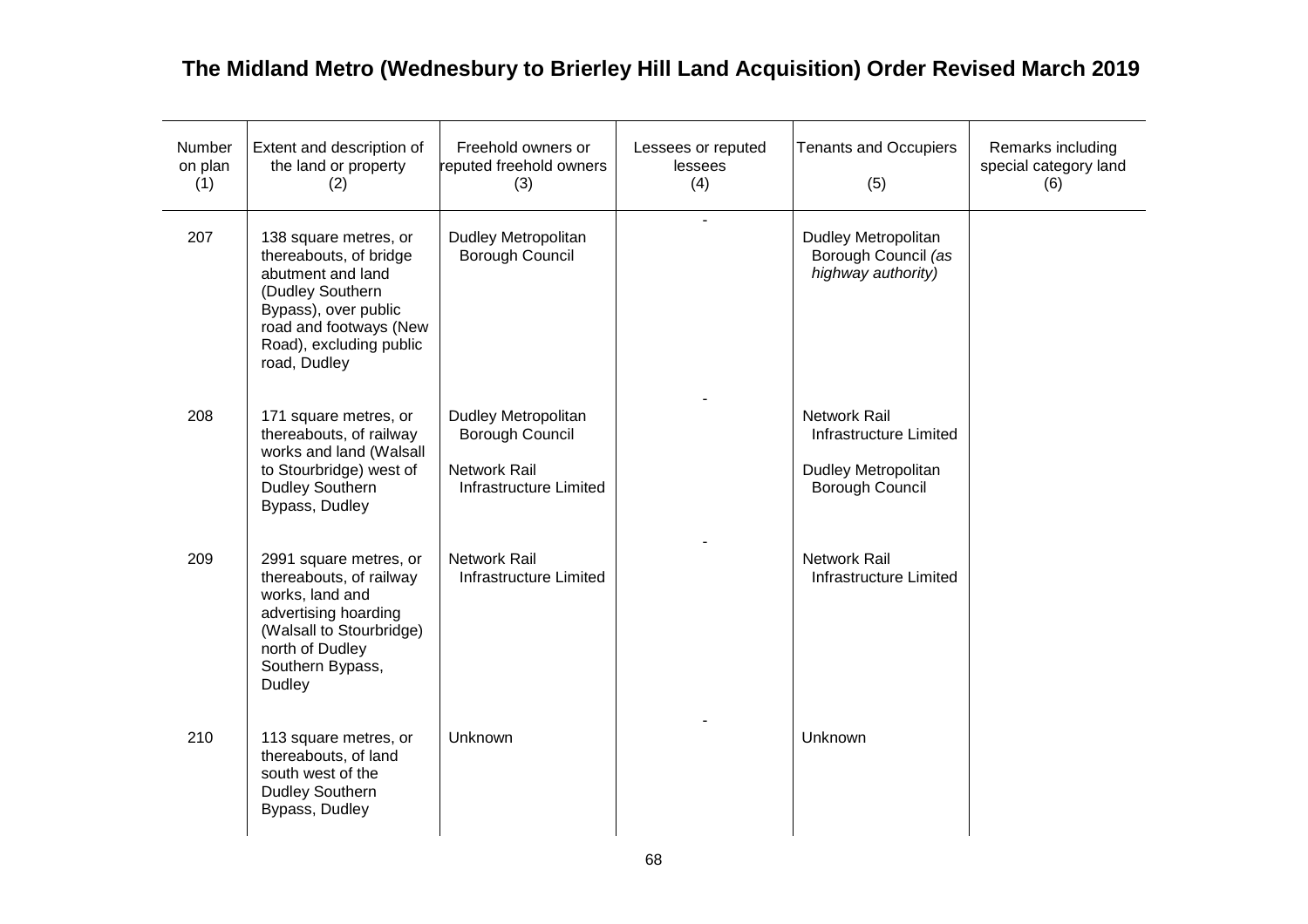| Number<br>on plan<br>(1) | Extent and description of<br>the land or property<br>(2)                                                                                           | Freehold owners or<br>reputed freehold owners<br>(3) | Lessees or reputed<br>lessees<br>(4) | <b>Tenants and Occupiers</b><br>(5)                                     | Remarks including<br>special category land<br>(6) |
|--------------------------|----------------------------------------------------------------------------------------------------------------------------------------------------|------------------------------------------------------|--------------------------------------|-------------------------------------------------------------------------|---------------------------------------------------|
| 211                      | 75 square metres, or<br>thereabouts, of land<br>north of the Dudley<br>Southern Bypass,<br>Dudley                                                  | <b>Dudley Metropolitan</b><br>Borough Council        | $\overline{a}$                       | <b>Dudley Metropolitan</b><br><b>Borough Council</b>                    |                                                   |
| 212                      | 521 square metres, or<br>thereabouts, of railway,<br>works and land (Walsall<br>to Stourbridge), Dudley                                            | <b>Network Rail</b><br><b>Infrastructure Limited</b> |                                      | Network Rail<br>Infrastructure Limited                                  |                                                   |
| 213                      | 1226 square metres, or<br>thereabouts, of railway<br>works and land (Walsall<br>to Stourbridge) south<br>west of Dudley Southern<br>Bypass, Dudley | Network Rail<br>Infrastructure Limited               |                                      | <b>Network Rail</b><br>Infrastructure Limited                           |                                                   |
| 213a                     | 75 square metres, or<br>thereabouts, of public<br>road and footways (New<br>Road), Dudley                                                          | Dudley Metropolitan<br>Borough Council               |                                      | <b>Dudley Metropolitan</b><br>Borough Council (as<br>highway authority) |                                                   |
| 214                      | 13 square metres, or<br>thereabouts, of land<br>north of Dudley<br>Southern Bypass,<br><b>Dudley</b>                                               | Dudley Metropolitan<br>Borough Council               |                                      | <b>Dudley Metropolitan</b><br><b>Borough Council</b>                    |                                                   |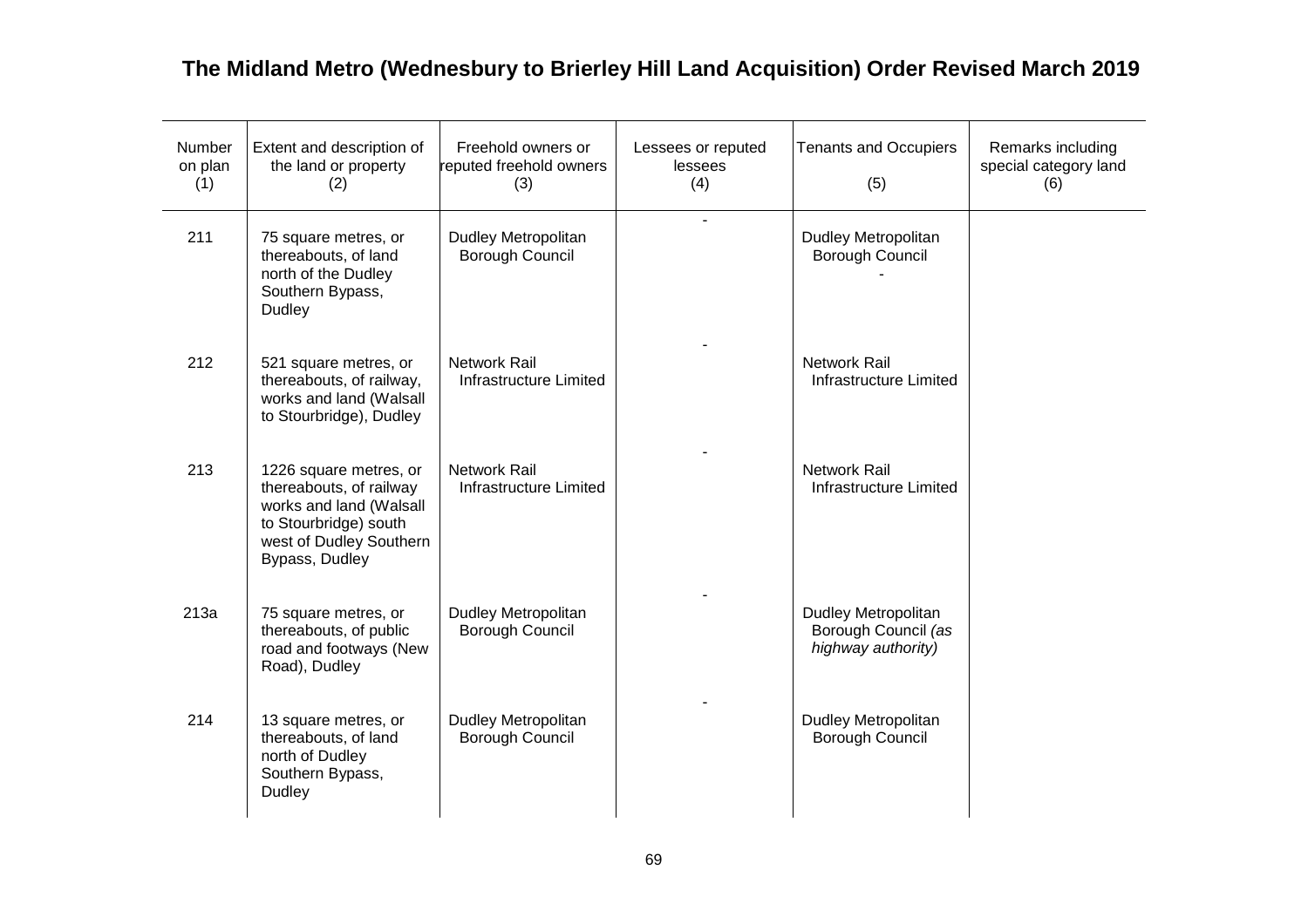| <b>Number</b><br>on plan<br>(1) | Extent and description of<br>the land or property<br>(2)                                                                                                                           | Freehold owners or<br>reputed freehold owners<br>(3)                                                                                    | Lessees or reputed<br>lessees<br>(4) | <b>Tenants and Occupiers</b><br>(5)                                                                                                            | Remarks including<br>special category land<br>(6) |
|---------------------------------|------------------------------------------------------------------------------------------------------------------------------------------------------------------------------------|-----------------------------------------------------------------------------------------------------------------------------------------|--------------------------------------|------------------------------------------------------------------------------------------------------------------------------------------------|---------------------------------------------------|
| 215                             | 51 square metres, or<br>thereabouts, of bridge<br>abutment on the north<br>side of Dudley Southern<br>Bypass, Dudley                                                               | <b>Dudley Metropolitan</b><br>Borough Council (in<br>respect of part)<br>Network Rail<br>Infrastructure Limited<br>(in respect of part) |                                      | <b>Dudley Metropolitan</b><br>Borough Council (in<br>respect of part)<br><b>Network Rail</b><br>Infrastructure Limited<br>(in respect of part) |                                                   |
| 216                             | 131 square metres, or<br>thereabouts, of bridge<br>abutment on the north<br>side of Dudley Southern<br>Bypass, over railway,<br>works and land (Walsall<br>to Stourbridge), Dudley | <b>Network Rail</b><br>Infrastructure Limited                                                                                           |                                      | <b>Network Rail</b><br>Infrastructure Limited                                                                                                  |                                                   |
| 217                             | 439 square metres, or<br>thereabouts, of public<br>road and footways<br>(Dudley Southern<br>Bypass) over railway,<br>works and land (Walsall<br>to Stourbridge), Dudley            | Network Rail<br>Infrastructure Limited                                                                                                  |                                      | <b>Network Rail</b><br>Infrastructure Limited                                                                                                  |                                                   |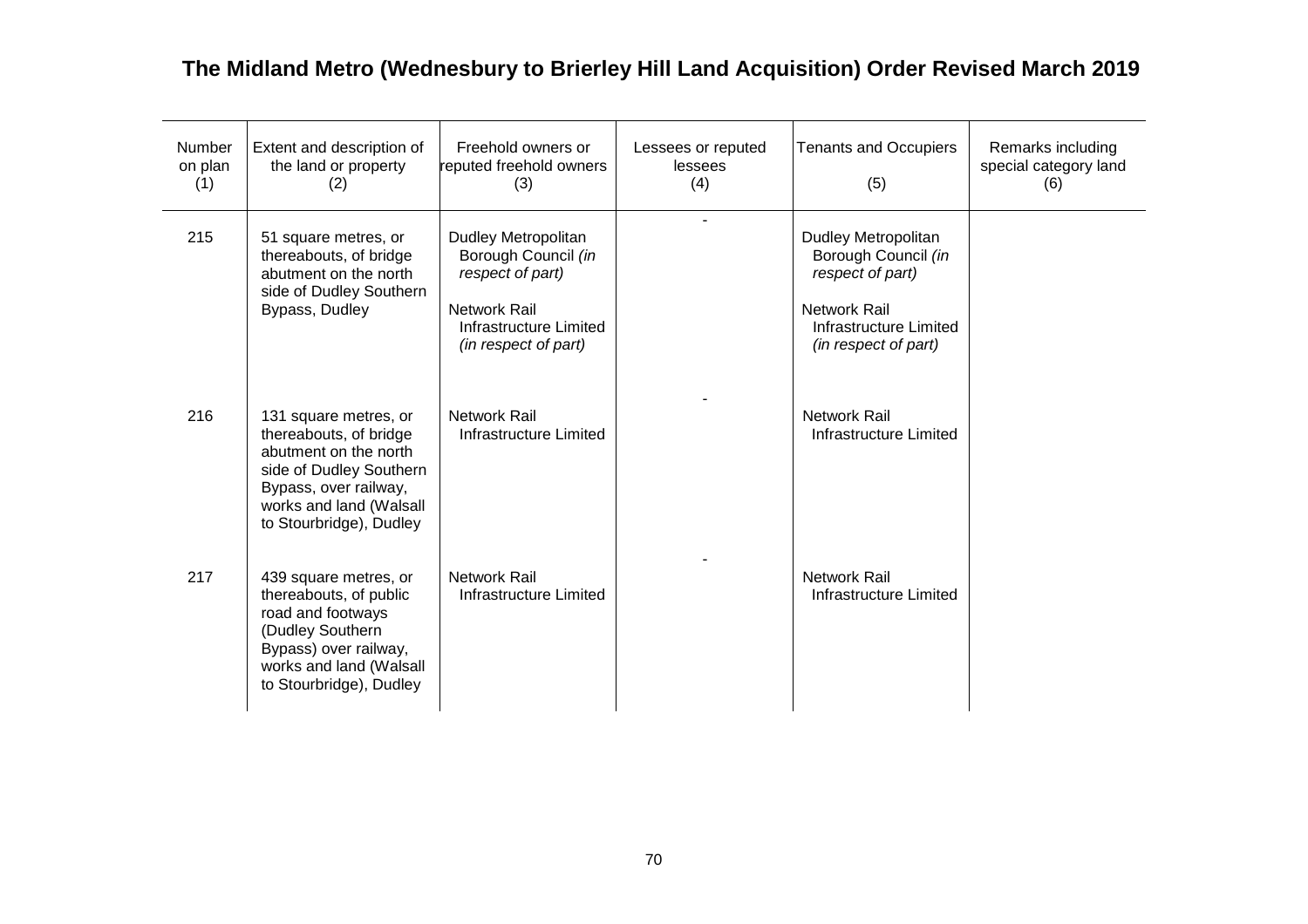| Number<br>on plan<br>(1) | Extent and description of<br>the land or property<br>(2)                                                                                                                          | Freehold owners or<br>reputed freehold owners<br>(3)                                    | Lessees or reputed<br>lessees<br>(4) | <b>Tenants and Occupiers</b><br>(5)                                                     | Remarks including<br>special category land<br>(6) |
|--------------------------|-----------------------------------------------------------------------------------------------------------------------------------------------------------------------------------|-----------------------------------------------------------------------------------------|--------------------------------------|-----------------------------------------------------------------------------------------|---------------------------------------------------|
| 218                      | 99 square metres, or<br>thereabouts, of bridge<br>abutment on the south<br>side of Dudley Southern<br>Bypass, over railway,<br>works and land (Walsall<br>to Stourbridge), Dudley | <b>Network Rail</b><br>Infrastructure Limited                                           |                                      | <b>Network Rail</b><br>Infrastructure Limited                                           |                                                   |
| 219                      | 39 square metres, or<br>thereabouts, of railway<br>works and land (Walsall<br>to Stourbridge) on the<br>southern side of Dudley<br>Southern Bypass,<br>Dudley                     | Dudley Metropolitan<br>Borough Council<br><b>Network Rail</b><br>Infrastructure Limited |                                      | Dudley Metropolitan<br>Borough Council<br><b>Network Rail</b><br>Infrastructure Limited |                                                   |
| 220                      | 9825 square metres, or<br>thereabouts, of railway<br>works and land (Walsall<br>to Stourbridge) south<br>west of Dudley Southern<br>Bypass, excluding<br>public road, Dudley      | Network Rail<br>Infrastructure Limited                                                  |                                      | <b>Network Rail</b><br>Infrastructure Limited                                           |                                                   |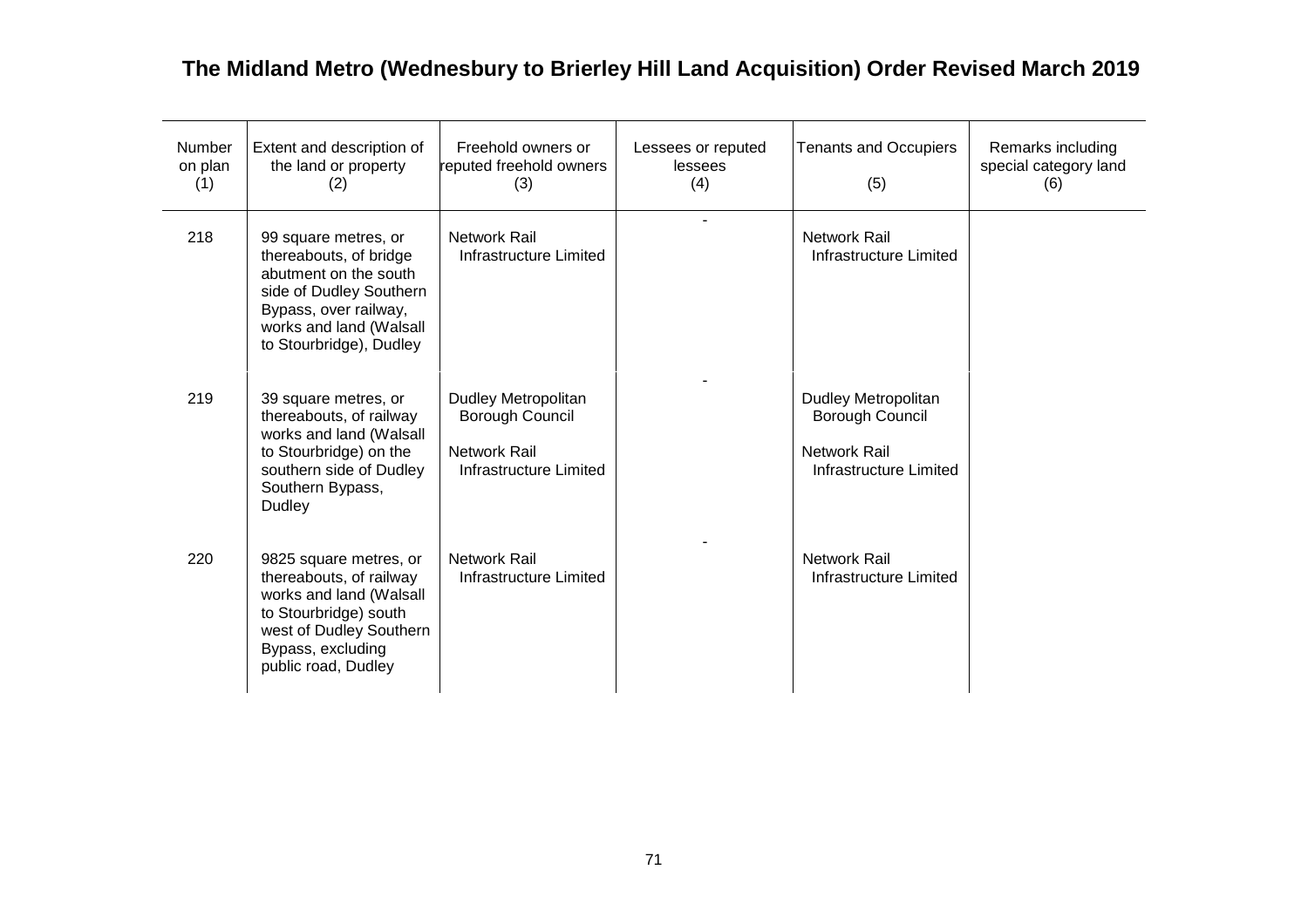| Number<br>on plan<br>(1) | Extent and description of<br>the land or property<br>(2)                                          | Freehold owners or<br>reputed freehold owners<br>(3)                                           | Lessees or reputed<br>lessees<br>(4) | <b>Tenants and Occupiers</b><br>(5)           | Remarks including<br>special category land<br>(6) |
|--------------------------|---------------------------------------------------------------------------------------------------|------------------------------------------------------------------------------------------------|--------------------------------------|-----------------------------------------------|---------------------------------------------------|
| 221                      | 28 square metres, or<br>thereabouts, of land<br>south of the Dudley<br>Southern Bypass,<br>Dudley | Midtherm Laser<br>Limited<br>Lloyds Bank plc (as<br>mortgagee to<br>Midtherm Laser<br>Limited) | ÷.                                   | Midtherm Laser<br>Limited                     |                                                   |
| 222                      | 18 square metres, or<br>thereabouts, of land<br>south of the Dudley<br>Southern Bypass,<br>Dudley | Dudley Metropolitan<br>Borough Council                                                         |                                      | Dudley Metropolitan<br><b>Borough Council</b> |                                                   |
| 223                      | 76 square metres, or<br>thereabouts, of land<br>south of the Dudley<br>Southern Bypass,<br>Dudley | Unknown                                                                                        |                                      | Unknown                                       |                                                   |
| 224                      | 18 square metres, or<br>thereabouts, of land<br>south of the Dudley<br>Southern Bypass,<br>Dudley | <b>Midtherm Laser</b><br>Limited                                                               |                                      | <b>Midtherm Laser</b><br>Limited              |                                                   |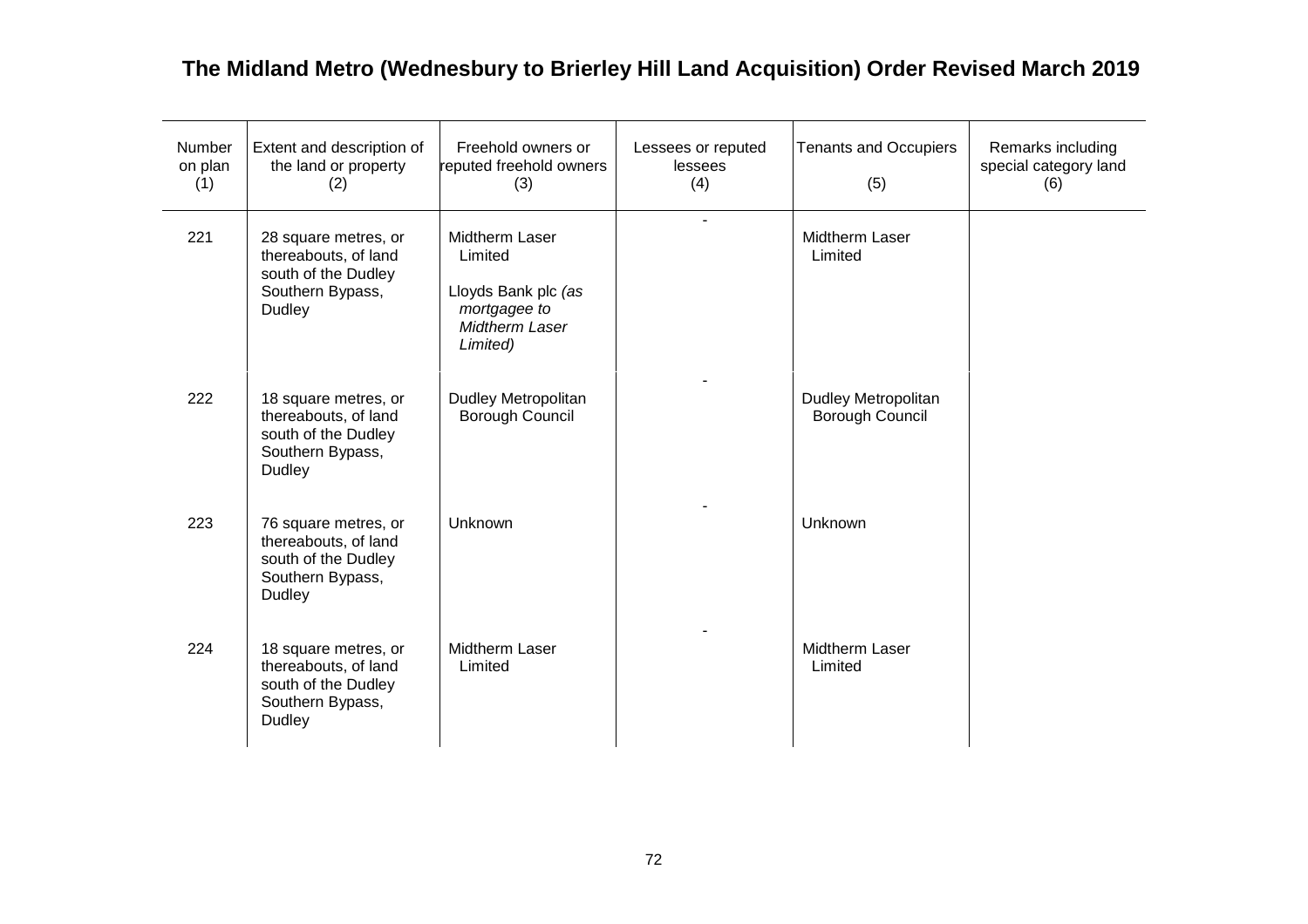| Number<br>on plan<br>(1) | Extent and description of<br>the land or property<br>(2)                                                           | Freehold owners or<br>reputed freehold owners<br>(3) | Lessees or reputed<br>lessees<br>(4) | <b>Tenants and Occupiers</b><br>(5)                                     | Remarks including<br>special category land<br>(6) |
|--------------------------|--------------------------------------------------------------------------------------------------------------------|------------------------------------------------------|--------------------------------------|-------------------------------------------------------------------------|---------------------------------------------------|
| 225                      | 900 square metres, or<br>thereabouts, of private<br>road, access to<br><b>Thornleigh Trading</b><br>Estate, Dudley | <b>Robert Parkes</b><br>(Holdings) Limited           | $\overline{\phantom{a}}$             | <b>Robert Parkes</b><br>(Holdings) Limited                              |                                                   |
| 226                      | 613 square metres, or<br>thereabouts, of private<br>road, access to<br>Thornleigh Trading<br>Estate, Dudley        | Dudley Metropolitan<br>Borough Council               |                                      | <b>Dudley Metropolitan</b><br>Borough Council (as<br>highway authority) |                                                   |
| 227                      | 450 square metres, or<br>thereabouts, of private<br>road, access to<br>Thornleigh Trading<br>Estate, Dudley        | Unknown                                              |                                      | Unknown                                                                 |                                                   |
| 228                      | 288 square metres, or<br>thereabouts, of private<br>road, access to<br>Thornleigh Trading<br>Estate, Dudley        | Dudley Metropolitan<br>Borough Council               |                                      | Dudley Metropolitan<br>Borough Council                                  |                                                   |
| 229                      | 186 square metres, or<br>thereabouts, of private<br>road, access to<br>Thornleigh Trading<br>Estate, Dudley        | <b>Robert Parkes</b><br>(Holdings) Limited           |                                      | <b>Robert Parkes</b><br>(Holdings) Limited                              |                                                   |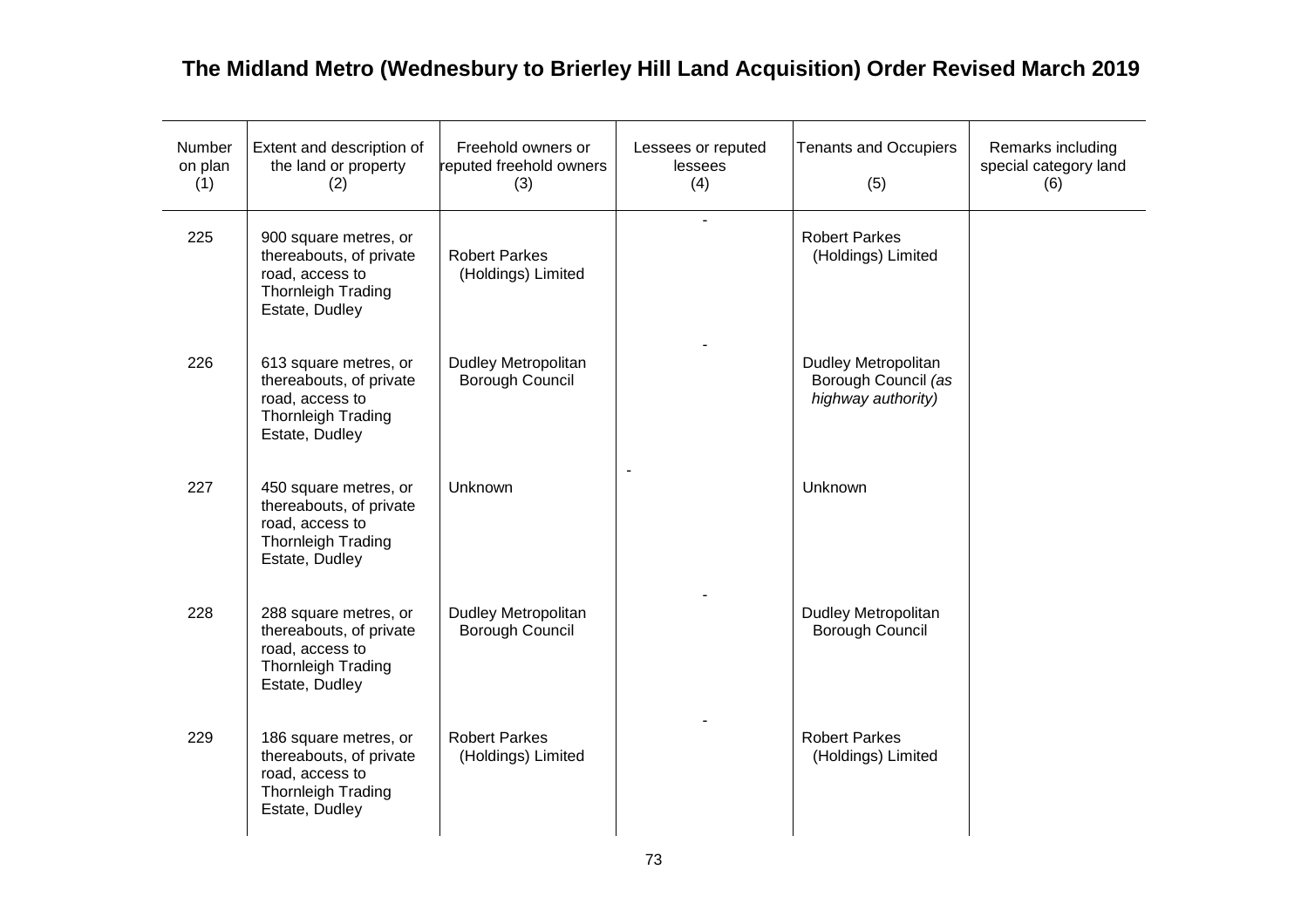| Number<br>on plan<br>(1) | Extent and description of<br>the land or property<br>(2)                                                                                                        | Freehold owners or<br>reputed freehold owners<br>(3)     | Lessees or reputed<br>lessees<br>(4) | <b>Tenants and Occupiers</b><br>(5)               | Remarks including<br>special category land<br>(6) |
|--------------------------|-----------------------------------------------------------------------------------------------------------------------------------------------------------------|----------------------------------------------------------|--------------------------------------|---------------------------------------------------|---------------------------------------------------|
| 230                      | 146 square metres, or<br>thereabouts, of private<br>road, access to<br><b>Thornleigh Trading</b><br>Estate, Dudley                                              | Unknown                                                  | $\blacksquare$                       | Unknown                                           |                                                   |
| 231                      | <b>NUMBER NOT USED</b>                                                                                                                                          |                                                          |                                      |                                                   |                                                   |
| 232                      | 486 square metres, or<br>thereabouts, of yard at<br><b>Thornleigh Trading</b><br>Estate, Dudley                                                                 | <b>Gloria Mary Barnsley</b><br>Roger William<br>Barnsley |                                      | Gloria Mary Barnsley<br>Roger William<br>Barnsley |                                                   |
| 233                      | <b>NUMBER NOT USED</b>                                                                                                                                          |                                                          |                                      |                                                   |                                                   |
| 234                      | 97 square metres, or<br>thereabouts, of verge,<br>yard and private footway<br>south of the Dudley<br>Southern Bypass at<br>Thornleigh Trading<br>Estate, Dudley | <b>Robert Parkes</b><br>(Holdings) Limited               |                                      | <b>Robert Parkes</b><br>(Holdings) Limited        |                                                   |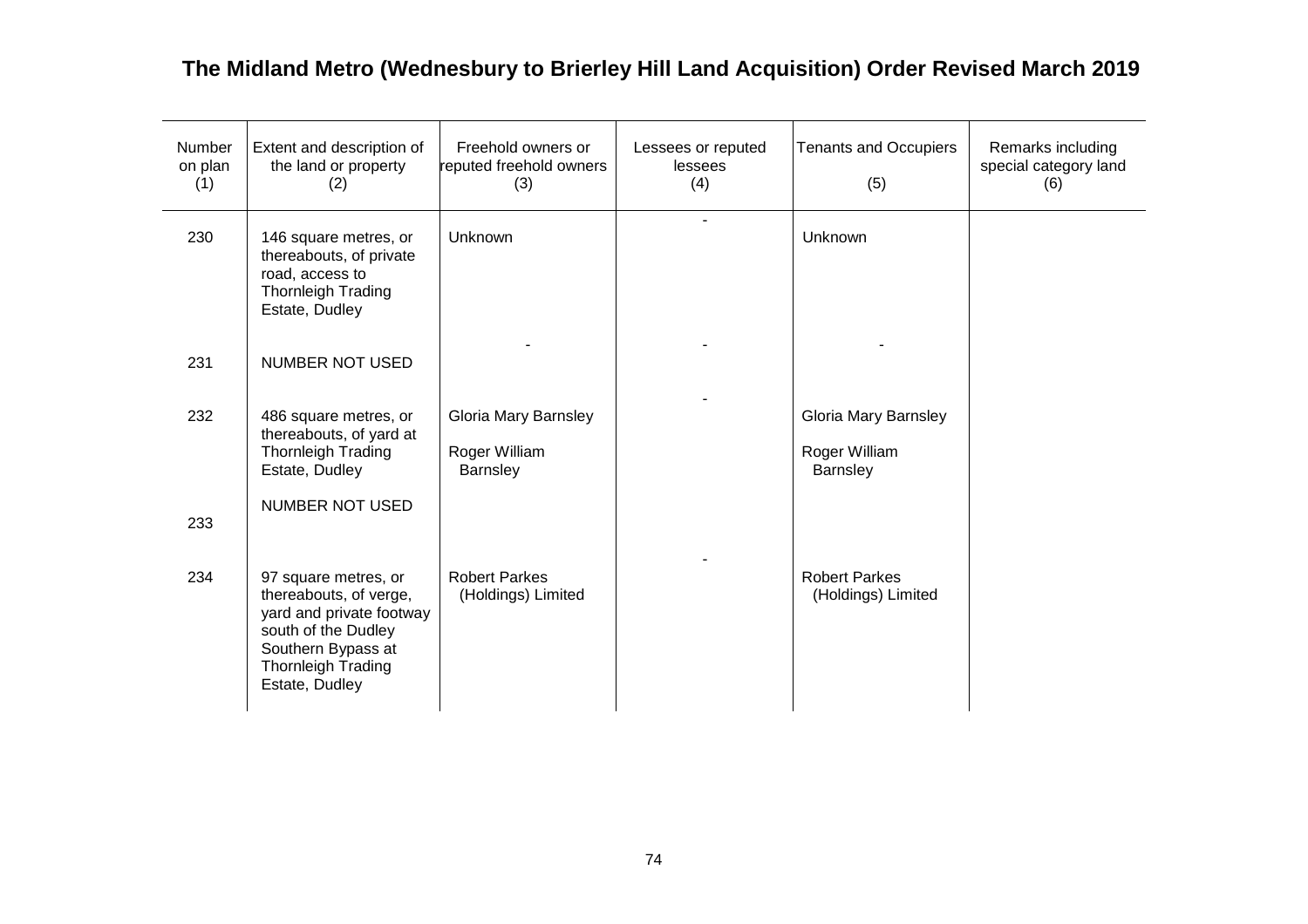| Number<br>on plan<br>(1) | Extent and description of<br>the land or property<br>(2)                                                                                                             | Freehold owners or<br>reputed freehold owners<br>(3)                                                                                                                                    | Lessees or reputed<br>lessees<br>(4) | <b>Tenants and Occupiers</b><br>(5)                                          | Remarks including<br>special category land<br>(6) |
|--------------------------|----------------------------------------------------------------------------------------------------------------------------------------------------------------------|-----------------------------------------------------------------------------------------------------------------------------------------------------------------------------------------|--------------------------------------|------------------------------------------------------------------------------|---------------------------------------------------|
| 235                      | 2 square metres, or<br>thereabouts, of railway<br>works and land (Walsall<br>to Stourbridge) west of<br><b>Crescent Industrial</b><br>Park, Peartree Lane,<br>Dudley | <b>Network Rail</b><br>Infrastructure Limited                                                                                                                                           |                                      | <b>Network Rail</b><br><b>Infrastructure Limited</b>                         |                                                   |
| 236                      | 251 square metres, or<br>thereabouts, of parking<br>area at Thornleigh<br><b>Trading Estate, Dudley</b>                                                              | <b>Andrew Charles</b><br>Micklewright<br><b>Stuart Jamie</b><br>Micklewright<br>Lloyds Bank plc (as<br>mortgagee to Stuart<br>Jamie Micklewright<br>and Andrew Charles<br>Micklewright) |                                      | <b>Andrew Charles</b><br>Micklewright<br><b>Stuart Jamie</b><br>Micklewright |                                                   |
| 237                      | 117 square metres, or<br>thereabouts, of private<br>road, access to<br><b>Thornleigh Trading</b><br>Estate, Dudley                                                   | <b>Andrew Charles</b><br>Micklewright<br><b>Stuart Jamie</b><br>Micklewright<br>Lloyds Bank plc (as<br>mortgagee to Stuart<br>Jamie Micklewright<br>and Andrew Charles<br>Micklewright) |                                      | <b>Andrew Charles</b><br>Micklewright<br><b>Stuart Jamie</b><br>Micklewright |                                                   |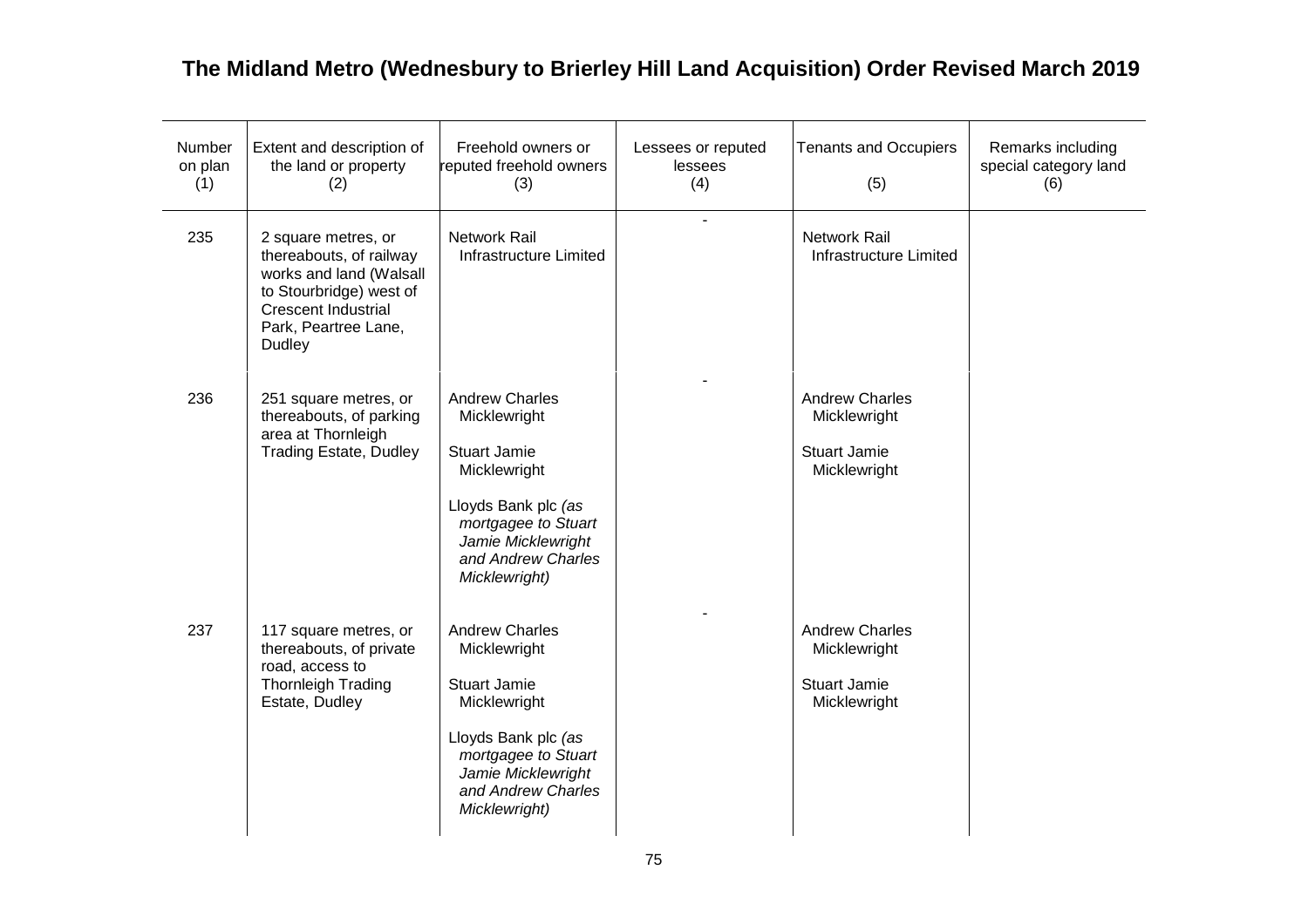| <b>Number</b><br>on plan<br>(1) | Extent and description of<br>the land or property<br>(2)                                                                         | Freehold owners or<br>reputed freehold owners<br>(3)                                                                                                                                                                         | Lessees or reputed<br>lessees<br>(4) | <b>Tenants and Occupiers</b><br>(5)                                                                                                          | Remarks including<br>special category land<br>(6) |
|---------------------------------|----------------------------------------------------------------------------------------------------------------------------------|------------------------------------------------------------------------------------------------------------------------------------------------------------------------------------------------------------------------------|--------------------------------------|----------------------------------------------------------------------------------------------------------------------------------------------|---------------------------------------------------|
| 238                             | 166 square metres, or<br>thereabouts, of land<br>north of Peartree Lane,<br>Dudley                                               | Network Rail<br>Infrastructure Limited                                                                                                                                                                                       |                                      | <b>Network Rail</b><br>Infrastructure Limited                                                                                                |                                                   |
| 239                             | 118 square metres, or<br>thereabouts, of railway<br>works and land (Walsall<br>to Stourbridge) north of<br>Peartree Lane, Dudley | <b>Bridgemill Sections</b><br>Limited (in respect of<br>part)<br><b>Network Rail</b><br>Infrastructure Limited<br>(in respect of part)<br>Bank of Scotland plc<br>(as mortgagee to<br><b>Bridgemill Sections</b><br>Limited) |                                      | <b>Network Rail</b><br>Infrastructure Limited<br>(in respect of part)<br><b>Bridgemill Steel</b><br>Sections Limited (in<br>respect of part) |                                                   |
| 240                             | 38 square metres, or<br>thereabouts, of land<br>north of Peartree Lane,<br>Dudley                                                | <b>Bridgemill Sections</b><br>Limited<br>Bank of Scotland plc<br>(as mortgagee to<br><b>Bridgemill Sections</b><br>Limited)                                                                                                  |                                      | <b>Bridgemill Steel</b><br><b>Sections Limited</b>                                                                                           |                                                   |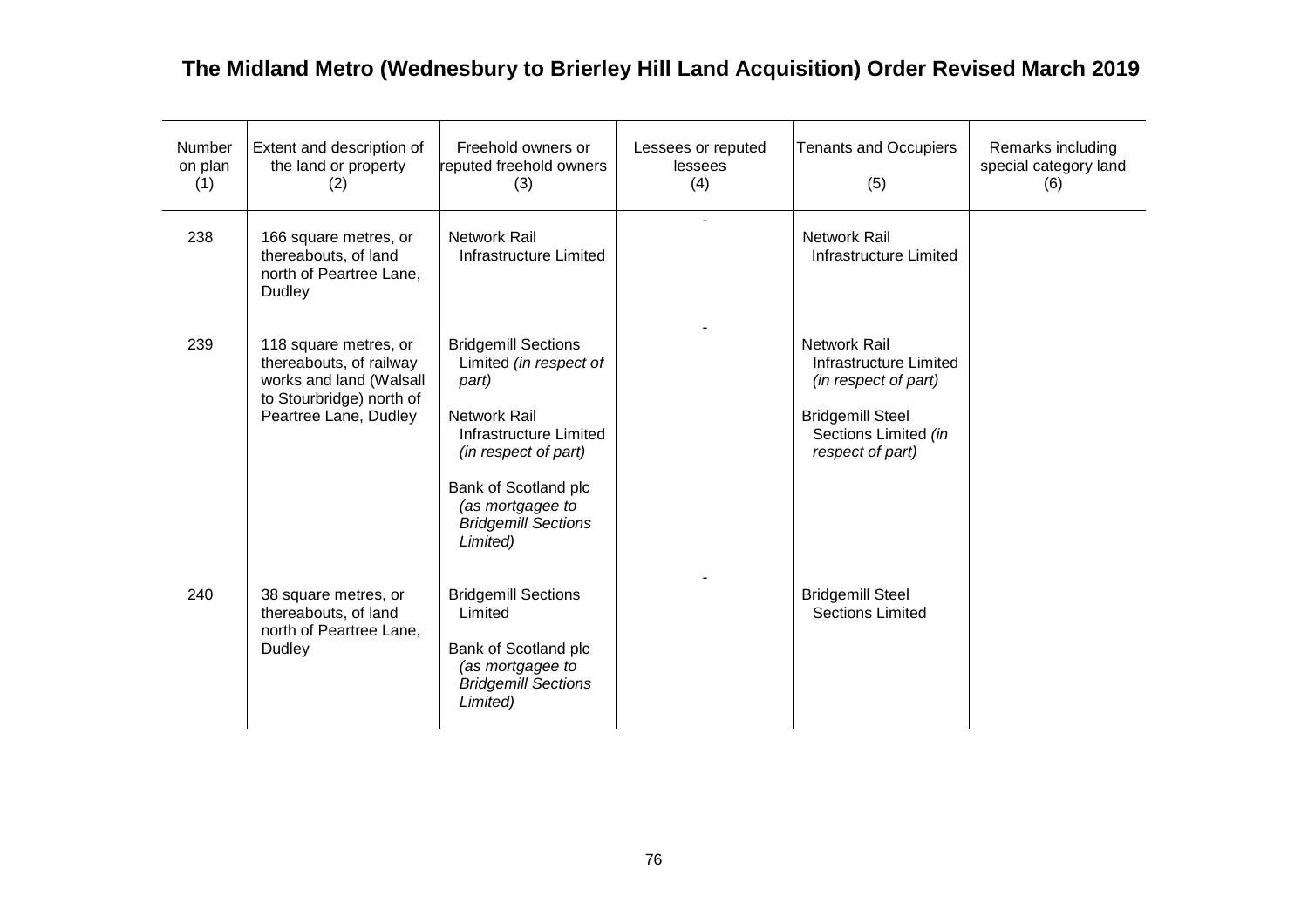| <b>Number</b><br>on plan<br>(1) | Extent and description of<br>the land or property<br>(2)                                              | Freehold owners or<br>reputed freehold owners<br>(3)                                                                                                 | Lessees or reputed<br>lessees<br>(4) | <b>Tenants and Occupiers</b><br>(5)                | Remarks including<br>special category land<br>(6) |
|---------------------------------|-------------------------------------------------------------------------------------------------------|------------------------------------------------------------------------------------------------------------------------------------------------------|--------------------------------------|----------------------------------------------------|---------------------------------------------------|
| 241                             | 9 square metres, or<br>thereabouts, of land<br>north west of Peartree<br>Lane, Dudley                 | <b>Bridgemill Sections</b><br>Limited<br>Bank of Scotland plc<br>(as mortgagee to<br><b>Bridgemill Sections</b><br>Limited)                          |                                      | <b>Bridgemill Steel</b><br><b>Sections Limited</b> |                                                   |
| 242                             | 406 square metres, or<br>thereabouts, of buildings<br>and land north west of<br>Peartree Lane, Dudley | Unknown                                                                                                                                              |                                      | Unknown                                            |                                                   |
| 243                             | 73 square metres, or<br>thereabouts, of land<br>north west of Peartree<br>Lane, Dudley                | Stephen Alan Barker<br><b>Bridgewater Pension</b><br><b>Trustees Limited</b><br><b>Robert Victor Crosby</b><br>Hill<br><b>Terence Patrick Lester</b> | <b>Metallisation Limited</b>         | <b>Metallisation Limited</b>                       |                                                   |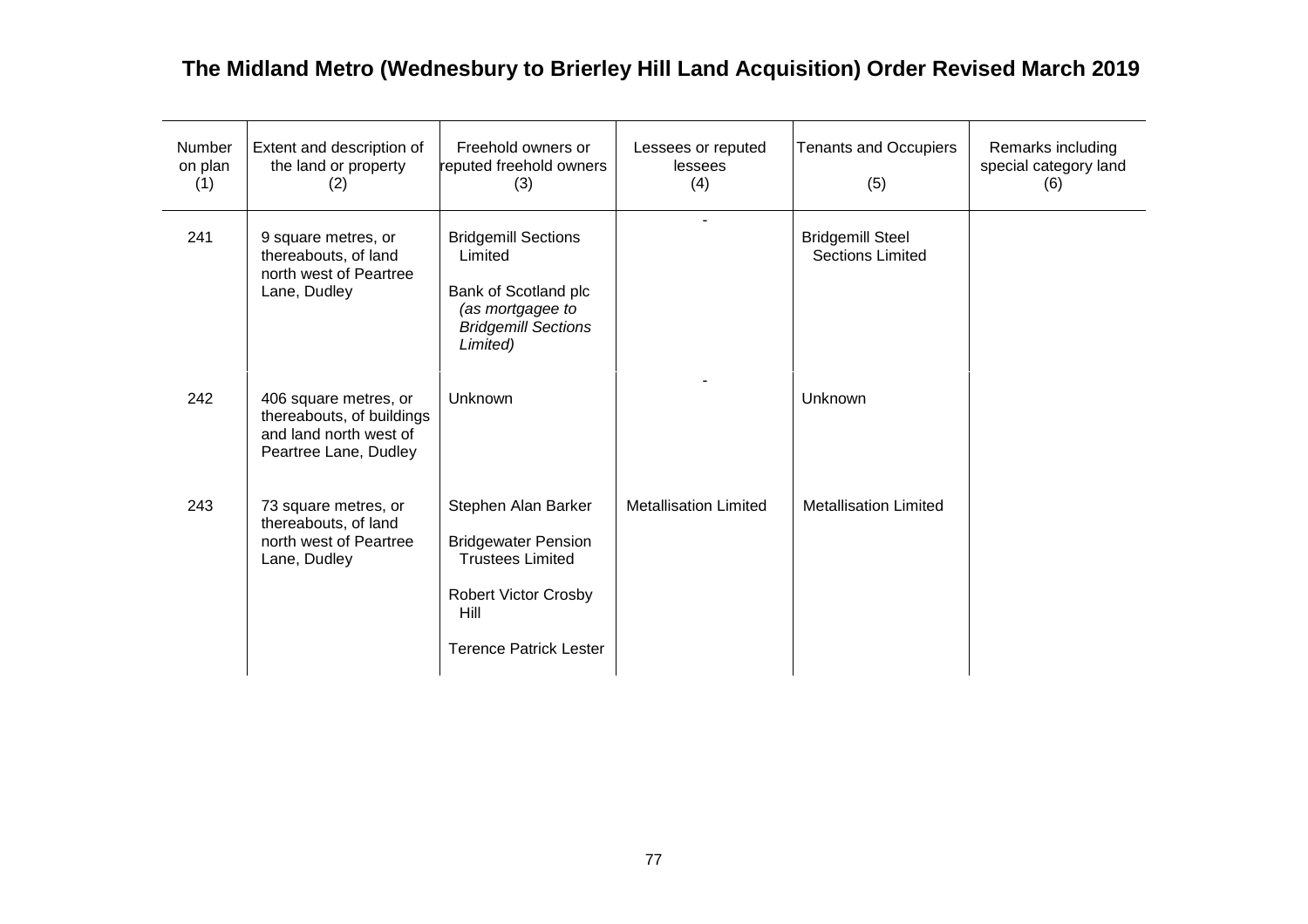| Number<br>on plan<br>(1) | Extent and description of<br>the land or property<br>(2)                                | Freehold owners or<br>reputed freehold owners<br>(3)                                                                                                 | Lessees or reputed<br>lessees<br>(4) | <b>Tenants and Occupiers</b><br>(5)           | Remarks including<br>special category land<br>(6) |
|--------------------------|-----------------------------------------------------------------------------------------|------------------------------------------------------------------------------------------------------------------------------------------------------|--------------------------------------|-----------------------------------------------|---------------------------------------------------|
| 244                      | 119 square metres, or<br>thereabouts, of land<br>north west of Peartree<br>Lane, Dudley | Stephen Alan Barker<br><b>Bridgewater Pension</b><br><b>Trustees Limited</b><br><b>Robert Victor Crosby</b><br>Hill<br><b>Terence Patrick Lester</b> | <b>Metallisation Limited</b>         | <b>Metallisation Limited</b>                  |                                                   |
| 245                      | 13 square metres, or<br>thereabouts, of land<br>north west of Peartree<br>Lane, Dudley  | <b>Network Rail</b><br>Infrastructure Limited                                                                                                        |                                      | <b>Network Rail</b><br>Infrastructure Limited |                                                   |
| 246                      | 8 square metres, or<br>thereabouts, of land<br>north west of Peartree<br>Lane, Dudley   | Network Rail<br>Infrastructure Limited                                                                                                               |                                      | <b>Network Rail</b><br>Infrastructure Limited |                                                   |
| 247                      | 409 square metres, or<br>thereabouts, of land to<br>the east of Dudley<br>Canal, Dudley | <b>Robert Parkes</b><br>(Holdings) Limited                                                                                                           |                                      | <b>Robert Parkes</b><br>(Holdings) Limited    |                                                   |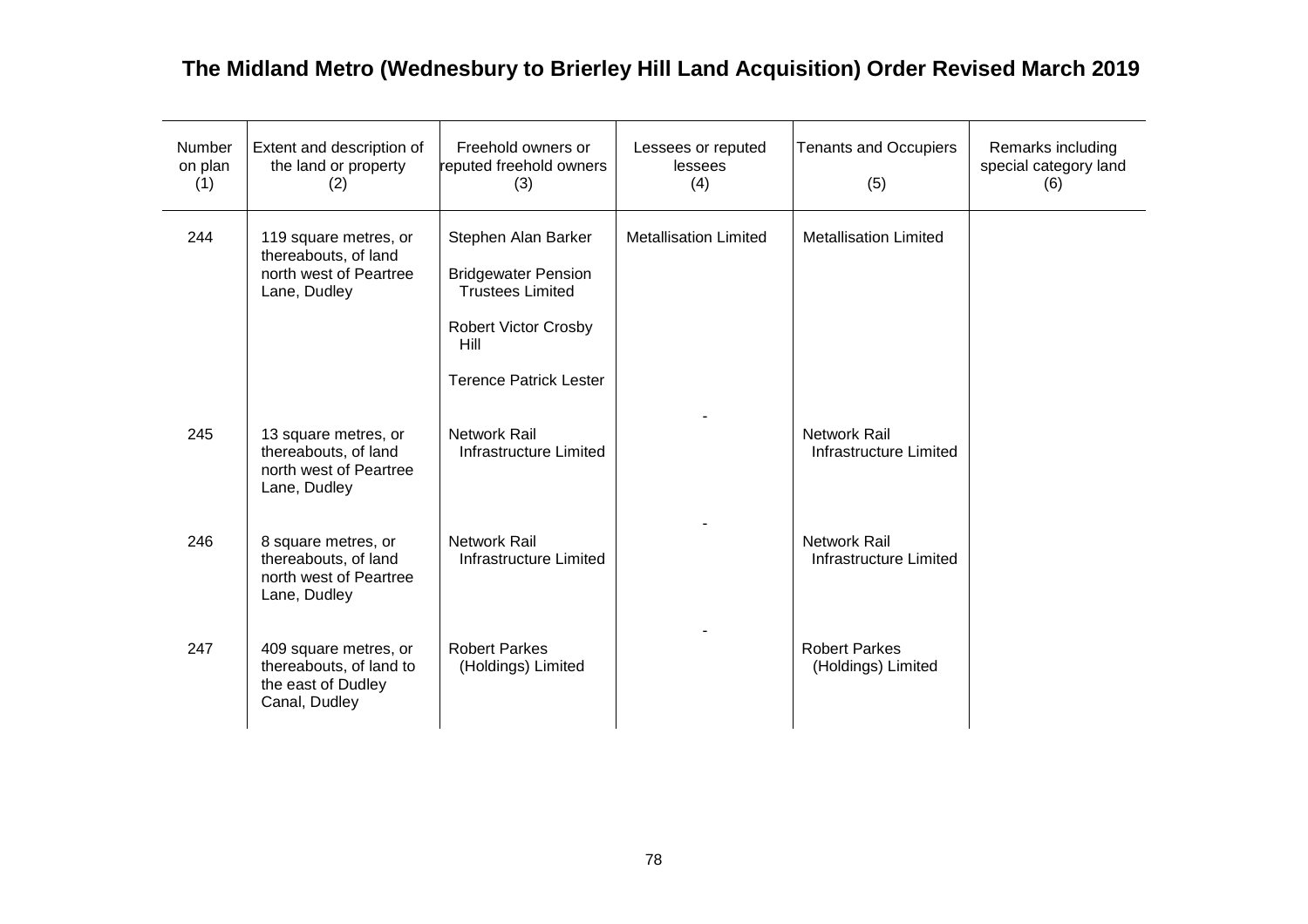| Number<br>on plan<br>(1) | Extent and description of<br>the land or property<br>(2)                                                                                                                                                 | Freehold owners or<br>reputed freehold owners<br>(3)                                                                                        | Lessees or reputed<br>lessees<br>(4)                 | <b>Tenants and Occupiers</b><br>(5)                                                                                                  | Remarks including<br>special category land<br>(6) |
|--------------------------|----------------------------------------------------------------------------------------------------------------------------------------------------------------------------------------------------------|---------------------------------------------------------------------------------------------------------------------------------------------|------------------------------------------------------|--------------------------------------------------------------------------------------------------------------------------------------|---------------------------------------------------|
| 248                      | 118 square metres, or<br>thereabouts, of land to<br>the east of Dudley<br>Canal, Dudley                                                                                                                  | <b>Robert Parkes</b><br>(Holdings) Limited (in<br>respect of part)<br><b>Network Rail</b><br>Infrastructure Limited<br>(in respect of part) |                                                      | <b>Robert Parkes</b><br>(Holdings) Limited (in<br>respect of part)<br>Network Rail<br>Infrastructure Limited<br>(in respect of part) |                                                   |
| 249                      | 7 square metres, or<br>thereabouts, of land to<br>the east of Dudley<br>Canal, Dudley                                                                                                                    | Unknown                                                                                                                                     |                                                      | <b>Unknown</b>                                                                                                                       |                                                   |
| 250                      | 1624 square metres, or<br>thereabouts, of viaduct<br>carrying railway and<br>works (Walsall and<br>Stourbridge), canal and<br>towpath, yard and land<br>(Dudley Canal) at<br>Parkhead Viaduct,<br>Dudley | Canal & River Trust<br>(as trustee of The<br>Waterways<br>Infrastructure Trust in<br>respect of part)                                       | David Wood Baking<br>Limited (in respect of<br>part) |                                                                                                                                      | Public open space                                 |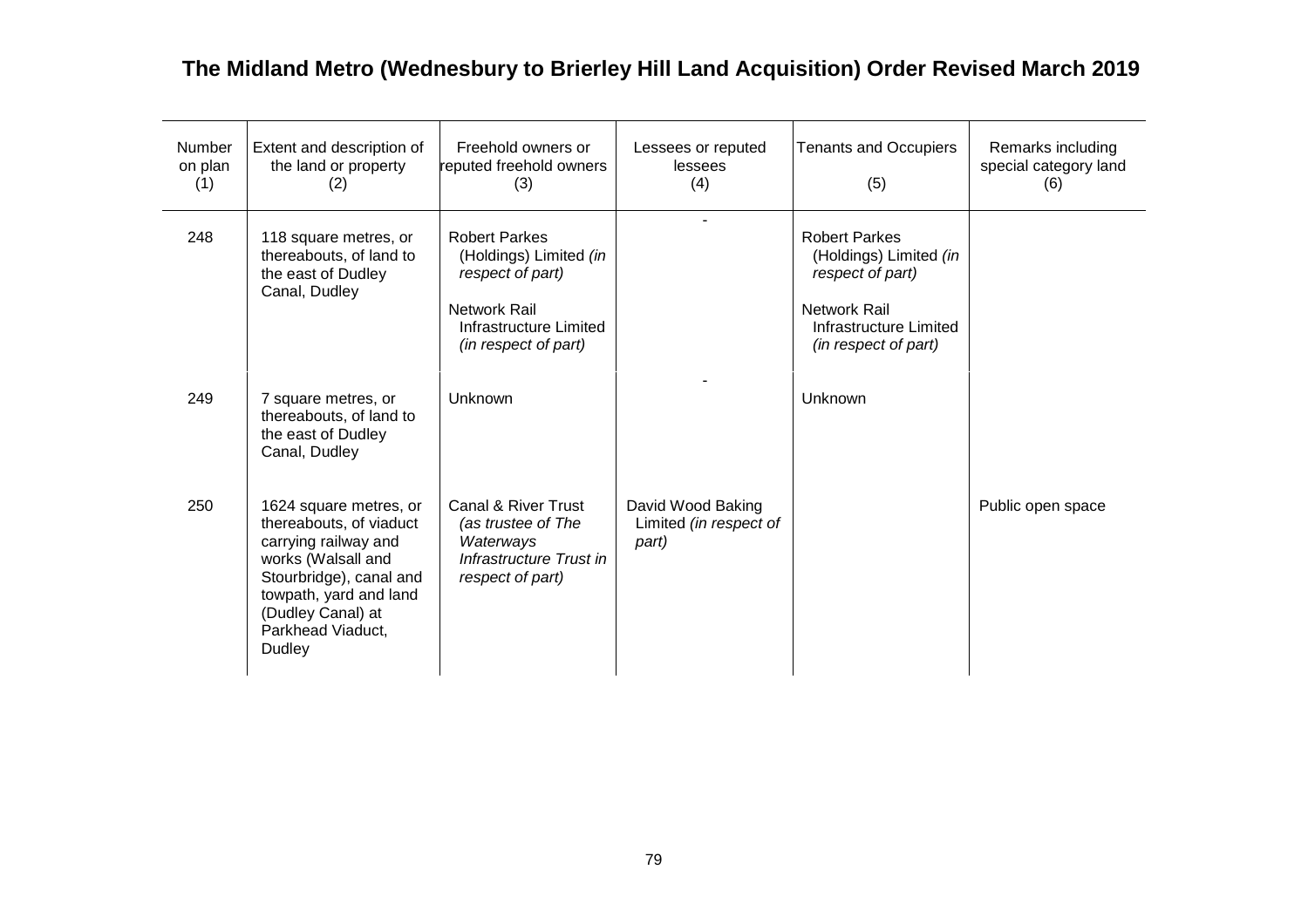| Number<br>on plan<br>(1) | Extent and description of<br>the land or property<br>(2)                                                                                                                                               | Freehold owners or<br>reputed freehold owners<br>(3)                                       | Lessees or reputed<br>lessees<br>(4) | <b>Tenants and Occupiers</b><br>(5)                                                                                                                    | Remarks including<br>special category land<br>(6) |
|--------------------------|--------------------------------------------------------------------------------------------------------------------------------------------------------------------------------------------------------|--------------------------------------------------------------------------------------------|--------------------------------------|--------------------------------------------------------------------------------------------------------------------------------------------------------|---------------------------------------------------|
| 250                      | - continued                                                                                                                                                                                            | <b>Network Rail</b><br><b>Infrastructure Limited</b>                                       |                                      | Canal & River Trust<br>(as trustee of The<br>Waterways<br>Infrastructure Trust in<br>respect of part)<br><b>Network Rail</b><br>Infrastructure Limited |                                                   |
|                          |                                                                                                                                                                                                        |                                                                                            |                                      | David Wood Baking<br>Limited (in respect of<br>part)                                                                                                   |                                                   |
| 250a                     | 23 square metres, or<br>thereabouts, of viaduct<br>carrying railway and<br>works (Walsall and<br>Stourbridge), canal and<br>towpath, yard and land<br>(Dudley Canal) at<br>Parkhead Viaduct,<br>Dudley | Unknown                                                                                    |                                      | Unknown                                                                                                                                                | Public open space                                 |
| 251                      | 373 square metres, or<br>thereabouts, of land at<br>Parkhead Viaduct,<br><b>Dudley</b>                                                                                                                 | <b>Canal &amp; River Trust</b><br>(as trustee of The<br>Waterways<br>Infrastructure Trust) |                                      | <b>Canal &amp; River Trust</b><br>(as trustee of The<br>Waterways<br>Infrastructure Trust)                                                             | Public open space                                 |
| 252                      | 156 square metres, or<br>thereabouts, of land at<br>Parkhead Viaduct,<br><b>Dudley</b>                                                                                                                 | Canal & River Trust<br>(as trustee of The<br>Waterways<br><b>Infrastructure Trust)</b>     |                                      | Canal & River Trust<br>(as trustee of The<br>Waterways<br>Infrastructure Trust)                                                                        | Public open space                                 |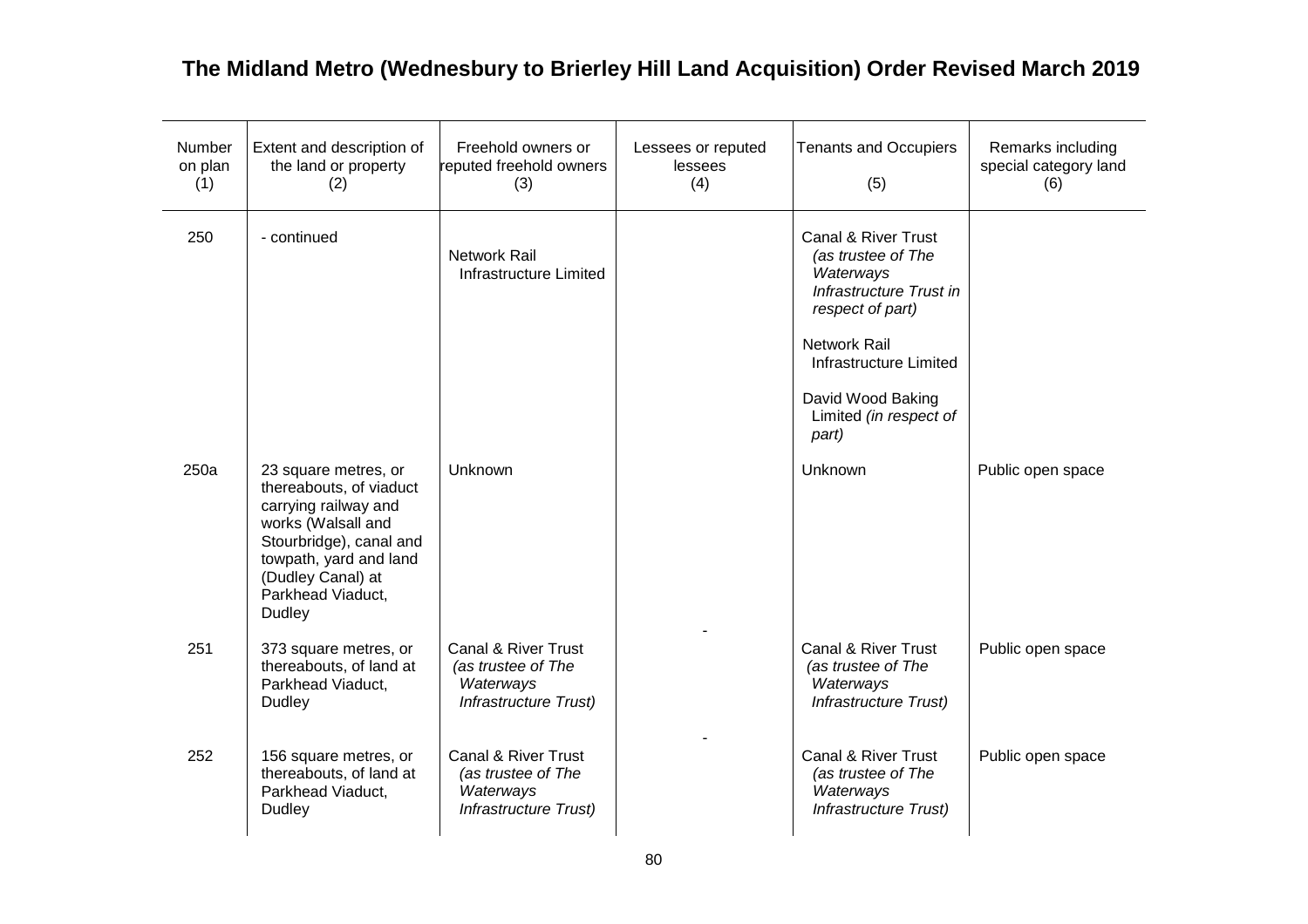| Number<br>on plan<br>(1) | Extent and description of<br>the land or property<br>(2)                                                         | Freehold owners or<br>reputed freehold owners<br>(3) | Lessees or reputed<br>lessees<br>(4) | <b>Tenants and Occupiers</b><br>(5)          | Remarks including<br>special category land<br>(6) |
|--------------------------|------------------------------------------------------------------------------------------------------------------|------------------------------------------------------|--------------------------------------|----------------------------------------------|---------------------------------------------------|
| 253                      | NUMBER NOT USED                                                                                                  |                                                      |                                      |                                              |                                                   |
| 254                      | 41 square metres,<br>thereabouts, of canal<br>works and land (Dudley<br>Canal) at Parkhead<br>Viaduct, Dudley    | Aga Rangemaster<br><b>Properties Limited</b>         |                                      | Aga Rangemaster<br><b>Properties Limited</b> | Public open space                                 |
| 254a                     | 266 square metres, or<br>thereabouts, of land at<br>Parkhead Viaduct,<br>Dudley                                  | Aga Rangemaster<br><b>Properties Limited</b>         | David Wood Baking<br>Limited         | David Wood Baking<br>Limited                 |                                                   |
| 254b                     | 66 square metres, or<br>thereabouts, of canal<br>works and land (Dudley<br>Canal) at Parkhead<br>Viaduct, Dudley | Aga Rangemaster<br><b>Properties Limited</b>         | David Wood Baking<br>Limited         | David Wood Baking<br>Limited                 |                                                   |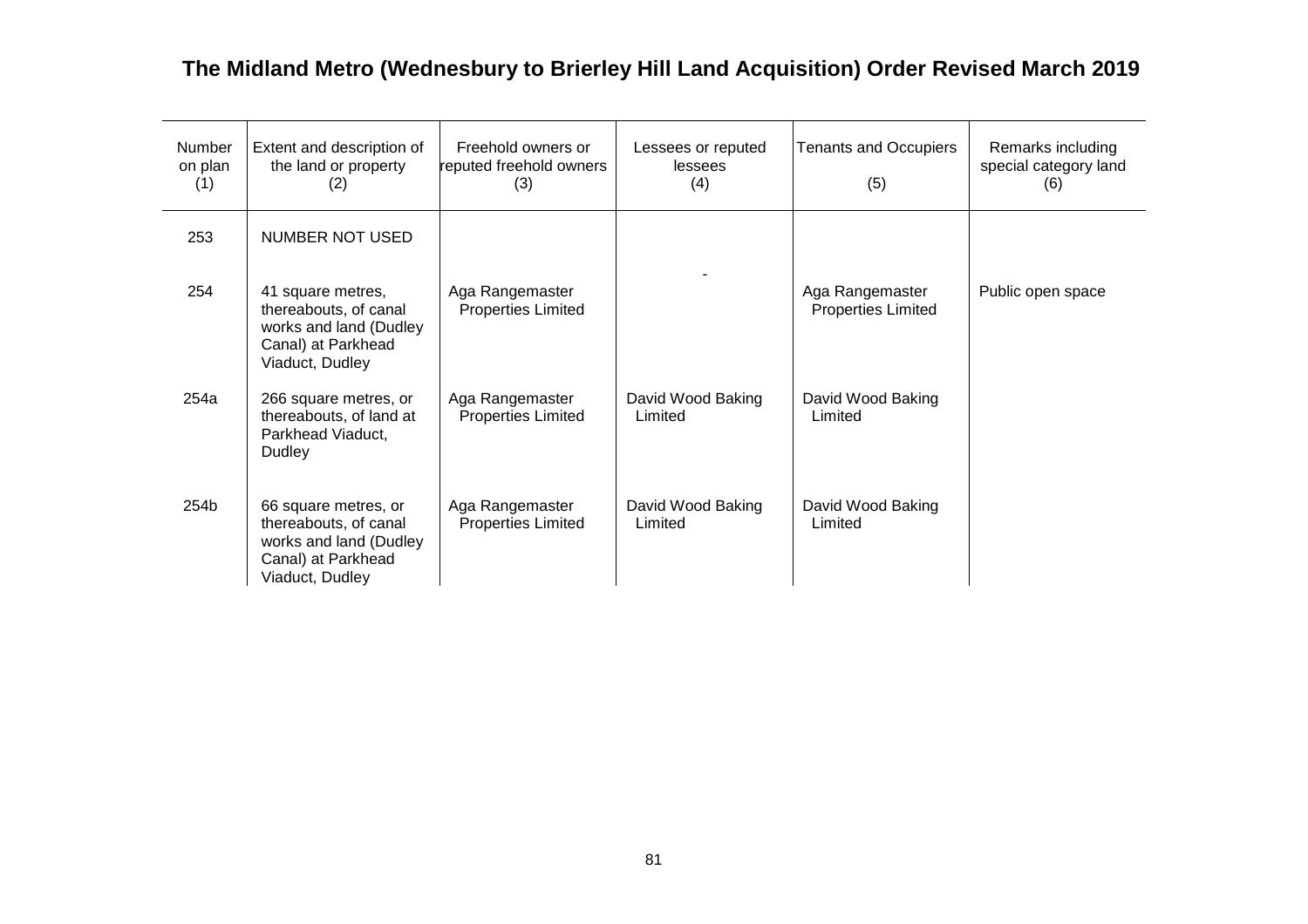| Number<br>on plan<br>(1) | Extent and description of<br>the land or property<br>(2)                                                   | Freehold owners or<br>reputed freehold owners<br>(3) | Lessees or reputed<br>lessees<br>(4)                                                                                                                                                                                                                                                                                                                                                                                                                                                               | <b>Tenants and Occupiers</b><br>(5)                                                                                                                                                                                                                                                                                                                                                                                                                                                                | Remarks including<br>special category land<br>(6) |
|--------------------------|------------------------------------------------------------------------------------------------------------|------------------------------------------------------|----------------------------------------------------------------------------------------------------------------------------------------------------------------------------------------------------------------------------------------------------------------------------------------------------------------------------------------------------------------------------------------------------------------------------------------------------------------------------------------------------|----------------------------------------------------------------------------------------------------------------------------------------------------------------------------------------------------------------------------------------------------------------------------------------------------------------------------------------------------------------------------------------------------------------------------------------------------------------------------------------------------|---------------------------------------------------|
| 254c                     | 33 square metres, or<br>thereabouts, of canal<br>(Dudley Canal) and land<br>at Parkhead Viaduct,<br>Dudley | Aga Rangemaster<br><b>Properties Limited</b>         | <b>Peter William Dodds</b><br>(as trustee of The<br><b>Dudley Canal Trust</b><br>in respect of part)<br>Alan Garnell (as<br>trustee of The Dudley<br>Canal Trust in<br>respect of part)<br>Derek Alan Gittings<br>(as trustee of The<br><b>Dudley Canal Trust</b><br>in respect of part)<br>Alan Ambrose<br>Hazeldine (as trustee<br>of The Dudley Canal<br>Trust in respect of<br>part)<br><b>Richard William Jones</b><br>(as trustee of The<br><b>Dudley Canal Trust</b><br>in respect of part) | <b>Peter William Dodds</b><br>(as trustee of The<br><b>Dudley Canal Trust</b><br>in respect of part)<br>Alan Garnell (as<br>trustee of The Dudley<br>Canal Trust in<br>respect of part)<br>Derek Alan Gittings<br>(as trustee of The<br><b>Dudley Canal Trust</b><br>in respect of part)<br>Alan Ambrose<br>Hazeldine (as trustee<br>of The Dudley Canal<br>Trust in respect of<br>part)<br><b>Richard William Jones</b><br>(as trustee of The<br><b>Dudley Canal Trust</b><br>in respect of part) | Public open space                                 |
| 254d                     | 143 square metres, or<br>thereabouts, of land at<br>Parkhead Viaduct,<br>Dudley                            | Unknown                                              |                                                                                                                                                                                                                                                                                                                                                                                                                                                                                                    | Unknown                                                                                                                                                                                                                                                                                                                                                                                                                                                                                            | Public open space                                 |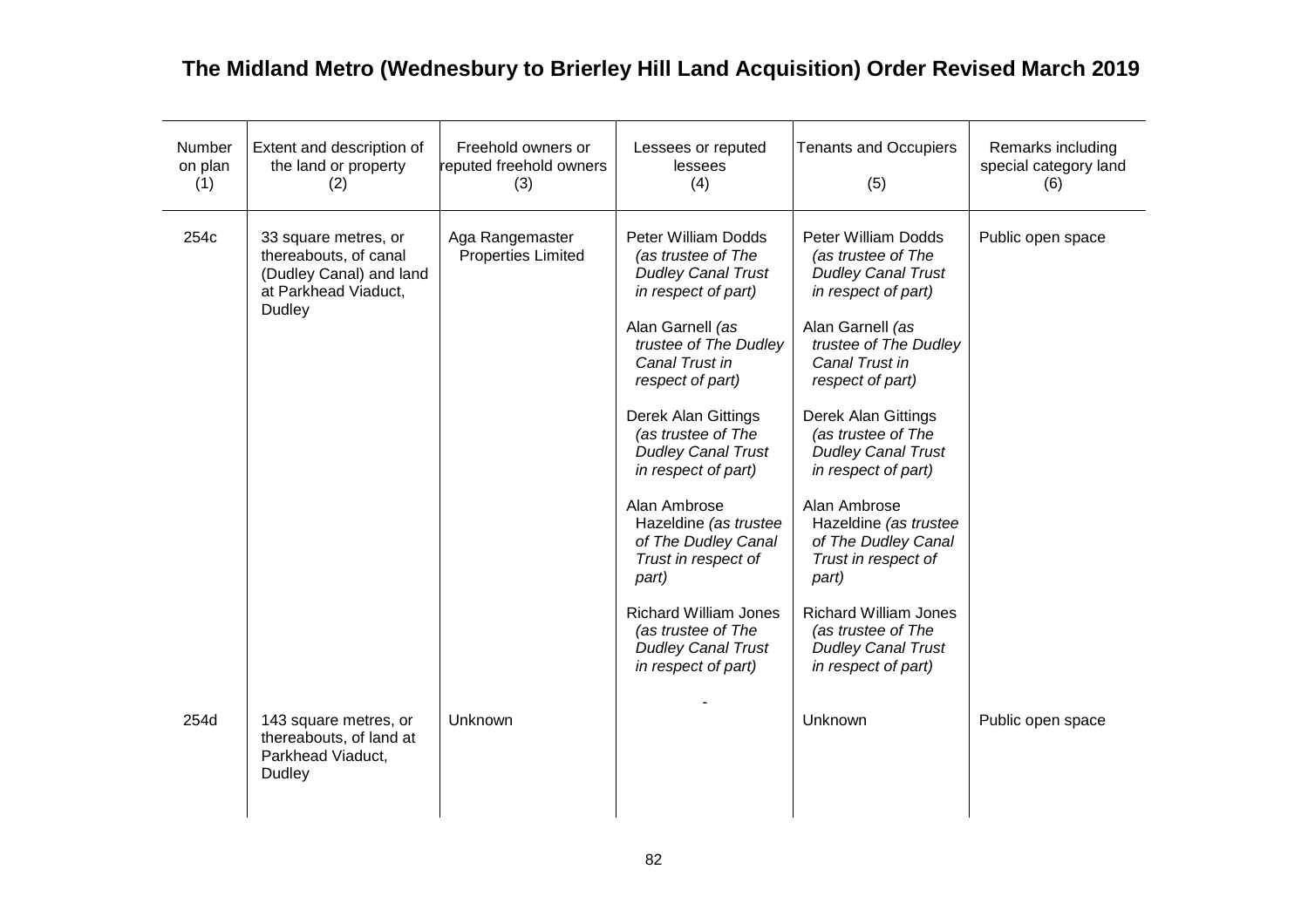| Number<br>on plan<br>(1) | Extent and description of<br>the land or property<br>(2)                                                           | Freehold owners or<br>reputed freehold owners<br>(3)                                       | Lessees or reputed<br>lessees<br>(4)                                                                                                                                                                                                                                                                                                                                                                                                                                                                      | <b>Tenants and Occupiers</b><br>(5)                                                                                                                                                                                                                                                                                                                                                                                                                                                                       | Remarks including<br>special category land<br>(6) |
|--------------------------|--------------------------------------------------------------------------------------------------------------------|--------------------------------------------------------------------------------------------|-----------------------------------------------------------------------------------------------------------------------------------------------------------------------------------------------------------------------------------------------------------------------------------------------------------------------------------------------------------------------------------------------------------------------------------------------------------------------------------------------------------|-----------------------------------------------------------------------------------------------------------------------------------------------------------------------------------------------------------------------------------------------------------------------------------------------------------------------------------------------------------------------------------------------------------------------------------------------------------------------------------------------------------|---------------------------------------------------|
| 254e                     | 741 square metres, or<br>thereabouts, of canal<br>(Dudley Canal) and land<br>at Parkhead Viaduct,<br><b>Dudley</b> | <b>Canal &amp; River Trust</b><br>(as trustee of The<br>Waterways<br>Infrastructure Trust) |                                                                                                                                                                                                                                                                                                                                                                                                                                                                                                           | Canal & River Trust<br>(as trustee of The<br>Waterways<br>Infrastructure Trust)                                                                                                                                                                                                                                                                                                                                                                                                                           | Public open space                                 |
| 254f                     | 158 square metres, or<br>thereabouts, of land at<br>Parkhead Viaduct,<br><b>Dudley</b>                             | Aga Rangemaster<br><b>Properties Limited</b>                                               | <b>Peter William Dodds</b><br>(as trustee of The<br><b>Dudley Canal Trust</b><br>in respect of part)<br>Alan Garnell (as<br>trustee of The Dudley<br>Canal Trust in<br>respect of part)<br><b>Derek Alan Gittings</b><br>(as trustee of The<br><b>Dudley Canal Trust</b><br>in respect of part)<br>Alan Ambrose<br>Hazeldine (as trustee<br>of The Dudley Canal<br>Trust in respect of<br>part)<br><b>Richard William Jones</b><br>(as trustee of The<br><b>Dudley Canal Trust</b><br>in respect of part) | <b>Peter William Dodds</b><br>(as trustee of The<br><b>Dudley Canal Trust</b><br>in respect of part)<br>Alan Garnell (as<br>trustee of The Dudley<br>Canal Trust in<br>respect of part)<br><b>Derek Alan Gittings</b><br>(as trustee of The<br><b>Dudley Canal Trust</b><br>in respect of part)<br>Alan Ambrose<br>Hazeldine (as trustee<br>of The Dudley Canal<br>Trust in respect of<br>part)<br><b>Richard William Jones</b><br>(as trustee of The<br><b>Dudley Canal Trust</b><br>in respect of part) | Public open space                                 |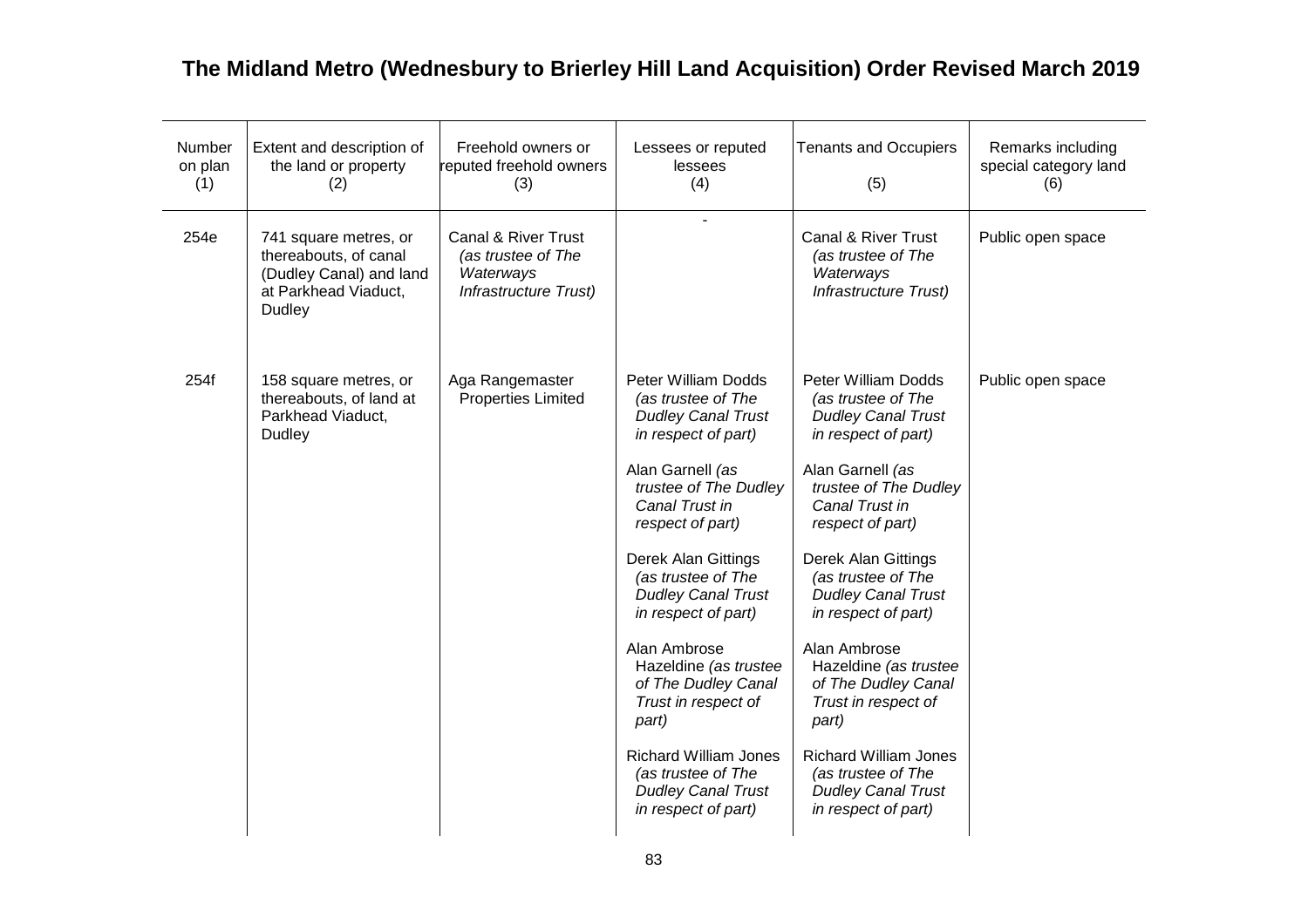| Number<br>on plan<br>(1) | Extent and description of<br>the land or property<br>(2)                        | Freehold owners or<br>reputed freehold owners<br>(3)                                                                                                                                                                                                                                                                                                                                                                                                                               | Lessees or reputed<br>lessees<br>(4) | <b>Tenants and Occupiers</b><br>(5)                                                                                                                                                                                                                                                                                                                                                                                                                                                | Remarks including<br>special category land<br>(6) |
|--------------------------|---------------------------------------------------------------------------------|------------------------------------------------------------------------------------------------------------------------------------------------------------------------------------------------------------------------------------------------------------------------------------------------------------------------------------------------------------------------------------------------------------------------------------------------------------------------------------|--------------------------------------|------------------------------------------------------------------------------------------------------------------------------------------------------------------------------------------------------------------------------------------------------------------------------------------------------------------------------------------------------------------------------------------------------------------------------------------------------------------------------------|---------------------------------------------------|
| 255                      | <b>NUMBER NOT USED</b>                                                          |                                                                                                                                                                                                                                                                                                                                                                                                                                                                                    |                                      |                                                                                                                                                                                                                                                                                                                                                                                                                                                                                    |                                                   |
| 256                      | 855 square metres, or<br>thereabouts, of land at<br>Parkhead Viaduct,<br>Dudley | <b>Peter William Dodds</b><br>(as trustee of The<br><b>Dudley Canal Trust</b><br>in respect of part)<br>Alan Garnell (as<br>trustee of The<br><b>Dudley Canal Trust</b><br>in respect of part)<br>Alan Ambrose<br>Hazeldine (as trustee<br>of The Dudley Canal<br>Trust in respect of<br>part)<br>Derek Alan Gittings<br>(as trustee of The<br><b>Dudley Canal Trust</b><br>in respect of part)<br><b>Richard William Jones</b><br>(as trustee of The<br><b>Dudley Canal Trust</b> |                                      | Peter William Dodds<br>(as trustee of The<br><b>Dudley Canal Trust</b><br>in respect of part)<br>Alan Garnell (as<br>trustee of The<br><b>Dudley Canal Trust</b><br>in respect of part)<br>Alan Ambrose<br>Hazeldine (as trustee<br>of The Dudley Canal<br>Trust in respect of<br>part)<br><b>Derek Alan Gittings</b><br>(as trustee of The<br><b>Dudley Canal Trust</b><br>in respect of part)<br><b>Richard William Jones</b><br>(as trustee of The<br><b>Dudley Canal Trust</b> |                                                   |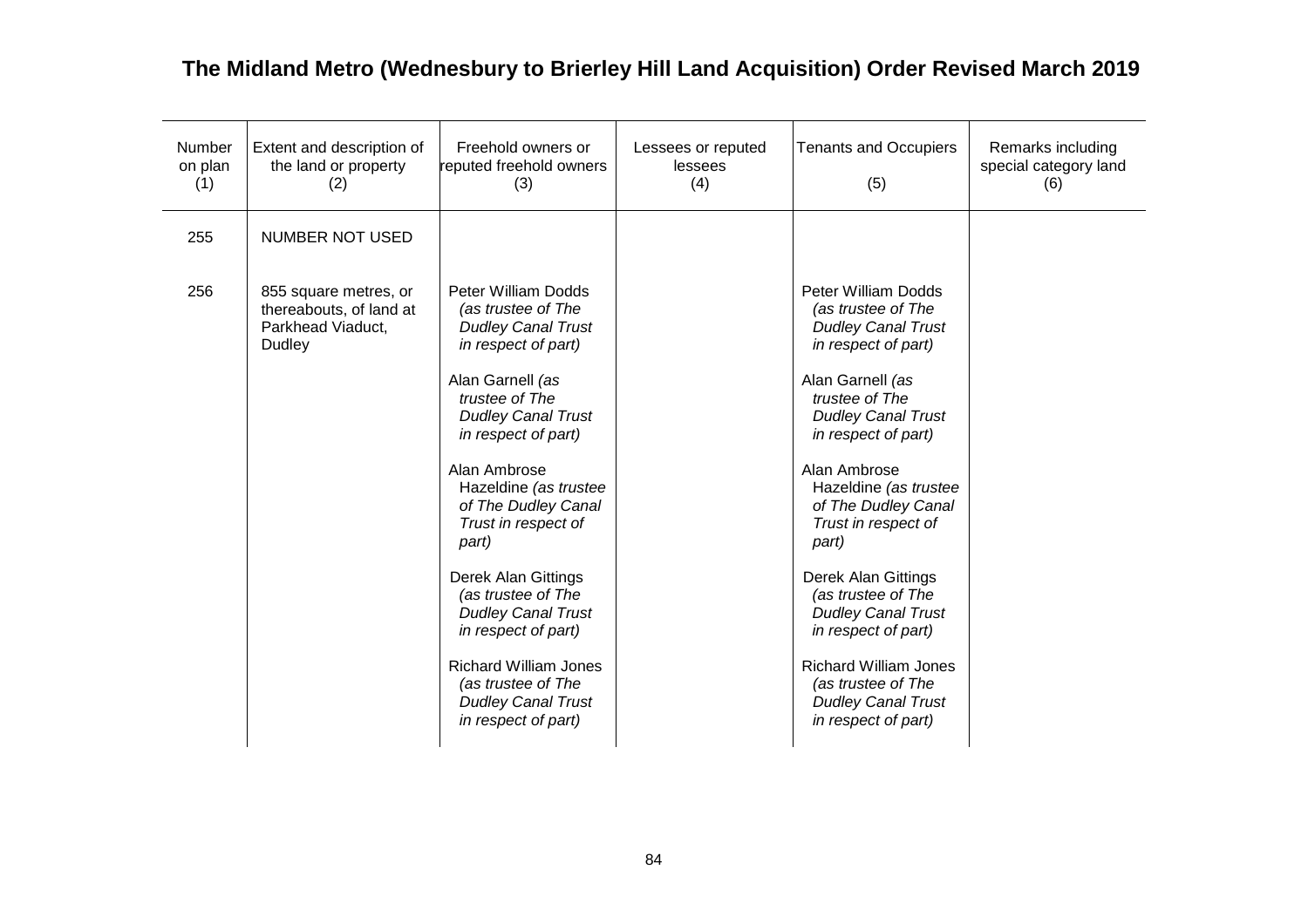| Number<br>on plan<br>(1) | Extent and description of<br>the land or property<br>(2)                                                          | Freehold owners or<br>reputed freehold owners<br>(3) | Lessees or reputed<br>lessees<br>(4) | <b>Tenants and Occupiers</b><br>(5) | Remarks including<br>special category land<br>(6) |
|--------------------------|-------------------------------------------------------------------------------------------------------------------|------------------------------------------------------|--------------------------------------|-------------------------------------|---------------------------------------------------|
| 257                      | 32 square metres, or<br>thereabouts, of land at<br>Parkhead Viaduct,<br>Dudley                                    | Canal & River Trust                                  |                                      | Canal & River Trust                 | Public open space                                 |
| 258                      | 36 square metres, or<br>thereabouts, of land at<br>Parkhead Viaduct,<br>Dudley                                    | Canal & River Trust                                  |                                      | Canal & River Trust                 |                                                   |
| 259                      | 590 square metres, or<br>thereabouts, of private<br>track and yard to the<br>south of Parkhead<br>Viaduct, Dudley | Aga Rangemaster<br><b>Properties Limited</b>         | David Wood Baking<br>Limited         | David Wood Baking<br>Limited        |                                                   |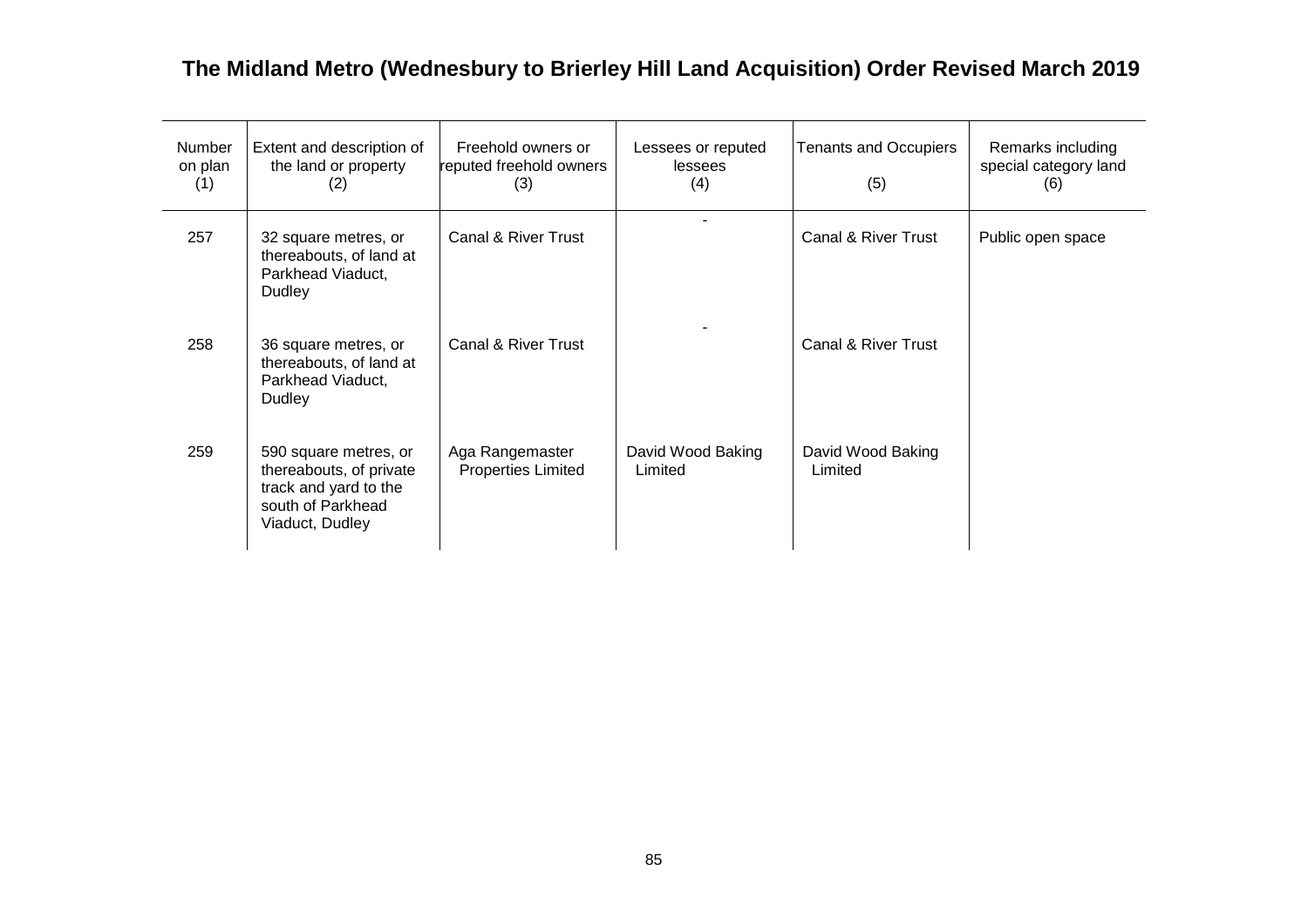| Number<br>on plan<br>(1) | Extent and description of<br>the land or property<br>(2)                                                   | Freehold owners or<br>reputed freehold owners<br>(3)                                                                              | Lessees or reputed<br>lessees<br>(4)                                                                                                                                                                                                                                                                                                                                                                                                                                                                                                                      | <b>Tenants and Occupiers</b><br>(5)                                                                                                                                                                                                                                                                                                                                                                                                                                                                                                                       | Remarks including<br>special category land<br>(6) |
|--------------------------|------------------------------------------------------------------------------------------------------------|-----------------------------------------------------------------------------------------------------------------------------------|-----------------------------------------------------------------------------------------------------------------------------------------------------------------------------------------------------------------------------------------------------------------------------------------------------------------------------------------------------------------------------------------------------------------------------------------------------------------------------------------------------------------------------------------------------------|-----------------------------------------------------------------------------------------------------------------------------------------------------------------------------------------------------------------------------------------------------------------------------------------------------------------------------------------------------------------------------------------------------------------------------------------------------------------------------------------------------------------------------------------------------------|---------------------------------------------------|
| 260                      | 3481 square metres, or<br>thereabouts, of private<br>road and footways<br>known as Crackley<br>Way, Dudley | Aga Rangemaster<br>Properties Limited (in<br>respect of part)<br><b>Reginald Geoffrey</b><br>Russell Cook (in<br>respect of part) | <b>Portal Construction</b><br>Limited (in respect of<br>Units K1 and L)<br>Sanne Fiduciary<br>Services Limited (as<br>mortgagee to Portal<br><b>Construction Limited</b><br>in respect of part)<br>David Wood Baking<br>Limited (in respect of<br>part)<br><b>William Nicholas</b><br>Dovellos (in respect<br>of part)<br><b>Gus Michael Dovellos</b><br>(in respect of part)<br>George Michael<br>Dovellos (in respect<br>of part)<br>Eriks Industrial<br>Services Limited (in<br>respect of part)<br><b>Towerdegree Limited</b><br>(in respect of part) | David Wood Baking<br>Limited (in respect of<br>part)<br><b>Portal Construction</b><br>Limited (in respect of<br>Units K1 and L)<br>Sanne Fiduciary<br>Services Limited (as<br>mortgagee to Portal<br><b>Construction Limited</b><br>in respect of part)<br><b>William Nicholas</b><br>Dovellos (in respect<br>of part)<br><b>Gus Michael Dovellos</b><br>(in respect of part)<br>George Michael<br>Dovellos (in respect<br>of part)<br>Eriks Industrial<br>Services Limited (in<br>respect of part)<br><b>Towerdegree Limited</b><br>(in respect of part) |                                                   |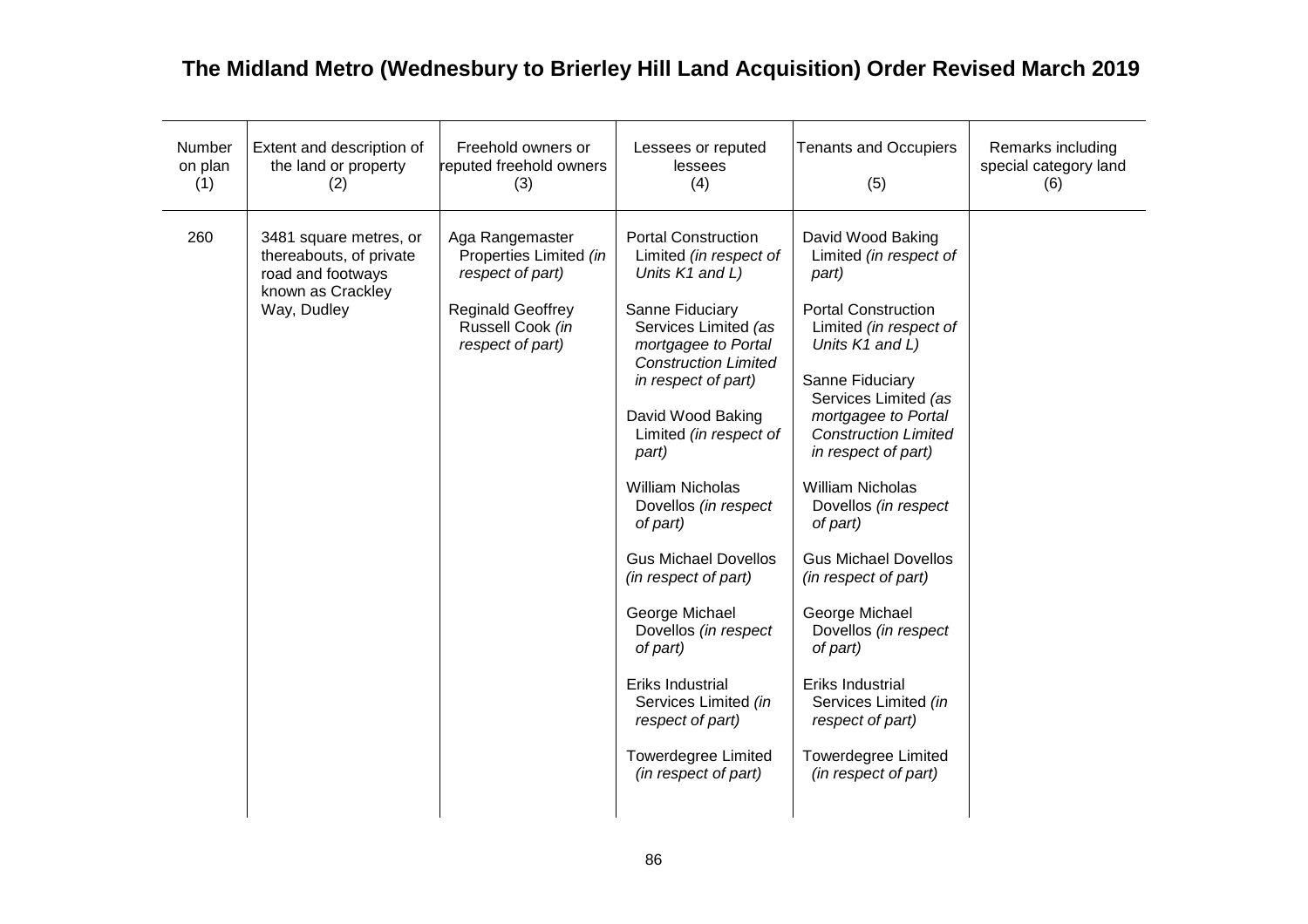| <b>Number</b><br>on plan<br>(1) | Extent and description of<br>the land or property<br>(2)                              | Freehold owners or<br>reputed freehold owners<br>(3) | Lessees or reputed<br>lessees<br>(4)                                                                                                                                                        | <b>Tenants and Occupiers</b><br>(5)                                                   | Remarks including<br>special category land<br>(6) |
|---------------------------------|---------------------------------------------------------------------------------------|------------------------------------------------------|---------------------------------------------------------------------------------------------------------------------------------------------------------------------------------------------|---------------------------------------------------------------------------------------|---------------------------------------------------|
| 260a                            | 1013 square metres, or<br>thereabouts, of private<br>road off Crackley Way,<br>Dudley | Aga Rangemaster<br><b>Properties Limited</b>         | The Electric Hose &<br><b>Rubber Company</b><br>Limited<br><b>Towerdegree Limited</b><br>Unknown <i>(in respect</i><br>of dissolved<br>company Cowan<br><b>Office Equipment</b><br>Limited) | The Electric Hose &<br><b>Rubber Company</b><br>Limited<br><b>Towerdegree Limited</b> |                                                   |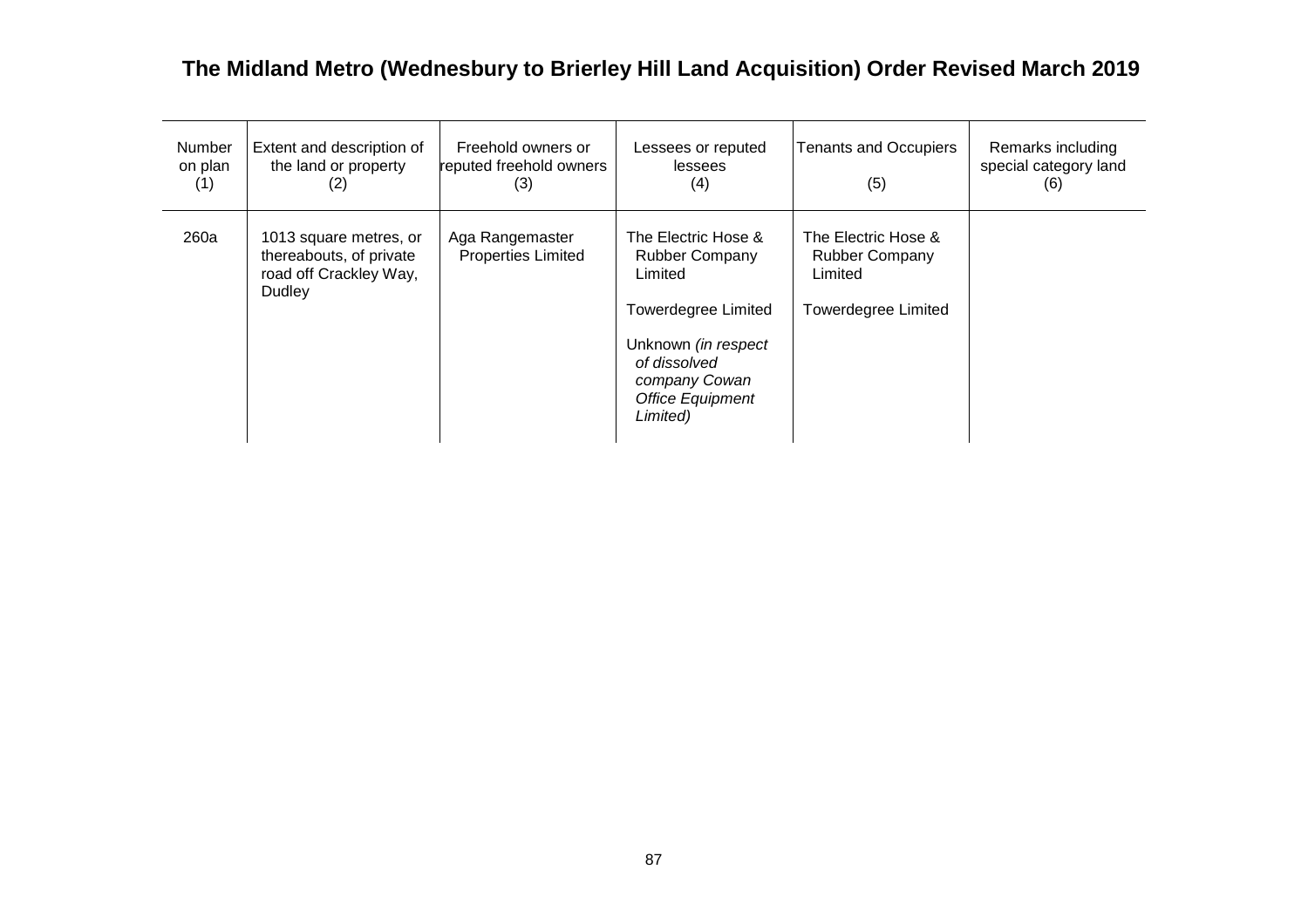| Number<br>on plan<br>(1) | Extent and description of<br>the land or property<br>(2)                        | Freehold owners or<br>reputed freehold owners<br>(3)                                                                                                                                                                                                                                                                                                                                                                                                                                                      | Lessees or reputed<br>lessees<br>(4) | <b>Tenants and Occupiers</b><br>(5)                                                                                                                                                                                                                                                                                                                                                                                                                                                                              | Remarks including<br>special category land<br>(6) |
|--------------------------|---------------------------------------------------------------------------------|-----------------------------------------------------------------------------------------------------------------------------------------------------------------------------------------------------------------------------------------------------------------------------------------------------------------------------------------------------------------------------------------------------------------------------------------------------------------------------------------------------------|--------------------------------------|------------------------------------------------------------------------------------------------------------------------------------------------------------------------------------------------------------------------------------------------------------------------------------------------------------------------------------------------------------------------------------------------------------------------------------------------------------------------------------------------------------------|---------------------------------------------------|
| 261                      | 151 square metres, or<br>thereabouts, of land at<br>Parkhead Viaduct,<br>Dudley | Peter William Dodds<br>(as trustee of The<br><b>Dudley Canal Trust</b><br>in respect of part)<br>Alan Garnell (as<br>trustee of The<br><b>Dudley Canal Trust</b><br>in respect of part)<br><b>Derek Alan Gittings</b><br>(as trustee of The<br><b>Dudley Canal Trust</b><br>in respect of part)<br>Alan Ambrose<br>Hazeldine (as trustee<br>of The Dudley Canal<br>Trust in respect of<br>part)<br><b>Richard William Jones</b><br>(as trustee of The<br><b>Dudley Canal Trust</b><br>in respect of part) |                                      | <b>Peter William Dodds</b><br>(as trustee of The<br><b>Dudley Canal Trust</b><br>in respect of part)<br>Alan Garnell (as<br>trustee of The<br><b>Dudley Canal Trust</b><br>in respect of part)<br><b>Derek Alan Gittings</b><br>(as trustee of The<br><b>Dudley Canal Trust</b><br>in respect of part)<br>Alan Ambrose<br>Hazeldine (as trustee<br>of The Dudley Canal<br>Trust in respect of<br>part)<br><b>Richard William Jones</b><br>(as trustee of The<br><b>Dudley Canal Trust</b><br>in respect of part) | Public open space                                 |
| 262                      | <b>NUMBER NOT USED</b>                                                          |                                                                                                                                                                                                                                                                                                                                                                                                                                                                                                           |                                      |                                                                                                                                                                                                                                                                                                                                                                                                                                                                                                                  |                                                   |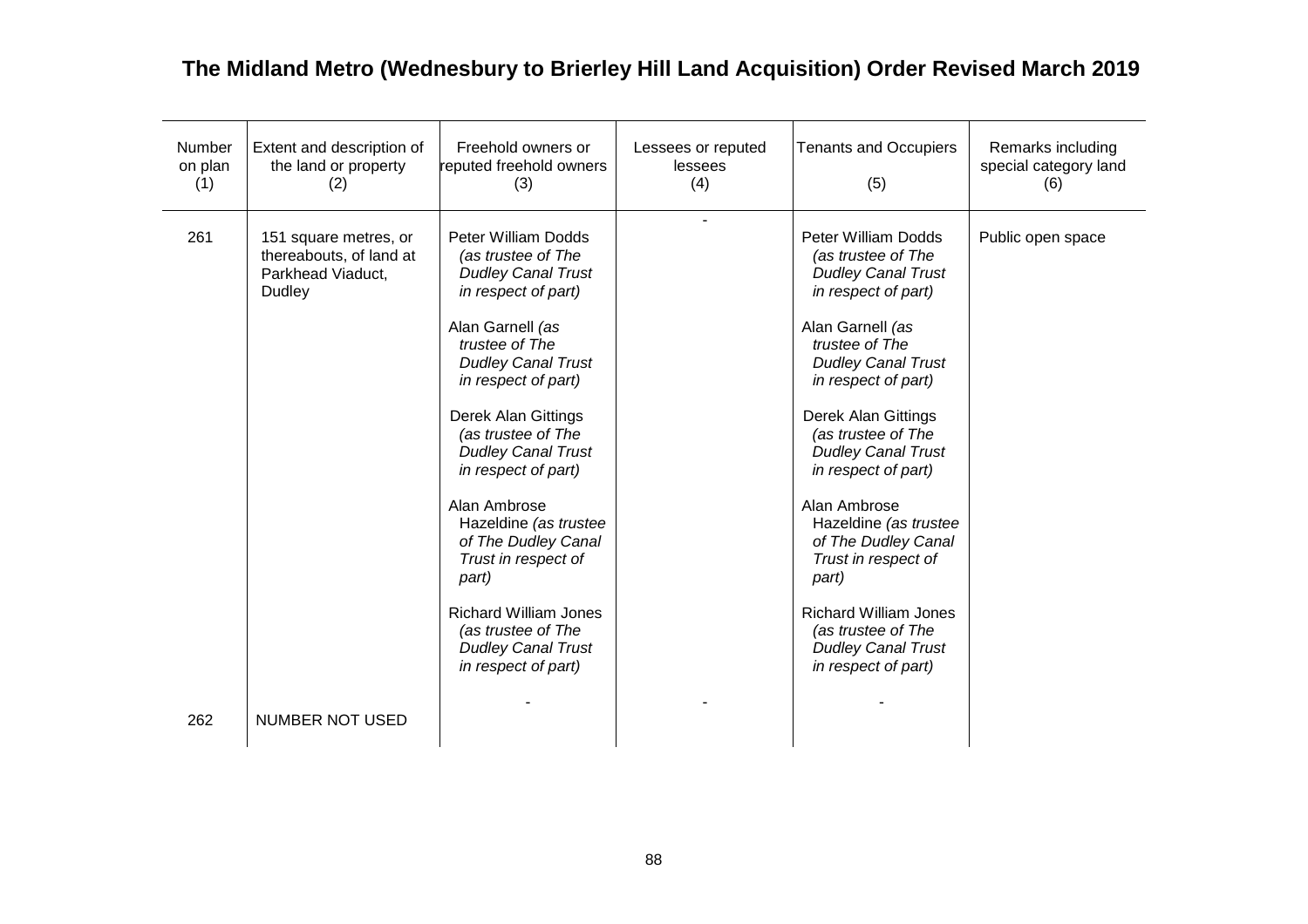| Number<br>on plan<br>(1) | Extent and description of<br>the land or property<br>(2)                                                                                       | Freehold owners or<br>reputed freehold owners<br>(3)                                                           | Lessees or reputed<br>lessees<br>(4) | <b>Tenants and Occupiers</b><br>(5)           | Remarks including<br>special category land<br>(6) |
|--------------------------|------------------------------------------------------------------------------------------------------------------------------------------------|----------------------------------------------------------------------------------------------------------------|--------------------------------------|-----------------------------------------------|---------------------------------------------------|
| 263                      | 19388 square metres, or<br>thereabouts, of railway<br>works and land (Walsall<br>to Stourbridge), south<br>west of Parkhead<br>Viaduct, Dudley | Network Rail<br>Infrastructure Limited                                                                         | $\overline{a}$                       | Network Rail<br>Infrastructure Limited        |                                                   |
| 264                      | 172 square metres, or<br>thereabouts, of land to<br>the south west of<br>Parkhead Viaduct,<br><b>Dudley</b>                                    | Network Rail<br>Infrastructure Limited                                                                         |                                      | Network Rail<br><b>Infrastructure Limited</b> |                                                   |
| 265                      | 10 square metres, or<br>thereabouts, of land to<br>the south west of<br>Parkhead Viaduct,<br>Dudley                                            | Karen Wood<br>David Anthony Wood<br>HSBC Bank plc (as<br>mortgagee to David<br>Anthony Wood and<br>Karen Wood) | David Wood Baking<br>Limited         | David Wood Baking<br>Limited                  |                                                   |
| 266                      | 16 square metres, or<br>thereabouts, of land to<br>the south west of<br>Parkhead Viaduct,<br>Dudley                                            | Karen Wood<br>David Anthony Wood<br>HSBC Bank plc (as<br>mortgagee to David<br>Anthony Wood and<br>Karen Wood) | David Wood Baking<br>Limited         | David Wood Baking<br>Limited                  |                                                   |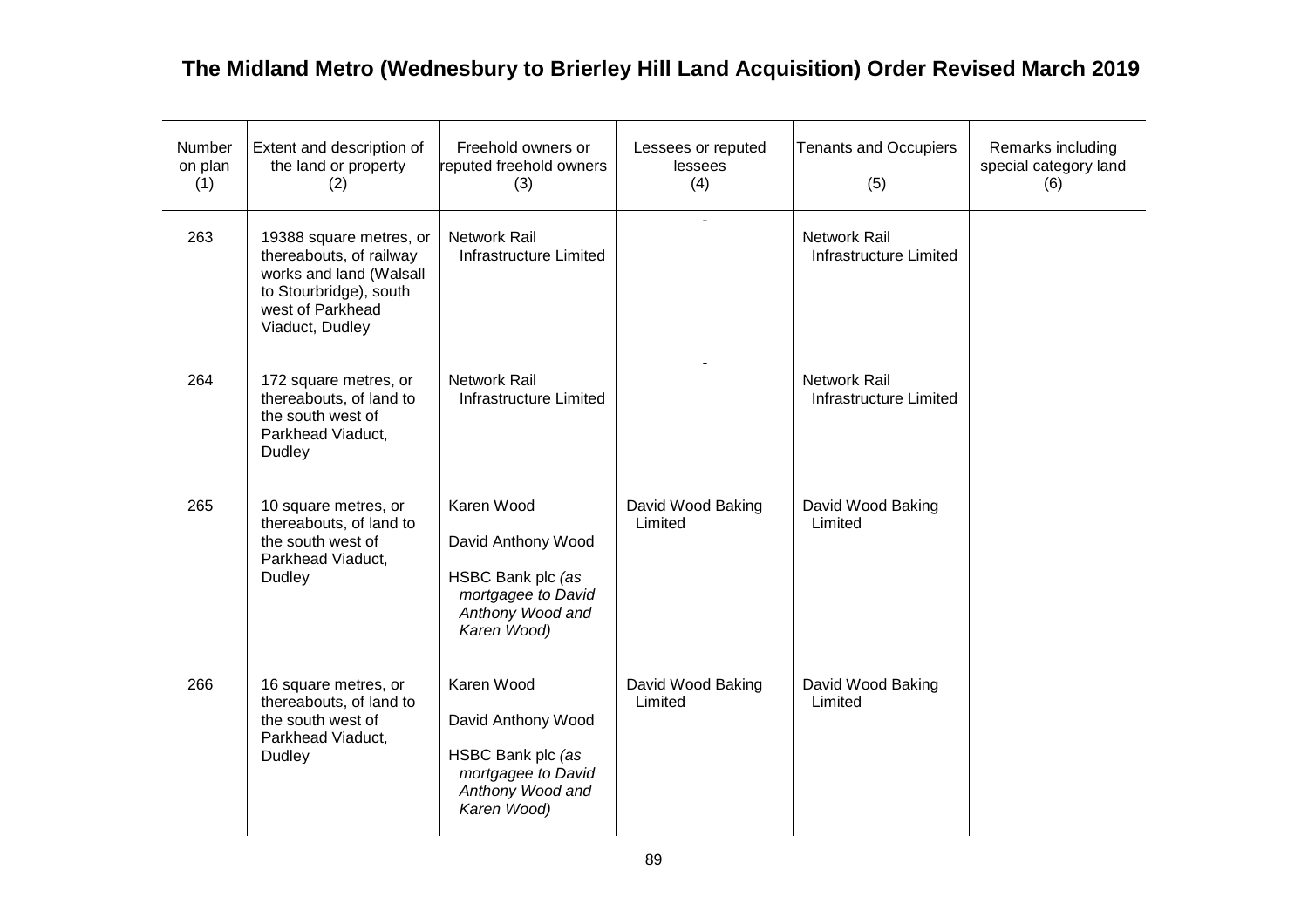| Number<br>on plan<br>(1) | Extent and description of<br>the land or property<br>(2)                                            | Freehold owners or<br>reputed freehold owners<br>(3)                                                           | Lessees or reputed<br>lessees<br>(4)                             | <b>Tenants and Occupiers</b><br>(5)           | Remarks including<br>special category land<br>(6) |
|--------------------------|-----------------------------------------------------------------------------------------------------|----------------------------------------------------------------------------------------------------------------|------------------------------------------------------------------|-----------------------------------------------|---------------------------------------------------|
| 267                      | 9 square metres, or<br>thereabouts, of land to<br>the south west of<br>Parkhead Viaduct,<br>Dudley  | <b>Network Rail</b><br>Infrastructure Limited                                                                  | $\blacksquare$                                                   | <b>Network Rail</b><br>Infrastructure Limited |                                                   |
| 268                      | 15 square metres, or<br>thereabouts, of land to<br>the south west of<br>Parkhead Viaduct,<br>Dudley | <b>Network Rail</b><br>Infrastructure Limited                                                                  |                                                                  | <b>Network Rail</b><br>Infrastructure Limited |                                                   |
| 269                      | 9 square metres, or<br>thereabouts, of land to<br>the south west of<br>Parkhead Viaduct,<br>Dudley  | Karen Wood<br>David Anthony Wood<br>HSBC Bank plc (as<br>mortgagee to David<br>Anthony Wood and<br>Karen Wood) | David Wood Baking<br>Limited                                     | David Wood Baking<br>Limited                  |                                                   |
| 270                      | 5 square metres, or<br>thereabouts, of land to<br>the south west of<br>Parkhead Viaduct,<br>Dudley  | Aga Rangemaster<br><b>Properties Limited</b>                                                                   | David Wood Baking<br>Limited<br>Karen Wood<br>David Anthony Wood | David Wood Baking<br>Limited                  |                                                   |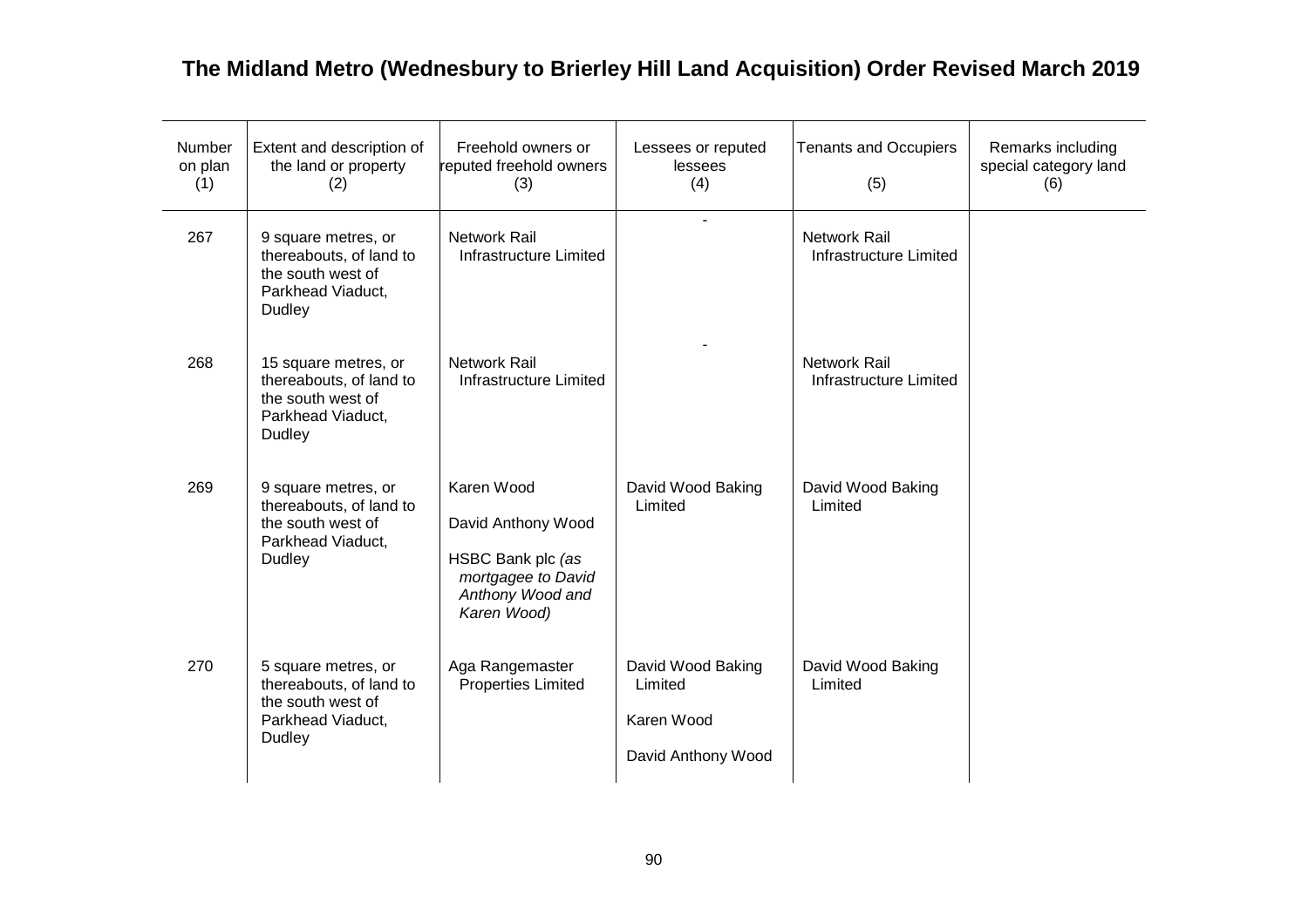| Number<br>on plan<br>(1) | Extent and description of<br>the land or property<br>(2)                                        | Freehold owners or<br>reputed freehold owners<br>(3) | Lessees or reputed<br>lessees<br>(4)                                                                                                                                                                                      | <b>Tenants and Occupiers</b><br>(5) | Remarks including<br>special category land<br>(6) |
|--------------------------|-------------------------------------------------------------------------------------------------|------------------------------------------------------|---------------------------------------------------------------------------------------------------------------------------------------------------------------------------------------------------------------------------|-------------------------------------|---------------------------------------------------|
| 271                      | 238 square metres, or<br>thereabouts, of buildings<br>and land north of<br>Crackley Way, Dudley | Aga Rangemaster<br><b>Properties Limited</b>         | David Wood Baking<br>UK Limited (in<br>respect of part)<br>Karen Wood (in<br>respect of part)<br>David Anthony Wood<br>(in respect of part)<br>HSBC Bank plc (as<br>mortgagee to David<br>Anthony Wood and<br>Karen Wood) | David Wood Baking<br>Limited        |                                                   |
| 272                      | 215 square metres, or<br>thereabouts, of buildings<br>and land north of<br>Crackley Way, Dudley | Aga Rangemaster<br><b>Properties Limited</b>         | David Wood Baking<br>UK Limited (in<br>respect of part)<br>Karen Wood (in<br>respect of part)<br>David Anthony Wood<br>(in respect of part)<br>HSBC Bank plc (as<br>mortgagee to David<br>Anthony Wood and<br>Karen Wood) | David Wood Baking<br>Limited        |                                                   |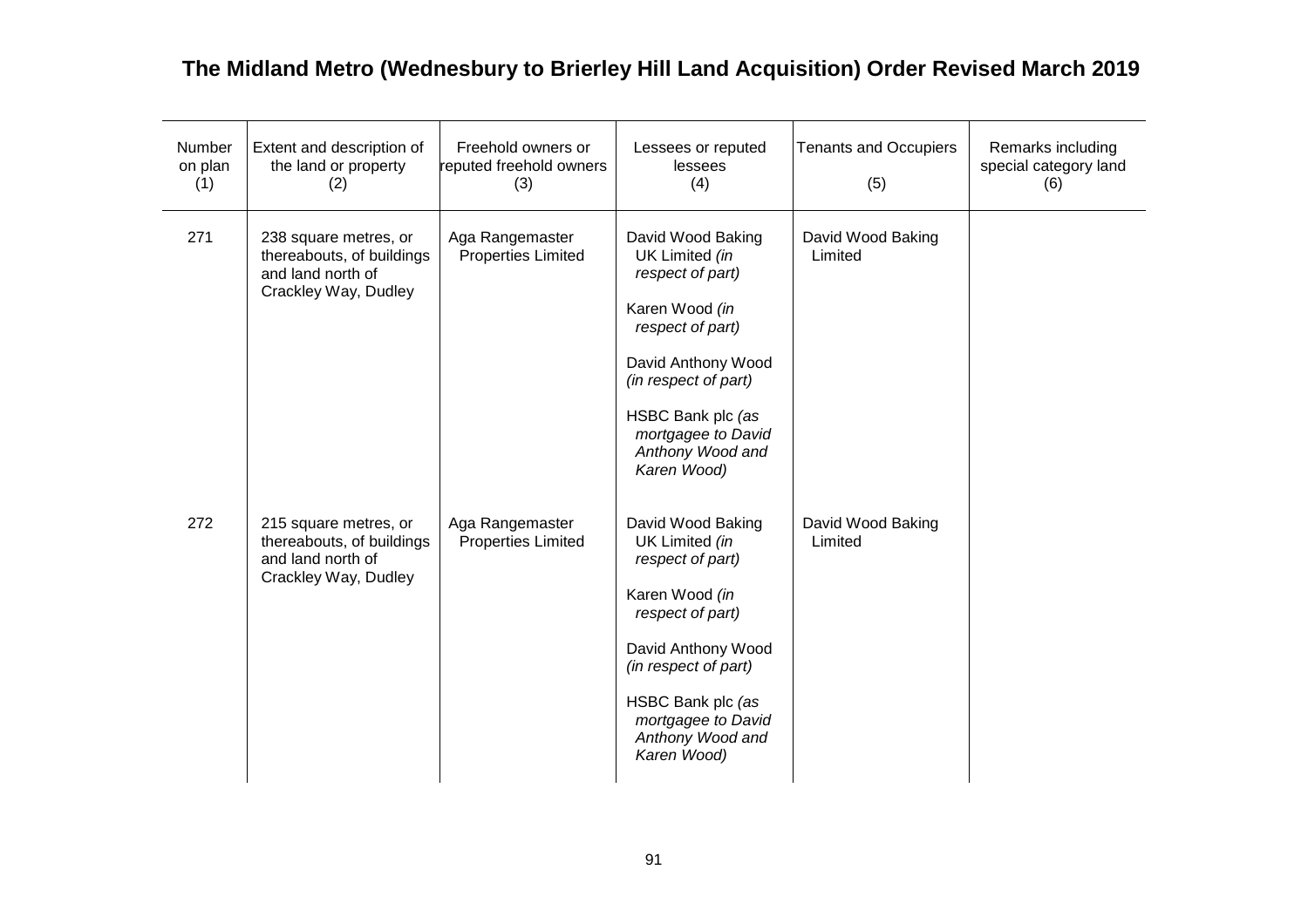| Number<br>on plan<br>(1) | Extent and description of<br>the land or property<br>(2)                                 | Freehold owners or<br>reputed freehold owners<br>(3) | Lessees or reputed<br>lessees<br>(4)                                                                                                                                  | <b>Tenants and Occupiers</b><br>(5)                                                                                                                                   | Remarks including<br>special category land<br>(6) |
|--------------------------|------------------------------------------------------------------------------------------|------------------------------------------------------|-----------------------------------------------------------------------------------------------------------------------------------------------------------------------|-----------------------------------------------------------------------------------------------------------------------------------------------------------------------|---------------------------------------------------|
| 273                      | 214 square metres, or<br>thereabouts, of land<br>north of Crackley Way,<br>Dudley        | Aga Rangemaster<br><b>Properties Limited</b>         | <b>Portal Construction</b><br>Limited<br><b>Towerdegree Limited</b><br>Sanne Fiduciary<br>Services Limited (as<br>mortgagee to Portal<br><b>Construction Limited)</b> | <b>Portal Construction</b><br>Limited<br><b>Towerdegree Limited</b><br>Sanne Fiduciary<br>Services Limited (as<br>mortgagee to Portal<br><b>Construction Limited)</b> |                                                   |
| 274                      | 276 square metres, or<br>thereabouts, of land<br>north of Crackley Way,<br><b>Dudley</b> | Aga Rangemaster<br><b>Properties Limited</b>         | <b>Portal Construction</b><br>Limited<br><b>Towerdegree Limited</b><br>Sanne Fiduciary<br>Services Limited (as<br>mortgagee to Portal<br><b>Construction Limited)</b> | <b>Portal Construction</b><br>Limited<br><b>Towerdegree Limited</b><br>Sanne Fiduciary<br>Services Limited (as<br>mortgagee to Portal<br><b>Construction Limited)</b> |                                                   |
| 275                      | 4 square metres, or<br>thereabouts, of land<br>north of Crackley Way,<br><b>Dudley</b>   | Aga Rangemaster<br><b>Properties Limited</b>         | <b>Portal Construction</b><br>Limited<br>Sanne Fiduciary<br>Services Limited (as<br>mortgagee to Portal<br><b>Construction Limited)</b>                               | <b>Portal Construction</b><br>Limited<br>Sanne Fiduciary<br>Services Limited (as<br>mortgagee to Portal<br><b>Construction Limited)</b>                               |                                                   |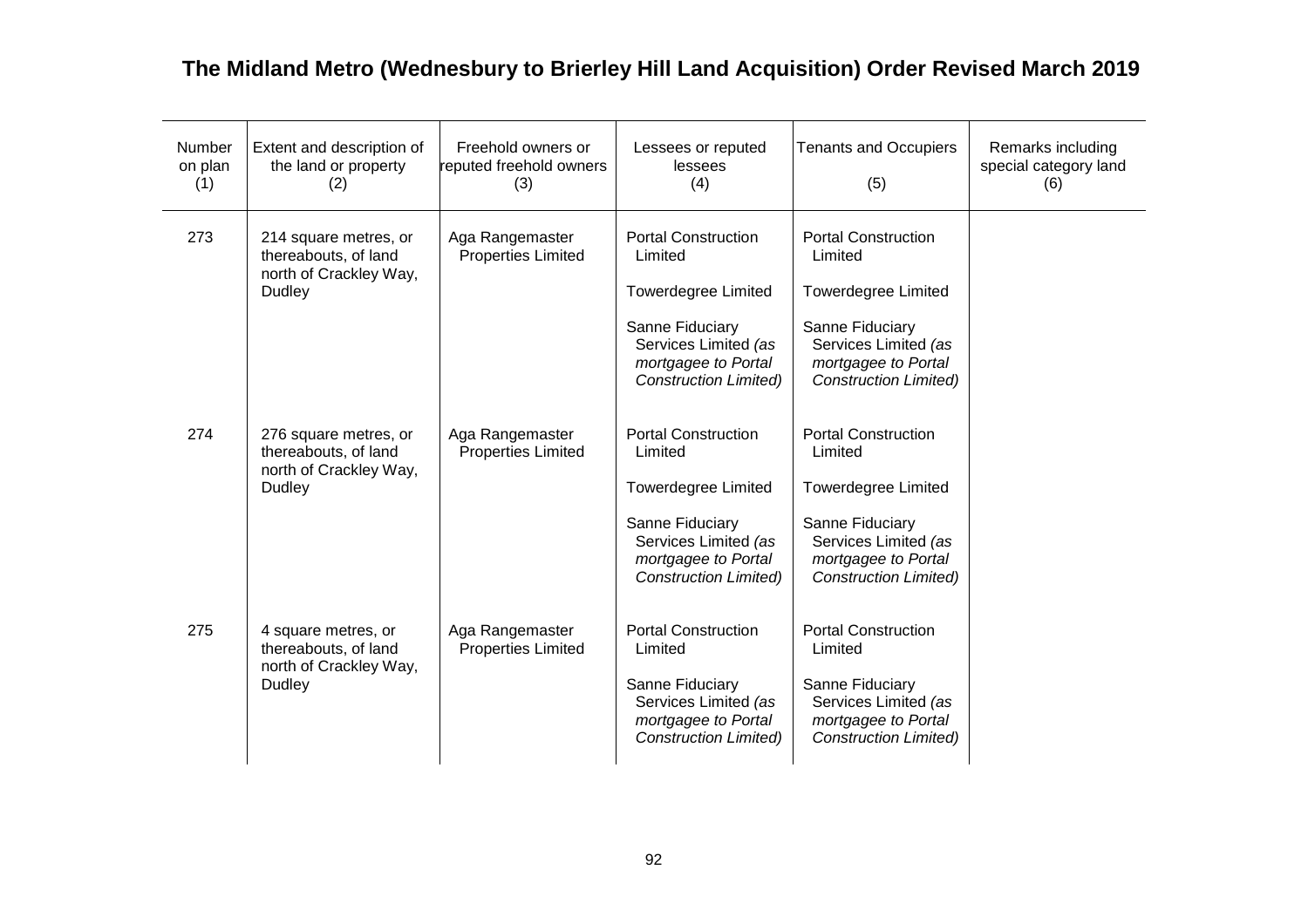| Number<br>on plan<br>(1) | Extent and description of<br>the land or property<br>(2)                          | Freehold owners or<br>reputed freehold owners<br>(3) | Lessees or reputed<br>lessees<br>(4)                                                                                                    | <b>Tenants and Occupiers</b><br>(5)                                                                                                     | Remarks including<br>special category land<br>(6) |
|--------------------------|-----------------------------------------------------------------------------------|------------------------------------------------------|-----------------------------------------------------------------------------------------------------------------------------------------|-----------------------------------------------------------------------------------------------------------------------------------------|---------------------------------------------------|
| 276                      | 18 square metres, or<br>thereabouts, of land<br>north of Crackley Way,<br>Dudley  | Aga Rangemaster<br><b>Properties Limited</b>         | <b>Portal Construction</b><br>Limited<br>Sanne Fiduciary<br>Services Limited (as<br>mortgagee to Portal<br><b>Construction Limited)</b> | <b>Portal Construction</b><br>Limited<br>Sanne Fiduciary<br>Services Limited (as<br>mortgagee to Portal<br><b>Construction Limited)</b> |                                                   |
| 277                      | 40 square metres, or<br>thereabouts, of land<br>north of Crackley Way,<br>Dudley  | Aga Rangemaster<br><b>Properties Limited</b>         | <b>William Nicholas</b><br><b>Dovellos</b><br><b>Gus Michael Dovellos</b><br>George Michael<br><b>Dovellos</b>                          | <b>William Nicholas</b><br><b>Dovellos</b><br><b>Gus Michael Dovellos</b><br>George Michael<br>Dovellos                                 |                                                   |
| 278                      | 105 square metres, or<br>thereabouts, of land<br>north of Crackley Way,<br>Dudley | Aga Rangemaster<br><b>Properties Limited</b>         | <b>William Nicholas</b><br><b>Dovellos</b><br><b>Gus Michael Dovellos</b><br>George Michael<br><b>Dovellos</b>                          | <b>William Nicholas</b><br><b>Dovellos</b><br><b>Gus Michael Dovellos</b><br>George Michael<br><b>Dovellos</b>                          |                                                   |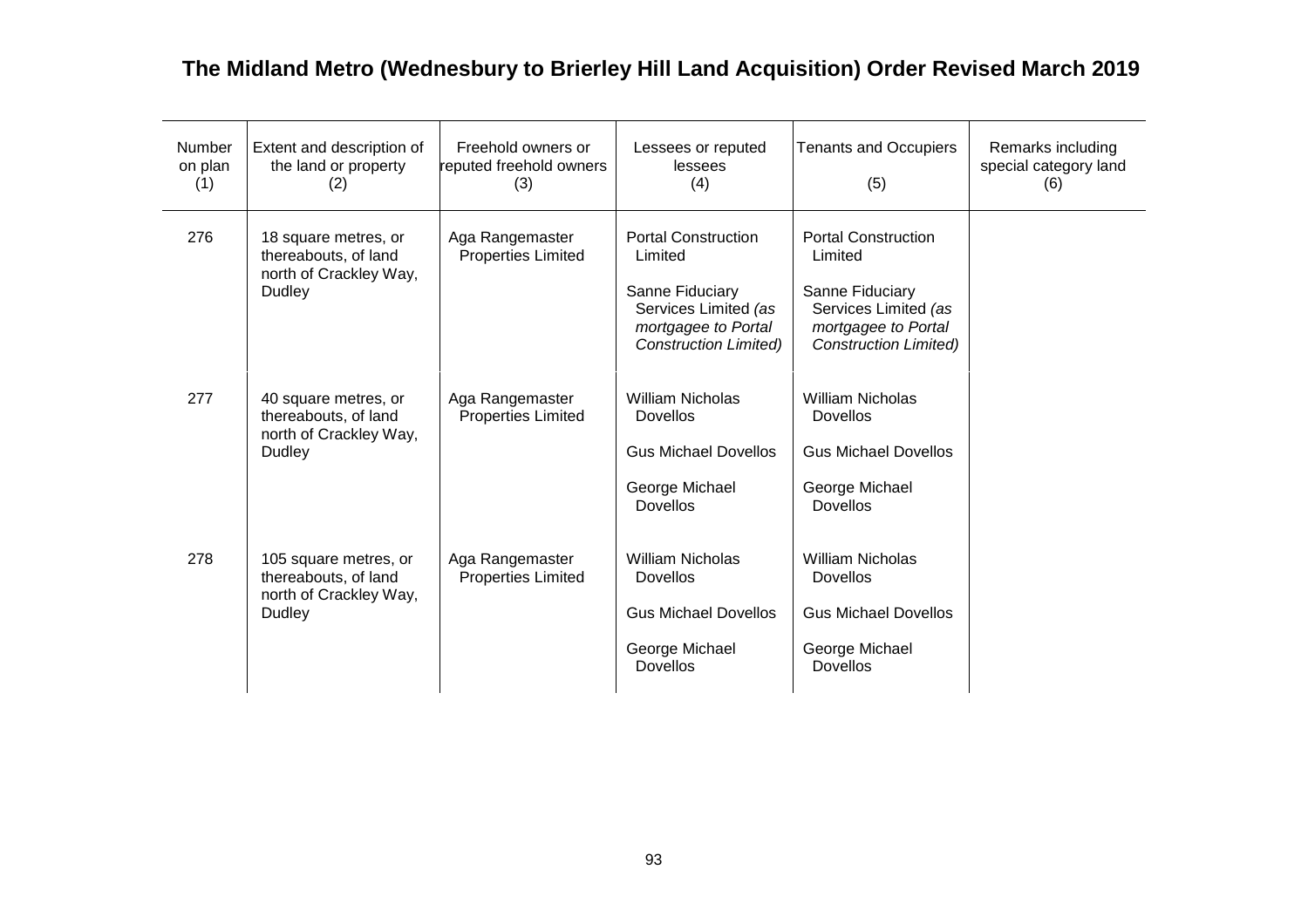| <b>Number</b><br>on plan<br>(1) | Extent and description of<br>the land or property<br>(2)                               | Freehold owners or<br>reputed freehold owners<br>(3) | Lessees or reputed<br>lessees<br>(4)                                                                                                                                                                                                     | <b>Tenants and Occupiers</b><br>(5)                                                                                                                                                                                                                    | Remarks including<br>special category land<br>(6) |
|---------------------------------|----------------------------------------------------------------------------------------|------------------------------------------------------|------------------------------------------------------------------------------------------------------------------------------------------------------------------------------------------------------------------------------------------|--------------------------------------------------------------------------------------------------------------------------------------------------------------------------------------------------------------------------------------------------------|---------------------------------------------------|
| 279                             | 9 square metres, or<br>thereabouts, of land<br>north of Crackley Way,<br><b>Dudley</b> | Aga Rangemaster<br><b>Properties Limited</b>         | <b>Portal Construction</b><br>Limited (in respect of<br>Units K1 and L)<br>Sanne Fiduciary<br>Services Limited (as<br>mortgagee to Portal<br><b>Construction Limited)</b><br>Eriks Industrial<br>Services Limited<br>Towerdegree Limited | <b>Portal Construction</b><br>Limited <i>(in respect of</i><br>Units K1 and L)<br>Sanne Fiduciary<br>Services Limited (as<br>mortgagee to Portal<br><b>Construction Limited)</b><br>Eriks Industrial<br>Services Limited<br><b>Towerdegree Limited</b> |                                                   |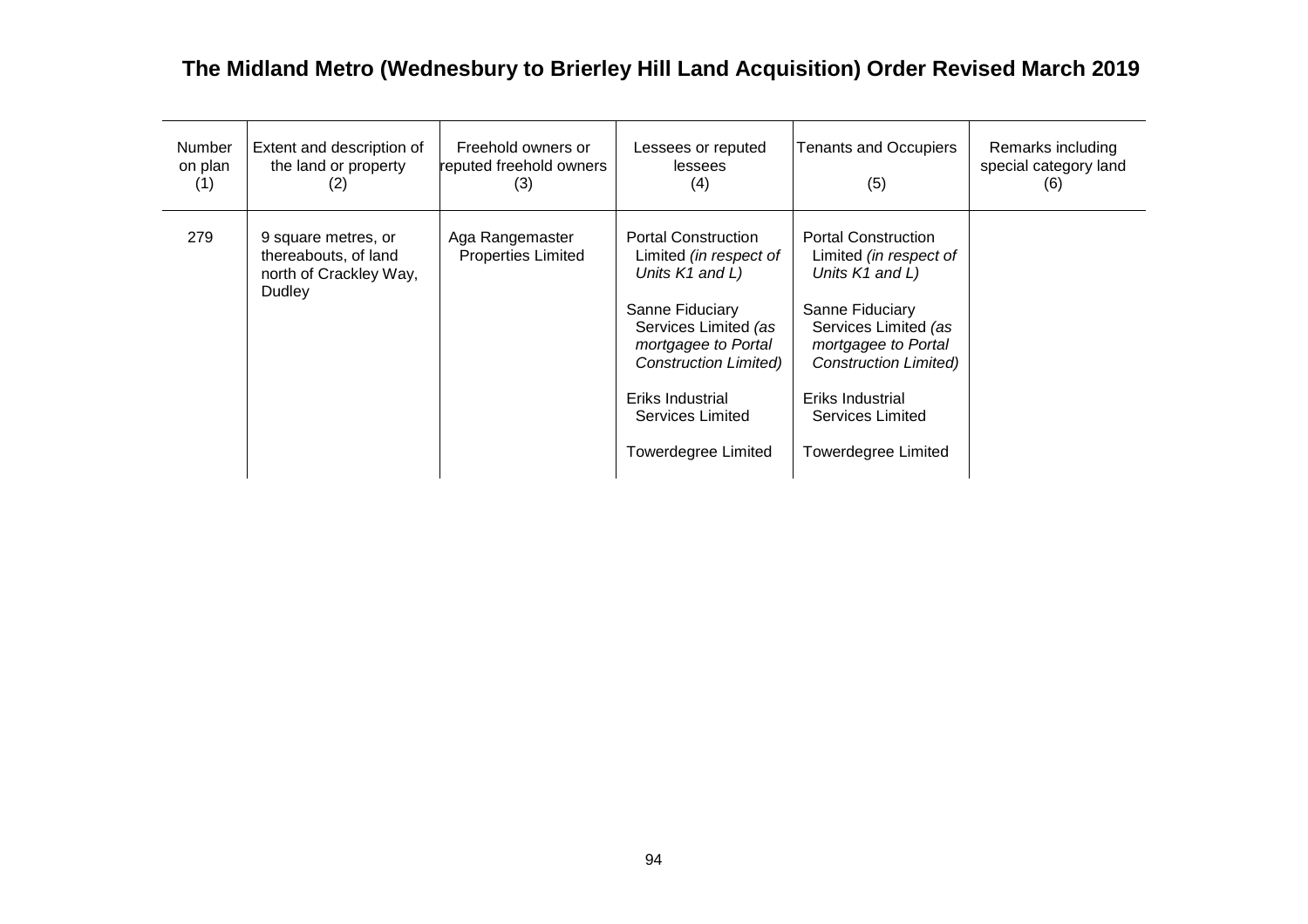| Number<br>on plan<br>(1) | Extent and description of<br>the land or property<br>(2)                                 | Freehold owners or<br>reputed freehold owners<br>(3) | Lessees or reputed<br>lessees<br>(4)                                                                                                                                                                                                                                                                                                                                                                             | <b>Tenants and Occupiers</b><br>(5)                                                                                                                                                                                                                                                                               | Remarks including<br>special category land<br>(6) |
|--------------------------|------------------------------------------------------------------------------------------|------------------------------------------------------|------------------------------------------------------------------------------------------------------------------------------------------------------------------------------------------------------------------------------------------------------------------------------------------------------------------------------------------------------------------------------------------------------------------|-------------------------------------------------------------------------------------------------------------------------------------------------------------------------------------------------------------------------------------------------------------------------------------------------------------------|---------------------------------------------------|
| 280                      | 163 square metres, or<br>thereabouts, of land<br>north of Crackley Way,<br><b>Dudley</b> | Aga Rangemaster<br><b>Properties Limited</b>         | <b>Portal Construction</b><br>Limited (in respect of<br>Units K1 and L)<br>Sanne Fiduciary<br>Services Limited (as<br>mortgagee to Portal<br><b>Construction Limited)</b><br>Eriks Industrial<br><b>Services Limited</b><br>The Electric Hose &<br><b>Rubber Company</b><br>Limited<br><b>Towerdegree Limited</b><br>Unknown (in respect<br>of dissolved<br>company Cowan<br><b>Office Equipment</b><br>Limited) | <b>Portal Construction</b><br>Limited (in respect of<br>Units K1 and L)<br>Sanne Fiduciary<br>Services Limited (as<br>mortgagee to Portal<br><b>Construction Limited)</b><br>Eriks Industrial<br><b>Services Limited</b><br>The Electric Hose &<br><b>Rubber Company</b><br>Limited<br><b>Towerdegree Limited</b> |                                                   |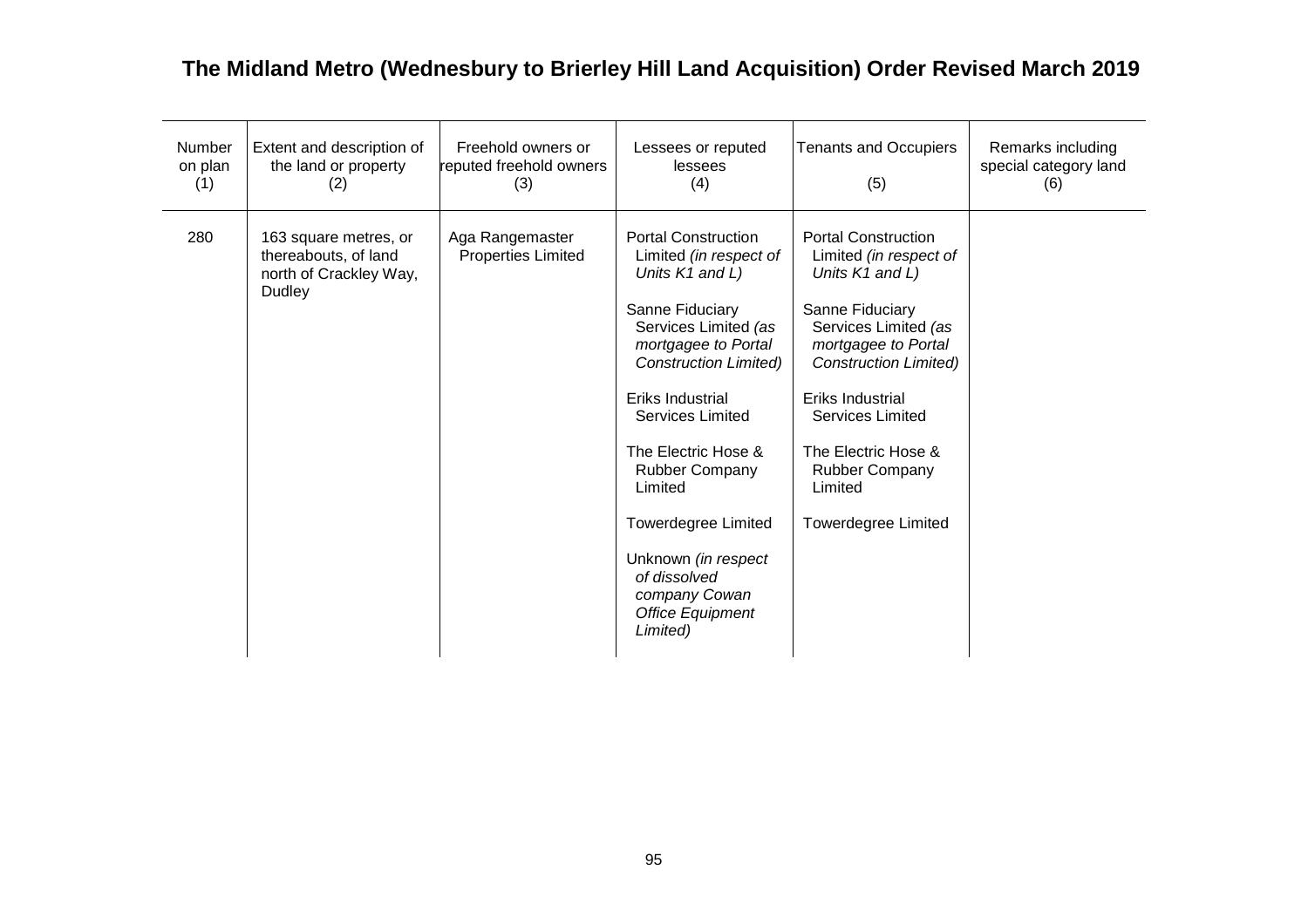| Number<br>on plan<br>(1) | Extent and description of<br>the land or property<br>(2)                          | Freehold owners or<br>reputed freehold owners<br>(3) | Lessees or reputed<br>lessees<br>(4)                                                                                                                   | <b>Tenants and Occupiers</b><br>(5)              | Remarks including<br>special category land<br>(6) |
|--------------------------|-----------------------------------------------------------------------------------|------------------------------------------------------|--------------------------------------------------------------------------------------------------------------------------------------------------------|--------------------------------------------------|---------------------------------------------------|
| 281                      | 204 square metres, or<br>thereabouts, of land<br>north of Crackley Way,<br>Dudley | Aga Rangemaster<br><b>Properties Limited</b>         | The Electric Hose &<br><b>Rubber Company</b><br>Limited<br>Unknown (in respect<br>of dissolved<br>company Cowan<br><b>Office Equipment</b><br>Limited) | The Electric Hose &<br>Rubber Company<br>Limited |                                                   |
| 282                      | 13 square metres, or<br>thereabouts, of land<br>north of Crackley Way,<br>Dudley  | Network Rail<br>Infrastructure Limited               |                                                                                                                                                        | <b>Network Rail</b><br>Infrastructure Limited    |                                                   |
| 283                      | 81 square metres, or<br>thereabouts, of land<br>north of Crackley Way,<br>Dudley  | <b>Network Rail</b><br>Infrastructure Limited        |                                                                                                                                                        | <b>Network Rail</b><br>Infrastructure Limited    |                                                   |
| 284                      | 45 square metres, or<br>thereabouts, of land<br>north of Crackley Way,<br>Dudley  | Aga Rangemaster<br><b>Properties Limited</b>         | The Electric Hose &<br>Rubber Company<br>Limited<br>Unknown (in respect<br>of dissolved<br>company Cowan<br><b>Office Equipment</b><br>Limited)        | The Electric Hose &<br>Rubber Company<br>Limited |                                                   |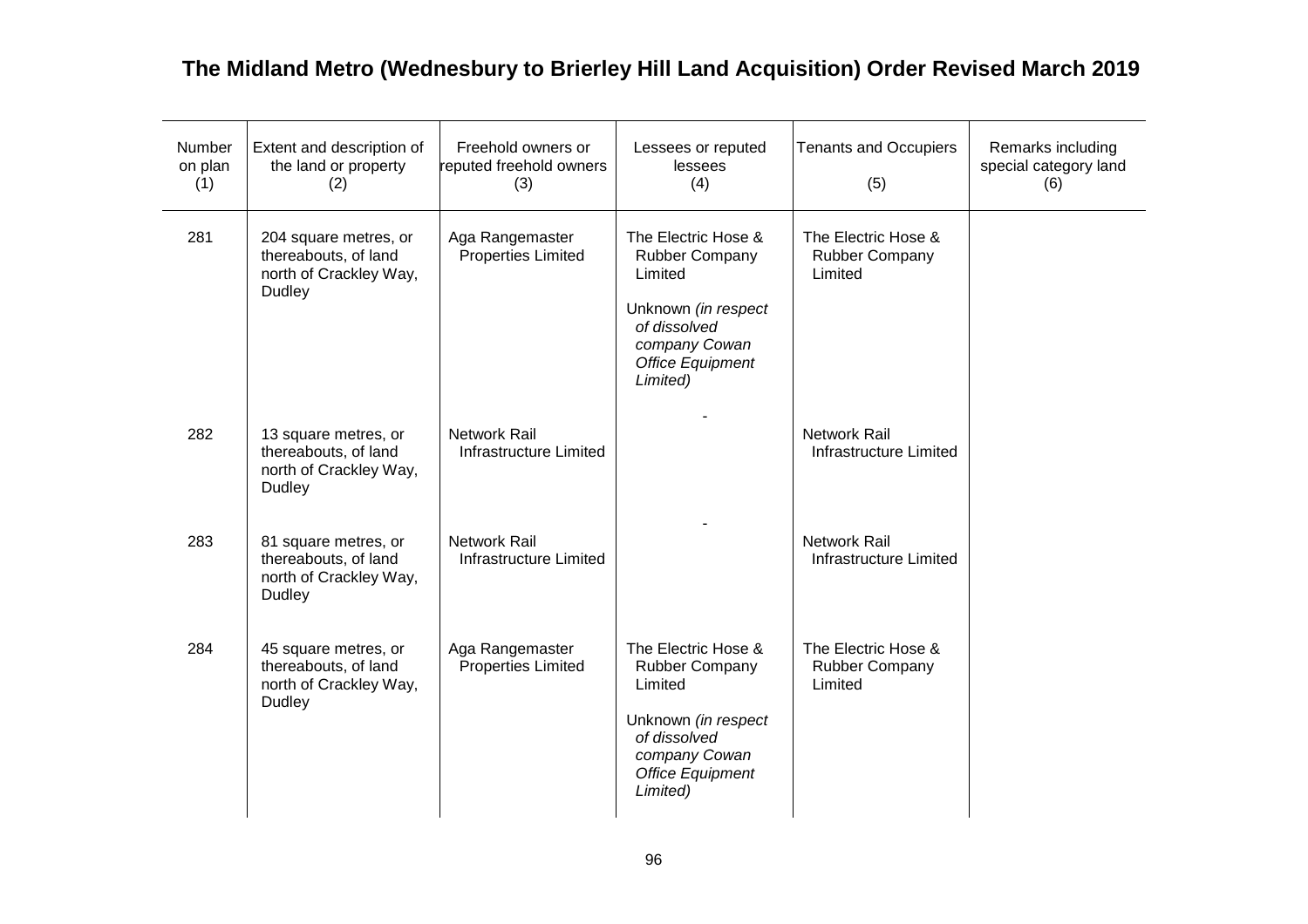| Number<br>on plan<br>(1) | Extent and description of<br>the land or property<br>(2)                                 | Freehold owners or<br>reputed freehold owners<br>(3)                                                 | Lessees or reputed<br>lessees<br>(4)                                                                                                                   | <b>Tenants and Occupiers</b><br>(5)              | Remarks including<br>special category land<br>(6) |
|--------------------------|------------------------------------------------------------------------------------------|------------------------------------------------------------------------------------------------------|--------------------------------------------------------------------------------------------------------------------------------------------------------|--------------------------------------------------|---------------------------------------------------|
| 285                      | 100 square metres, or<br>thereabouts, of land<br>north of Crackley Way,<br><b>Dudley</b> | Aga Rangemaster<br><b>Properties Limited</b><br><b>Network Rail</b><br><b>Infrastructure Limited</b> | $\overline{a}$                                                                                                                                         | <b>Network Rail</b><br>Infrastructure Limited    |                                                   |
| 286                      | 3 square metres, or<br>thereabouts, of land<br>north of Crackley Way,<br>Dudley          | Aga Rangemaster<br><b>Properties Limited</b>                                                         | The Electric Hose &<br><b>Rubber Company</b><br>Limited<br>Unknown (in respect<br>of dissolved<br>company Cowan<br><b>Office Equipment</b><br>Limited) | The Electric Hose &<br>Rubber Company<br>Limited |                                                   |
| 287                      | 96 square metres, or<br>thereabouts, of land<br>north of Crackley Way,<br>Dudley         | Aga Rangemaster<br><b>Properties Limited</b>                                                         | Deeley Group Limited                                                                                                                                   | Deeley Group Limited                             |                                                   |
| 288                      | 1475 square metres, or<br>thereabouts, of land<br>east of Highgate Road,<br>Dudley       | <b>Dudley Metropolitan</b><br>Borough Council                                                        |                                                                                                                                                        | <b>Dudley Metropolitan</b><br>Borough Council    |                                                   |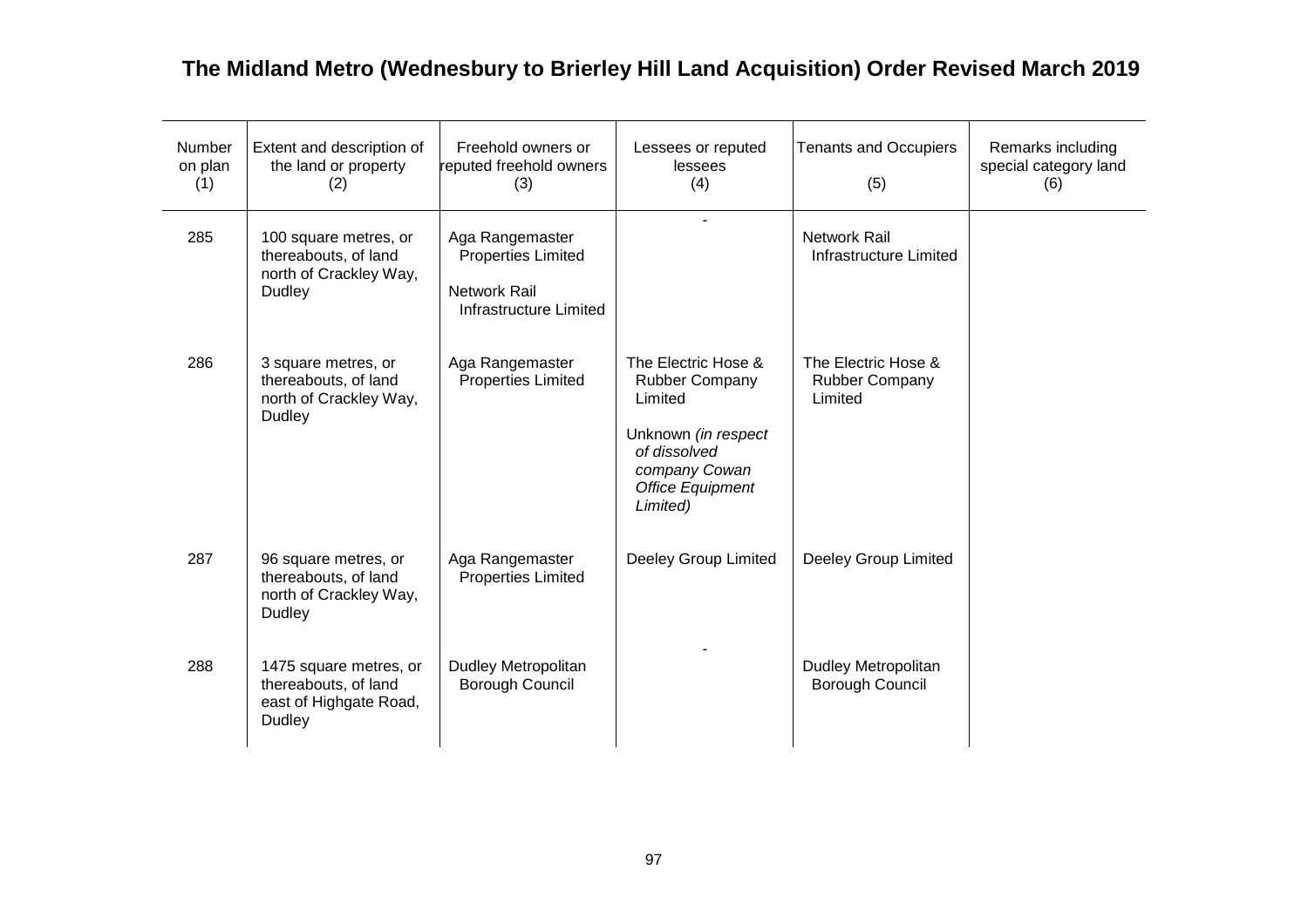| <b>Number</b><br>on plan<br>(1) | Extent and description of<br>the land or property<br>(2)                                        | Freehold owners or<br>reputed freehold owners<br>(3)             | Lessees or reputed<br>lessees<br>(4) | <b>Tenants and Occupiers</b><br>(5)                              | Remarks including<br>special category land<br>(6) |
|---------------------------------|-------------------------------------------------------------------------------------------------|------------------------------------------------------------------|--------------------------------------|------------------------------------------------------------------|---------------------------------------------------|
| 289                             | 220 square metres, or<br>thereabouts, of scrap<br>yard and land east of<br>Pedmore Road, Dudley | <b>Abdul Ghafoor</b><br><b>Christopher Arthur</b><br>Mansell     |                                      | Abdul Ghafoor<br><b>Christopher Arthur</b><br>Mansell            |                                                   |
|                                 |                                                                                                 | <b>Graham Wellings</b>                                           |                                      | <b>Graham Wellings</b>                                           |                                                   |
| 290                             | 236 square metres, or<br>thereabouts, of footway<br>east of Highgate Road,<br>Dudley            | Dudley Metropolitan<br>Borough Council (as<br>highway authority) |                                      | Dudley Metropolitan<br>Borough Council (as<br>highway authority) |                                                   |
| 291                             | 49 square metres, or<br>thereabouts, of yard<br>east of Highgate Road,<br>Dudley                | Dudley Metropolitan<br>Borough Council                           |                                      | Dudley Metropolitan<br>Borough Council                           |                                                   |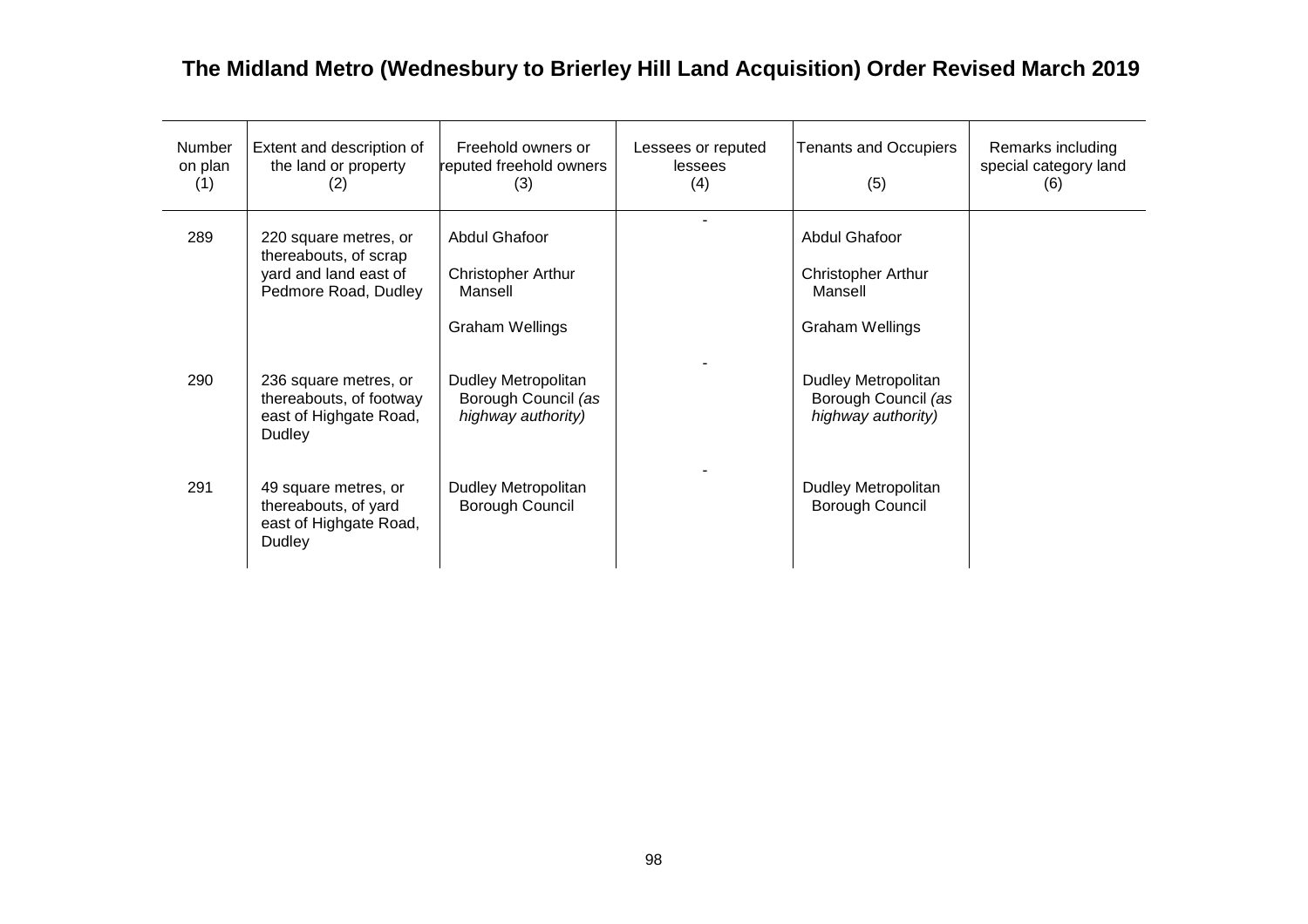| Number<br>on plan<br>(1) | Extent and description of<br>the land or property<br>(2)                                                         | Freehold owners or<br>reputed freehold owners<br>(3)                                                                                                                                                                                                                    | Lessees or reputed<br>lessees<br>(4) | <b>Tenants and Occupiers</b><br>(5)                              | Remarks including<br>special category land<br>(6) |
|--------------------------|------------------------------------------------------------------------------------------------------------------|-------------------------------------------------------------------------------------------------------------------------------------------------------------------------------------------------------------------------------------------------------------------------|--------------------------------------|------------------------------------------------------------------|---------------------------------------------------|
| 292                      | 1161 square metres, or<br>thereabouts, of scrap<br>yard, access road and<br>land east of Pedmore<br>Road, Dudley | <b>Acenta Property</b><br>Limited<br><b>Dudley Metropolitan</b><br>Borough Council<br><b>Abdul Ghafoor</b><br>Christopher Arthur<br>Mansell<br><b>Graham Wellings</b><br><b>National Westminster</b><br>Bank plc (as<br>mortgagee to Acenta<br><b>Property Limited)</b> | <b>Acenta Steel Limited</b>          | <b>Midlands Metals</b><br>Dudley Metropolitan<br>Borough Council |                                                   |
| 293                      | 30 square metres, or<br>thereabouts, of land<br>east of Pedmore Road,<br>Dudley                                  | <b>Acenta Property</b><br>Limited<br><b>National Westminster</b><br>Bank plc (as<br>mortgagee to Acenta<br><b>Property Limited)</b>                                                                                                                                     | <b>Acenta Steel Limited</b>          | <b>Midlands Metals</b>                                           |                                                   |
| 294                      | 180 square metres, or<br>thereabouts, of land<br>east of Pedmore Road,<br>Dudley                                 | Unknown                                                                                                                                                                                                                                                                 |                                      | Unknown                                                          |                                                   |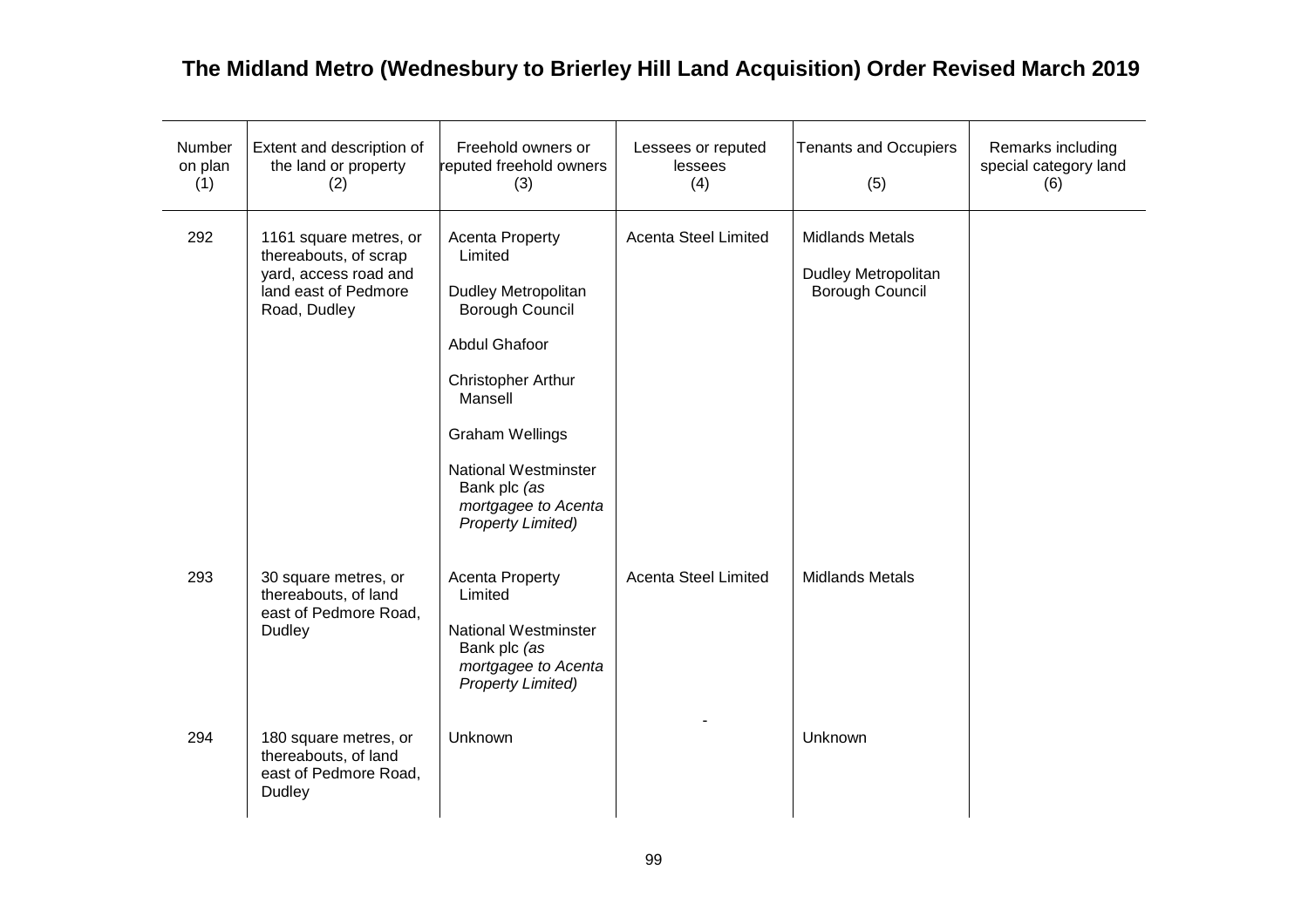| Number<br>on plan<br>(1) | Extent and description of<br>the land or property<br>(2)                                                                          | Freehold owners or<br>reputed freehold owners<br>(3)                                                                                | Lessees or reputed<br>lessees<br>(4) | <b>Tenants and Occupiers</b><br>(5)           | Remarks including<br>special category land<br>(6) |
|--------------------------|-----------------------------------------------------------------------------------------------------------------------------------|-------------------------------------------------------------------------------------------------------------------------------------|--------------------------------------|-----------------------------------------------|---------------------------------------------------|
| 295                      | 484 square metres, or<br>thereabouts, of land<br>east of Pedmore Road,<br><b>Dudley</b>                                           | <b>Acenta Property</b><br>Limited<br><b>National Westminster</b><br>Bank plc (as<br>mortgagee to Acenta<br><b>Property Limited)</b> | <b>Acenta Steel Limited</b>          | <b>Midlands Metals</b>                        |                                                   |
| 296                      | 24 square metres, or<br>thereabouts, of land<br>east of Pedmore Road,<br>Dudley                                                   | Unknown                                                                                                                             |                                      | Unknown                                       |                                                   |
| 297                      | 245 square metres, or<br>thereabouts, of railway,<br>works and land (Walsall<br>to Stourbridge), Dudley                           | <b>Network Rail</b><br>Infrastructure Limited                                                                                       |                                      | <b>Network Rail</b><br>Infrastructure Limited |                                                   |
| 298                      | 14306 square metres, or<br>thereabouts, of railway<br>works and land (Walsall<br>to Stourbridge), west of<br>Pedmore Road, Dudley | <b>Network Rail</b><br>Infrastructure Limited                                                                                       |                                      | <b>Network Rail</b><br>Infrastructure Limited |                                                   |
| 299                      | 14 square metres, or<br>thereabouts, of part of<br>car park west of<br>Pedmore Road, Dudley                                       | <b>Network Rail</b><br>Infrastructure Limited                                                                                       |                                      | <b>Network Rail</b><br>Infrastructure Limited |                                                   |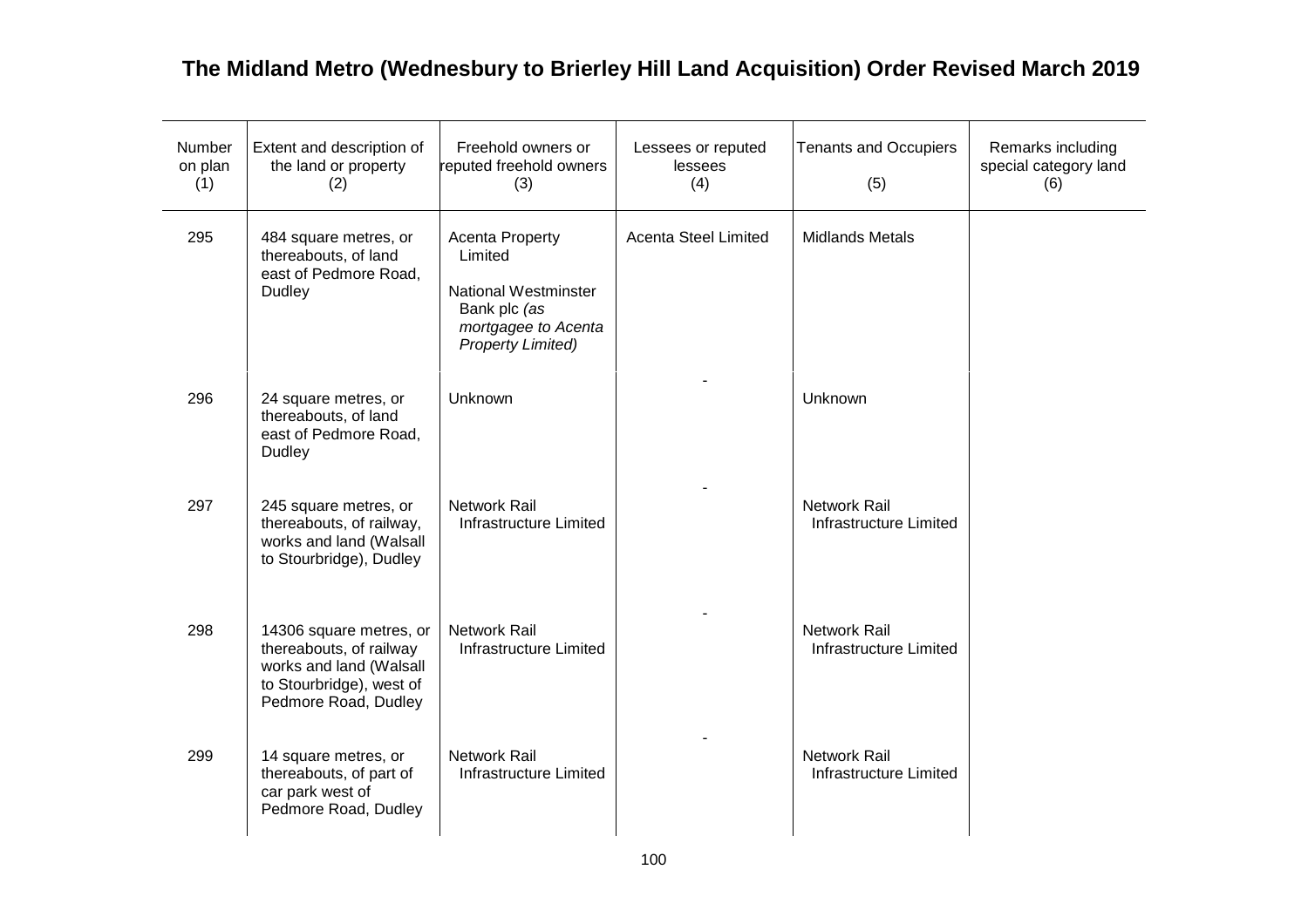| <b>Number</b><br>on plan<br>(1) | Extent and description of<br>the land or property<br>(2)                                                                      | Freehold owners or<br>reputed freehold owners<br>(3)                                                                                                                                                     | Lessees or reputed<br>lessees<br>(4) | <b>Tenants and Occupiers</b><br>(5)           | Remarks including<br>special category land<br>(6) |
|---------------------------------|-------------------------------------------------------------------------------------------------------------------------------|----------------------------------------------------------------------------------------------------------------------------------------------------------------------------------------------------------|--------------------------------------|-----------------------------------------------|---------------------------------------------------|
| 300                             | 1664 square metres, or<br>thereabouts, of canal,<br>towing path and land<br>(Pensnett Canal),<br><b>Dudley</b>                | C. Brown & Sons<br>(Steel) Limited<br><b>Network Rail</b><br>Infrastructure Limited<br>HSBC Bank plc (as<br>mortgagee to C.<br><b>Brown &amp; Sons</b><br>(Steel) Limited)                               |                                      | <b>Network Rail</b><br>Infrastructure Limited |                                                   |
| 301                             | 4 square metres, or<br>thereabouts, of railway<br>works and land (Walsall<br>to Stourbridge), west of<br>Pedmore Road, Dudley | C. Brown & Sons<br>(Steel) Limited (in<br>respect of part)<br>Network Rail<br>Infrastructure Limited<br>(in respect of part)<br>HSBC Bank plc (as<br>mortgagee to C.<br>Brown & Sons<br>(Steel) Limited) |                                      | <b>Network Rail</b><br>Infrastructure Limited |                                                   |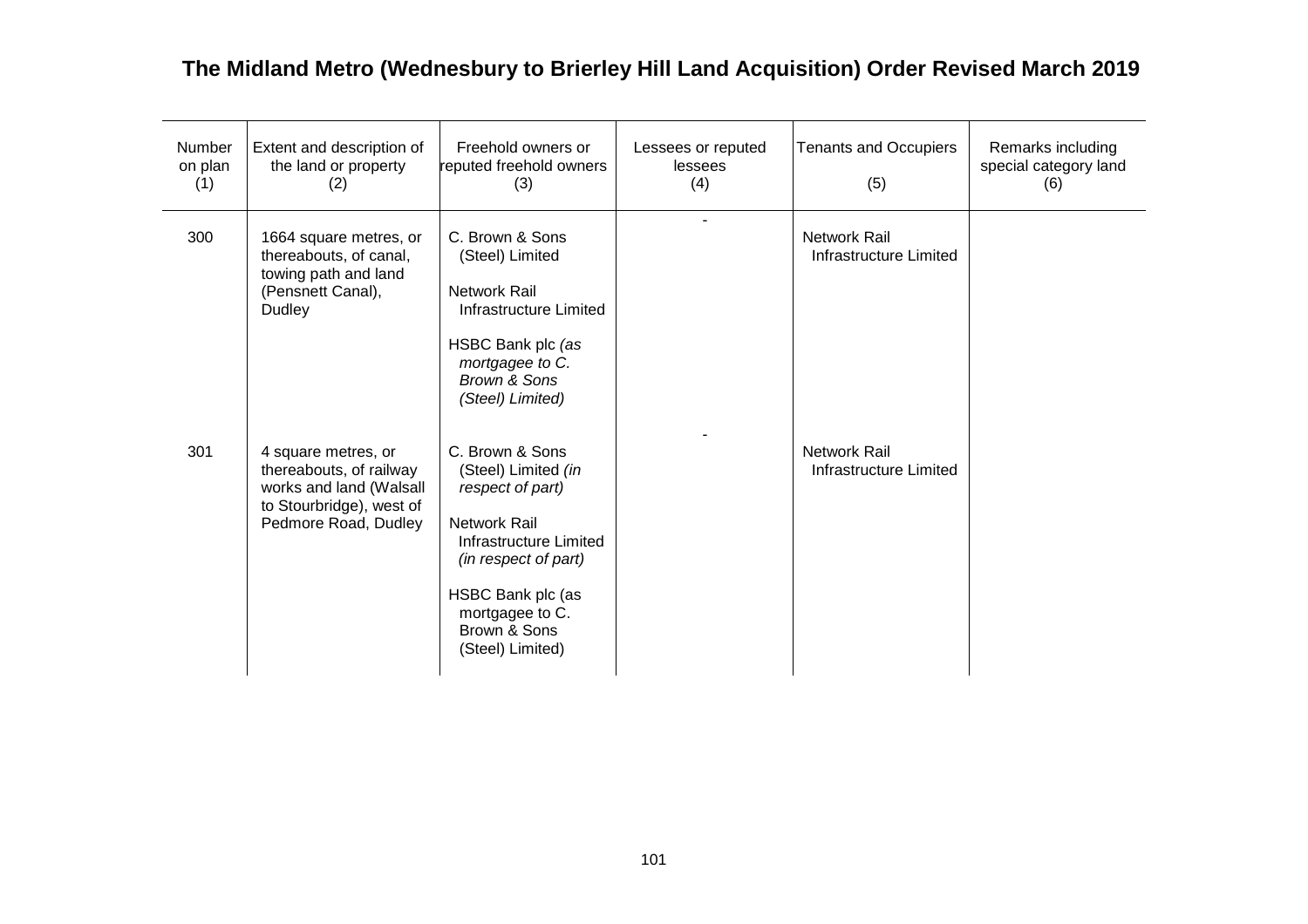| <b>Number</b><br>on plan<br>(1) | Extent and description of<br>the land or property<br>(2)                                                                                                   | Freehold owners or<br>reputed freehold owners<br>(3)                                                                                                                                                            | Lessees or reputed<br>lessees<br>(4)                 | <b>Tenants and Occupiers</b><br>(5)                                                                   | Remarks including<br>special category land<br>(6) |
|---------------------------------|------------------------------------------------------------------------------------------------------------------------------------------------------------|-----------------------------------------------------------------------------------------------------------------------------------------------------------------------------------------------------------------|------------------------------------------------------|-------------------------------------------------------------------------------------------------------|---------------------------------------------------|
| 302                             | 31 square metres, or<br>thereabouts, of railway<br>works and land (Walsall<br>to Stourbridge), west of<br>Pedmore Road, Dudley                             | C. Brown & Sons<br>(Steel) Limited (in<br>respect of part)<br><b>Network Rail</b><br>Infrastructure Limited<br>(in respect of part)<br>HSBC Bank plc (as<br>mortgagee to C.<br>Brown & Sons<br>(Steel) Limited) |                                                      | <b>Network Rail</b><br>Infrastructure Limited                                                         |                                                   |
| 303                             | 381 square metres, or<br>thereabouts, of land<br>north of Canal Street,<br>Dudley                                                                          | <b>SGBD Property</b><br><b>Holdings Limited</b>                                                                                                                                                                 | Saint-Gobain Building<br><b>Distribution Limited</b> | <b>SGBD Property</b><br><b>Holdings Limited</b><br>Jewson Limited                                     |                                                   |
| 304                             | 262 square metres, or<br>thereabouts, of railway<br>works and land (Walsall<br>to Stourbridge) over<br>canal works and land<br>(Pensnett Canal),<br>Dudley | Dudley Metropolitan<br>Borough Council<br><b>Network Rail</b><br>Infrastructure Limited                                                                                                                         |                                                      | <b>Dudley Metropolitan</b><br><b>Borough Council</b><br><b>Network Rail</b><br>Infrastructure Limited |                                                   |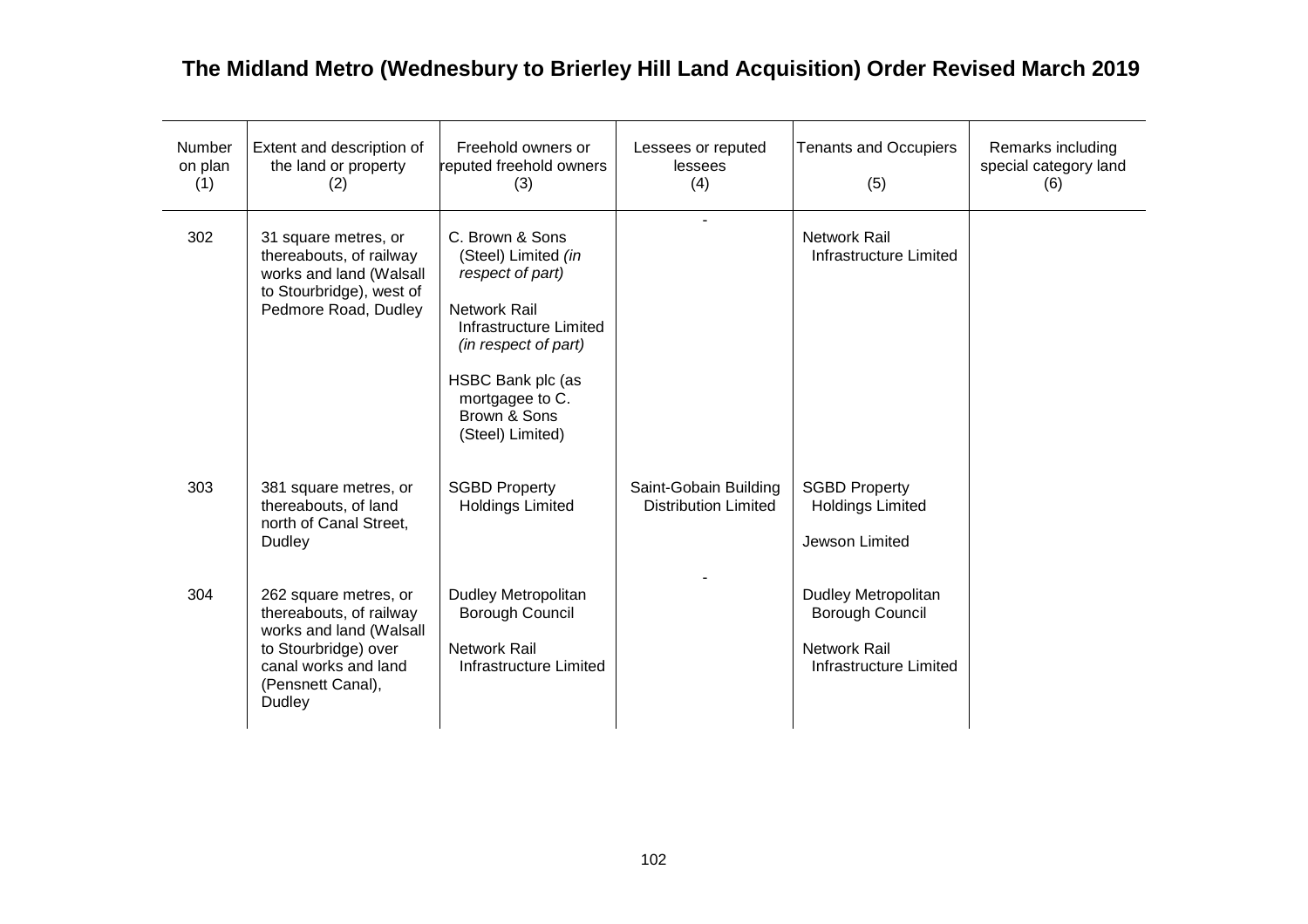| Number<br>on plan<br>(1) | Extent and description of<br>the land or property<br>(2)                                                                                                      | Freehold owners or<br>reputed freehold owners<br>(3) | Lessees or reputed<br>lessees<br>(4) | <b>Tenants and Occupiers</b><br>(5)           | Remarks including<br>special category land<br>(6) |
|--------------------------|---------------------------------------------------------------------------------------------------------------------------------------------------------------|------------------------------------------------------|--------------------------------------|-----------------------------------------------|---------------------------------------------------|
| 305                      | 128 square metres, or<br>thereabouts, of canal<br>and towing path<br>(Pensnett Canal),<br>Dudley                                                              | Dudley Metropolitan<br>Borough Council               |                                      | Dudley Metropolitan<br>Borough Council        |                                                   |
| 306                      | 3368 square metres, or<br>thereabouts, of railway<br>works and land (Walsall<br>to Stourbridge), north of<br>Canal Street, Dudley                             | <b>Network Rail</b><br>Infrastructure Limited        |                                      | <b>Network Rail</b><br>Infrastructure Limited |                                                   |
| 307                      | <b>NUMBER NOT USED</b>                                                                                                                                        |                                                      |                                      |                                               |                                                   |
| 308                      | 74 square metres, or<br>thereabouts, of land<br>north of Canal Street,<br>Dudley                                                                              | Unknown                                              |                                      | Unknown                                       |                                                   |
| 309                      | 194 square metres, or<br>thereabouts, of railway<br>works and land (Walsall<br>to Stourbridge) over<br>disused road and<br>footways (Canal Street),<br>Dudley | <b>Network Rail</b><br>Infrastructure Limited        |                                      | <b>Network Rail</b><br>Infrastructure Limited |                                                   |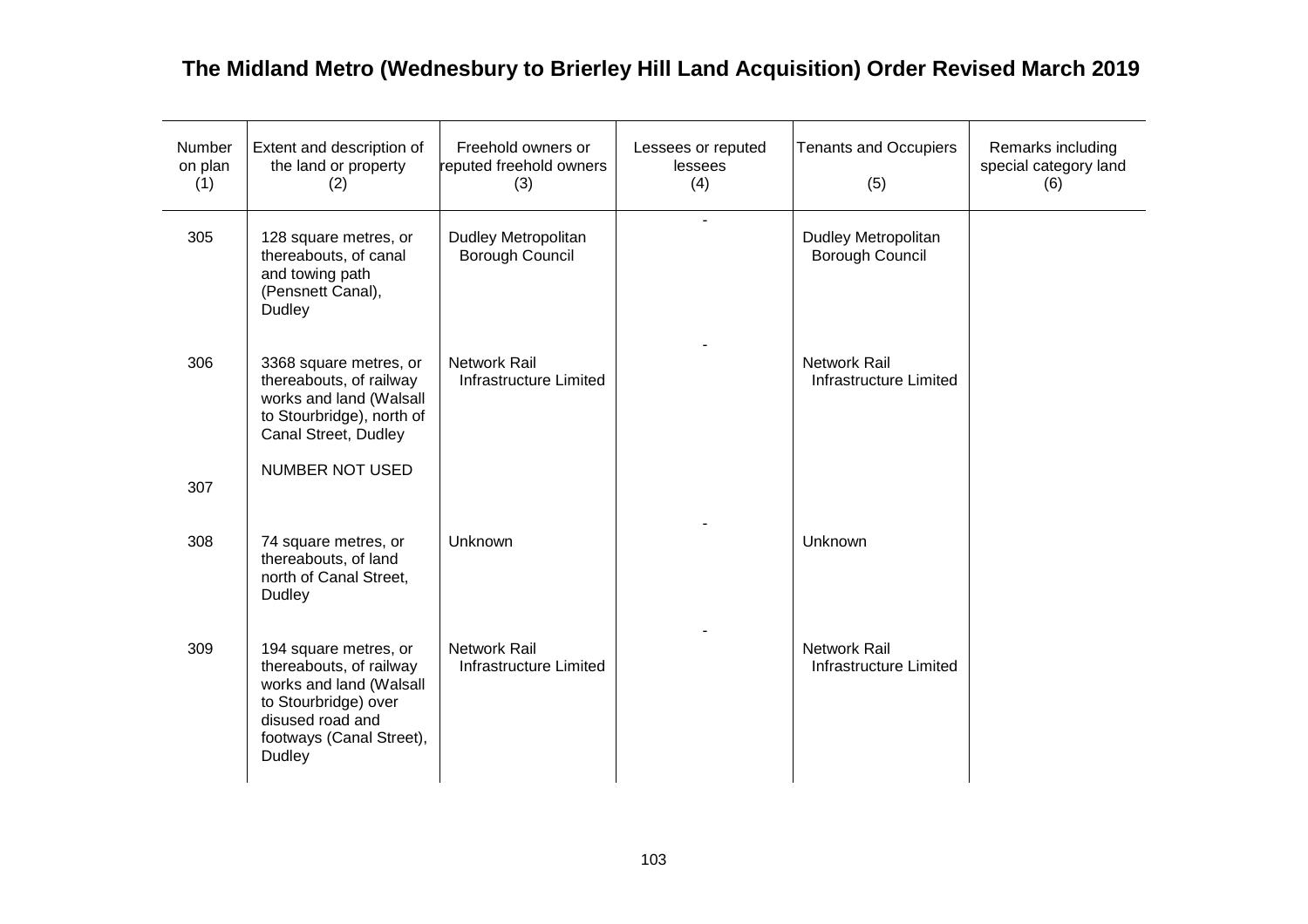| <b>Number</b><br>on plan<br>(1) | Extent and description of<br>the land or property<br>(2)                                                                          | Freehold owners or<br>reputed freehold owners<br>(3)                                                                                                                                                       | Lessees or reputed<br>lessees<br>(4) | <b>Tenants and Occupiers</b><br>(5)                              | Remarks including<br>special category land<br>(6) |
|---------------------------------|-----------------------------------------------------------------------------------------------------------------------------------|------------------------------------------------------------------------------------------------------------------------------------------------------------------------------------------------------------|--------------------------------------|------------------------------------------------------------------|---------------------------------------------------|
| 310                             | 309 square metres, or<br>thereabouts, of disused<br>road, footway and land<br>(Canal Street), Dudley                              | Unknown                                                                                                                                                                                                    | $\blacksquare$                       | Unknown                                                          |                                                   |
| 311                             | 5901 square metres, or<br>thereabouts, of land<br>south and east of Canal<br>Street, Dudley                                       | MH (No.6) Nominee A<br>Limited<br>MH (No.6) Nominee B<br>Limited<br>Wells Fargo Bank,<br>National Association<br>(as mortgagee to MH<br>(No.6) Nominee A<br>Limited and MH<br>(No.6) Nominee B<br>Limited) |                                      | MH (No.6) Nominee A<br>Limited<br>MH (No.6) Nominee B<br>Limited |                                                   |
| 312                             | 7793 square metres, or<br>thereabouts, of railway<br>works and land (Walsall<br>to Stourbridge), south of<br>Canal Street, Dudley | Network Rail<br>Infrastructure Limited                                                                                                                                                                     |                                      | Network Rail<br>Infrastructure Limited                           |                                                   |
| 313                             | 157 square metres, or<br>thereabouts, of railway<br>works and land (Walsall<br>to Stourbridge), south of<br>Canal Street, Dudley  | <b>Network Rail</b><br>Infrastructure Limited                                                                                                                                                              |                                      | Network Rail<br>Infrastructure Limited                           |                                                   |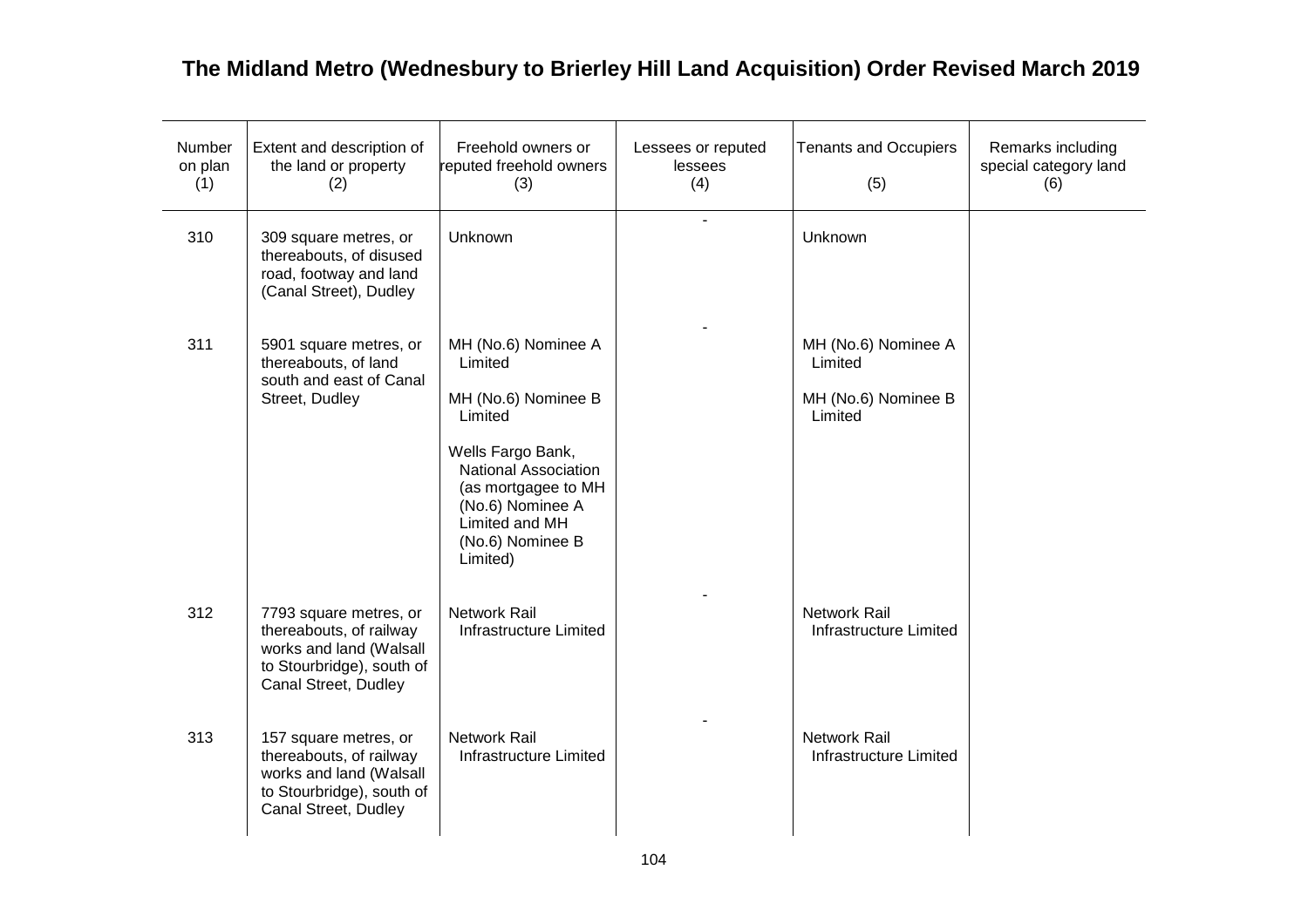| Number<br>on plan<br>(1) | Extent and description of<br>the land or property<br>(2)                                 | Freehold owners or<br>reputed freehold owners<br>(3)                                                                                                                                                              | Lessees or reputed<br>lessees<br>(4) | <b>Tenants and Occupiers</b><br>(5)                              | Remarks including<br>special category land<br>(6) |
|--------------------------|------------------------------------------------------------------------------------------|-------------------------------------------------------------------------------------------------------------------------------------------------------------------------------------------------------------------|--------------------------------------|------------------------------------------------------------------|---------------------------------------------------|
| 314                      | 123 square metres, or<br>thereabouts, of land<br>south of Canal Street,<br><b>Dudley</b> | <b>Gloria Mary Barnsley</b><br>Roger William<br>Barnsley                                                                                                                                                          | $\overline{a}$                       | Gloria Mary Barnsley<br>Roger William<br>Barnsley                |                                                   |
| 315                      | 10 square metres, or<br>thereabouts, of land<br>south of Canal Street,<br><b>Dudley</b>  | <b>Network Rail</b><br>Infrastructure Limited                                                                                                                                                                     |                                      | <b>Network Rail</b><br>Infrastructure Limited                    |                                                   |
| 316                      | 6625 square metres, or<br>thereabouts, of land<br>south of Canal Street,<br>Dudley       | MH (No.6) Nominee A<br>Limited<br>MH (No.6) Nominee B<br>Limited<br>Wells Fargo Bank,<br><b>National Association</b><br>(as mortgagee to MH<br>(No.6) Nominee A<br>Limited and MH<br>(No.6) Nominee B<br>Limited) |                                      | MH (No.6) Nominee A<br>Limited<br>MH (No.6) Nominee B<br>Limited |                                                   |
| 317                      | 11 square metres, or<br>thereabouts, of land<br>south of Canal Street,<br><b>Dudley</b>  | <b>Network Rail</b><br>Infrastructure Limited                                                                                                                                                                     |                                      | <b>Network Rail</b><br>Infrastructure Limited                    |                                                   |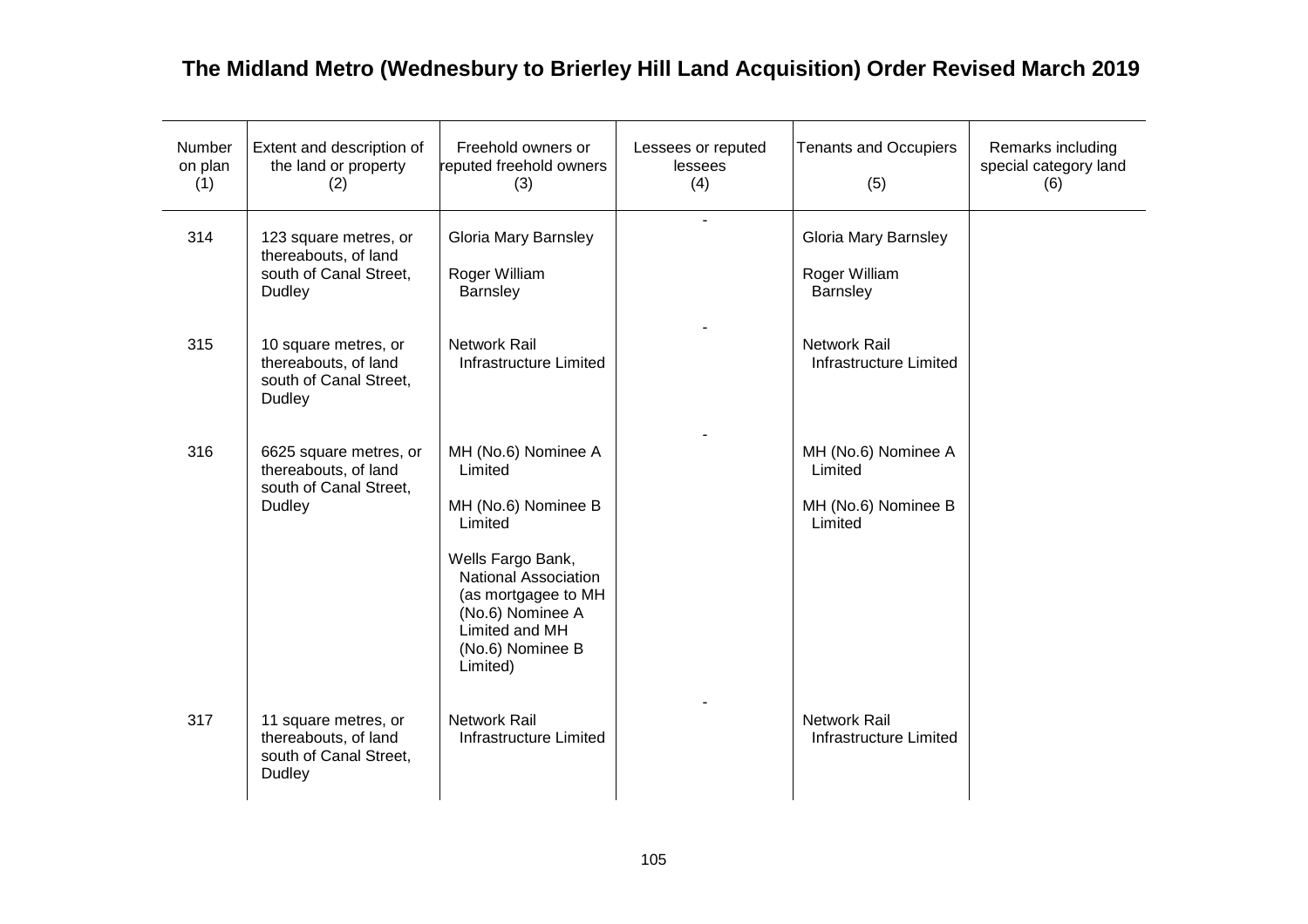| <b>Number</b><br>on plan<br>(1) | Extent and description of<br>the land or property<br>(2)                                                                                     | Freehold owners or<br>reputed freehold owners<br>(3)                                                                     | Lessees or reputed<br>lessees<br>(4)                                                                          | <b>Tenants and Occupiers</b><br>(5)                                                                           | Remarks including<br>special category land<br>(6) |
|---------------------------------|----------------------------------------------------------------------------------------------------------------------------------------------|--------------------------------------------------------------------------------------------------------------------------|---------------------------------------------------------------------------------------------------------------|---------------------------------------------------------------------------------------------------------------|---------------------------------------------------|
| 318                             | 181 square metres, or<br>thereabouts, of land<br>south of Canal Street,<br><b>Dudley</b>                                                     | Unknown                                                                                                                  |                                                                                                               | Unknown                                                                                                       |                                                   |
| 319                             | 1090 square metres, or<br>thereabouts, of canal,<br>towing path and land<br>(Dudley Canal), Brierley<br>Hill                                 | Canal & River Trust<br>(as trustee of the<br>Waterways<br>Infrastructure Trust)                                          |                                                                                                               | Canal & River Trust<br>(as trustee of the<br>Waterways<br>Infrastructure Trust)                               |                                                   |
| 320                             | 567 square metres, or<br>thereabouts, of land<br>west of Dudley Canal<br>forming part of Round<br>Oak Rail Terminal,<br><b>Brierley Hill</b> | Link Corporate<br>Trustees (UK)<br>Limited                                                                               | Rails (UK) QRS 15-54,<br>Inc. (in respect of<br>part)<br><b>Tata Steel UK Limited</b><br>(in respect of part) | Rails (UK) QRS 15-54,<br>Inc. (in respect of<br>part)<br><b>Tata Steel UK Limited</b><br>(in respect of part) |                                                   |
| 321                             | 356 square metres, or<br>thereabouts, of land<br>south east of Dudley<br>Canal, Brierley Hill                                                | T K Asset<br><b>Management Limited</b><br>Lloyds Bank plc (as<br>mortgagee to T K<br><b>Asset Management</b><br>Limited) |                                                                                                               | T K Asset<br><b>Management Limited</b>                                                                        |                                                   |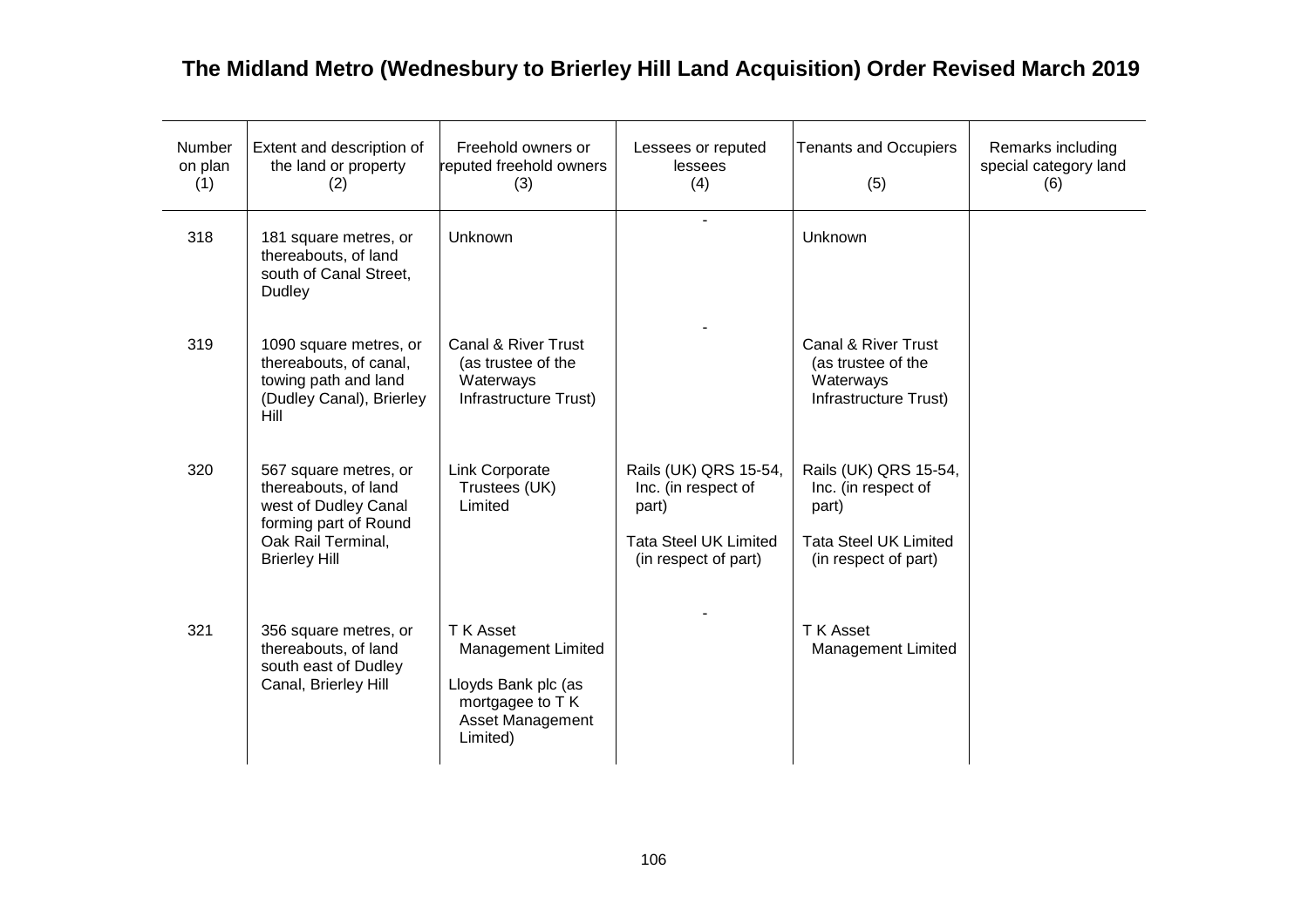| <b>Number</b><br>on plan<br>(1) | Extent and description of<br>the land or property<br>(2)                                                       | Freehold owners or<br>reputed freehold owners<br>(3)                                                              | Lessees or reputed<br>lessees<br>(4) | <b>Tenants and Occupiers</b><br>(5)    | Remarks including<br>special category land<br>(6) |
|---------------------------------|----------------------------------------------------------------------------------------------------------------|-------------------------------------------------------------------------------------------------------------------|--------------------------------------|----------------------------------------|---------------------------------------------------|
| 322                             | 6609 square metres, or<br>thereabouts, of building<br>and land south east of<br>Dudley Canal, Brierley<br>Hill | <b>Reginald Geoffrey</b><br><b>Russell Cook</b>                                                                   | Steel and Site Limited               | A & S Auto's<br>Steel and Site Limited |                                                   |
| 323                             | 13 square metres, or<br>thereabouts, of land<br>north of The Gateway,<br><b>Brierley Hill</b>                  | T K Asset<br><b>Management Limited</b><br>Lloyds Bank plc (as<br>mortgagee to T K<br>Asset Management<br>Limited) |                                      | T K Asset<br><b>Management Limited</b> |                                                   |
| 324                             | 156 square metres, or<br>thereabouts, of land<br>south east of Dudley<br>Canal, Brierley Hill                  | Dudley Metropolitan<br>Borough Council                                                                            |                                      | Dudley Metropolitan<br>Borough Council |                                                   |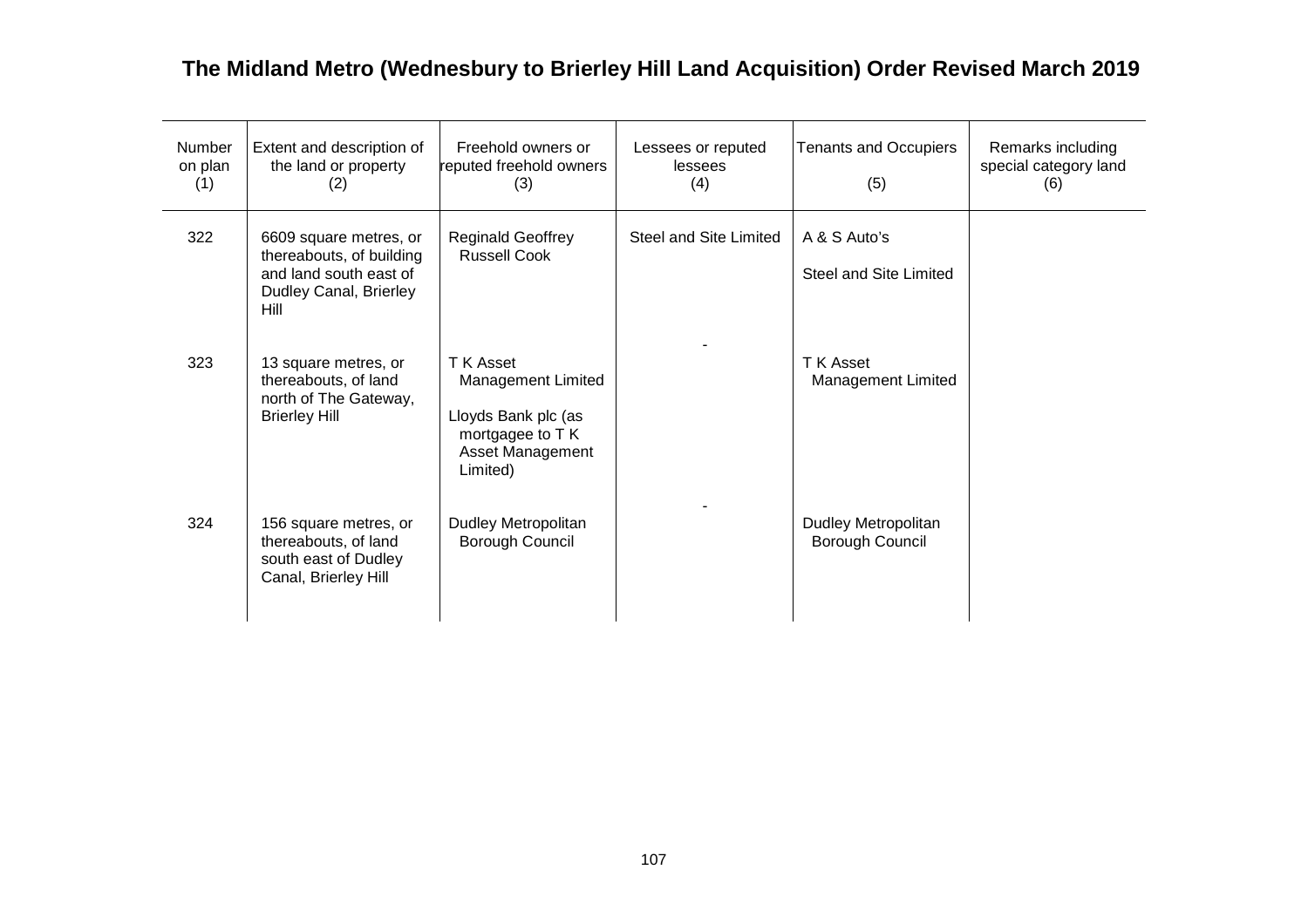| Number<br>on plan<br>(1) | Extent and description of<br>the land or property<br>(2)                                                                                                                    | Freehold owners or<br>reputed freehold owners<br>(3)                                                                                                                                                                                                                   | Lessees or reputed<br>lessees<br>(4) | <b>Tenants and Occupiers</b><br>(5)    | Remarks including<br>special category land<br>(6) |
|--------------------------|-----------------------------------------------------------------------------------------------------------------------------------------------------------------------------|------------------------------------------------------------------------------------------------------------------------------------------------------------------------------------------------------------------------------------------------------------------------|--------------------------------------|----------------------------------------|---------------------------------------------------|
| 325                      | 4342 square metres, or<br>thereabouts, of land<br>west of The Gateway<br>and land north of<br>Waterfront Way, Brierley<br>Hill land south east of<br>Dudley Canal, Brierley | <b>Reginald Geoffrey</b><br><b>Russell Cook</b><br>MH (No.6) Nominee A<br>Limited<br>MH (No.6) Nominee B<br>Limited<br>Wells Fargo Bank,<br><b>National Association</b><br>(as mortgagee to MH<br>(No. 6) Nominee A<br>Limited and MH (No.<br>6) Nominee B<br>Limited) |                                      | A & S Auto's<br>Steel and Site Limited |                                                   |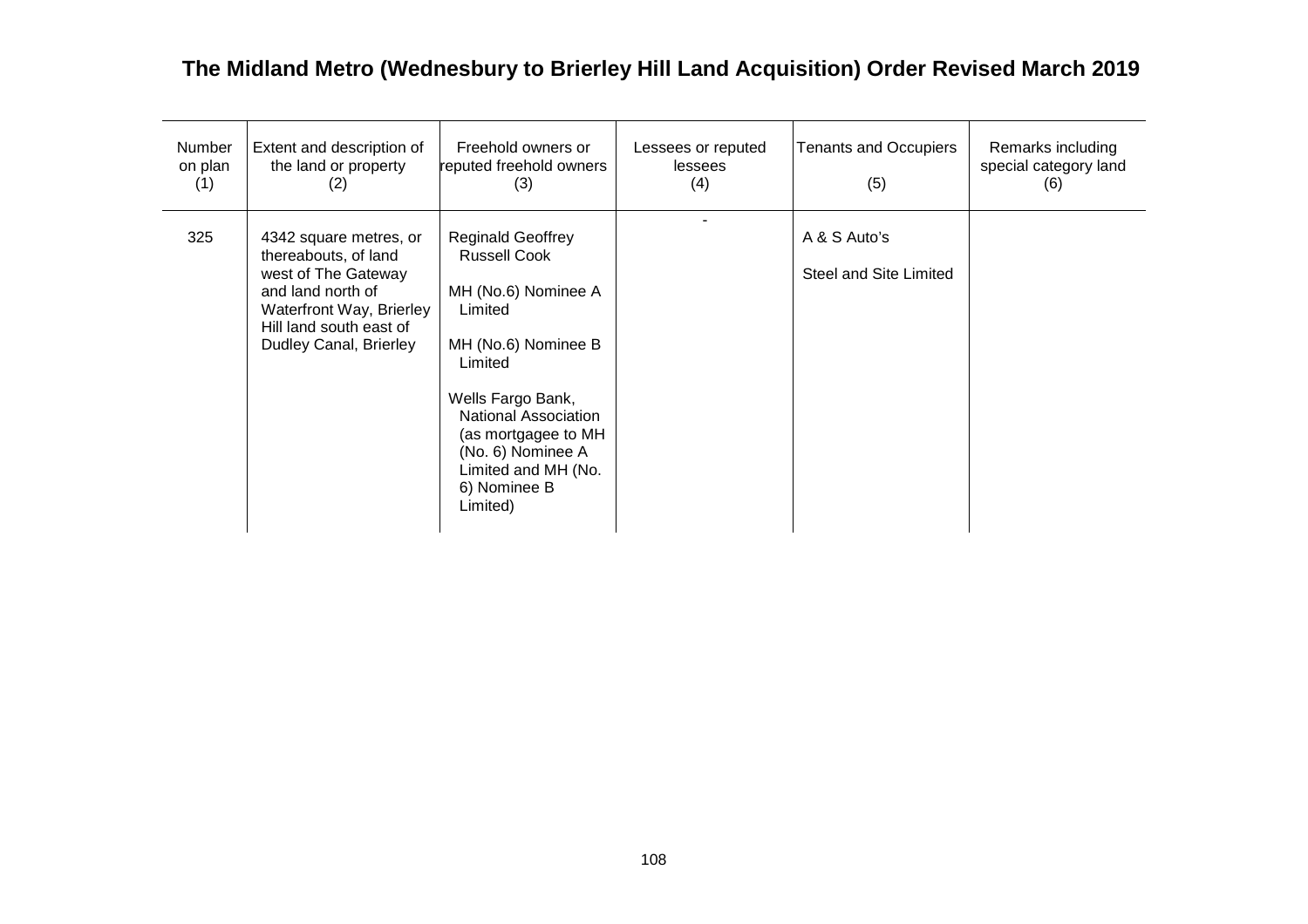| Number<br>on plan<br>(1) | Extent and description of<br>the land or property<br>(2)                                                                                           | Freehold owners or<br>reputed freehold owners<br>(3)                                                                                                                                                       | Lessees or reputed<br>lessees<br>(4)                                                                                                                                                                             | <b>Tenants and Occupiers</b><br>(5)                                                                                         | Remarks including<br>special category land<br>(6) |
|--------------------------|----------------------------------------------------------------------------------------------------------------------------------------------------|------------------------------------------------------------------------------------------------------------------------------------------------------------------------------------------------------------|------------------------------------------------------------------------------------------------------------------------------------------------------------------------------------------------------------------|-----------------------------------------------------------------------------------------------------------------------------|---------------------------------------------------|
| 326                      | 8022 square metres, or<br>thereabouts, of public<br>road (Waterfront Way),<br>footway car parking,<br>electricity pylon and<br>land, Brierley Hill | MH (No.4) Nominee A<br>Limited<br>MH (No.4) Nominee B<br>Limited<br>Wells Fargo Bank,<br>National Association<br>(as mortgagee to MH<br>(No.4) Nominee A<br>Limited and MH<br>(No.4) Nominee B<br>Limited) | MH (No.4) Nominee A<br>Limited<br>MH (No.4) Nominee B<br>Limited<br>Wells Fargo Bank,<br><b>National Association</b><br>(as mortgagee to MH<br>(No 4) Nominee A<br>Limited and MH<br>(No4) Nominee B<br>Limited) | <b>National Grid</b><br>Electricity<br>Transmission plc<br>Dudley Metropolitan<br>Borough Council (as<br>highway authority) |                                                   |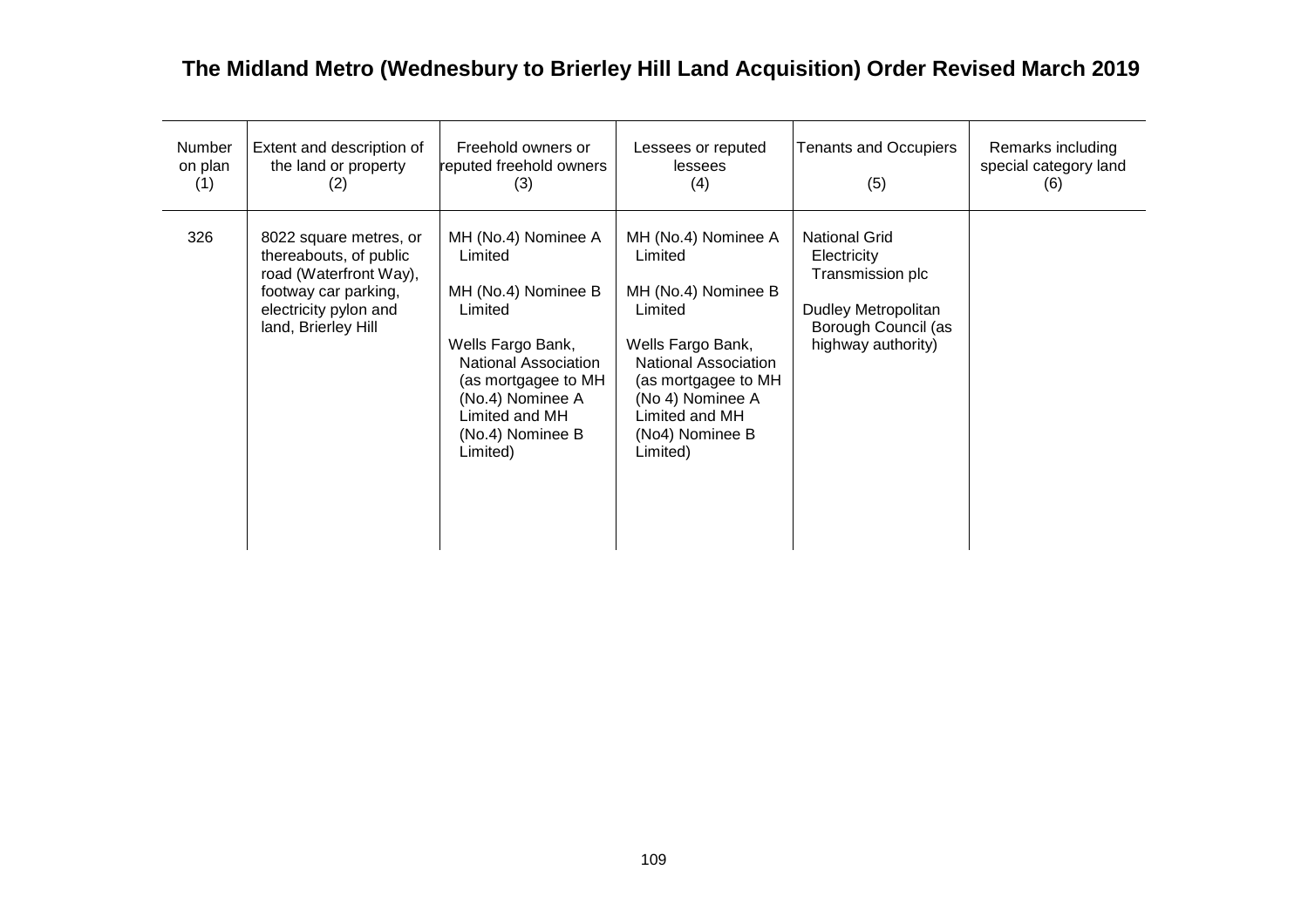| Number<br>on plan<br>(1) | Extent and description of<br>the land or property<br>(2)                                                                                                                       | Freehold owners or<br>reputed freehold owners<br>(3)                                                                                                                                                       | Lessees or reputed<br>lessees<br>(4) | <b>Tenants and Occupiers</b><br>(5)                                                                                                                                                                                                                                                                                                                                                                                                                                                                                                                                                                                                    | Remarks including<br>special category land<br>(6) |
|--------------------------|--------------------------------------------------------------------------------------------------------------------------------------------------------------------------------|------------------------------------------------------------------------------------------------------------------------------------------------------------------------------------------------------------|--------------------------------------|----------------------------------------------------------------------------------------------------------------------------------------------------------------------------------------------------------------------------------------------------------------------------------------------------------------------------------------------------------------------------------------------------------------------------------------------------------------------------------------------------------------------------------------------------------------------------------------------------------------------------------------|---------------------------------------------------|
| 327                      | 4078 square metres, or<br>thereabouts, of private<br>road (Waterfront Way<br>North), footway and<br>land, Brierley Hill private<br>access road west of<br>Pedmore Road, Dudley | MH (No.4) Nominee A<br>Limited<br>MH (No.4) Nominee B<br>Limited<br>Wells Fargo Bank,<br>National Association<br>(as mortgagee to MH<br>(No.4) Nominee A<br>Limited and MH<br>(No.4) Nominee B<br>Limited) | L.                                   | MH (No.4) Nominee A<br>Limited<br>MH (No.4) Nominee B<br>Limited<br><b>Access Properties</b><br>Limited (in respect of<br>right of access<br>appurtenant to<br><b>Waterfront Business</b><br>Park)<br>ACE (Dudley) Limited<br>(in respect of right of<br>access appurtenant<br>to Waterfront<br><b>Business Park)</b><br>AJ Bell (PP) Trustees<br>Limited, David<br>Lawrence Martin,<br>Simon Thomas Nook<br>(in respect of right of<br>access appurtenant<br>to Waterfront<br><b>Business Park)</b><br>Arthur J. Gallagher<br>(UK) Limited (in<br>respect of right of<br>access appurtenant<br>to Waterfront<br><b>Business Park)</b> |                                                   |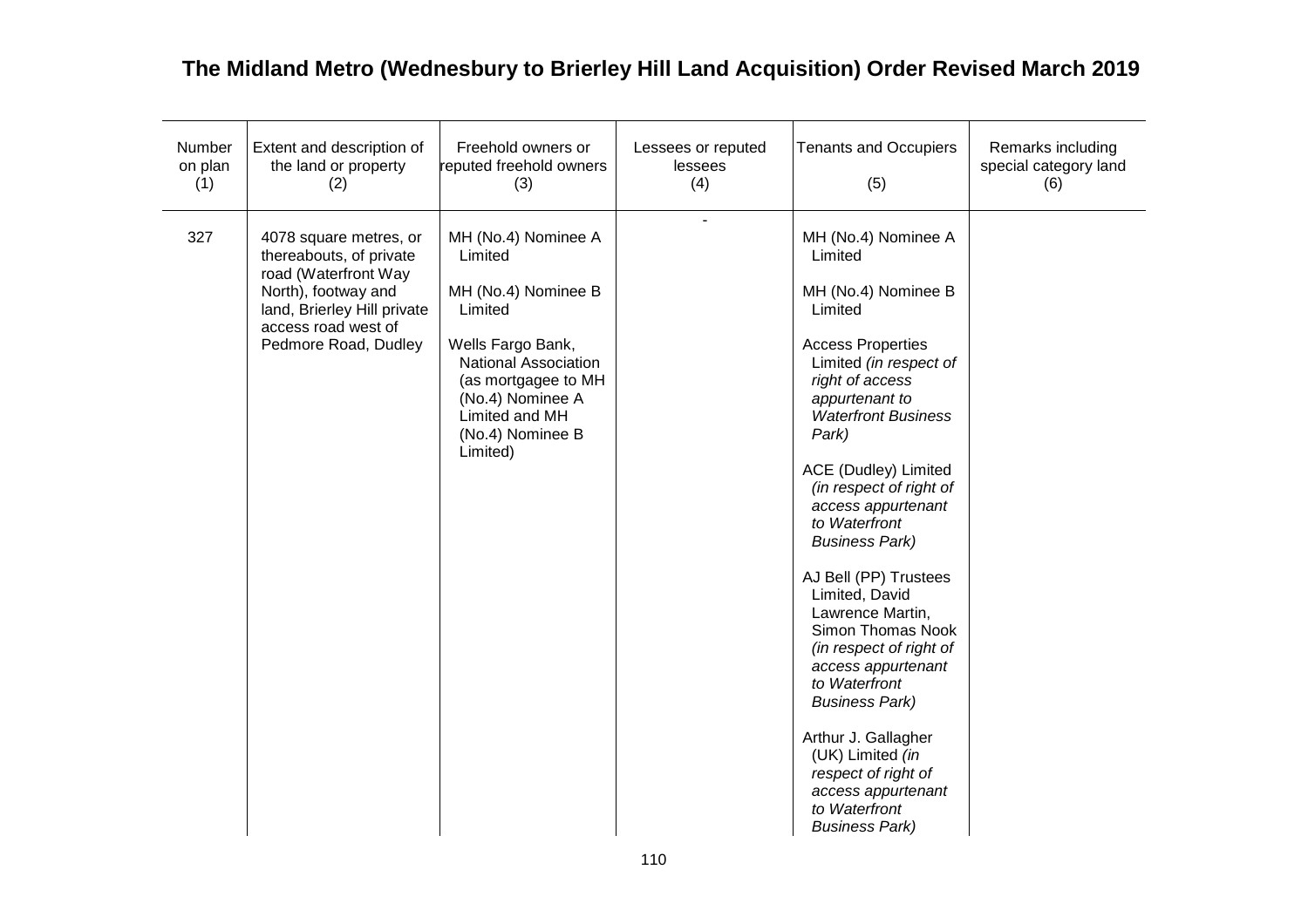| Number<br>on plan<br>(1) | Extent and description of<br>the land or property<br>(2) | Freehold owners or<br>reputed freehold owners<br>(3) | Lessees or reputed<br>lessees<br>(4) | <b>Tenants and Occupiers</b><br>(5)                                                                                                                                                                                                                                                                                                                                                                                                                                                                                                                                                                                              | Remarks including<br>special category land<br>(6) |
|--------------------------|----------------------------------------------------------|------------------------------------------------------|--------------------------------------|----------------------------------------------------------------------------------------------------------------------------------------------------------------------------------------------------------------------------------------------------------------------------------------------------------------------------------------------------------------------------------------------------------------------------------------------------------------------------------------------------------------------------------------------------------------------------------------------------------------------------------|---------------------------------------------------|
| 327                      | - continued                                              |                                                      |                                      | Arqiva Services<br>Limited (in respect of<br>right of access<br>appurtenant to<br><b>Waterfront Business</b><br>Park)<br>Birmingham<br>Metropolitan College<br>Limited (trading as<br>Stourbridge College<br>Advanced<br>Technology Centre in<br>respect of right of<br>access appurtenant<br>to Waterfront<br><b>Business Park)</b><br><b>Black Country</b><br><b>Consortium Limited</b><br>(in respect of right of<br>access appurtenant<br>to Waterfront<br><b>Business Park)</b><br><b>BM Freight Solutions</b><br>Broker Limited (in<br>respect of right of<br>access appurtenant<br>to Waterfront<br><b>Business Park)</b> |                                                   |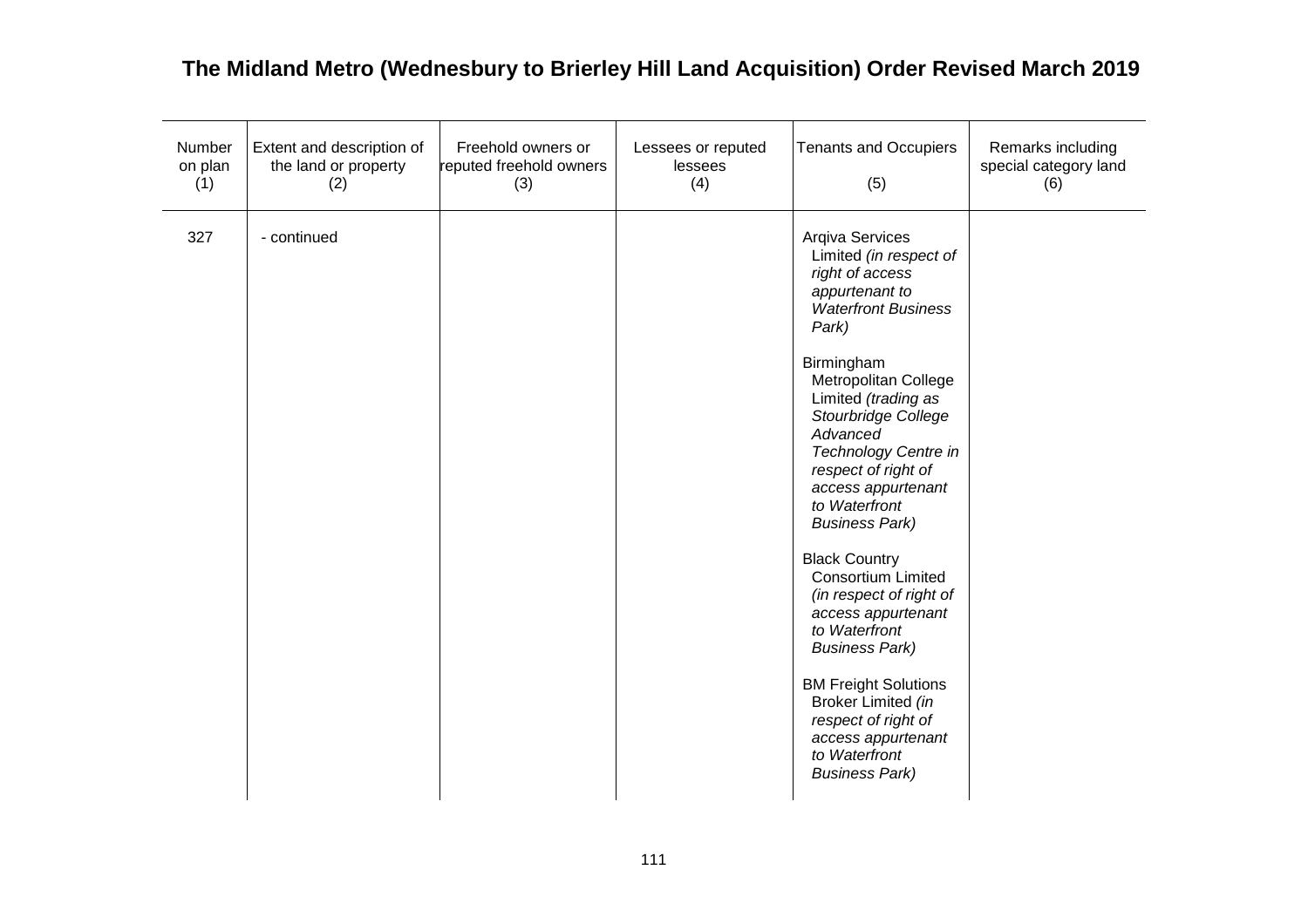| Number<br>on plan<br>(1) | Extent and description of<br>the land or property<br>(2) | Freehold owners or<br>reputed freehold owners<br>(3) | Lessees or reputed<br>lessees<br>(4) | <b>Tenants and Occupiers</b><br>(5)                                                                                                                                                                                                                                                                                                                                                                                                                                                                                                                   | Remarks including<br>special category land<br>(6) |
|--------------------------|----------------------------------------------------------|------------------------------------------------------|--------------------------------------|-------------------------------------------------------------------------------------------------------------------------------------------------------------------------------------------------------------------------------------------------------------------------------------------------------------------------------------------------------------------------------------------------------------------------------------------------------------------------------------------------------------------------------------------------------|---------------------------------------------------|
| 327                      | - continued                                              |                                                      |                                      | Bord Na Mona<br>Environmental<br><b>Products UK Limited</b><br>(in respect of right of<br>access appurtenant<br>to Waterfront<br><b>Business Park)</b><br><b>Both Yield Investment</b><br>& Trading Limited (in<br>respect of right of<br>access appurtenant<br>to Waterfront<br><b>Business Park)</b><br>Brian long (in respect<br>of right of access<br>appurtenant to<br><b>Waterfront Business</b><br>Park)<br><b>British Standards</b><br>Institution (in respect<br>of right of access<br>appurtenant to<br><b>Waterfront Business</b><br>Park) |                                                   |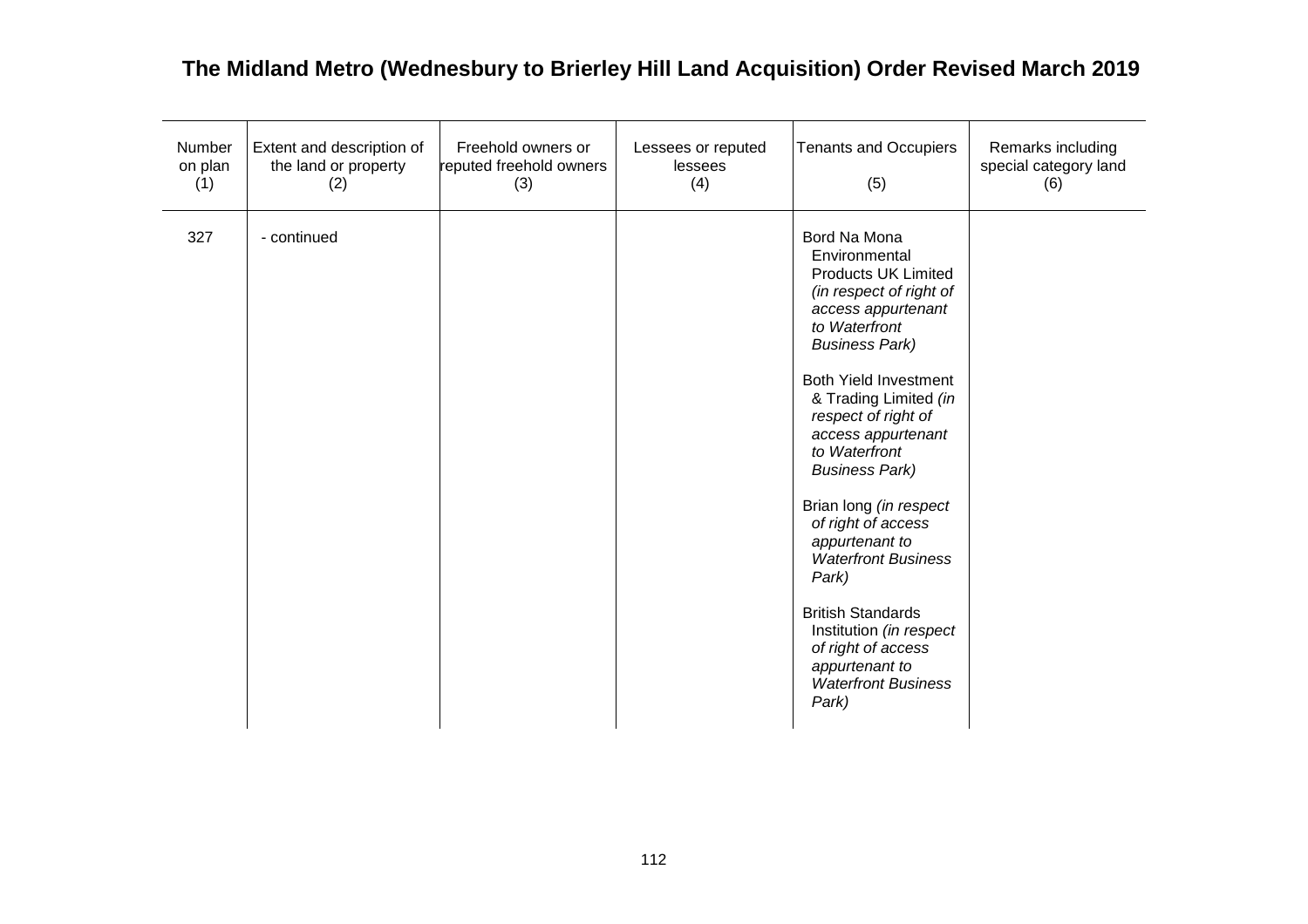| Number<br>on plan<br>(1) | Extent and description of<br>the land or property<br>(2) | Freehold owners or<br>reputed freehold owners<br>(3) | Lessees or reputed<br>lessees<br>(4) | <b>Tenants and Occupiers</b><br>(5)                                                                                                                                                                                                                                                                                                                                                                                                                                                                                                                                                                                                                                  | Remarks including<br>special category land<br>(6) |
|--------------------------|----------------------------------------------------------|------------------------------------------------------|--------------------------------------|----------------------------------------------------------------------------------------------------------------------------------------------------------------------------------------------------------------------------------------------------------------------------------------------------------------------------------------------------------------------------------------------------------------------------------------------------------------------------------------------------------------------------------------------------------------------------------------------------------------------------------------------------------------------|---------------------------------------------------|
| 327                      | - continued                                              |                                                      |                                      | <b>Business</b><br>Development<br>Workshop Limited (in<br>respect of right of<br>access appurtenant<br>to Waterfront<br><b>Business Park)</b><br>Castle Hill 127 Limited<br>(in respect of right of<br>access appurtenant<br>to Waterfront<br><b>Business Park)</b><br><b>Commercial Express</b><br>Quotes Limited (in<br>respect of right of<br>access appurtenant<br>to Waterfront<br><b>Business Park)</b><br>Dudley County Court<br>(in respect of right of<br>access appurtenant<br>to Waterfront<br><b>Business Park)</b><br>Dudley Metropolitan<br>Borough Council (in<br>respect of right of<br>access appurtenant<br>to Waterfront<br><b>Business Park)</b> |                                                   |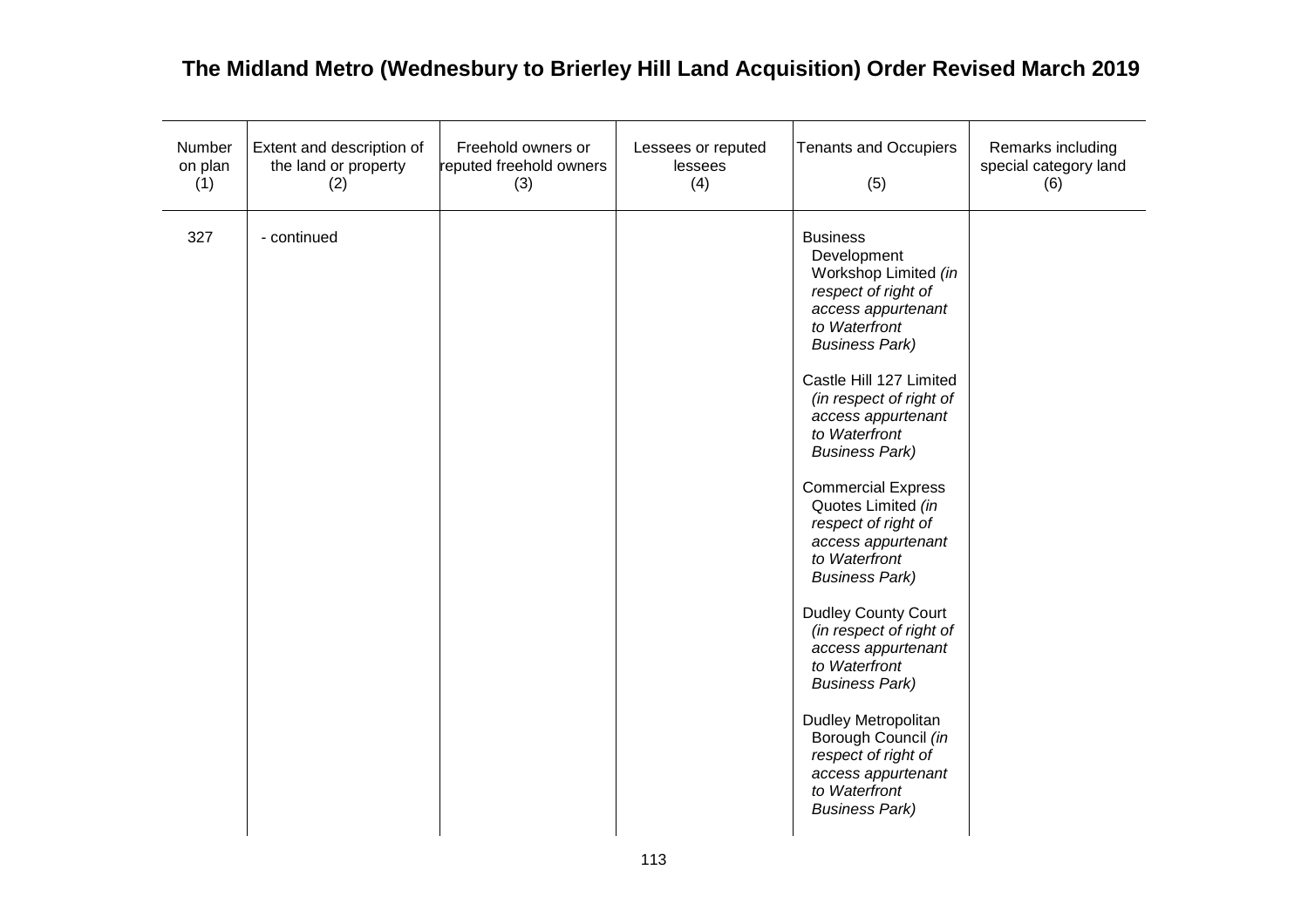| Number<br>on plan<br>(1) | Extent and description of<br>the land or property<br>(2) | Freehold owners or<br>reputed freehold owners<br>(3) | Lessees or reputed<br>lessees<br>(4) | <b>Tenants and Occupiers</b><br>(5)                                                                                                                                                                                                                                                                                                                                                                                                                                                                                                                                                                                    | Remarks including<br>special category land<br>(6) |
|--------------------------|----------------------------------------------------------|------------------------------------------------------|--------------------------------------|------------------------------------------------------------------------------------------------------------------------------------------------------------------------------------------------------------------------------------------------------------------------------------------------------------------------------------------------------------------------------------------------------------------------------------------------------------------------------------------------------------------------------------------------------------------------------------------------------------------------|---------------------------------------------------|
| 327                      | - continued                                              |                                                      |                                      | Eos Works Limited (in<br>respect of right of<br>access appurtenant<br>to Waterfront<br><b>Business Park)</b><br>Freecom Internet<br>Services Limited (in<br>respect of right of<br>access appurtenant<br>to Waterfront<br><b>Business Park)</b><br><b>FSC Consulting</b><br>Limited (in respect of<br>right of access<br>appurtenant to<br><b>Waterfront Business</b><br>Park)<br>Gareth Fatchett (in<br>respect of right of<br>access appurtenant<br>to Waterfront<br><b>Business Park)</b><br>Griffiths & Pegg<br>Limited (in respect of<br>right of access<br>appurtenant to<br><b>Waterfront Business</b><br>Park) |                                                   |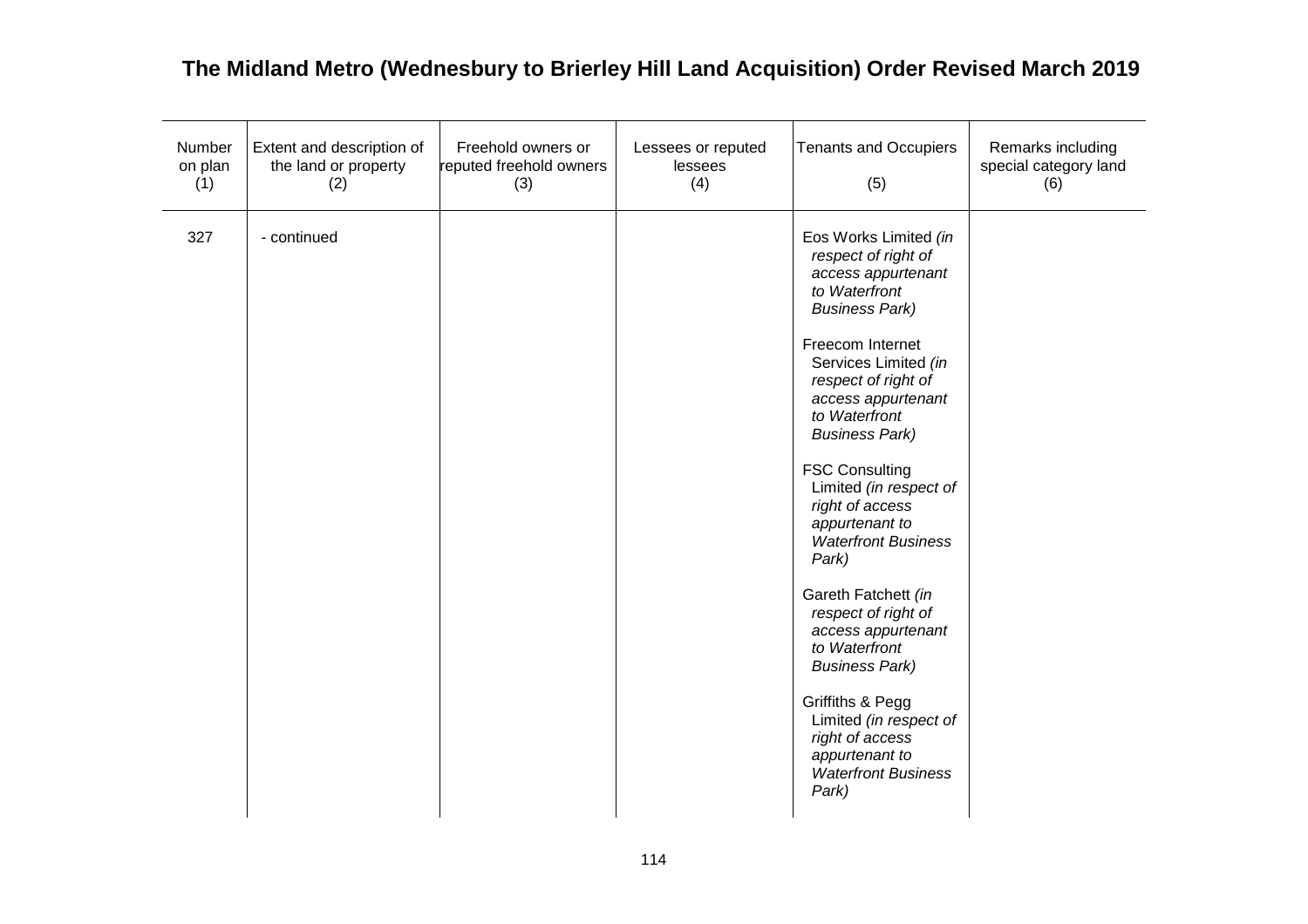| Number<br>on plan<br>(1) | Extent and description of<br>the land or property<br>(2) | Freehold owners or<br>reputed freehold owners<br>(3) | Lessees or reputed<br>lessees<br>(4) | <b>Tenants and Occupiers</b><br>(5)                                                                                                                                                                                                                                                                                                                                                                                                                                                                                                                                                                               | Remarks including<br>special category land<br>(6) |
|--------------------------|----------------------------------------------------------|------------------------------------------------------|--------------------------------------|-------------------------------------------------------------------------------------------------------------------------------------------------------------------------------------------------------------------------------------------------------------------------------------------------------------------------------------------------------------------------------------------------------------------------------------------------------------------------------------------------------------------------------------------------------------------------------------------------------------------|---------------------------------------------------|
| 327                      | - continued                                              |                                                      |                                      | Higgs & Sons Limited<br>(in respect of right of<br>access appurtenant<br>to Waterfront<br><b>Business Park)</b><br>Hison Services (in<br>respect of right of<br>access appurtenant<br>to Waterfront<br><b>Business Park)</b><br>HM Revenue &<br>Customs (in respect<br>of right of access<br>appurtenant to<br><b>Waterfront Business</b><br>Park)<br>Hovi Developments<br>Limited (in respect of<br>right of access<br>appurtenant to<br><b>Waterfront Business</b><br>Park)<br><b>Imperial Chinese</b><br>Restaurant (in<br>respect of right of<br>access appurtenant<br>to Waterfront<br><b>Business Park)</b> |                                                   |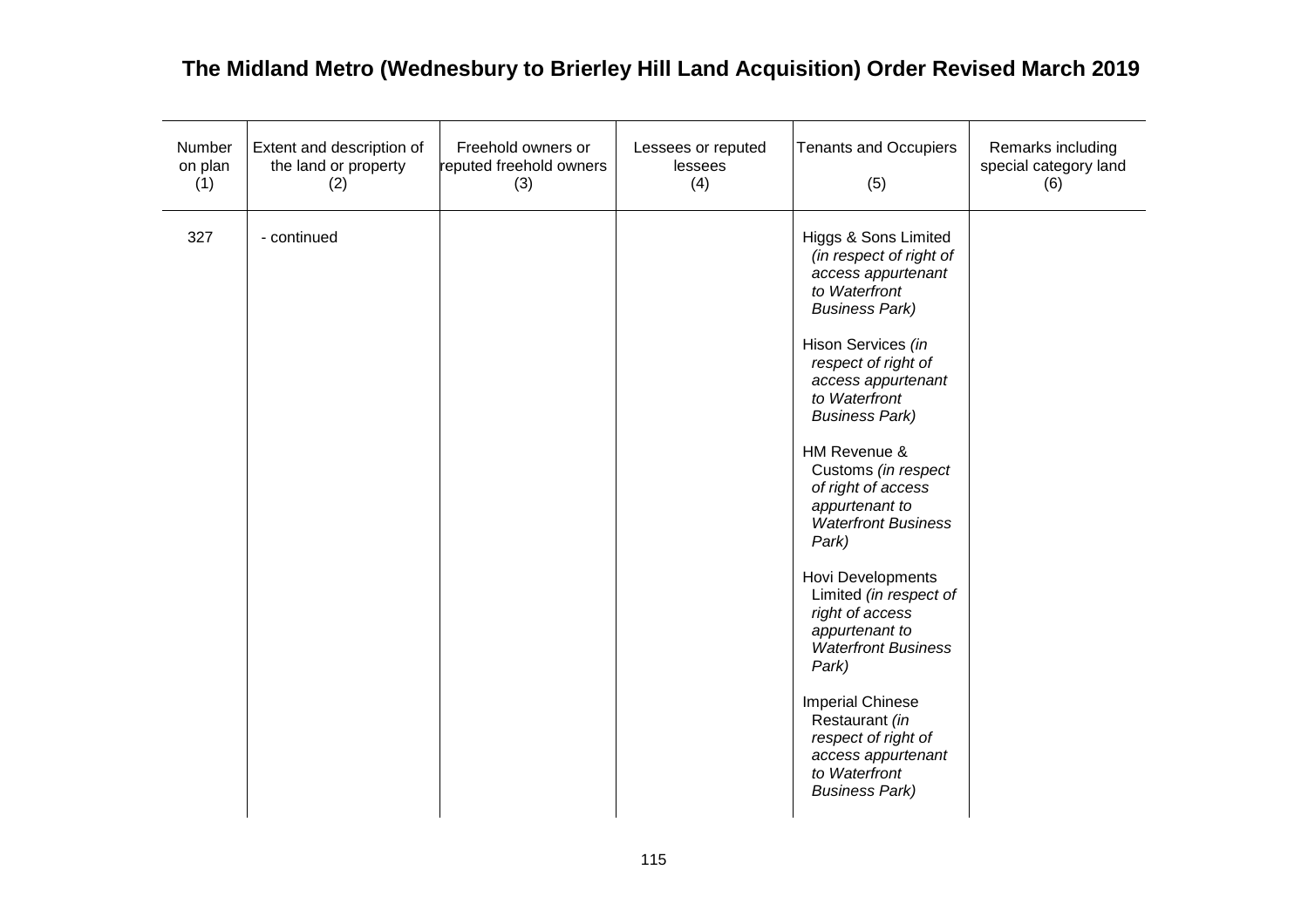| Number<br>on plan<br>(1) | Extent and description of<br>the land or property<br>(2) | Freehold owners or<br>reputed freehold owners<br>(3) | Lessees or reputed<br>lessees<br>(4) | <b>Tenants and Occupiers</b><br>(5)                                                                                                                                                                                                                                                                                                                                                                                                                                                                                                                           | Remarks including<br>special category land<br>(6) |
|--------------------------|----------------------------------------------------------|------------------------------------------------------|--------------------------------------|---------------------------------------------------------------------------------------------------------------------------------------------------------------------------------------------------------------------------------------------------------------------------------------------------------------------------------------------------------------------------------------------------------------------------------------------------------------------------------------------------------------------------------------------------------------|---------------------------------------------------|
| 327                      | - continued                                              |                                                      |                                      | Innovise Software<br>Limited (in respect of<br>right of access<br>appurtenant to<br><b>Waterfront Business</b><br>Park)<br><b>Intelligent Solutions</b><br>(Midlands) Limited (in<br>respect of right of<br>access appurtenant<br>to Waterfront<br><b>Business Park)</b><br><b>ISG Technology</b><br>Limited (in respect of<br>right of access<br>appurtenant to<br><b>Waterfront Business</b><br>Park)<br>J D Wetherspoon plc<br>(trading as The<br>Waterfront Inn in<br>respect of right of<br>access appurtenant<br>to Waterfront<br><b>Business Park)</b> |                                                   |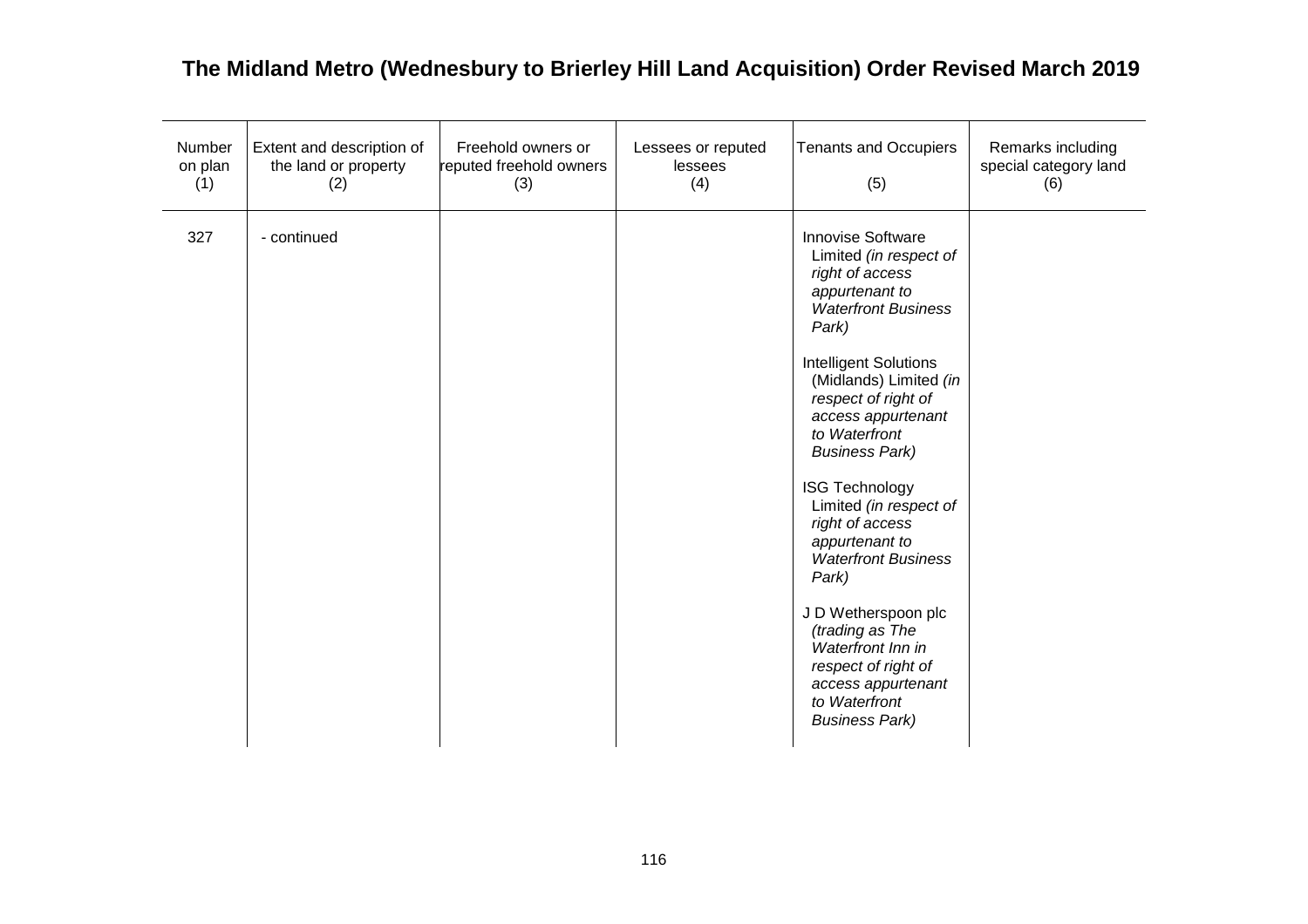| Number<br>on plan<br>(1) | Extent and description of<br>the land or property<br>(2) | Freehold owners or<br>reputed freehold owners<br>(3) | Lessees or reputed<br>lessees<br>(4) | <b>Tenants and Occupiers</b><br>(5)                                                                                                                                                                                                                                                                                                                                                                                                                                                                                                                                                           | Remarks including<br>special category land<br>(6) |
|--------------------------|----------------------------------------------------------|------------------------------------------------------|--------------------------------------|-----------------------------------------------------------------------------------------------------------------------------------------------------------------------------------------------------------------------------------------------------------------------------------------------------------------------------------------------------------------------------------------------------------------------------------------------------------------------------------------------------------------------------------------------------------------------------------------------|---------------------------------------------------|
| 327                      | - continued                                              |                                                      |                                      | <b>JSA Associates</b><br>Limited (in respect of<br>right of access<br>appurtenant to<br><b>Waterfront Business</b><br>Park)<br>Juniper Training<br>Limited (in respect of<br>right of access<br>appurtenant to<br><b>Waterfront Business</b><br>Park)<br>Kindale Limited (in<br>respect of right of<br>access appurtenant<br>to Waterfront<br><b>Business Park)</b><br>Marston's plc (in<br>respect of right of<br>access appurtenant<br>to Waterfront<br><b>Business Park)</b><br>Morses Club plc (in<br>respect of right of<br>access appurtenant<br>to Waterfront<br><b>Business Park)</b> |                                                   |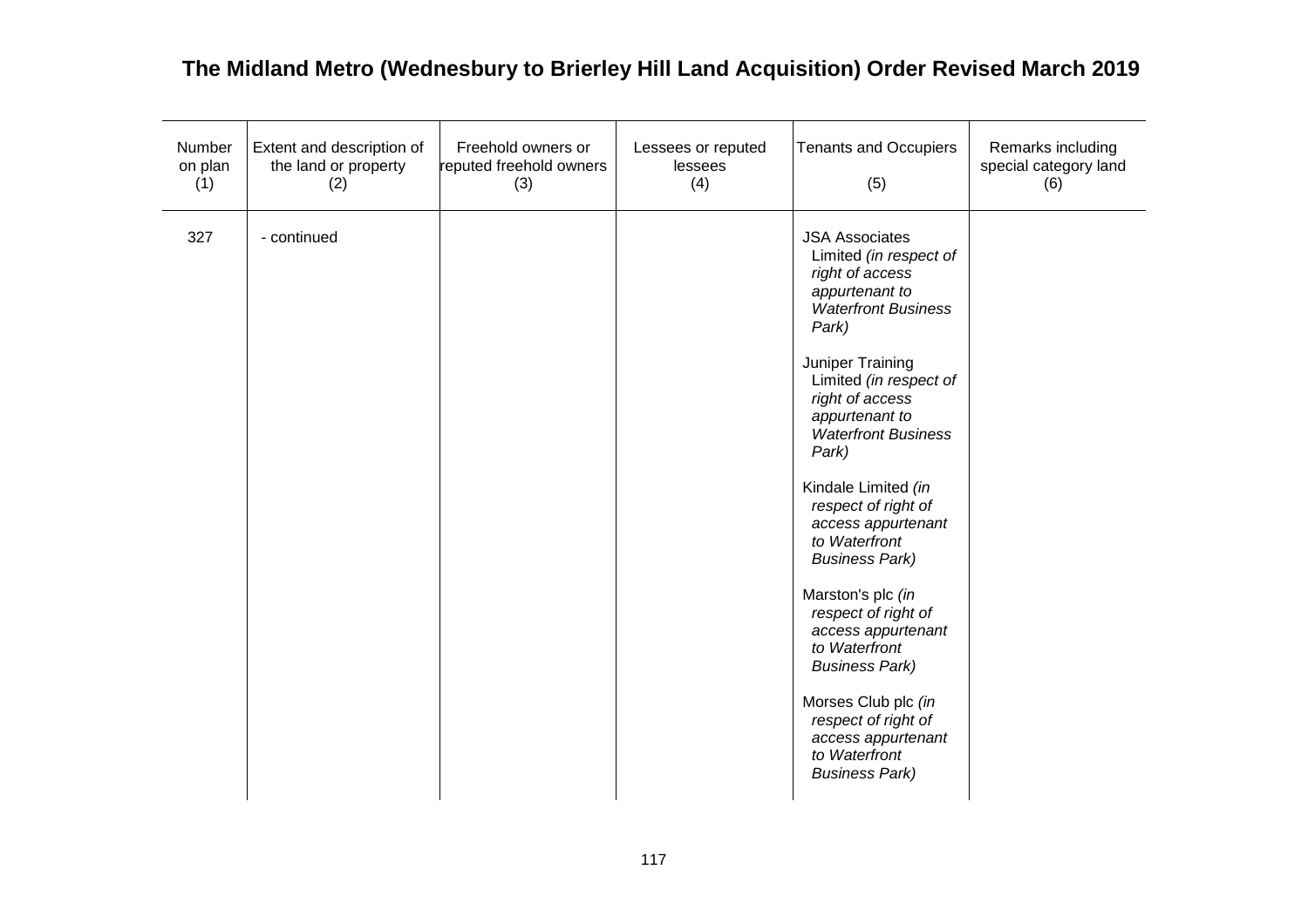| Number<br>on plan<br>(1) | Extent and description of<br>the land or property<br>(2) | Freehold owners or<br>reputed freehold owners<br>(3) | Lessees or reputed<br>lessees<br>(4) | <b>Tenants and Occupiers</b><br>(5)                                                                                                                                                                                                                                                                                                                                                                                                                                                                                                                                                                                                   | Remarks including<br>special category land<br>(6) |
|--------------------------|----------------------------------------------------------|------------------------------------------------------|--------------------------------------|---------------------------------------------------------------------------------------------------------------------------------------------------------------------------------------------------------------------------------------------------------------------------------------------------------------------------------------------------------------------------------------------------------------------------------------------------------------------------------------------------------------------------------------------------------------------------------------------------------------------------------------|---------------------------------------------------|
| 327                      | - continued                                              |                                                      |                                      | Paul Joseph Goldstein<br>(in respect of right of<br>access appurtenant<br>to Waterfront<br><b>Business Park)</b><br><b>QAD Europe Limited</b><br>(in respect of right of<br>access appurtenant<br>to Waterfront<br><b>Business Park)</b><br>Royal Mail plc (in<br>respect of right of<br>access appurtenant<br>to Waterfront<br><b>Business Park)</b><br>Secretary of State for<br>Communities and<br>Local Government (in<br>respect of right of<br>access appurtenant<br>to Waterfront<br><b>Business Park)</b><br>Senior Wright Limited<br>(in respect of right of<br>access appurtenant<br>to Waterfront<br><b>Business Park)</b> |                                                   |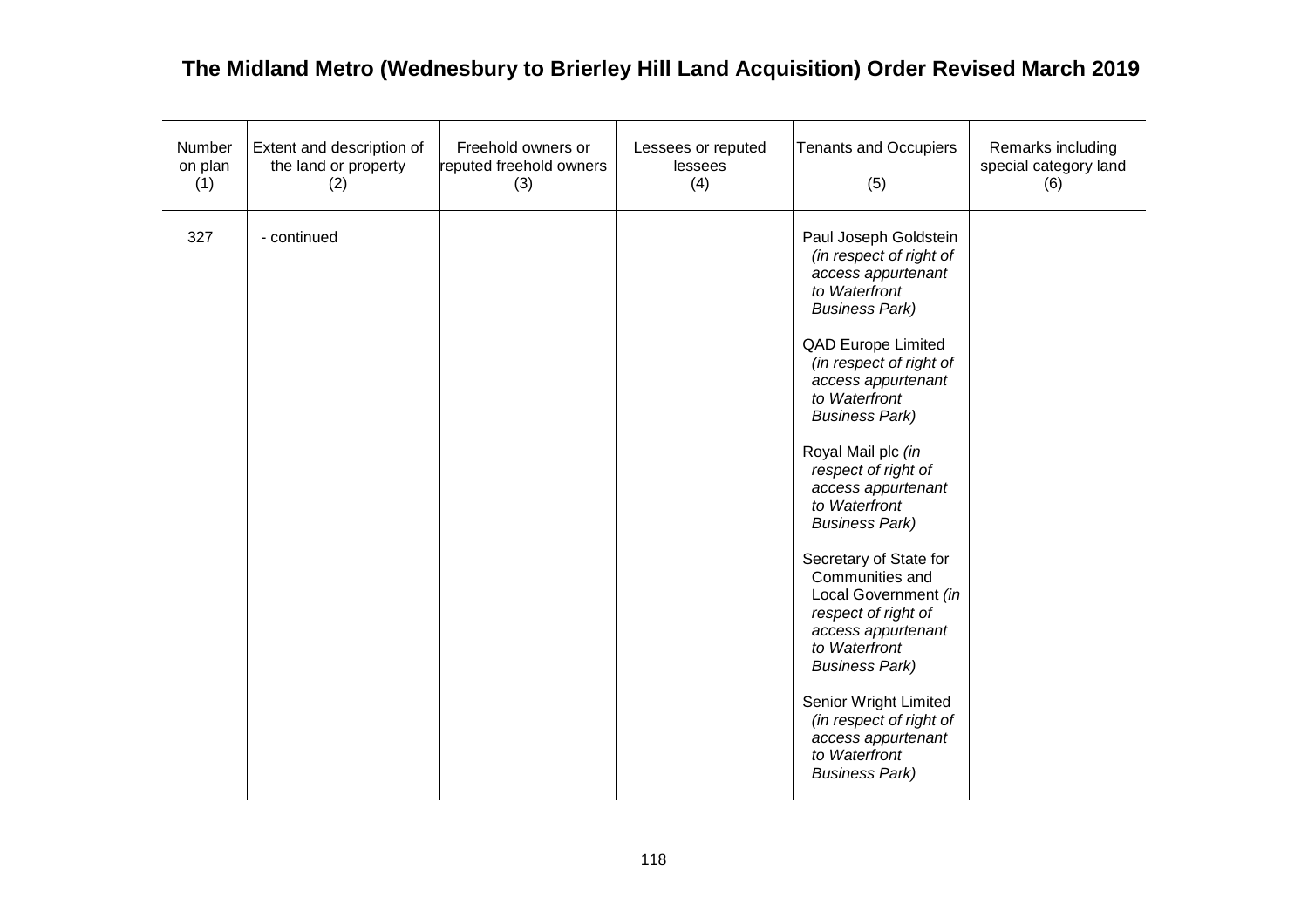| Number<br>on plan<br>(1) | Extent and description of<br>the land or property<br>(2) | Freehold owners or<br>reputed freehold owners<br>(3) | Lessees or reputed<br>lessees<br>(4) | <b>Tenants and Occupiers</b><br>(5)                                                                                                                                                                                                                                                                                                                                                                                                                                                                                                                                                                                                       | Remarks including<br>special category land<br>(6) |
|--------------------------|----------------------------------------------------------|------------------------------------------------------|--------------------------------------|-------------------------------------------------------------------------------------------------------------------------------------------------------------------------------------------------------------------------------------------------------------------------------------------------------------------------------------------------------------------------------------------------------------------------------------------------------------------------------------------------------------------------------------------------------------------------------------------------------------------------------------------|---------------------------------------------------|
| 327                      | - continued                                              |                                                      |                                      | <b>Tower Pension</b><br>Trustees Limited (in<br>respect of right of<br>access appurtenant<br>to Waterfront<br><b>Business Park)</b><br>Shiv Kumar Sharma<br>(in respect of right of<br>access appurtenant<br>to Waterfront<br><b>Business Park)</b><br>Spirit Pub Company<br>(Trent) Limited (in<br>respect of right of<br>access appurtenant<br>to Waterfront<br><b>Business Park)</b><br>The Black Horse Hotel<br>Limited (in respect of<br>right of access<br>appurtenant to<br><b>Waterfront Business</b><br>Park)<br>The Clancy Group plc<br>(in respect of right of<br>access appurtenant<br>to Waterfront<br><b>Business Park)</b> |                                                   |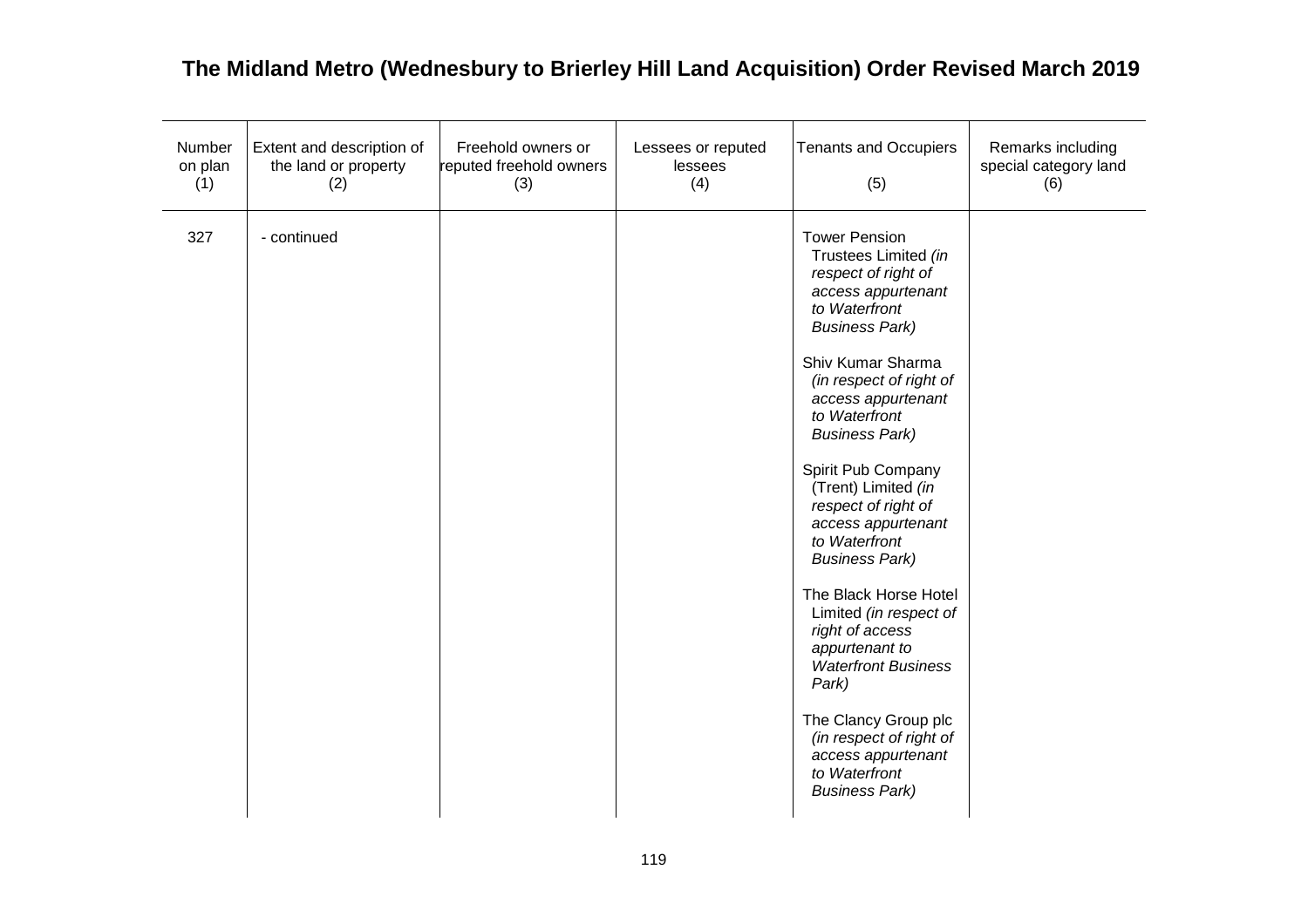| Number<br>on plan<br>(1) | Extent and description of<br>the land or property<br>(2) | Freehold owners or<br>reputed freehold owners<br>(3) | Lessees or reputed<br>lessees<br>(4) | <b>Tenants and Occupiers</b><br>(5)                                                                                                                                                                                                                                                                                                                                                                                                                                                                    | Remarks including<br>special category land<br>(6) |
|--------------------------|----------------------------------------------------------|------------------------------------------------------|--------------------------------------|--------------------------------------------------------------------------------------------------------------------------------------------------------------------------------------------------------------------------------------------------------------------------------------------------------------------------------------------------------------------------------------------------------------------------------------------------------------------------------------------------------|---------------------------------------------------|
| 327                      | - continued                                              |                                                      |                                      | The Occupier (in<br>respect of Unit 6 and<br>right of access<br>appurtenant to<br><b>Waterfront Business</b><br>Park)<br>The Occupier (in<br>respect of Units 8-9<br>right of access<br>appurtenant to<br><b>Waterfront Business</b><br>Park)<br>The Occupier (in<br>respect of Unit 25<br>and right of access<br>appurtenant to<br><b>Waterfront Business</b><br>Park)<br>The Occupier (in<br>respect of Units 27-<br>29 and right of<br>access appurtenant<br>to Waterfront<br><b>Business Park)</b> |                                                   |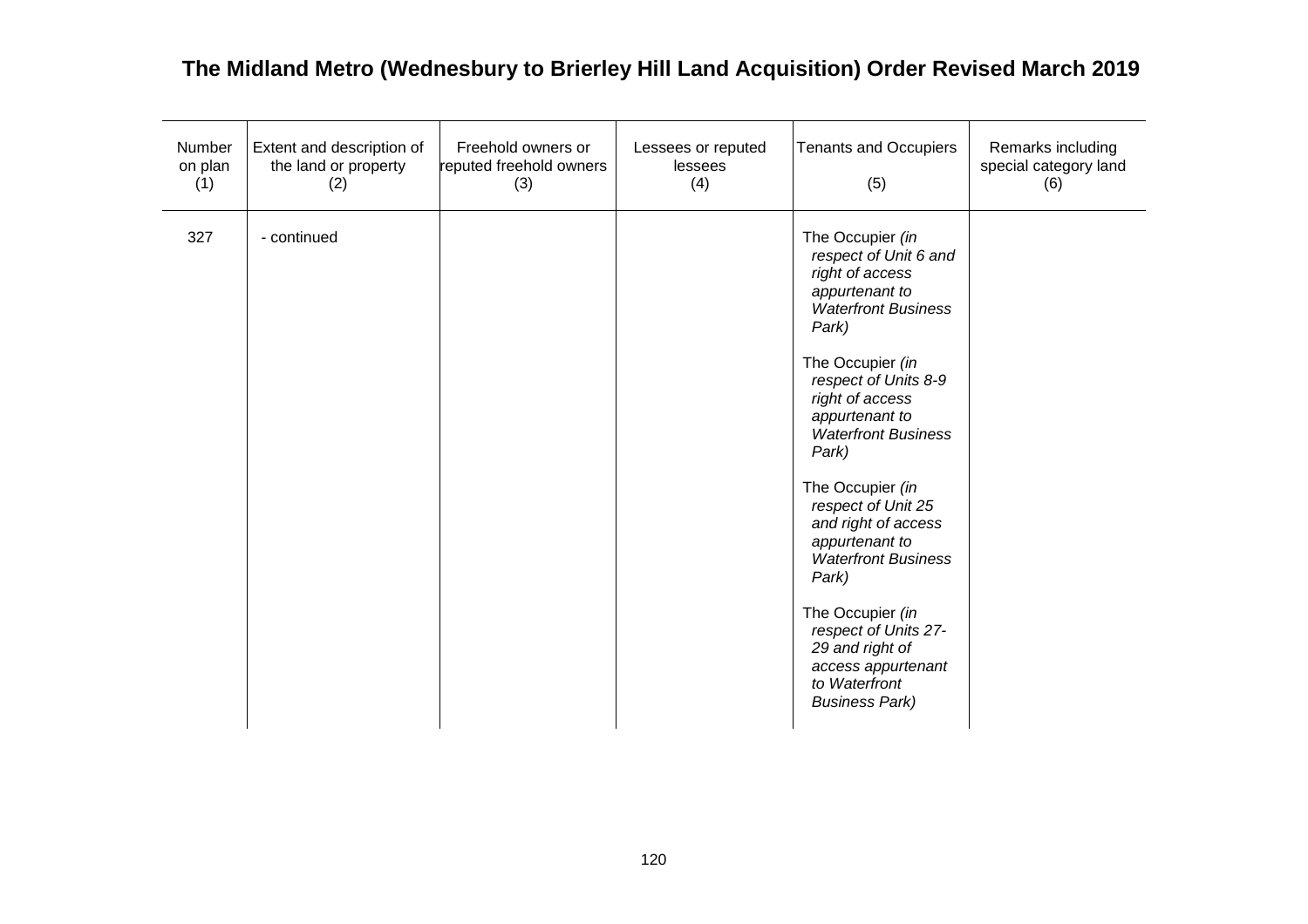| Number<br>on plan<br>(1) | Extent and description of<br>the land or property<br>(2) | Freehold owners or<br>reputed freehold owners<br>(3) | Lessees or reputed<br>lessees<br>(4) | <b>Tenants and Occupiers</b><br>(5)                                                                                                                                                                                                                                                                                                                                                                                                                                                                                                                           | Remarks including<br>special category land<br>(6) |
|--------------------------|----------------------------------------------------------|------------------------------------------------------|--------------------------------------|---------------------------------------------------------------------------------------------------------------------------------------------------------------------------------------------------------------------------------------------------------------------------------------------------------------------------------------------------------------------------------------------------------------------------------------------------------------------------------------------------------------------------------------------------------------|---------------------------------------------------|
| 327                      | - continued                                              |                                                      |                                      | The Occupier (in<br>respect of Studio Unit<br>43 and right of<br>access appurtenant<br>to Waterfront<br><b>Business Park)</b><br>The Occupier (in<br>respect of Lower<br><b>Waterfront House</b><br>and right of access<br>appurtenant to<br><b>Waterfront Business</b><br>Park)<br>The Occupier (in<br>respect of 1 Hagley<br>Court South and right<br>of access<br>appurtenant to<br><b>Waterfront Business</b><br>Park)<br>The Occupier (in<br>respect of 2 Dudley<br>Court North right of<br>access appurtenant<br>to Waterfront<br><b>Business Park)</b> |                                                   |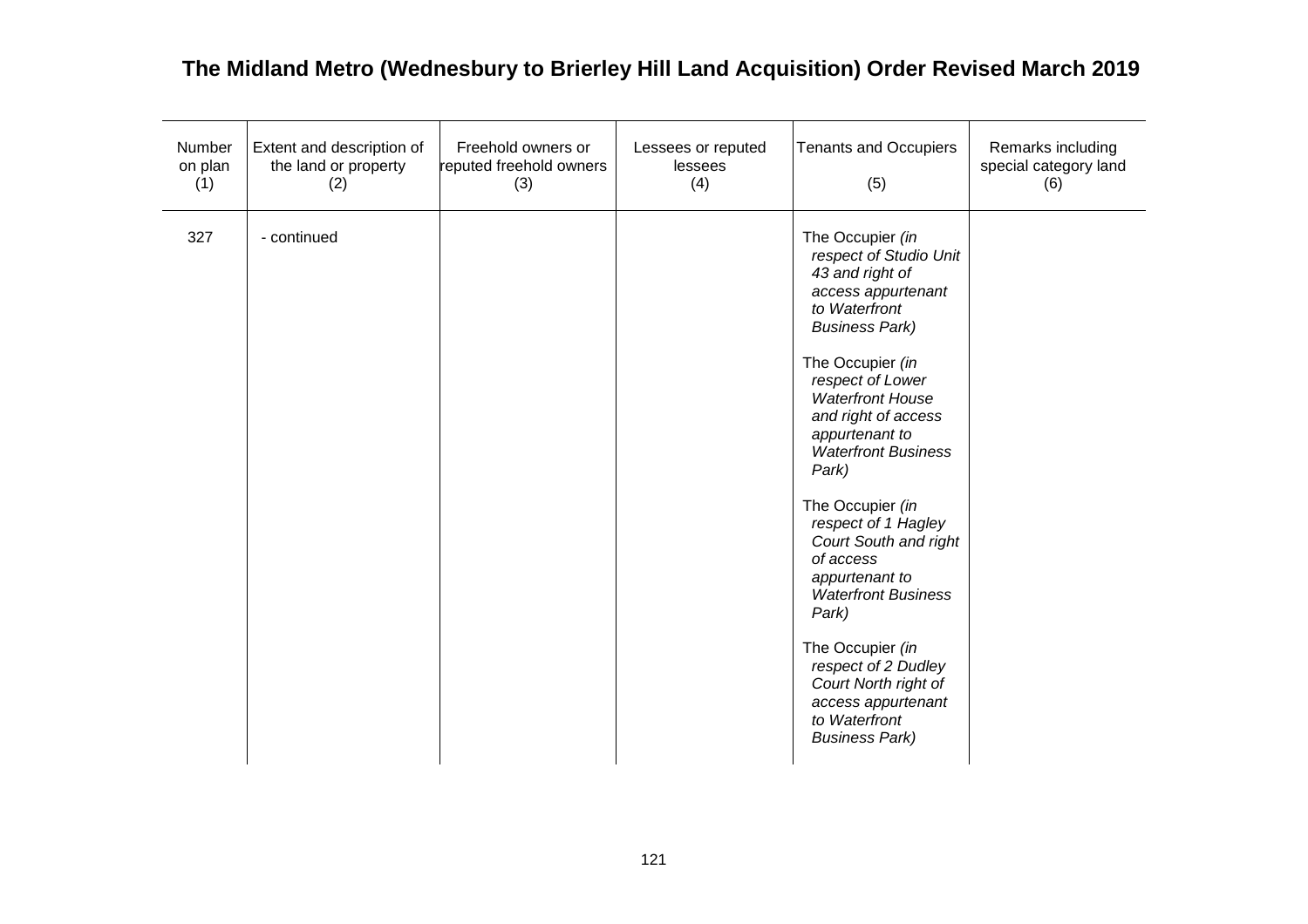| Number<br>on plan<br>(1) | Extent and description of<br>the land or property<br>(2) | Freehold owners or<br>reputed freehold owners<br>(3) | Lessees or reputed<br>lessees<br>(4) | <b>Tenants and Occupiers</b><br>(5)                                                                                                                                                                                                                                                                                                                                                                                                                                                                                                                    | Remarks including<br>special category land<br>(6) |
|--------------------------|----------------------------------------------------------|------------------------------------------------------|--------------------------------------|--------------------------------------------------------------------------------------------------------------------------------------------------------------------------------------------------------------------------------------------------------------------------------------------------------------------------------------------------------------------------------------------------------------------------------------------------------------------------------------------------------------------------------------------------------|---------------------------------------------------|
| 327                      | - continued                                              |                                                      |                                      | The Occupier (in<br>respect of 7 Harbour<br><b>Buildings right of</b><br>access appurtenant<br>to Waterfront<br><b>Business Park)</b><br>The Secretary of State<br>for the Environment<br>(in respect of right of<br>access appurtenant<br>to Waterfront<br><b>Business Park)</b><br><b>Thomas Nock Martin</b><br>Limited (in respect of<br>right of access<br>appurtenant to<br><b>Waterfront Business</b><br>Park)<br><b>Timmins Whittaker</b><br>Limited (in respect of<br>right of access<br>appurtenant to<br><b>Waterfront Business</b><br>Park) |                                                   |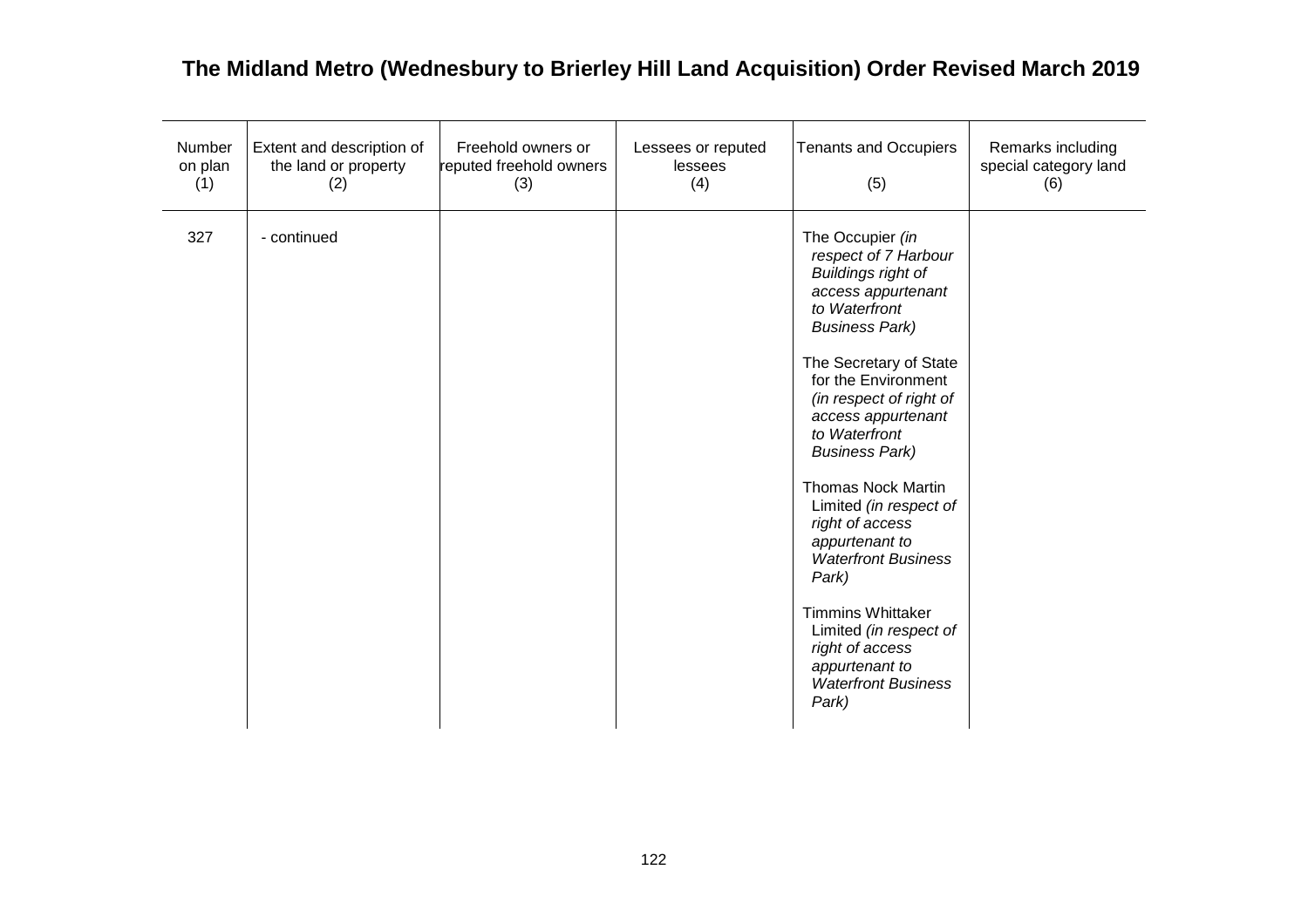| Number<br>on plan<br>(1) | Extent and description of<br>the land or property<br>(2) | Freehold owners or<br>reputed freehold owners<br>(3) | Lessees or reputed<br>lessees<br>(4) | <b>Tenants and Occupiers</b><br>(5)                                                                                                                                                                                                                                                                                                                                                                                                                                                                                                                                                                                                                   | Remarks including<br>special category land<br>(6) |
|--------------------------|----------------------------------------------------------|------------------------------------------------------|--------------------------------------|-------------------------------------------------------------------------------------------------------------------------------------------------------------------------------------------------------------------------------------------------------------------------------------------------------------------------------------------------------------------------------------------------------------------------------------------------------------------------------------------------------------------------------------------------------------------------------------------------------------------------------------------------------|---------------------------------------------------|
|                          |                                                          |                                                      |                                      | <b>Tower Pension</b><br>Trustees Limited (in<br>respect of right of<br>access appurtenant<br>to Waterfront<br><b>Business Park)</b><br>The Secretary of State<br>for the Environment<br>(in respect of right of<br>access appurtenant<br>to Waterfront<br><b>Business Park)</b><br>Trillium (Prime)<br>Property GP Limited<br>(in respect of right of<br>access appurtenant<br>to Waterfront<br><b>Business Park)</b><br>Vertiv Limited (in<br>respect of right of<br>access appurtenant<br>to Waterfront<br><b>Business Park)</b><br>Virgin Media Limited<br>(in respect of right of<br>access appurtenant<br>to Waterfront<br><b>Business Park)</b> |                                                   |
|                          |                                                          |                                                      |                                      |                                                                                                                                                                                                                                                                                                                                                                                                                                                                                                                                                                                                                                                       |                                                   |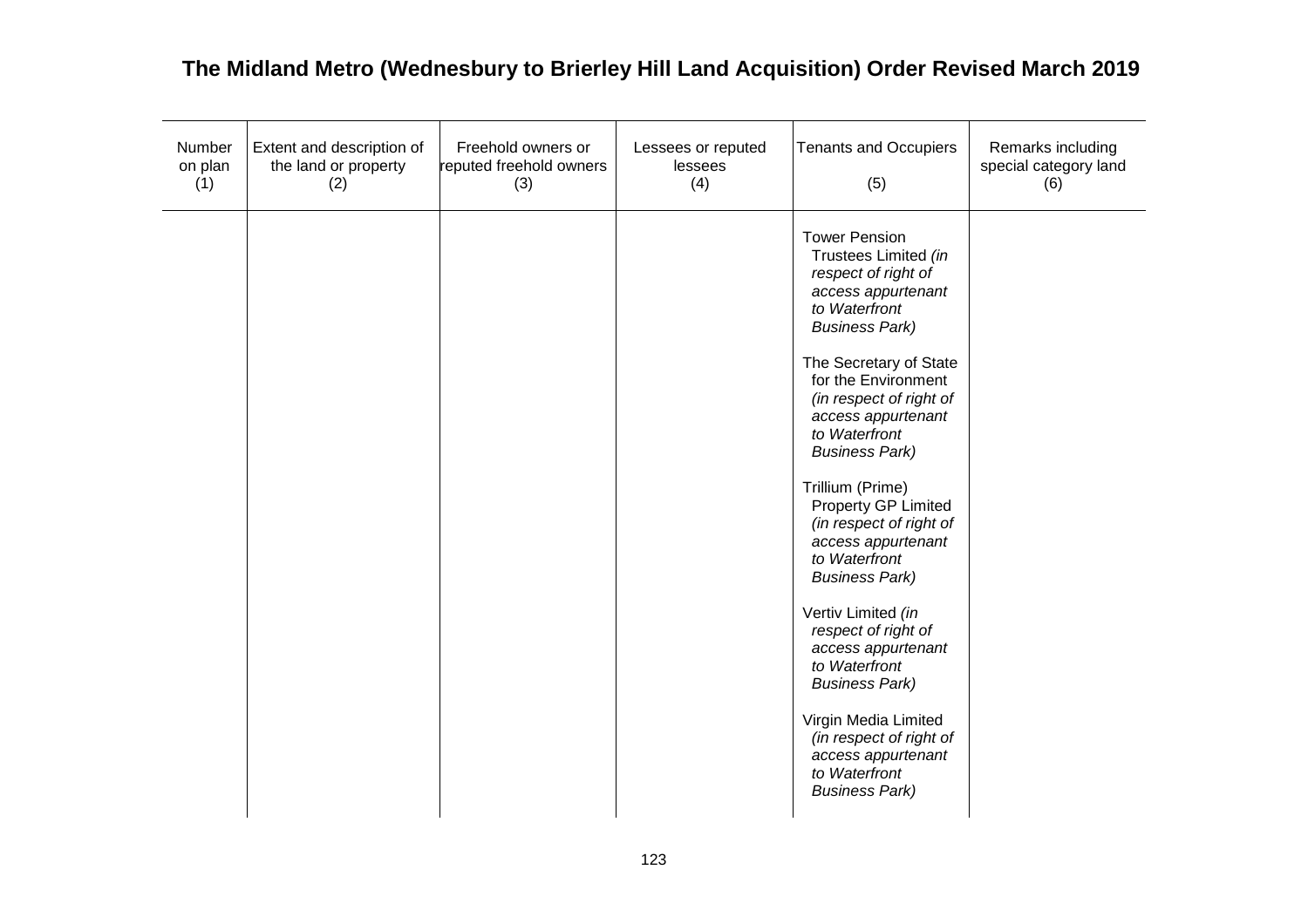| Number<br>on plan<br>(1) | Extent and description of<br>the land or property<br>(2) | Freehold owners or<br>reputed freehold owners<br>(3) | Lessees or reputed<br>lessees<br>(4) | <b>Tenants and Occupiers</b><br>(5)                                                                                                                                                                                                                                                                                                                                                                                                                                                                                                                                | Remarks including<br>special category land<br>(6) |
|--------------------------|----------------------------------------------------------|------------------------------------------------------|--------------------------------------|--------------------------------------------------------------------------------------------------------------------------------------------------------------------------------------------------------------------------------------------------------------------------------------------------------------------------------------------------------------------------------------------------------------------------------------------------------------------------------------------------------------------------------------------------------------------|---------------------------------------------------|
| 327                      | - continued                                              |                                                      |                                      | <b>Vistra Trust</b><br>Corporation (UK)<br>Limited (in respect of<br>right of access<br>appurtenant to<br><b>Waterfront Business</b><br>Park)<br><b>West Midlands</b><br>Ambulance Service<br><b>NHS Foundation</b><br>Trust (in respect of<br>right of access<br>appurtenant to<br><b>Waterfront Business</b><br>Park)<br>Wizard Inns Limited (in<br>respect of right of<br>access appurtenant<br>to Waterfront<br><b>Business Park)</b><br>Yuan Gao and<br>Fenglan Yu (in<br>respect of right of<br>access appurtenant<br>to Waterfront<br><b>Business Park)</b> |                                                   |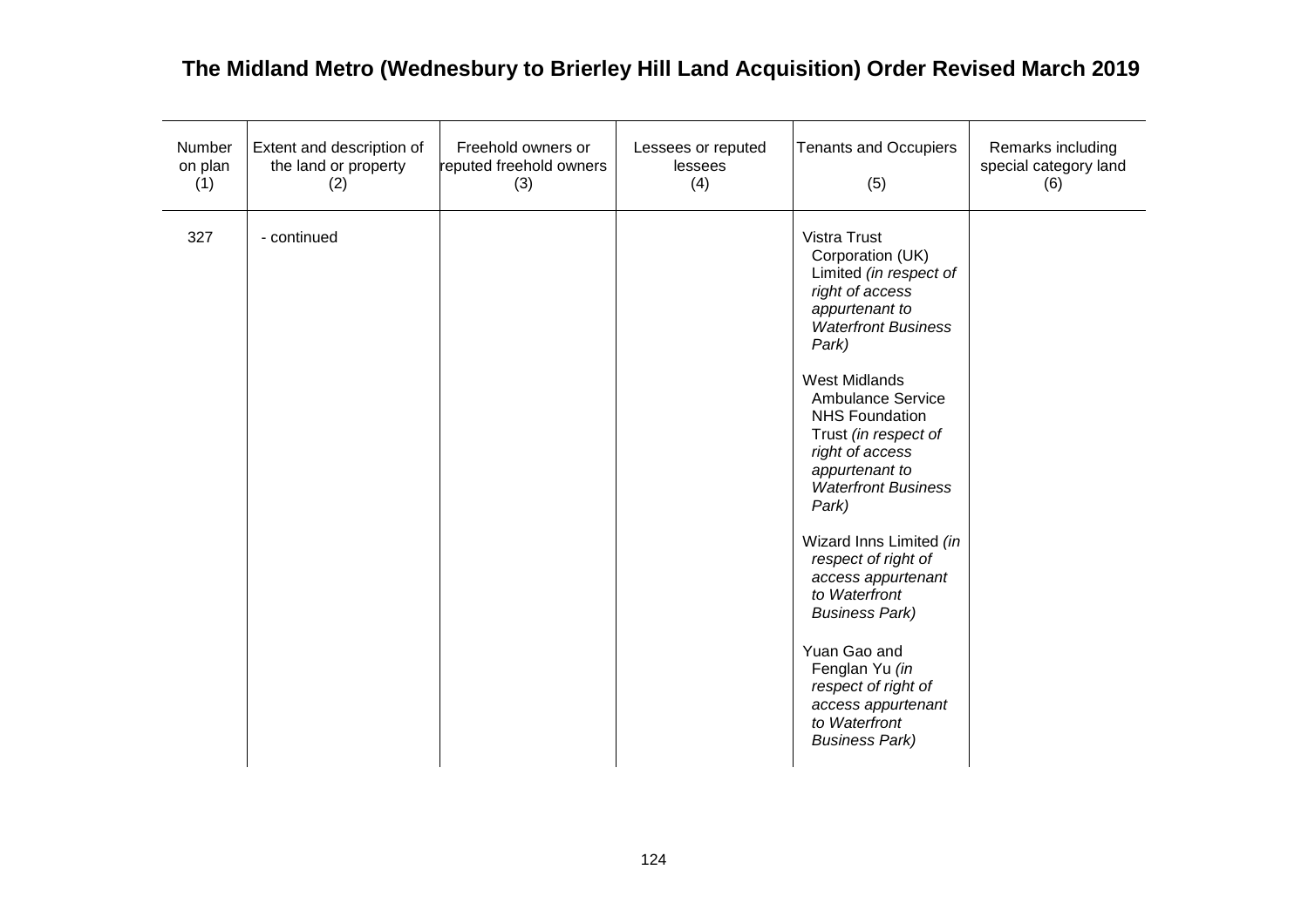| <b>Number</b><br>on plan<br>(1) | Extent and description of<br>the land or property<br>(2)                                            | Freehold owners or<br>reputed freehold owners<br>(3)                                                                                                                                                              | Lessees or reputed<br>lessees<br>(4)                                                                                                                                                                             | <b>Tenants and Occupiers</b><br>(5)                              | Remarks including<br>special category land<br>(6) |
|---------------------------------|-----------------------------------------------------------------------------------------------------|-------------------------------------------------------------------------------------------------------------------------------------------------------------------------------------------------------------------|------------------------------------------------------------------------------------------------------------------------------------------------------------------------------------------------------------------|------------------------------------------------------------------|---------------------------------------------------|
| 328                             | 3310 square metres, or<br>thereabouts, of car park<br>and land off Waterfront<br>Way, Brierley Hill | MH (No.4) Nominee A<br>Limited<br>MH (No.4) Nominee B<br>Limited                                                                                                                                                  | MH (No.4) Nominee A<br>Limited<br>MH (No.4) Nominee B<br>Limited                                                                                                                                                 | MH (No.4) Nominee A<br>Limited<br>MH (No.4) Nominee B<br>Limited |                                                   |
|                                 |                                                                                                     | Wells Fargo Bank,<br>National Association<br>(as mortgagee to MH<br>(No.4) Nominee A<br>Limited and MH<br>(No.4) Nominee B<br>Limited)                                                                            | Wells Fargo Bank,<br><b>National Association</b><br>(as mortgagee to MH<br>(No 4) Nominee A<br>Limited and MH<br>(No4) Nominee B<br>Limited)                                                                     |                                                                  |                                                   |
| 329                             | 1112 square metres, or<br>thereabouts, of car park<br>and land off Waterfront<br>Way, Brierley Hill | MH (No.4) Nominee A<br>Limited<br>MH (No.4) Nominee B<br>Limited<br>Wells Fargo Bank,<br><b>National Association</b><br>(as mortgagee to MH<br>(No.4) Nominee A<br>Limited and MH<br>(No.4) Nominee B<br>Limited) | MH (No.4) Nominee A<br>Limited<br>MH (No.4) Nominee B<br>Limited<br>Wells Fargo Bank,<br><b>National Association</b><br>(as mortgagee to MH<br>(No 4) Nominee A<br>Limited and MH<br>(No4) Nominee B<br>Limited) | MH (No.4) Nominee A<br>Limited<br>MH (No.4) Nominee B<br>Limited |                                                   |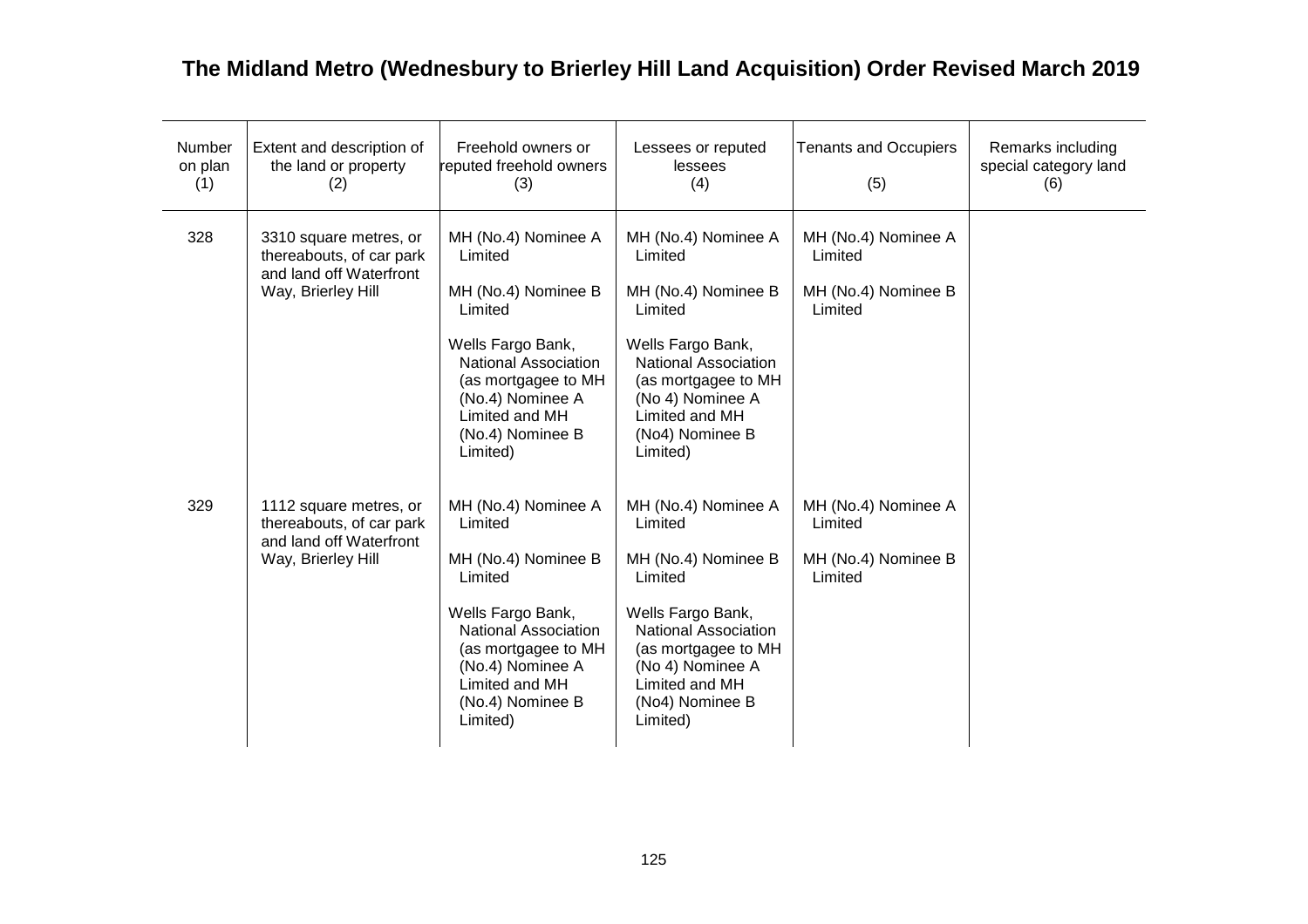| <b>Number</b><br>on plan<br>(1) | Extent and description of<br>the land or property<br>(2)                                           | Freehold owners or<br>reputed freehold owners<br>(3)                                                                                                                                                       | Lessees or reputed<br>lessees<br>(4)                                                                                                                                                                             | <b>Tenants and Occupiers</b><br>(5)                              | Remarks including<br>special category land<br>(6) |
|---------------------------------|----------------------------------------------------------------------------------------------------|------------------------------------------------------------------------------------------------------------------------------------------------------------------------------------------------------------|------------------------------------------------------------------------------------------------------------------------------------------------------------------------------------------------------------------|------------------------------------------------------------------|---------------------------------------------------|
| 330                             | 261 square metres, or<br>thereabouts, of car park<br>and land off Waterfront<br>Way, Brierley Hill | MH (No.4) Nominee A<br>Limited<br>MH (No.4) Nominee B<br>Limited<br>Wells Fargo Bank,<br>National Association<br>(as mortgagee to MH<br>(No.4) Nominee A<br>Limited and MH<br>(No.4) Nominee B<br>Limited) | MH (No.4) Nominee A<br>Limited<br>MH (No.4) Nominee B<br>Limited<br>Wells Fargo Bank,<br><b>National Association</b><br>(as mortgagee to MH<br>(No 4) Nominee A<br>Limited and MH<br>(No4) Nominee B<br>Limited) | MH (No.4) Nominee A<br>Limited<br>MH (No.4) Nominee B<br>Limited |                                                   |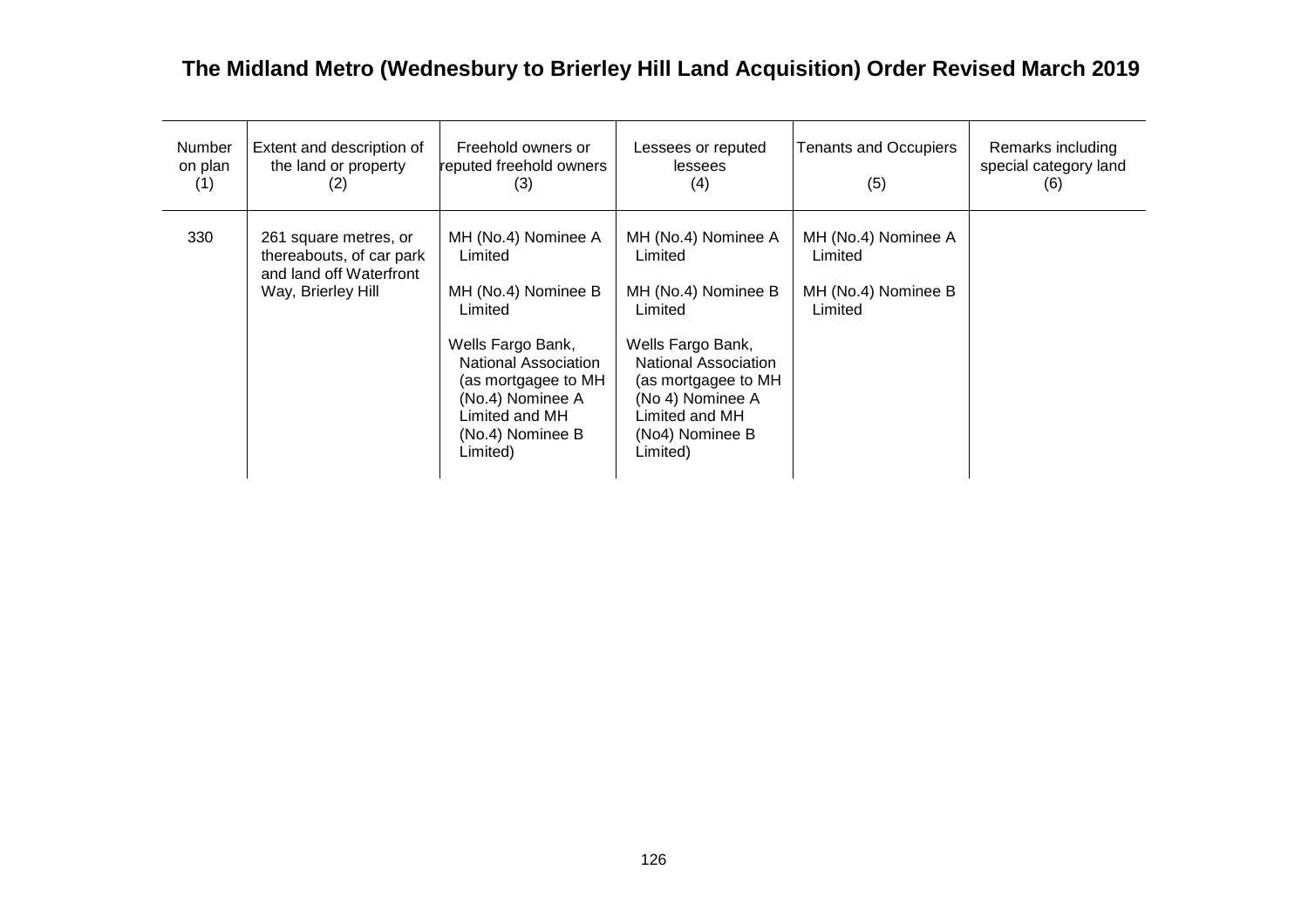| Number<br>on plan<br>(1) | Extent and description of<br>the land or property<br>(2)                                                                                                                                                                                            | Freehold owners or<br>reputed freehold owners<br>(3)                                                                                                                                                                                                                                                                                                                                                                                     | Lessees or reputed<br>lessees<br>(4) | <b>Tenants and Occupiers</b><br>(5)                                                                                                                                                                                                    | Remarks including<br>special category land<br>(6) |
|--------------------------|-----------------------------------------------------------------------------------------------------------------------------------------------------------------------------------------------------------------------------------------------------|------------------------------------------------------------------------------------------------------------------------------------------------------------------------------------------------------------------------------------------------------------------------------------------------------------------------------------------------------------------------------------------------------------------------------------------|--------------------------------------|----------------------------------------------------------------------------------------------------------------------------------------------------------------------------------------------------------------------------------------|---------------------------------------------------|
| 331                      | 12021 square metres, or<br>thereabouts, of private<br>road, land and junction<br>(Waterfront Way),<br>footways, roundabouts,<br>car parking, and<br>advertising hoardings<br>north of Level Street<br>and south of Waterfront<br>Way, Brierley Hill | MH (No.4) Nominee A<br>Limited<br>MH (No.4) Nominee B<br>Limited<br>MH (No.6) Nominee A<br>Limited<br>MH (No.6) Nominee B<br>Limited<br>Wells Fargo Bank,<br><b>National Association</b><br>(as mortgagee to MH<br>(No. 6) Nominee A<br>Limited and MH (No.<br>6) Nominee B<br>Limited)<br>Wells Fargo Bank,<br><b>National Association</b><br>(as mortgagee to MH<br>(No.4) Nominee A<br>Limited and MH<br>(No.4) Nominee B<br>Limited) |                                      | MH (No.4) Nominee A<br>Limited<br>MH (No.4) Nominee B<br>Limited<br>MH (No.6) Nominee A<br>Limited<br>MH (No.6) Nominee B<br>Limited<br>For rights of access to<br><b>Waterfront Business</b><br>Park see Number on<br><b>Plan 327</b> |                                                   |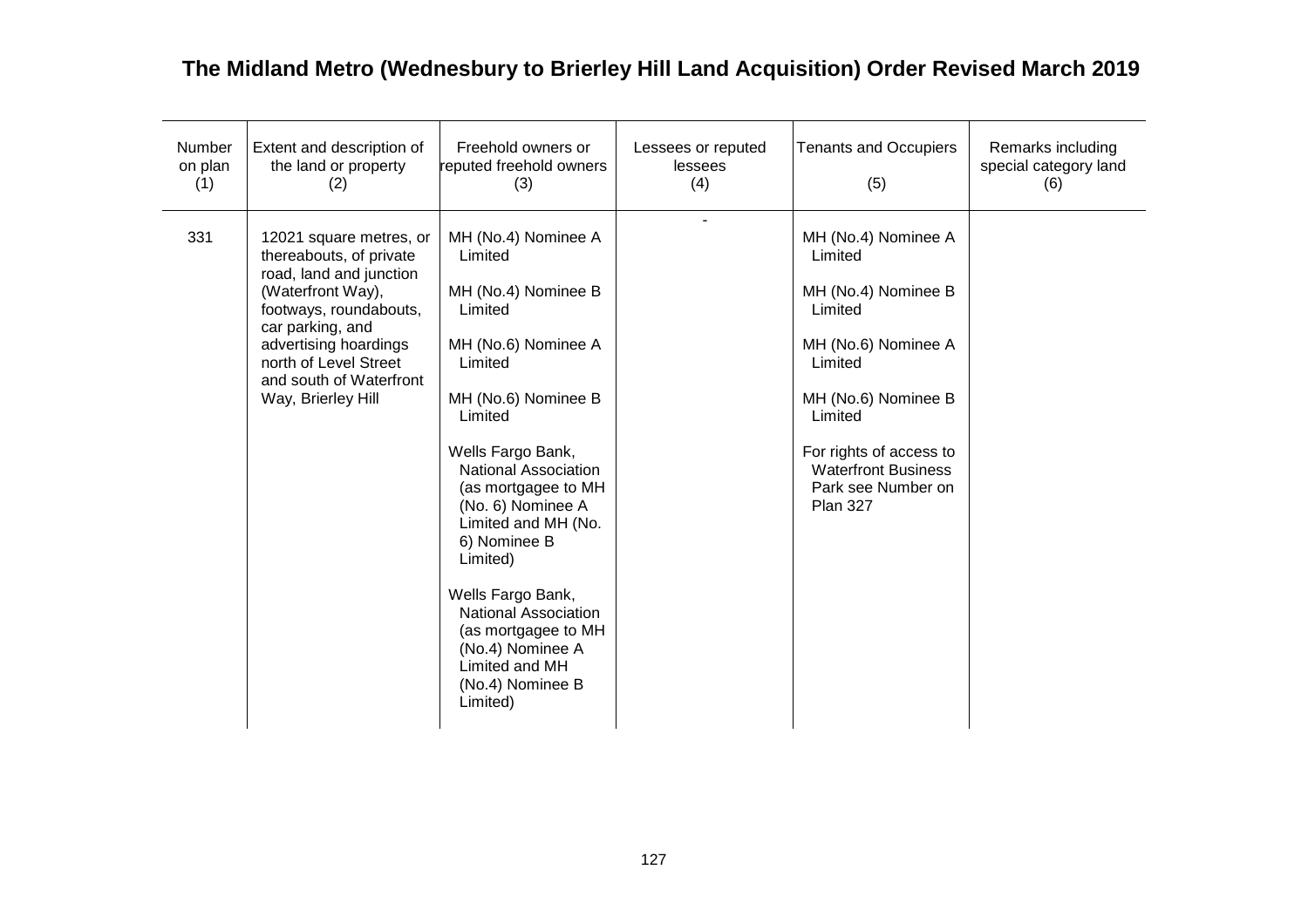| Number<br>on plan<br>(1) | Extent and description of<br>the land or property<br>(2)                                                             | Freehold owners or<br>reputed freehold owners<br>(3)                                                                                                                                                                                                 | Lessees or reputed<br>lessees<br>(4) | <b>Tenants and Occupiers</b><br>(5)                              | Remarks including<br>special category land<br>(6) |
|--------------------------|----------------------------------------------------------------------------------------------------------------------|------------------------------------------------------------------------------------------------------------------------------------------------------------------------------------------------------------------------------------------------------|--------------------------------------|------------------------------------------------------------------|---------------------------------------------------|
| 332                      | 892 square metres, or<br>thereabouts, of public<br>road, footways,<br>roundabout (Level<br>Street), Brierley Hill    | Dudley Metropolitan<br>Borough Council<br>MH (No.4) Nominee A<br>Limited<br>MH (No.4) Nominee B<br>Limited<br>Wells Fargo Bank,<br>National Association<br>(as mortgagee to MH<br>(No.4) Nominee A<br>Limited and MH<br>(No.4) Nominee B<br>Limited) |                                      | Dudley Metropolitan<br>Borough Council (as<br>highway authority) |                                                   |
| 333                      | 42 square metres, or<br>thereabouts, of land<br>north of Level Street,<br><b>Brierley Hill</b>                       | Dudley Metropolitan<br>Borough Council                                                                                                                                                                                                               |                                      | Dudley Metropolitan<br>Borough Council                           |                                                   |
| 334                      | 520 square metres, or<br>thereabouts, of public<br>road, footways and<br>roundabout (Level<br>Street), Brierley Hill | Dudley Metropolitan<br>Borough Council (as<br>highway authority)                                                                                                                                                                                     |                                      | Dudley Metropolitan<br>Borough Council (as<br>highway authority) |                                                   |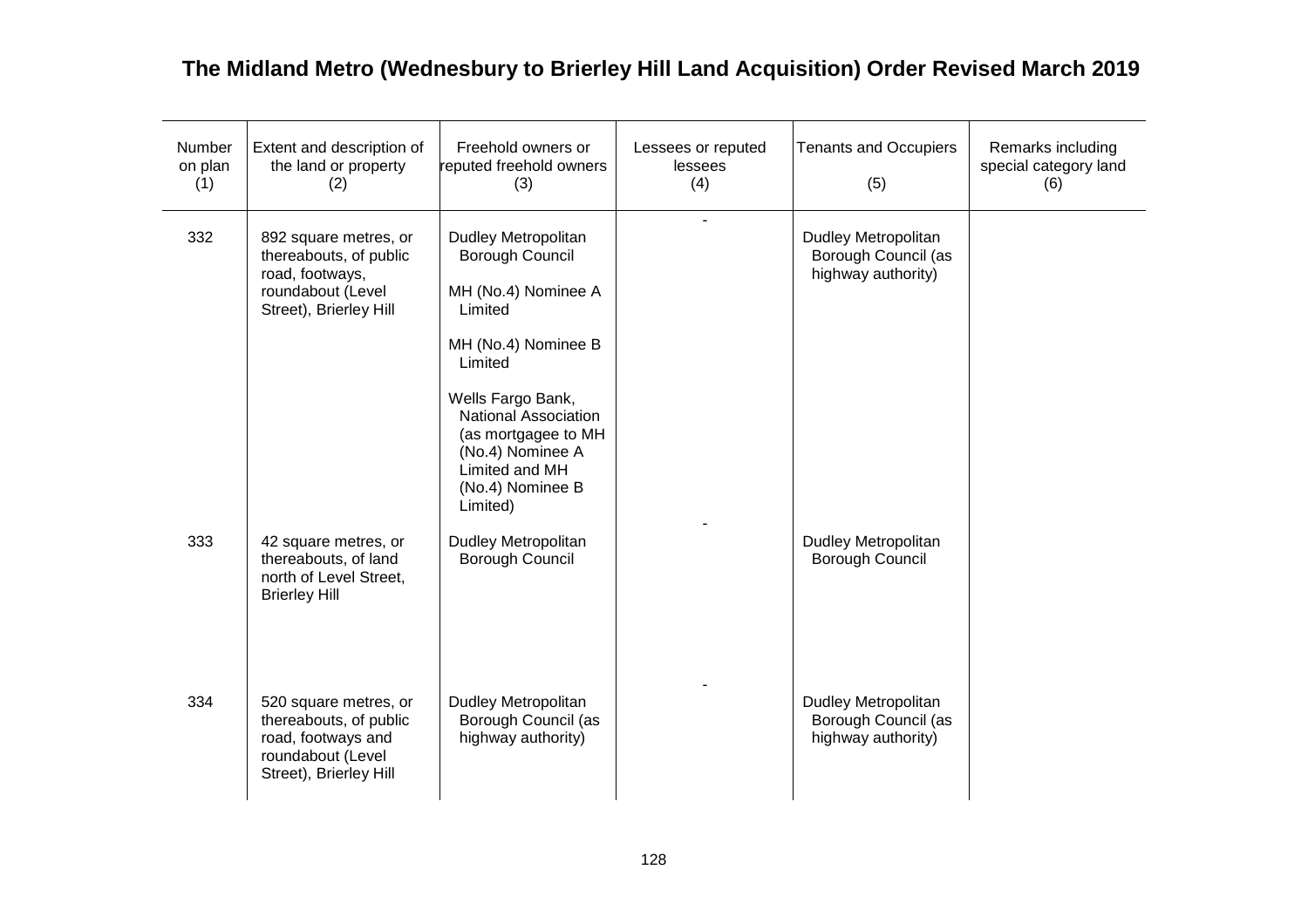| Number<br>on plan<br>(1) | Extent and description of<br>the land or property | Freehold owners or<br>reputed freehold owners | Lessees or reputed<br>lessees<br>(4) | <b>Tenants and Occupiers</b><br>(5) | Remarks including<br>special category land<br>(6) |
|--------------------------|---------------------------------------------------|-----------------------------------------------|--------------------------------------|-------------------------------------|---------------------------------------------------|
| 335                      | NUMBER NOT USED                                   |                                               |                                      |                                     |                                                   |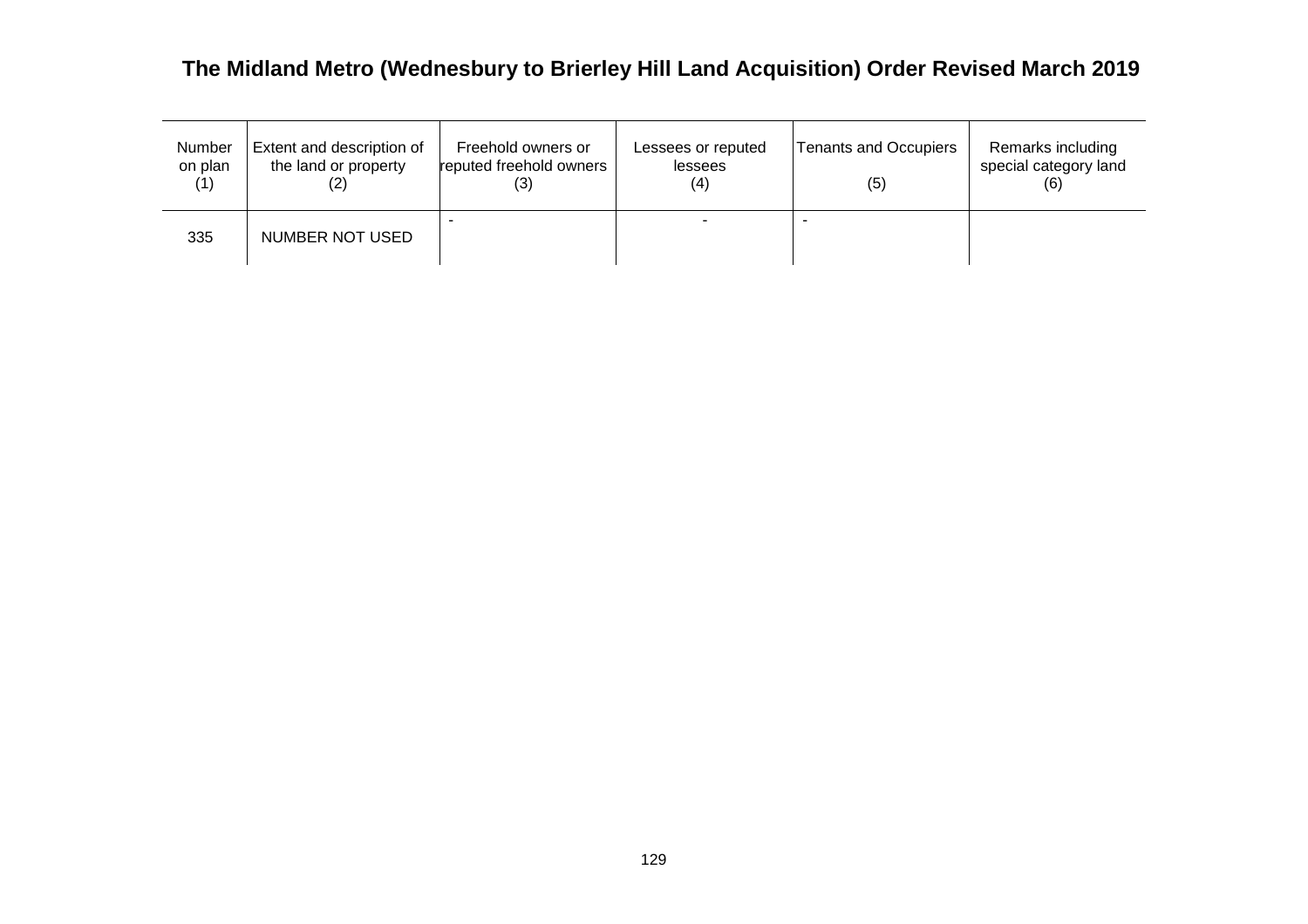| Number<br>on plan<br>(1) | Extent and description of<br>the land or property<br>(2)                                                                                                                   | Freehold owners or<br>reputed freehold owners<br>(3)                                                                                                                              | Lessees or reputed<br>lessees<br>(4) | <b>Tenants and Occupiers</b><br>(5)                                                                                                                                                                                                                                                                                                                                                                                                                                                                                                                                                            | Remarks including<br>special category land<br>(6) |
|--------------------------|----------------------------------------------------------------------------------------------------------------------------------------------------------------------------|-----------------------------------------------------------------------------------------------------------------------------------------------------------------------------------|--------------------------------------|------------------------------------------------------------------------------------------------------------------------------------------------------------------------------------------------------------------------------------------------------------------------------------------------------------------------------------------------------------------------------------------------------------------------------------------------------------------------------------------------------------------------------------------------------------------------------------------------|---------------------------------------------------|
| 336                      | 17729 square metres, or<br>thereabouts, of private<br>road (The<br>Embankment),<br>footways, steps,<br>retaining wall,<br>advertising hoardings<br>and land, Brierley Hill | MH (No.1) Nominee A<br>Limited<br>MH (No.1) Nominee B<br>Limited<br>Deutsche Bank AG (as<br>mortgagee to MH<br>(No.1) Nominee A<br>Limited and MH<br>(No.1) Nominee B<br>Limited) |                                      | MH (No.1) Nominee A<br>Limited<br>MH (No.1) Nominee B<br>Limited<br>123 Leeds Limited (in<br>respect of right of<br>access appurtenant<br>to Merry Hill<br>Shopping Centre)<br><b>AG Retail Cards</b><br>Limited (trading as<br>Clinton Cards in<br>respect of right of<br>access appurtenant<br>to Merry Hill<br>Shopping Centre)<br>Age Concern Dudley<br>(trading as Age UK<br>Mobility Centre in<br>respect of right of<br>access appurtenant<br>to Merry Hill<br>Shopping Centre)<br>Aksar Khan (in respect<br>of right of access<br>appurtenant to Merry<br><b>Hill Shopping Centre)</b> |                                                   |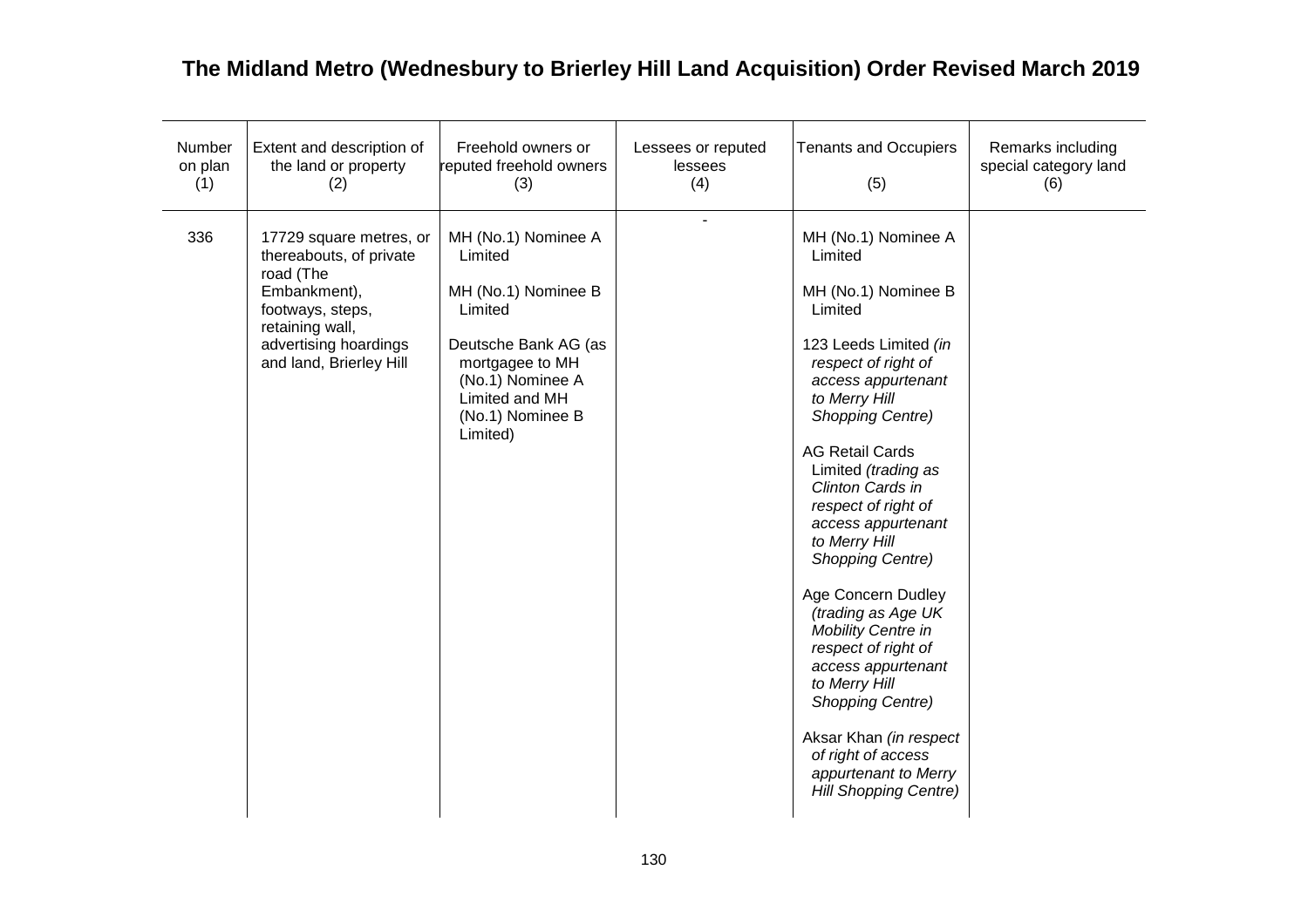| Number<br>on plan<br>(1) | Extent and description of<br>the land or property<br>(2) | Freehold owners or<br>reputed freehold owners<br>(3) | Lessees or reputed<br>lessees<br>(4) | <b>Tenants and Occupiers</b><br>(5)                                                                                                                                                                                                                                                                                                                                                                                                                                                                                                                                                                                                                                         | Remarks including<br>special category land<br>(6) |
|--------------------------|----------------------------------------------------------|------------------------------------------------------|--------------------------------------|-----------------------------------------------------------------------------------------------------------------------------------------------------------------------------------------------------------------------------------------------------------------------------------------------------------------------------------------------------------------------------------------------------------------------------------------------------------------------------------------------------------------------------------------------------------------------------------------------------------------------------------------------------------------------------|---------------------------------------------------|
| 336                      | - continued                                              |                                                      |                                      | Alexander Kennedy &<br>Sons Limited (in<br>respect of right of<br>access appurtenant<br>to Merry Hill<br><b>Shopping Centre)</b><br>Ann Summers Limited<br>(in respect of right of<br>access appurtenant<br>to Merry Hill<br><b>Shopping Centre)</b><br>Arcadia Group Brands<br>Limited (trading as<br>Dorothy Perkins,<br>Evans, Topman and<br>Topshop in respect<br>of right of access<br>appurtenant to Merry<br><b>Hill Shopping Centre)</b><br>Argos Limited (in<br>respect of right of<br>access appurtenant<br>to Merry Hill<br>Shopping Centre)<br>Asda Stores Limited<br>(in respect of right of<br>access appurtenant<br>to Merry Hill<br><b>Shopping Centre)</b> |                                                   |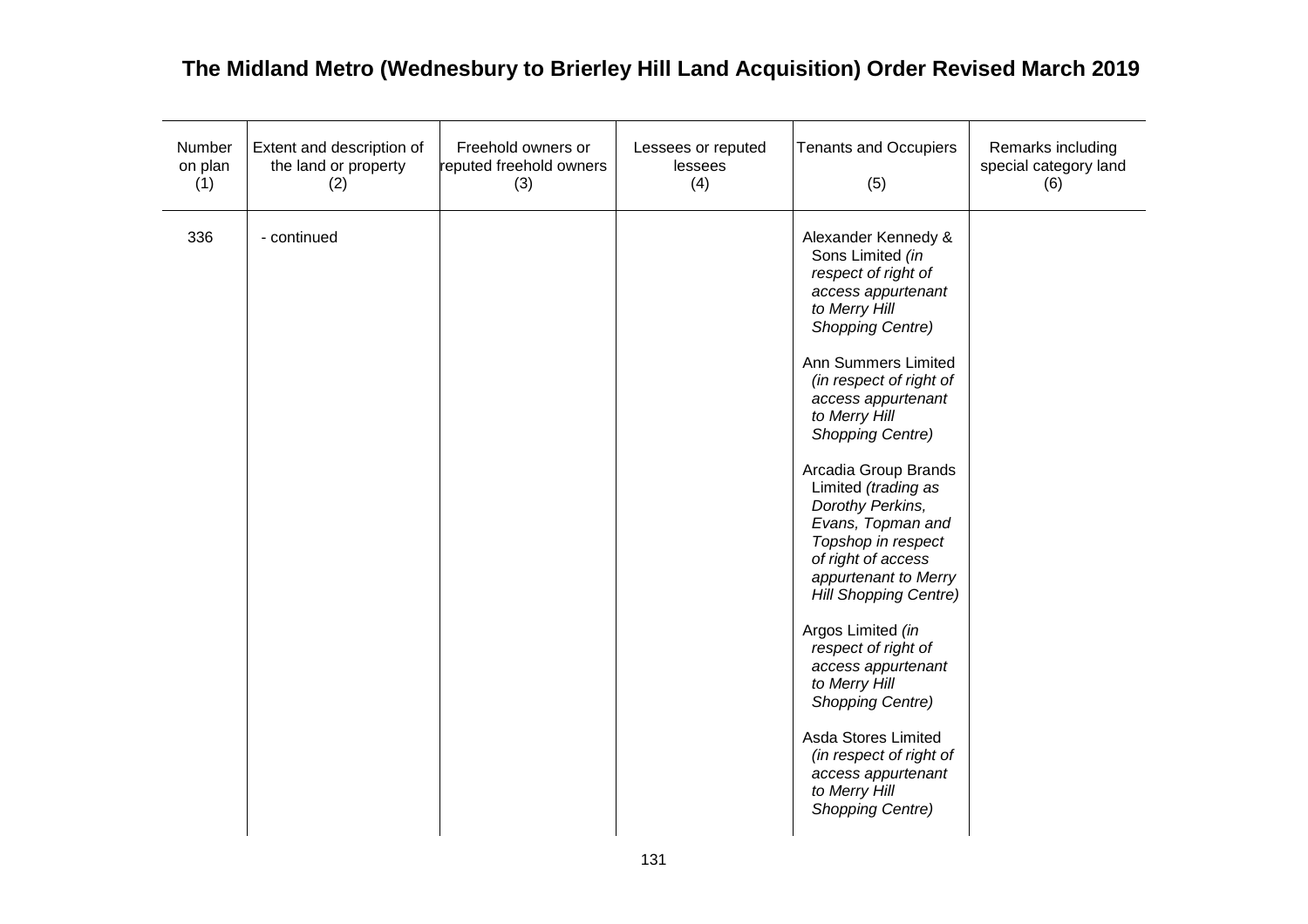| Number<br>on plan<br>(1) | Extent and description of<br>the land or property<br>(2) | Freehold owners or<br>reputed freehold owners<br>(3) | Lessees or reputed<br>lessees<br>(4) | <b>Tenants and Occupiers</b><br>(5)                                                                                                                                                                                                                                                                                                                                                                                                                                                                                                   | Remarks including<br>special category land<br>(6) |
|--------------------------|----------------------------------------------------------|------------------------------------------------------|--------------------------------------|---------------------------------------------------------------------------------------------------------------------------------------------------------------------------------------------------------------------------------------------------------------------------------------------------------------------------------------------------------------------------------------------------------------------------------------------------------------------------------------------------------------------------------------|---------------------------------------------------|
| 336                      | - continued                                              |                                                      |                                      | Astrad Limited (in<br>respect of right of<br>access appurtenant<br>to Merry Hill<br><b>Shopping Centre)</b><br>Aurum Group Limited<br>(trading as<br>Goldsmiths in<br>respect of right of<br>access appurtenant<br>to Merry Hill<br><b>Shopping Centre)</b><br>Automobile<br>Association<br>Developments<br>Limited (trading as<br>AA in respect of right<br>of access<br>appurtenant to Merry<br><b>Hill Shopping Centre)</b><br>Bag Magic (in respect<br>of right of access<br>appurtenant to Merry<br><b>Hill Shopping Centre)</b> |                                                   |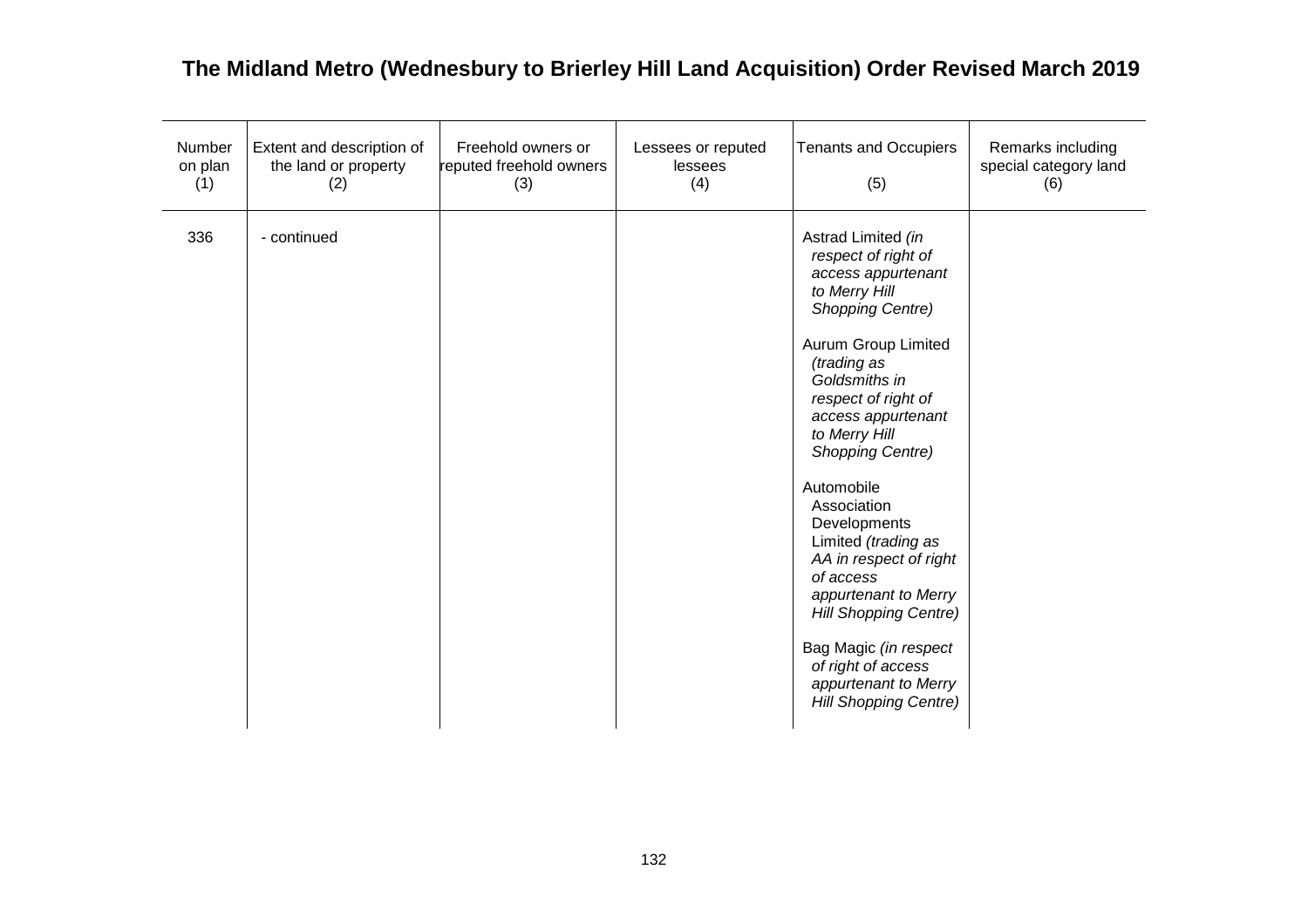| Number<br>on plan<br>(1) | Extent and description of<br>the land or property<br>(2) | Freehold owners or<br>reputed freehold owners<br>(3) | Lessees or reputed<br>lessees<br>(4) | <b>Tenants and Occupiers</b><br>(5)                                                                                                                                                                                                                                                                                                                                                                                                                                                                                                                                                                                                                                | Remarks including<br>special category land<br>(6) |
|--------------------------|----------------------------------------------------------|------------------------------------------------------|--------------------------------------|--------------------------------------------------------------------------------------------------------------------------------------------------------------------------------------------------------------------------------------------------------------------------------------------------------------------------------------------------------------------------------------------------------------------------------------------------------------------------------------------------------------------------------------------------------------------------------------------------------------------------------------------------------------------|---------------------------------------------------|
| 336                      | - continued                                              |                                                      |                                      | Bank of Scotland plc<br>(trading as Halifax in<br>respect of right of<br>access appurtenant<br>to Merry Hill<br><b>Shopping Centre)</b><br>Beaverbrooks the<br>Jewellers Limited (in<br>respect of right of<br>access appurtenant<br>to Merry Hill<br><b>Shopping Centre)</b><br><b>Beaconsfield Footwear</b><br>Limited (in respect of<br>right of access<br>appurtenant to Merry<br>Hill Shopping Centre)<br><b>Berkshire Property</b><br>Services Limited (in<br>respect of right of<br>access appurtenant<br>to Merry Hill<br><b>Shopping Centre)</b><br>Betfred Limited (in<br>respect of right of<br>access appurtenant<br>to Merry Hill<br>Shopping Centre) |                                                   |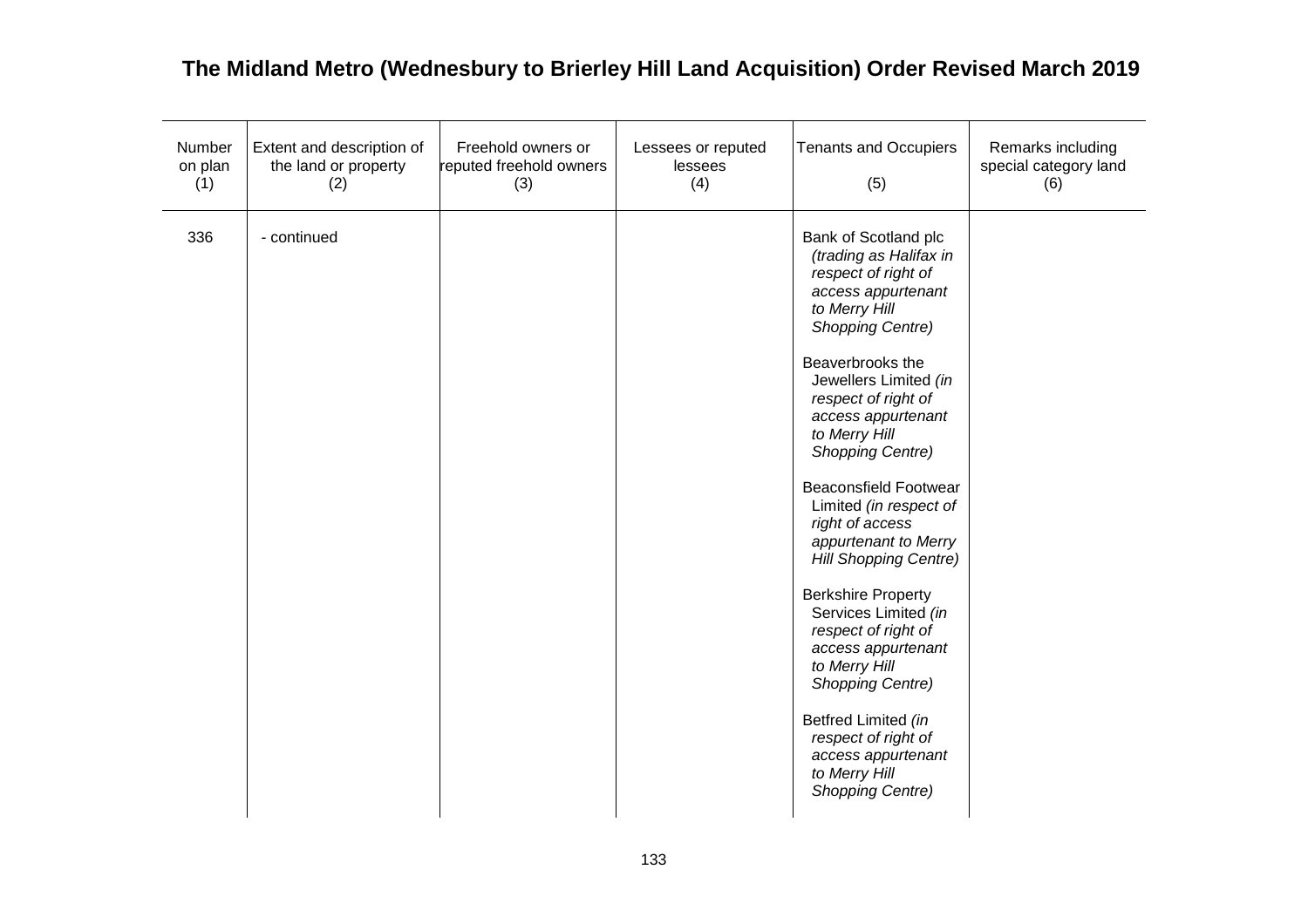| Number<br>on plan<br>(1) | Extent and description of<br>the land or property<br>(2) | Freehold owners or<br>reputed freehold owners<br>(3) | Lessees or reputed<br>lessees<br>(4) | <b>Tenants and Occupiers</b><br>(5)                                                                                                                                                                                                                                                                                                                                                                                                                                                                                         | Remarks including<br>special category land<br>(6) |
|--------------------------|----------------------------------------------------------|------------------------------------------------------|--------------------------------------|-----------------------------------------------------------------------------------------------------------------------------------------------------------------------------------------------------------------------------------------------------------------------------------------------------------------------------------------------------------------------------------------------------------------------------------------------------------------------------------------------------------------------------|---------------------------------------------------|
| 336                      | - continued                                              |                                                      |                                      | Birmingham<br>Metropolitan College<br>Limited (trading as<br><b>Black Country Skills</b><br>Shop in respect of<br>right of access<br>appurtenant to Merry<br><b>Hill Shopping Centre)</b><br><b>Blacks Outdoor Retail</b><br>Limited (trading as<br>Ultimate Café and<br><b>Ultimate Outdoors in</b><br>respect of right of<br>access appurtenant<br>to Merry Hill<br><b>Shopping Centre)</b><br><b>Bonmarche Holdings</b><br>plc (in respect of right<br>of access<br>appurtenant to Merry<br><b>Hill Shopping Centre)</b> |                                                   |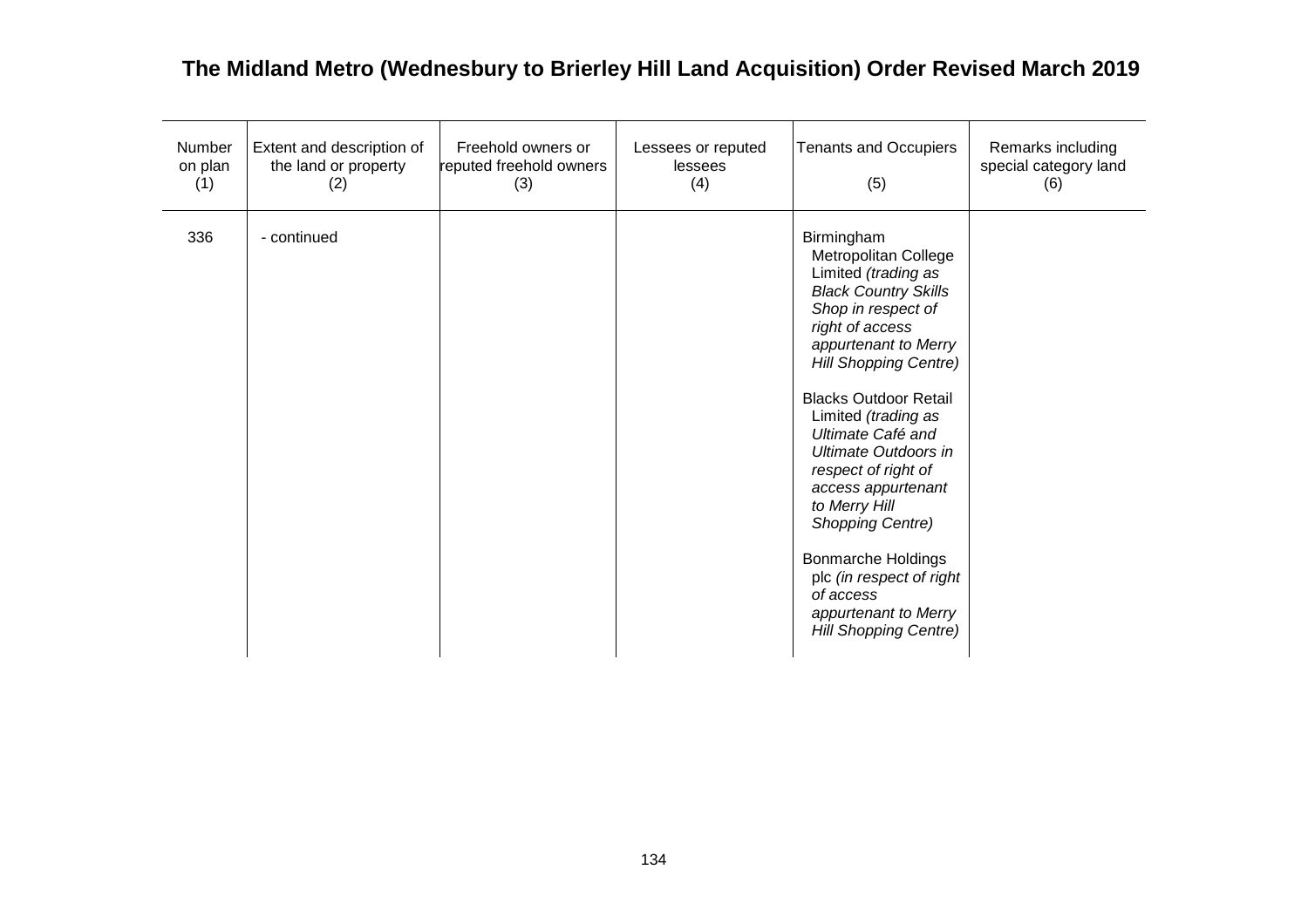| Number<br>on plan<br>(1) | Extent and description of<br>the land or property<br>(2) | Freehold owners or<br>reputed freehold owners<br>(3) | Lessees or reputed<br>lessees<br>(4) | <b>Tenants and Occupiers</b><br>(5)                                                                                                                                                                                                                                                                                                                                                                                                                                                                                                                                                                          | Remarks including<br>special category land<br>(6) |
|--------------------------|----------------------------------------------------------|------------------------------------------------------|--------------------------------------|--------------------------------------------------------------------------------------------------------------------------------------------------------------------------------------------------------------------------------------------------------------------------------------------------------------------------------------------------------------------------------------------------------------------------------------------------------------------------------------------------------------------------------------------------------------------------------------------------------------|---------------------------------------------------|
| 336                      | - continued                                              |                                                      |                                      | Booker Group plc<br>(trading as Londis in<br>respect of right of<br>access appurtenant<br>to Merry Hill<br>Shopping Centre)<br>Boots UK Limited (in<br>respect of right of<br>access appurtenant<br>to Merry Hill<br>Shopping Centre)<br><b>Boux Avenue Limited</b><br>(in respect of right of<br>access appurtenant<br>to Merry Hill<br>Shopping Centre)<br>Brian Long (in respect<br>of right of access<br>appurtenant to Merry<br><b>Hill Shopping Centre)</b><br><b>Build-A-Bear</b><br>Workshop UK<br>Limited (in respect of<br>right of access<br>appurtenant to Merry<br><b>Hill Shopping Centre)</b> |                                                   |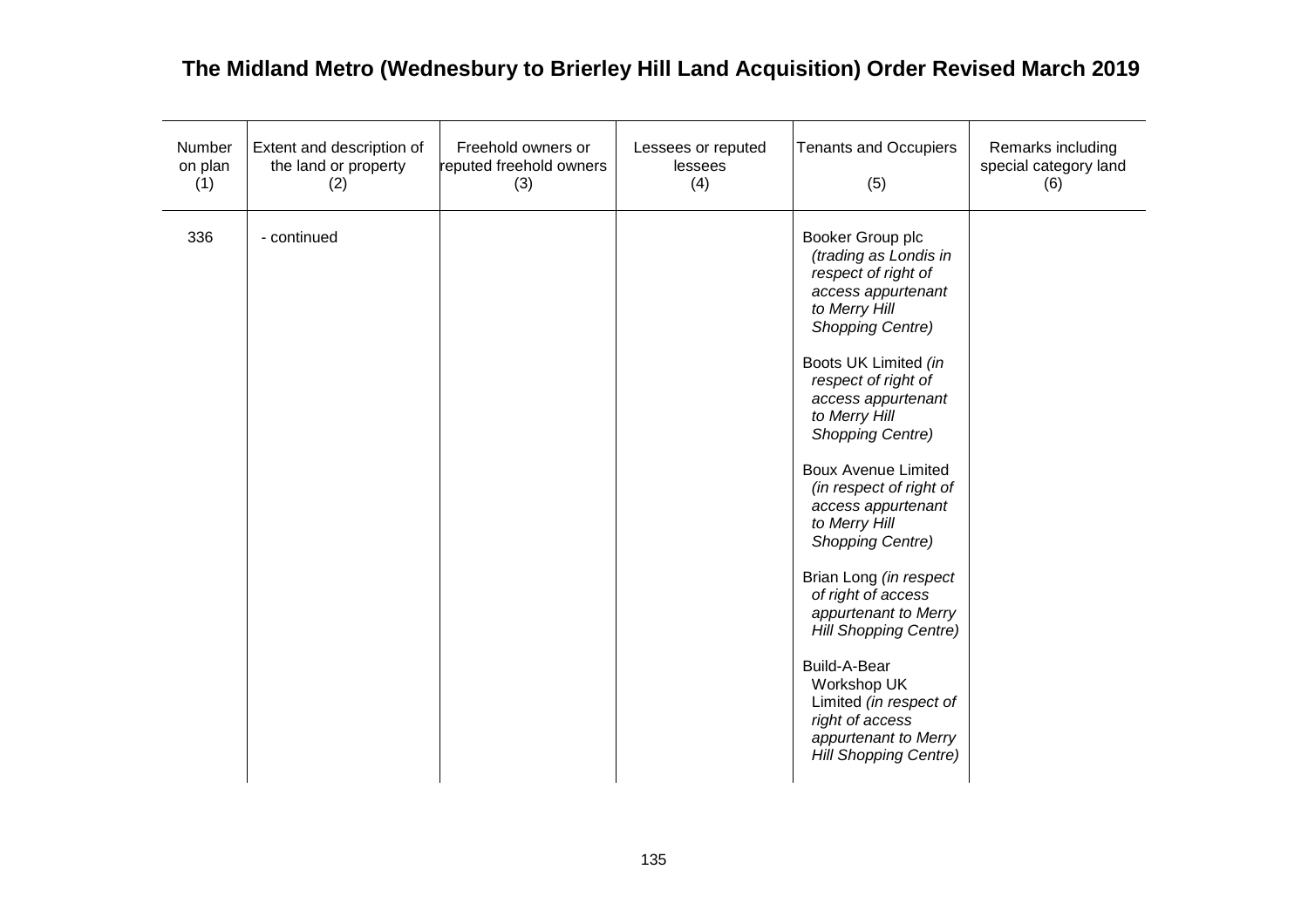| Number<br>on plan<br>(1) | Extent and description of<br>the land or property<br>(2) | Freehold owners or<br>reputed freehold owners<br>(3) | Lessees or reputed<br>lessees<br>(4) | <b>Tenants and Occupiers</b><br>(5)                                                                                                                                                                                                                                                                                                                                                                                                                                                                                                                                                                                  | Remarks including<br>special category land<br>(6) |
|--------------------------|----------------------------------------------------------|------------------------------------------------------|--------------------------------------|----------------------------------------------------------------------------------------------------------------------------------------------------------------------------------------------------------------------------------------------------------------------------------------------------------------------------------------------------------------------------------------------------------------------------------------------------------------------------------------------------------------------------------------------------------------------------------------------------------------------|---------------------------------------------------|
| 336                      | - continued                                              |                                                      |                                      | Burgerking Limited (in<br>respect of right of<br>access appurtenant<br>to Merry Hill<br><b>Shopping Centre)</b><br><b>Burton Trading Limited</b><br>(in respect of right of<br>access appurtenant<br>to Merry Hill<br>Shopping Centre)<br>C. & J. Clark<br><b>International Limited</b><br>(trading as Clarks in<br>respect of right of<br>access appurtenant<br>to Merry Hill<br>Shopping Centre)<br>C.E.X. Limited (in<br>respect of right of<br>access appurtenant<br>to Merry Hill<br>Shopping Centre)<br>C-Retail Limited (in<br>respect of right of<br>access appurtenant<br>to Merry Hill<br>Shopping Centre) |                                                   |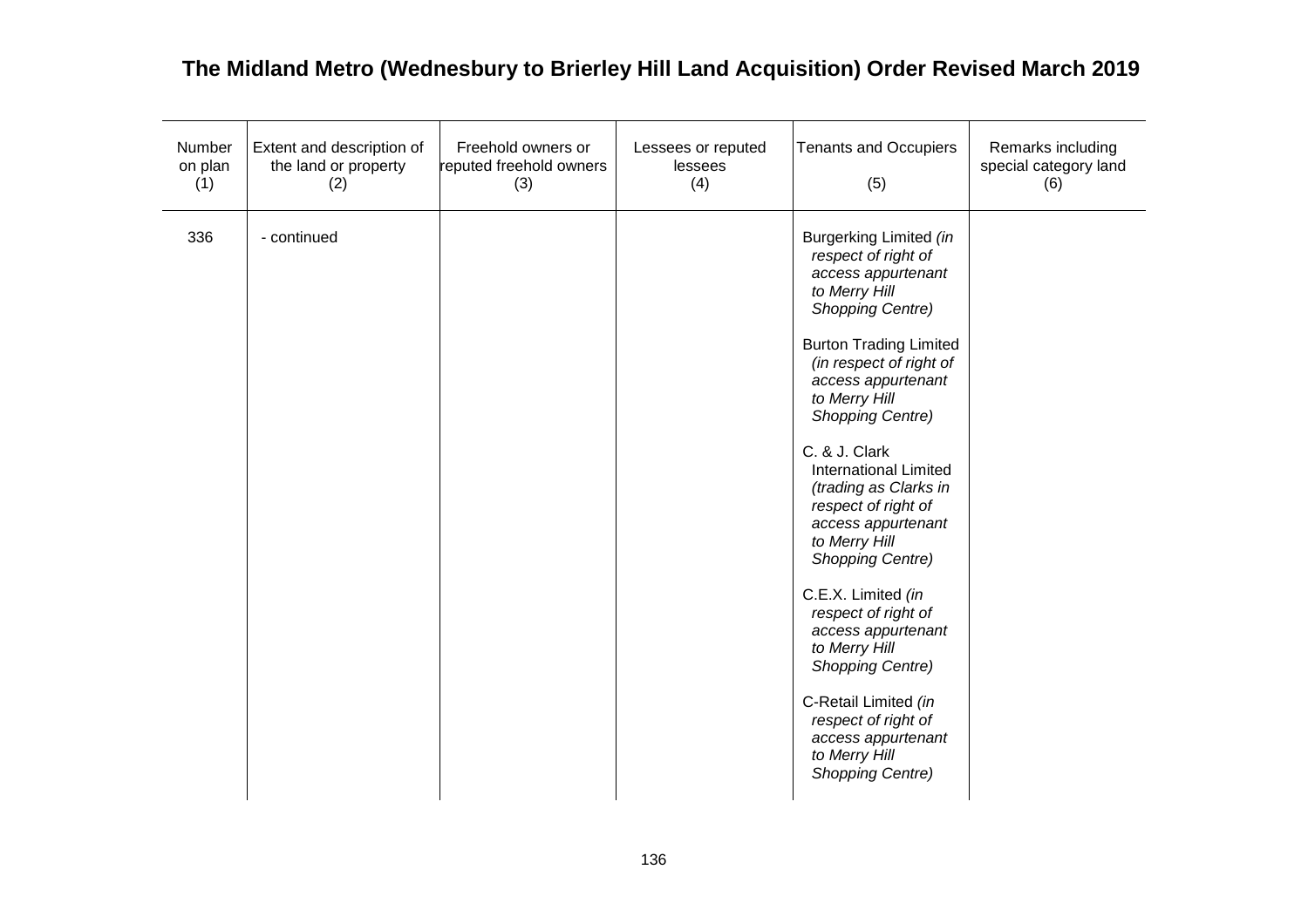| Number<br>on plan<br>(1) | Extent and description of<br>the land or property<br>(2) | Freehold owners or<br>reputed freehold owners<br>(3) | Lessees or reputed<br>lessees<br>(4) | <b>Tenants and Occupiers</b><br>(5)                                                                                                                                                                                                                                                                                                                                                                                                                                                                                                                                                                                                                 | Remarks including<br>special category land<br>(6) |
|--------------------------|----------------------------------------------------------|------------------------------------------------------|--------------------------------------|-----------------------------------------------------------------------------------------------------------------------------------------------------------------------------------------------------------------------------------------------------------------------------------------------------------------------------------------------------------------------------------------------------------------------------------------------------------------------------------------------------------------------------------------------------------------------------------------------------------------------------------------------------|---------------------------------------------------|
| 336                      | - continued                                              |                                                      |                                      | Card Factory plc (in<br>respect of right of<br>access appurtenant<br>to Merry Hill<br>Shopping Centre)<br>Caspian Food<br>Services Limited (in<br>respect of right of<br>access appurtenant<br>to Merry Hill<br>Shopping Centre)<br>Carpetright plc (in<br>respect of right of<br>access appurtenant<br>to Merry Hill<br>Shopping Centre)<br><b>CCE Realisations</b><br>Limited (in respect of<br>right of access<br>appurtenant to Merry<br><b>Hill Shopping Centre)</b><br><b>CDS (Superstores</b><br>International) Limited<br>(trading as The<br>Range in respect of<br>right of access<br>appurtenant to Merry<br><b>Hill Shopping Centre)</b> |                                                   |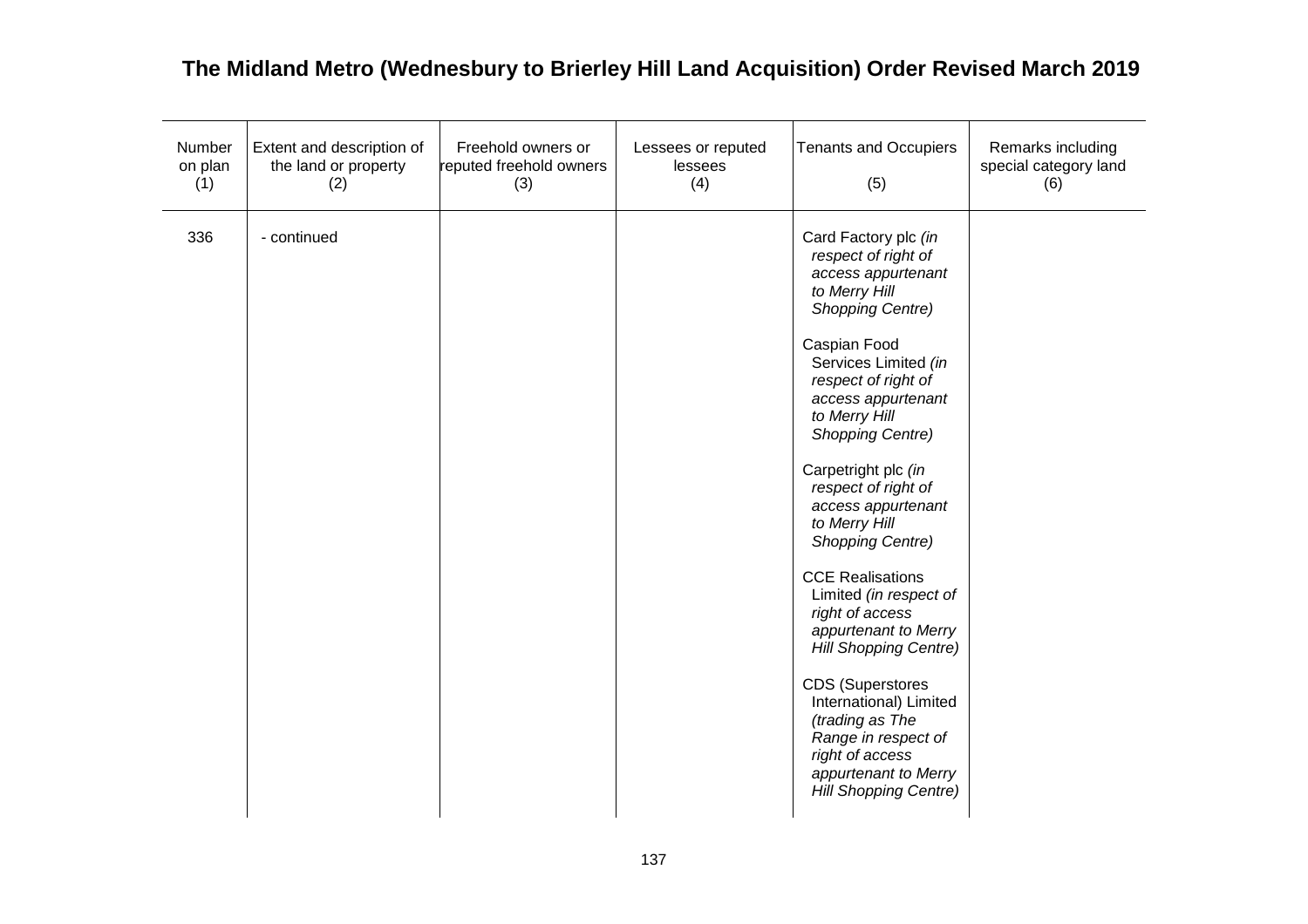| Number<br>on plan<br>(1) | Extent and description of<br>the land or property<br>(2) | Freehold owners or<br>reputed freehold owners<br>(3) | Lessees or reputed<br>lessees<br>(4) | <b>Tenants and Occupiers</b><br>(5)                                                                                                                                                                                                                                                                                                                                                                                                                                                                                                                                                                             | Remarks including<br>special category land<br>(6) |
|--------------------------|----------------------------------------------------------|------------------------------------------------------|--------------------------------------|-----------------------------------------------------------------------------------------------------------------------------------------------------------------------------------------------------------------------------------------------------------------------------------------------------------------------------------------------------------------------------------------------------------------------------------------------------------------------------------------------------------------------------------------------------------------------------------------------------------------|---------------------------------------------------|
| 336                      | - continued                                              |                                                      |                                      | <b>Claire's Accessories</b><br>UK Limited (in<br>respect of right of<br>access appurtenant<br>to Merry Hill<br><b>Shopping Centre)</b><br><b>Clas Ohlson Limited</b><br>(in respect of right of<br>access appurtenant<br>to Merry Hill<br><b>Shopping Centre)</b><br>Cosmetic Inc (in<br>respect of right of<br>access appurtenant<br>to Merry Hill<br>Shopping Centre)<br>Costa Limited (in<br>respect of right of<br>access appurtenant<br>to Merry Hill<br>Shopping Centre)<br><b>Coventry Building</b><br>Society (in respect of<br>right of access<br>appurtenant to Merry<br><b>Hill Shopping Centre)</b> |                                                   |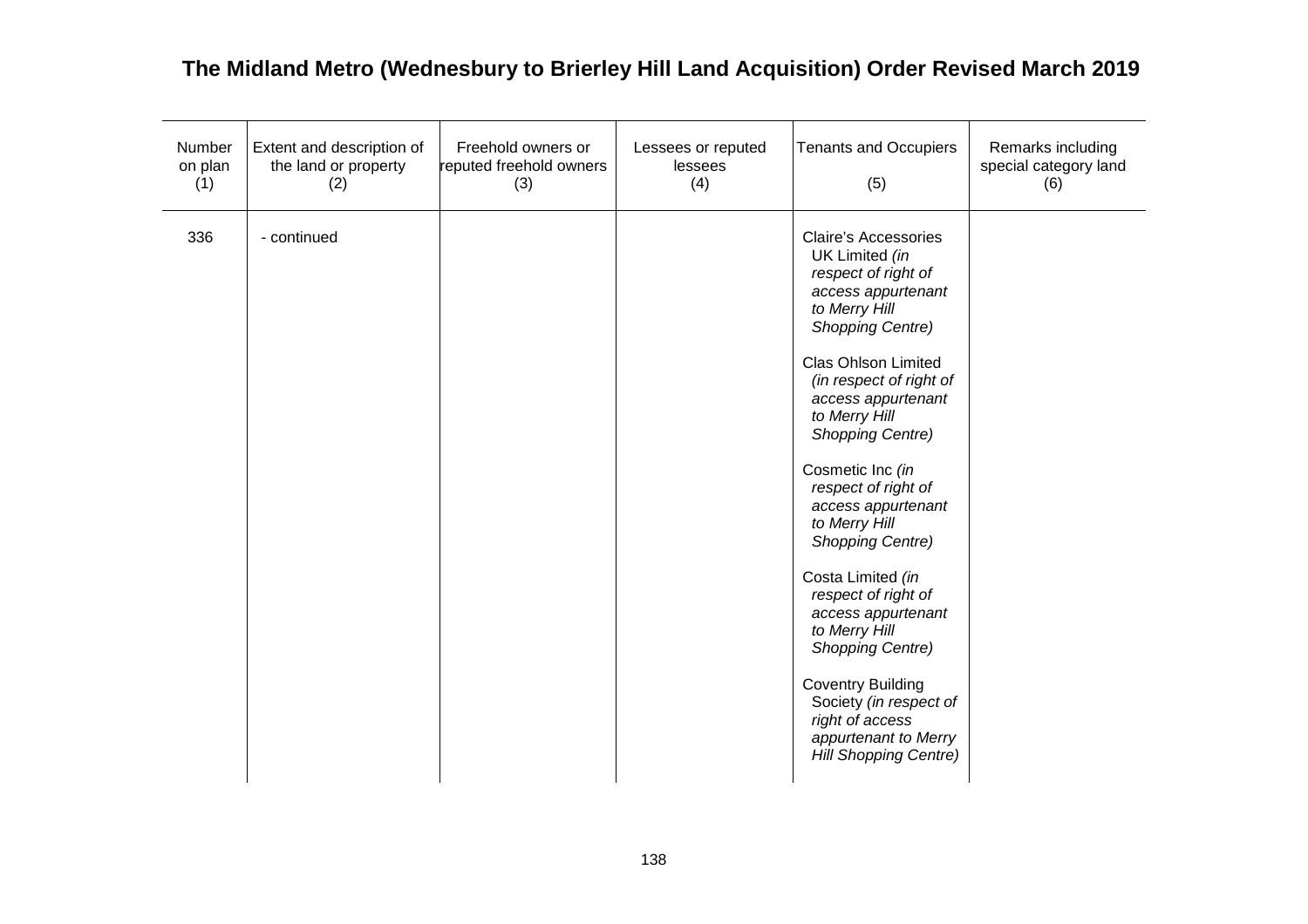| Number<br>on plan<br>(1) | Extent and description of<br>the land or property<br>(2) | Freehold owners or<br>reputed freehold owners<br>(3) | Lessees or reputed<br>lessees<br>(4) | <b>Tenants and Occupiers</b><br>(5)                                                                                                                                                                                                                                                                                                                                                                                                                                                                                                                                                                             | Remarks including<br>special category land<br>(6) |
|--------------------------|----------------------------------------------------------|------------------------------------------------------|--------------------------------------|-----------------------------------------------------------------------------------------------------------------------------------------------------------------------------------------------------------------------------------------------------------------------------------------------------------------------------------------------------------------------------------------------------------------------------------------------------------------------------------------------------------------------------------------------------------------------------------------------------------------|---------------------------------------------------|
| 336                      | - continued                                              |                                                      |                                      | <b>Currency Exchange</b><br><b>Corporation Limited</b><br>(in respect of right of<br>access appurtenant<br>to Merry Hill<br><b>Shopping Centre)</b><br>Debenhams plc (in<br>respect of right of<br>access appurtenant<br>to Merry Hill<br>Shopping Centre)<br>Deichmann-Shoes UK<br>Limited (in respect of<br>right of access<br>appurtenant to Merry<br><b>Hill Shopping Centre)</b><br><b>DFS Trading Limited</b><br>(in respect of right of<br>access appurtenant<br>to Merry Hill<br>Shopping Centre)<br>Diffusion Co (in<br>respect of right of<br>access appurtenant<br>to Merry Hill<br>Shopping Centre) |                                                   |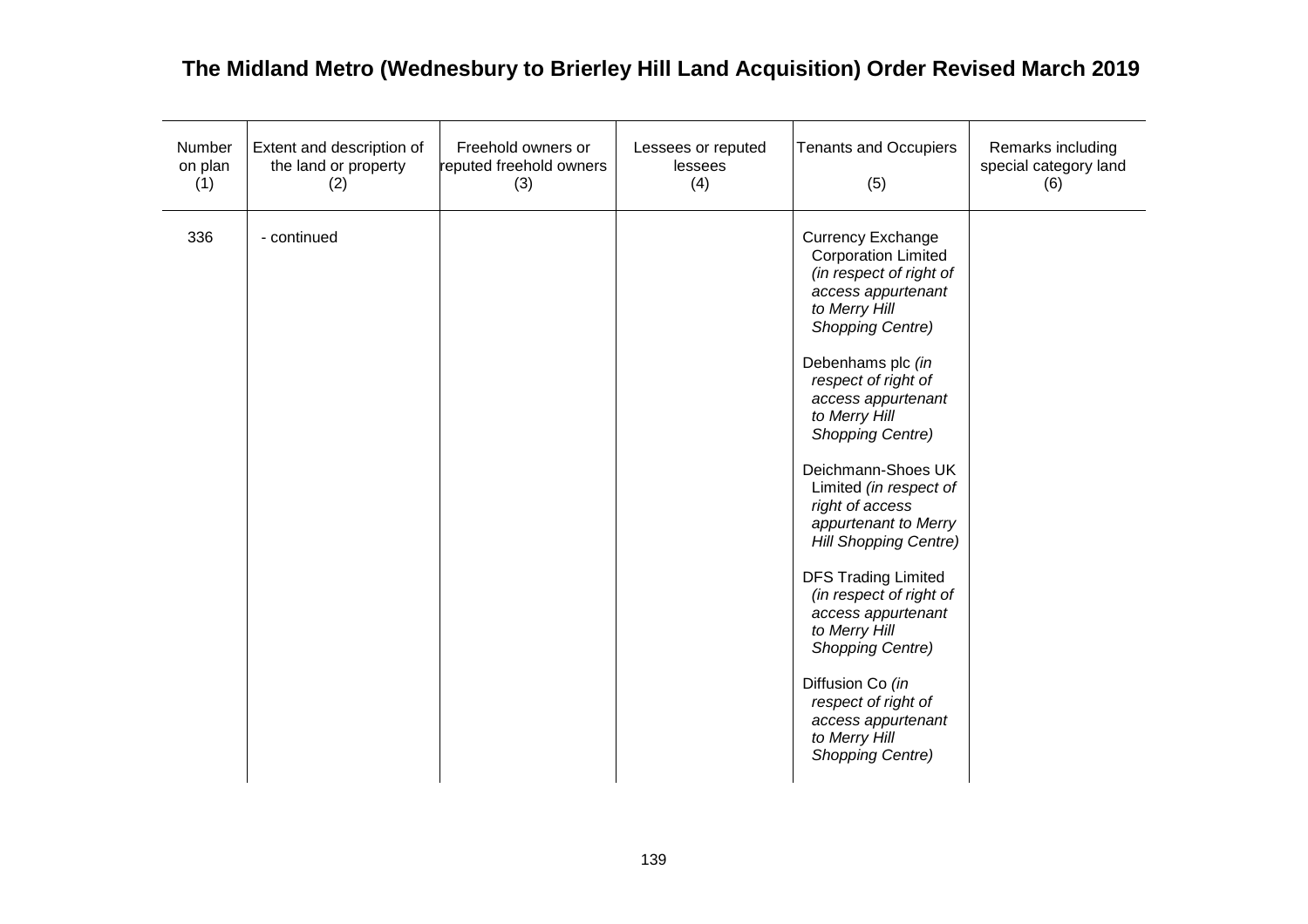| Number<br>on plan<br>(1) | Extent and description of<br>the land or property<br>(2) | Freehold owners or<br>reputed freehold owners<br>(3) | Lessees or reputed<br>lessees<br>(4) | <b>Tenants and Occupiers</b><br>(5)                                                                                                                                                                                                                                                                                                                                                                                                                                                                                                                                                                                                                                                 | Remarks including<br>special category land<br>(6) |
|--------------------------|----------------------------------------------------------|------------------------------------------------------|--------------------------------------|-------------------------------------------------------------------------------------------------------------------------------------------------------------------------------------------------------------------------------------------------------------------------------------------------------------------------------------------------------------------------------------------------------------------------------------------------------------------------------------------------------------------------------------------------------------------------------------------------------------------------------------------------------------------------------------|---------------------------------------------------|
| 336                      | - continued                                              |                                                      |                                      | Done Brothers (Cash<br>Betting) Limited (in<br>respect of right of<br>access appurtenant<br>to Merry Hill<br><b>Shopping Centre)</b><br><b>DSG Retail Limited</b><br>(trading as Currys<br>PC World in respect<br>of right of access<br>appurtenant to Merry<br><b>Hill Shopping Centre)</b><br><b>EDCBA Limited</b><br>(trading as Doc<br>Barnet in respect of<br>right of access<br>appurtenant to Merry<br><b>Hill Shopping Centre)</b><br>EE Limited (in respect<br>of right of access<br>appurtenant to Merry<br><b>Hill Shopping Centre)</b><br><b>EEDG Realisations</b><br>Limited (in respect of<br>right of access<br>appurtenant to Merry<br><b>Hill Shopping Centre)</b> |                                                   |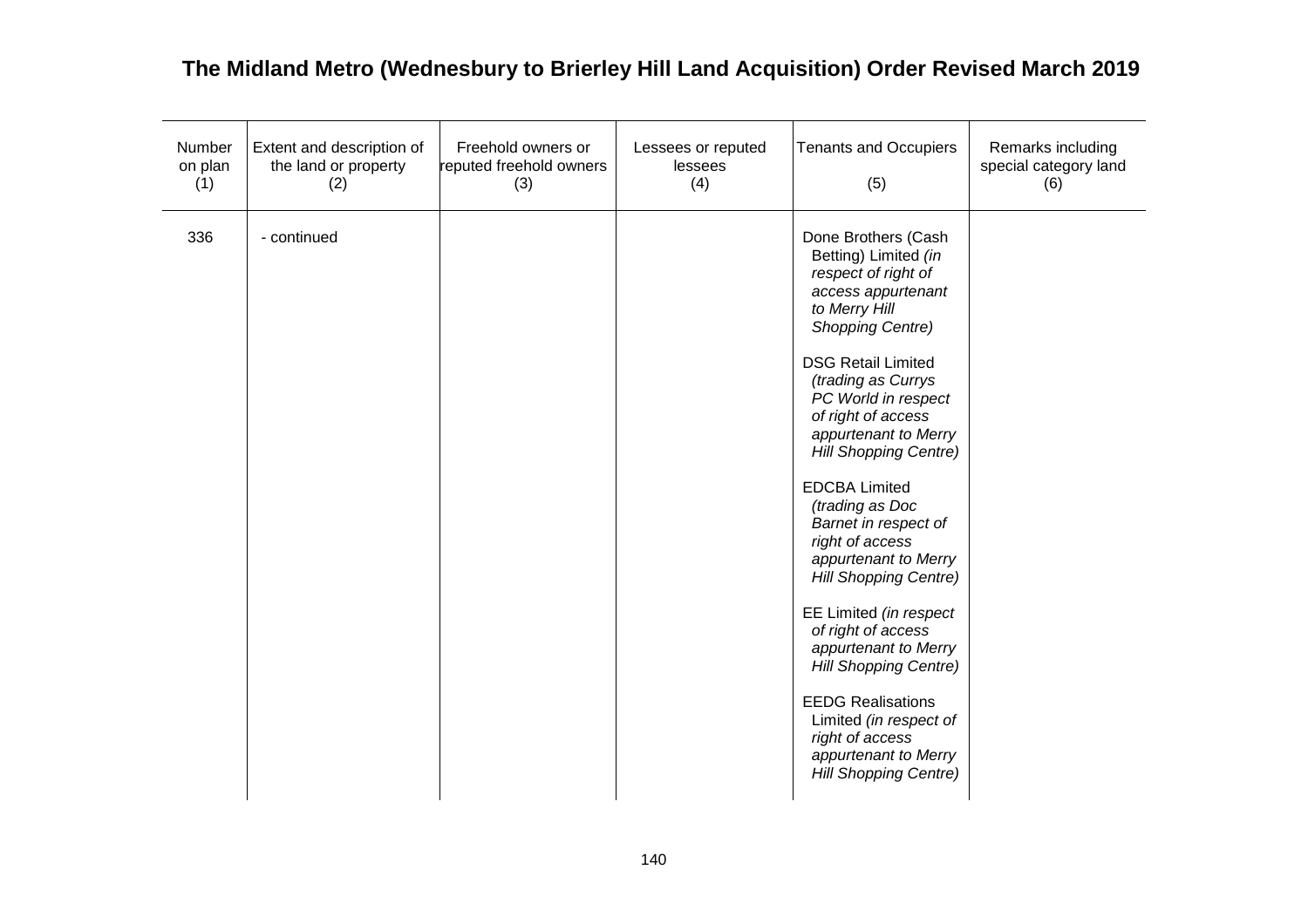| Number<br>on plan<br>(1) | Extent and description of<br>the land or property<br>(2) | Freehold owners or<br>reputed freehold owners<br>(3) | Lessees or reputed<br>lessees<br>(4) | <b>Tenants and Occupiers</b><br>(5)                                                                                                                                                                                                                                                                                                                                                                                                                                                                                                                                                                                           | Remarks including<br>special category land<br>(6) |
|--------------------------|----------------------------------------------------------|------------------------------------------------------|--------------------------------------|-------------------------------------------------------------------------------------------------------------------------------------------------------------------------------------------------------------------------------------------------------------------------------------------------------------------------------------------------------------------------------------------------------------------------------------------------------------------------------------------------------------------------------------------------------------------------------------------------------------------------------|---------------------------------------------------|
| 336                      | - continued                                              |                                                      |                                      | EJ Limited (in respect<br>of right of access<br>appurtenant to Merry<br><b>Hill Shopping Centre)</b><br><b>Esquire Menswear UK</b><br>Limited (in respect of<br>right of access<br>appurtenant to Merry<br><b>Hill Shopping Centre)</b><br>Eurochange Limited<br>(in respect of right of<br>access appurtenant<br>to Merry Hill<br>Shopping Centre)<br><b>Evans Retail</b><br>Properties Limited (in<br>respect of right of<br>access appurtenant<br>to Merry Hill<br><b>Shopping Centre)</b><br><b>Extreme Eyebrows</b><br>Limited (in respect of<br>right of access<br>appurtenant to Merry<br><b>Hill Shopping Centre)</b> |                                                   |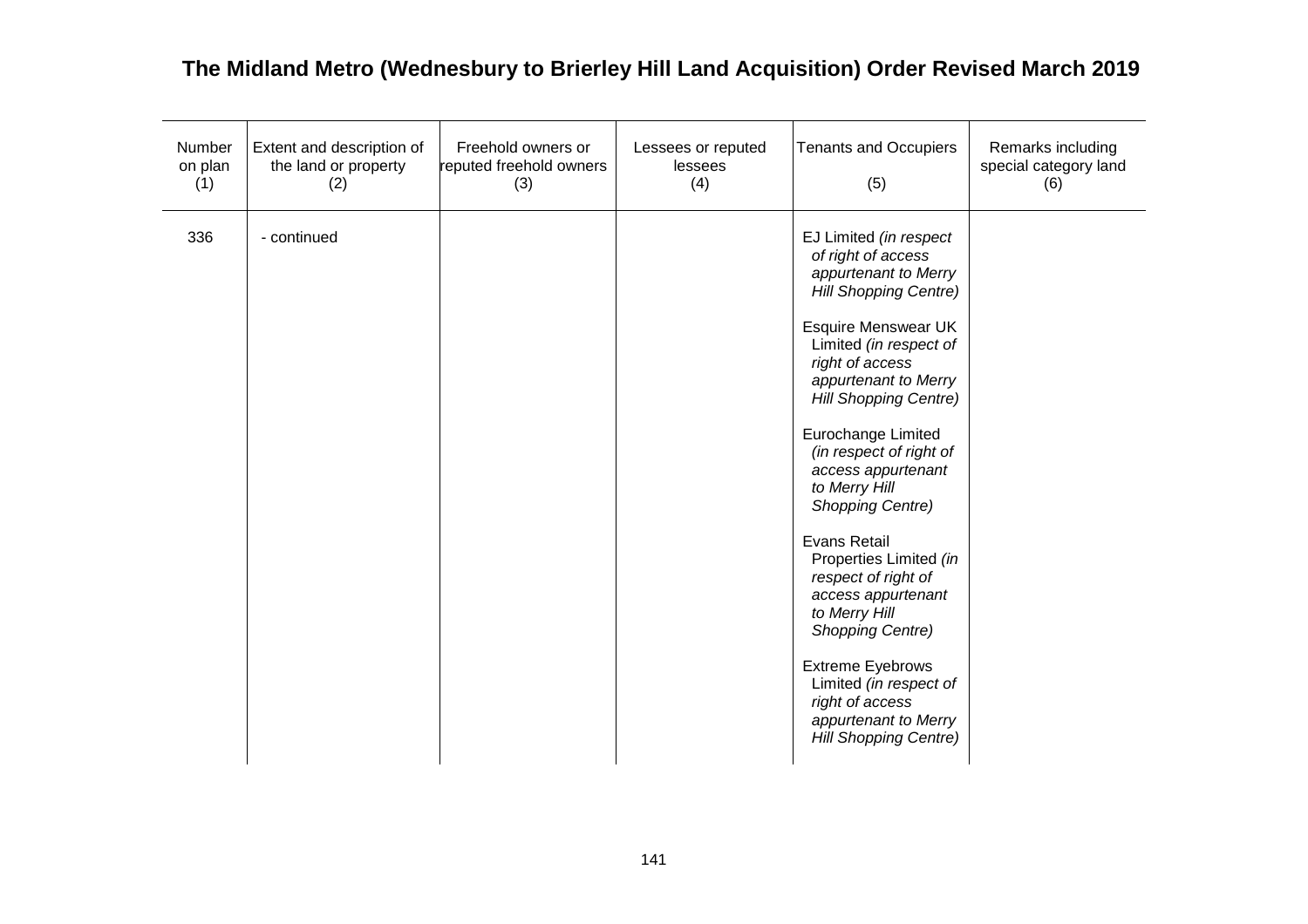| Number<br>on plan<br>(1) | Extent and description of<br>the land or property<br>(2) | Freehold owners or<br>reputed freehold owners<br>(3) | Lessees or reputed<br>lessees<br>(4) | <b>Tenants and Occupiers</b><br>(5)                                                                                                                                                                                                                                                                                                                                                                                                                                                                                                                                                                                                          | Remarks including<br>special category land<br>(6) |
|--------------------------|----------------------------------------------------------|------------------------------------------------------|--------------------------------------|----------------------------------------------------------------------------------------------------------------------------------------------------------------------------------------------------------------------------------------------------------------------------------------------------------------------------------------------------------------------------------------------------------------------------------------------------------------------------------------------------------------------------------------------------------------------------------------------------------------------------------------------|---------------------------------------------------|
| 336                      | - continued                                              |                                                      |                                      | F.Hinds Limited (in<br>respect of right of<br>access appurtenant<br>to Merry Hill<br>Shopping Centre)<br>Fexco Limited (trading<br>as No1 Currency in<br>respect of right of<br>access appurtenant<br>to Merry Hill<br>Shopping Centre)<br>Five Guys Europe<br>Limited (in respect of<br>right of access<br>appurtenant to Merry<br><b>Hill Shopping Centre)</b><br><b>Flowers For All</b><br>Occasions (in<br>respect of right of<br>access appurtenant<br>to Merry Hill<br>Shopping Centre)<br>Foodco (UK) Limited<br>(trading as Muffin<br>Break in respect of<br>right of access<br>appurtenant to Merry<br><b>Hill Shopping Centre)</b> |                                                   |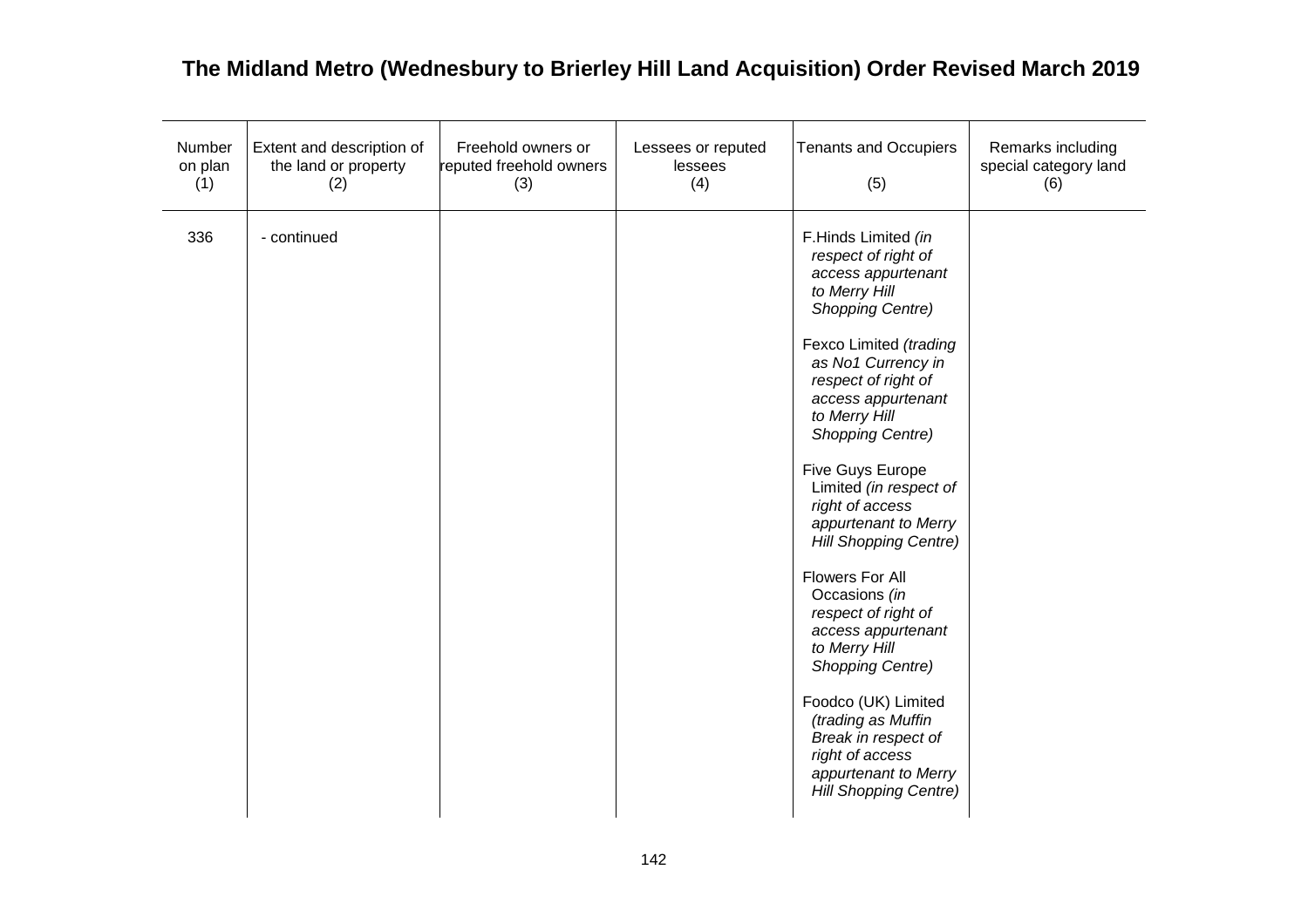| Number<br>on plan<br>(1) | Extent and description of<br>the land or property<br>(2) | Freehold owners or<br>reputed freehold owners<br>(3) | Lessees or reputed<br>lessees<br>(4) | <b>Tenants and Occupiers</b><br>(5)                                                                                                                                                                                                                                                                                                                                                                                                                                                                                      | Remarks including<br>special category land<br>(6) |
|--------------------------|----------------------------------------------------------|------------------------------------------------------|--------------------------------------|--------------------------------------------------------------------------------------------------------------------------------------------------------------------------------------------------------------------------------------------------------------------------------------------------------------------------------------------------------------------------------------------------------------------------------------------------------------------------------------------------------------------------|---------------------------------------------------|
| 336                      | - continued                                              |                                                      |                                      | Footasylum plc (in<br>respect of right of<br>access appurtenant<br>to Merry Hill<br><b>Shopping Centre)</b><br><b>FX Currency Services</b><br>Limited (in respect of<br>right of access<br>appurtenant to Merry<br><b>Hill Shopping Centre)</b><br>G.R. & M.M.<br>Blackledge plc<br>(trading as Bodycare<br>in respect of right of<br>access appurtenant<br>to Merry Hill<br>Shopping Centre)<br><b>Game Retail Limited</b><br>(in respect of right of<br>access appurtenant<br>to Merry Hill<br><b>Shopping Centre)</b> |                                                   |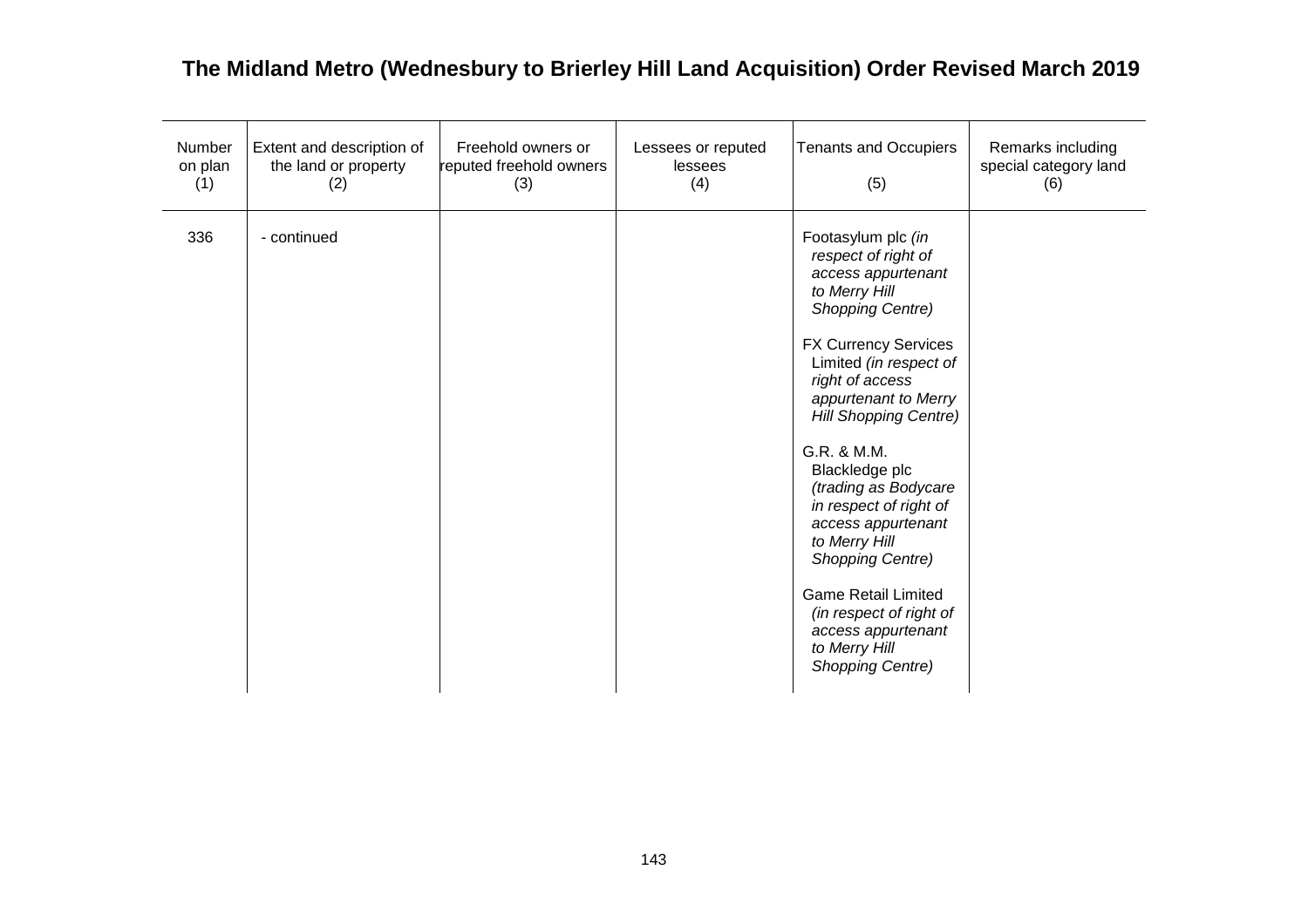| Number<br>on plan<br>(1) | Extent and description of<br>the land or property<br>(2) | Freehold owners or<br>reputed freehold owners<br>(3) | Lessees or reputed<br>lessees<br>(4) | <b>Tenants and Occupiers</b><br>(5)                                                                                                                                                                                                                                                                                                                                                                                   | Remarks including<br>special category land<br>(6) |
|--------------------------|----------------------------------------------------------|------------------------------------------------------|--------------------------------------|-----------------------------------------------------------------------------------------------------------------------------------------------------------------------------------------------------------------------------------------------------------------------------------------------------------------------------------------------------------------------------------------------------------------------|---------------------------------------------------|
| 336                      | - continued                                              |                                                      |                                      | Games Workshop<br>Limited (trading as<br>Warhammer in<br>respect of right of<br>access appurtenant<br>to Merry Hill<br>Shopping Centre)<br><b>Gift Universe Limited</b><br>(trading as Menkind<br>in respect of right of<br>access appurtenant<br>to Merry Hill<br>Shopping Centre)<br><b>GM Investment</b><br>Trustees Limited (in<br>respect of right of<br>access appurtenant<br>to Merry Hill<br>Shopping Centre) |                                                   |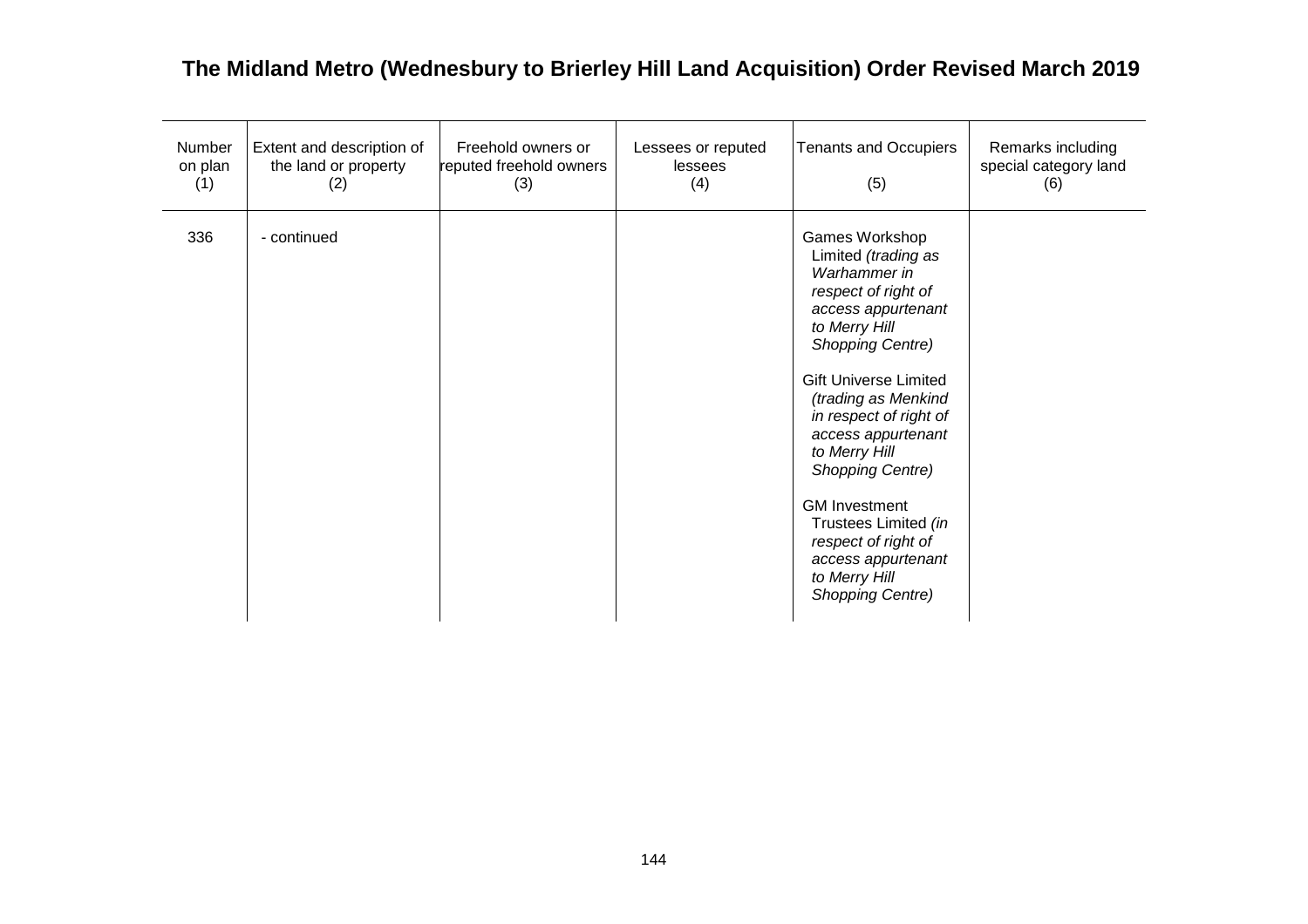| Number<br>on plan<br>(1) | Extent and description of<br>the land or property<br>(2) | Freehold owners or<br>reputed freehold owners<br>(3) | Lessees or reputed<br>lessees<br>(4) | <b>Tenants and Occupiers</b><br>(5)                                                                                                                                                                                                                                                                                                                                                                                                                                                                                                                                                | Remarks including<br>special category land<br>(6) |
|--------------------------|----------------------------------------------------------|------------------------------------------------------|--------------------------------------|------------------------------------------------------------------------------------------------------------------------------------------------------------------------------------------------------------------------------------------------------------------------------------------------------------------------------------------------------------------------------------------------------------------------------------------------------------------------------------------------------------------------------------------------------------------------------------|---------------------------------------------------|
| 336                      | - continued                                              |                                                      |                                      | GM (UK) Pension<br>Trustees Limited (in<br>respect of right of<br>access appurtenant<br>to Merry Hill<br>Shopping Centre)<br>Greggs plc (in respect<br>of right of access<br>appurtenant to Merry<br><b>Hill Shopping Centre)</b><br>Groves (in respect of<br>right of access<br>appurtenant to Merry<br><b>Hill Shopping Centre)</b><br><b>GSM England Retail</b><br>Limited (in respect of<br>right of access<br>appurtenant to Merry<br><b>Hill Shopping Centre)</b><br>Guild 750 Limited (in<br>respect of right of<br>access appurtenant<br>to Merry Hill<br>Shopping Centre) |                                                   |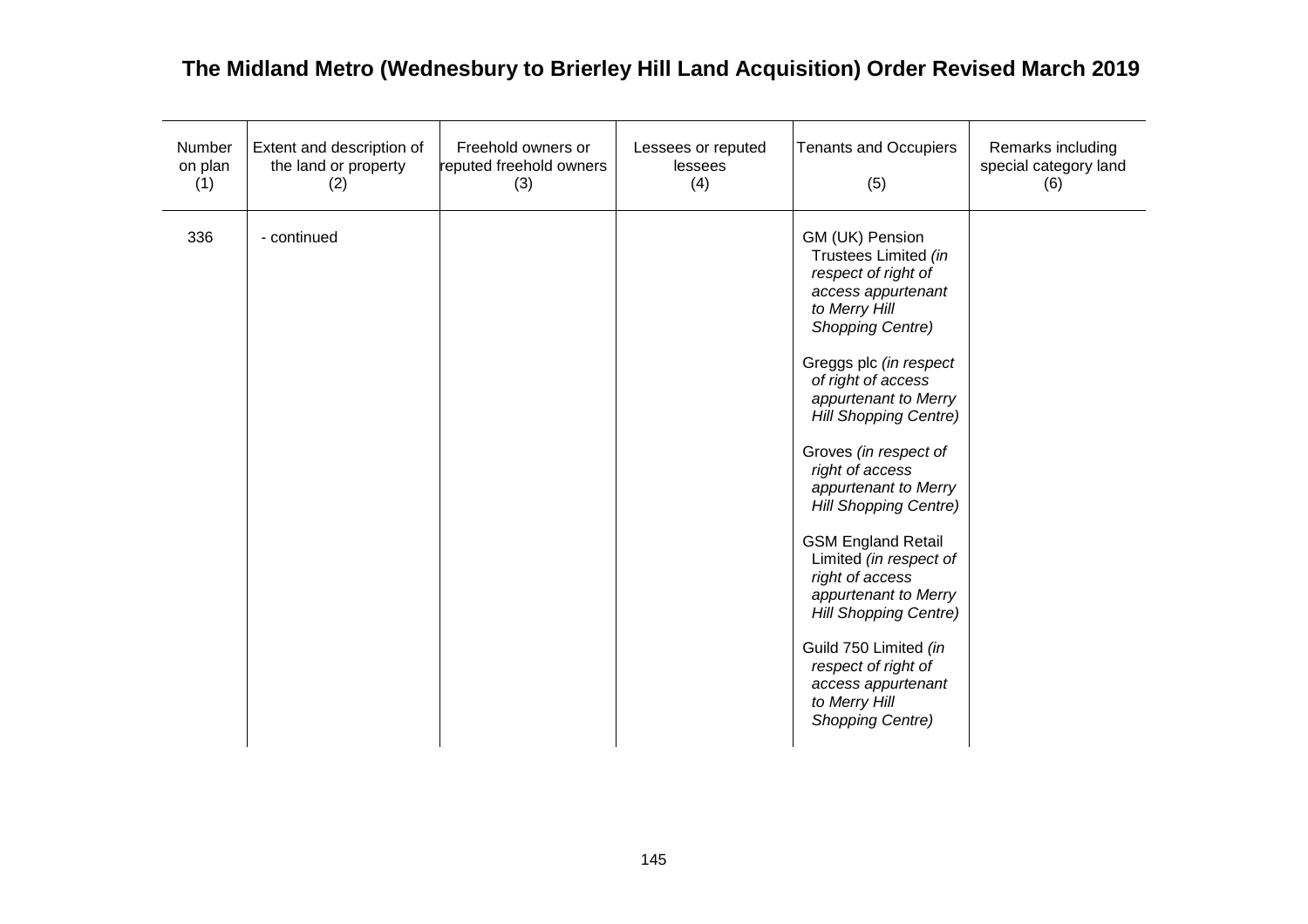| Number<br>on plan<br>(1) | Extent and description of<br>the land or property<br>(2) | Freehold owners or<br>reputed freehold owners<br>(3) | Lessees or reputed<br>lessees<br>(4) | <b>Tenants and Occupiers</b><br>(5)                                                                                                                                                                                                                                                                                                                                                                                                                                                 | Remarks including<br>special category land<br>(6) |
|--------------------------|----------------------------------------------------------|------------------------------------------------------|--------------------------------------|-------------------------------------------------------------------------------------------------------------------------------------------------------------------------------------------------------------------------------------------------------------------------------------------------------------------------------------------------------------------------------------------------------------------------------------------------------------------------------------|---------------------------------------------------|
| 336                      | - continued                                              |                                                      |                                      | <b>Guild Realisations</b><br>Limited (in respect of<br>right of access<br>appurtenant to Merry<br><b>Hill Shopping Centre)</b><br>Gurpal Showker (in<br>respect of right of<br>access appurtenant<br>to Merry Hill<br>Shopping Centre)<br>H Samuel Limited (in<br>respect of right of<br>access appurtenant<br>to Merry Hill<br>Shopping Centre)<br>H&M Hennes &<br><b>Mauritz UK Limited</b><br>(in respect of right of<br>access appurtenant<br>to Merry Hill<br>Shopping Centre) |                                                   |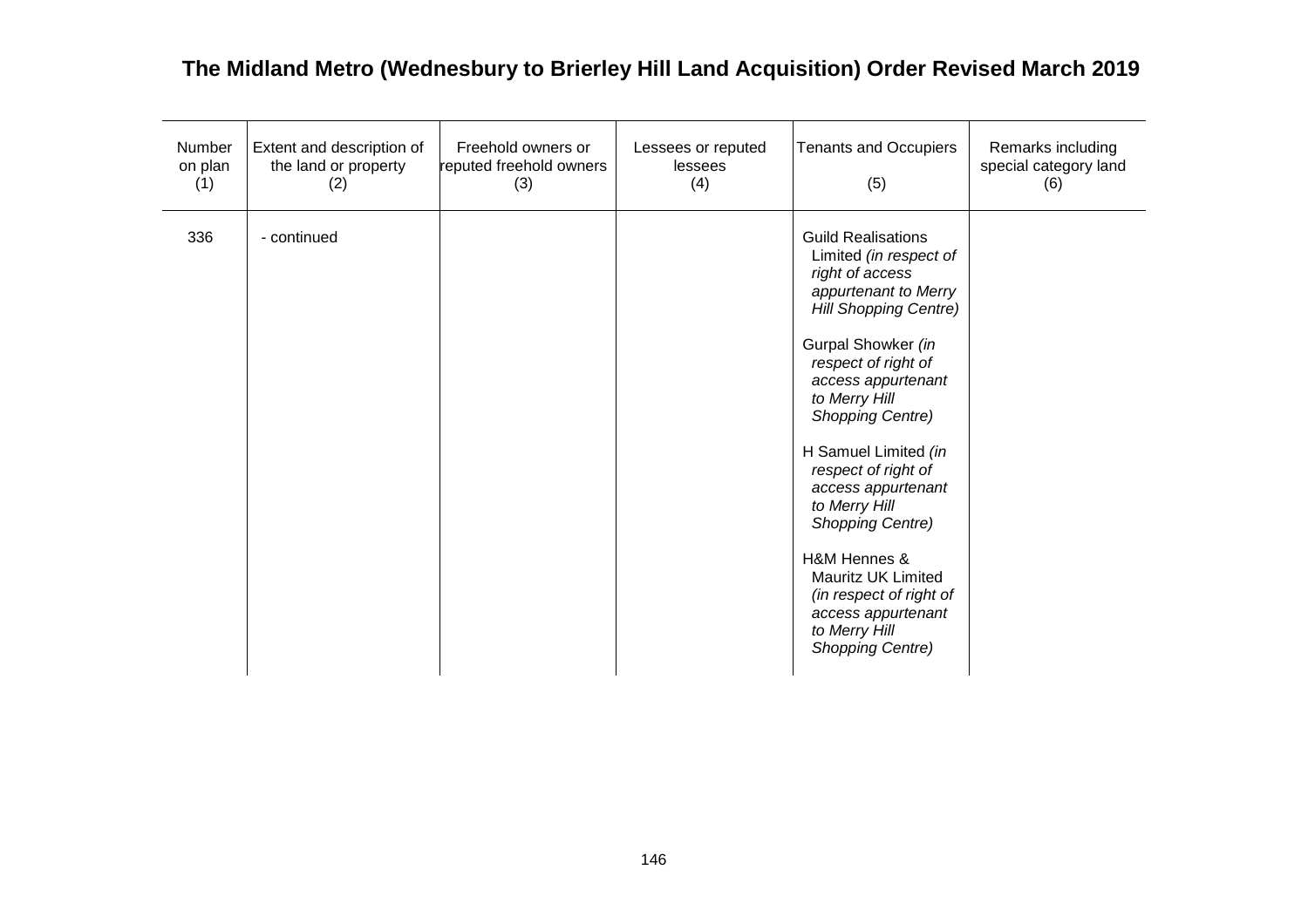| Number<br>on plan<br>(1) | Extent and description of<br>the land or property<br>(2) | Freehold owners or<br>reputed freehold owners<br>(3) | Lessees or reputed<br>lessees<br>(4) | <b>Tenants and Occupiers</b><br>(5)                                                                                                                                                                                                                                                                                                                                                                                                                                                                                                                                  | Remarks including<br>special category land<br>(6) |
|--------------------------|----------------------------------------------------------|------------------------------------------------------|--------------------------------------|----------------------------------------------------------------------------------------------------------------------------------------------------------------------------------------------------------------------------------------------------------------------------------------------------------------------------------------------------------------------------------------------------------------------------------------------------------------------------------------------------------------------------------------------------------------------|---------------------------------------------------|
| 336                      | - continued                                              |                                                      |                                      | H2O Car Valeting (in<br>respect of right of<br>access appurtenant<br>to Merry Hill<br>Shopping Centre)<br>Halfords Group plc (in<br>respect of right of<br>access appurtenant<br>to Merry Hill<br>Shopping Centre)<br>Harper's British<br>Classics (in respect<br>of right of access<br>appurtenant to Merry<br><b>Hill Shopping Centre)</b><br>Hey Potato Limited (in<br>respect of right of<br>access appurtenant<br>to Merry Hill<br>Shopping Centre)<br>HMV Retail Limited (in<br>respect of right of<br>access appurtenant<br>to Merry Hill<br>Shopping Centre) |                                                   |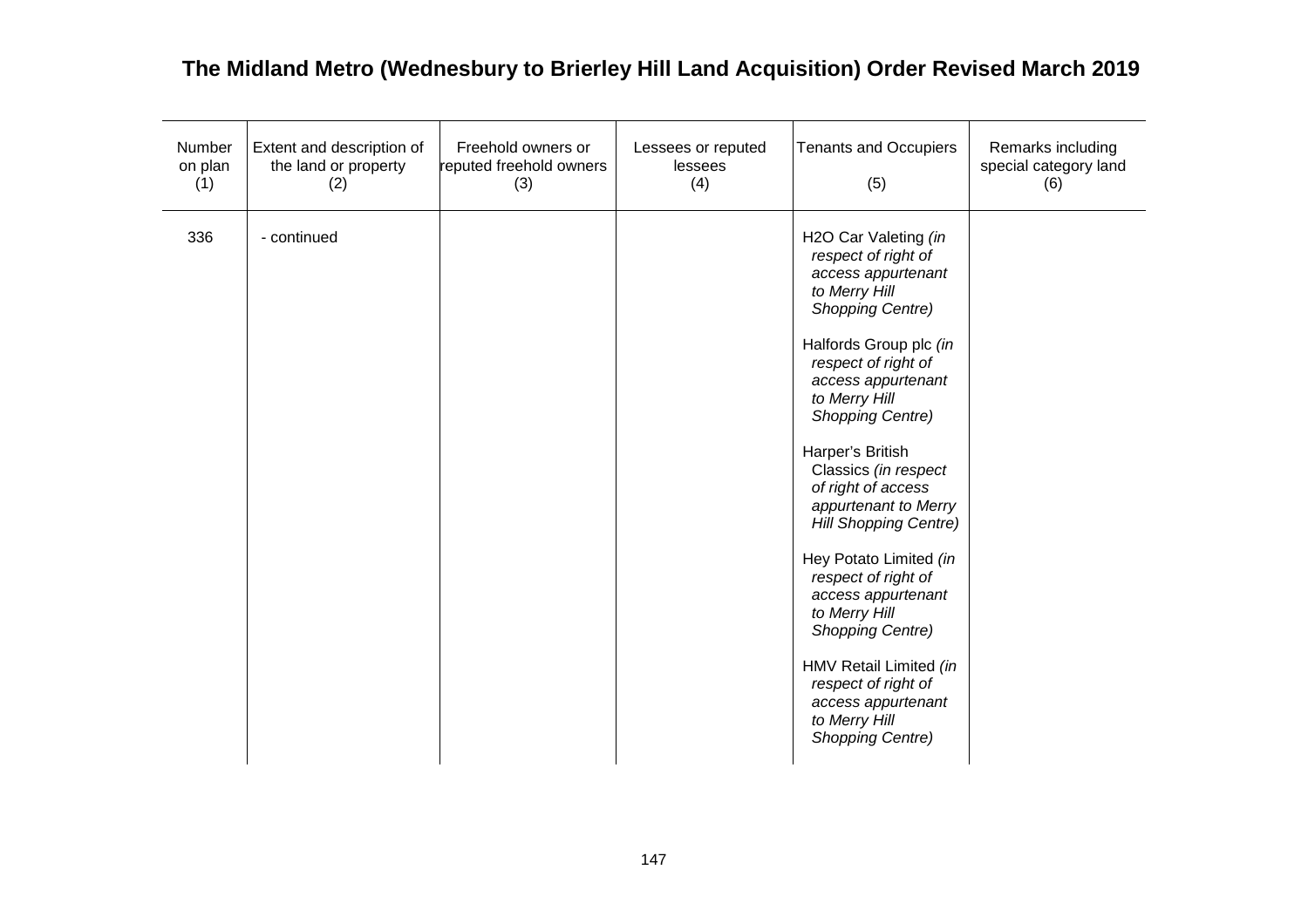| Number<br>on plan<br>(1) | Extent and description of<br>the land or property<br>(2) | Freehold owners or<br>reputed freehold owners<br>(3) | Lessees or reputed<br>lessees<br>(4) | <b>Tenants and Occupiers</b><br>(5)                                                                                                                                                                                                                                                                                                                                                                                                                                                                                                                                                                                                                     | Remarks including<br>special category land<br>(6) |
|--------------------------|----------------------------------------------------------|------------------------------------------------------|--------------------------------------|---------------------------------------------------------------------------------------------------------------------------------------------------------------------------------------------------------------------------------------------------------------------------------------------------------------------------------------------------------------------------------------------------------------------------------------------------------------------------------------------------------------------------------------------------------------------------------------------------------------------------------------------------------|---------------------------------------------------|
| 336                      | - continued                                              |                                                      |                                      | Henri-Lloyd Limited (in<br>respect of right of<br>access appurtenant<br>to Merry Hill<br><b>Shopping Centre)</b><br><b>Hobbycraft Trading</b><br>Limited (in respect of<br>right of access<br>appurtenant to Merry<br>Hill Shopping Centre)<br>Holding &<br>Management<br>(Solitaure) Limited (in<br>respect of right of<br>access appurtenant<br>to Merry Hill<br><b>Shopping Centre)</b><br>Holland & Barrett<br>Retail Limited (in<br>respect of right of<br>access appurtenant<br>to Merry Hill<br>Shopping Centre)<br><b>Hotel Chocolat Group</b><br>plc (in respect of right<br>of access<br>appurtenant to Merry<br><b>Hill Shopping Centre)</b> |                                                   |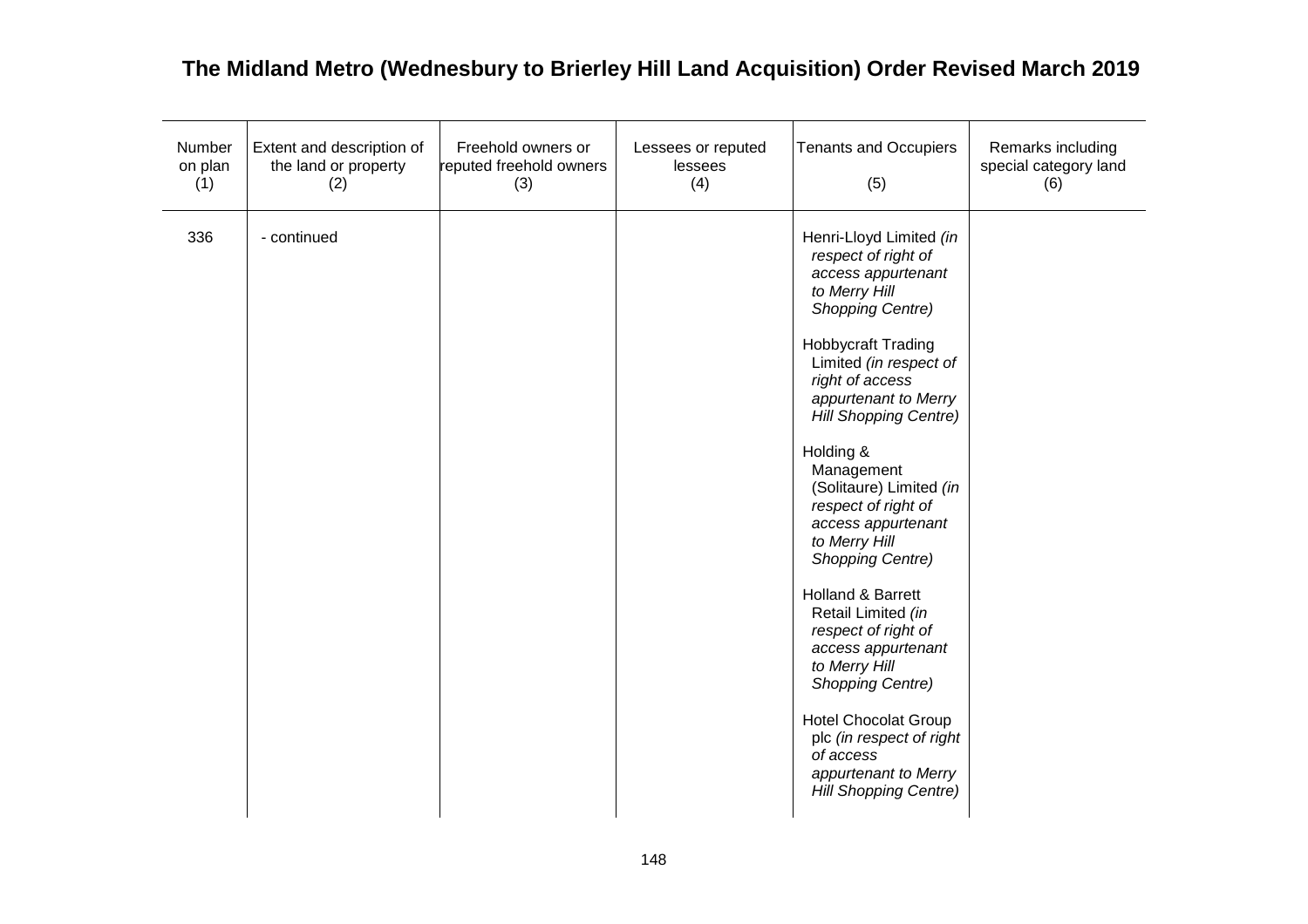| Number<br>on plan<br>(1) | Extent and description of<br>the land or property<br>(2) | Freehold owners or<br>reputed freehold owners<br>(3) | Lessees or reputed<br>lessees<br>(4) | <b>Tenants and Occupiers</b><br>(5)                                                                                                                                                                                                                                                                                                                                                                                                                                                                                                                                                                           | Remarks including<br>special category land<br>(6) |
|--------------------------|----------------------------------------------------------|------------------------------------------------------|--------------------------------------|---------------------------------------------------------------------------------------------------------------------------------------------------------------------------------------------------------------------------------------------------------------------------------------------------------------------------------------------------------------------------------------------------------------------------------------------------------------------------------------------------------------------------------------------------------------------------------------------------------------|---------------------------------------------------|
| 336                      | - continued                                              |                                                      |                                      | Hotter Limited (in<br>respect of right of<br>access appurtenant<br>to Merry Hill<br><b>Shopping Centre)</b><br>HSBC Bank plc (in<br>respect of right of<br>access appurtenant<br>to Merry Hill<br>Shopping Centre)<br>Hutchison 3G UK<br>Limited (trading as<br>Three in respect of<br>right of access<br>appurtenant to Merry<br><b>Hill Shopping Centre)</b><br><b>Instant Cash Loans</b><br>Limited (in respect of<br>right of access<br>appurtenant to Merry<br><b>Hill Shopping Centre)</b><br>Intu Properties plc (in<br>respect of right of<br>access appurtenant<br>to Merry Hill<br>Shopping Centre) |                                                   |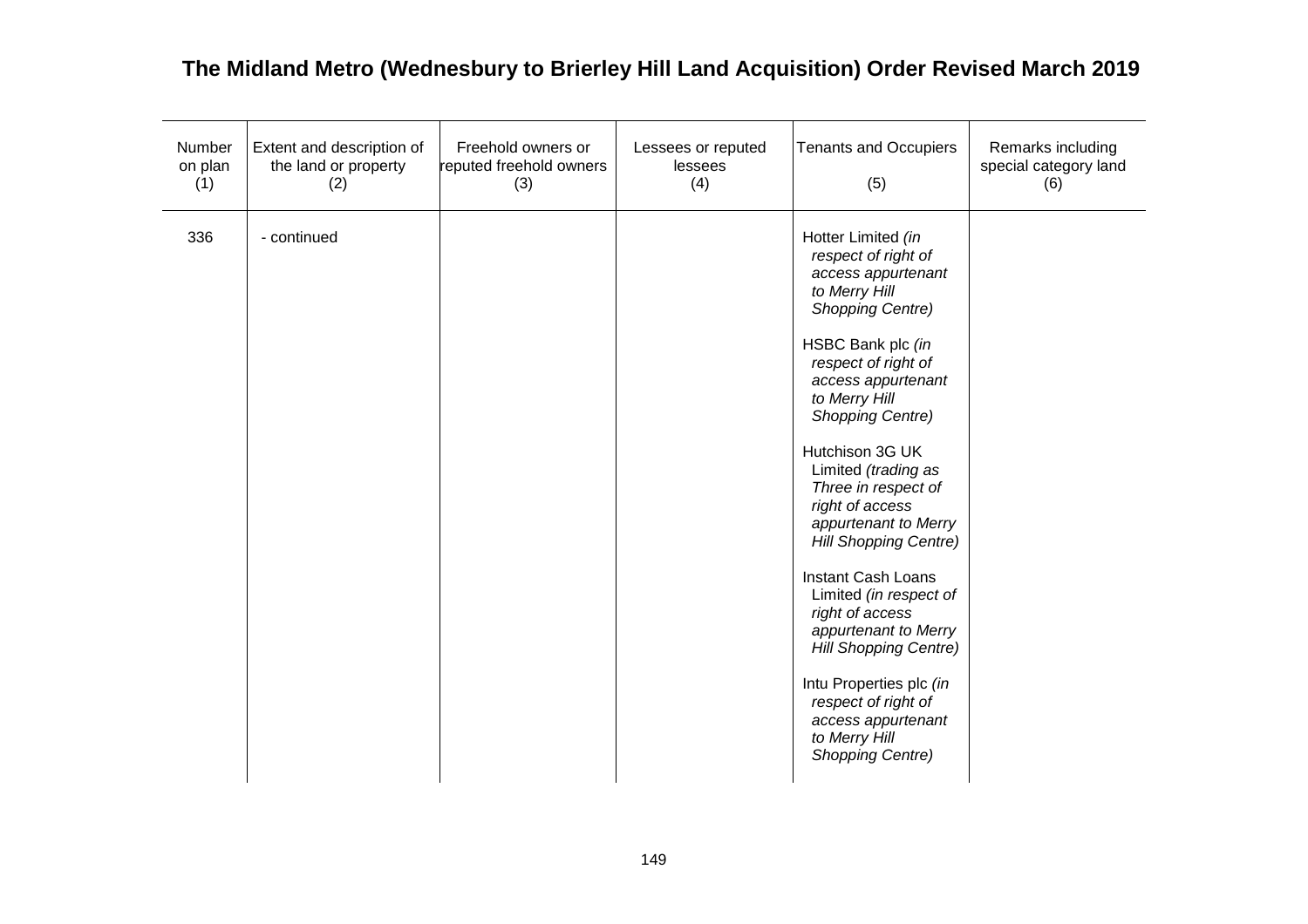| Number<br>on plan<br>(1) | Extent and description of<br>the land or property<br>(2) | Freehold owners or<br>reputed freehold owners<br>(3) | Lessees or reputed<br>lessees<br>(4) | <b>Tenants and Occupiers</b><br>(5)                                                                                                                                                                                                                                                                                                                                                                                                                                                                                                                                                                                                                         | Remarks including<br>special category land<br>(6) |
|--------------------------|----------------------------------------------------------|------------------------------------------------------|--------------------------------------|-------------------------------------------------------------------------------------------------------------------------------------------------------------------------------------------------------------------------------------------------------------------------------------------------------------------------------------------------------------------------------------------------------------------------------------------------------------------------------------------------------------------------------------------------------------------------------------------------------------------------------------------------------------|---------------------------------------------------|
| 336                      | - continued                                              |                                                      |                                      | J D Wetherspoon plc<br>(in respect of right of<br>access appurtenant<br>to Merry Hill<br><b>Shopping Centre)</b><br>J.D. Williams &<br>Company Limited (in<br>respect of right of<br>access appurtenant<br>to Merry Hill<br><b>Shopping Centre)</b><br>Jacqui Land-Keavney<br>Limited (in respect of<br>right of access<br>appurtenant to Merry<br><b>Hill Shopping Centre)</b><br><b>JB Global Limited</b><br>(trading as Oak<br>Furniture Land in<br>respect of right of<br>access appurtenant<br>to Merry Hill<br><b>Shopping Centre)</b><br>JD Sports Fashion plc<br>(in respect of right of<br>access appurtenant<br>to Merry Hill<br>Shopping Centre) |                                                   |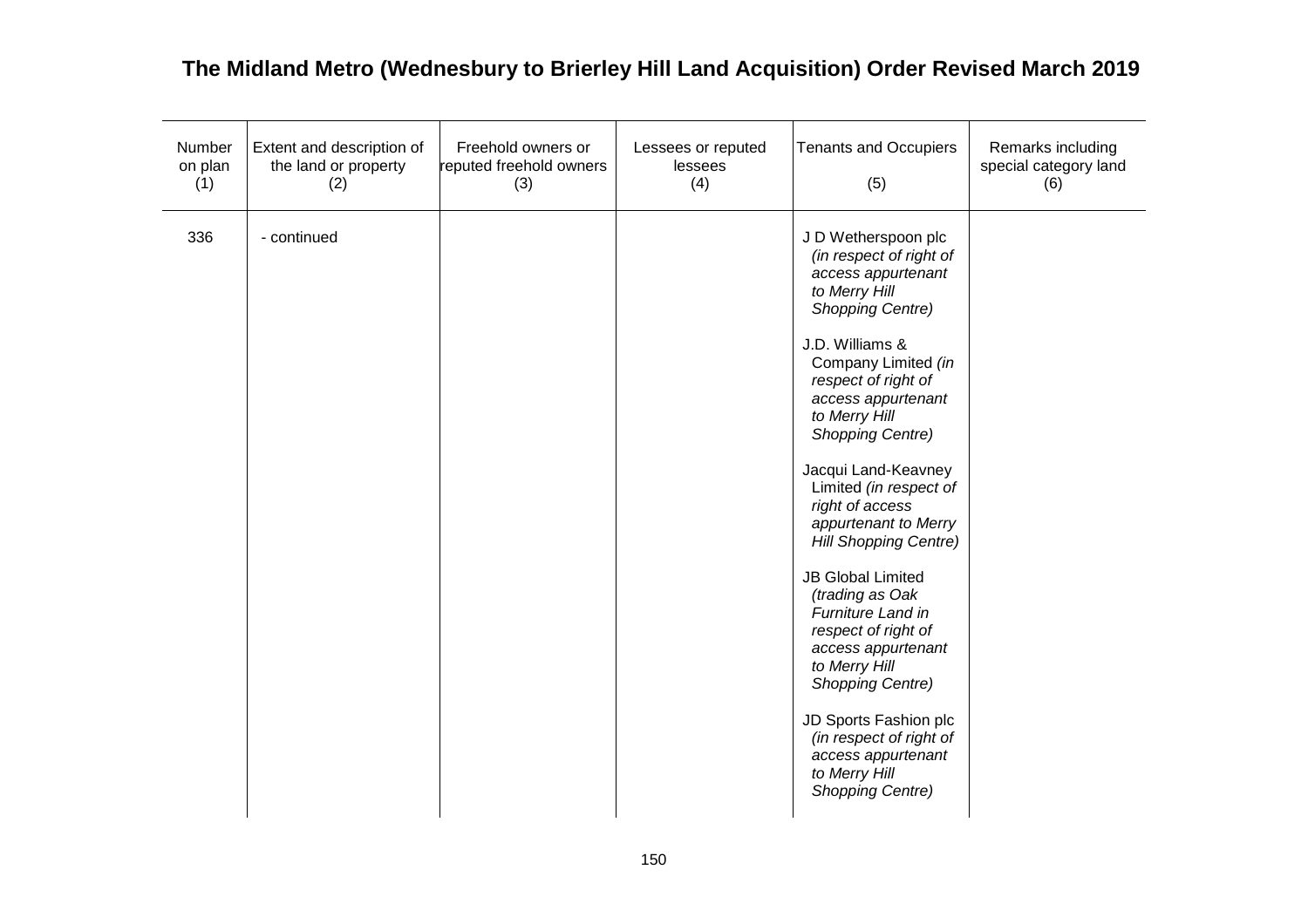| Number<br>on plan<br>(1) | Extent and description of<br>the land or property<br>(2) | Freehold owners or<br>reputed freehold owners<br>(3) | Lessees or reputed<br>lessees<br>(4) | <b>Tenants and Occupiers</b><br>(5)                                                                                                                                                                                                                                                                                                                                                                                                                                                                                                                                                                                                                   | Remarks including<br>special category land<br>(6) |
|--------------------------|----------------------------------------------------------|------------------------------------------------------|--------------------------------------|-------------------------------------------------------------------------------------------------------------------------------------------------------------------------------------------------------------------------------------------------------------------------------------------------------------------------------------------------------------------------------------------------------------------------------------------------------------------------------------------------------------------------------------------------------------------------------------------------------------------------------------------------------|---------------------------------------------------|
| 336                      | - continued                                              |                                                      |                                      | Jeff Bains Shoes<br>Limited (in respect of<br>right of access<br>appurtenant to Merry<br><b>Hill Shopping Centre)</b><br>Jessops Europe<br>Limited (in respect of<br>right of access<br>appurtenant to Merry<br><b>Hill Shopping Centre)</b><br>Johnson Cleaners UK<br>Limited (in respect of<br>right of access<br>appurtenant to Merry<br>Hill Shopping Centre)<br>Juiceys (in respect of<br>right of access<br>appurtenant to Merry<br><b>Hill Shopping Centre)</b><br><b>Kentucky Fried</b><br>Chicken (Great<br><b>Britain</b> ) Limited<br>(trading as KFC in<br>respect of right of<br>access appurtenant<br>to Merry Hill<br>Shopping Centre) |                                                   |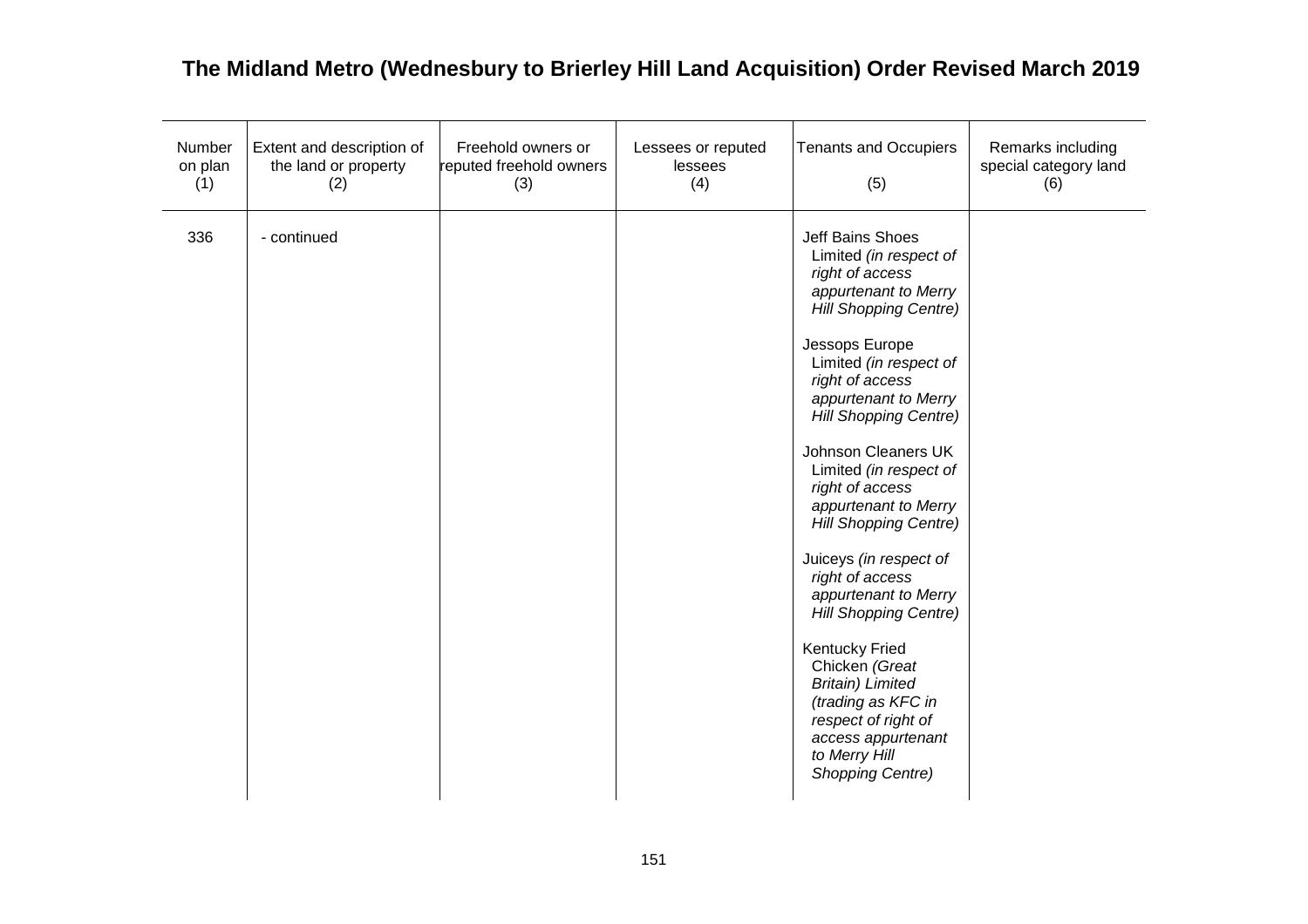| Number<br>on plan<br>(1) | Extent and description of<br>the land or property<br>(2) | Freehold owners or<br>reputed freehold owners<br>(3) | Lessees or reputed<br>lessees<br>(4) | <b>Tenants and Occupiers</b><br>(5)                                                                                                                                                                                                                                                                                                                                                                                                                                                                                                                                                 | Remarks including<br>special category land<br>(6) |
|--------------------------|----------------------------------------------------------|------------------------------------------------------|--------------------------------------|-------------------------------------------------------------------------------------------------------------------------------------------------------------------------------------------------------------------------------------------------------------------------------------------------------------------------------------------------------------------------------------------------------------------------------------------------------------------------------------------------------------------------------------------------------------------------------------|---------------------------------------------------|
| 336                      | - continued                                              |                                                      |                                      | KIKO UK Limited (in<br>respect of right of<br>access appurtenant<br>to Merry Hill<br>Shopping Centre)<br><b>KRCS Group Limited</b><br>(in respect of right of<br>access appurtenant<br>to Merry Hill<br>Shopping Centre)<br>Krispy Kreme U.K.<br>Limited (in respect of<br>right of access<br>appurtenant to Merry<br>Hill Shopping Centre)<br>Lacoste UK Limited (in<br>respect of right of<br>access appurtenant<br>to Merry Hill<br><b>Shopping Centre)</b><br>Leslie Davis Limited<br>(in respect of right of<br>access appurtenant<br>to Merry Hill<br><b>Shopping Centre)</b> |                                                   |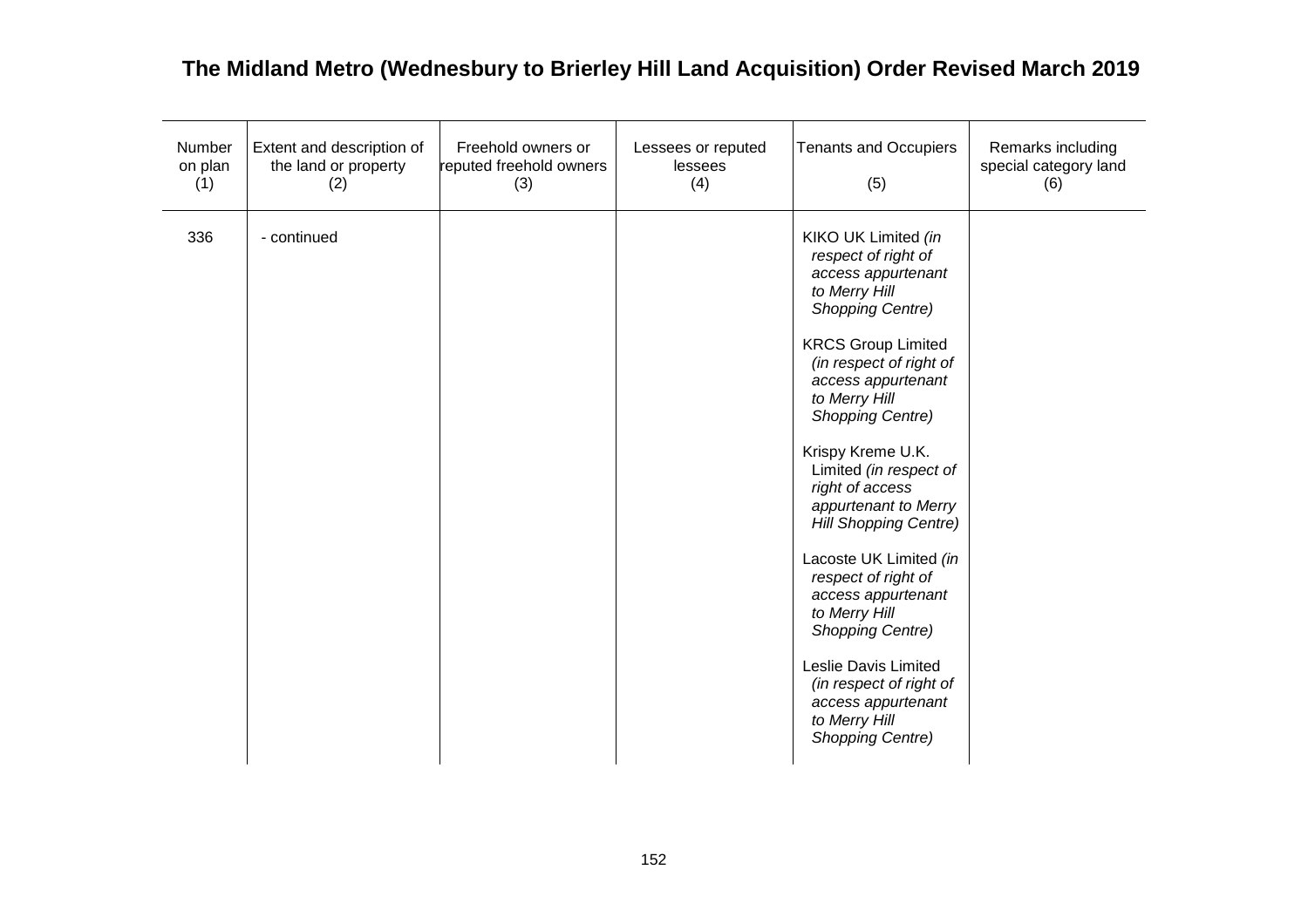| Number<br>on plan<br>(1) | Extent and description of<br>the land or property<br>(2) | Freehold owners or<br>reputed freehold owners<br>(3) | Lessees or reputed<br>lessees<br>(4) | <b>Tenants and Occupiers</b><br>(5)                                                                                                                                                                                                                                                                                                                                                                                                                                                                                                                                                                                                                 | Remarks including<br>special category land<br>(6) |
|--------------------------|----------------------------------------------------------|------------------------------------------------------|--------------------------------------|-----------------------------------------------------------------------------------------------------------------------------------------------------------------------------------------------------------------------------------------------------------------------------------------------------------------------------------------------------------------------------------------------------------------------------------------------------------------------------------------------------------------------------------------------------------------------------------------------------------------------------------------------------|---------------------------------------------------|
| 336                      | - continued                                              |                                                      |                                      | Little Dessert Shop<br>Limited (in respect of<br>right of access<br>appurtenant to Merry<br><b>Hill Shopping Centre)</b><br>Luke Roper Limited<br>(trading as Luke in<br>respect of right of<br>access appurtenant<br>to Merry Hill<br><b>Shopping Centre)</b><br>Lupo Limited (in<br>respect of right of<br>access appurtenant<br>to Merry Hill<br><b>Shopping Centre)</b><br>Lush Limited (in<br>respect of right of<br>access appurtenant<br>to Merry Hill<br>Shopping Centre)<br>LVMH Watch &<br>Jewellery (UK)<br>Limited (trading as<br><b>TAG Heuer in</b><br>respect of right of<br>access appurtenant<br>to Merry Hill<br>Shopping Centre) |                                                   |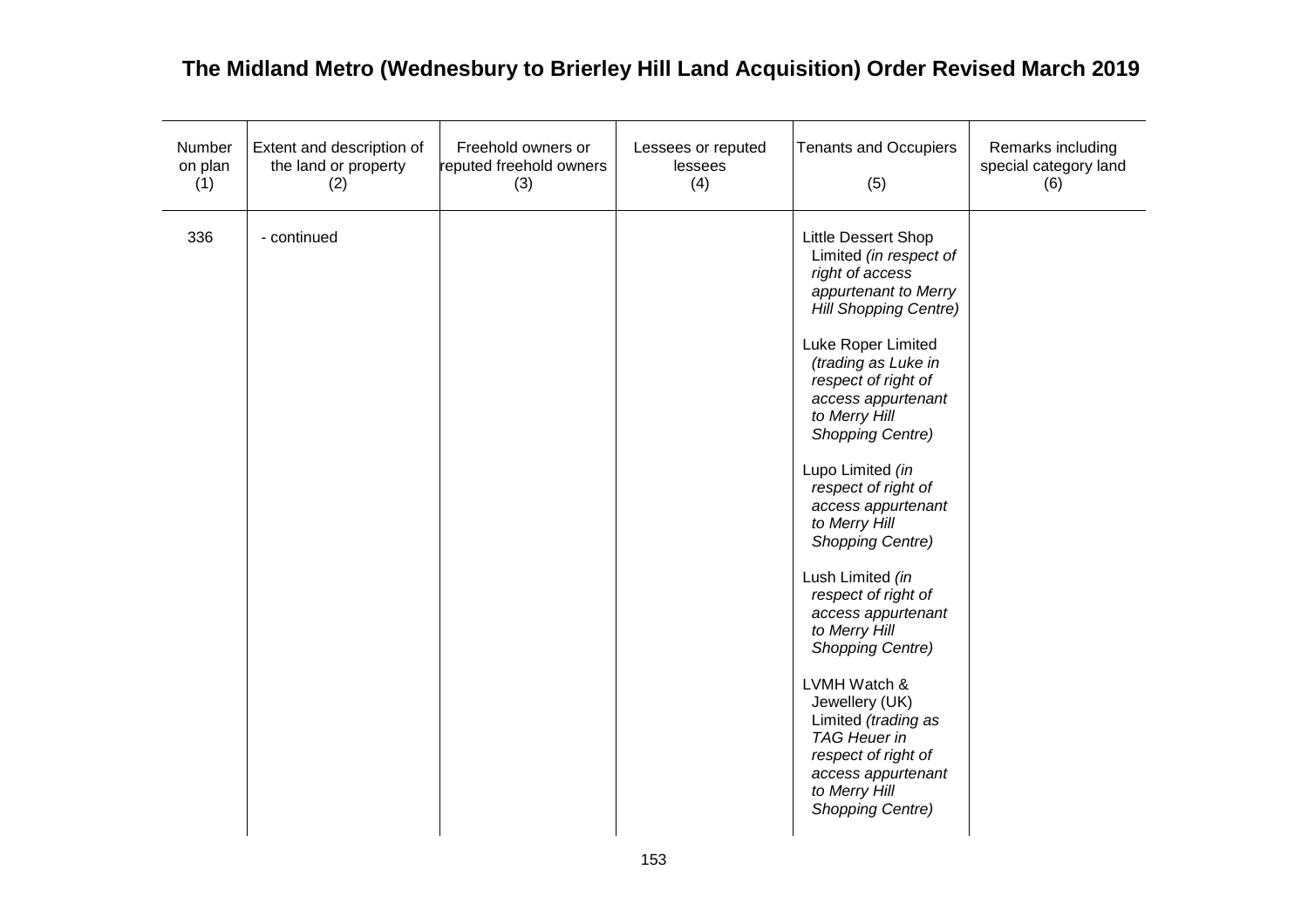| Number<br>on plan<br>(1) | Extent and description of<br>the land or property<br>(2) | Freehold owners or<br>reputed freehold owners<br>(3) | Lessees or reputed<br>lessees<br>(4) | <b>Tenants and Occupiers</b><br>(5)                                                                                                                                                                                                                                                                                                                                                                                                                                                                                                                                                                                              | Remarks including<br>special category land<br>(6) |
|--------------------------|----------------------------------------------------------|------------------------------------------------------|--------------------------------------|----------------------------------------------------------------------------------------------------------------------------------------------------------------------------------------------------------------------------------------------------------------------------------------------------------------------------------------------------------------------------------------------------------------------------------------------------------------------------------------------------------------------------------------------------------------------------------------------------------------------------------|---------------------------------------------------|
| 336                      | - continued                                              |                                                      |                                      | <b>Malthrust Retail</b><br>Limited (in respect of<br>right of access<br>appurtenant to Merry<br><b>Hill Shopping Centre)</b><br><b>Maplin Electronics</b><br>Limited (in respect of<br>right of access<br>appurtenant to Merry<br>Hill Shopping Centre)<br>Marks and Spencer<br>Group plc (in respect<br>of right of access<br>appurtenant to Merry<br><b>Hill Shopping Centre)</b><br>Matalan Retail Limited<br>(in respect of right of<br>access appurtenant<br>to Merry Hill<br><b>Shopping Centre)</b><br>Max Spielmann<br>Limited (in respect of<br>right of access<br>appurtenant to Merry<br><b>Hill Shopping Centre)</b> |                                                   |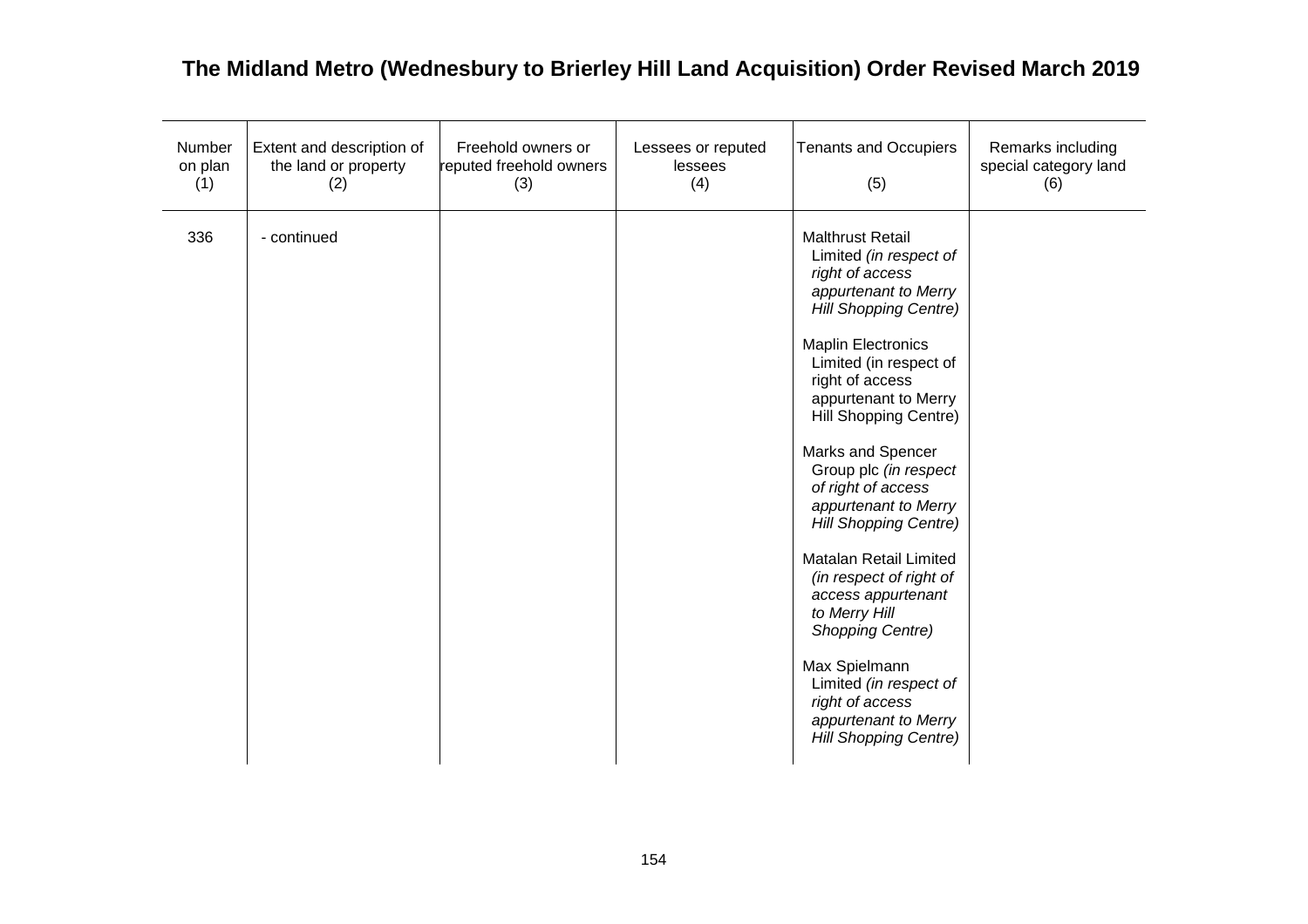| Number<br>on plan<br>(1) | Extent and description of<br>the land or property<br>(2) | Freehold owners or<br>reputed freehold owners<br>(3) | Lessees or reputed<br>lessees<br>(4) | <b>Tenants and Occupiers</b><br>(5)                                                                                                                                                                                                                                                                                                                                                                                                                                                                                                                                                                                                      | Remarks including<br>special category land<br>(6) |
|--------------------------|----------------------------------------------------------|------------------------------------------------------|--------------------------------------|------------------------------------------------------------------------------------------------------------------------------------------------------------------------------------------------------------------------------------------------------------------------------------------------------------------------------------------------------------------------------------------------------------------------------------------------------------------------------------------------------------------------------------------------------------------------------------------------------------------------------------------|---------------------------------------------------|
| 336                      | - continued                                              |                                                      |                                      | McDonald's<br><b>Restaurants Limited</b><br>(in respect of right of<br>access appurtenant<br>to Merry Hill<br><b>Shopping Centre)</b><br>McLagan Investments<br>Limited (in respect of<br>right of access<br>appurtenant to Merry<br>Hill Shopping Centre)<br>Merkur Interactive<br>Malta plc (in respect<br>of right of access<br>appurtenant to Merry<br><b>Hill Shopping Centre)</b><br>Merry Cobbler Shoe<br>Repair (in respect of<br>right of access<br>appurtenant to Merry<br>Hill Shopping Centre)<br><b>Mirage Centres</b><br>Limited (in respect of<br>right of access<br>appurtenant to Merry<br><b>Hill Shopping Centre)</b> |                                                   |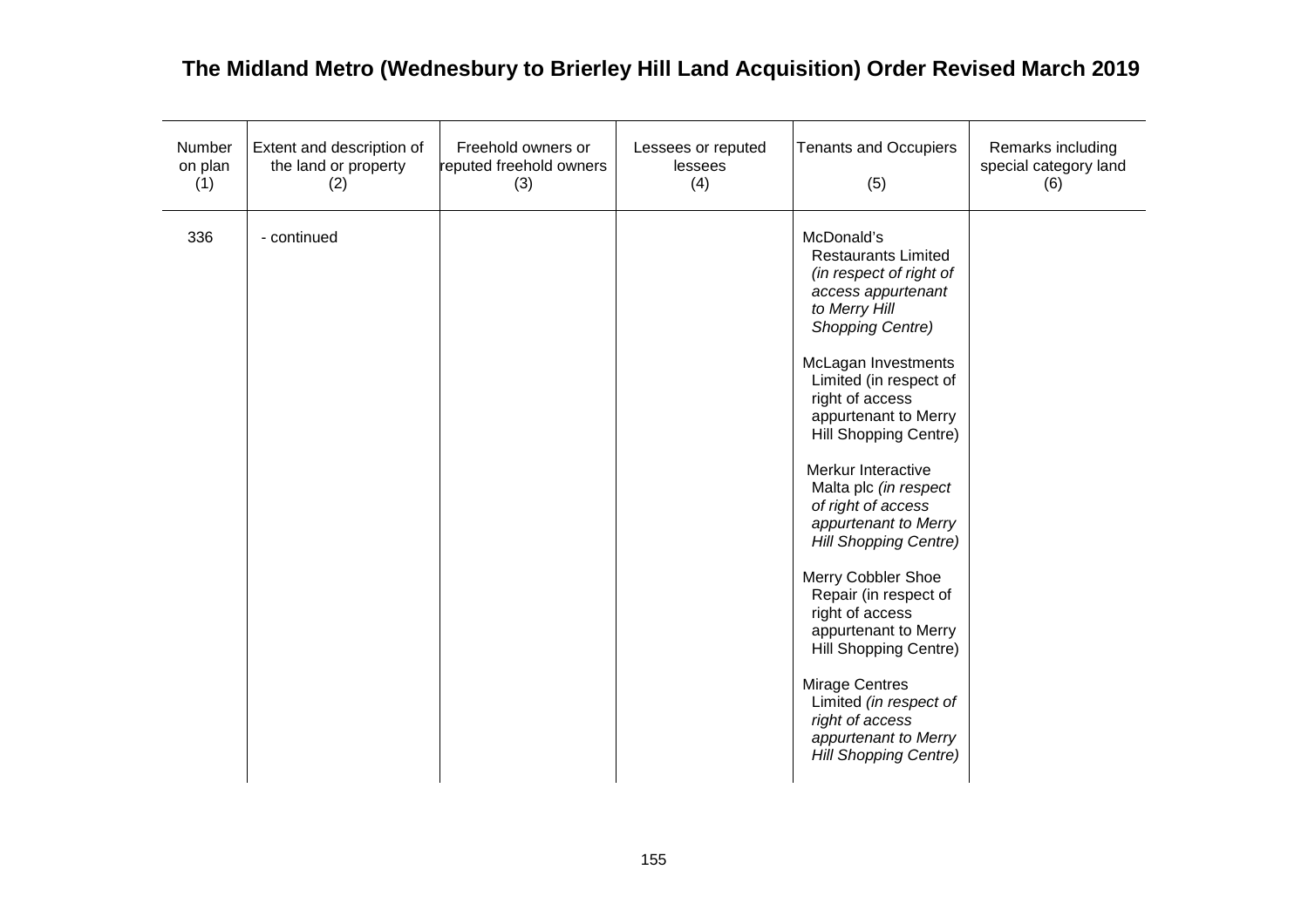| Number<br>on plan<br>(1) | Extent and description of<br>the land or property<br>(2) | Freehold owners or<br>reputed freehold owners<br>(3) | Lessees or reputed<br>lessees<br>(4) | <b>Tenants and Occupiers</b><br>(5)                                                                                                                                                                                                                                                                                                                                                                                                                                                | Remarks including<br>special category land<br>(6) |
|--------------------------|----------------------------------------------------------|------------------------------------------------------|--------------------------------------|------------------------------------------------------------------------------------------------------------------------------------------------------------------------------------------------------------------------------------------------------------------------------------------------------------------------------------------------------------------------------------------------------------------------------------------------------------------------------------|---------------------------------------------------|
| 336                      | - continued                                              |                                                      |                                      | Mint (Nails and<br>Beauty) Limited (in<br>respect of right of<br>access appurtenant<br>to Merry Hill<br>Shopping Centre)<br><b>Miss Diva Shoes</b><br>Limited (in respect of<br>right of access<br>appurtenant to Merry<br><b>Hill Shopping Centre)</b><br>Mobile Blitz Limited (in<br>respect of right of<br>access appurtenant<br>to Merry Hill<br><b>Shopping Centre)</b><br>Mobile Booth (in<br>respect of right of<br>access appurtenant<br>to Merry Hill<br>Shopping Centre) |                                                   |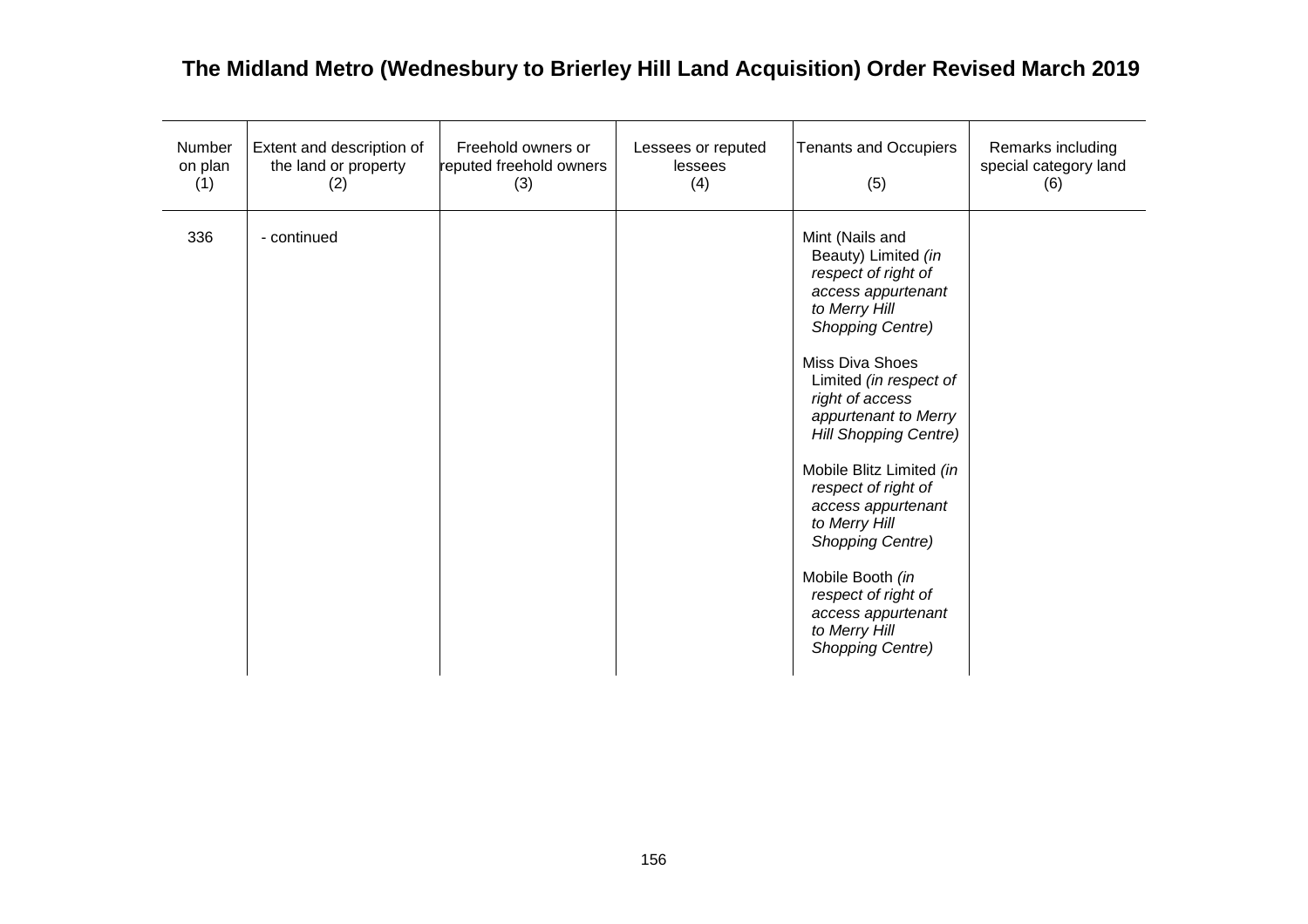| Number<br>on plan<br>(1) | Extent and description of<br>the land or property<br>(2) | Freehold owners or<br>reputed freehold owners<br>(3) | Lessees or reputed<br>lessees<br>(4) | <b>Tenants and Occupiers</b><br>(5)                                                                                                                                                                                                                                                                                                                                                                                                                                                                                                                                        | Remarks including<br>special category land<br>(6) |
|--------------------------|----------------------------------------------------------|------------------------------------------------------|--------------------------------------|----------------------------------------------------------------------------------------------------------------------------------------------------------------------------------------------------------------------------------------------------------------------------------------------------------------------------------------------------------------------------------------------------------------------------------------------------------------------------------------------------------------------------------------------------------------------------|---------------------------------------------------|
| 336                      | - continued                                              |                                                      |                                      | Monsoon Accessorize<br>Limited (in respect of<br>right of access<br>appurtenant to Merry<br><b>Hill Shopping Centre)</b><br>Monsoon Holdings<br>Limited (in respect of<br>right of access<br>appurtenant to Merry<br><b>Hill Shopping Centre)</b><br>Mooboo (in respect of<br>right of access<br>appurtenant to Merry<br><b>Hill Shopping Centre)</b><br>Moss Bros Group plc<br>(in respect of right of<br>access appurtenant<br>to Merry Hill<br>Shopping Centre)<br>Mothercare plc (in<br>respect of right of<br>access appurtenant<br>to Merry Hill<br>Shopping Centre) |                                                   |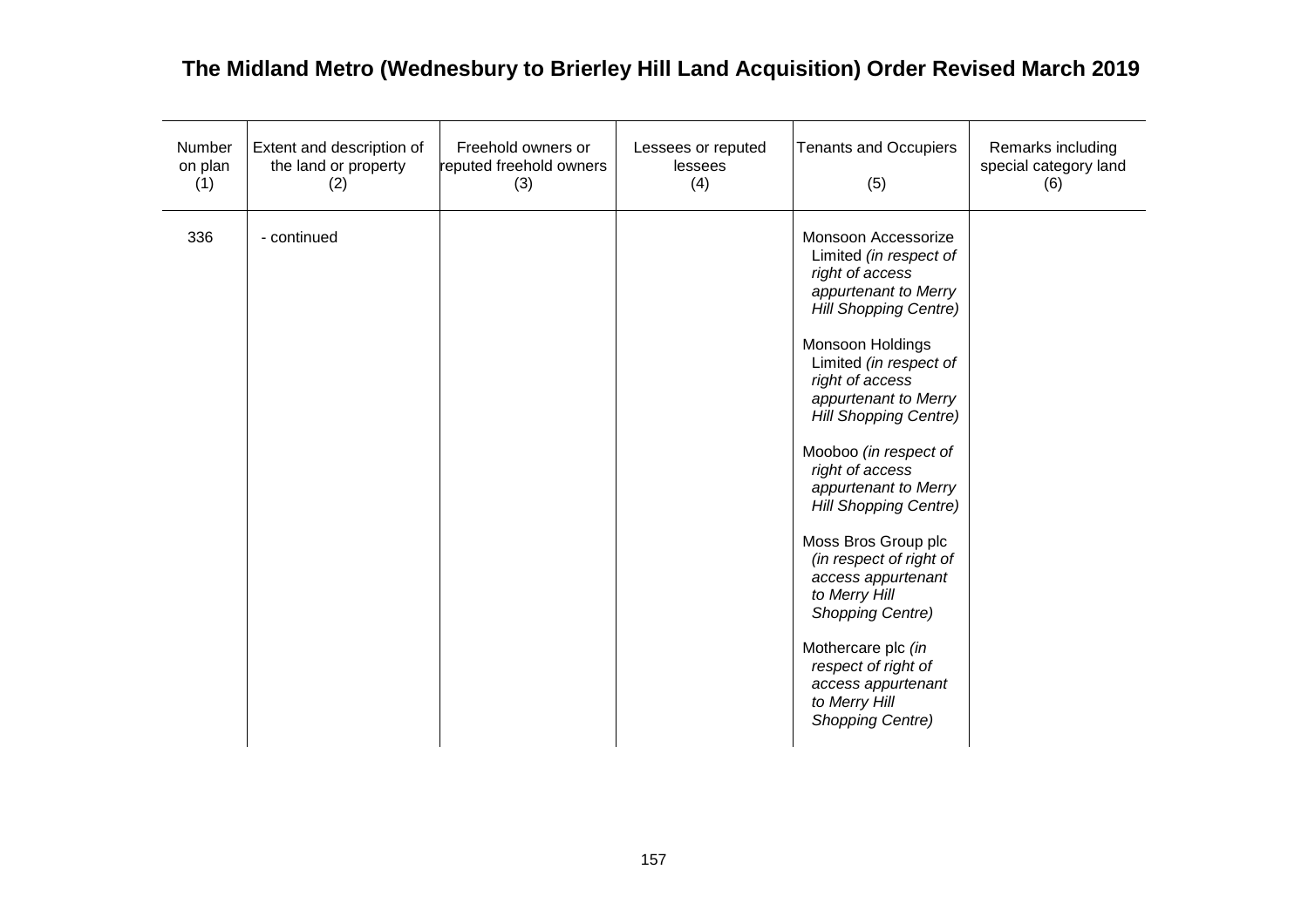| Number<br>on plan<br>(1) | Extent and description of<br>the land or property<br>(2) | Freehold owners or<br>reputed freehold owners<br>(3) | Lessees or reputed<br>lessees<br>(4) | <b>Tenants and Occupiers</b><br>(5)                                                                                                                                                                                                                                                                                                                                                                                                                                                                                                                                                                                                                                                                                                  | Remarks including<br>special category land<br>(6) |
|--------------------------|----------------------------------------------------------|------------------------------------------------------|--------------------------------------|--------------------------------------------------------------------------------------------------------------------------------------------------------------------------------------------------------------------------------------------------------------------------------------------------------------------------------------------------------------------------------------------------------------------------------------------------------------------------------------------------------------------------------------------------------------------------------------------------------------------------------------------------------------------------------------------------------------------------------------|---------------------------------------------------|
| 336                      | - continued                                              |                                                      |                                      | Mr. Pretzels (UK)<br>Retail Limited (in<br>respect of right of<br>access appurtenant<br>to Merry Hill<br><b>Shopping Centre)</b><br>Nando's Chickenland<br>Limited (in respect of<br>right of access<br>appurtenant to Merry<br><b>Hill Shopping Centre)</b><br>Napoli (in respect of<br>right of access<br>appurtenant to Merry<br><b>Hill Shopping Centre)</b><br>Nationwide Building<br>Society (in respect of<br>right of access<br>appurtenant to Merry<br><b>Hill Shopping Centre)</b><br><b>New Look Retailers</b><br>Limited (in respect of<br>right of access<br>appurtenant to Merry<br><b>Hill Shopping Centre)</b><br>News 2 U (in respect<br>of right of access<br>appurtenant to Merry<br><b>Hill Shopping Centre)</b> |                                                   |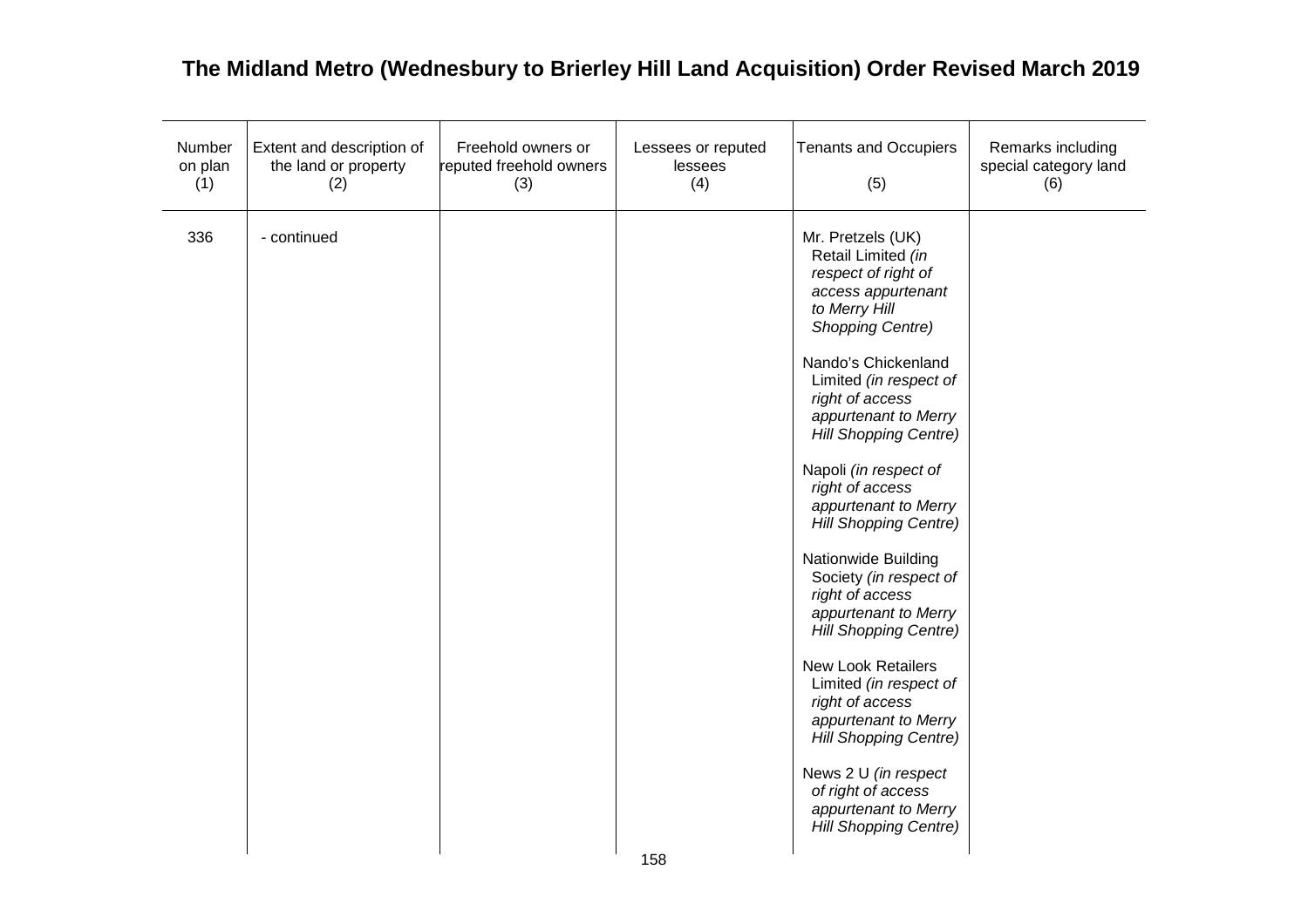| Number<br>on plan<br>(1) | Extent and description of<br>the land or property<br>(2) | Freehold owners or<br>reputed freehold owners<br>(3) | Lessees or reputed<br>lessees<br>(4) | <b>Tenants and Occupiers</b><br>(5)                                                                                                                                                                                                                                                                                                                                                                                                                                                                 | Remarks including<br>special category land<br>(6) |
|--------------------------|----------------------------------------------------------|------------------------------------------------------|--------------------------------------|-----------------------------------------------------------------------------------------------------------------------------------------------------------------------------------------------------------------------------------------------------------------------------------------------------------------------------------------------------------------------------------------------------------------------------------------------------------------------------------------------------|---------------------------------------------------|
| 336                      | - continued                                              |                                                      |                                      | Next Retail Limited (in<br>respect of right of<br>access appurtenant<br>to Merry Hill<br><b>Shopping Centre)</b><br><b>Oasis Fashions</b><br>Limited (in respect of<br>right of access<br>appurtenant to Merry<br><b>Hill Shopping Centre)</b><br><b>Odeon Cinemas</b><br>Limited (in respect of<br>right of access<br>appurtenant to Merry<br><b>Hill Shopping Centre)</b><br>Office Holdings<br>Limited (in respect of<br>right of access<br>appurtenant to Merry<br><b>Hill Shopping Centre)</b> |                                                   |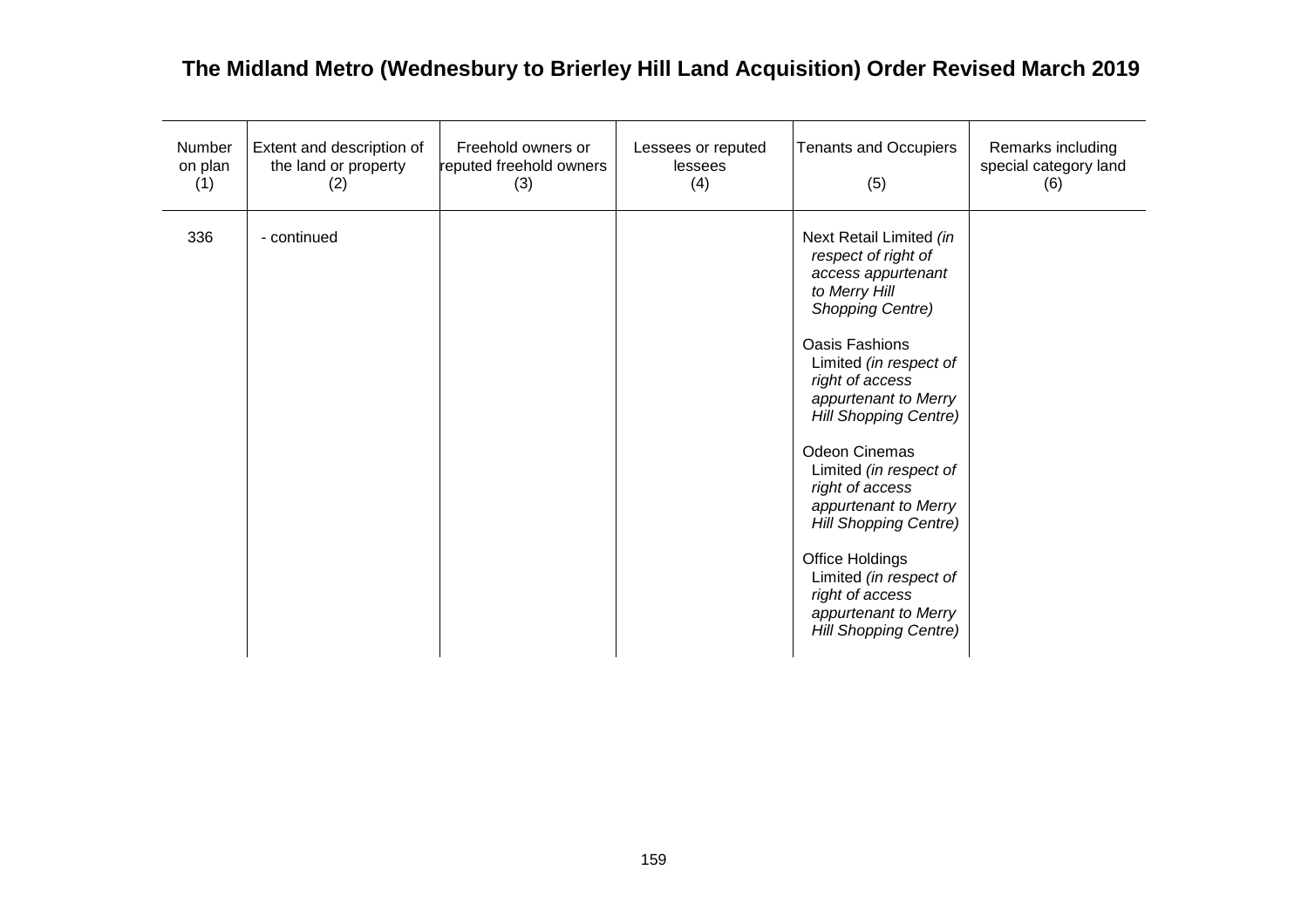| Number<br>on plan<br>(1) | Extent and description of<br>the land or property<br>(2) | Freehold owners or<br>reputed freehold owners<br>(3) | Lessees or reputed<br>lessees<br>(4) | <b>Tenants and Occupiers</b><br>(5)                                                                                                                                                                                                                                                                                                                                                                                                                                                                        | Remarks including<br>special category land<br>(6) |
|--------------------------|----------------------------------------------------------|------------------------------------------------------|--------------------------------------|------------------------------------------------------------------------------------------------------------------------------------------------------------------------------------------------------------------------------------------------------------------------------------------------------------------------------------------------------------------------------------------------------------------------------------------------------------------------------------------------------------|---------------------------------------------------|
| 336                      | - continued                                              |                                                      |                                      | Olive Oil & Oregano<br>Limited (in respect of<br>right of access<br>appurtenant to Merry<br><b>Hill Shopping Centre)</b><br>Oopsy Daisies Limited<br>(in respect of right of<br>access appurtenant<br>to Merry Hill<br><b>Shopping Centre)</b><br><b>Optical Express</b><br>Limited (in respect of<br>right of access<br>appurtenant to Merry<br><b>Hill Shopping Centre)</b><br>Pandora Jewellery UK<br>Limited (in respect of<br>right of access<br>appurtenant to Merry<br><b>Hill Shopping Centre)</b> |                                                   |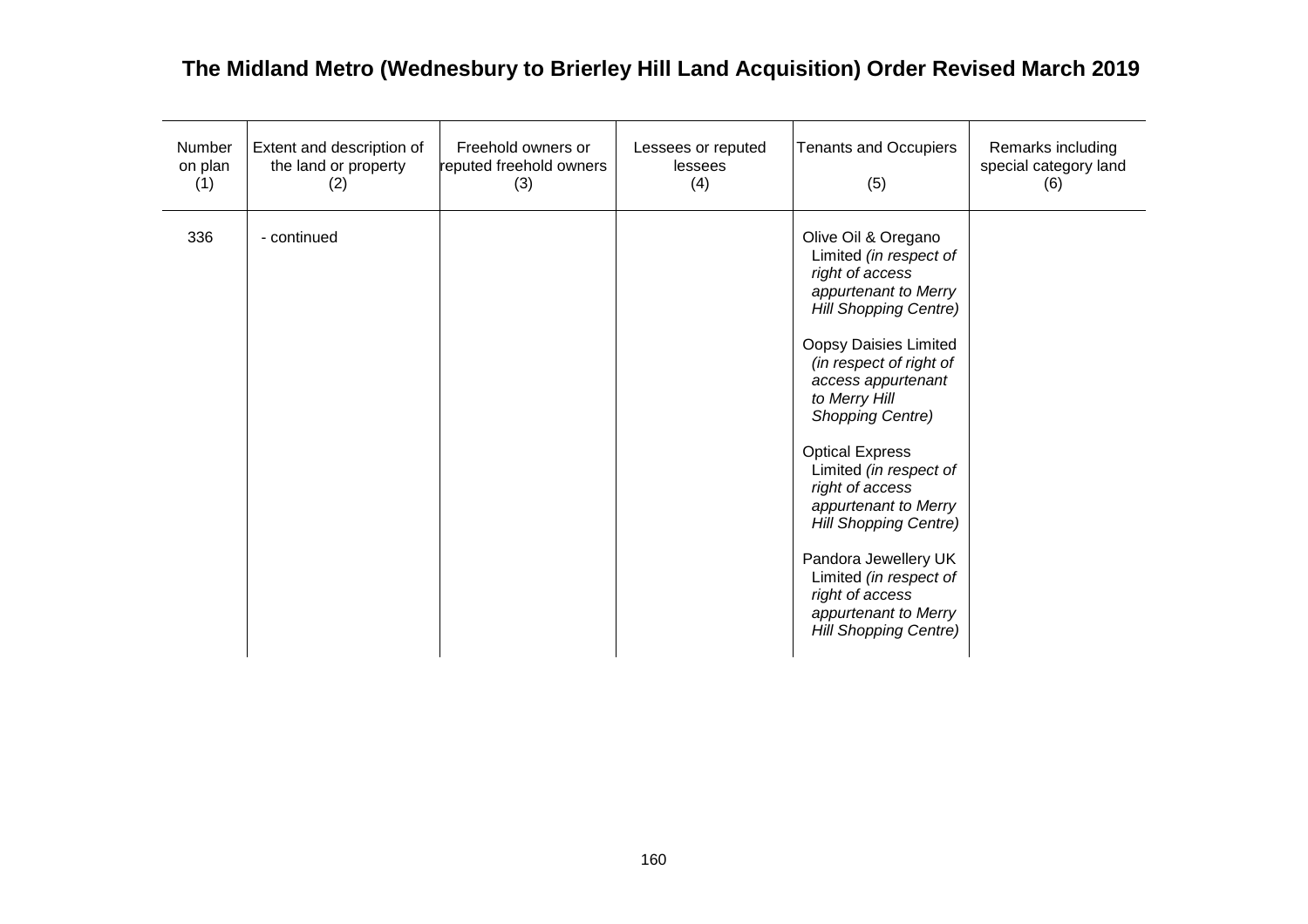| Number<br>on plan<br>(1) | Extent and description of<br>the land or property<br>(2) | Freehold owners or<br>reputed freehold owners<br>(3) | Lessees or reputed<br>lessees<br>(4) | <b>Tenants and Occupiers</b><br>(5)                                                                                                                                                                                                                                                                                                                                                                                                                                                                                                                                                          | Remarks including<br>special category land<br>(6) |
|--------------------------|----------------------------------------------------------|------------------------------------------------------|--------------------------------------|----------------------------------------------------------------------------------------------------------------------------------------------------------------------------------------------------------------------------------------------------------------------------------------------------------------------------------------------------------------------------------------------------------------------------------------------------------------------------------------------------------------------------------------------------------------------------------------------|---------------------------------------------------|
| 336                      | - continued                                              |                                                      |                                      | Paperchase Limited<br>(in respect of right of<br>access appurtenant<br>to Merry Hill<br>Shopping Centre)<br>Peacocks Stores<br>Limited (in respect of<br>right of access<br>appurtenant to Merry<br><b>Hill Shopping Centre)</b><br>Pets at Home Limited<br>(in respect of right of<br>access appurtenant<br>to Merry Hill<br>Shopping Centre)<br>Petstore Limited (in<br>respect of right of<br>access appurtenant<br>to Merry Hill<br>Shopping Centre)<br>Phase Eight (Fashion<br>& Designs) Limited<br>(in respect of right of<br>access appurtenant<br>to Merry Hill<br>Shopping Centre) |                                                   |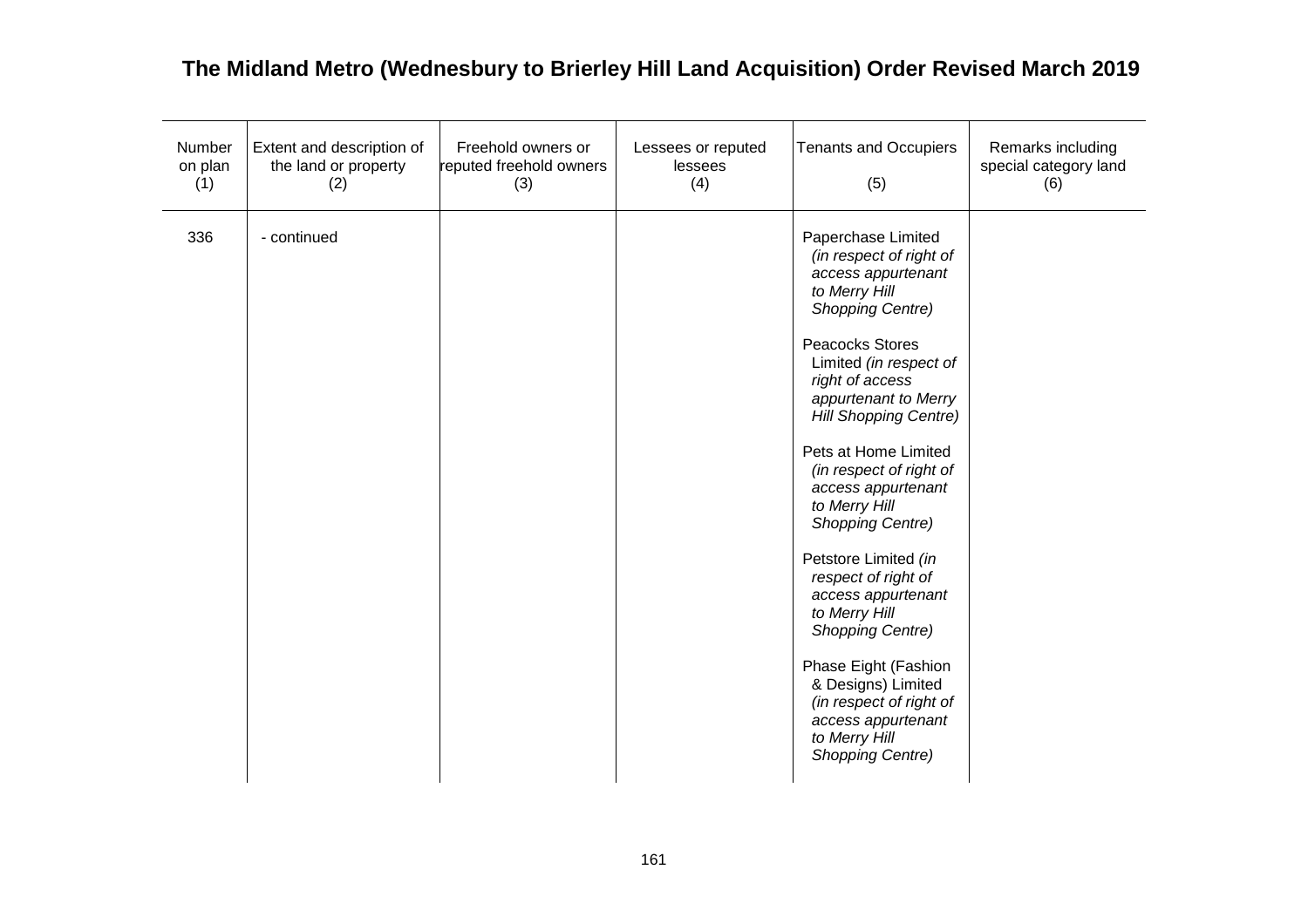| Number<br>on plan<br>(1) | Extent and description of<br>the land or property<br>(2) | Freehold owners or<br>reputed freehold owners<br>(3) | Lessees or reputed<br>lessees<br>(4) | <b>Tenants and Occupiers</b><br>(5)                                                                                                                                                                                                                                                                                                                                                                                                                                                                                                                                                      | Remarks including<br>special category land<br>(6) |
|--------------------------|----------------------------------------------------------|------------------------------------------------------|--------------------------------------|------------------------------------------------------------------------------------------------------------------------------------------------------------------------------------------------------------------------------------------------------------------------------------------------------------------------------------------------------------------------------------------------------------------------------------------------------------------------------------------------------------------------------------------------------------------------------------------|---------------------------------------------------|
| 336                      | - continued                                              |                                                      |                                      | Pink (in respect of<br>right of access<br>appurtenant to Merry<br><b>Hill Shopping Centre)</b><br>Pizza Express<br>(Restaurants) Limited<br>(in respect of right of<br>access appurtenant<br>to Merry Hill<br>Shopping Centre)<br>Pizza Hut (UK) Limited<br>(in respect of right of<br>access appurtenant<br>to Merry Hill<br>Shopping Centre)<br><b>Planet Mobile Limited</b><br>(in respect of right of<br>access appurtenant<br>to Merry Hill<br>Shopping Centre)<br>Post Office Limited (in<br>respect of right of<br>access appurtenant<br>to Merry Hill<br><b>Shopping Centre)</b> |                                                   |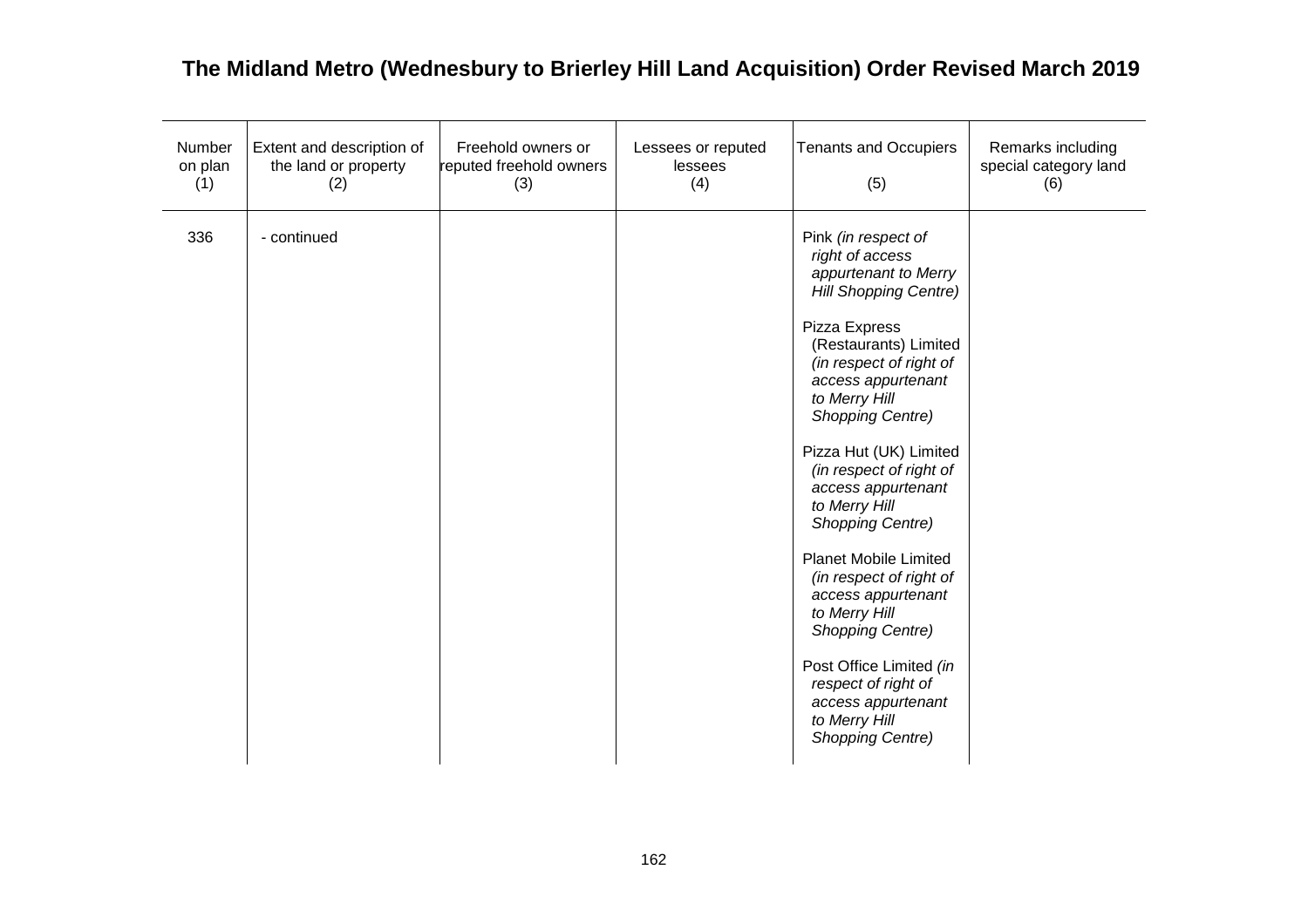| Number<br>on plan<br>(1) | Extent and description of<br>the land or property<br>(2) | Freehold owners or<br>reputed freehold owners<br>(3) | Lessees or reputed<br>lessees<br>(4) | <b>Tenants and Occupiers</b><br>(5)                                                                                                                                                                                                                                                                                                                                                                                                                                                                                                                                                                                                               | Remarks including<br>special category land<br>(6) |
|--------------------------|----------------------------------------------------------|------------------------------------------------------|--------------------------------------|---------------------------------------------------------------------------------------------------------------------------------------------------------------------------------------------------------------------------------------------------------------------------------------------------------------------------------------------------------------------------------------------------------------------------------------------------------------------------------------------------------------------------------------------------------------------------------------------------------------------------------------------------|---------------------------------------------------|
| 336                      | - continued                                              |                                                      |                                      | Poundland Limited (in<br>respect of right of<br>access appurtenant<br>to Merry Hill<br>Shopping Centre)<br><b>Poundworld Retail</b><br>Limited (in respect of<br>right of access<br>appurtenant to Merry<br><b>Hill Shopping Centre)</b><br><b>Primark Stores Limited</b><br>(in respect of right of<br>access appurtenant<br>to Merry Hill<br>Shopping Centre)<br><b>Quest Retail Limited</b><br>(in respect of right of<br>access appurtenant<br>to Merry Hill<br>Shopping Centre)<br>Regis UK Limited<br>(trading as Supercuts<br>and Regis Salons in<br>respect of right of<br>access appurtenant<br>to Merry Hill<br><b>Shopping Centre)</b> |                                                   |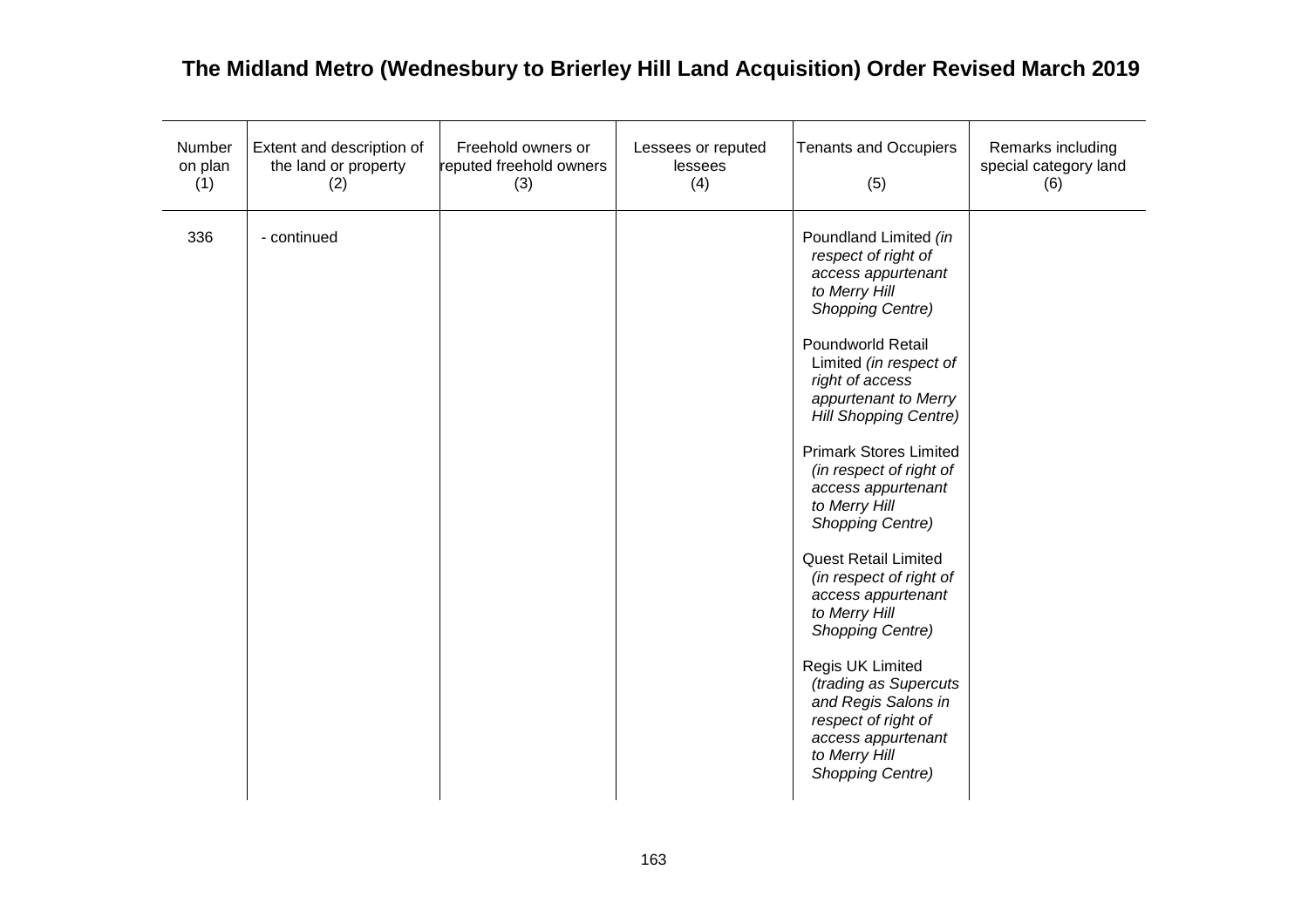| Number<br>on plan<br>(1) | Extent and description of<br>the land or property<br>(2) | Freehold owners or<br>reputed freehold owners<br>(3) | Lessees or reputed<br>lessees<br>(4) | <b>Tenants and Occupiers</b><br>(5)                                                                                                                                                                                                                                                                                                                                                                                                                                                                                                                                                                                                                   | Remarks including<br>special category land<br>(6) |
|--------------------------|----------------------------------------------------------|------------------------------------------------------|--------------------------------------|-------------------------------------------------------------------------------------------------------------------------------------------------------------------------------------------------------------------------------------------------------------------------------------------------------------------------------------------------------------------------------------------------------------------------------------------------------------------------------------------------------------------------------------------------------------------------------------------------------------------------------------------------------|---------------------------------------------------|
| 336                      | - continued                                              |                                                      |                                      | Ride On!<br>Entertainment (UK)<br>Limited (in respect of<br>right of access<br>appurtenant to Merry<br>Hill Shopping Centre)<br><b>Ringnet Limited</b><br>(trading as Garage<br>Shoes in respect of<br>right of access<br>appurtenant to Merry<br><b>Hill Shopping Centre)</b><br><b>River Island Clothing</b><br>Co. Limited (in<br>respect of right of<br>access appurtenant<br>to Merry Hill<br><b>Shopping Centre)</b><br>Rockc Limited (in<br>respect of right of<br>access appurtenant<br>to Merry Hill<br>Shopping Centre)<br>Roman Originals plc<br>(in respect of right of<br>access appurtenant<br>to Merry Hill<br><b>Shopping Centre)</b> |                                                   |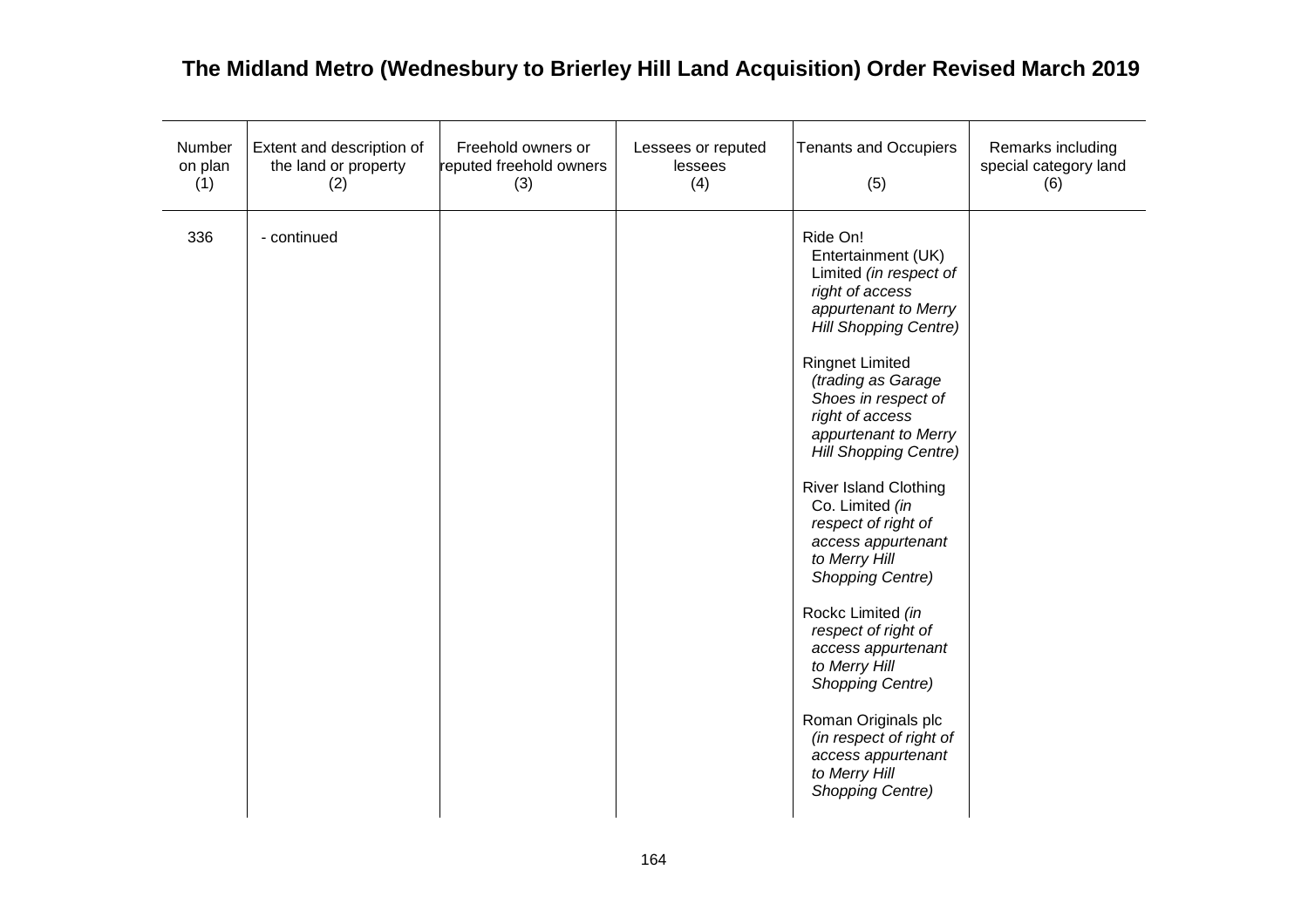| Number<br>on plan<br>(1) | Extent and description of<br>the land or property<br>(2) | Freehold owners or<br>reputed freehold owners<br>(3) | Lessees or reputed<br>lessees<br>(4) | <b>Tenants and Occupiers</b><br>(5)                                                                                                                                                                                                                                                                                                                                                                                                                                                                                                                                 | Remarks including<br>special category land<br>(6) |
|--------------------------|----------------------------------------------------------|------------------------------------------------------|--------------------------------------|---------------------------------------------------------------------------------------------------------------------------------------------------------------------------------------------------------------------------------------------------------------------------------------------------------------------------------------------------------------------------------------------------------------------------------------------------------------------------------------------------------------------------------------------------------------------|---------------------------------------------------|
| 336                      | - continued                                              |                                                      |                                      | Ryman Limited (in<br>respect of right of<br>access appurtenant<br>to Merry Hill<br><b>Shopping Centre)</b><br>Sajjad Limited (in<br>respect of right of<br>access appurtenant<br>to Merry Hill<br><b>Shopping Centre)</b><br>Sammontana<br>Finanziaria S.R.L (in<br>respect of right of<br>access appurtenant<br>to Merry Hill<br>Shopping Centre)<br>Santander UK plc (in<br>respect of right of<br>access appurtenant<br>to Merry Hill<br>Shopping Centre)<br>Schuh Limited (in<br>respect of right of<br>access appurtenant<br>to Merry Hill<br>Shopping Centre) |                                                   |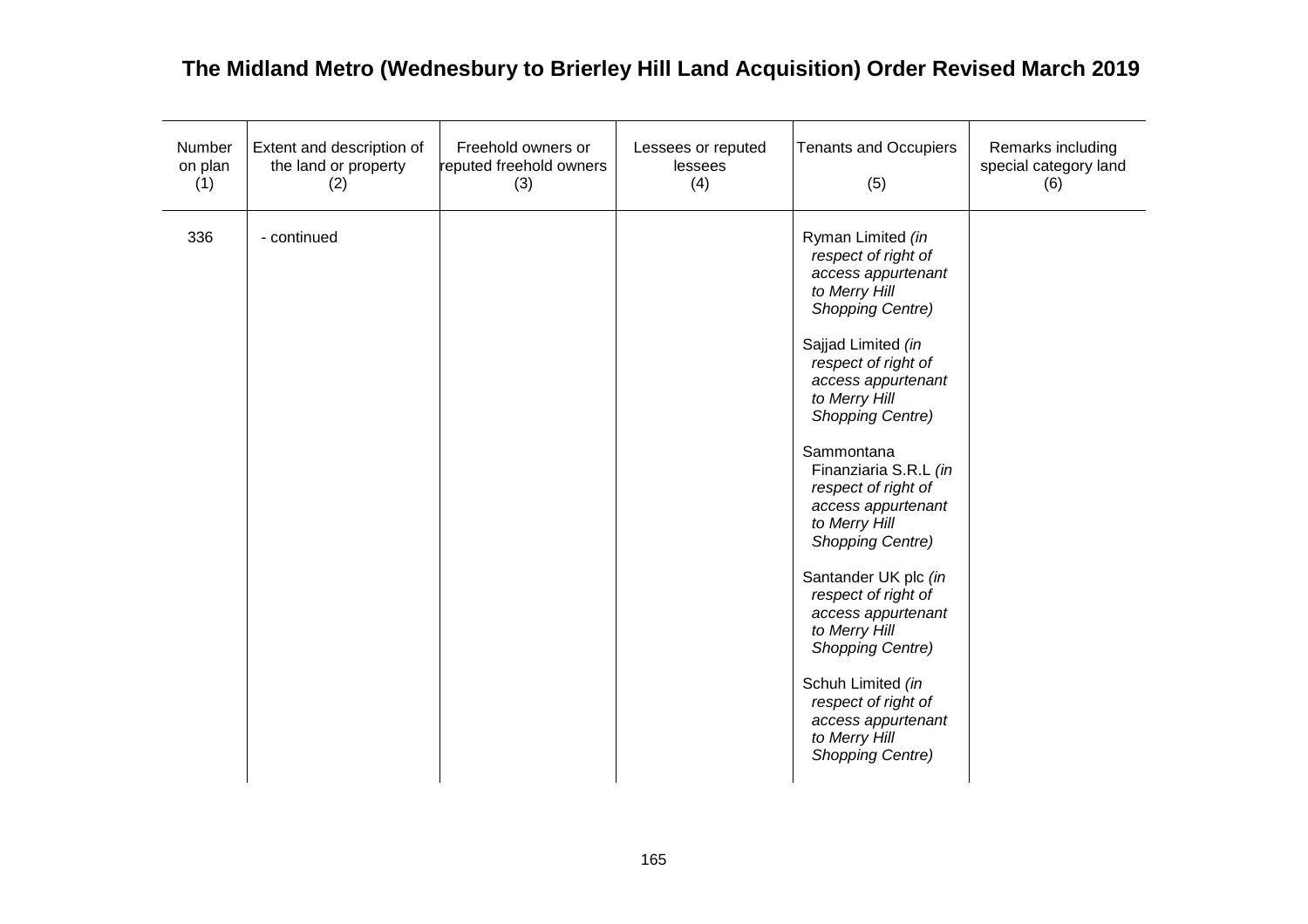| Number<br>on plan<br>(1) | Extent and description of<br>the land or property<br>(2) | Freehold owners or<br>reputed freehold owners<br>(3) | Lessees or reputed<br>lessees<br>(4) | <b>Tenants and Occupiers</b><br>(5)                                                                                                                                                                                                                                                                                                                                                                                                                                                                                                                                                                                     | Remarks including<br>special category land<br>(6) |
|--------------------------|----------------------------------------------------------|------------------------------------------------------|--------------------------------------|-------------------------------------------------------------------------------------------------------------------------------------------------------------------------------------------------------------------------------------------------------------------------------------------------------------------------------------------------------------------------------------------------------------------------------------------------------------------------------------------------------------------------------------------------------------------------------------------------------------------------|---------------------------------------------------|
| 336                      | - continued                                              |                                                      |                                      | Shake Delight (in<br>respect of right of<br>access appurtenant<br>to Merry Hill<br><b>Shopping Centre)</b><br>Sharps Bedrooms<br>Limited (in respect of<br>right of access<br>appurtenant to Merry<br><b>Hill Shopping Centre)</b><br>Shoe Zone plc (in<br>respect of right of<br>access appurtenant<br>to Merry Hill<br>Shopping Centre)<br><b>Signet Trading Limited</b><br>(trading as Ernest<br>Jones in respect of<br>right of access<br>appurtenant to Merry<br><b>Hill Shopping Centre)</b><br><b>Skechers USA Limited</b><br>(in respect of right of<br>access appurtenant<br>to Merry Hill<br>Shopping Centre) |                                                   |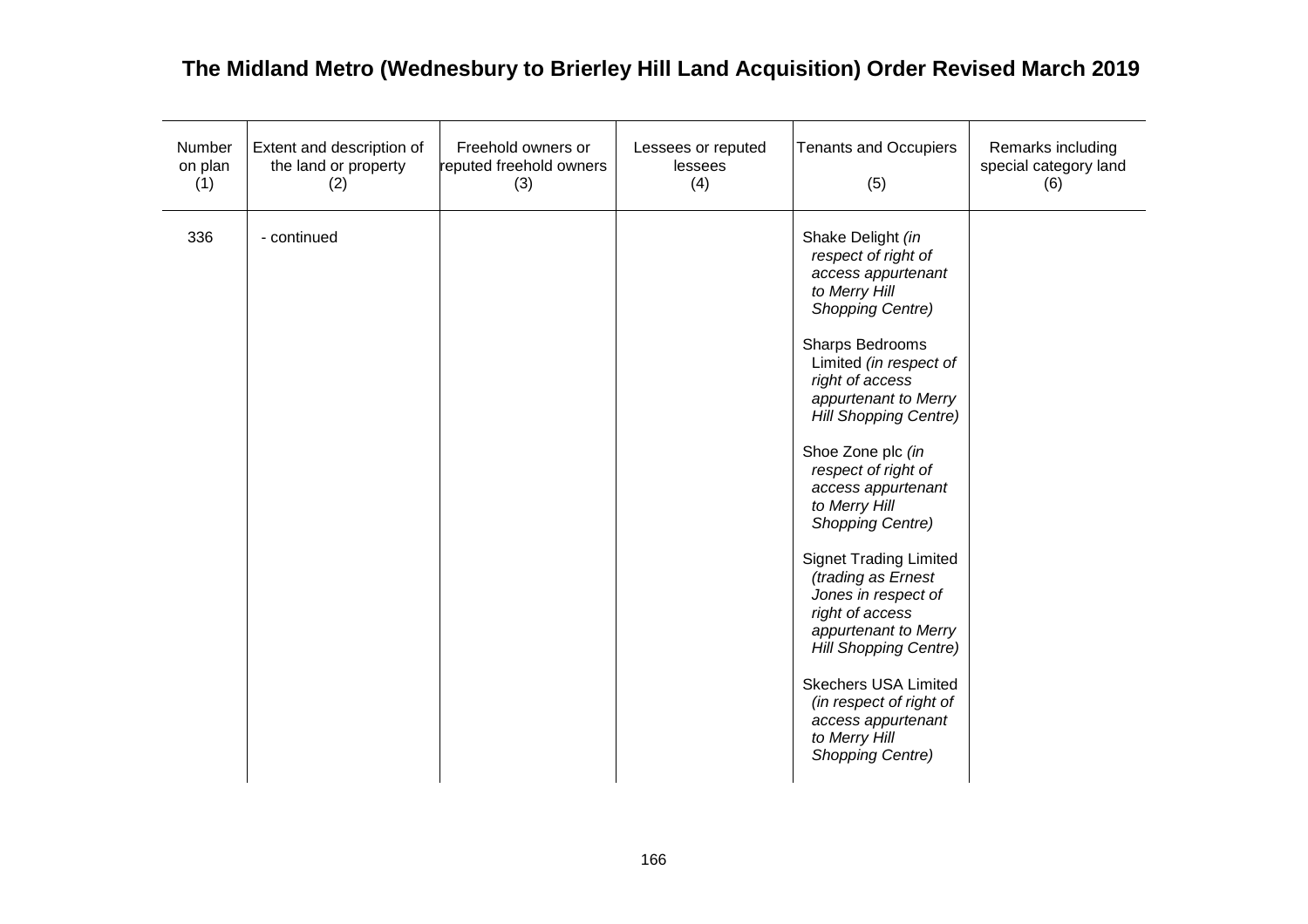| Number<br>on plan<br>(1) | Extent and description of<br>the land or property<br>(2) | Freehold owners or<br>reputed freehold owners<br>(3) | Lessees or reputed<br>lessees<br>(4) | <b>Tenants and Occupiers</b><br>(5)                                                                                                                                                                                                                                                                                                                                                                                                                                                                                                                                                     | Remarks including<br>special category land<br>(6) |
|--------------------------|----------------------------------------------------------|------------------------------------------------------|--------------------------------------|-----------------------------------------------------------------------------------------------------------------------------------------------------------------------------------------------------------------------------------------------------------------------------------------------------------------------------------------------------------------------------------------------------------------------------------------------------------------------------------------------------------------------------------------------------------------------------------------|---------------------------------------------------|
| 336                      | - continued                                              |                                                      |                                      | Sky plc (in respect of<br>right of access<br>appurtenant to Merry<br><b>Hill Shopping Centre)</b><br><b>SLB Holdings Limited</b><br>(in respect of right of<br>access appurtenant<br>to Merry Hill<br>Shopping Centre)<br>Smiggle UK Limited (in<br>respect of right of<br>access appurtenant<br>to Merry Hill<br>Shopping Centre)<br>Soho Coffee Company<br>Limited (in respect of<br>right of access<br>appurtenant to Merry<br><b>Hill Shopping Centre)</b><br>Soho Coffee Shops<br>Limited (in respect of<br>right of access<br>appurtenant to Merry<br><b>Hill Shopping Centre</b> |                                                   |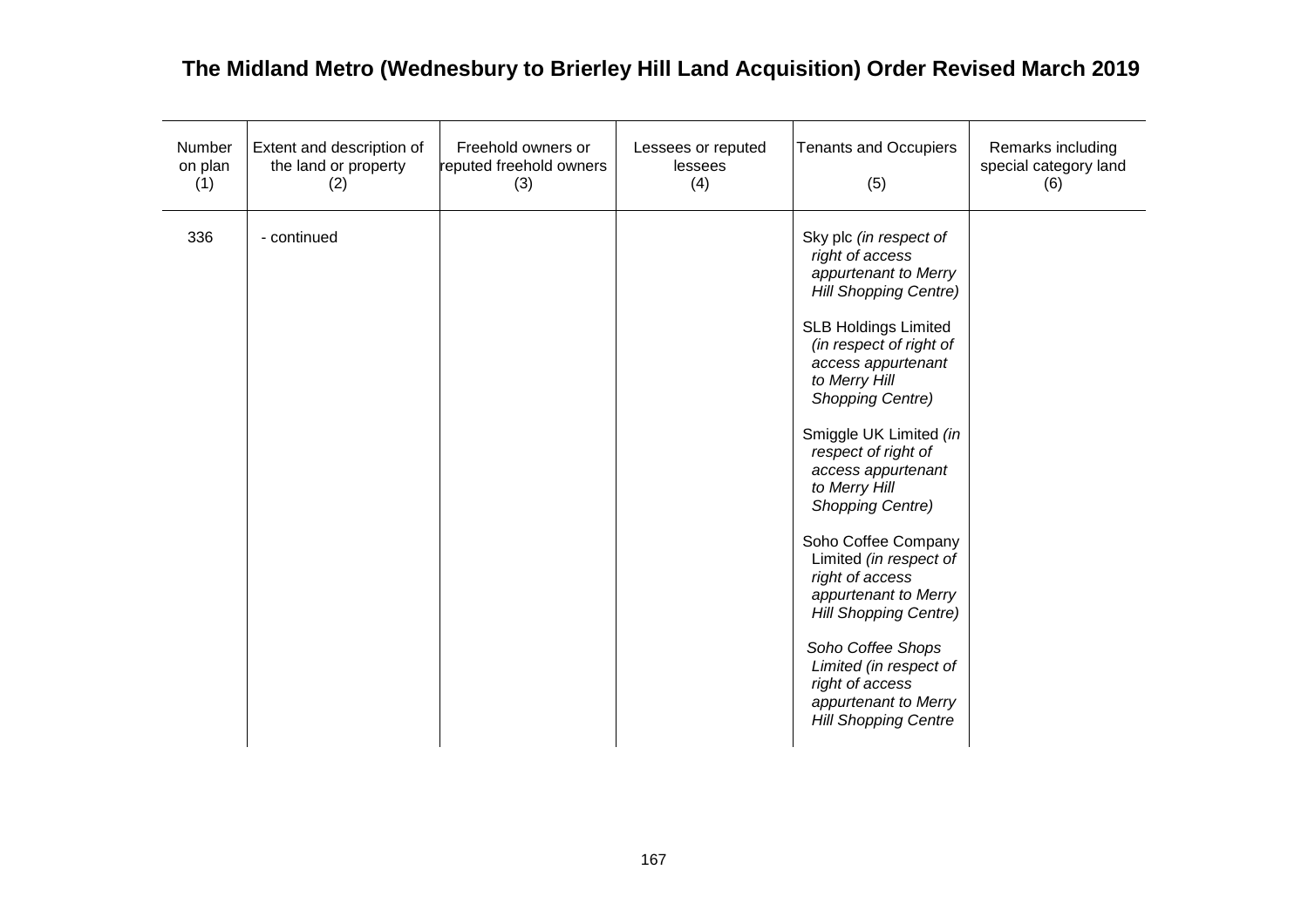| Number<br>on plan<br>(1) | Extent and description of<br>the land or property<br>(2) | Freehold owners or<br>reputed freehold owners<br>(3) | Lessees or reputed<br>lessees<br>(4) | <b>Tenants and Occupiers</b><br>(5)                                                                                                                                                                                                                                                                                                                                                                                                                                                                                                                                                                                                                                          | Remarks including<br>special category land<br>(6) |
|--------------------------|----------------------------------------------------------|------------------------------------------------------|--------------------------------------|------------------------------------------------------------------------------------------------------------------------------------------------------------------------------------------------------------------------------------------------------------------------------------------------------------------------------------------------------------------------------------------------------------------------------------------------------------------------------------------------------------------------------------------------------------------------------------------------------------------------------------------------------------------------------|---------------------------------------------------|
| 336                      | - continued                                              |                                                      |                                      | <b>Splendid Restaurants</b><br>(Colonel) Limited (in<br>respect of right of<br>access appurtenant<br>to Merry Hill<br>Shopping Centre)<br>Sportsdirect.com<br>Retail Limited (in<br>respect of right of<br>access appurtenant<br>to Merry Hill<br>Shopping Centre)<br>Spud-U-Like Limited<br>(in respect of right of<br>access appurtenant<br>to Merry Hill<br>Shopping Centre)<br>SSP Group plc<br>(trading as Millie's<br>Cookies in respect of<br>right of access<br>appurtenant to Merry<br><b>Hill Shopping Centre)</b><br><b>Starbucks Coffee</b><br>Company (UK)<br>Limited (in respect of<br>right of access<br>appurtenant to Merry<br><b>Hill Shopping Centre)</b> |                                                   |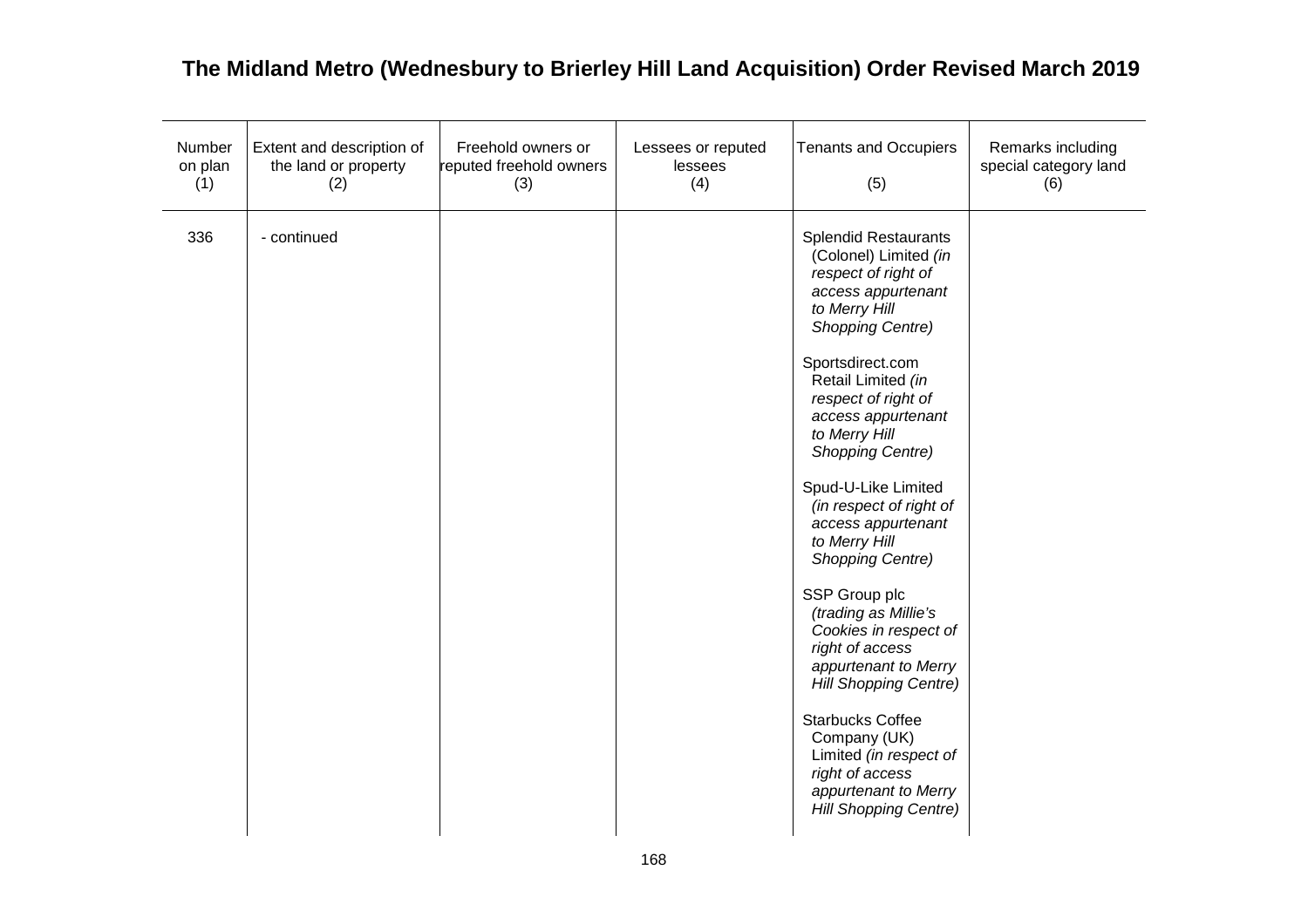| Number<br>on plan<br>(1) | Extent and description of<br>the land or property<br>(2) | Freehold owners or<br>reputed freehold owners<br>(3) | Lessees or reputed<br>lessees<br>(4) | <b>Tenants and Occupiers</b><br>(5)                                                                                                                                                                                                                                                                                                                                                                                                                                                                                                                                                                                                      | Remarks including<br>special category land<br>(6) |
|--------------------------|----------------------------------------------------------|------------------------------------------------------|--------------------------------------|------------------------------------------------------------------------------------------------------------------------------------------------------------------------------------------------------------------------------------------------------------------------------------------------------------------------------------------------------------------------------------------------------------------------------------------------------------------------------------------------------------------------------------------------------------------------------------------------------------------------------------------|---------------------------------------------------|
| 336                      | - continued                                              |                                                      |                                      | Steinhoff UK Retail<br>Limited (trading as<br>Harveys in respect of<br>right of access<br>appurtenant to Merry<br><b>Hill Shopping Centre)</b><br>Stonebeach Limited<br>(trading as Druckers<br>in respect of right of<br>access appurtenant<br>to Merry Hill<br>Shopping Centre)<br><b>Style Group Brands</b><br>Limited (in respect of<br>right of access<br>appurtenant to Merry<br><b>Hill Shopping Centre)</b><br>Subway (in respect of<br>right of access<br>appurtenant to Merry<br><b>Hill Shopping Centre)</b><br><b>Subway Realty Limited</b><br>(in respect of access<br>appurtenant to Merry<br><b>Hill Shopping Centre)</b> |                                                   |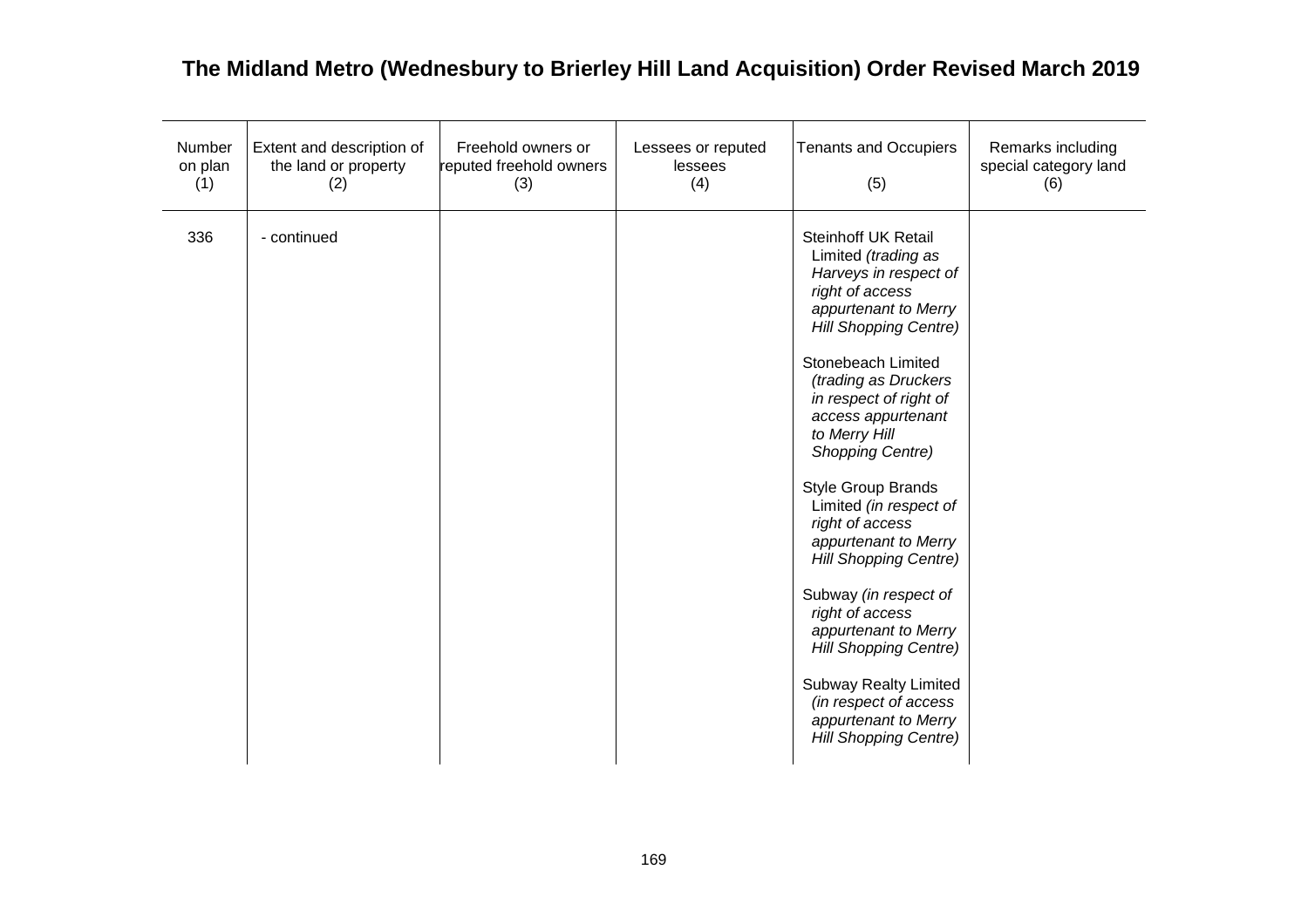| Number<br>on plan<br>(1) | Extent and description of<br>the land or property<br>(2) | Freehold owners or<br>reputed freehold owners<br>(3) | Lessees or reputed<br>lessees<br>(4) | <b>Tenants and Occupiers</b><br>(5)                                                                                                                                                                                                                                                                                                                                                                                                                                                                                                                                                                                                     | Remarks including<br>special category land<br>(6) |
|--------------------------|----------------------------------------------------------|------------------------------------------------------|--------------------------------------|-----------------------------------------------------------------------------------------------------------------------------------------------------------------------------------------------------------------------------------------------------------------------------------------------------------------------------------------------------------------------------------------------------------------------------------------------------------------------------------------------------------------------------------------------------------------------------------------------------------------------------------------|---------------------------------------------------|
| 336                      | - continued                                              |                                                      |                                      | Superdrug Stores plc<br>(in respect of right of<br>access appurtenant<br>to Merry Hill<br>Shopping Centre)<br>Supergroup Internet<br>Limited (trading as<br>Superdry in respect<br>of right of access<br>appurtenant to Merry<br><b>Hill Shopping Centre)</b><br>Swarovski UK Limited<br>(in respect of right of<br>access appurtenant<br>to Merry Hill<br>Shopping Centre)<br>T & G Fast Foods<br>Developments<br>Limited (in respect of<br>right of access<br>appurtenant to Merry<br><b>Hill Shopping Centre)</b><br>T M Trustees Limited<br>(in respect of right of<br>access appurtenant<br>to Waterfront<br><b>Business Park)</b> |                                                   |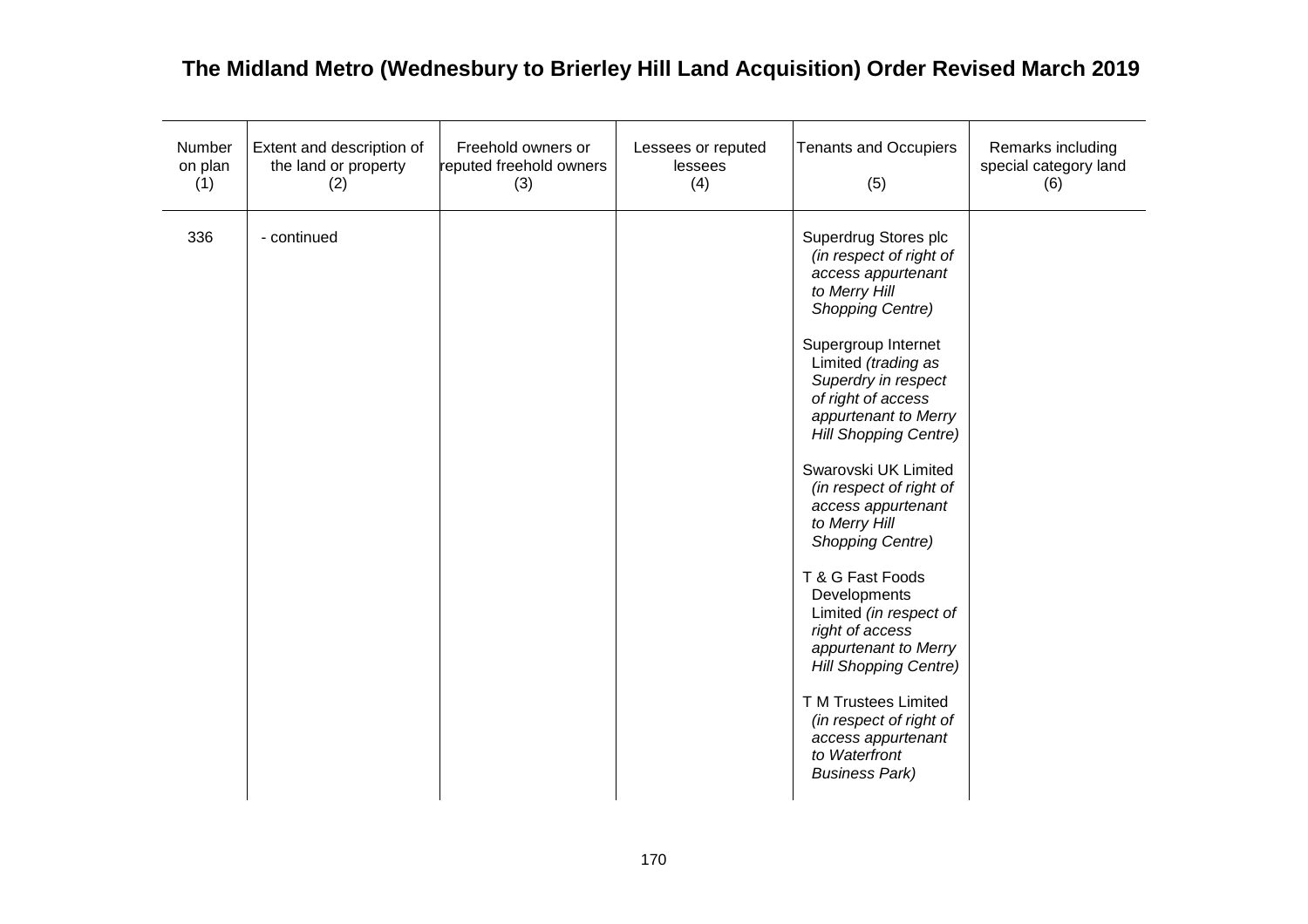| Number<br>on plan<br>(1) | Extent and description of<br>the land or property<br>(2) | Freehold owners or<br>reputed freehold owners<br>(3) | Lessees or reputed<br>lessees<br>(4) | <b>Tenants and Occupiers</b><br>(5)                                                                                                                                                                                                                                                                                                                                                                                                                                                                                                                                                                                                                                        | Remarks including<br>special category land<br>(6) |
|--------------------------|----------------------------------------------------------|------------------------------------------------------|--------------------------------------|----------------------------------------------------------------------------------------------------------------------------------------------------------------------------------------------------------------------------------------------------------------------------------------------------------------------------------------------------------------------------------------------------------------------------------------------------------------------------------------------------------------------------------------------------------------------------------------------------------------------------------------------------------------------------|---------------------------------------------------|
| 336                      | - continued                                              |                                                      |                                      | T.H Baker & Co.<br>(Established 1888)<br>Limited (in respect of<br>right of access<br>appurtenant to Merry<br><b>Hill Shopping Centre)</b><br>T.J. Morris Limited<br>(trading as Home<br>Bargains in respect<br>of right of access<br>appurtenant to Merry<br><b>Hill Shopping Centre)</b><br><b>Tarak International</b><br>Limited (trading as<br>Quiz in respect of<br>right of access<br>appurtenant to Merry<br>Hill Shopping Centre)<br>Tasty Plaice (in<br>respect of right of<br>access appurtenant<br>to Merry Hill<br>Shopping Centre)<br><b>TCCT Retail limited (in</b><br>respect of right of<br>access appurtenant<br>to Merry Hill<br><b>Shopping Centre)</b> |                                                   |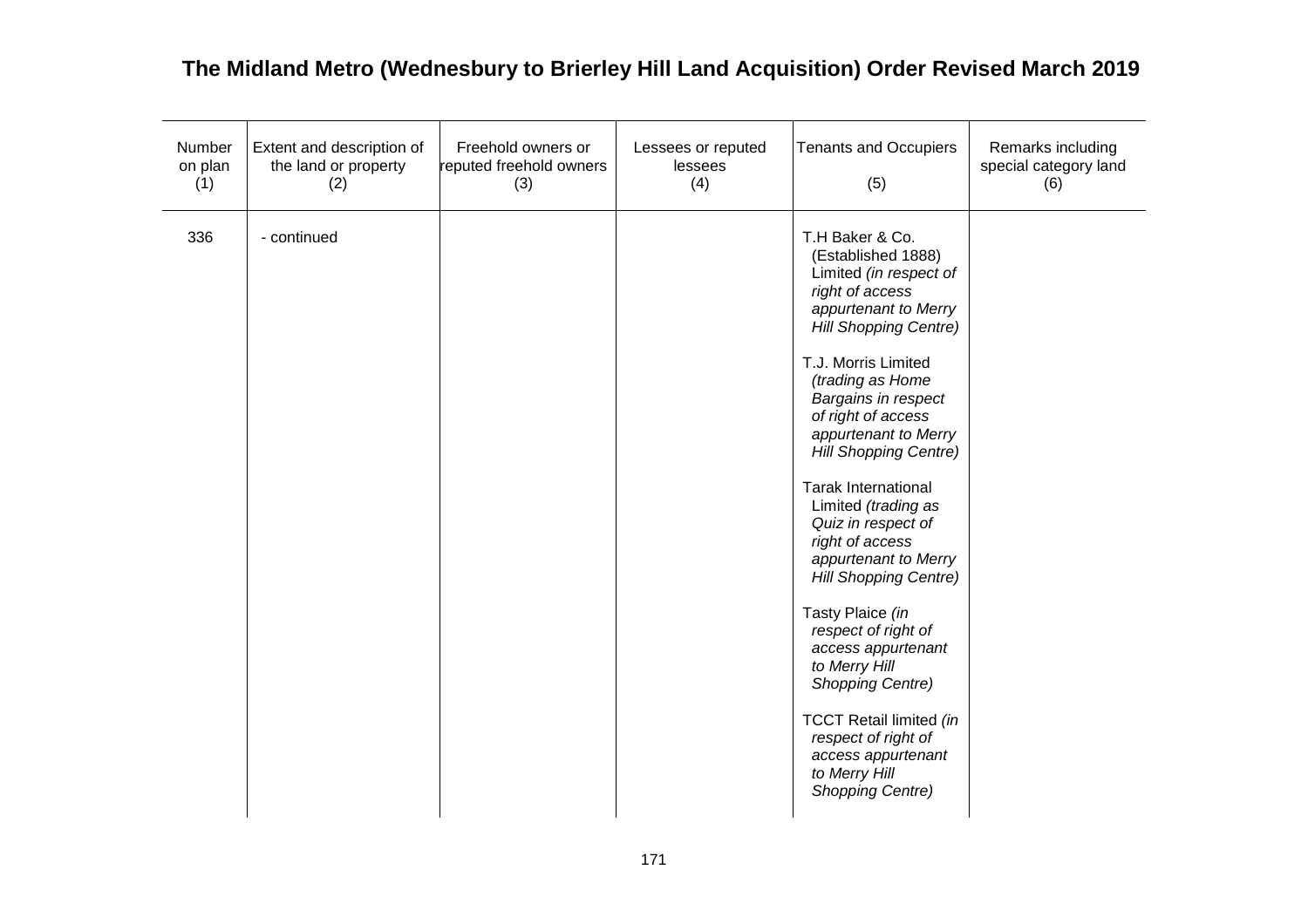| Number<br>on plan<br>(1) | Extent and description of<br>the land or property<br>(2) | Freehold owners or<br>reputed freehold owners<br>(3) | Lessees or reputed<br>lessees<br>(4) | <b>Tenants and Occupiers</b><br>(5)                                                                                                                                                                                                                                                                                                                                                                                                                                                                                                                                                                                                                                                                      | Remarks including<br>special category land<br>(6) |
|--------------------------|----------------------------------------------------------|------------------------------------------------------|--------------------------------------|----------------------------------------------------------------------------------------------------------------------------------------------------------------------------------------------------------------------------------------------------------------------------------------------------------------------------------------------------------------------------------------------------------------------------------------------------------------------------------------------------------------------------------------------------------------------------------------------------------------------------------------------------------------------------------------------------------|---------------------------------------------------|
| 336                      | - continued                                              |                                                      |                                      | <b>Telefonica UK Limited</b><br>(trading as O2 in<br>respect of right of<br>access appurtenant<br>to Merry Hill<br><b>Shopping Centre)</b><br><b>Telewest</b><br>Communications<br>(Midlands and North<br>West) Limited (in<br>respect of right of<br>access appurtenant<br>to Waterfront<br><b>Business Park)</b><br><b>Tessuiti Limited</b><br>(trading as Scotts in<br>respect of right of<br>access appurtenant<br>to Merry Hill<br><b>Shopping Centre)</b><br>TFS Stores Limited (in<br>respect of right of<br>access appurtenant<br>to Merry Hill<br><b>Shopping Centre)</b><br>The Black Country<br>Hub (in respect of<br>right of access<br>appurtenant to Merry<br><b>Hill Shopping Centre)</b> |                                                   |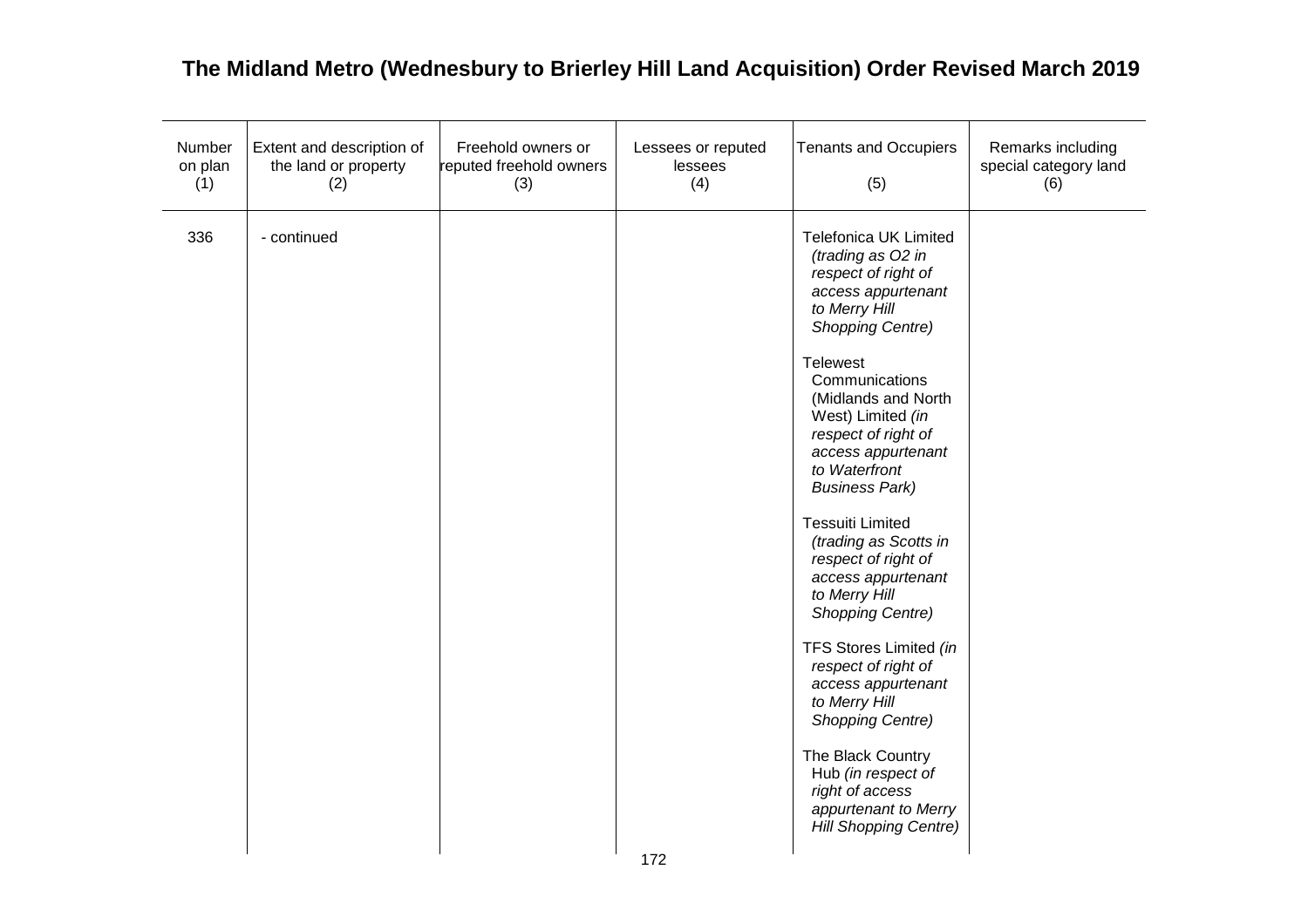| Number<br>on plan<br>(1) | Extent and description of<br>the land or property<br>(2) | Freehold owners or<br>reputed freehold owners<br>(3) | Lessees or reputed<br>lessees<br>(4) | <b>Tenants and Occupiers</b><br>(5)                                                                                                                                                                                                                                                                                                                                                                                                                                                                                                                                                                                                                   | Remarks including<br>special category land<br>(6) |
|--------------------------|----------------------------------------------------------|------------------------------------------------------|--------------------------------------|-------------------------------------------------------------------------------------------------------------------------------------------------------------------------------------------------------------------------------------------------------------------------------------------------------------------------------------------------------------------------------------------------------------------------------------------------------------------------------------------------------------------------------------------------------------------------------------------------------------------------------------------------------|---------------------------------------------------|
| 336                      | - continued                                              |                                                      |                                      | The Body Shop<br>International plc (in<br>respect of right of<br>access appurtenant<br>to Merry Hill<br><b>Shopping Centre)</b><br>The Burrito Kitchen<br>Limited (in respect of<br>right of access<br>appurtenant to Merry<br><b>Hill Shopping Centre)</b><br>The Carphone<br><b>Warehouse Limited</b><br>(in respect of right of<br>access appurtenant<br>to Merry Hill<br>Shopping Centre)<br>The Disney Store<br>Limited (in respect of<br>right of access<br>appurtenant to Merry<br><b>Hill Shopping Centre)</b><br>The Entertainer<br>(Amersham) Limited<br>(in respect of right of<br>access appurtenant<br>to Merry Hill<br>Shopping Centre) |                                                   |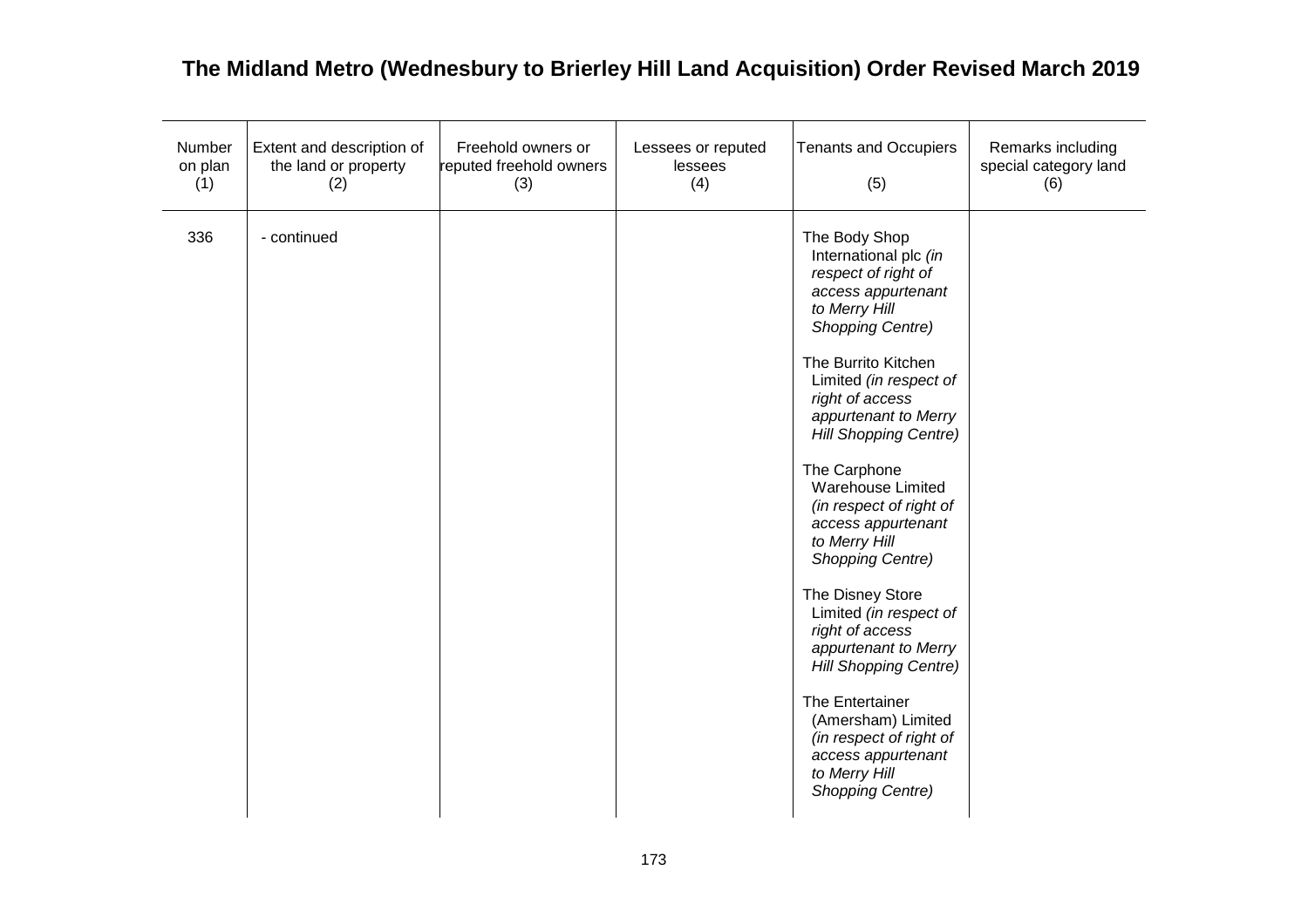| Number<br>on plan<br>(1) | Extent and description of<br>the land or property<br>(2) | Freehold owners or<br>reputed freehold owners<br>(3) | Lessees or reputed<br>lessees<br>(4) | <b>Tenants and Occupiers</b><br>(5)                                                                                                                                                                                                                                                                                                                                                                                                                                                                                                                                                                                                                       | Remarks including<br>special category land<br>(6) |
|--------------------------|----------------------------------------------------------|------------------------------------------------------|--------------------------------------|-----------------------------------------------------------------------------------------------------------------------------------------------------------------------------------------------------------------------------------------------------------------------------------------------------------------------------------------------------------------------------------------------------------------------------------------------------------------------------------------------------------------------------------------------------------------------------------------------------------------------------------------------------------|---------------------------------------------------|
| 336                      | - continued                                              |                                                      |                                      | The Fragrance Shop<br>Limited (in respect of<br>right of access<br>appurtenant to Merry<br><b>Hill Shopping Centre)</b><br>The Music Store<br>Limited (in respect of<br>right of access<br>appurtenant to Merry<br><b>Hill Shopping Centre)</b><br>The Officers Club<br>Limited (in respect of<br>right of access<br>appurtenant to Merry<br><b>Hill Shopping Centre)</b><br>The Perfume Shop<br>Limited (in respect of<br>right of access<br>appurtenant to Merry<br>Hill Shopping Centre)<br>The Restaurant Group<br>(UK) Limited (trading<br>as Frankie & Benny's<br>in respect of right of<br>access appurtenant<br>to Merry Hill<br>Shopping Centre) |                                                   |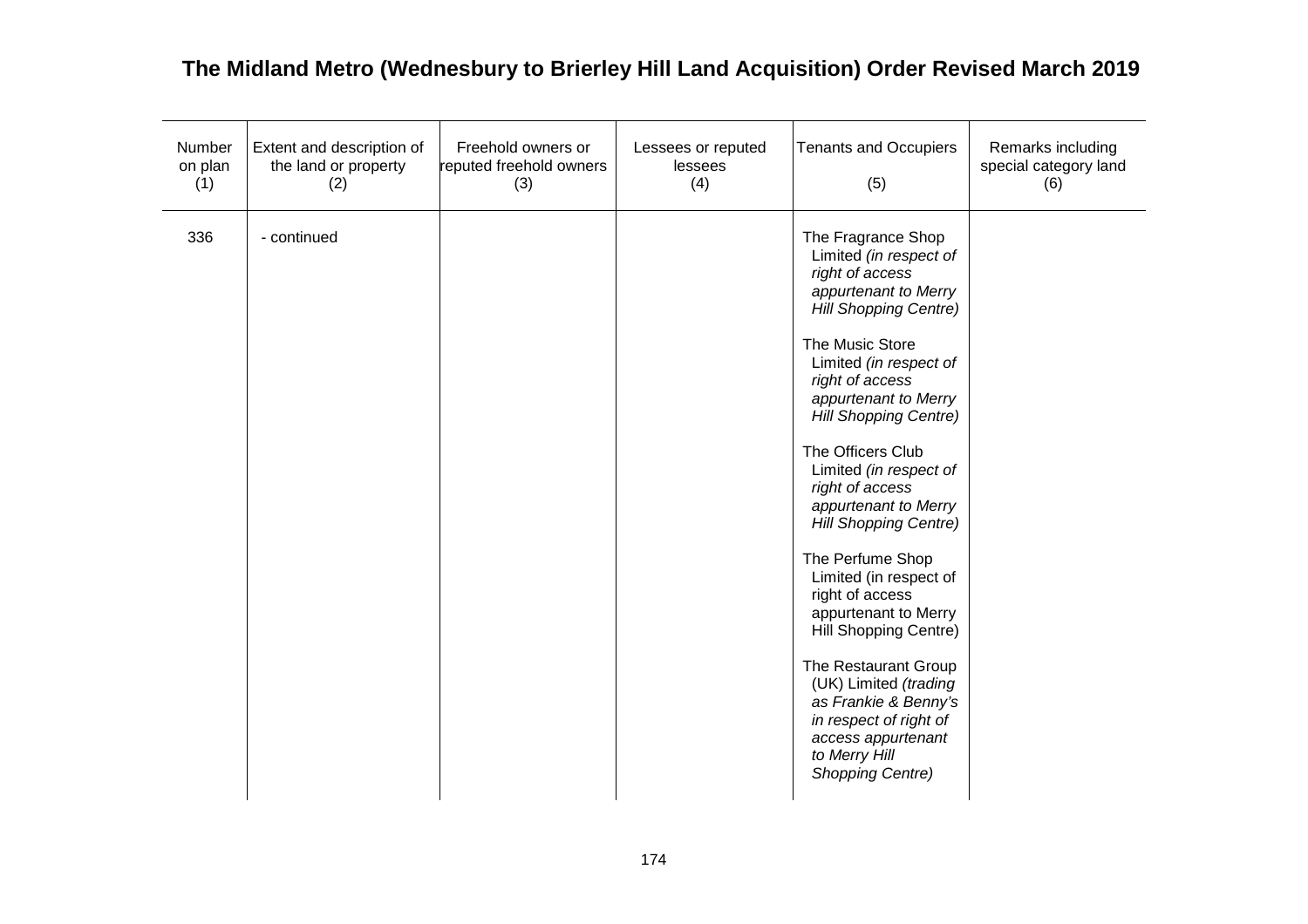| Number<br>on plan<br>(1) | Extent and description of<br>the land or property<br>(2) | Freehold owners or<br>reputed freehold owners<br>(3) | Lessees or reputed<br>lessees<br>(4) | <b>Tenants and Occupiers</b><br>(5)                                                                                                                                                                                                                                                                                                                                                                                                                                                                                                                                                                                     | Remarks including<br>special category land<br>(6) |
|--------------------------|----------------------------------------------------------|------------------------------------------------------|--------------------------------------|-------------------------------------------------------------------------------------------------------------------------------------------------------------------------------------------------------------------------------------------------------------------------------------------------------------------------------------------------------------------------------------------------------------------------------------------------------------------------------------------------------------------------------------------------------------------------------------------------------------------------|---------------------------------------------------|
| 336                      | - continued                                              |                                                      |                                      | The WATCH Lab<br>Limited (in respect of<br>right of access<br>appurtenant to Merry<br><b>Hill Shopping Centre)</b><br>The Works Stores<br>Limited (in respect of<br>right of access<br>appurtenant to Merry<br><b>Hill Shopping Centre)</b><br><b>Thomas Cook Retail</b><br>Limited (in respect of<br>right of access<br>appurtenant to Merry<br><b>Hill Shopping Centre)</b><br>Thorntons Limited (in<br>respect of right of<br>access appurtenant<br>to Merry Hill<br><b>Shopping Centre)</b><br>TJX UK (trading as<br>HomeSense in<br>respect of right of<br>access appurtenant<br>to Merry Hill<br>Shopping Centre) |                                                   |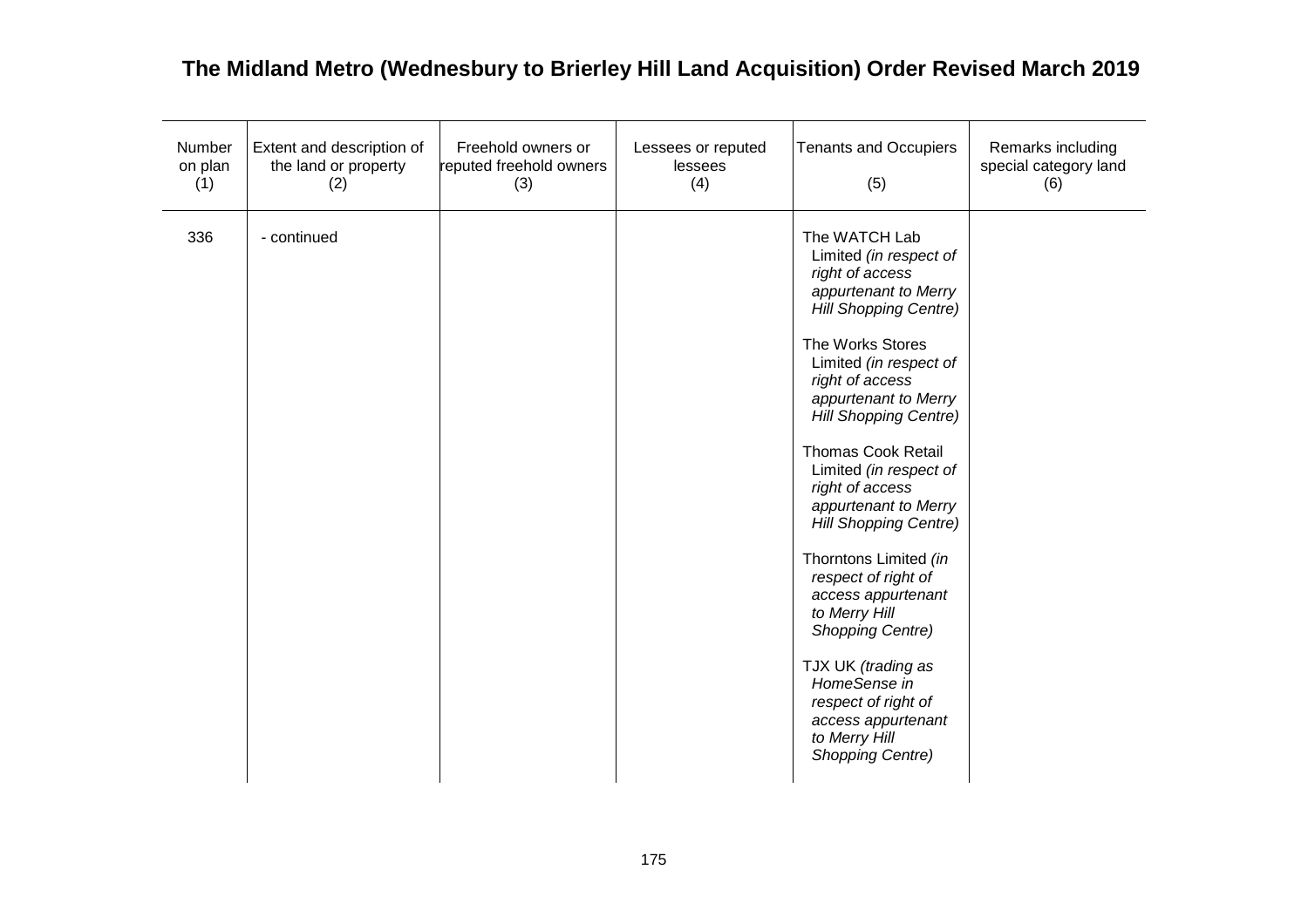| Number<br>on plan<br>(1) | Extent and description of<br>the land or property<br>(2) | Freehold owners or<br>reputed freehold owners<br>(3) | Lessees or reputed<br>lessees<br>(4) | <b>Tenants and Occupiers</b><br>(5)                                                                                                                                                                                                                                                                                                                                                                                                                                                                                                                                                                                                                                                                         | Remarks including<br>special category land<br>(6) |
|--------------------------|----------------------------------------------------------|------------------------------------------------------|--------------------------------------|-------------------------------------------------------------------------------------------------------------------------------------------------------------------------------------------------------------------------------------------------------------------------------------------------------------------------------------------------------------------------------------------------------------------------------------------------------------------------------------------------------------------------------------------------------------------------------------------------------------------------------------------------------------------------------------------------------------|---------------------------------------------------|
| 336                      | - continued                                              |                                                      |                                      | TK Maxx (in respect of<br>right of access<br>appurtenant to Merry<br><b>Hill Shopping Centre)</b><br>Toni & Guy Limited (in<br>respect of right of<br>access appurtenant<br>to Merry Hill<br><b>Shopping Centre)</b><br>Toys "R" Us Limited<br>(in respect of right of<br>access appurtenant<br>to Merry Hill<br><b>Shopping Centre)</b><br>Tranquil Spa Merryhill<br>Limited (in respect of<br>right of access<br>appurtenant to Merry<br><b>Hill Shopping Centre)</b><br>TSB Bank plc (trading<br>as TSB in respect of<br>right of access<br>appurtenant to Merry<br><b>Hill Shopping Centre)</b><br>TUI UK Limited (in<br>respect of right of<br>access appurtenant<br>to Merry Hill<br>Shopping Centre) |                                                   |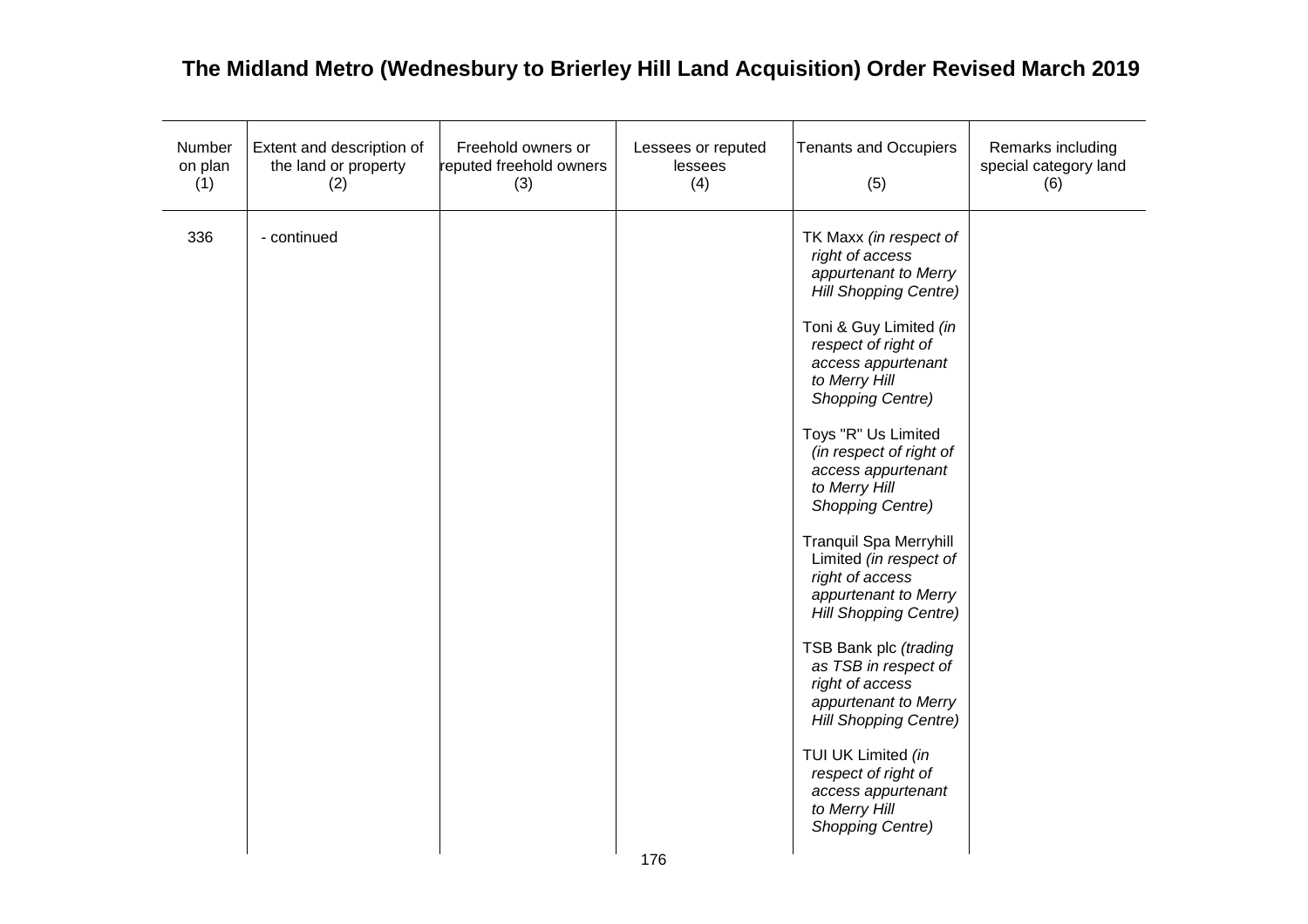| Number<br>on plan<br>(1) | Extent and description of<br>the land or property<br>(2) | Freehold owners or<br>reputed freehold owners<br>(3) | Lessees or reputed<br>lessees<br>(4) | <b>Tenants and Occupiers</b><br>(5)                                                                                                                                                                                                                                                                                                                                                                                                                                                                                                                                                                              | Remarks including<br>special category land<br>(6) |
|--------------------------|----------------------------------------------------------|------------------------------------------------------|--------------------------------------|------------------------------------------------------------------------------------------------------------------------------------------------------------------------------------------------------------------------------------------------------------------------------------------------------------------------------------------------------------------------------------------------------------------------------------------------------------------------------------------------------------------------------------------------------------------------------------------------------------------|---------------------------------------------------|
| 336                      | - continued                                              |                                                      |                                      | Twenty9 (in respect of<br>right of access<br>appurtenant to Merry<br><b>Hill Shopping Centre)</b><br>Two by Two Pet Store<br>(in respect of right of<br>access appurtenant<br>to Merry Hill<br>Shopping Centre)<br><b>United Cinemas</b><br>International (UK)<br>Limited (in respect of<br>right of access<br>appurtenant to Merry<br><b>Hill Shopping Centre)</b><br>Virgin Holidays Limited<br>(in respect of right of<br>access appurtenant<br>to Merry Hill<br><b>Shopping Centre)</b><br>Virgin Media Limited<br>(in respect of right of<br>access appurtenant<br>to Merry Hill<br><b>Shopping Centre)</b> |                                                   |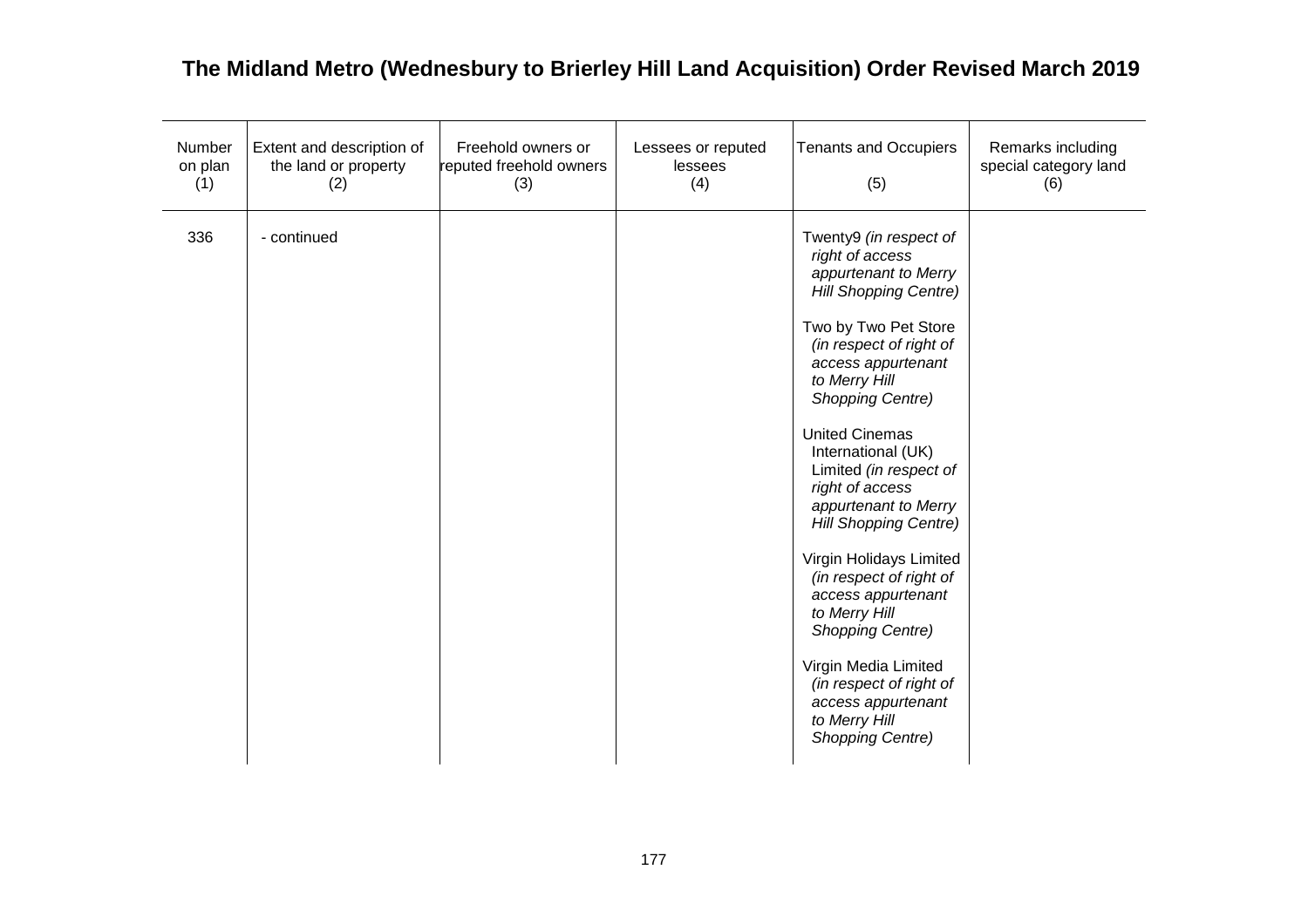| Number<br>on plan<br>(1) | Extent and description of<br>the land or property<br>(2) | Freehold owners or<br>reputed freehold owners<br>(3) | Lessees or reputed<br>lessees<br>(4) | <b>Tenants and Occupiers</b><br>(5)                                                                                                                                                                                                                                                                                                                                                                                                                                                                                                                                                                                                               | Remarks including<br>special category land<br>(6) |
|--------------------------|----------------------------------------------------------|------------------------------------------------------|--------------------------------------|---------------------------------------------------------------------------------------------------------------------------------------------------------------------------------------------------------------------------------------------------------------------------------------------------------------------------------------------------------------------------------------------------------------------------------------------------------------------------------------------------------------------------------------------------------------------------------------------------------------------------------------------------|---------------------------------------------------|
| 336                      | - continued                                              |                                                      |                                      | Vision Express (UK)<br>Limited (in respect of<br>right of access<br>appurtenant to Merry<br>Hill Shopping Centre)<br><b>Vistra Trust</b><br>Corporation (UK)<br>Limited (in respect of<br>right of access<br>appurtenant to Merry<br><b>Hill Shopping Centre)</b><br>Vodafone Limited (in<br>respect of right of<br>access appurtenant<br>to Merry Hill<br>Shopping Centre)<br><b>Wallis Retail</b><br>Properties Limited (in<br>respect of right of<br>access appurtenant<br>to Merry Hill<br>Shopping Centre)<br><b>Warehouse Fashions</b><br>Limited (in respect of<br>right of access<br>appurtenant to Merry<br><b>Hill Shopping Centre)</b> |                                                   |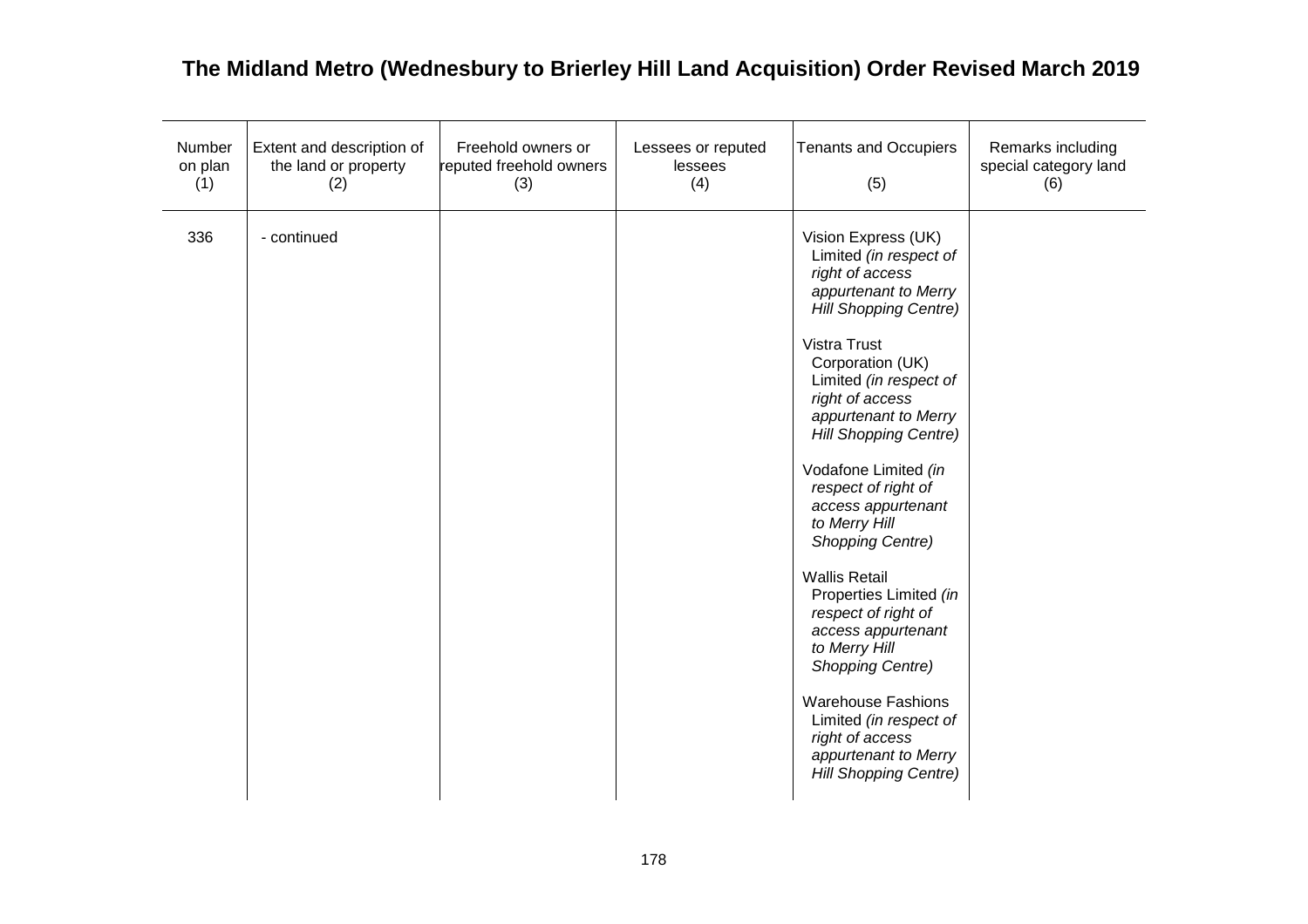| Number<br>on plan<br>(1) | Extent and description of<br>the land or property<br>(2) | Freehold owners or<br>reputed freehold owners<br>(3) | Lessees or reputed<br>lessees<br>(4) | <b>Tenants and Occupiers</b><br>(5)                                                                                                                                                                                                                                                                                                                                                                                                                                                                                                                                                                                                                                                                               | Remarks including<br>special category land<br>(6) |
|--------------------------|----------------------------------------------------------|------------------------------------------------------|--------------------------------------|-------------------------------------------------------------------------------------------------------------------------------------------------------------------------------------------------------------------------------------------------------------------------------------------------------------------------------------------------------------------------------------------------------------------------------------------------------------------------------------------------------------------------------------------------------------------------------------------------------------------------------------------------------------------------------------------------------------------|---------------------------------------------------|
| 336                      | - continued                                              |                                                      | 179                                  | <b>Warren James</b><br>(Jewellers) Limited<br>(in respect of right of<br>access appurtenant<br>to Merry Hill<br><b>Shopping Centre)</b><br><b>Watch Surgery</b><br>(London) Limited (in<br>respect of right of<br>access appurtenant<br>to Merry Hill<br><b>Shopping Centre)</b><br>Waterstones<br><b>Booksellers Limited</b><br>(in respect of right of<br>access appurtenant<br>to Merry Hill<br>Shopping Centre)<br><b>West Bromwich Albion</b><br><b>Football Club Limited</b><br>(in respect of right of<br>access appurtenant<br>to Merry Hill<br><b>Shopping Centre)</b><br>West Bromwich<br>Building Society (in<br>respect of right of<br>access appurtenant<br>to Merry Hill<br><b>Shopping Centre)</b> |                                                   |
|                          |                                                          |                                                      |                                      |                                                                                                                                                                                                                                                                                                                                                                                                                                                                                                                                                                                                                                                                                                                   |                                                   |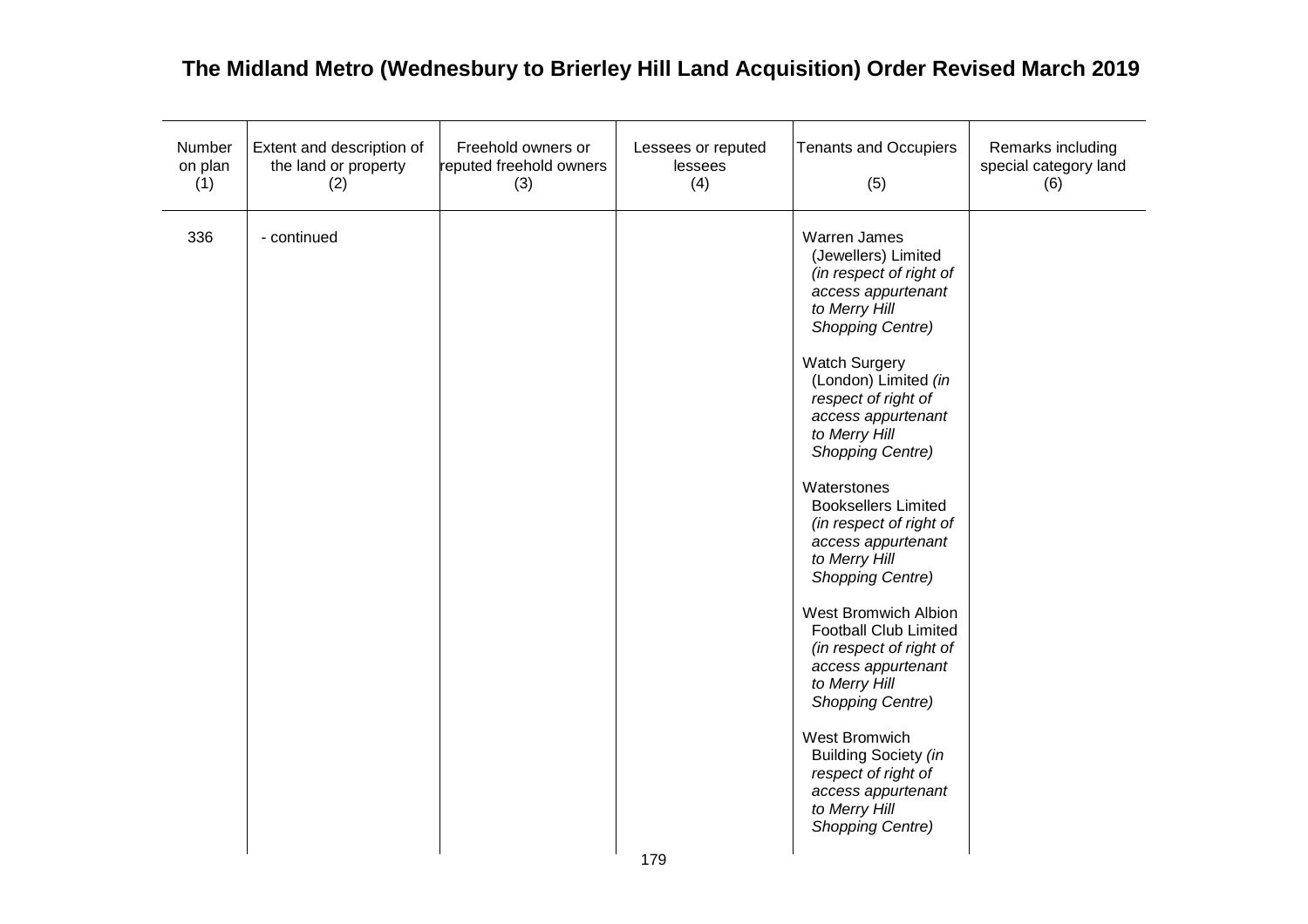| Number<br>on plan<br>(1) | Extent and description of<br>the land or property<br>(2) | Freehold owners or<br>reputed freehold owners<br>(3) | Lessees or reputed<br>lessees<br>(4) | <b>Tenants and Occupiers</b><br>(5)                                                                                                                                                                                                                                                                                                                                                                                                                                                                                                                                                                                                                                                        | Remarks including<br>special category land<br>(6) |
|--------------------------|----------------------------------------------------------|------------------------------------------------------|--------------------------------------|--------------------------------------------------------------------------------------------------------------------------------------------------------------------------------------------------------------------------------------------------------------------------------------------------------------------------------------------------------------------------------------------------------------------------------------------------------------------------------------------------------------------------------------------------------------------------------------------------------------------------------------------------------------------------------------------|---------------------------------------------------|
| 336                      | - continued                                              |                                                      |                                      | <b>West Midlands Police</b><br>Authority (in respect<br>of right of access<br>appurtenant to Merry<br><b>Hill Shopping Centre)</b><br><b>Western Power</b><br><b>Distibutions (West</b><br>Midlands) plc (in<br>respect of right of<br>access appurtenant<br>to Merry Hill<br>Shopping Centre)<br><b>White Wall Galleries</b><br>Limited (in respect of<br>right of access<br>appurtenant to Merry<br><b>Hill Shopping Centre)</b><br>WH Smith plc (in<br>respect of right of<br>access appurtenant<br>to Merry Hill<br>Shopping Centre)<br>World Jewellery<br>Limited (trading as<br>David Alexander in<br>respect of right of<br>access appurtenant<br>to Merry Hill<br>Shopping Centre) |                                                   |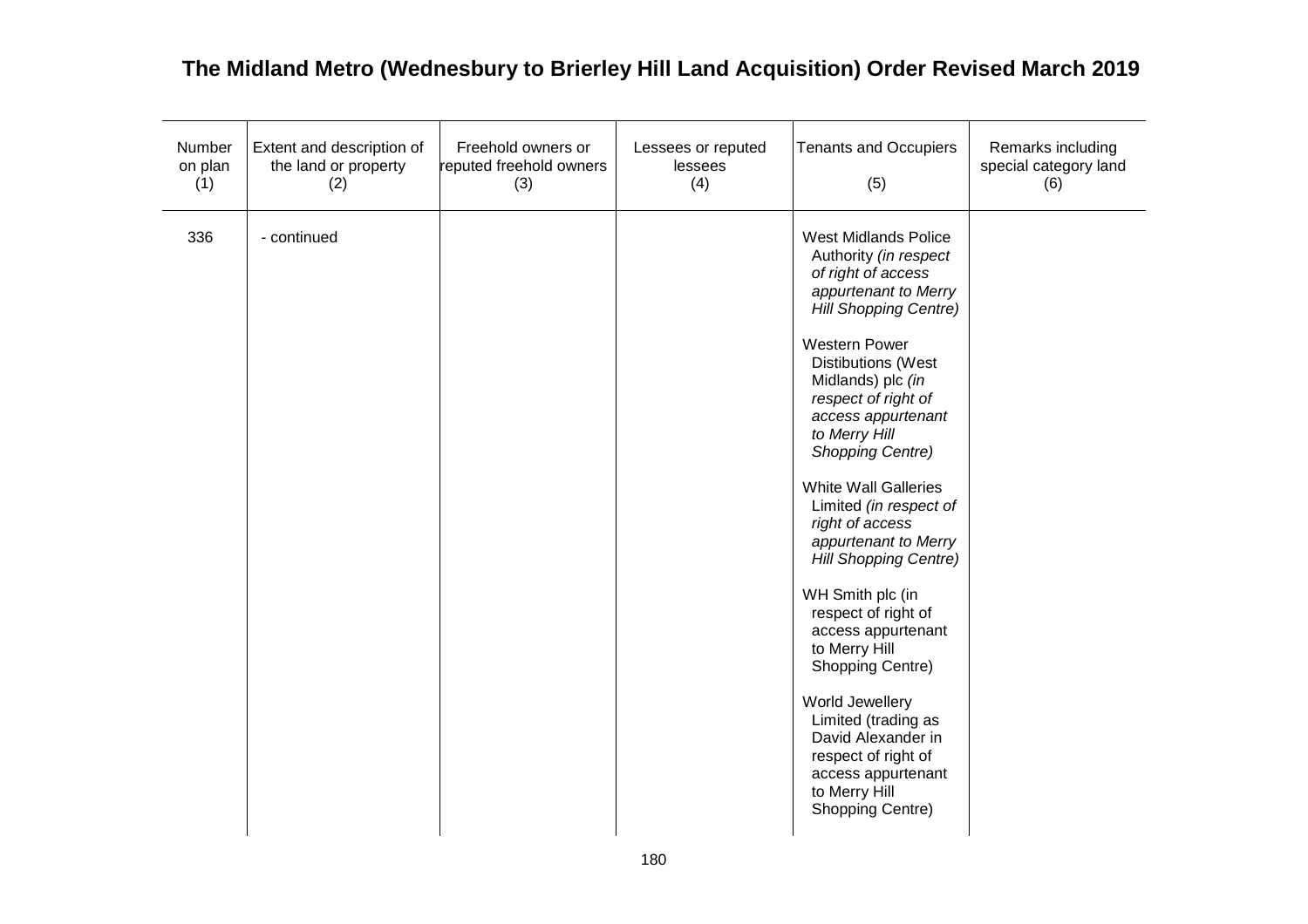| Number<br>on plan<br>(1) | Extent and description of<br>the land or property<br>(2) | Freehold owners or<br>reputed freehold owners<br>(3) | Lessees or reputed<br>lessees<br>(4) | <b>Tenants and Occupiers</b><br>(5)                                                                                                                                                                                                                                                                                                                                                                                                                                  | Remarks including<br>special category land<br>(6) |
|--------------------------|----------------------------------------------------------|------------------------------------------------------|--------------------------------------|----------------------------------------------------------------------------------------------------------------------------------------------------------------------------------------------------------------------------------------------------------------------------------------------------------------------------------------------------------------------------------------------------------------------------------------------------------------------|---------------------------------------------------|
|                          |                                                          |                                                      |                                      | Wrapchic (in respect<br>of right of access<br>appurtenant to Merry<br><b>Hill Shopping Centre)</b><br>Wren Kitchens Limited<br>(in respect of right of<br>access appurtenant<br>to Merry Hill<br>Shopping centre)<br>Yangtze Express (in<br>respect of right of<br>access appurtenant<br>to Merry Hill<br>Shopping Centre)<br>Yankee Candle<br>Company (Europe)<br>Limited (in respect of<br>right of access<br>appurtenant to Merry<br><b>Hill Shopping Centre)</b> |                                                   |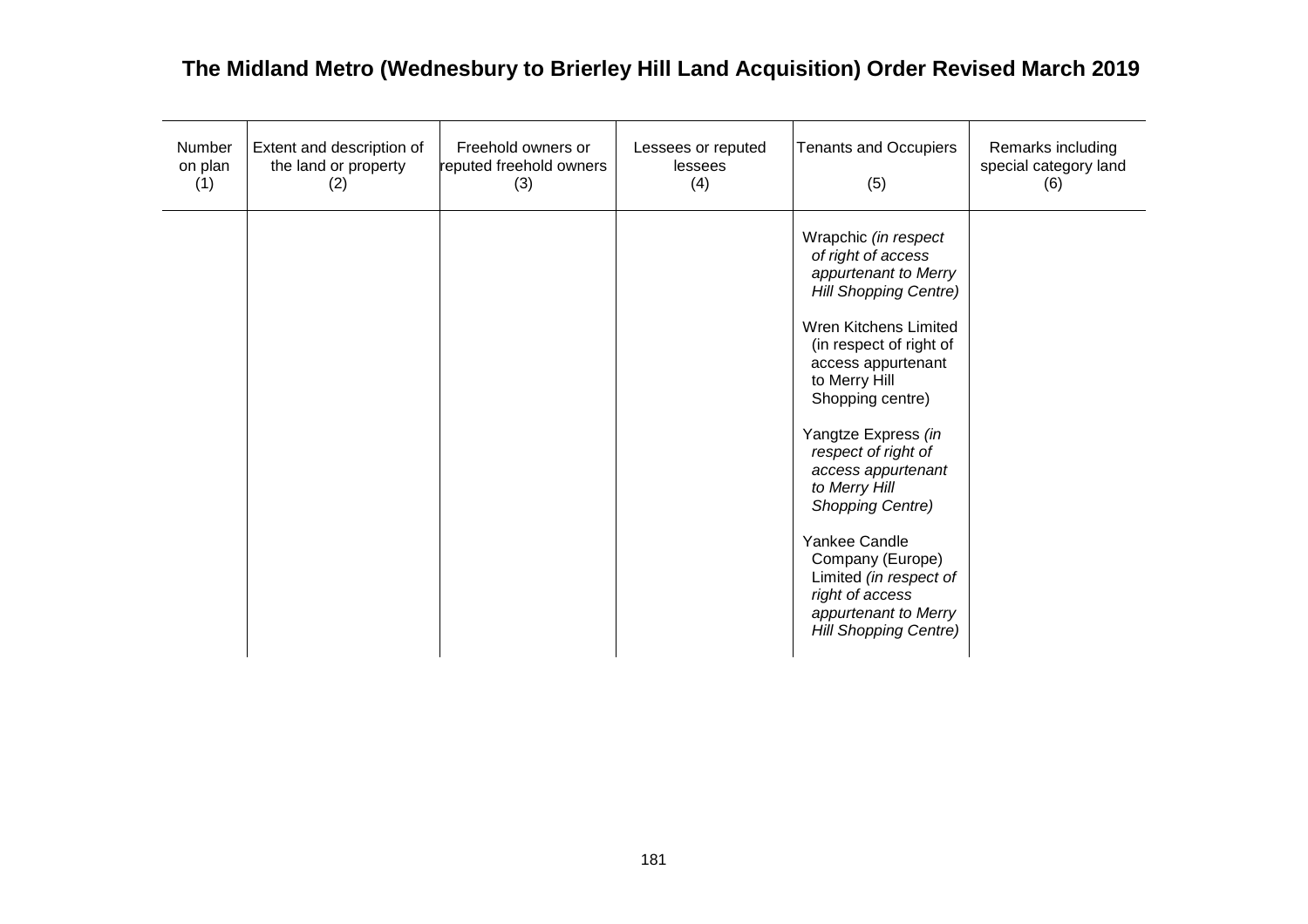| Number<br>on plan<br>(1) | Extent and description of<br>the land or property<br>(2) | Freehold owners or<br>reputed freehold owners<br>(3) | Lessees or reputed<br>lessees<br>(4) | <b>Tenants and Occupiers</b><br>(5)                                                                                                                                                                                                                                                                                                                                                                                                                                    | Remarks including<br>special category land<br>(6) |
|--------------------------|----------------------------------------------------------|------------------------------------------------------|--------------------------------------|------------------------------------------------------------------------------------------------------------------------------------------------------------------------------------------------------------------------------------------------------------------------------------------------------------------------------------------------------------------------------------------------------------------------------------------------------------------------|---------------------------------------------------|
| 336                      | - continued                                              |                                                      |                                      | <b>Yours Clothing Limited</b><br>(in respect of right of<br>access appurtenant<br>to Merry Hill<br>Shopping Centre)<br>YUM! III (UK) Limited<br>(in respect of right of<br>access appurtenant<br>to Merry Hill<br>Shopping Centre)<br>Zenn Nails Limited (in<br>respect of right of<br>access appurtenant<br>to Merry Hill<br>Shopping Centre)<br>Zetao Noodles and<br>Sushi (in respect of<br>right of access<br>appurtenant to Merry<br><b>Hill Shopping Centre)</b> |                                                   |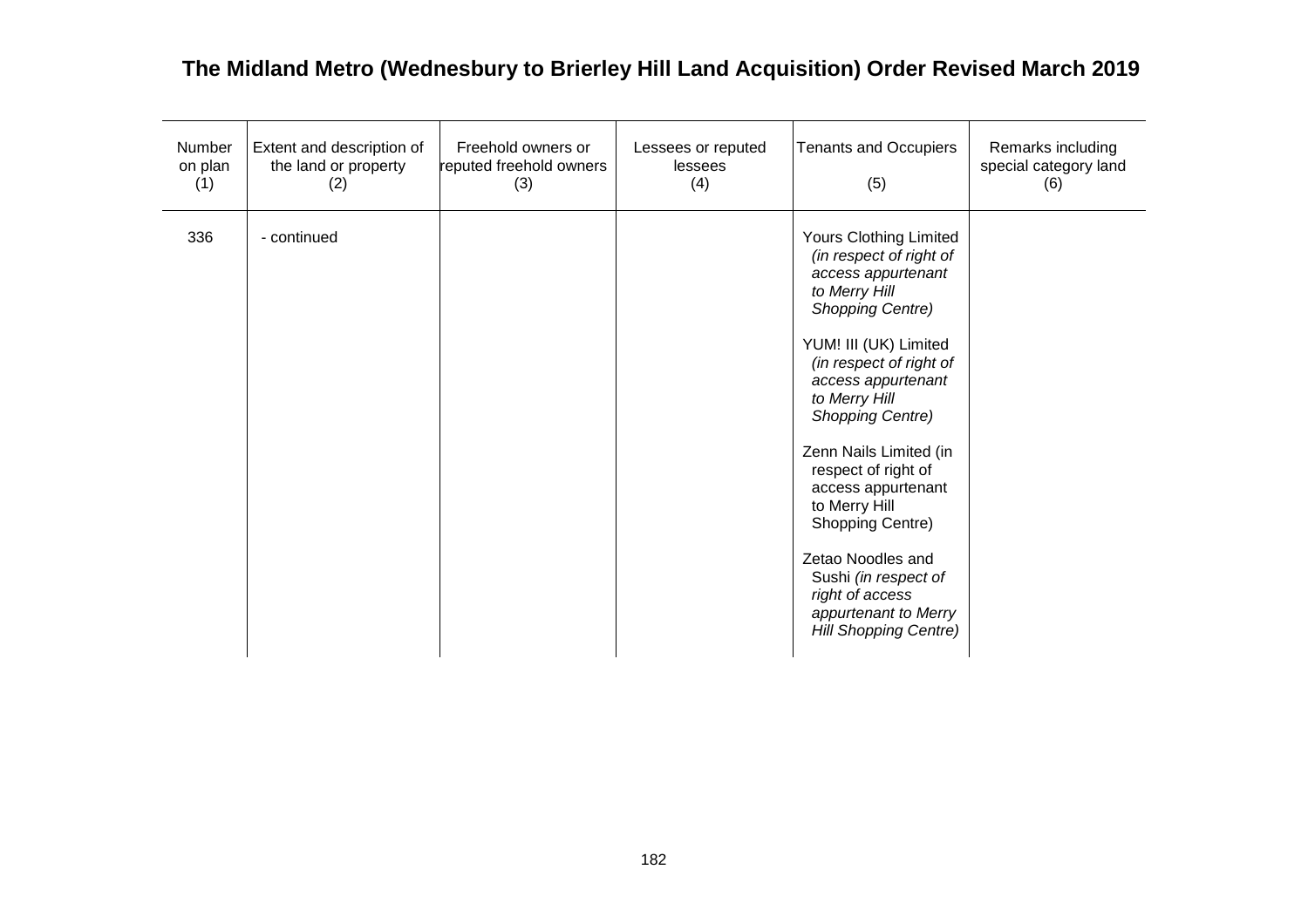| Number<br>on plan<br>(1) | Extent and description of<br>the land or property<br>(2)                                                                                                                            | Freehold owners or<br>reputed freehold owners<br>(3)                                                                                                                              | Lessees or reputed<br>lessees<br>(4) | <b>Tenants and Occupiers</b><br>(5)                                                                                                                    | Remarks including<br>special category land<br>(6) |
|--------------------------|-------------------------------------------------------------------------------------------------------------------------------------------------------------------------------------|-----------------------------------------------------------------------------------------------------------------------------------------------------------------------------------|--------------------------------------|--------------------------------------------------------------------------------------------------------------------------------------------------------|---------------------------------------------------|
| 337                      | 8689 square metres, or<br>thereabouts, of private<br>roads (The<br>Embankment and<br>Central Way), footways,<br>bus stop, shelters,<br>roundabout and land,<br><b>Brierley Hill</b> | MH (No.1) Nominee A<br>Limited<br>MH (No.1) Nominee B<br>Limited<br>Deutsche Bank AG (as<br>mortgagee to MH<br>(No.1) Nominee A<br>Limited and MH<br>(No.1) Nominee B<br>Limited) | ÷,                                   | MH (No.1) Nominee A<br>Limited<br>MH (No.1) Nominee B<br>Limited<br>For rights of access to<br>Merry Hill Shopping<br>Centre see Number<br>on Plan 336 |                                                   |
| 338                      | 112 square metres, or<br>thereabouts, of retaining<br>wall and land, west of<br>The Embankment,<br><b>Brierley Hill</b>                                                             | MH (No.1) Nominee A<br>Limited<br>MH (No.1) Nominee B<br>Limited<br>Deutsche Bank AG (as<br>mortgagee to MH<br>(No.1) Nominee A<br>Limited and MH<br>(No.1) Nominee B<br>Limited) |                                      | MH (No.1) Nominee A<br>Limited<br>MH (No.1) Nominee B<br>Limited                                                                                       |                                                   |
| 339                      | 862 square metres, or<br>thereabouts, of towing<br>paths (Dudley Canal)<br>and land, Brierley Hill                                                                                  | Canal & River Trust<br>(as trustee of the<br>Waterways<br>Infrastructure Trust)                                                                                                   |                                      | Canal & River Trust<br>(as trustee of the<br>Waterways<br>Infrastructure Trust)                                                                        |                                                   |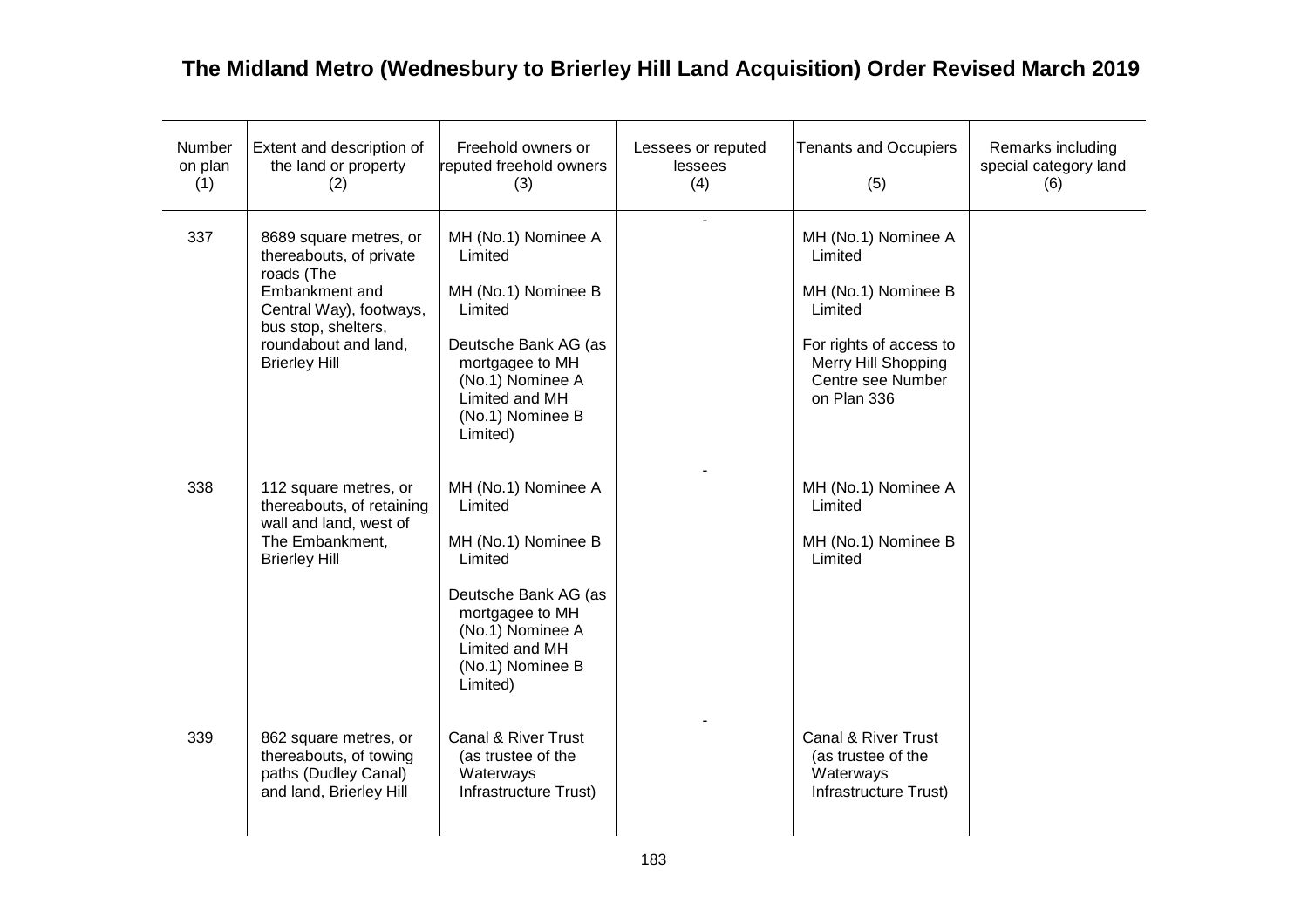| Number<br>on plan<br>(1) | Extent and description of<br>the land or property<br>(2)                                       | Freehold owners or<br>reputed freehold owners<br>(3)                                                                                                                                                              | Lessees or reputed<br>lessees<br>(4) | <b>Tenants and Occupiers</b><br>(5)                                             | Remarks including<br>special category land<br>(6) |
|--------------------------|------------------------------------------------------------------------------------------------|-------------------------------------------------------------------------------------------------------------------------------------------------------------------------------------------------------------------|--------------------------------------|---------------------------------------------------------------------------------|---------------------------------------------------|
| 340                      | 2 square metres, or<br>thereabouts, of land<br>west of The<br>Embankment, Brierley<br>Hill     | MH (No.1) Nominee A<br>Limited<br>MH (No.1) Nominee B<br>Limited<br>Wells Fargo Bank,<br><b>National Association</b><br>(as mortgagee to MH<br>(No.1) Nominee A<br>Limited and MH<br>(No.1) Nominee B<br>Limited) | $\blacksquare$                       | MH (No.1) Nominee A<br>Limited<br>MH (No.1) Nominee B<br>Limited                |                                                   |
| 341                      | 39 square metres, or<br>thereabouts, of land<br>west of The<br>Embankment, Brierley<br>Hill    | MH (No.1) Nominee A<br>Limited<br>MH (No.1) Nominee B<br>Limited<br>Deutsche Bank AG (as<br>mortgagee to MH<br>(No.1) Nominee A<br>Limited and MH<br>(No.1) Nominee B<br>Limited)                                 |                                      | MH (No.1) Nominee A<br>Limited<br>MH (No.1) Nominee B<br>Limited                |                                                   |
| 342                      | 31 square metres, or<br>thereabouts, of land<br>south of Level Street,<br><b>Brierley Hill</b> | Canal & River Trust<br>(as trustee of the<br>Waterways<br>Infrastructure trust)                                                                                                                                   |                                      | Canal & River Trust<br>(as trustee of the<br>Waterways<br>Infrastructure trust) |                                                   |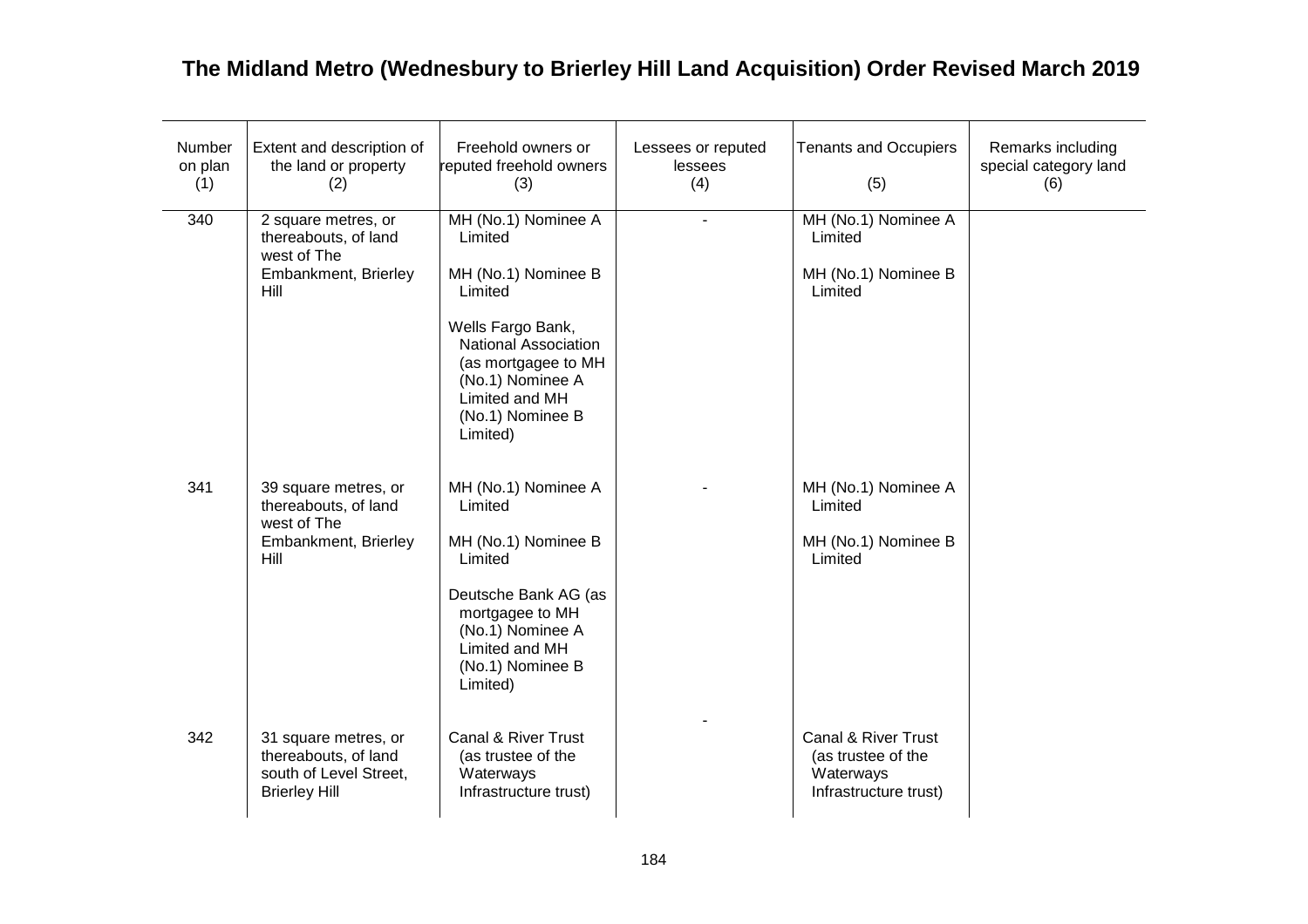| Number<br>on plan<br>(1) | Extent and description of<br>the land or property<br>(2)                                           | Freehold owners or<br>reputed freehold owners<br>(3)                                                                                                                                                       | Lessees or reputed<br>lessees<br>(4) | <b>Tenants and Occupiers</b><br>(5)                              | Remarks including<br>special category land<br>(6) |
|--------------------------|----------------------------------------------------------------------------------------------------|------------------------------------------------------------------------------------------------------------------------------------------------------------------------------------------------------------|--------------------------------------|------------------------------------------------------------------|---------------------------------------------------|
| 343                      | 8 square metres, or<br>thereabouts, of land<br>south of Level Street,<br><b>Brierley Hill</b>      | MH (No.1) Nominee A<br>Limited<br>MH (No.1) Nominee B<br>Limited<br>Wells Fargo Bank,<br>National Association<br>(as mortgagee to MH<br>(No.1) Nominee A<br>Limited and MH<br>(No.1) Nominee B<br>Limited) | $\blacksquare$                       | MH (No.1) Nominee A<br>Limited<br>MH (No.1) Nominee B<br>Limited |                                                   |
| 344                      | 865 square metres, or<br>thereabouts, of land<br>south west of The<br>Embankment, Brierley<br>Hill | MH (No.1) Nominee A<br>Limited<br>MH (No.1) Nominee B<br>Limited<br>Wells Fargo Bank,<br>National Association<br>(as mortgagee to MH<br>(No.1) Nominee A<br>Limited and MH<br>(No.1) Nominee B<br>Limited) |                                      | MH (No.1) Nominee A<br>Limited<br>MH (No.1) Nominee B<br>Limited |                                                   |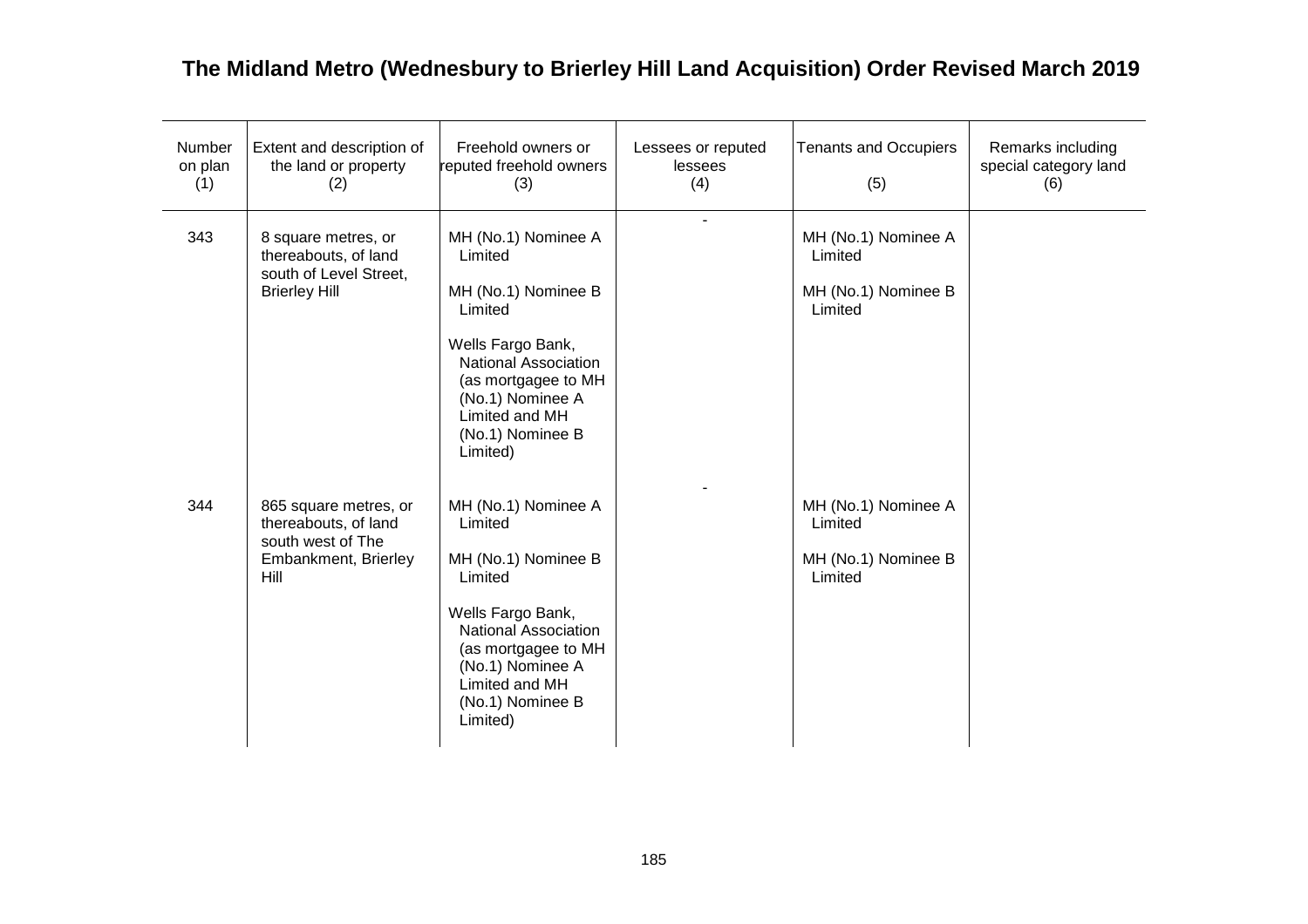| Number<br>on plan<br>(1) | Extent and description of<br>the land or property<br>(2)                                            | Freehold owners or<br>reputed freehold owners<br>(3)                                                                                                                                                       | Lessees or reputed<br>lessees<br>(4) | <b>Tenants and Occupiers</b><br>(5)                              | Remarks including<br>special category land<br>(6) |
|--------------------------|-----------------------------------------------------------------------------------------------------|------------------------------------------------------------------------------------------------------------------------------------------------------------------------------------------------------------|--------------------------------------|------------------------------------------------------------------|---------------------------------------------------|
| 345                      | 1021 square metres, or<br>thereabouts, of land<br>south west of The<br>Embankment, Brierley<br>Hill | MH (No.7) Nominee A<br>Limited<br>MH (No.7) Nominee B<br>Limited<br>Wells Fargo Bank,<br>National Association<br>(as mortgagee to MH<br>(No.7) Nominee A<br>Limited and MH<br>(No.7) Nominee B<br>Limited) |                                      | MH (No.7) Nominee A<br>Limited<br>MH (No.7) Nominee B<br>Limited |                                                   |
| 346                      | 4136 square metres, or<br>thereabouts, of wooded<br>area (Brier School),<br><b>Brierley Hill</b>    | MH (No.6) Nominee A<br>Limited<br>MH (No.6) Nominee B<br>Limited<br>Wells Fargo Bank,<br>National Association<br>(as mortgagee to MH<br>(No.6) Nominee A<br>Limited and MH<br>(No.6) Nominee B<br>Limited) |                                      | MH (No.6) Nominee A<br>Limited<br>MH (No.6) Nominee B<br>Limited |                                                   |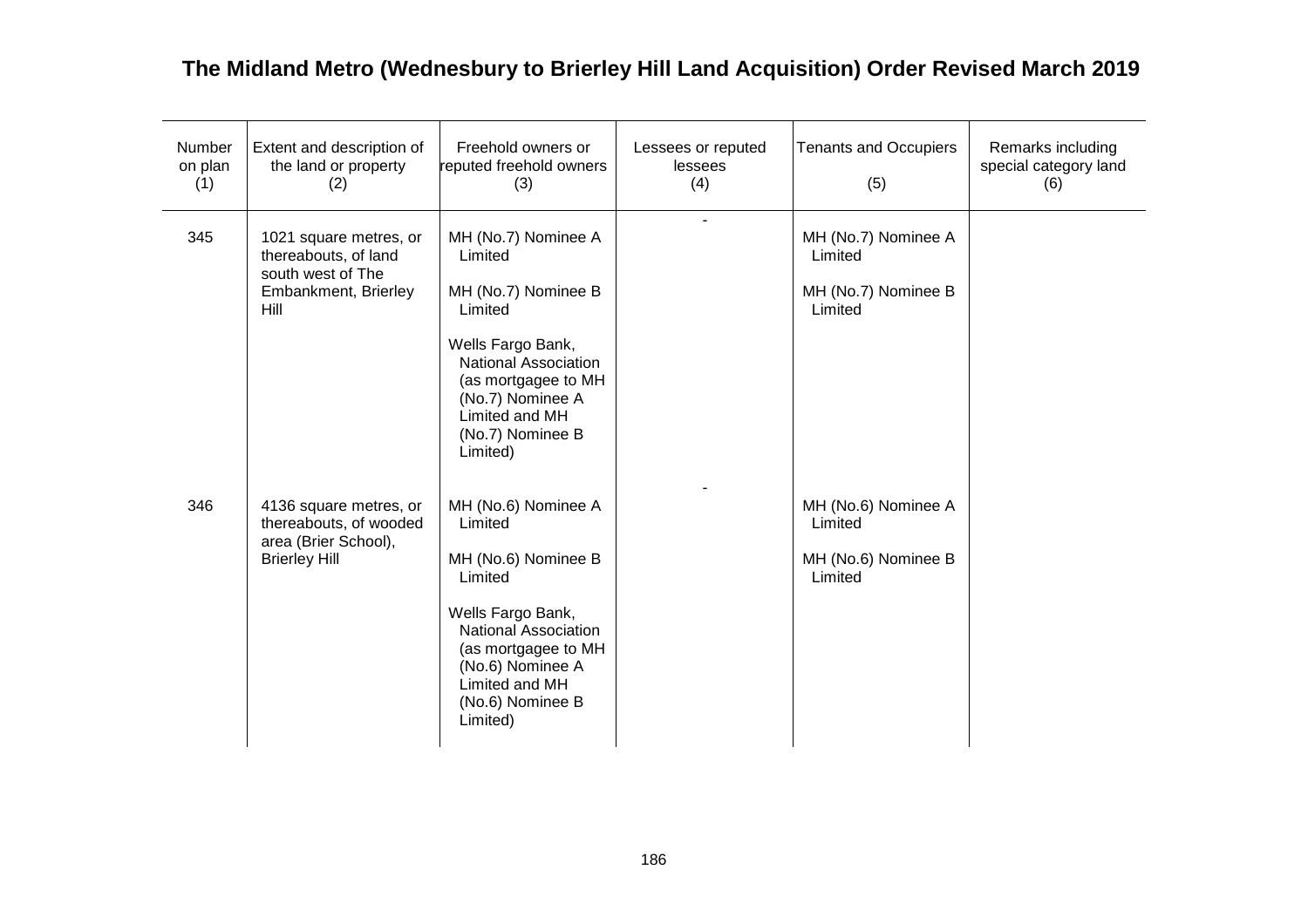| Number<br>on plan<br>(1) | Extent and description of<br>the land or property<br>(2)                                                                         | Freehold owners or<br>reputed freehold owners<br>(3) | Lessees or reputed<br>lessees<br>(4)                            | <b>Tenants and Occupiers</b><br>(5)                                                                         | Remarks including<br>special category land<br>(6) |
|--------------------------|----------------------------------------------------------------------------------------------------------------------------------|------------------------------------------------------|-----------------------------------------------------------------|-------------------------------------------------------------------------------------------------------------|---------------------------------------------------|
| 347                      | 93 square metres, or<br>thereabouts, of car park<br>east of Cottage Street,<br><b>Brierley Hill</b>                              | Fa Yue Buddhist<br>Monastery                         |                                                                 | Fa Yue Buddhist<br>Monastery                                                                                |                                                   |
| 348                      | 168 square metres, or<br>thereabouts, of school<br>playing fields and land<br>(Brier School), Brierley<br>Hill                   | <b>Dudley Metropolitan</b><br>Borough Council        | The Corporation of<br>Birmingham<br>Metropolitan College        | The Corporation of<br>Birmingham<br>Metropolitan College                                                    |                                                   |
| 349                      | 22 square metres, or<br>thereabouts, of land<br>east of Cottage Street,<br><b>Brierley Hill</b>                                  | Dudley Metropolitan<br>Borough Council               |                                                                 | Dudley MBC Home<br><b>Care Services</b><br>Dudley Metropolitan<br>Borough Council (as<br>highway authority) |                                                   |
| 350                      | 370 square metres, or<br>thereabouts, of land and<br>access to car park north<br>east of Cottage Street,<br><b>Brierley Hill</b> | <b>Dudley Metropolitan</b><br>Borough Council        |                                                                 | Dudley MBC Home<br>Care Services                                                                            |                                                   |
| 351                      | 1586 square metres, or<br>thereabouts, of land<br>north of Art and Design<br>Centre (Stourbridge<br>College), Brierley Hill      | Dudley Metropolitan<br>Borough Council               | The Corporation of<br>Birmingham<br><b>Metropolitan College</b> | Dudley MBC Home<br><b>Care Services</b>                                                                     |                                                   |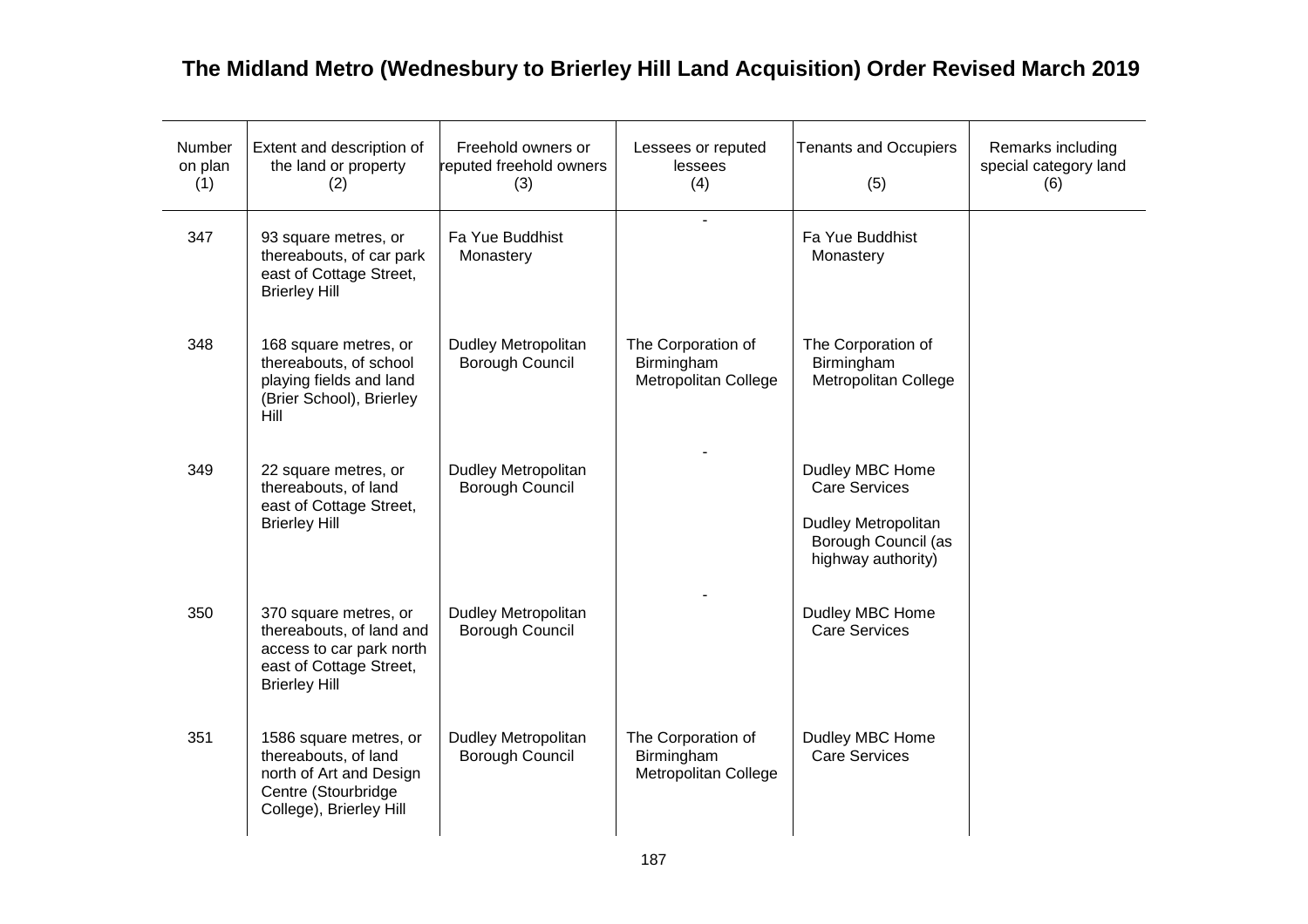| Number<br>on plan<br>(1) | Extent and description of<br>the land or property<br>(2)                                                                     | Freehold owners or<br>reputed freehold owners<br>(3) | Lessees or reputed<br>lessees<br>(4) | <b>Tenants and Occupiers</b><br>(5)           | Remarks including<br>special category land<br>(6) |
|--------------------------|------------------------------------------------------------------------------------------------------------------------------|------------------------------------------------------|--------------------------------------|-----------------------------------------------|---------------------------------------------------|
| 352                      | 4688 square metres, or<br>thereabouts, of building,<br>car park and land south<br>of Cottage Street,<br><b>Brierley Hill</b> | Dudley Metropolitan<br>Borough Council               |                                      | Dudley MBC Home<br><b>Care Services</b>       |                                                   |
| 353                      | 887 square metres, or<br>thereabouts, of building<br>and land south of<br>Cottage Street, Brierley<br>Hill                   | Dudley Metropolitan<br>Borough Council               |                                      | Dudley MBC Home<br><b>Care Services</b>       |                                                   |
| 354                      | 79 square metres, or<br>thereabouts, of car<br>parking on the west side<br>of Little Cottage Street,<br><b>Brierley Hill</b> | Dudley Metropolitan<br>Borough Council               |                                      | <b>Dudley Metropolitan</b><br>Borough Council |                                                   |